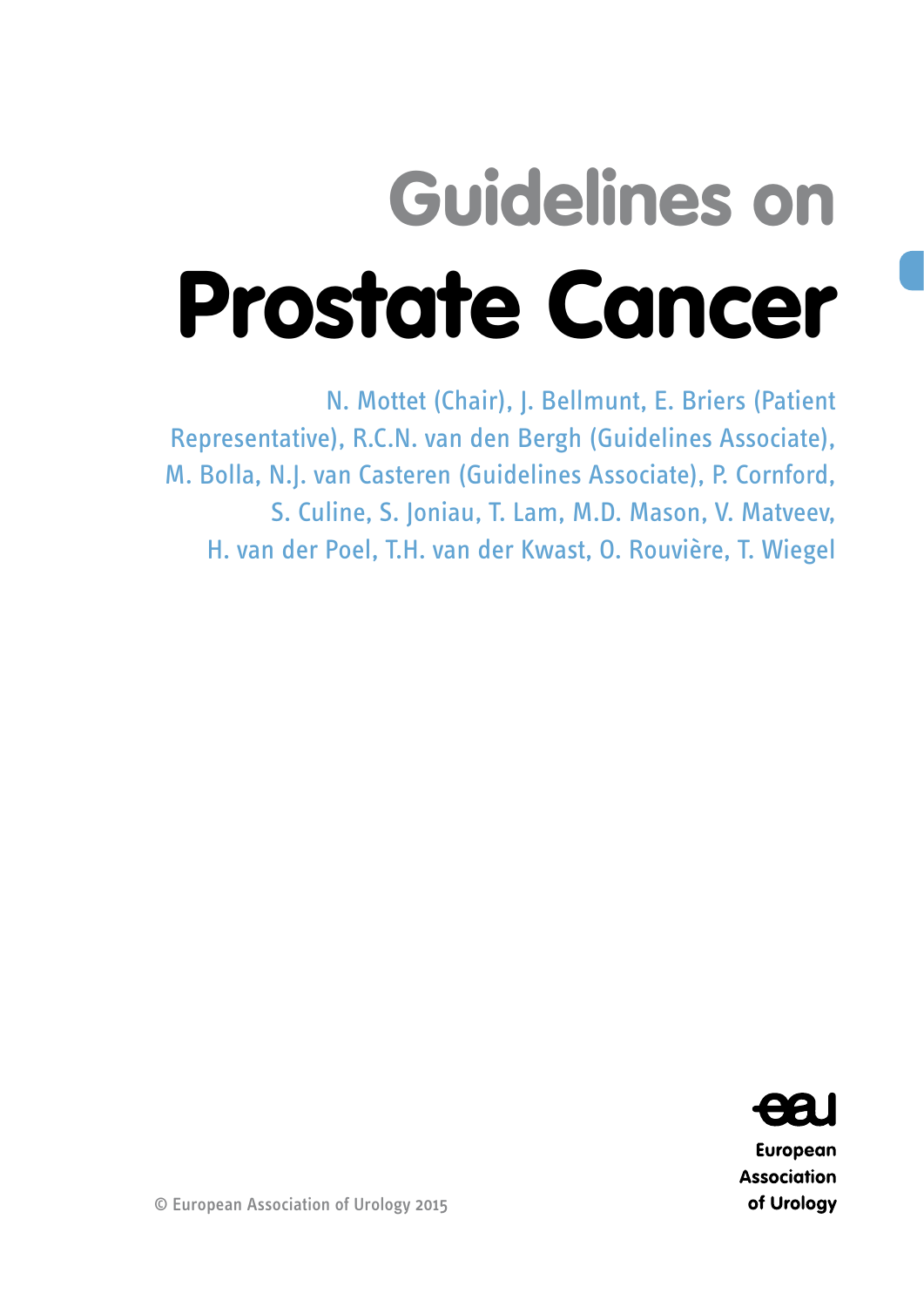## **TABLE OF CONTENTS PAGE**

| 1. |     | <b>INTRODUCTION</b> |                              |                                                                                                                 | 9        |
|----|-----|---------------------|------------------------------|-----------------------------------------------------------------------------------------------------------------|----------|
|    | 1.1 |                     | Aims and scope               |                                                                                                                 | 9        |
|    | 1.2 |                     | Panel composition            |                                                                                                                 | 9        |
|    |     | 1.2.1               | Acknowledgement              |                                                                                                                 | 9        |
|    |     | 1.2.2               |                              | Potential conflict of interest                                                                                  | 9        |
|    | 1.3 |                     | Available publications       |                                                                                                                 | 9        |
|    | 1.4 |                     |                              | Publication history and summary of changes                                                                      | 9        |
|    |     | 1.4.1               | Publication history          |                                                                                                                 | 9        |
|    |     | 1.4.2               |                              | Summary of changes                                                                                              | 9        |
| 2. |     | <b>METHODS</b>      |                              |                                                                                                                 | 16       |
|    | 2.1 |                     |                              | Data identification and evidence sources                                                                        | 16       |
|    | 2.2 | Review              |                              |                                                                                                                 | 16       |
|    | 2.3 | Future plans        |                              |                                                                                                                 | 16       |
| 3. |     |                     |                              | EPIDEMIOLOGY, AETIOLOGY AND PATHOLOGY                                                                           | 16       |
|    | 3.1 | Epidemiology        |                              |                                                                                                                 | 16       |
|    | 3.2 |                     |                              | Risk factors and chemoprevention                                                                                | 16       |
|    |     | 3.2.1               |                              | Guideline for preventative measures                                                                             | 17       |
| 4. |     |                     |                              | <b>CLASSIFICATION AND STAGING SYSTEMS</b>                                                                       | 17       |
|    | 4.1 | Classification      |                              |                                                                                                                 | 17       |
| 5. |     |                     | <b>DIAGNOSTIC EVALUATION</b> |                                                                                                                 | 19       |
|    | 5.1 |                     |                              | Screening and early detection                                                                                   | 19       |
|    |     | 5.1.1               |                              | Guidelines for screening and early detection                                                                    | 20       |
|    | 5.2 |                     | Clinical diagnosis           |                                                                                                                 | 20       |
|    |     | 5.2.1               |                              | Digital rectal examination                                                                                      | 21       |
|    |     | 5.2.2               |                              | Prostate-specific antigen                                                                                       | 21       |
|    |     |                     | 5.2.2.1                      | PSA density                                                                                                     | 21       |
|    |     |                     | 5.2.2.2                      | PSA velocity and doubling time                                                                                  | 21       |
|    |     |                     | 5.2.2.3                      | Free/total PSA ratio                                                                                            | 21       |
|    |     |                     | 5.2.2.4                      | Prostate Health Index (PHI) test                                                                                | 21       |
|    |     |                     | 5.2.2.5                      | PCA3 marker                                                                                                     | 22       |
|    |     | 5.2.3               | Prostate biopsy              |                                                                                                                 | 22       |
|    |     |                     | 5.2.3.1                      | Baseline biopsy                                                                                                 | 22       |
|    |     |                     | 5.2.3.2<br>5.2.3.3           | Repeat biopsy after previously negative biopsy                                                                  | 22<br>22 |
|    |     |                     | 5.2.3.4                      | Saturation biopsy<br>Sampling sites and number of cores                                                         | 22       |
|    |     |                     | 5.2.3.5                      | Diagnostic transurethral resection of the prostate                                                              | 22       |
|    |     |                     | 5.2.3.6                      | Seminal vesicle biopsy                                                                                          | 22       |
|    |     |                     | 5.2.3.7                      | Transition zone biopsy                                                                                          | 23       |
|    |     |                     | 5.2.3.8                      | Antibiotics prior to biopsy                                                                                     | 23       |
|    |     |                     | 5.2.3.9                      | Local anaesthesia prior to biopsy                                                                               | 23       |
|    |     |                     | 5.2.3.10                     | Fine-needle aspiration biopsy                                                                                   | 23       |
|    |     |                     | 5.2.3.11                     | Complications                                                                                                   | 23       |
|    |     | 5.2.4               | Role of imaging              |                                                                                                                 | 23       |
|    |     |                     | 5.2.4.1                      | <b>TRUS</b>                                                                                                     | 23       |
|    |     |                     | 5.2.4.2                      | Multiparametric MRI (mpMRI)                                                                                     | 23       |
|    |     |                     | 5.2.4.3                      | Guidelines for imaging                                                                                          | 24       |
|    |     | 5.2.5               |                              | Pathology of prostate needle biopsies                                                                           | 24       |
|    |     |                     | 5.2.5.1                      | Processing                                                                                                      | 24       |
|    |     |                     | 5.2.5.2                      | Microscopy and reporting                                                                                        | 24       |
|    |     | 5.2.6               |                              | Histopathology of radical prostatectomy specimens                                                               | 25       |
|    |     |                     | 5.2.6.1                      | Processing of radical prostatectomy specimens<br>5.2.6.1.1<br>Guidelines for processing prostatectomy specimens | 25<br>25 |
|    |     |                     | 5.2.6.2                      | RP specimen report                                                                                              | 25       |
|    |     |                     |                              | 5.2.6.2.1<br>Gleason score                                                                                      | 26       |
|    |     |                     |                              |                                                                                                                 |          |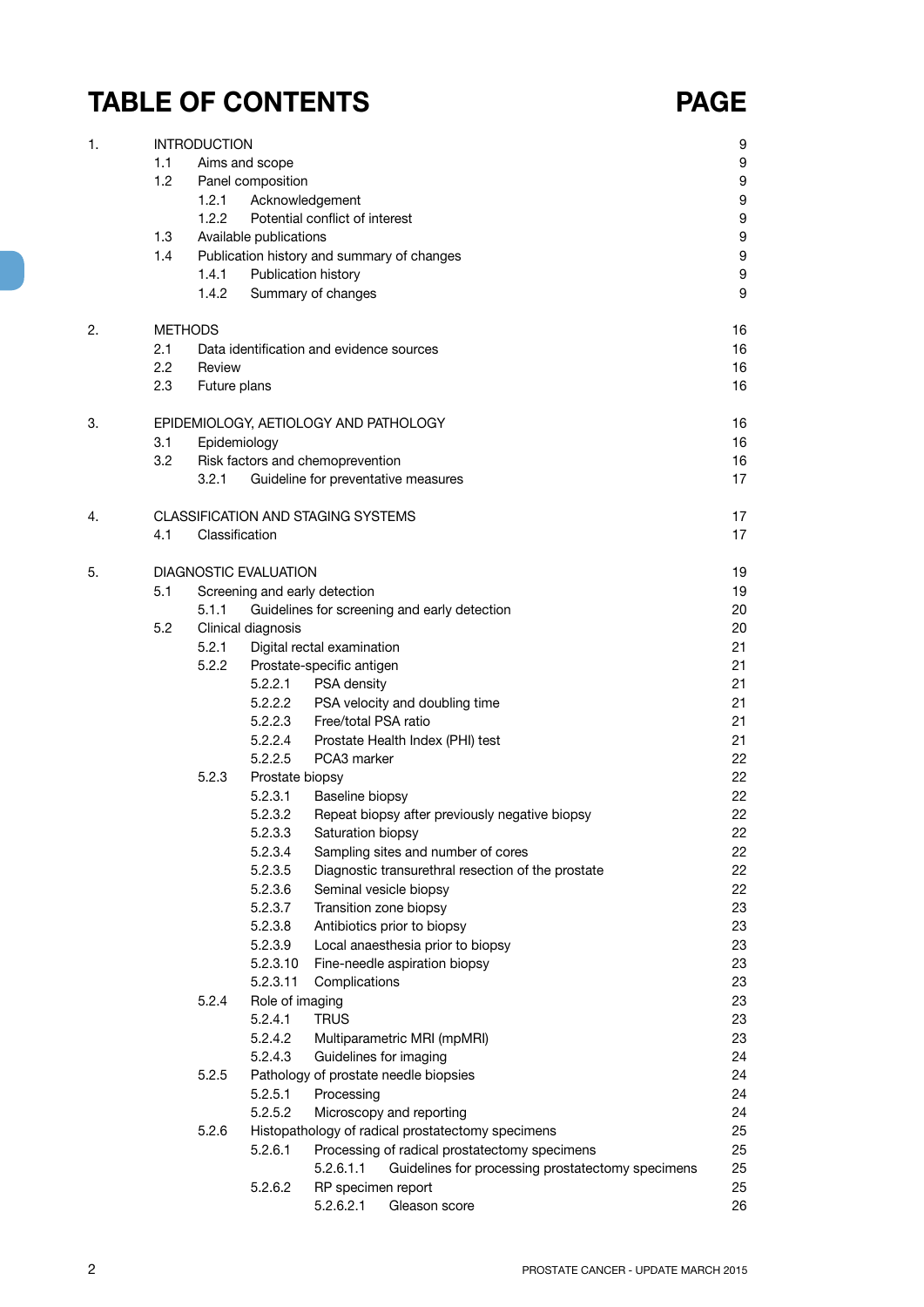|    |     |        | 5.2.6.2.2<br>Interpreting Gleason score                                                       | 26       |
|----|-----|--------|-----------------------------------------------------------------------------------------------|----------|
|    |     |        | Definition of extraprostatic extension<br>5.2.6.2.3                                           | 26       |
|    |     |        | Prostate cancer volume<br>5.2.6.3                                                             | 27       |
|    |     |        | 5.2.6.4<br>Surgical margin status                                                             | 27       |
|    |     |        | Other factors<br>5.2.6.5                                                                      | 27       |
|    |     | 5.2.7  | Guidelines for the clinical diagnosis of prostate cancer                                      | 27       |
|    | 5.3 |        | Diagnosis: Clinical staging                                                                   | 27       |
|    |     | 5.3.1  | T-staging                                                                                     | 27       |
|    |     |        | 5.3.1.1<br>Definitions                                                                        | 27       |
|    |     |        | 5.3.1.2<br>DRE, PSA level and biopsy findings                                                 | 27       |
|    |     |        | 5.3.1.3<br>Transrectal ultrasound (TRUS)                                                      | 28       |
|    |     |        | 5.3.1.4<br>Multiparametric magnetic resonance imaging (MRI)                                   | 28       |
|    |     | 5.3.2  | N-staging                                                                                     | 28       |
|    |     |        | 5.3.2.1<br>PSA level and biopsy findings                                                      | 28       |
|    |     |        | 5.3.2.2<br>Nodal staging using computed tomography (CT) and magnetic                          |          |
|    |     |        | resonance imaging (MRI)                                                                       | 29       |
|    |     |        | 5.3.2.3<br>Lymphadenectomy                                                                    | 29       |
|    |     | 5.3.3  | M-staging                                                                                     | 29       |
|    |     |        | 5.3.3.1<br>Alkaline phosphatase<br>5.3.3.2<br>Bone scan                                       | 29<br>29 |
|    |     | 5.3.4  | New imaging modalities                                                                        | 29       |
|    |     |        | 5.3.4.1<br>Nodal metastases                                                                   | 29       |
|    |     |        | 5.3.4.2<br>Bone metastasis                                                                    | 30       |
|    |     | 5.3.5  | Guidelines for staging of prostate cancer                                                     | 30       |
|    |     |        |                                                                                               |          |
| 6. |     |        | <b>DISEASE MANAGEMENT</b>                                                                     | 30       |
|    | 6.1 |        | Treatment: Deferred treatment (active surveillance/watchful waiting)                          | 30       |
|    |     | 6.1.1  | Introduction                                                                                  | 30       |
|    |     |        | <b>Definition</b><br>6.1.1.1                                                                  | 30       |
|    |     |        | Active surveillance<br>6.1.1.1.1                                                              | 30       |
|    |     |        | Watchful waiting<br>6.1.1.1.2                                                                 | 31       |
|    |     | 6.1.2  | Deferred treatment of localised PCa (stage T1/T2, Nx/N0, M0)                                  | 31       |
|    |     |        | 6.1.2.1<br>Active surveillance                                                                | 31       |
|    |     |        | 6.1.2.2<br>Watchful waiting                                                                   | 32       |
|    |     | 6.1.3  | Deferred treatment for locally advanced PCa (stage T3-T4, Nx-N0, M0)                          | 34       |
|    |     | 6.1.4  | Deferred treatment for metastatic PCa (stage M1)                                              | 34       |
|    |     | 6.1.5  | Guidelines for active surveillance and watchful waiting                                       | 34       |
|    | 6.2 |        | Treatment: Radical prostatectomy                                                              | 35       |
|    |     | 6.2.1  | Introduction                                                                                  | 35       |
|    |     | 6.2.2  | Low-risk prostate cancer                                                                      | 36       |
|    |     | 6.2.3  | Intermediate-risk, localised prostate cancer<br>6.2.3.1                                       | 36       |
|    |     |        | Oncological results of radical prostatectomy in low- and<br>intermediate-risk prostate cancer | 36       |
|    |     | 6.2.4  | High-risk and locally advanced prostate cancer                                                | 36       |
|    |     |        | 6.2.4.1<br>High-risk prostate cancer                                                          | 37       |
|    |     |        | 6.2.4.1.1<br>Gleason score 8-10                                                               | 37       |
|    |     |        | 6.2.4.1.2<br>Prostate-specific antigen > 20 ng/mL                                             | 37       |
|    |     |        | 6.2.4.2<br>Locally advanced prostate cancer:                                                  | 37       |
|    |     | 6.2.5  | Rationale for RP in patients with cN0 but pathologically confirmed lymph node                 |          |
|    |     |        | invasion (pN1) PCa                                                                            | 38       |
|    |     | 6.2.6  | Indication and extent of pelvic lymph node dissection (LND)                                   | 38       |
|    |     |        | 6.2.6.1<br>Extent of lymph node dissection                                                    | 38       |
|    |     |        | 6.2.6.2<br>Therapeutic role of extended lymph node dissection (eLND)                          | 39       |
|    |     |        | 6.2.6.3<br>Morbidity                                                                          | 39       |
|    |     | 6.2.7  | Guidelines for eLND in prostate cancer                                                        | 39       |
|    |     | 6.2.8  | Neoadjuvant and adjuvant hormonal therapy and radical prostatectomy                           | 39       |
|    |     | 6.2.9  | Complications and functional outcomes                                                         | 40       |
|    |     | 6.2.10 | Indications for nerve-sparing surgery                                                         | 40       |
|    |     | 6.2.11 | Guidelines for radical prostatectomy                                                          | 41       |
|    | 6.3 |        | Treatment: definitive radiotherapy                                                            | 41       |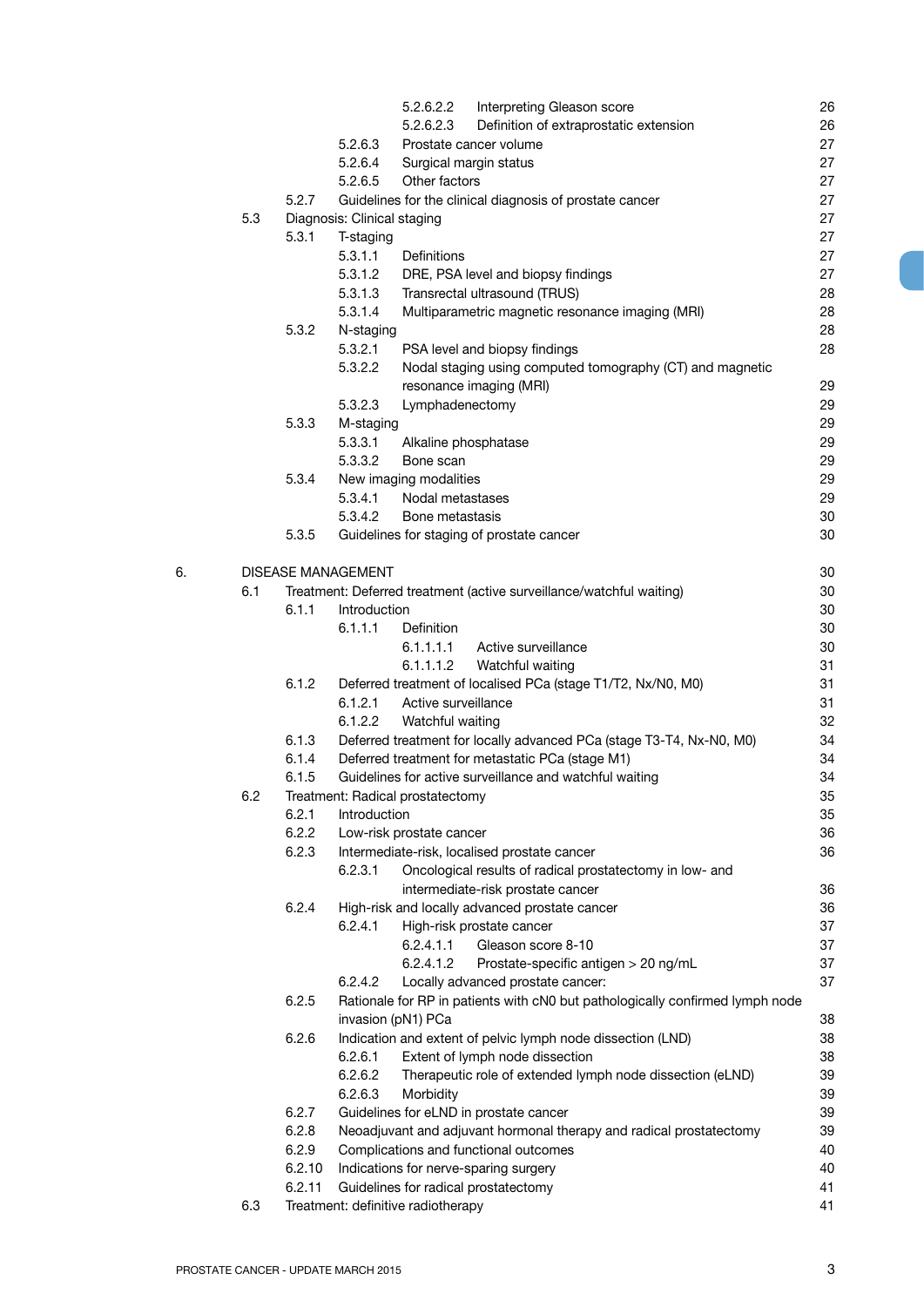| 6.3.1 | Introduction                                                |                                |                                                   |                                                                                     | 41 |
|-------|-------------------------------------------------------------|--------------------------------|---------------------------------------------------|-------------------------------------------------------------------------------------|----|
|       | 6.3.2                                                       |                                |                                                   | Technical aspects: three-dimensional conformal radiotherapy (3D-CRT) and            |    |
|       |                                                             |                                |                                                   | intensity-modulated external-beam radiotherapy (IMRT)                               | 41 |
|       | 6.3.3                                                       | Radiotherapy for localised PCa |                                                   |                                                                                     | 42 |
|       | 6.3.3.1                                                     | Dose escalation                |                                                   |                                                                                     | 42 |
|       | 6.3.3.2                                                     |                                | Hypofractionation (HFX)                           |                                                                                     | 43 |
|       | 6.3.3.3                                                     |                                |                                                   | Neoadjuvant or adjuvant hormone therapy plus radiotherapy                           | 44 |
|       | 6.3.3.4                                                     |                                |                                                   | Neoadjuvant chemotherapy plus radiotherapy                                          | 46 |
|       | 6.3.3.5                                                     |                                |                                                   | Combined dose-escalated radiotherapy (RT) and                                       |    |
|       |                                                             |                                | androgen-deprivation therapy (ADT)                |                                                                                     | 46 |
|       | 6.3.3.6                                                     |                                |                                                   | Recommended external beam radiation therapy (EBRT) treatment                        |    |
|       |                                                             |                                | policy for localised PCa                          |                                                                                     | 46 |
|       |                                                             | 6.3.3.6.1                      | Low-risk PCa                                      |                                                                                     | 46 |
|       |                                                             |                                | Intermediate-risk PCa                             |                                                                                     |    |
|       |                                                             | 6.3.3.6.2                      |                                                   |                                                                                     | 46 |
|       |                                                             | 6.3.3.6.3                      | Localised High-risk PCa                           |                                                                                     | 46 |
|       |                                                             | 6.3.3.6.4                      |                                                   | Locally advanced PCa: T3-4 N0, M0                                                   | 46 |
|       |                                                             |                                |                                                   | 6.3.3.3.6.4.1 MRC PR3/PR07 study - The National                                     |    |
|       |                                                             |                                |                                                   | Cancer Institute of Canada (NCIC)/UK                                                |    |
|       |                                                             |                                |                                                   | Medical Research Council (MRC)/                                                     |    |
|       |                                                             |                                |                                                   | Southwest Oncology Group (SWOG)                                                     |    |
|       |                                                             |                                |                                                   | intergroup PR3/PR07 study                                                           | 47 |
|       |                                                             |                                | 6.3.3.6.4.2                                       | The TAP 32 trial                                                                    | 47 |
|       |                                                             |                                | 6.3.3.6.4.3                                       | The SPCG-7/SFUO-3 randomised study                                                  | 47 |
|       | 6.3.3.7                                                     |                                | Lymph node irradiation                            |                                                                                     | 47 |
|       |                                                             | 6.3.3.7.1                      |                                                   | Prophylactic lymph node irradiation in clinically N0 PCa                            |    |
|       |                                                             |                                | (estimated cN0)                                   |                                                                                     | 47 |
|       |                                                             | 6.3.3.7.2                      |                                                   | Clinical, or pathological node positive, M0 disease                                 | 47 |
|       | 6.3.4                                                       | Proton beam therapy            |                                                   |                                                                                     | 48 |
|       | 6.3.5                                                       |                                |                                                   | Low-dose rate (LDR) and high-dose rate (HDR) brachytherapy                          | 48 |
|       | 6.3.5.1                                                     | LDR brachytherapy              |                                                   |                                                                                     | 48 |
|       |                                                             |                                |                                                   |                                                                                     |    |
|       | 6.3.5.2                                                     | HDR brachytherapy              |                                                   |                                                                                     | 49 |
|       | 6.3.5.3                                                     |                                |                                                   | Side effects of percutaneous irradiation and brachytherapy                          | 49 |
|       | 6.3.6                                                       |                                |                                                   | Immediate (adjuvant) post-operative external irradiation after RP                   |    |
|       | (cN0 or pN0)                                                |                                |                                                   |                                                                                     | 50 |
|       | 6.3.6.1                                                     | <b>EORTC 22911</b>             |                                                   |                                                                                     | 50 |
|       | 6.3.6.2                                                     | ARO trial                      |                                                   |                                                                                     | 50 |
|       | 6.3.6.3                                                     | SWOG 8794 trial                |                                                   |                                                                                     | 50 |
|       | 6.3.6.4                                                     | Conclusion                     |                                                   |                                                                                     | 50 |
|       | 6.3.7                                                       |                                |                                                   | Immediate (adjuvant) post-operative external irradiation after radical              |    |
|       |                                                             | prostatectomy (RP) (pN1)       |                                                   |                                                                                     | 51 |
|       | 6.3.8                                                       |                                |                                                   | Conclusion and Guidelines for definitive radiotherapy                               | 51 |
| 6.4   |                                                             |                                |                                                   | Treatment: Options other than surgery and radiotherapy for the primary treatment of |    |
|       | localised prostate cancer                                   |                                |                                                   |                                                                                     | 52 |
|       | 6.4.1<br>Background                                         |                                |                                                   |                                                                                     | 52 |
|       | 6.4.2<br>Cryosurgery                                        |                                |                                                   |                                                                                     | 52 |
|       | 6.4.2.1                                                     |                                | Indication for cryosurgery                        |                                                                                     | 52 |
|       | 6.4.2.2                                                     |                                | Results of modern cryosurgery for PCa             |                                                                                     | 53 |
|       | 6.4.2.3                                                     |                                |                                                   | Complications of cryosurgery for primary treatment of PCa                           | 53 |
|       | 6.4.3                                                       |                                | High-intensity focused ultrasound of the prostate |                                                                                     | 53 |
|       | 6.4.3.1                                                     |                                |                                                   | Results of high-intensity focused ultrasound in PCa                                 | 54 |
|       | 6.4.4                                                       | Focal therapy of PCa           |                                                   |                                                                                     | 55 |
|       | 6.4.4.1                                                     |                                |                                                   |                                                                                     | 55 |
|       |                                                             |                                | Pre-therapeutic assessment of patients            |                                                                                     |    |
|       | 6.4.4.2                                                     |                                | Patient selection for focal therapy               |                                                                                     | 55 |
|       | 6.4.5                                                       |                                |                                                   | Conclusions and guidelines for experimental therapeutic options to treat            |    |
|       |                                                             | clinically localised PCa       |                                                   |                                                                                     | 56 |
| 6.5   | Treatment: Hormonal therapy - rationale and available drugs |                                |                                                   |                                                                                     | 56 |
|       | 6.5.1<br>Introduction                                       |                                |                                                   |                                                                                     | 56 |
|       | 6.5.1.2                                                     |                                | Different types of hormonal therapy               |                                                                                     | 56 |
|       | 6.5.2                                                       |                                | Testosterone-lowering therapy (castration)        |                                                                                     | 56 |
|       | 6.5.2.1                                                     | Castration level               |                                                   |                                                                                     | 56 |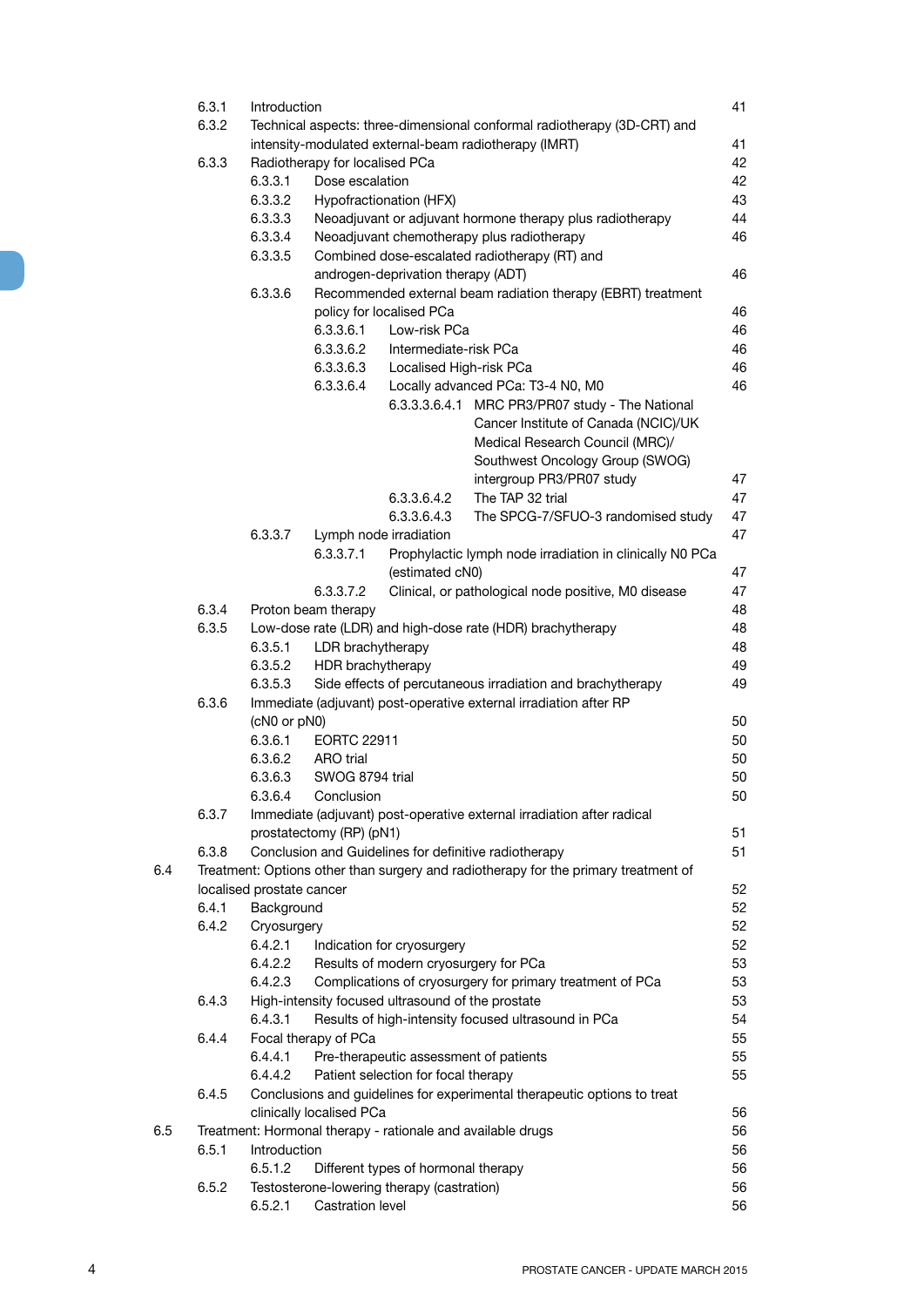|     |       | 6.5.2.2            | <b>Bilateral orchiectomy</b>          |                                                                       | 57       |
|-----|-------|--------------------|---------------------------------------|-----------------------------------------------------------------------|----------|
|     | 6.5.3 | Oestrogens         |                                       |                                                                       | 57       |
|     |       | 6.5.3.1            |                                       | Diethylstilboesterol (DES)                                            | 57       |
|     |       | 6.5.3.2            |                                       | Strategies to counteract the cardiotoxicity of oestrogen therapy      | 57       |
|     | 6.5.4 |                    |                                       | Luteinising-hormone-releasing hormone agonists                        | 57       |
|     |       | 6.5.4.1            |                                       | Achievement of castration levels                                      | 57       |
|     |       | 6.5.4.2            |                                       | Flare-up phenomenon                                                   | 57       |
|     | 6.5.5 |                    |                                       | Luteinising-hormone-releasing hormone antagonists                     | 57       |
|     |       | 6.5.5.1            | Abarelix                              |                                                                       | 57       |
|     |       | 6.5.5.2            | Degarelix                             |                                                                       | 58       |
|     | 6.5.6 | Anti-androgens     |                                       |                                                                       | 58       |
|     |       | 6.5.6.1            |                                       | Steroidal anti-androgens                                              | 58       |
|     |       |                    | 6.5.6.1.1                             | Cyproterone acetate (CPA)                                             | 58       |
|     |       |                    | 6.5.6.1.2                             | Megestrol acetate and medroxyprogesterone acetate                     | 58       |
|     |       | 6.5.6.2            |                                       | Non-steroidal anti-androgens                                          | 58       |
|     |       |                    | 6.5.6.2.1                             | Nilutamide                                                            | 58       |
|     |       |                    | 6.5.6.2.2<br>6.5.6.2.3                | Flutamide                                                             | 58       |
|     |       |                    |                                       | Bicalutamide                                                          | 59       |
|     | 6.5.7 |                    | Abiraterone acetate                   | New compounds (for the castrate resistant status only)                | 59<br>59 |
|     |       | 6.5.7.1<br>6.5.7.2 | Enzalutamide                          |                                                                       | 59       |
|     | 6.5.8 |                    |                                       | Cost-effectiveness of hormonal therapy options                        | 59       |
| 6.6 |       |                    | Treatment: Metastatic prostate cancer |                                                                       | 59       |
|     | 6.6.1 | Introduction       |                                       |                                                                       | 59       |
|     | 6.6.2 | Prognostic factors |                                       |                                                                       | 59       |
|     | 6.6.3 |                    | First-line hormonal treatment         |                                                                       | 59       |
|     |       | 6.6.3.1            | Prevention of flare-up                |                                                                       | 60       |
|     | 6.6.4 |                    | Combination therapies                 |                                                                       | 60       |
|     |       | 6.6.4.1            |                                       | Complete androgen blockade (CAB)                                      | 60       |
|     |       | 6.6.4.2            |                                       | Non-steroidal anti-androgen (NSAA) monotherapy                        | 60       |
|     |       | 6.6.4.3            |                                       | Intermittent versus continuous androgen deprivation therapy (IAD)     | 60       |
|     |       |                    | 6.6.4.3.1                             | Potential other benefits of intermittent androgen                     |          |
|     |       |                    |                                       | deprivation                                                           | 62       |
|     |       |                    | 6.6.4.3.2                             | Practical aspects for intermittent androgen deprivation               | 62       |
|     |       | 6.6.4.4            |                                       | Immediate versus deferred androgen deprivation therapy                | 63       |
|     | 6.6.5 |                    |                                       | Hormonal treatment combined with chemotherapy                         | 63       |
|     | 6.6.6 |                    |                                       | Guidelines for the first-line treatment of metastatic prostate cancer | 63       |
|     | 6.6.7 |                    |                                       | Guidelines for hormonal treatment of metastatic prostate cancer       | 63       |
|     | 6.6.8 |                    |                                       | Contraindications for various therapies                               | 64       |
| 6.7 |       |                    |                                       | Management of prostate cancer in older men                            | 64       |
|     | 6.7.1 |                    |                                       | Evaluating health status in senior adults                             | 64       |
|     |       | 6.7.1.1            | Introduction                          |                                                                       | 64       |
|     |       | 6.7.1.2            |                                       | Evaluation of life expectancy, comorbidity and health status          | 64       |
|     |       |                    | 6.7.1.2.1                             | Comorbidity                                                           | 64       |
|     |       |                    | 6.7.1.2.2                             | Independent daily activities                                          | 65       |
|     |       |                    | 6.7.1.2.3                             | Malnutrition                                                          | 65       |
|     |       |                    | 6.7.1.2.4                             | Cognitive impairment                                                  | 65       |
|     |       |                    | 6.7.1.2.5                             | Baseline screening using the G8 screening tool                        | 65       |
|     |       |                    | 6.7.1.2.6                             | Conclusions                                                           | 67       |
|     |       | 6.7.1.3            |                                       | Guidelines for the evaluation of health status in elderly men         | 68       |
|     | 6.7.2 |                    |                                       | Specific aspects of PCa treatment in older men                        | 68       |
|     |       | 6.7.2.1            | Localised PCa                         |                                                                       | 68       |
|     |       |                    | 6.7.2.1.1                             | Deferred treatment (active surveillance, watchful waiting)            | 68       |
|     |       |                    | 6.7.2.1.2                             | Radical prostatectomy                                                 | 68       |
|     |       |                    | 6.7.2.1.3                             | External beam radiotherapy                                            | 68       |
|     |       |                    | 6.7.2.1.4                             | Minimally invasive therapies                                          | 68       |
|     |       |                    | 6.7.2.1.5                             | Androgen deprivation therapy                                          | 68       |
|     |       | 6.7.2.2            | Advanced PCa                          |                                                                       | 68       |
|     |       |                    | 6.7.2.2.1                             | Hormone-naïve metastatic PCa                                          | 68       |
|     |       |                    | 6.7.2.2.2                             | Metastatic CRPC                                                       | 69       |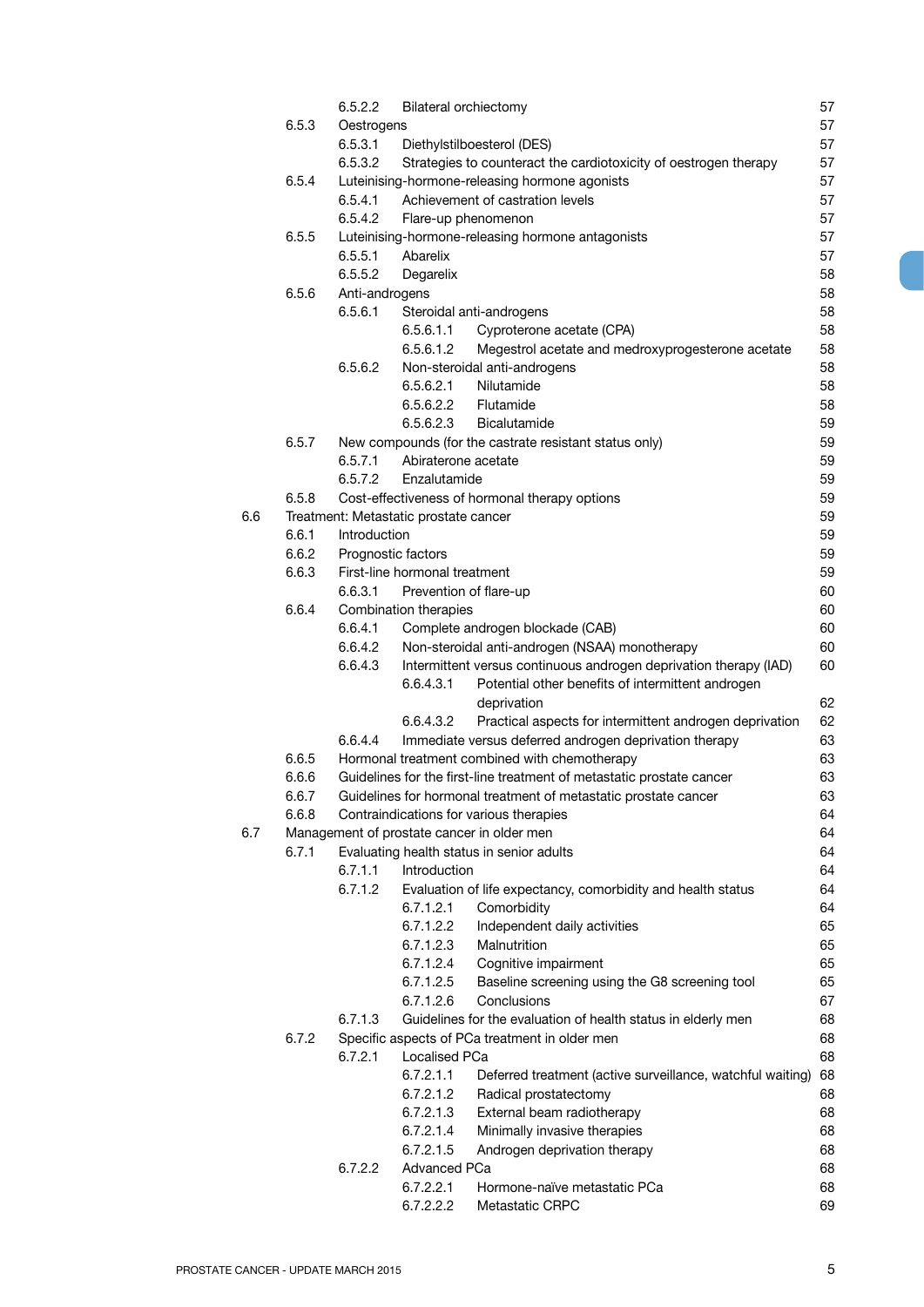|      |        | 6.7.2.3          |                          |                                                  | Guidelines for the treatment of prostate cancer in older men                                                        | 69       |
|------|--------|------------------|--------------------------|--------------------------------------------------|---------------------------------------------------------------------------------------------------------------------|----------|
| 6.8  |        |                  |                          |                                                  | Treatment: Post-treatment quality of life in patients with localised prostate cancer                                | 69       |
|      | 6.8.1  | Introduction     |                          |                                                  |                                                                                                                     | 69       |
|      | 6.8.2  |                  |                          | Active surveillance and watchful waiting         |                                                                                                                     | 69       |
|      | 6.8.3  |                  | Radical prostatectomy    |                                                  |                                                                                                                     | 70       |
|      | 6.8.4  |                  |                          |                                                  | External-beam radiotherapy and low-dose rate brachytherapy                                                          | 70       |
|      |        | 6.8.4.1          | Radiotherapy toxicity    |                                                  |                                                                                                                     | 70       |
|      | 6.8.5  |                  |                          |                                                  | Complications of high-intensity focused ultrasound                                                                  | 72       |
|      | 6.8.6  | Cryotherapy      |                          |                                                  |                                                                                                                     | 72       |
|      | 6.8.7  | Hormonal therapy |                          |                                                  |                                                                                                                     | 73       |
|      |        | 6.8.7.1          |                          |                                                  | Side-effects, quality of life and cost of hormonal therapy                                                          | 73       |
|      |        |                  | 6.8.7.1.1                | Sexual function                                  |                                                                                                                     | 73       |
|      |        |                  | 6.8.7.1.2                | Hot flushes                                      |                                                                                                                     | 73       |
|      |        |                  | 6.8.7.1.3                |                                                  | Other systemic side-effects of androgen-deprivation                                                                 |          |
|      |        |                  |                          | therapy                                          |                                                                                                                     | 73       |
|      |        |                  |                          | 6.8.7.1.3.1                                      | Non-metastatic bone fractures                                                                                       | 73       |
|      |        |                  |                          | 6.8.7.1.3.2                                      | Metabolic effects                                                                                                   | 74       |
|      |        |                  |                          | 6.8.7.1.3.3                                      | Cardiovascular morbidity                                                                                            | 74       |
|      |        |                  |                          | 6.8.7.1.3.4                                      | Fatigue                                                                                                             | 75       |
|      | 6.8.8  |                  |                          |                                                  | Comparison of health-related quality of life between treatment modalities                                           | 75       |
|      | 6.8.9  |                  |                          |                                                  | Guidelines on quality of life in prostate cancer management                                                         | 76       |
| 6.9  |        |                  |                          |                                                  | Summary of guidelines for the primary treatment of prostate cancer                                                  | 76       |
| 6.10 |        |                  |                          |                                                  | Treatment of PSA-only recurrence after treatment with curative intent                                               | 80       |
|      | 6.10.1 | Background       |                          |                                                  |                                                                                                                     | 80       |
|      | 6.10.2 | Definitions      |                          |                                                  |                                                                                                                     | 80       |
|      |        | 6.10.2.1         |                          | Definition of biochemical failure                |                                                                                                                     | 80       |
|      | 6.10.3 |                  |                          | Natural history of biochemical failure           |                                                                                                                     | 81       |
|      |        | 6.10.3.1         |                          |                                                  | Post-radical prostatectomy biochemical recurrence                                                                   | 81       |
|      |        | 6.10.3.2         |                          |                                                  | Post-radiotherapy biochemical recurrence                                                                            | 81       |
|      | 6.10.4 | 6.10.4.1         | Assessment of metastases |                                                  |                                                                                                                     | 81<br>81 |
|      |        | 6.10.4.2         |                          |                                                  | Bone scan and abdominopelvic computed tomography<br>Choline and Acetate positron emission tomography (PET)/computed |          |
|      |        |                  | tomography (CT)          |                                                  |                                                                                                                     | 82       |
|      |        | 6.10.4.3         |                          | Other radionuclide techniques                    |                                                                                                                     | 82       |
|      |        | 6.10.4.4         |                          |                                                  | Whole-body and axial magnetic resonance imaging (MRI)                                                               | 83       |
|      |        | 6.10.4.5         |                          | Assessment of local recurrences                  |                                                                                                                     | 83       |
|      |        |                  | 6.10.4.5.1               |                                                  | Local recurrence after radical prostatectomy                                                                        | 83       |
|      |        |                  |                          |                                                  | 6.10.4.5.2 Local recurrence after radiation therapy                                                                 | 83       |
|      |        | 6.10.4.6         |                          |                                                  | Guidelines for imaging and second-line therapy after treatment with                                                 |          |
|      |        |                  | curative intent          |                                                  |                                                                                                                     | 83       |
|      | 6.10.5 |                  |                          | Treatment of PSA-only recurrences                |                                                                                                                     | 83       |
|      |        | 6.10.5.1         |                          |                                                  | Radiotherapy (Salvage radiotheraphy [SRT] - with or without                                                         |          |
|      |        |                  |                          |                                                  | androgen-deprivation therapy for PSA-only recurrence after radical                                                  |          |
|      |        |                  | prostatectomy)           |                                                  |                                                                                                                     | 84       |
|      |        |                  | 6.10.5.1.1               |                                                  | Dose, target volume, toxicity                                                                                       | 85       |
|      |        |                  | 6.10.5.1.2               |                                                  | Comparison of adjuvant radiotherapy (ART) and salvage                                                               |          |
|      |        |                  | radiotherapy (SRT)       |                                                  |                                                                                                                     | 85       |
|      |        | 6.10.5.2         | Hormonal therapy         |                                                  |                                                                                                                     | 86       |
|      |        |                  | 6.10.5.3 Observation     |                                                  |                                                                                                                     | 86       |
|      | 6.10.6 |                  |                          |                                                  | Management of PSA failures after radiation therapy                                                                  | 86       |
|      |        | 6.10.6.1         |                          | Salvage radical prostatectomy (SRP)              |                                                                                                                     | 86       |
|      |        |                  | 6.10.6.1.1               | Oncological outcomes                             |                                                                                                                     | 87       |
|      |        |                  | 6.10.6.1.2               | Morbidity                                        |                                                                                                                     | 87       |
|      |        | 6.10.6.2         |                          |                                                  | Summary of salvage radical prostatectomy                                                                            | 87       |
|      | 6.10.7 |                  |                          | Salvage cryoablation of the prostate             |                                                                                                                     | 88       |
|      |        | 6.10.7.1         |                          | Oncological outcomes                             |                                                                                                                     | 88       |
|      |        | 6.10.7.2         | Morbidity                |                                                  |                                                                                                                     | 88       |
|      |        | 6.10.7.3         |                          |                                                  | Summary of salvage cryoablation of the prostate                                                                     | 88       |
|      | 6.10.8 |                  |                          | Salvage brachytherapy for radiotherapy failure   |                                                                                                                     | 88       |
|      | 6.10.9 |                  |                          | Salvage High-intensity focused ultrasound (HIFU) |                                                                                                                     | 89       |
|      |        |                  |                          |                                                  |                                                                                                                     |          |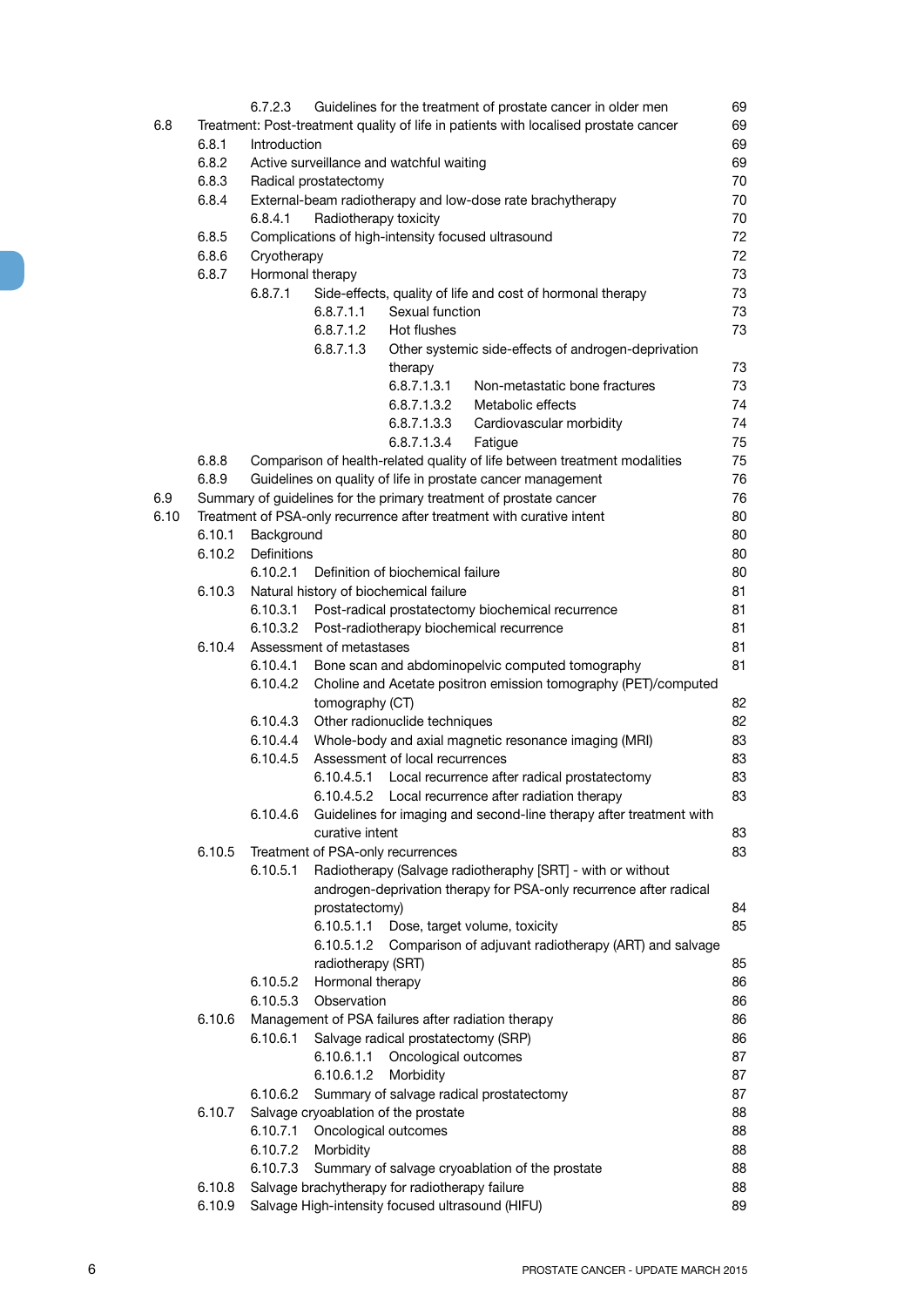|    |      |           | 6.10.9.1                | Oncological outcomes                                                                       | 89         |
|----|------|-----------|-------------------------|--------------------------------------------------------------------------------------------|------------|
|    |      |           | 6.10.9.2                | Morbidity                                                                                  | 89         |
|    |      |           | 6.10.9.3                | Summary of salvage high-intensity focused ultrasound (HIFU)                                | 89         |
|    |      |           | 6.10.10 Observation     |                                                                                            | 89         |
|    |      |           |                         | 6.10.11 Guidelines for imaging and second-line therapy after treatment with curative       |            |
|    |      |           | intent                  |                                                                                            | 90         |
|    | 6.11 |           |                         | Treatment: Castration-resistant prostate cancer (CRPC)                                     | 90         |
|    |      | 6.11.1    | Background              |                                                                                            | 90         |
|    |      | 6.11.2    |                         | Definition of progressing prostate cancer after castration                                 | 90         |
|    |      | 6.11.3    |                         | Assessing treatment outcome in castration-resistant PCa (CRPC)                             | 91         |
|    |      |           | 6.11.3.1                | PSA level as marker of response                                                            | 91         |
|    |      | 6.11.4    |                         | Androgen deprivation in castration-resistant PCa                                           | 91         |
|    |      | 6.11.5    |                         | Hormonal drugs targeting the endocrine pathways in the pre-docetaxel space                 | 92         |
|    |      |           |                         | 6.11.5.1 Abiraterone                                                                       | 92         |
|    |      |           |                         | 6.11.5.2 Enzalutamide                                                                      | 92         |
|    |      | 6.11.6    |                         | Non-hormonal therapy                                                                       | 93         |
|    |      |           |                         | 6.11.6.1 Docetaxel regimen                                                                 | 93         |
|    |      |           |                         | 6.11.6.2 Vaccine                                                                           | 93         |
|    |      | 6.11.7    |                         | Salvage treatment after first-line docetaxel                                               | 94         |
|    |      |           |                         | 6.11.7.1 Cabazitaxel                                                                       |            |
|    |      |           |                         |                                                                                            | 95         |
|    |      |           |                         | 6.11.7.2 Abiraterone acetate                                                               | 95         |
|    |      |           |                         | 6.11.7.3 Enzalutamide                                                                      | 95         |
|    |      | 6.11.8    |                         | Bone targeted therapies in metastatic castration-resistant PCa                             | 95         |
|    |      |           | 6.11.8.1                | Common complications due to bone metastases                                                | 96         |
|    |      |           | 6.11.8.2                | Painful bone metastases                                                                    | 96         |
|    |      |           |                         | 6.11.8.2.1<br>Radium 223                                                                   | 96         |
|    |      |           |                         | 6.11.8.2.2 Bisphosphonates                                                                 | 96         |
|    |      |           |                         | 6.11.8.2.3 RANK ligand inhibitors                                                          | 96         |
|    |      | 6.11.9    |                         | Conclusion and guidelines for treatment after hormonal therapy (first,                     |            |
|    |      |           |                         | second-line modality) in metastatic CRPC                                                   | 97         |
|    |      |           |                         | 6.11.10 Guidelines for cytotoxic treatment and pre/post-docetaxel therapy in mCRPC         | 97         |
|    |      |           |                         | 6.11.11 Guidelines for "non-specific" management of mCRPC                                  | 97         |
|    |      |           |                         |                                                                                            |            |
| 7. |      | FOLLOW-UP |                         |                                                                                            | 98         |
|    | 7.1  |           |                         | Follow-up: After local treatment                                                           | 98         |
|    |      | 7.1.1     | <b>Definition</b>       |                                                                                            | 98         |
|    |      | 7.1.2     | Why follow-up?          |                                                                                            | 98         |
|    |      |           | 7.1.3 How to follow-up? |                                                                                            | 98         |
|    |      |           |                         | Prostate-specific antigen monitoring                                                       |            |
|    |      |           | 7.1.3.1                 |                                                                                            | 98         |
|    |      |           | 7.1.3.2                 | Definition of prostate-specific antigen progression                                        | 98         |
|    |      |           | 7.1.3.3                 |                                                                                            | 99         |
|    |      |           |                         | Proste-specific antigen monitoring after radical prostatectomy                             | 99         |
|    |      |           | 7.1.3.4                 | PSA monitoring after radiotherapy                                                          | 99         |
|    |      |           | 7.1.3.5                 | Digital rectal examination                                                                 |            |
|    |      |           | 7.1.3.6                 | Transrectal ultrasonography (TRUS), bone scintigraphy, computed                            |            |
|    |      |           |                         | tomography (CT), magnetic resonance imaging (MRI), and                                     |            |
|    |      |           |                         | <sup>11</sup> C-choline positron emission tomography computed tomograpy                    |            |
|    |      |           |                         | (PET/CT)                                                                                   | 99         |
|    |      |           |                         | 7.1.3.6.1<br>Transrectal ultrasonograpy/magnetic resonance imaging                         |            |
|    |      |           |                         | biopsy                                                                                     | 99         |
|    |      | 7.1.4     |                         | When to follow-up?                                                                         | 99         |
|    |      | 7.1.5     |                         | Conclusions and guidelines for follow-up after treatment with curative intent              | 99         |
|    | 7.2  |           |                         | Follow-up: During hormonal treatment                                                       | 100        |
|    |      | 7.2.1     | Introduction            |                                                                                            | 100        |
|    |      | 7.2.2     |                         | Purpose of follow-up                                                                       | 100        |
|    |      | 7.2.3     |                         | Methods of follow-up                                                                       | 100        |
|    |      |           | 7.2.3.1                 | Clinical follow-up                                                                         | 100        |
|    |      |           |                         | 7.2.3.1.1<br>Prostate-specific antigen monitoring                                          | 100        |
|    |      |           |                         | Creatinine, haemoglobin and liver function monitoring<br>7.2.3.1.2                         | 100        |
|    |      |           |                         | 7.2.3.1.3<br>Bone scan, ultrasound and chest X-ray<br>Testosterone monitoring<br>7.2.3.1.4 | 101<br>101 |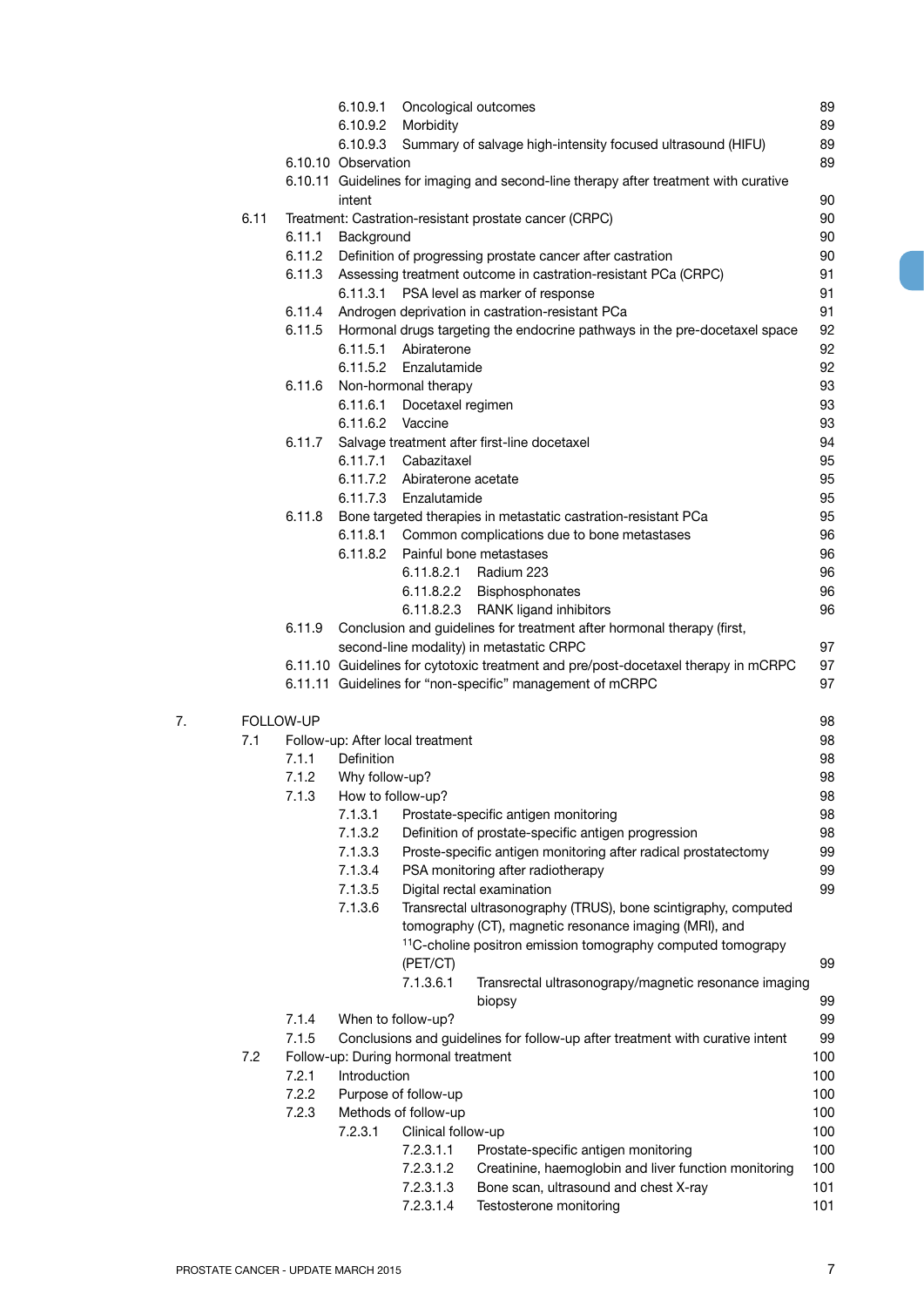|    |                             |         | 7.2.3.1.5         | Monitoring of metabolic complications             | 101 |
|----|-----------------------------|---------|-------------------|---------------------------------------------------|-----|
|    | 7.2.4                       |         | When to follow-up |                                                   | 101 |
|    |                             | 7.2.4.1 |                   | Stage M0 - M1 patients                            | 101 |
|    |                             | 7.2.4.2 |                   | Castration-refractory PCa                         | 101 |
|    | 7.2.5                       |         |                   | Guidelines for follow-up after hormonal treatment | 102 |
| 8. | <b>REFERENCES</b>           |         |                   |                                                   | 102 |
| 9. | <b>CONFLICT OF INTEREST</b> |         |                   |                                                   | 137 |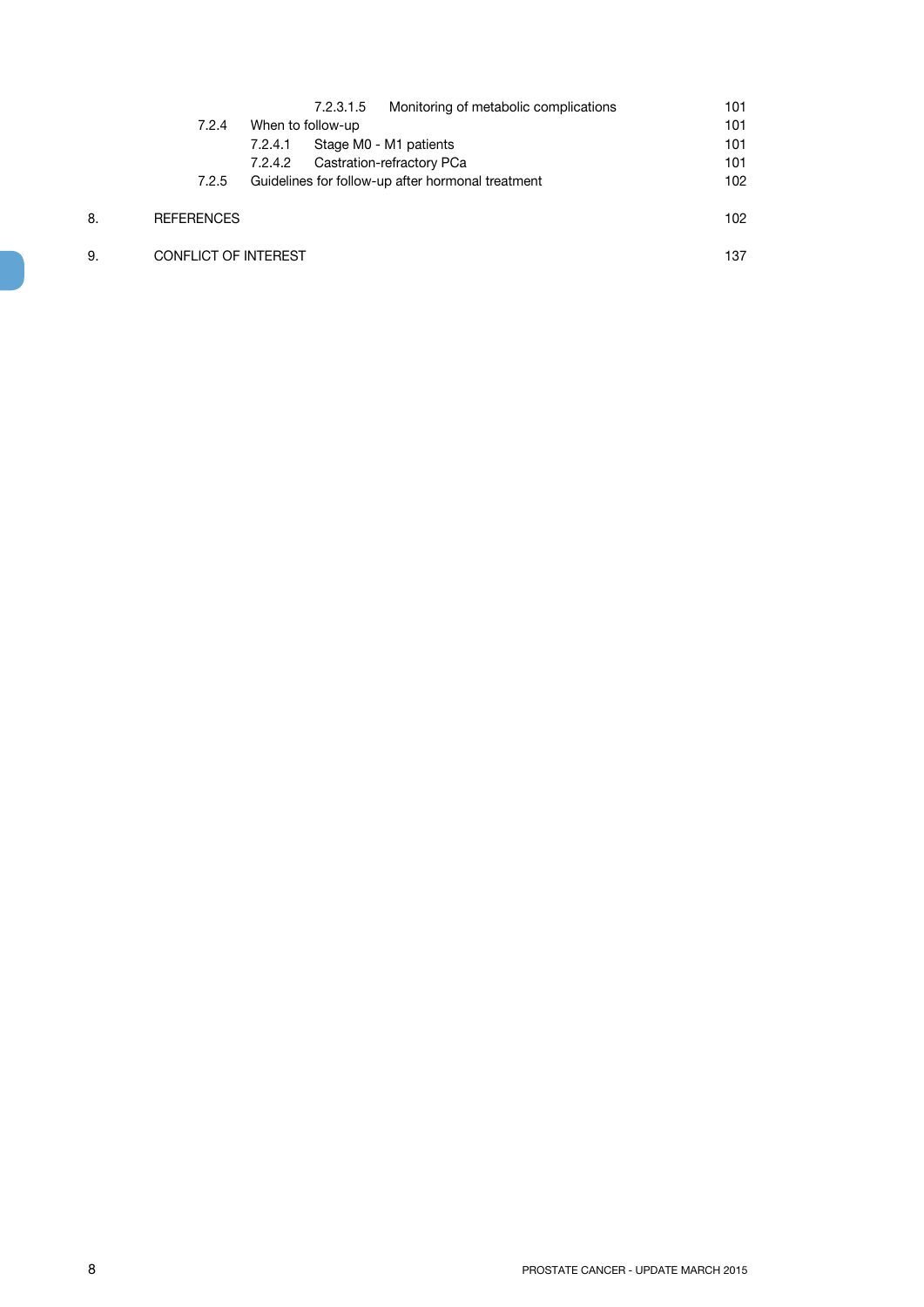## **1. INTRODUCTION**

#### **1.1 Aims and scope**

The European Association of Urology (EAU) Prostate Cancer Guidelines Panel have prepared this guidelines document to assist medical professionals assess the evidence-based management of prostate cancer (PCa).

#### **1.2 Panel composition**

The Prostate Cancer Guidelines Panel consists of an international multidisciplinary group of urologists, radiation oncologists, medical oncologists, a radiologist, a pathologist and a patient stakeholder organisation representative.

#### *1.2.1 Acknowledgement*

The EAU Prostate Cancer Guidelines Panel are most grateful for the support and considerable expertise provided by Prof.Dr. J-P. Droz, Emeritus Professor of Medical Oncology (Lyon, France) for the topic of 'Management of prostate cancer in senior adults'. As a leading expert in this field, and prominent member of the International Society of Geriatric Oncology, his contribution has been invaluable.

#### *1.2.2 Potential conflict of interest*

All experts involved in the production of this document have submitted potential conflict of interest statements.

#### **1.3 Available publications**

A quick reference document (Pocket guidelines) is available, both in print and in a number of versions for mobile devices. These are abridged versions which may require consultation together with the full text version. Several scientific publications are available [1, 2] as are a number of translations of all versions of the Prostate Cancer guidelines. All documents can be viewed, free access, through the EAU website Uroweb: http://www. uroweb.org/guidelines/online-guidelines/.

#### **1.4 Publication history and summary of changes**

#### *1.4.1 Publication history*

The first EAU Guidelines on Prostate Cancer were published in 2001. This current 2015 document presents a full update of the 2014 full text document. The literature for the complete document has been assessed and updated, whenever relevant.

#### *1.4.2 Summary of changes*

Key changes for this 2015 print:

**Table 4.1.2: EAU risk groups for biochemical recurrence of localised and locally advanced prostate cancer**

|                   | Low-risk           | Intermediate-risk | High-risk            |                         |
|-------------------|--------------------|-------------------|----------------------|-------------------------|
| <b>Definition</b> | $PSA < 10$ ng / mL | PSA 10-20 ng /mL  | $PSA > 20$ ng / mL   | any PSA                 |
|                   | and $GS < 7$       | or GS 7           | or $GS > 7$          | any GS cT3-4            |
|                   | and cT1-2a         | or cT2b           | or cT <sub>2</sub> c | or $cN+$                |
|                   |                    | Localised         |                      | <b>Locally advanced</b> |

Conclusions and recommendations have been rephrased and added to throughout the current document. Changed or new conclusions and recommendations can be found in sections:

#### *5.2.4.3 Guidelines for imaging*

|                                                                                     |    | GR |
|-------------------------------------------------------------------------------------|----|----|
| When clinical suspicion of PCa persists in spite of negative biopsies, MRI-targeted | 2b | B  |
| biopsies are recommended.                                                           |    |    |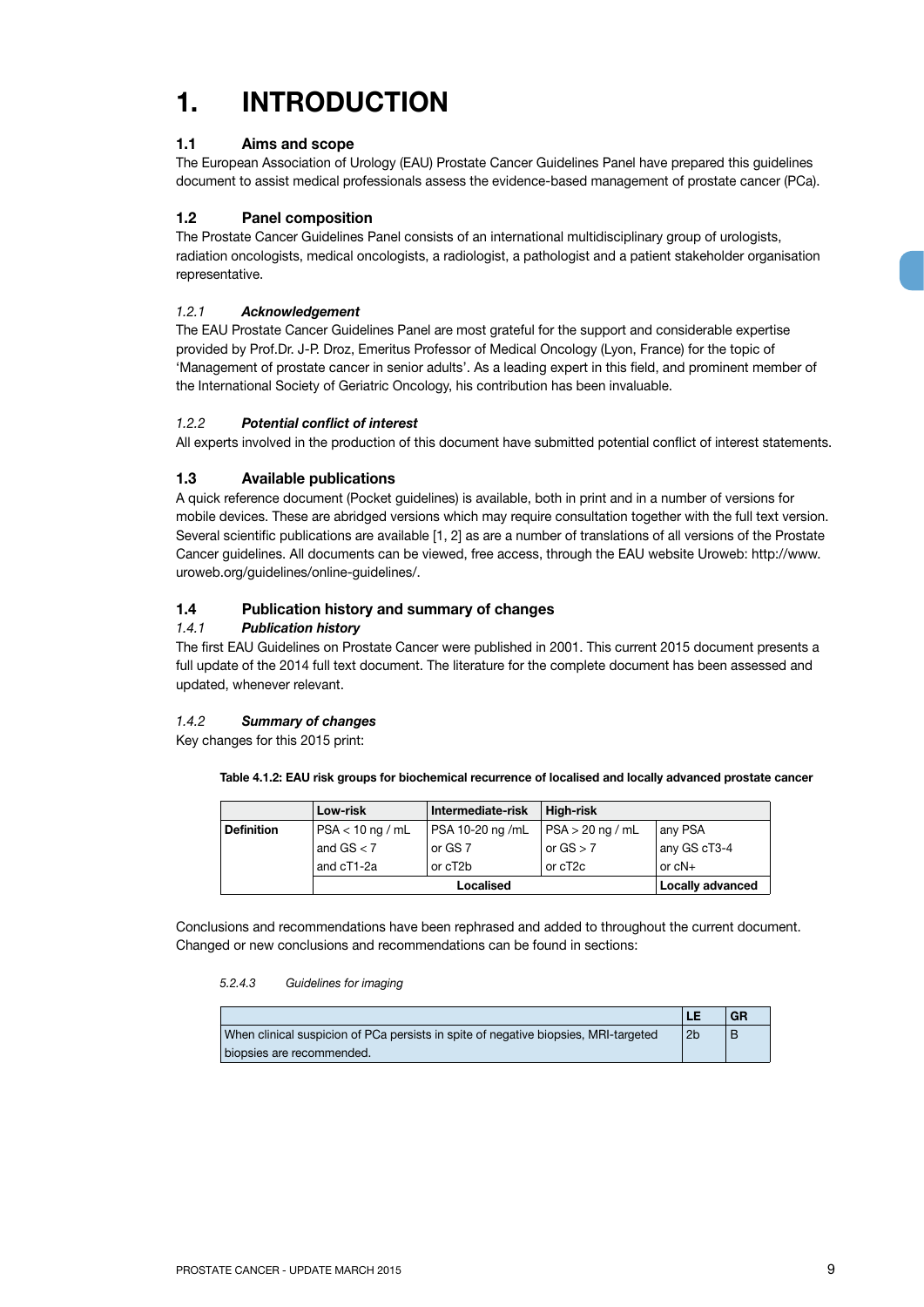*Table 5.2.4: Recommended terminology for reporting prostate biopsies [3]*

| Benign/negative for malignancy. If appropriate, include a description.              |
|-------------------------------------------------------------------------------------|
| Active inflammation.                                                                |
| Granulomatous inflammation.                                                         |
| High-grade PIN.                                                                     |
| High-grade PIN with atypical glands, suspicious for adenocarcinoma (PINATYP).       |
| Focus of atypical glands/lesion suspicious for adenocarcinoma/atypical small acinar |
| proliferation, suspicious for cancer.                                               |
| Adenocarcinoma.                                                                     |

#### *5.2.7 Guidelines for the clinical diagnosis of prostate cancer*

|                                                                                 |    | <b>GR</b> |
|---------------------------------------------------------------------------------|----|-----------|
| Transurethral resection of the prostate should not be used as a tool for cancer | 2a |           |
| detection.                                                                      |    |           |

#### *5.3.4 Guidelines for staging of prostate cancer*

| Any risk group staging                                                | LE | <b>GR</b> |
|-----------------------------------------------------------------------|----|-----------|
| Additional imaging is required only if it changes patient management. | 2a | $A^*$     |
| For local staging, CT and TRUS should not be used.                    |    |           |
| For up-front staging, PET-scanning should not be used.                | 2a |           |

| <b>Low-risk localised PCa</b>                              |    | <b>GF</b> |
|------------------------------------------------------------|----|-----------|
| No additional imaging is recommended for staging purposes. | 2a |           |

| Intermediate-risk PCa                                                        | LE | <b>GR</b> |
|------------------------------------------------------------------------------|----|-----------|
| In predominantly Gleason pattern 4, bone scan and cross-sectional imaging is | 2a | $A^*$     |
| required.                                                                    |    |           |

| High-risk localised PCa/ High-risk locally advanced PCa<br>LE |                | <b>GR</b> |
|---------------------------------------------------------------|----------------|-----------|
| Prostate mpMRI should be used for local staging.              | 2 <sub>b</sub> |           |
| CT/MRI and bone-scan should be used in staging.               | 2 <sub>b</sub> |           |
| For up-front staging, PET-scanning should not be used.        | 2a             |           |

#### *7.1.5 Guidelines for active surveillance and watchful waiting*

| Recommendations - active surveillance                                          | LE | <b>GR</b> |
|--------------------------------------------------------------------------------|----|-----------|
| Patients who are suitable for surgery and radiotherapy must have these options |    | $A^*$     |
| discussed with them.                                                           |    |           |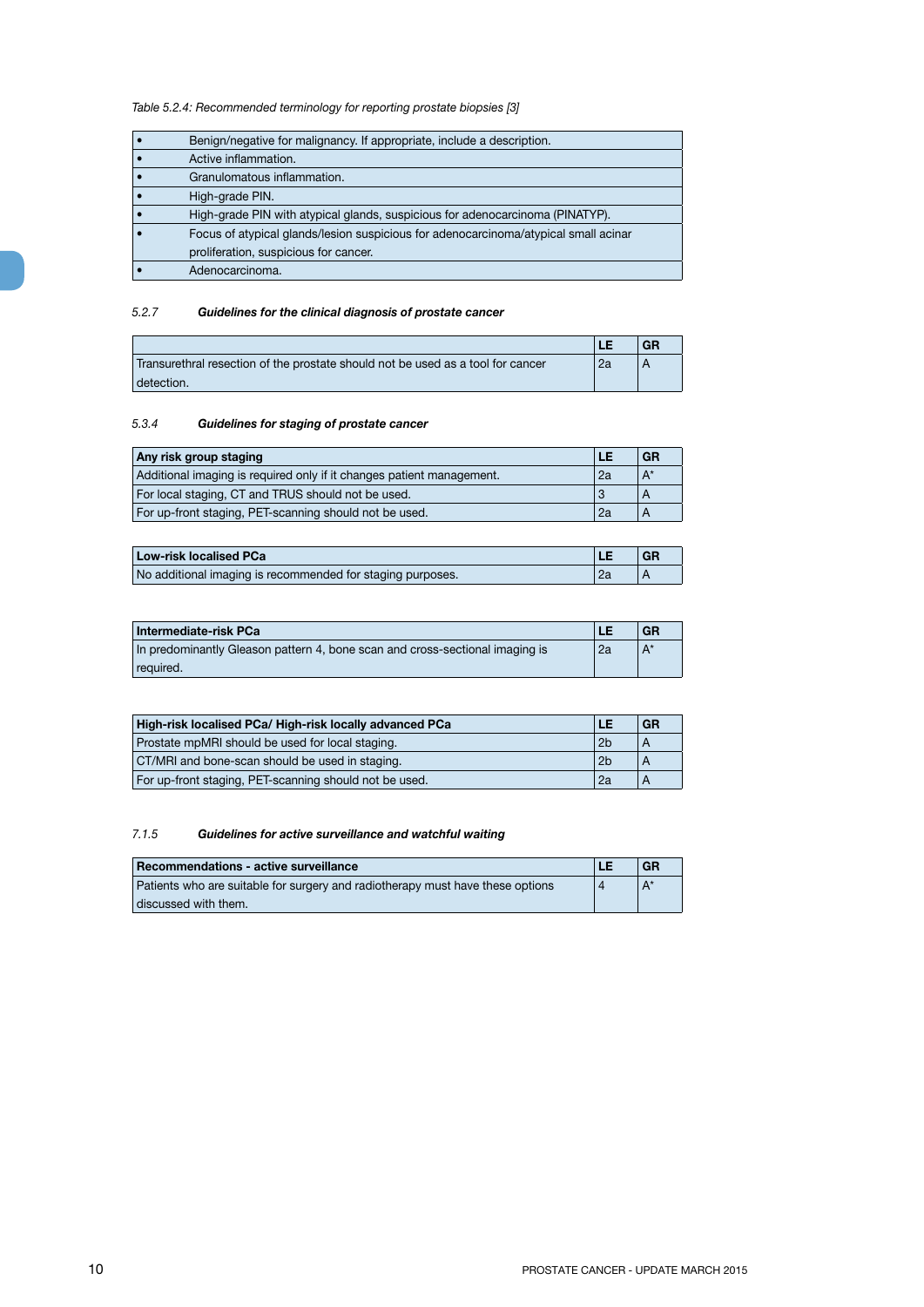### *7.2.11 Guidelines for radical prostatectomy*

|                                                                                             | LE.            | <b>GR</b>    |
|---------------------------------------------------------------------------------------------|----------------|--------------|
| Patients who are suitable for AS and radiotherapy must have these options discussed         | 4              | $A^*$        |
| with them.                                                                                  |                |              |
| In patients with low- and intermediate-risk PCa and a life expectancy $> 10$ years, RP      | 1 <sub>b</sub> | $\mathsf{A}$ |
| should be offered.                                                                          |                |              |
| Nerve-sparing surgery may be attempted in pre-operatively potent patients with low          | 2b             | B            |
| risk for extracapsular disease (T1c, GS $<$ 7 and PSA $<$ 10 ng/mL, or refer to Partin      |                |              |
| tables/nomograms).                                                                          |                |              |
| Multiparametric MRI may help in deciding when to perform nerve-sparing procedures           | 2 <sub>b</sub> | B            |
| in intermediate- and high-risk disease.                                                     |                |              |
| In patients with high-risk localised PCa and a life expectancy of $> 10$ yr, RP should be   | 2a             | $\mathsf{A}$ |
| offered in a multimodality setting.                                                         |                |              |
| In selected patients with locally advanced ( $cT3a$ ) PCa, and a life expectancy $> 10$ yr, | 2 <sub>b</sub> | <sub>B</sub> |
| RP may be offered in a multimodality setting.                                               |                |              |
| In highly selected patients with locally advanced PCa (cT3b-T4 N0 or any T N1), RP          | 3              | C            |
| may be offered in a multimodality setting.                                                  |                |              |
| NHT before RP is not recommended.                                                           | 1a             | A            |
| Adjuvant HT for pN0 is not recommended.                                                     | 1a             | A            |
| Adjuvant ADT is the standard of care for node-positive $(pN+)$ patients.                    | 1 <sub>b</sub> | A            |

#### *7.3.10 Conclusion and Guidelines for definitive radiotherapy*

| Statement                                                                       |  |
|---------------------------------------------------------------------------------|--|
| The highest effect of adjuvant radiotherapy is seen in patients with pT3R1 PCa. |  |

| <b>Recommendations</b>                                                                 | LE.            | <b>GR</b> |
|----------------------------------------------------------------------------------------|----------------|-----------|
| Patients who are suitable for AS and surgery must have these options discussed with    | $\overline{4}$ | A         |
| them.                                                                                  |                |           |
| EBRT should be offered in all risk groups of non-metastatic PCa.                       | 2a             | A         |
| In low-risk PCa, the total dose should be 74 to 78 Gy.                                 | 1a             | A         |
| In patients with low-risk PCa, without a previous TURP and with a good IPSS and a      | 2a             | A         |
| prostate volume < 50 mL, LDR brachytherapy is a treatment option.                      |                |           |
| In intermediate-risk PCa, a total dose should be 76-78 Gy, in combination with short-  | 1 <sub>b</sub> | A         |
| term ADT (4-6 mo).                                                                     |                |           |
| In patients with high-risk localised PCa, a total dose of 76-78 Gy in combination with | 1 <sub>b</sub> | A         |
| long-term ADT (2-3 yr) is recommended.                                                 |                |           |
| In patients with locally advanced cN0 PCa, radiotherapy must be given in combination   | 1a             | A         |
| with long-term ADT (2-3 yr).                                                           |                |           |
| IMRT is the recommended modality for definitive treatment of PCa by EBRT.              | 2a             | A         |
| In patients with cN+ PCa, pelvic external irradiation can be given in combination with | 2 <sub>b</sub> | B         |
| immediate long-term ADT.                                                               |                |           |
| In patients with pT3, NOMO PCa and an undetectable PSA following RP, adjuvant          | 1a             | A         |
| external beam irradiation should be discussed as an option because it improves at      |                |           |
| least biochemical-free survival.                                                       |                |           |
| Patients with pT3, NOMO PCa and an undetectable PSA following RP should be             | 2 <sub>b</sub> | A         |
| informed about salvage irradiation as an alternative to adjuvant irradiation when PSA  |                |           |
| increases (See Section 6.10.5.1).                                                      |                |           |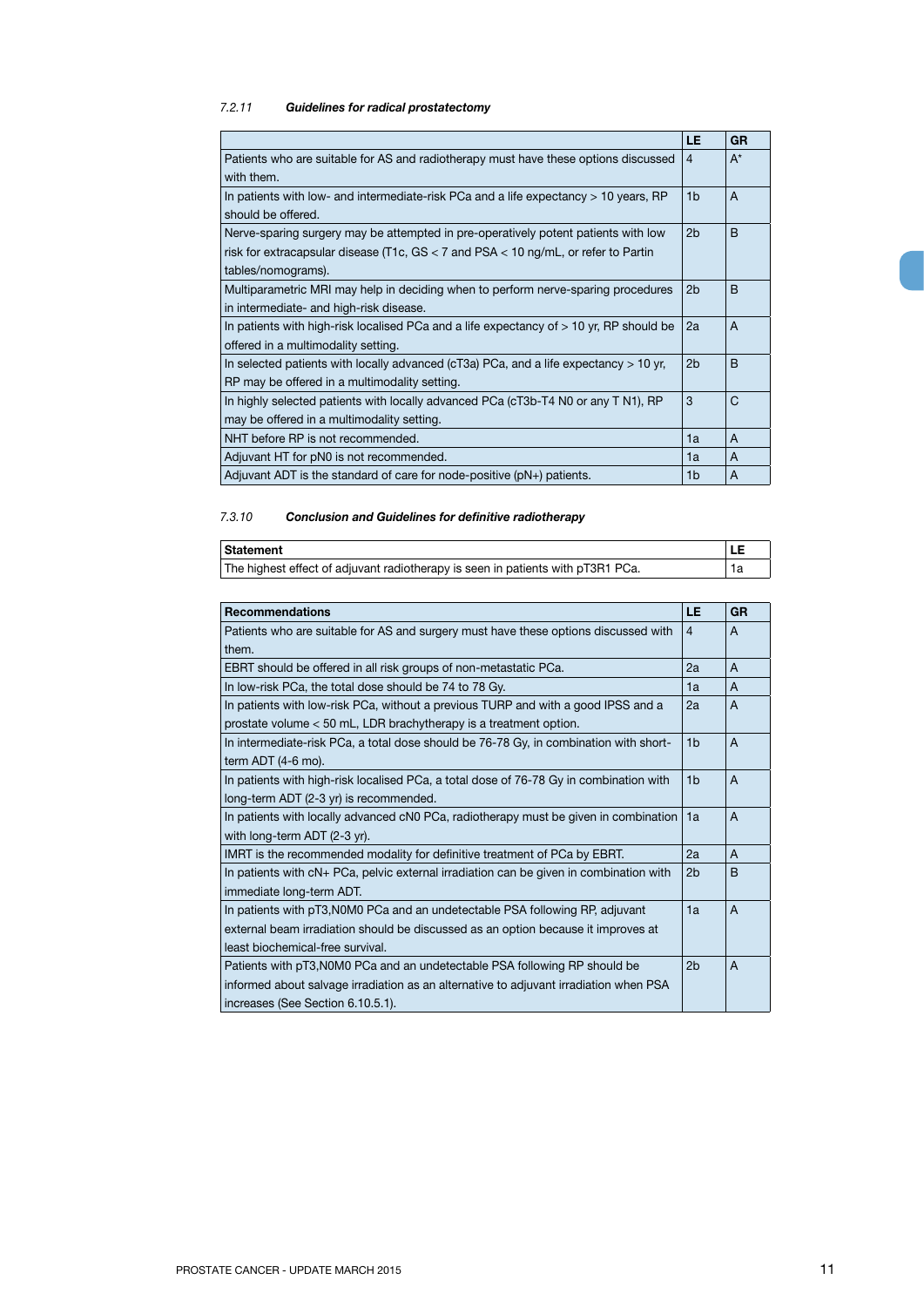|                   | Primary treatment of prostate cancer                                                                                                            |                                                                       | GR    |
|-------------------|-------------------------------------------------------------------------------------------------------------------------------------------------|-----------------------------------------------------------------------|-------|
| General           |                                                                                                                                                 |                                                                       | $A^*$ |
| comments          | Patients suitable for several treatment modalities (active surveillance,<br>surgery, radiotherapy) must have these options discussed with them. |                                                                       |       |
|                   | In patients who are surgical candidates for radical prostatectomy, all                                                                          |                                                                       | Α     |
|                   |                                                                                                                                                 | approaches (i.e. open, laparoscopic or robotic) are acceptable as no  |       |
|                   |                                                                                                                                                 |                                                                       |       |
|                   |                                                                                                                                                 | single approach has shown clear superiority in terms of functional or |       |
|                   | oncological results.                                                                                                                            |                                                                       |       |
|                   |                                                                                                                                                 | EBRT should be offered in all risk groups of non-metastatic PCa.      | Α     |
|                   |                                                                                                                                                 | IMRT is the recommended modality for definitive treatment of PCa by   | A     |
|                   | EBRT.                                                                                                                                           |                                                                       |       |
|                   | <b>Treatment</b>                                                                                                                                | <b>Comment</b>                                                        |       |
| Low risk PCa      | <b>Watchful waiting</b>                                                                                                                         | Watchful waiting may be offered to patients not                       | A     |
|                   |                                                                                                                                                 | eligible for local curative treatment and those with a                |       |
|                   |                                                                                                                                                 | short life expectancy.                                                |       |
|                   |                                                                                                                                                 | During watchful waiting, the decision to start non-                   | B     |
|                   |                                                                                                                                                 | curative treatment should be based on symptoms                        |       |
|                   |                                                                                                                                                 | and disease progression.                                              |       |
|                   | <b>Active</b>                                                                                                                                   | Active surveillance is an option in patients with                     | A     |
|                   | surveillance                                                                                                                                    | the lowest risk of cancer progression: > 10 years                     |       |
|                   |                                                                                                                                                 | life expectancy, cT1/2, PSA ≤ 10 ng/mL, biopsy                        |       |
|                   |                                                                                                                                                 | Gleason score $\leq 6, \leq 2$ positive biopsies, minimal             |       |
|                   |                                                                                                                                                 | biopsy core involvement $(\leq 50\%$ cancer per biopsy).              |       |
|                   |                                                                                                                                                 | Follow-up should be based on DRE, PSA and                             | A     |
|                   |                                                                                                                                                 | repeat biopsies. The optimal follow-up interval is                    |       |
|                   |                                                                                                                                                 | still unclear.                                                        |       |
|                   | Radical                                                                                                                                         | In patients with a life expectancy > 10 years, RP                     | A     |
|                   | prostatectomy                                                                                                                                   | should be offered.                                                    |       |
|                   |                                                                                                                                                 | Nerve-sparing surgery may be attempted in                             | B     |
|                   |                                                                                                                                                 | pre-operatively potent patients with low risk for                     |       |
|                   |                                                                                                                                                 | extracapsular disease (T1c, GS < 7 and PSA < 10                       |       |
|                   |                                                                                                                                                 | ng/mL, or refer to Partin tables/nomograms).                          |       |
|                   |                                                                                                                                                 | LND is not indicated in low-risk PCa.                                 | Α     |
|                   | Radiotherapy                                                                                                                                    | In low-risk PCa the total dose should be 74 to 78                     | Α     |
|                   |                                                                                                                                                 | Gy.                                                                   |       |
|                   |                                                                                                                                                 | In patients with low-risk PCa, without a previous                     | Α     |
|                   |                                                                                                                                                 | TURP and with a good IPSS and a prostate volume                       |       |
|                   |                                                                                                                                                 | < 50 mL, LDR brachytherapy is a treatment option.                     |       |
|                   | Cryotherapy,                                                                                                                                    | In patients who are unfit for surgery or radiotherapy,                | C     |
|                   | <b>HIFU</b>                                                                                                                                     | cryotherapy or HIFU might be an alternative                           |       |
|                   |                                                                                                                                                 | treatment for PCa. The lack of long-term efficacy                     |       |
|                   |                                                                                                                                                 | compared to standard modality should be                               |       |
|                   |                                                                                                                                                 | discussed with patients.                                              |       |
|                   | <b>Focal treatment</b>                                                                                                                          | Focal therapy of PCa is still in its infancy and                      | A     |
|                   |                                                                                                                                                 | cannot be recommended as a therapeutic                                |       |
|                   |                                                                                                                                                 | alternative outside clinical trials.                                  |       |
|                   | Androgen                                                                                                                                        | Unsuitable.                                                           | Α     |
|                   | suppression                                                                                                                                     |                                                                       |       |
| Intermediate risk | <b>Watchful waiting</b>                                                                                                                         | Watchful waiting may be offered to patients not                       | A     |
| PCa               |                                                                                                                                                 | eligible for local curative treatment and those with a                |       |
|                   |                                                                                                                                                 | short life expectancy.                                                |       |
|                   | <b>Active</b>                                                                                                                                   | Not an option.                                                        | Α     |
|                   | surveillance                                                                                                                                    |                                                                       |       |
|                   | Radical                                                                                                                                         | In patients with a life expectancy > 10 years, RP                     | Α     |
|                   | prostatectomy                                                                                                                                   | should be offered.                                                    |       |
|                   |                                                                                                                                                 | Nerve-sparing surgery may be attempted in                             | B     |
|                   |                                                                                                                                                 | pre-operatively potent patients with low risk for                     |       |
|                   |                                                                                                                                                 | extracapsular disease (T1c, GS < 7 and PSA < 10                       |       |
|                   |                                                                                                                                                 |                                                                       |       |
|                   |                                                                                                                                                 | ng/mL, or refer to Partin tables/nomograms).                          |       |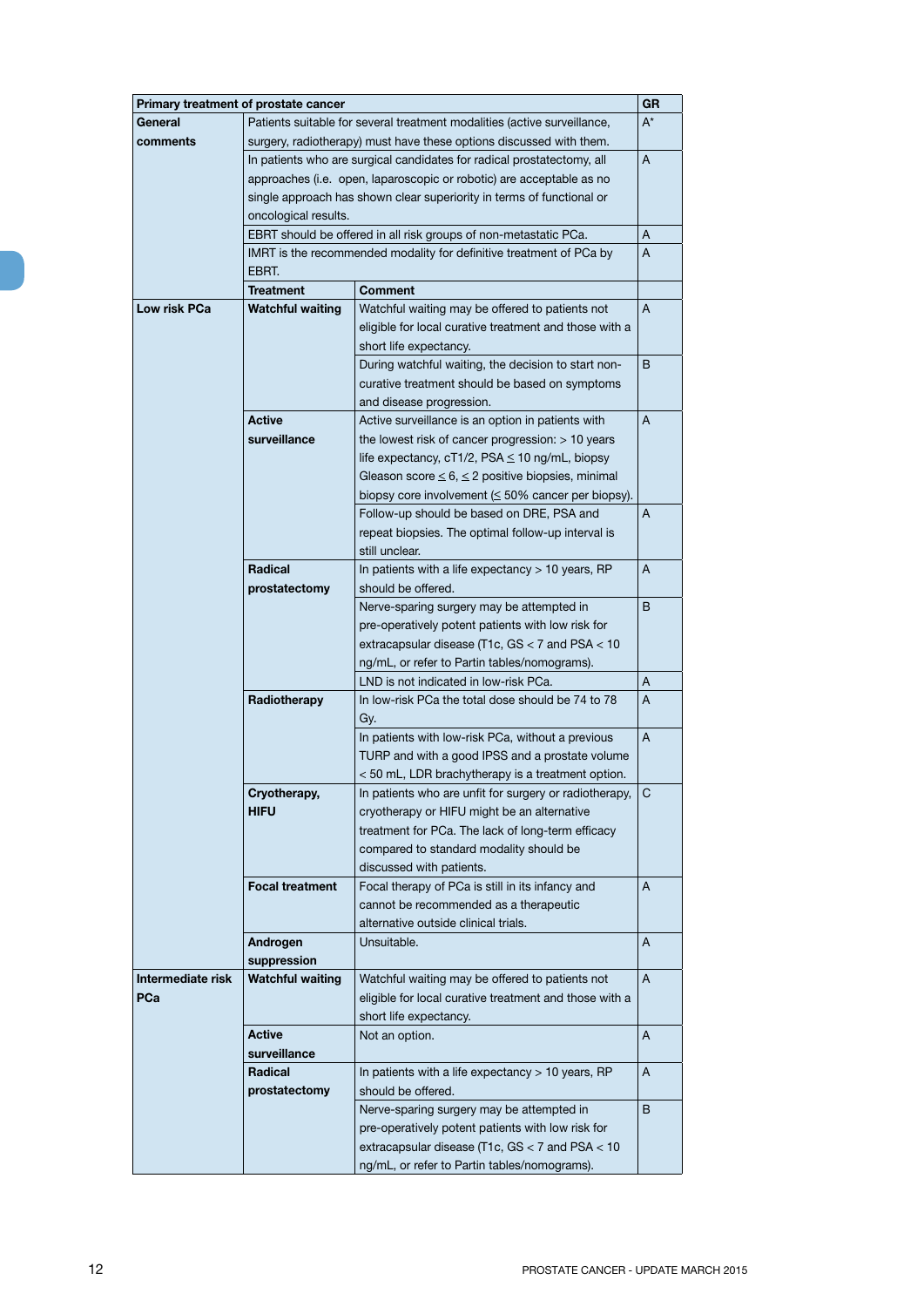|                      |                         | Multiparametric MRI may help in deciding when to    | B |
|----------------------|-------------------------|-----------------------------------------------------|---|
|                      |                         | perform nerve-sparing procedures in intermediate-   |   |
|                      |                         | and high-risk disease.                              |   |
|                      |                         | eLND should be performed if the estimated risk for  | B |
|                      |                         | positive lymph nodes exceeds 5%.                    |   |
|                      |                         | Limited LND should not be performed.                | A |
|                      |                         | In patients with pT3, N0M0 PCa and an               | A |
|                      |                         | undetectable PSA following RP, adjuvant external    |   |
|                      |                         | beam irradiation should be discussed as an option   |   |
|                      |                         | because it improves at least biochemical-free       |   |
|                      |                         | survival.                                           |   |
|                      |                         | Patients with pT3, N0M0 PCa and an undetectable     | A |
|                      |                         | PSA following RP should be informed about           |   |
|                      |                         | salvage irradiation as an alternative to adjuvant   |   |
|                      |                         | irradiation when PSA increases.                     |   |
|                      |                         | Adjuvant HT for pN0 is not recommended.             |   |
|                      | Radiotherapy            | In intermediate-risk PCa, the total dose should be  | A |
|                      |                         | 76-78 Gy, in combination with short-term ADT (4-6   |   |
|                      |                         | mo).                                                |   |
|                      | Androgen                | No place in asymptomatic patients.                  | A |
|                      | suppression             |                                                     |   |
|                      | monotherapy             |                                                     |   |
| <b>High risk PCa</b> | <b>Watchful waiting</b> | High risk localised: Watchful waiting may be        |   |
|                      |                         | offered to patients not eligible for local curative |   |
|                      |                         | treatment and those with a short life expectancy.   |   |
|                      |                         | High risk locally advanced: In M0 patients          | A |
|                      |                         | unwilling or unable to receive any form of local    |   |
|                      |                         | treatment, a deferred treatment policy using ADT as |   |
|                      |                         | monotherapy is feasible in asymptomatic patients    |   |
|                      |                         | with a PSA-DT $>$ 12 months and a PSA $<$ 50 ng/mL  |   |
|                      |                         | and non-poorly differentiated tumour.               |   |
|                      | <b>Active</b>           | Not appropriate.                                    | A |
|                      | surveillance            |                                                     |   |
|                      | Radical                 | NHT before RP is not recommended.                   | Α |
|                      | prostatectomy           | eLND should be performed in high-risk PCa.          | Α |
|                      |                         | Limited LND should not be performed.                | Α |
|                      |                         | High risk localised: In patients with high-risk     | B |
|                      |                         | localised PCa and a life expectancy of > 10 yr, RP  |   |
|                      |                         | should be offered in a multimodality setting.       |   |
|                      |                         | Nerve-sparing surgery may be attempted in           | B |
|                      |                         | pre-operatively potent patients with low risk for   |   |
|                      |                         | extracapsular disease (refer to Partin tables/      |   |
|                      |                         | nomograms).                                         |   |
|                      |                         | Multiparametric MRI may help in deciding when to    | В |
|                      |                         | perform nerve-sparing procedures in intermediate-   |   |
|                      |                         | and high-risk disease.                              |   |
|                      |                         | High risk locally advanced: In highly selected      | C |
|                      |                         | patients with locally advanced PCa (cT3b-T4 N0      |   |
|                      |                         | or any T N1), RP may be offered in a multimodality  |   |
|                      |                         | setting.                                            |   |
|                      |                         | In patients with pT3, N0M0 PCa and an               | A |
|                      |                         | undetectable PSA following RP, adjuvant external    |   |
|                      |                         | beam irradiation should be discussed as an option   |   |
|                      |                         | because it improves at least biochemical-free       |   |
|                      |                         | survival.                                           |   |
|                      |                         | Patients with pT3, N0M0 PCa and an undetectable     | A |
|                      |                         | PSA following RP should be informed about           |   |
|                      |                         | salvage irradiation as an alternative to adjuvant   |   |
|                      |                         | irradiation when PSA increases.                     |   |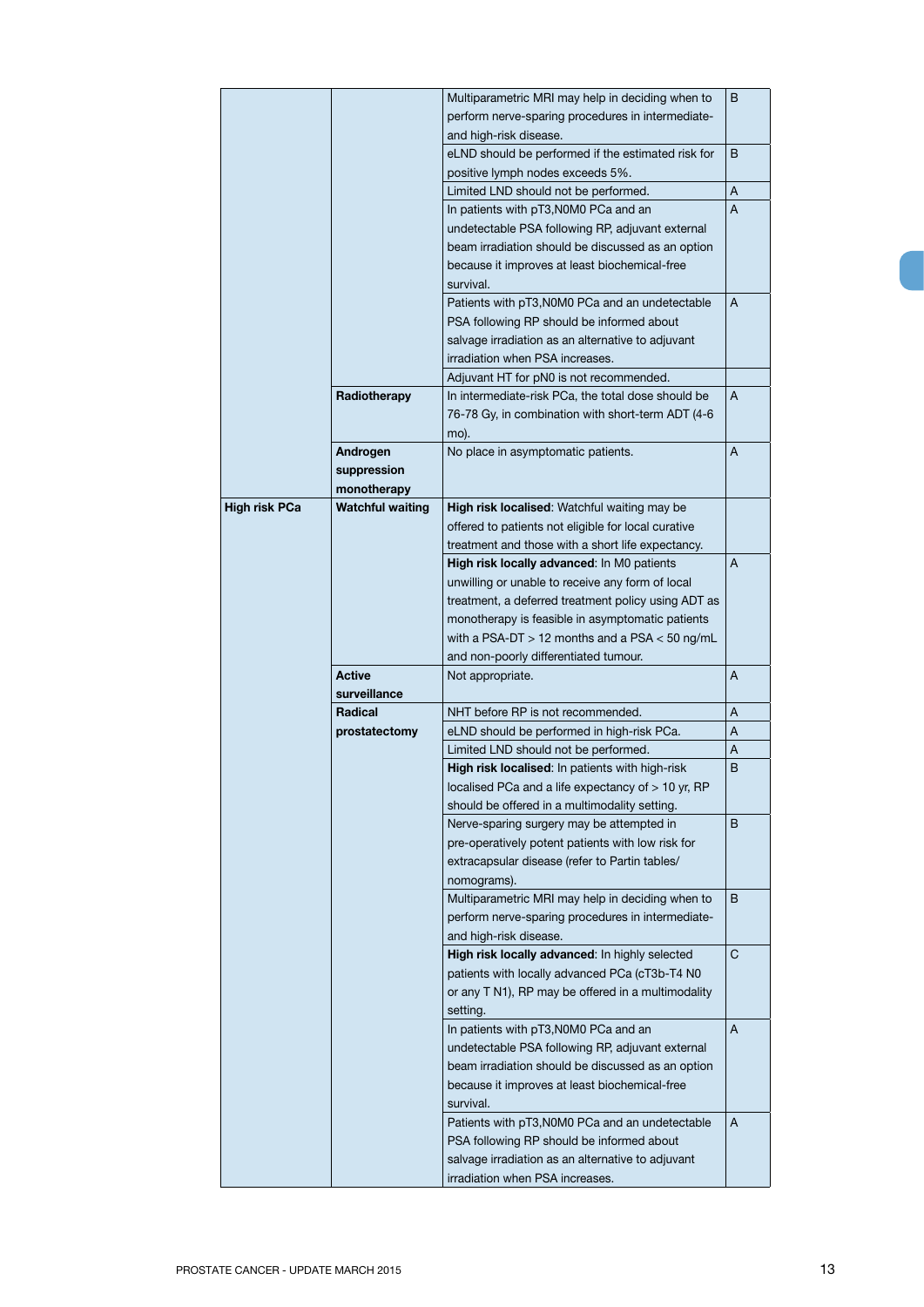|                       | Radiotherapy            | In patients with high-risk localised PCa, the total<br>dose is 76-78 Gy in combination with long-term                 | A |
|-----------------------|-------------------------|-----------------------------------------------------------------------------------------------------------------------|---|
|                       |                         | ADT (2-3 yr is recommended).                                                                                          |   |
|                       |                         | In patients with locally advanced cN0 PCa,                                                                            | A |
|                       |                         | radiotherapy must be given in combination with                                                                        |   |
|                       |                         | long-term ADT (2-3 yr is recommended).                                                                                |   |
|                       | Androgen                | Reserved for those unwilling or unable to receive                                                                     | A |
|                       | suppression             | any form of local treatment and either symptomatic                                                                    |   |
|                       | monotherapy             | or asymptomatic with a PSA-DT < 12 months and a                                                                       |   |
|                       |                         | PSA > 50 ng/mL and a poorly differentiated tumour.                                                                    |   |
| N1 patients           |                         |                                                                                                                       |   |
| cN <sub>1</sub>       |                         | In patients with cN+ PCa, pelvic external irradiation can be given in                                                 | B |
|                       |                         | combination with immediate long-term ADT.                                                                             |   |
| pN1 after eLND        |                         | Adjuvant ADT is the standard of care for node-positive (pN+) patients.                                                | Α |
|                       |                         | Adjuvant ADT with additional radiotherapy may have a role.                                                            | B |
|                       |                         | Expectant management is optional when the patient has undergone                                                       | B |
|                       |                         | eLND and $\leq$ 2 nodes show microscopic involvement and a PSA $<$ 0.1 ng/<br>mL and absence of extranodal extension. |   |
| <b>Metastatic PCa</b> | <b>Watchful waiting</b> | In M1 asymptomatic patients, deferred castration                                                                      | B |
|                       |                         | should be discussed with a well-informed patient.                                                                     |   |
|                       | <b>Active</b>           | Unsuitable.                                                                                                           | A |
|                       | surveillance            |                                                                                                                       |   |
|                       | Radical                 | Unsuitable outside clinical trial.                                                                                    | A |
|                       | prostatectomy           |                                                                                                                       |   |
|                       | Radiotherapy to         | Unsuitable outside clinical trial.                                                                                    | Α |
|                       | the prostate            |                                                                                                                       |   |
|                       | Androgen                | Surgical- or medical castration (LHRH agonist or                                                                      | A |
|                       | suppression             | antagonist).                                                                                                          |   |
|                       |                         | No recommendation can be made to define the                                                                           | A |
|                       |                         | best population for combining castration with                                                                         |   |
|                       |                         | upfront Docetaxel.                                                                                                    |   |
|                       |                         | Castration combined with local treatment / other                                                                      | A |
|                       |                         | new hormonal treatments (abiraterone acetate or                                                                       |   |
|                       |                         | Enzalutamide) should not be used outside clinical                                                                     |   |
|                       |                         | trials.                                                                                                               | A |
|                       |                         | In M1 asymptomatic patients, immediate castration<br>should be offered to defer progression to a                      |   |
|                       |                         | symptomatic stage and prevent serious disease                                                                         |   |
|                       |                         | progression-related complications.                                                                                    |   |
|                       |                         | In M1 symptomatic patients, immediate castration                                                                      | A |
|                       |                         | should be offered to palliate symptoms and reduce                                                                     |   |
|                       |                         | the risk for potentially catastrophic sequelae of                                                                     |   |
|                       |                         | advanced disease (spinal cord compression,                                                                            |   |
|                       |                         | pathological fractures, ureteral obstruction,                                                                         |   |
|                       |                         | extraskeletal metastasis).                                                                                            |   |
|                       |                         | In M1 patients, short-term administration of anti-                                                                    | A |
|                       |                         | androgens is recommended to reduce the risk                                                                           |   |
|                       |                         | of the 'flare-up' phenomenon in patients with                                                                         |   |
|                       |                         | advanced metastatic disease who are to receive an                                                                     |   |
|                       |                         | LHRH agonist.                                                                                                         |   |
|                       |                         | In M1 patients short-term administration of anti-                                                                     | A |
|                       |                         | androgens should be given for some weeks only                                                                         |   |
|                       |                         | (starting treatment on the same day as an LHRH                                                                        |   |
|                       |                         | analogue is started or for up to 7 days before the                                                                    |   |
|                       |                         | first LHRH analogue injection.                                                                                        | A |
|                       |                         | In M1 patients, administration of anti-androgens as<br>monotherapy should not be considered.                          |   |
|                       |                         | In asymptomatic M1 patients, intermittent treatment                                                                   | B |
|                       |                         | can be offered to highly motivated men, with a                                                                        |   |
|                       |                         | major PSA response after the induction period.                                                                        |   |
|                       |                         |                                                                                                                       |   |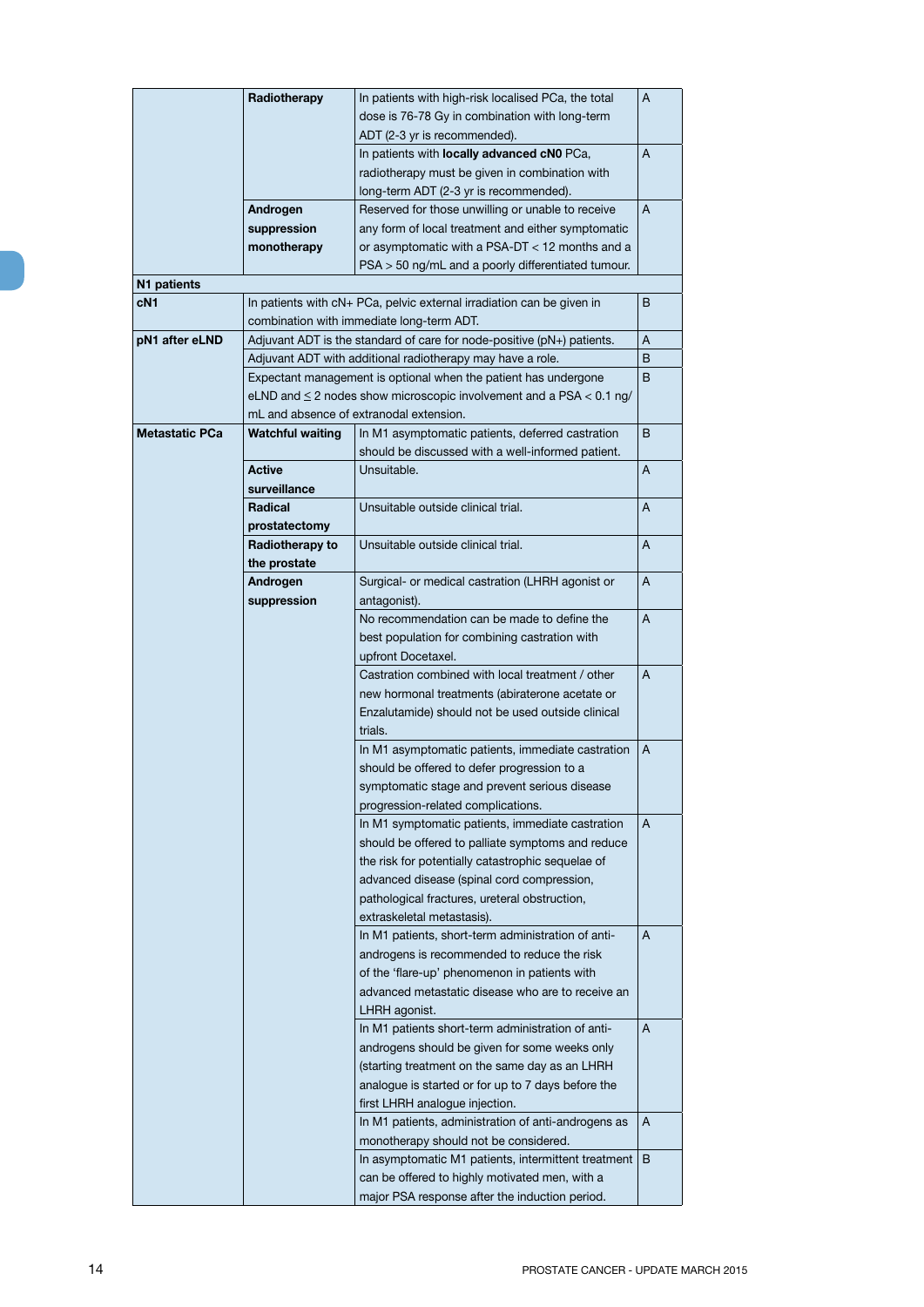|                                                                         | Based on the schedules in use in clinical trials,                              |   | C              |  |
|-------------------------------------------------------------------------|--------------------------------------------------------------------------------|---|----------------|--|
|                                                                         | treatment is stopped when the PSA is $<$ 4 ng/                                 |   |                |  |
|                                                                         | mL after 6 to 7 months of treatment. Treatment is                              |   |                |  |
|                                                                         | resumed when the PSA is $> 10-20$ ng/mL.                                       |   |                |  |
|                                                                         | Combined treatment with LHRH agonists and NSAA                                 |   | $\overline{A}$ |  |
|                                                                         | is recommended.                                                                |   |                |  |
|                                                                         | Antagonists might be an option.                                                |   | B              |  |
| <b>Castrate resistant</b>                                               | Patients should not be started on second-line therapy unless their             |   | A              |  |
| status                                                                  | testosterone serum levels are $<$ 50 ng/dL.                                    |   |                |  |
|                                                                         | There is no evidence for treatment of non-metastatic CRPC outside a<br>A       |   |                |  |
|                                                                         | clinical trial.                                                                |   |                |  |
|                                                                         | Patients with mCRPC should be counseled, managed and treated by a              |   | Α              |  |
|                                                                         | multidisciplinary team.                                                        |   |                |  |
|                                                                         | Men treated with maximal androgen blockade should stop the anti-               |   | Α              |  |
|                                                                         | androgen therapy once PSA progression is documented.                           |   |                |  |
|                                                                         | Comment: Four to six weeks after discontinuation of flutamide or               |   |                |  |
|                                                                         | bicalutamide, an eventual anti-androgen withdrawal effect will be              |   |                |  |
|                                                                         | apparent.                                                                      |   |                |  |
|                                                                         | No clear-cut recommendation can be made for the most effective drug            |   | A              |  |
|                                                                         | for secondary treatment (i.e. hormone therapy or chemotherapy) as no           |   |                |  |
|                                                                         | clear predictive factors exist.                                                |   |                |  |
|                                                                         | Salvage hormonal treatment using abiraterone acetate is a valid option.<br>Α   |   |                |  |
|                                                                         | Salvage hormonal treatment using enzalutamide is a valid option.               |   | Α              |  |
|                                                                         | In patients with metastatic CRPC who are candidates for salvage                |   | A              |  |
|                                                                         | cytotoxic therapy, docetaxel at 75 mg/m <sup>2</sup> every 3 weeks has shown a |   |                |  |
|                                                                         | significant survival benefit.                                                  |   |                |  |
|                                                                         | In patients with relapse following salvage docetaxel chemotherapy              |   | Α              |  |
|                                                                         | cabazitaxel, abiraterone acetate and enzalutamide are regarded as first-       |   |                |  |
|                                                                         | choice options for second-line treatment in mCRPC.                             |   |                |  |
|                                                                         | In men with mCRPC with symptomatic bone metastases, who are                    |   | A              |  |
|                                                                         | ineligible for or progressing after docetaxel, treatment with Ra 223           |   |                |  |
|                                                                         | (alpharadin) has shown a survival benefit.                                     |   |                |  |
|                                                                         | Bone protective agents may be offered to patients with skeletal                |   | A              |  |
|                                                                         | metastases (denosumab being superior to zoledronic acid) to prevent            |   |                |  |
|                                                                         | osseous complications. However, the benefits must be balanced against          |   |                |  |
|                                                                         | the toxicity of these agents, and jaw necrosis in particular must be           |   |                |  |
|                                                                         | avoided.                                                                       |   |                |  |
|                                                                         | Calcium and vitamin D supplementation must be systematically                   |   | A              |  |
|                                                                         | considered when using either denosumab or bisphosphonates.                     |   |                |  |
| In patients with neurological symptoms, spinal surgery or decompressive |                                                                                | A |                |  |
|                                                                         | radiotherapy might be indicated as emergency interventions. High-dose          |   |                |  |
|                                                                         | corticosteroids must always be initially considered.                           |   |                |  |

*A\* Upgraded following panel consensus.*

*ADT = androgen deprivation therapy; DRE = digital rectal examination; EBRT = external beam radiation therapy; HIFU = high-intensity focused ultrasound; LHRH = luteinising-hormone-releasing hormone; (e)LND = (extended) lymph node dissection; mCRPC = metastatic castrate-resistant prostate cancer; MRI = magnetic resonance imaging; NHT = neoadjuvant hormonal therapy; NSAA = non-steroidal anti-androgen; PSA-DT = PSA doubling time; RP = radical prostatectomy; TURP = transurethral resection of the prostate.*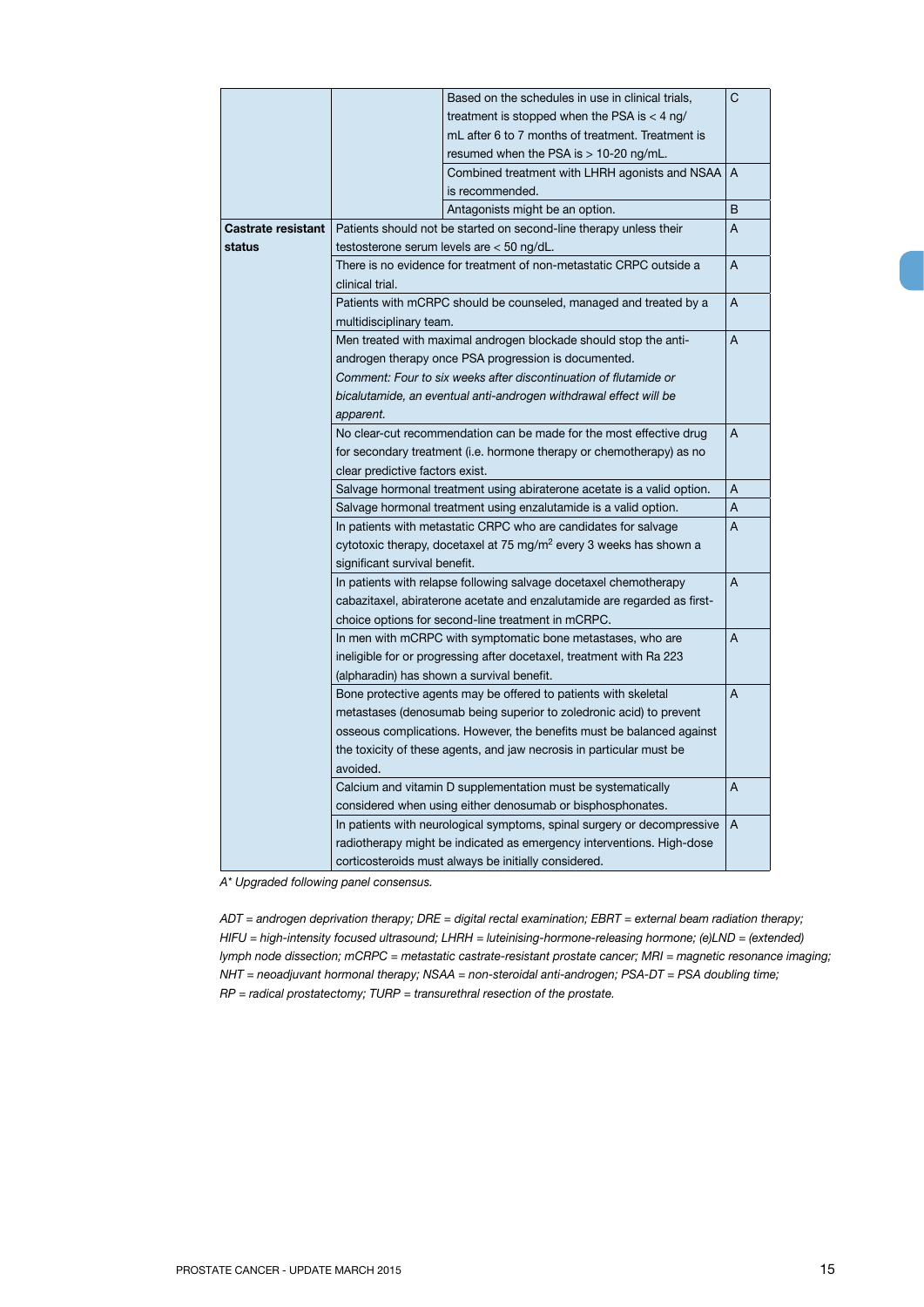## **2. METHODS**

#### **2.1 Data identification and evidence sources**

For all chapters of this 2015 Guidelines document, the literature has been assessed and updated. In this 2015 EAU Guidelines compilation, all standard information on levels of evidence (LE) and grading of recommendations (GR) has been taken out of the individual guidelines topics for the sake of brevity. This information is included in the introductory section of this print.

#### **2.2 Review**

This document was subjected to double-blind peer review prior to publication.

#### **2.3 Future plans**

For their 2016 update, the Guidelines Panel aim to present the results of a number of ongoing systematic reviews.

## **3. EPIDEMIOLOGY, AETIOLOGY AND PATHOLOGY**

#### **3.1 Epidemiology**

Prostate cancer (PCa) is the most common cancer in elderly males (> 70 years of age) in Europe. It is a major health concern, especially in developed countries with their greater proportion of elderly men in the general population. The incidence is highest in Northern and Western Europe (> 200 per 100,000), while rates in Eastern and Southern Europe have showed a continuous increase [4]. There is still a survival difference between men diagnosed in Eastern Europe and those in the rest of Europe [5]. Overall, during the last decade, the 5-year relative survival percentages for PCa steadily increased from 73.4% in 1999-2001 to 83.4% in 2005- 2007 [5].

With the expected increase in the life expectancy of men and in the incidence of prostate cancer, the disease's economic burden in Europe is also expected to increase substantially. It is estimated that the total economic costs of PCa in Europe exceed  $\in$  8.43 billion [6], with a high proportion of the costs of PCa care occurring in the first year after diagnosis. In European countries with available data (UK, Germany, France, Italy, Spain, the Netherlands), this amounted to  $\in$  106.7-179.0 million for all PCa patients diagnosed in 2006.

#### **3.2 Risk factors and chemoprevention**

The factors that determine the risk of developing clinical PCa are not well known, although a few have been identified. There are three well-established risk factors for PCa:

- increasing age;
- ethnic origin;
- heredity.

If one first-line relative has PCa, the risk is at least doubled. If two or more first-line relatives are affected, the risk increases by 5-11-fold [7, 8]. A small subpopulation of men with PCa (about 9%) have true hereditary PCa. This is defined as three or more affected relatives, or at least two relatives who have developed early-onset disease, i.e. before age 55 [8]. Patients with hereditary PCa usually have an onset six to seven years earlier than spontaneous cases, but do not differ in other ways [8].

The frequency of incidentally- and autopsy-detected cancers is roughly the same in different parts of the world [273]. This finding is in sharp contrast to the incidence of clinical PCa, which differs widely between different geographical areas, being high in the USA and northern Europe and low in South-East Asia. However, if Japanese men move from Japan to Hawaii, their risk of PCa increases. If they move to California their risk increases even more, approaching that of American men [9].

These findings indicate that exogenous factors affect the risk of progression from so-called latent PCa to clinical PCa. Factors such as the foods consumed, the pattern of sexual behaviour, alcohol consumption, exposure to ultraviolet radiation, chronic inflammation [10, 11] and occupational exposure have all been discussed as being aetiologically important [11]. PCa may be an ideal candidate for exogenous preventive measures, such as dietary and pharmacological prevention, due to the following specific features: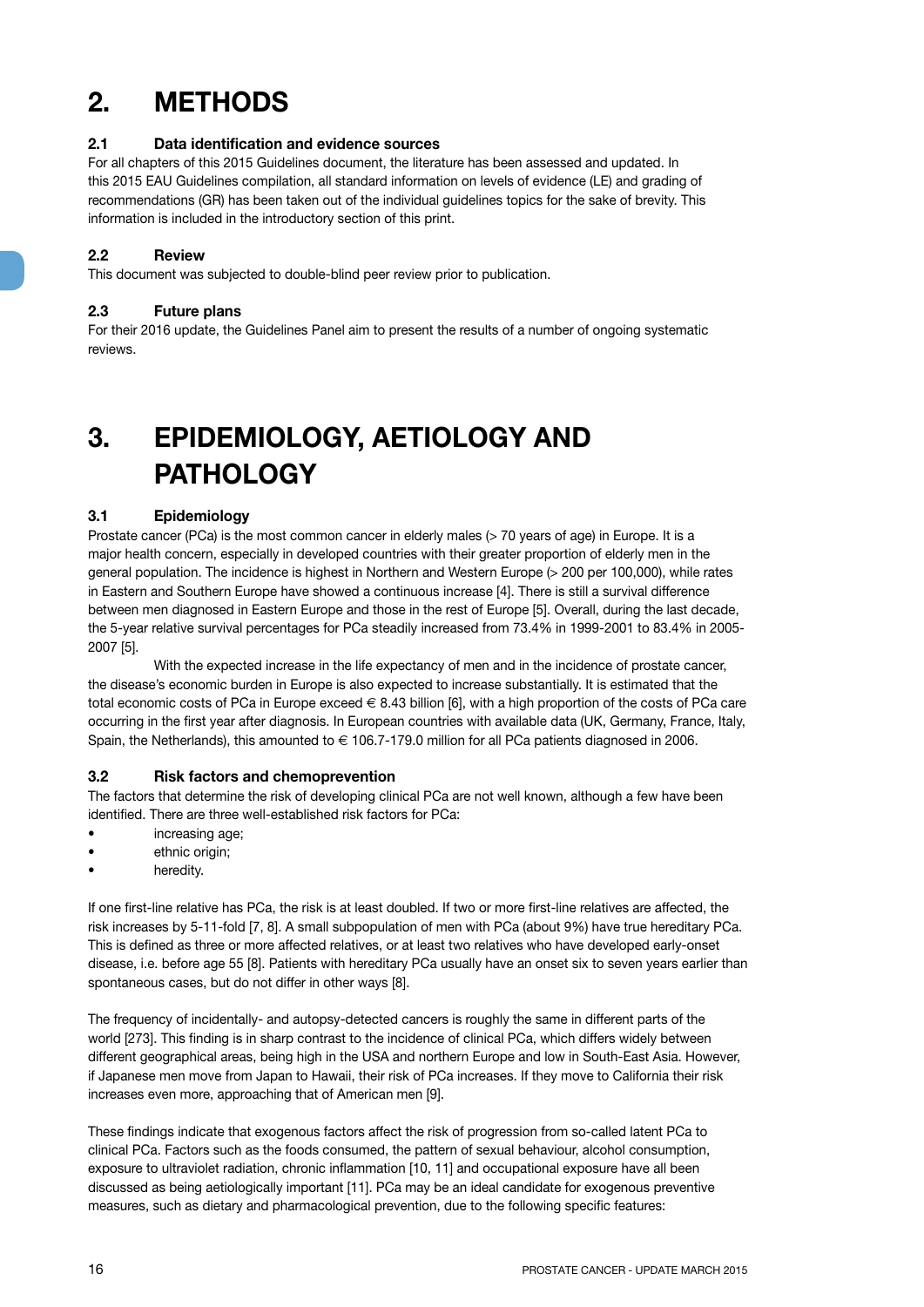- high prevalence
- long latency
- endocrine dependency
- availability of serum markers (PSA)
- the histological precursor lesion prostatic intraepithelial neoplasia [10].

Nevertheless, there is currently no evidence to suggest that dietary interventions would reduce the risk of PCa. The outcome of the Selenium and Vitamin E Cancer Prevention Trial (SELECT) was negative, and therefore vitamin E and selenium are not recommended for the prevention of PCa [12]. Similarly, a meta-analysis of eight randomised controlled trials comparing lycopene with placebo did not identify a significant decrease in the incidence of PCa [13].

Metabolic syndrome is weakly and non-significantly associated with the risk of PCa, but associations vary with geography. Among single components of the syndrome (body mass index, dysglycaemia or dyslipidaemia, high triglycerides, low HDL cholesterol) only hypertension and waist circumference >102 cm were associated with a significantly greater risk of PCa, increasing it by 15% ( $p = 0.035$ ) and 56% ( $p = 0.007$ ), respectively [14]. Currently, there are no data to suggest that medical intervention would effectively reduce progression of PCa. Several 5-alpha-reductase inhibitors (5-ARIs) have been studied to assess their effect on reducing the risk of developing PCa. Although it seems that 5-ARIs have a potential benefit in preventing or delaying the development of PCa (~25%, only of Gleason 6 cancer), this must be weighed against treatment-related sideeffects as well as the potential increased risk of high-grade PCa [15-17]. None of the available 5-ARIs have been approved for this indication.

In summary, hereditary factors are important in determining the risk of developing clinical PCa, while exogenous factors may have an important impact on the risk of progression. There is, as yet, insufficient evidence to recommend lifestyle changes (such as a reduced intake of animal fat and an increased intake of fruit, cereals and vegetables) in order to decrease the risk [18].

#### *3.2.1 Guideline for preventative measures*

At this moment in time no definitive recommendation can be provided for preventive measures due to the lack of conclusive data.

## **4. CLASSIFICATION AND STAGING SYSTEMS**

#### **4.1 Classification**

The objective of a tumour classification system is to combine patients with a similar clinical outcome. This allows for the design of clinical trials on relatively homogeneous patient populations, the comparison of clinical and pathological data obtained from different hospitals across the world and to make recommendations on their treatment. Throughout this guideline we made use of the 2009 TNM classification for staging of PCa (Table 4.1.1) [19] and the EAU risk group classification essentially based on D'Amico's classification system for PCa (Table 4.1.2) [20]. The latter classification is based on the grouping of patients with a similar risk of biochemical recurrence (BCR) after surgery or external beam radiotherapy.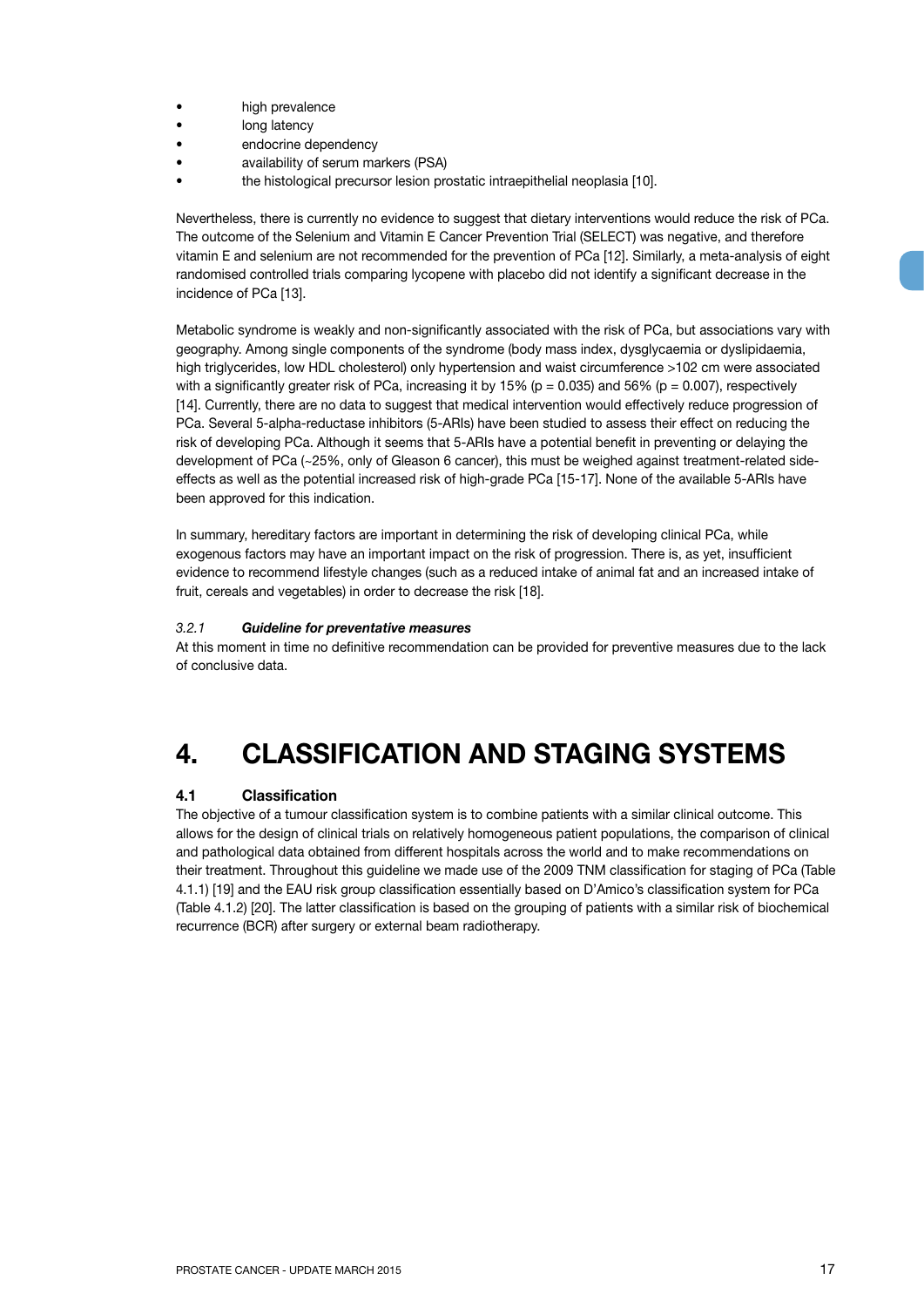#### **Table 4.1.1: Tumour Node Metastasis (TNM) classification of PCa [19]**

|                | T - Primary tumour                  |                                                                                                         |  |
|----------------|-------------------------------------|---------------------------------------------------------------------------------------------------------|--|
| <b>TX</b>      | Primary tumour cannot be assessed   |                                                                                                         |  |
| T <sub>0</sub> |                                     | No evidence of primary tumour                                                                           |  |
| T1             |                                     | Clinically inapparent tumour not palpable or visible by imaging                                         |  |
|                | T1a                                 | Tumour incidental histological finding in 5% or less of tissue resected                                 |  |
|                | T <sub>1</sub> b                    | Tumour incidental histological finding in more than 5% of tissue resected                               |  |
|                | T <sub>1</sub> c                    | Tumour identified by needle biopsy (e.g. because of elevated prostate-specific antigen (PSA)<br>level)  |  |
| T <sub>2</sub> |                                     | Tumour confined within the prostate <sup>1</sup>                                                        |  |
|                | T <sub>2a</sub>                     | Tumour involves one half of one lobe or less                                                            |  |
|                | T <sub>2</sub> b                    | Tumour involves more than half of one lobe, but not both lobes                                          |  |
|                | T2c                                 | Tumour involves both lobes                                                                              |  |
| T3             |                                     | Tumour extends through the prostatic capsule <sup>2</sup>                                               |  |
|                | T3a                                 | Extracapsular extension (unilateral or bilateral) including microscopic bladder neck involvement        |  |
|                | T <sub>3</sub> b                    | Tumour invades seminal vesicle(s)                                                                       |  |
| T <sub>4</sub> |                                     | Tumour is fixed or invades adjacent structures other than seminal vesicles: external sphincter, rectum, |  |
|                |                                     | levator muscles, and/or pelvic wall                                                                     |  |
|                |                                     | N - Regional lymph nodes <sup>3</sup>                                                                   |  |
| <b>NX</b>      |                                     | Regional lymph nodes cannot be assessed                                                                 |  |
| N <sub>0</sub> |                                     | No regional lymph node metastasis                                                                       |  |
| N <sub>1</sub> |                                     | Regional lymph node metastasis <sup>4</sup>                                                             |  |
|                | M - Distant metastasis <sup>5</sup> |                                                                                                         |  |
| <b>MX</b>      |                                     | Distant metastasis cannot be assessed                                                                   |  |
| M <sub>0</sub> |                                     | No distant metastasis                                                                                   |  |
| M1             |                                     | Distant metastasis                                                                                      |  |
|                | M1a                                 | Non-regional lymph node(s)                                                                              |  |
|                | M <sub>1</sub> b                    | Bone(s)                                                                                                 |  |
|                | M <sub>1</sub> c                    | Other site(s)                                                                                           |  |

*<sup>1</sup> Tumour found in one or both lobes by needle biopsy, but not palpable or visible by imaging, is classified as T1c.*

*<sup>2</sup> Invasion into the prostatic apex, or into (but not beyond) the prostate capsule, is not classified as pT3, but as pT2.*

*<sup>3</sup> The regional lymph nodes are the nodes of the true pelvis, which essentially are the pelvic nodes below the bifurcation of the common iliac arteries.* 

*4 Laterality does not affect the N-classification*

*5 When more than one site of metastasis is present, the most advanced category should be used.*

**Table 4.1.2: EAU risk groups for biochemical recurrence of localised and locally advanced prostate cancer**

|                   | Low-risk           | Intermediate-risk    | High-risk        |                  |
|-------------------|--------------------|----------------------|------------------|------------------|
| <b>Definition</b> | $PSA < 10$ ng / mL | PSA 10-20 ng /mL     | PSA > 20 ng / mL | any PSA          |
|                   | and $GS < 7$       | or GS 7              | or $GS > 7$      | any GS cT3-4     |
|                   | and cT1-2a         | or cT <sub>2</sub> b | or cT2c          | or $cN+$         |
|                   | Localised          |                      |                  | Locally advanced |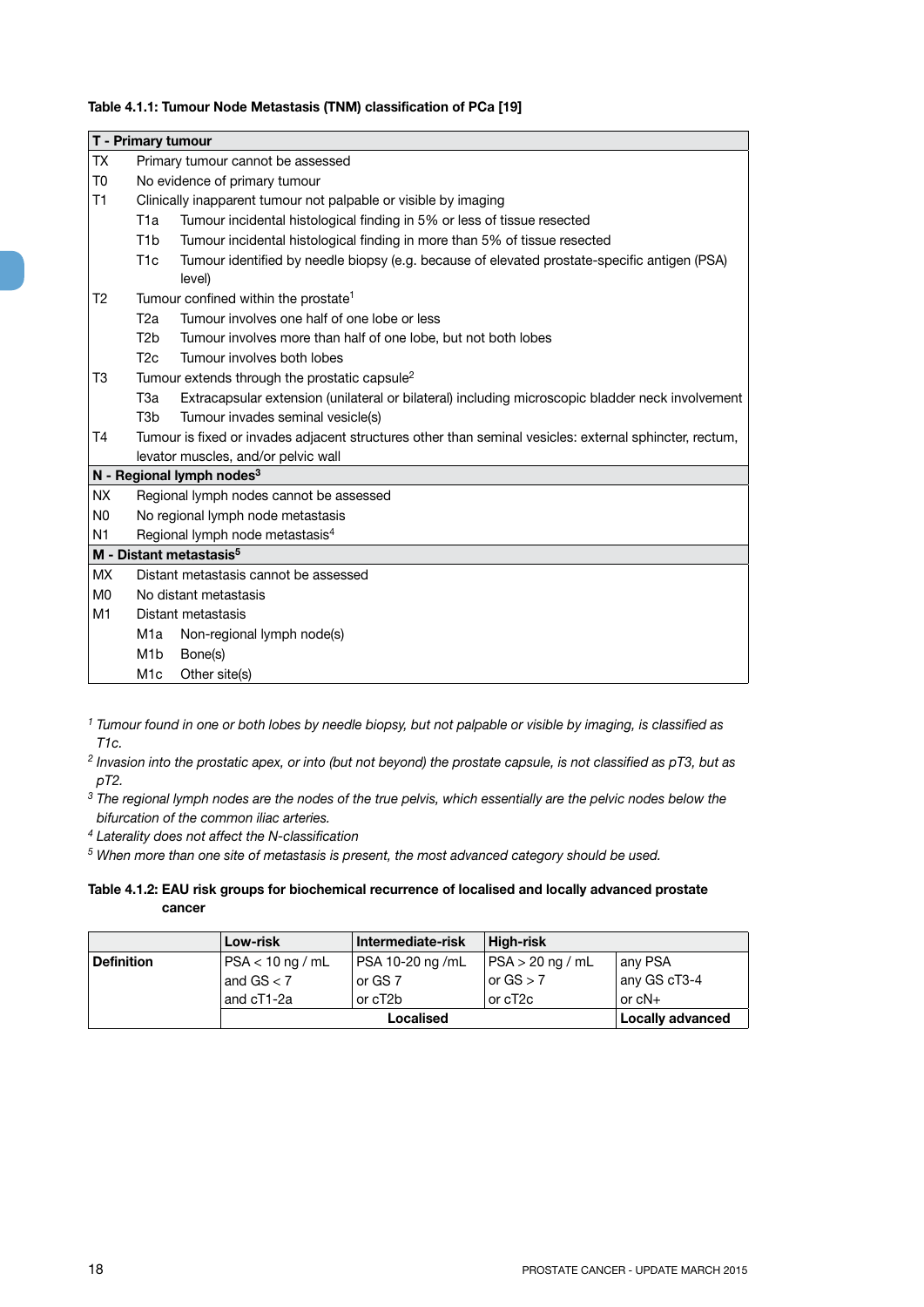## **5. DIAGNOSTIC EVALUATION**

#### **5.1 Screening and early detection**

Population or mass screening is defined as the systematic examination of asymptomatic men (at risk) and is usually initiated by health authorities. In contrast, early detection or opportunistic screening consists of individual case findings, which are initiated by the person being screened (patient) and/or his physician. The co-primary endpoints of both types of screening are:

- reduction in mortality due to PCa;
- at least, a maintained QoL as expressed by quality-of-life-adjusted gain in life years (QUALYs).

Prostate cancer mortality trends range widely from country to country in the industrialised world [21]. Mortality due to PCa has decreased in most Western countries but the magnitude of the reduction varies between countries. The reduced mortality seen recently in the USA is considered to be partly due to a widely adopted aggressive PCa screening policy [22]. However, there is still no level 1 evidence that prostate-specific antigen (PSA) screening reduces mortality due to PCa [23].

Currently, screening for PCa is one of the most controversial topics in the urological literature [24]. Three large prospective RCTs published data on screening in 2009 [25-27]. Heated discussions and debates resulted in many conflicting positions and policy papers. Some authors argue that the use of current AUA guidelines recommendations for screening may lead to missing a substantial number of men with aggressive disease [28, 29]. The potential impact of this topic would necessitate the highest level of evidence produced through a systematic literature search of all published trials or cohorts summarised in a structured meta-analysis. Subgroup analyses of cohorts that are part of large trials, or mathematical projections, cannot provide the quality of evidence needed to appropriately address this clinical question.

The main summary of findings from literature published on PCa screening is the Cochrane review published in 2013 [23]. This review was based on an up-to-date systematic literature search until November 2012 and is an update of a 2010 paper with the same methodology. Its findings are as follows:

- Screening was associated with an increased diagnosis of PCa (RR: 1.3; 95% CI: 1.02-1.65).
- Screening was associated with more localised disease (RR: 1.79; 95% CI: 1.19-2.70) and less advanced PCa (T3-4, N1, M1) (RR: 0.80; 95% CI: 0.73-0.87).
- From the results of five RCTs, representing more than 341,000 randomised men, no PCa-specific survival benefit was observed (RR: 1.00; 95% CI: 0.86-1.17). This was the main objective of all the large trials.
- From the results of four available RCTs, no overall survival followed by (OS) benefit was observed (RR: 1.00; 95% CI:0.96-1.03).

Moreover, screening was associated with minor and major harms such as overdiagnosis and overtreatment. Surprisingly, the diagnostic tool (i.e. the biopsy) was not associated with any mortality in the selected papers, which is in contrast with other known data [16, 17].

The impact on the patient's overall QoL is still unclear. It appears to be minimal in some subgroup analyses [30], but significant in others [31]. This has led to strong advice against population-based systematic screening in all countries, including Europe.

Since 2013, the ERSPC data have been updated with a 13 years of follow up (see Table 5.1.1) [32]. The key message is that with extended follow up, the mortality reduction remains unchanged (21%, and 29% after noncompliance adjustment). However the number needed to screen and to treat is decreasing, and is now below the number needed to screen observed in breast cancer trials [33].

#### **Table 5.1.1 Follow-up data from the ERSPC study [32]**

|                       | Number needed to screen | ∣Number needed to treat |
|-----------------------|-------------------------|-------------------------|
| 9 years of follow-up  | 1410                    | 48                      |
| 11 years of follow-up | 979                     | 35                      |
| 13 years of follow-up | 781                     | . ດ=                    |

Thus, an individualised risk-adapted strategy for early detection might be offered to a well-informed man with a least 10-15 years of individual life expectancy. However, this approach may still be associated with a substantial risk of overdiagnosis. It is therefore important to carefully identify those patient cohorts likely to benefit most from individual early diagnosis, taking into account the potential balances and harms involved.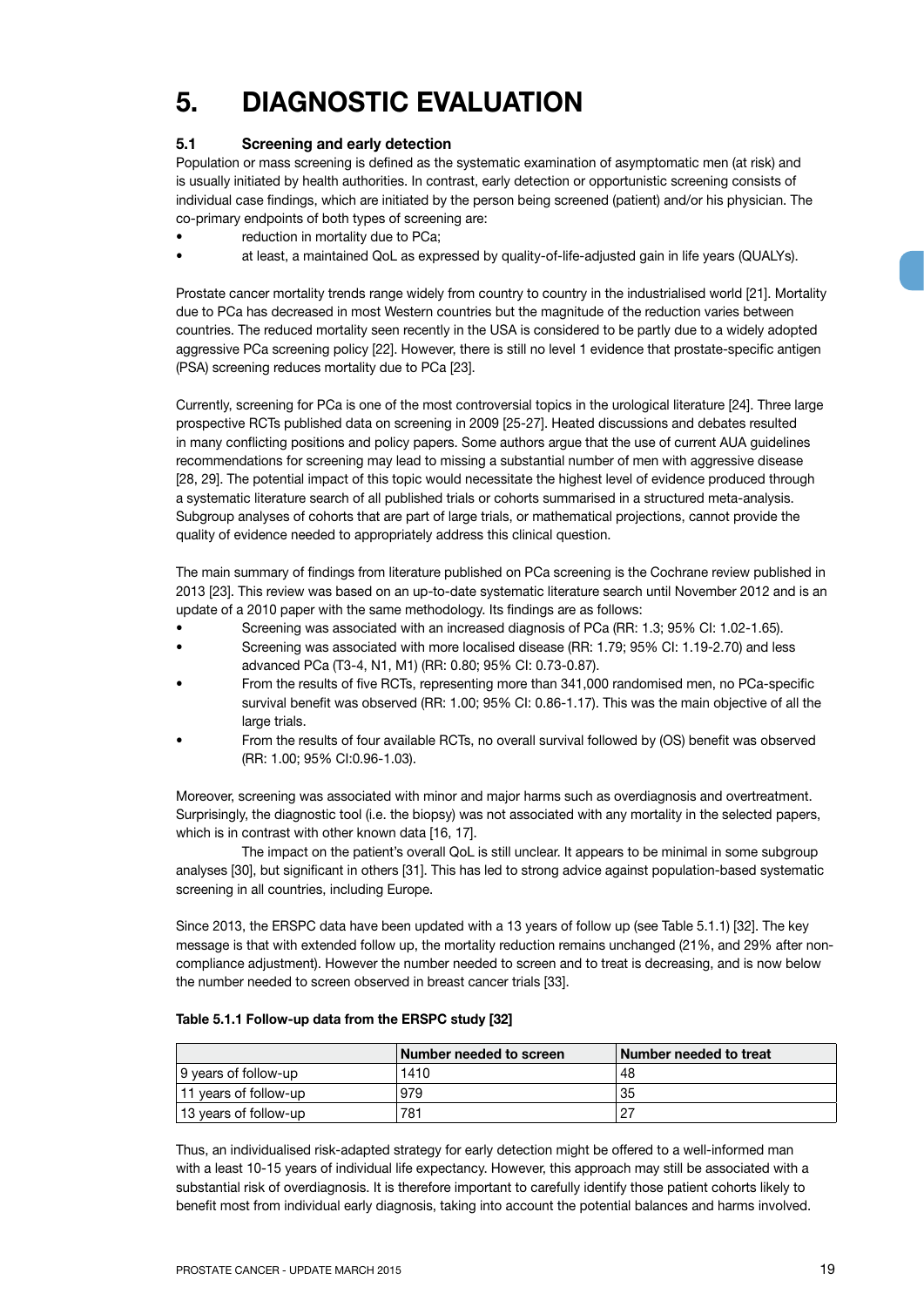Men at elevated risk of having PCa are those > 50 years, or with a family history of PCa and age > 45 years, or African-Americans [34]. In addition, men with PSA > 1 ng/mL at 40 years and > 2 ng/mL at 60 years [35, 36] are also at increased risk of PCa metastasis or death several decades later. Recently, as for breast cancer, a genetic abnormality likely to be associated with an increased risk has been shown prospectively [37]. Its everyday use requires further studies and cannot yet been recommended.

Risk calculators may be useful in helping to decide (on an individual basis) the potential risk of cancer whilst reducing the number of unnecessary biopsies. Several tools exist developed from several cohorts (from the PCPT cohort: PCPTRC 2.0: http://deb.uthscsa.edu/URORiskCalc/Pages/calcs.jsp; from the ERSPC cohort: http://www.prostatecancer-riskcalculator.com/seven-prostate-cancer-risk-calculators, from a local Canadian cohort: http://sunnybrook.ca/content/?page=occ-prostatecalc, among others). Since none has clearly shown superiority it is impossible to provide a recommendation and it remains a personal decision which one to use [38].

Early baseline testing could be used to detect men at risk and in need of further follow-up. However, the longterm benefit for survival and QoL of such an approach remains to be proven at a population level.

Informed men requesting an early diagnosis should be given a PSA test and undergo a DRE [39]. The optimal intervals for PSA testing and DRE follow-up are unknown, and it has varied between several prospective trials. A risk-adapted strategy might be considered based on the initial PSA level. This could be every 2 years for those initially at risk, or postponed up to 8 years in those not at risk.

The age at which attempts to make an early diagnosis of PCa should be stopped remains controversial, but is influenced by an individual's life expectancy. Men who have less than a 15-year life expectancy are unlikely to benefit based on the PIVOT and the ERSPC trials. Furthermore, although there is no simple tool to evaluate individual life expectancy, co-morbidity is at least as important as age. A detailed review can be found in the section on senior adults and in the recently updated SIOG guidelines [40].

Based on the tools currently available, an individualised strategy will diagnose many insignificant lesions (above 50% in some trials), most of which will not require any form of active treatment (Section 7.1, Deferred treatment). It is important to realise that breaking the link between diagnosis and active treatment is the only way to decrease overtreatment, while still maintaining the potential benefit of individual early diagnosis for men requesting it.

From a public health point of view, mass screening of PCa is not indicated. However, early diagnosis on an individual basis is possible based on DRE and PSA testing. Individual patient screening requires informed consent from the patient following a full discussion with their physician on the pros and cons of the complete procedure, taking into account the patient's risk factors, age and life expectancy. The interval for follow-up screening depends on age and baseline PSA level.

#### *5.1.1 Guidelines for screening and early detection*

|                                                                                                 | LE  | GR |
|-------------------------------------------------------------------------------------------------|-----|----|
| An individualised risk-adapted strategy for early detection might be offered to a well-informed | 3   | B  |
| man with a good performance status and at least 10-15 years of life expectancy.                 |     |    |
| Early PSA testing should be offered to men at elevated risk for PCa. Risk groups are:           |     | A  |
| men over 50 years of age                                                                        |     |    |
| men over 45 years of age and a family history of PCa                                            |     |    |
| African-Americans                                                                               |     |    |
| men with a PSA level of $> 1$ ng/mL at 40 years of age                                          |     |    |
| men with a PSA level of $> 2$ ng/mL at 60 years of age                                          |     |    |
| A risk-adapted strategy might be considered (based on initial PSA level), which may be every 2  | l 3 | C  |
| years for those initially at risk, or postponed up to 8 years in those not at risk.             |     |    |
| The age at which early diagnosis of PCa should be stopped is influenced by life expectancy      |     | A  |
| and performance status; men who have < 15-year life expectancy are unlikely to benefit based    |     |    |
| on the PIVOT and the ERSPC trials.                                                              |     |    |

#### **5.2 Clinical diagnosis**

Prostate cancer is usually suspected on the basis of digital rectal examination (DRE) and/or prostate-specific antigen (PSA) levels. Definitive diagnosis depends on histopathological verification of adenocarcinoma in prostate biopsy cores or specimens from TURP or prostatectomy for benign prostatic enlargement (BPE).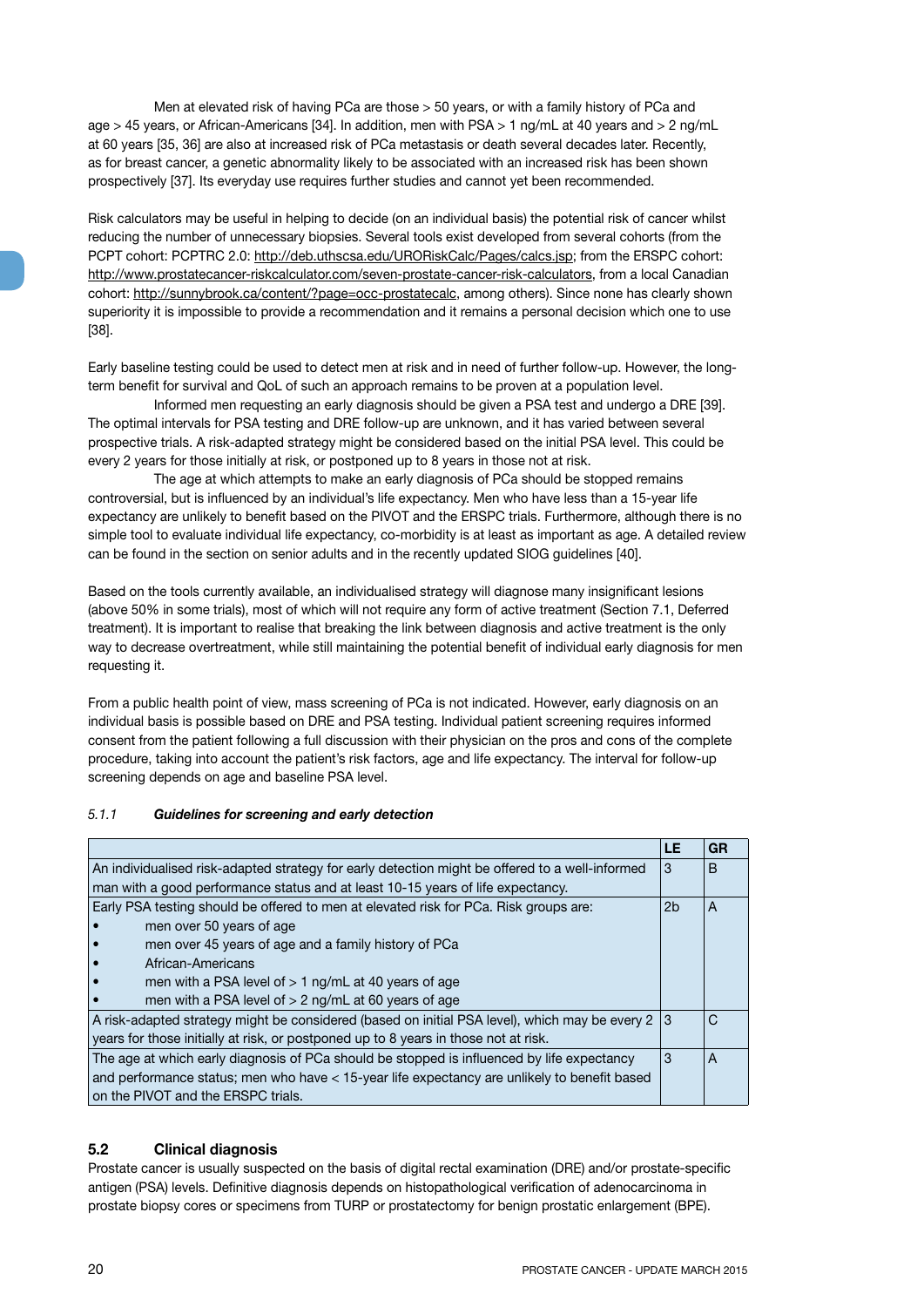#### *5.2.1 Digital rectal examination*

Most prostate cancers are located in the peripheral zone and may be detected by DRE when the volume is ≥ 0.2 mL. In ~18% of cases, PCa is detected by suspect DRE alone, irrespective of PSA level [41]. Suspect DRE in patients with PSA level < 2 ng/mL has a positive predictive value of 5-30% [42]. Abnormal DRE is associated with an increased risk of higher Gleason score and is an indication for biopsy [43, 44].

#### *5.2.2 Prostate-specific antigen*

The use of PSA as a serum marker has revolutionised PCa diagnosis [45]. PSA is organ- but not cancerspecific, therefore, it may be elevated in benign prostatic hypertrophy (BPH), prostatitis and other nonmalignant conditions. As an independent variable, PSA is a better predictor of cancer than DRE or transrectal ultrasound (TRUS) [46].

There are no agreed standards defined for measuring PSA [47]. PSA is a continuous parameter, with higher levels indicating greater likelihood of PCa. Many men may harbour PCa despite having low serum PSA  $[48]$ . Table 5.2.1 demonstrates the occurrence of Gleason  $\geq 7$  PCa at low PSA levels, precluding an optimal PSA threshold for detecting non-palpable but clinically significant PCa. The use of nomograms may help in predicting indolent PCa [49].

| <b>PSA level (ng/mL)</b> | Risk of PCa (%) | Risk of Gleason $\geq 7$ PCa (%) |
|--------------------------|-----------------|----------------------------------|
| $0.0 - 0.5$              | 6.6             | 0.8                              |
| $0.6 - 1.0$              | 10.1            | 1.0                              |
| $1.1 - 2.0$              | 17.0            | 2.0                              |
| $ 2.1 - 3.0 $            | 23.9            | 4.6                              |
| $ 3.1 - 4.0 $            | 26.9            | 6.7                              |

#### **Table 5.2.1: Risk of PCa in relation to low PSA values**

#### *5.2.2.1 PSA density*

PSA density is the level of serum PSA divided by the TRUS-determined prostate volume. The higher the PSA density, the more likely that PCa is clinically significant (see Section 6.1.3).

#### *5.2.2.2 PSA velocity and doubling time*

There are two methods of measuring PSA kinetics:

- PSA velocity (PSAV): absolute annual increase in serum PSA (ng/mL/year) [50];
- PSA doubling time (PSA-DT): which measures the exponential increase in serum PSA over time [51].

PSAV and PSA-DT may have a prognostic role in treated PCa [52], but limited diagnostic use because of background noise (total prostate volume, and BPH), different intervals between PSA determinations, and acceleration/deceleration of PSAV and PSA-DT over time. These measurements do not provide additional information compared with PSA alone [53-56].

#### *5.2.2.3 Free/total PSA ratio*

Free/total (f/t) PSA ratio is widely used to differentiate BPH from PCa. It stratifies the risk of PCa in men with 4-10 ng/mL total PSA and negative DRE. PCa was detected by biopsy in 56% of men with f/t PSA < 0.10, but in only 8% with f/t PSA > 0.25 [57]. f/t PSA is of no clinical use if total serum PSA is > 10 ng/mL or during follow-up of known PCa.

f/t PSA must be used cautiously because it may be adversely affected by several preanalytical and clinical factors (e.g., instability of free PSA at 4°C and room temperature, variable assay characteristics, and concomitant BPH in large prostates) [58].

#### *5.2.2.4 Prostate Health Index (PHI) test*

The Prostate Health Index (PHI) test is a recently approved diagnostic blood test, combining free and total PSA and the (-2) pro PSA isoform (p2PSA), intended to reduce the number of unnecessary prostate biopsies in PSA tested men. A few prospective multicentre studies demonstrated that the PHI test not only outperforms free and total PSA PCa detection, but has an improved prediction of clinically significant PCa, both in men with a PSA between 4-10 ng /mL and between 2-10 ng /mL. The PHI test may therefore also have a role in monitoring men under active surveillance [59]. Its clinical impact is, as yet undetermined, given the slight net benefit for clinical decision-making [60].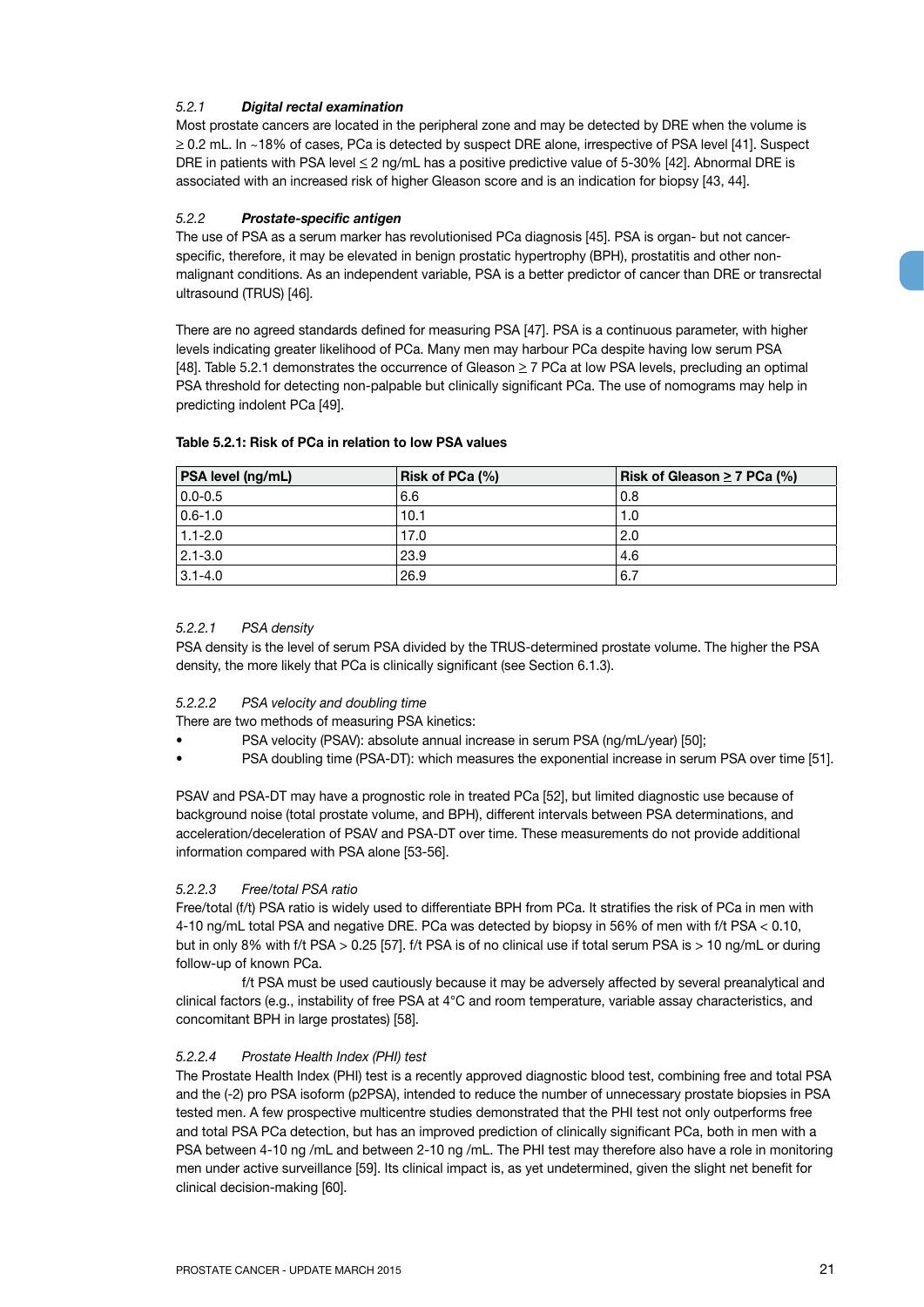#### *5.2.2.5 PCA3 marker*

PCA3 is a prostate-specific, non-coding mRNA biomarker that is detectable in urine sediments obtained after three strokes of prostatic massage during DRE. The Progensa urine test for PCA3 is now commercially available. PCA3 is superior to total and percent-free PSA for detection of PCa in men with elevated PSA as it shows significant increases in the area under the receiver-operator characteristic curve for positive biopsies [61-64].

PCA3 score increases with PCa volume, but there are conflicting data about whether it independently predicts Gleason score, and its use for monitoring in active surveillance is unconfirmed [65]. Currently, the main indication for the Progensa test is to determine whether repeat biopsy is needed after an initially negative biopsy.

#### *5.2.3 Prostate biopsy*

#### *5.2.3.1 Baseline biopsy*

The need for prostate biopsy is based on PSA level and/or suspicious DRE. Age, potential comorbidity, and therapeutic consequences should also be considered and discussed beforehand [66]. Risk stratification is a potential tool for reducing unnecessary biopsies [66].

Limited PSA elevation alone, should not prompt immediate biopsy. PSA level should be verified after a few weeks using the same assay under standardised conditions (i.e., no ejaculation, manipulations, and urinary tract infections) in the same laboratory [67, 68]. Empiric use of antibiotics in an asymptomatic patient in order to lower the PSA should not be undertaken [69].

Ultrasound-guided biopsy is now the standard of care. A transrectal approach is used for most prostate biopsies, although some urologists prefer a perineal approach. Cancer detection rates are comparable with both approaches [70, 71].

#### *5.2.3.2 Repeat biopsy after previously negative biopsy*

The indications for repeat biopsy are:

- rising and/or persistently elevated PSA (see Table 5.2 for risk estimates);
- suspicious DRE, 5-30% cancer risk [41, 42];
- atypical small acinar proliferation (i.e., atypical glands suspicious for cancer), 40% risk [72];
- extensive (multiple biopsy sites, i.e.,  $\geq$  3) high grade prostatic intraepithelial neoplasia (HGPIN), ~30% risk [72, 73];
- A few atypical glands immediately adjacent to high grade prostatic intraepithelial neoplasia (i.e., PINATYP), ~50% risk [74].

Isolated high-grade PIN in one or two biopsy sites is no longer an indication for repeat biopsy [75].

#### *5.2.3.3 Saturation biopsy*

The incidence of PCa detected by saturation repeat biopsy (> 20 cores) is 30-43% and depends on the number of cores sampled during earlier biopsies [76]. Saturation biopsy may be performed with the transperineal technique, which detects an additional 38% of PCa. The high rate of urinary retention (10%) is a drawback [77].

#### *5.2.3.4 Sampling sites and number of cores*

On baseline biopsies, the sample sites should be bilateral from apex to base as far posterior and lateral as possible in the peripheral gland. Additional cores should be obtained from suspect areas by DRE/TRUS.

Sextant biopsy is no longer considered adequate. For prostate volume 30-40 mL,  $\geq 8$  cores should be sampled. Ten to 12 core biopsies are recommended [78], with > 12 cores not being significantly more conclusive [79, 80].

#### *5.2.3.5 Diagnostic transurethral resection of the prostate*

Transurethral resection of the prostate (TURP) should not be used as a tool for cancer detection [81].

#### *5.2.3.6 Seminal vesicle biopsy*

Indications for seminal vesicle (staging) biopsies are poorly defined. At PSA > 15 ng/mL, the odds of tumour involvement are 20-25% [82]. Seminal vesicle staging biopsy is only useful if it has a decisive impact on treatment, such as ruling out radical tumour resection or radiotherapy. Its added value compared with multiparametric MRI (mpMRI) is questionable.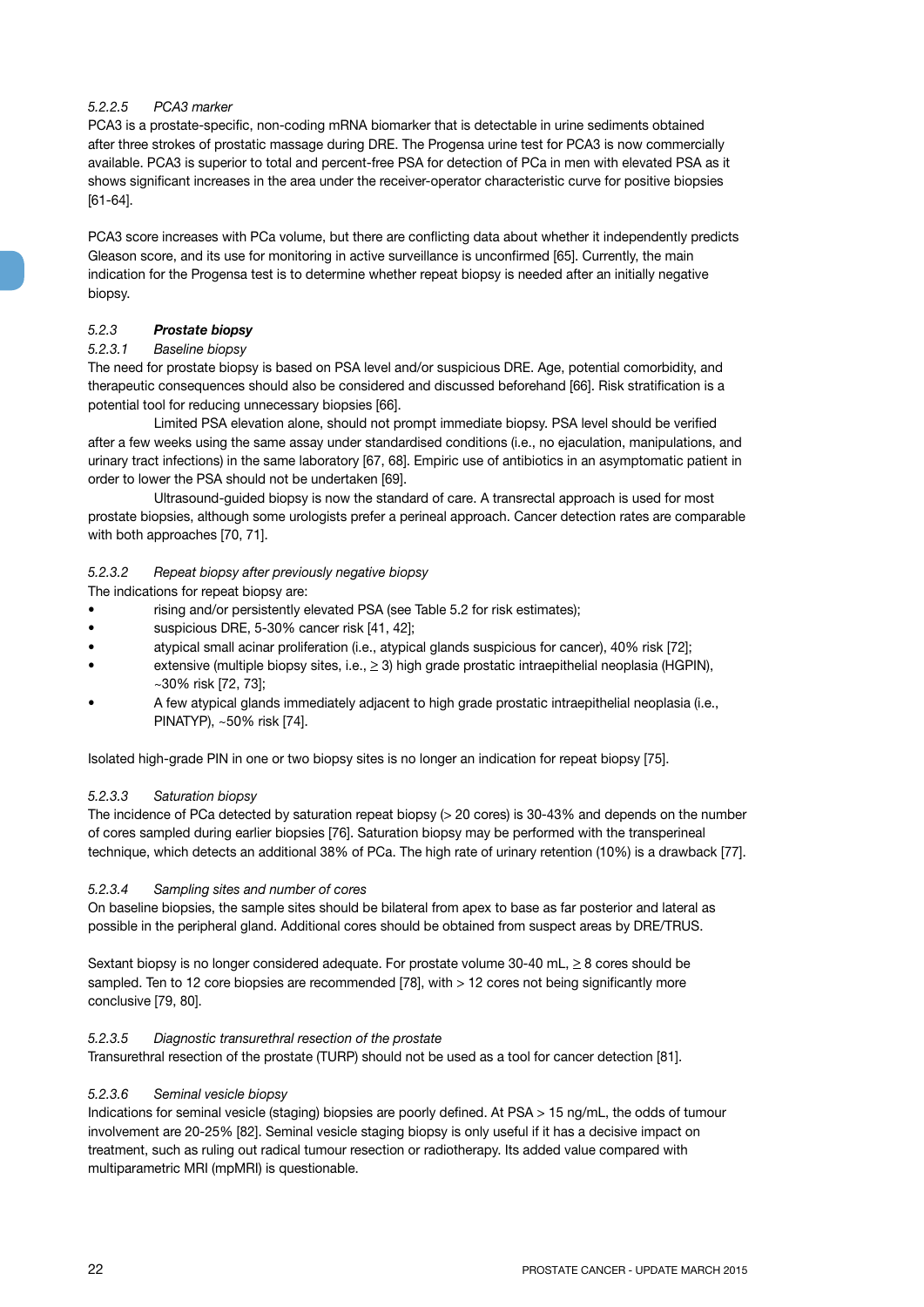#### *5.2.3.7 Transition zone biopsy*

Transition zone sampling during baseline biopsies has a low detection rate and should be confined to repeat biopsies [83].

#### *5.2.3.8 Antibiotics prior to biopsy*

Oral or intravenous antibiotics are state-of-the-art. Quinolones are the drugs of choice, with ciprofloxacin being superior to ofloxacin [84]. Increased quinolone resistance [85] is associated with a rise in severe post-biopsy infection [86].

#### *5.2.3.9 Local anaesthesia prior to biopsy*

Ultrasound-guided periprostatic block is state-of-the-art [87]. It is not important whether the depot is apical or basal. Intrarectal instillation of local anaesthesia is inferior to periprostatic infiltration [88].

#### *5.2.3.10 Fine-needle aspiration biopsy*

Fine-needle aspiration biopsy is no longer state-of-the-art.

#### *5.2.3.11 Complications*

Biopsy complications are listed in Table 5.2.2 [89]. Severe postprocedural infections were initially reported in < 1% of cases, but have increased as a consequence of antibiotic resistance [90].

Low-dose aspirin is no longer an absolute contraindication [91].

#### **Table 5.2.2: Percentage of complications per biopsy session, irrespective of the number of cores**

| <b>Complications</b>                                   | Percentage of patients affected |
|--------------------------------------------------------|---------------------------------|
| Haematospermia                                         | 37.4                            |
| Haematuria > 1 day                                     | 14.5                            |
| Rectal bleeding $<$ 2 days                             | 2.2                             |
| Prostatitis                                            | 1.0                             |
| Fever $> 38.5^{\circ}$ C                               | 0.8                             |
| Epididymitis                                           | 0.7                             |
| Rectal bleeding $> 2$ days $+/-$ surgical intervention | 0.7                             |
| Urinary retention                                      | 0.2                             |
| Other complications requiring hospitalisation          | 0.3                             |

#### *5.2.4 Role of imaging*

#### *5.2.4.1 TRUS*

Classic hypoechogenicity in the peripheral prostate is not always seen. Grey-scale TRUS is not reliable at detecting PCa [92]. Thus, there is no evidence that targeted biopsies can replace systematic biopsies. New sonographic modalities such as sonoelastography, contrast-enhanced ultrasound or computerised ultrasound (Histoscanning™) are being investigated. There is not currently enough evidence for their routine use.

#### *5.2.4.2 Multiparametric MRI (mpMRI)*

Correlation with radical prostatectomy (RP) shows that mpMRI, associating T2-weighted imaging with diffusion-weighted imaging, dynamic contrast-enhanced imaging, or H1-spectroscopy, has excellent sensitivity for Gleason score  $\geq 7$  cancers (Table 5.2.3) [93-96].

#### **Table 5.2.3: PCa detection rates (%) by mpMRI by tumour volume and Gleason score [96]**

| ⊦Gleason score  |        | Tumour volume (mL) |        |  |
|-----------------|--------|--------------------|--------|--|
|                 | < 0.5  | $0.5 - 2$          |        |  |
| GS <sub>6</sub> | 21-29% | 43-54%             | 67-75% |  |
| GS7             | 63%    | 82-88%             | 97%    |  |
| $\sqrt{GS} > 7$ | 80%    | 93%                | 100%   |  |

mpMRI may detect anterior tumours missed by systematic biopsy [97, 98]. In 265 patients undergoing repeat biopsy, mpMR-guided samples were positive in 41%, and 87% of the cancers were clinically significant [99].

Biopsies targeted on MR abnormalities also seem to evaluate PCa aggressiveness better than systematic biopsy [100]. Although some authors proposed mpMRI as a triage test for biopsy candidates, to increase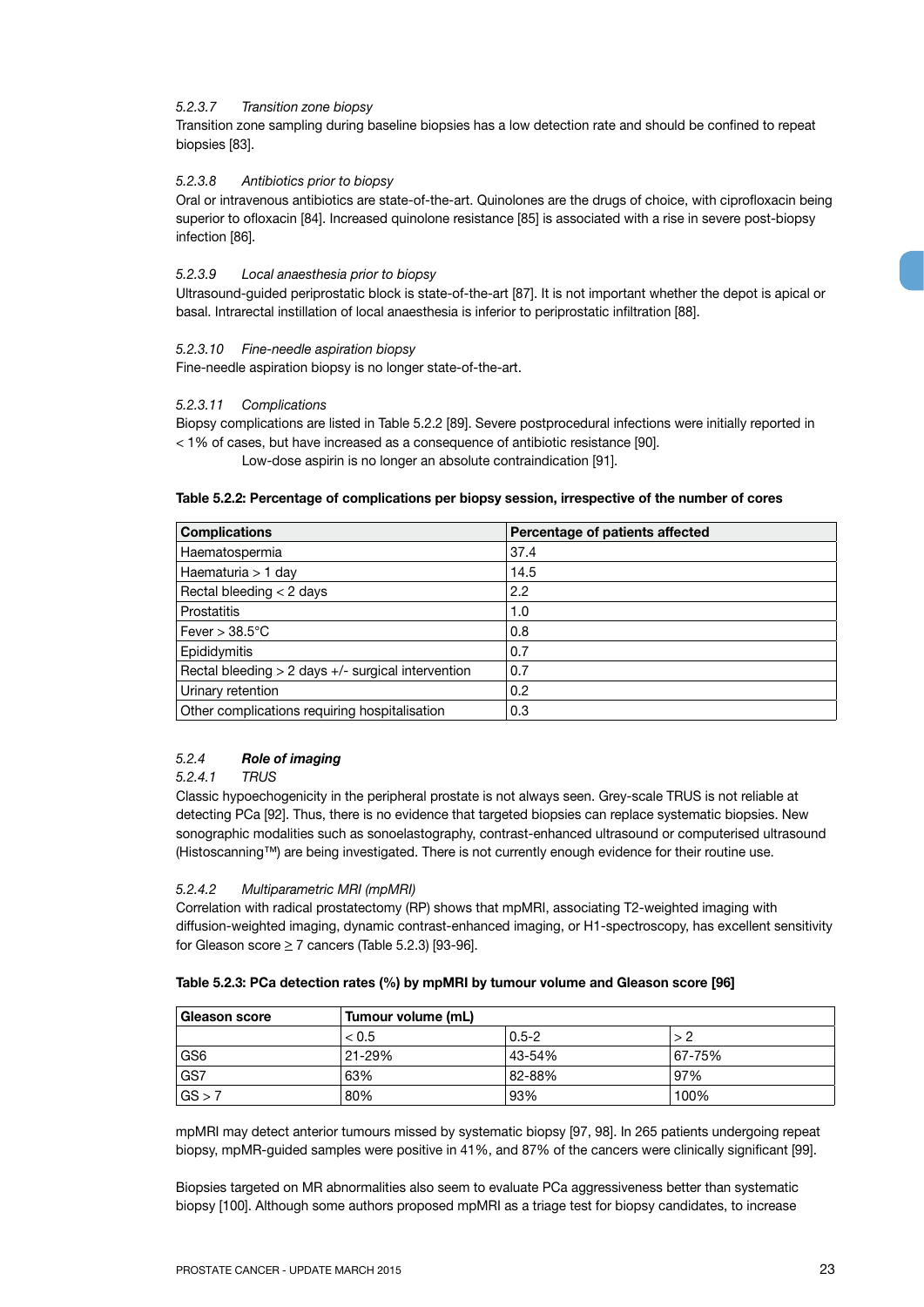detection of aggressive cancers and reduce over-detection of non-significant foci [101-103], only a few controlled trials have currently been published [104-106]. A recent systematic review concluded that, whereas there was currently not enough evidence to recommend mpMRI before a first set of prostate biopsies, the use of targeted biopsy often achieved significantly higher cancer detection rate in the repeat biopsy setting [107].

Inter-reader variability remains a concern with mpMRI. The Prostate Imaging Reporting and Data System (PIRADS) scoring system has been recently proposed to standardise mpMRI interpretation [108], but two independent evaluations suggested that it did not improve inter-reader variability as compared to subjective scoring [109, 110].

#### *5.2.4.3 Guidelines for imaging*

|                                                                                                       | GR |
|-------------------------------------------------------------------------------------------------------|----|
| When clinical suspicion of PCa persists in spite of negative biopsies, MRI-targeted biopsies are $2b$ |    |
| recommended.                                                                                          |    |

*GR = grade of recommendation; LE = level of evidence; MRI = magnetic resonance imaging.*

#### *5.2.5 Pathology of prostate needle biopsies*

#### *5.2.5.1 Processing*

Prostate core biopsies from different sites are processed separately. Before processing, the number and length of the cores are recorded. The length of biopsy tissue significantly correlates with PCa detection rate [111]. To achieve optimal flattening and alignment, a maximum of three cores should be embedded per tissue cassette, and sponges or paper used to keep the cores stretched and flat [3, 112]. To optimise detection of small lesions, paraffin blocks should be cut at three levels [83] and intervening unstained sections are kept for immunohistochemistry.

#### *5.2.5.2 Microscopy and reporting*

Diagnosis of PCa is based on histology. The diagnostic criteria include features pathognomonic of cancer, major and minor features favouring cancer and features against cancer. Ancillary staining and additional (deeper) sections should be considered if a suspect lesion is identified [113-115]. Diagnostic uncertainty is resolved by intradepartmental or external consultation [113]. Table 5.2.4 lists the recommended terminology for reporting prostate biopsies [3].

| Benign/negative for malignancy. If appropriate, include a description                              |
|----------------------------------------------------------------------------------------------------|
| Active inflammation                                                                                |
| Granulomatous inflammation                                                                         |
| High-grade PIN                                                                                     |
| High-grade PIN with atypical glands, suspicious for adenocarcinoma (PINATYP)                       |
| Focus of atypical glands/lesion suspicious for adenocarcinoma/atypical small acinar proliferation, |
| suspicious for cancer                                                                              |
| Adenocarcinoma                                                                                     |

#### **Table 5.2.4: Recommended terminology for reporting prostate biopsies [3]**

Each biopsy site should be reported individually, including its location (in accordance with site of sampling) and histopathologic findings, which include the histological type and the International Society of Urological Pathology (ISUP) 2005 Gleason score (i.e., 2005 ISUP Modified Gleason System) [116]. As compared to the traditional Gleason grading, the ISUP 2005 Gleason score improved the concordance of the grading of the corresponding prostatectomy specimens [117].

The (2005 ISUP modified) Gleason score of biopsy-detected PCa comprises the Gleason grade or pattern of the most extensive (primary pattern) pattern, plus the second most common pattern (secondary pattern), if two are present. If one pattern is present, double it to yield the Gleason score. For three grades, the Gleason score comprises the most common grade plus the highest grade, irrespective of its extent. When the carcinoma is largely grade 4/5, identification of < 5% of Gleason grade 2 or 3 glands should not be incorporated in the Gleason score. A Gleason score < 4 should not be given on prostate biopsies [116]. Intraductal carcinoma, lymphovascular invasion and extraprostatic extension must be reported. In addition to reporting the carcinoma features for each biopsy, an overall Gleason score based on the carcinoma-positive biopsies can be provided.

The proportion of carcinoma-positive cores as well as the extent of tumour involvement per biopsy core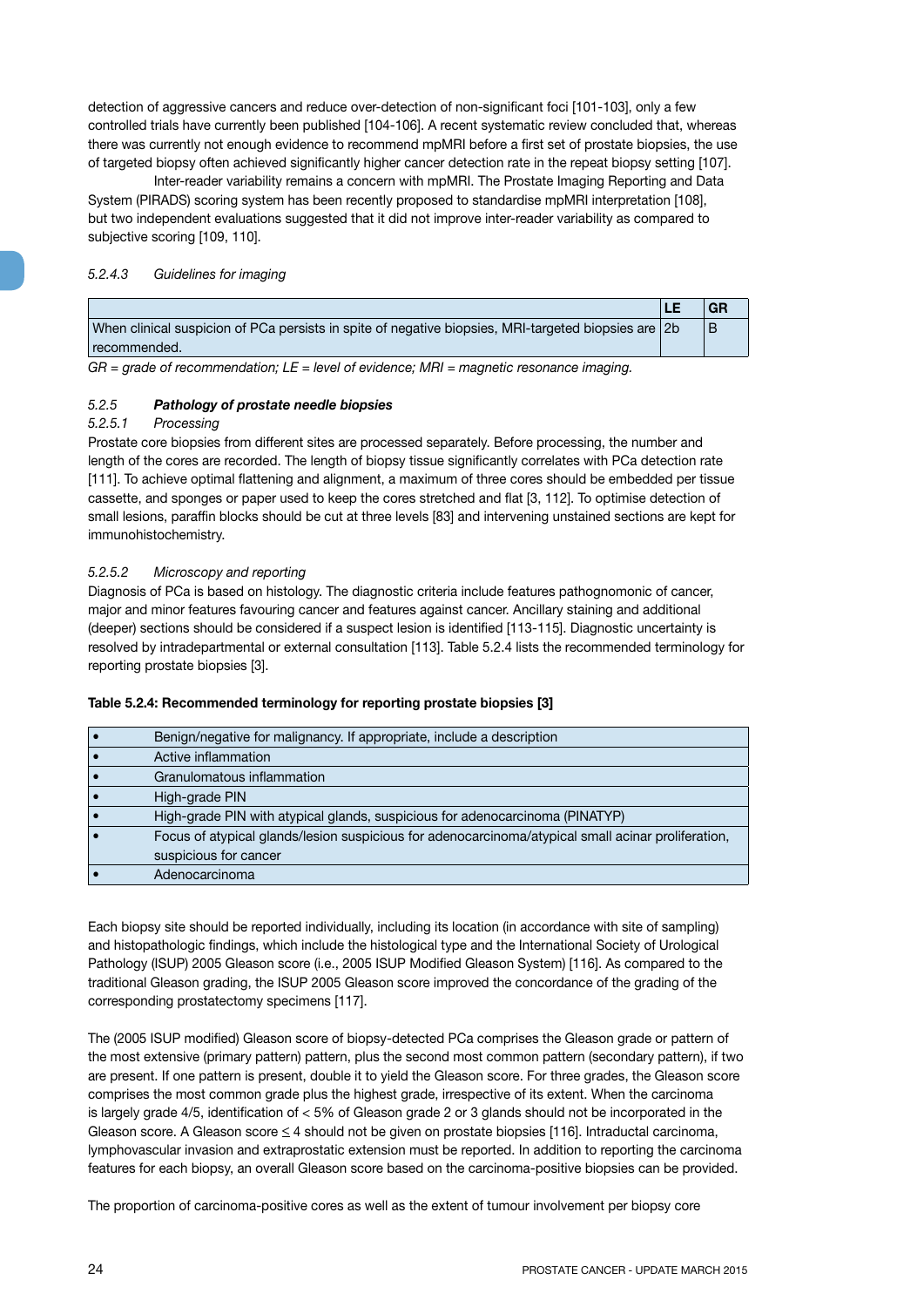correlates with the Gleason score, tumour volume, surgical margins and pathologic stage in radical prostatectomy (RP) specimens and predicts BCR, post-prostatectomy progression and radiation therapy failure. These parameters are included in normograms created to predict pathologic stage and seminal vesicle invasion after RP and RT failure [118-120]. A pathology report should therefore provide both the proportion of carcinoma-positive cores and the extent of cancer involvement for each core. The length in mm and percentage of carcinoma in the biopy have equal prognostic impact [121]. An extent of > 50% of adenocarcinoma in a single core is used in some active surveillance protocols as a cut off [122] triggering immediate treatment vs. active surveillance in patients with Gleason score 6.

A prostate biopsy that does not contain glandular tissue should be reported as diagnostically inadequate.

#### *5.2.6 Histopathology of radical prostatectomy specimens*

#### *5.2.6.1 Processing of radical prostatectomy specimens*

Histopathological examination of RP specimens describes the pathological stage, histopathological type, grade and surgical margins of PCa. It is recommended that RP specimens are totally embedded, to enable assessment of cancer location, multifocality and heterogeneity. For cost-effectiveness, partial embedding may also be considered, particularly for prostates > 60 g. The most accepted method includes complete embedding of the posterior prostate, and a single mid-anterior left and right section. Compared with total embedding, partial embedding detected 98% of PCa with a Gleason score  $\geq$  7 and accurate staging in 96% of cases [123].

Entire RP specimens are inked upon receipt in the laboratory, to demonstrate the surgical margins. Specimens are fixed by immersion in buffered formalin for at least 24 hours, preferably before slicing. Fixation can be enhanced by injecting formalin, which provides more homogeneous fixation and sectioning after 24 h [124]. After fixation, the apex and the base (bladder neck) are removed and cut into (para)sagittal or radial sections; the shave method is not recommended [116]. The remainder of the specimen is cut in transverse, 3-4-mm sections, perpendicular to the long axis of the urethra. The resultant tissue slices can be embedded and processed as whole-mounts or after quadrant sectioning. Whole-mounts provide better topographic visualisation, faster histopathological examination and better correlation with preoperative imaging, although they are more time-consuming and require specialist handling. For routine sectioning, the advantages of whole mounts do not outweigh their disadvantages.

#### 5.2.6.1.1 Guidelines for processing prostatectomy specimens

|                                                                                        | LE |  |
|----------------------------------------------------------------------------------------|----|--|
| Total embedding is preferred, by conventional (quadrant) or whole-mount sectioning.    | 3  |  |
| The entire surface should be inked before cutting, to evaluate the surgical margin.    | 3  |  |
| The apex and base should be examined separately using the cone method with sagittal or | 3  |  |
| radial sectioning.                                                                     |    |  |

*GR = grade of recommendation; LE = level of evidence.*

#### *5.2.6.2 RP specimen report*

The pathology report provides essential information on the prognostic characteristics relevant for clinical decision-making (Table 5.2.5). As a result of the complex information provided on each RP specimen, the use of synoptic(-like) or checklist reporting is recommended (Table 5.2.6). Synoptic reporting results in more transparent and complete pathology reporting [125].

#### **Table 5.2.5: Information provided by the pathology report**

Histopathological type: > 95% of PCa represents conventional (acinar) adenocarcinoma.

Grading according to Gleason score (or therapy-related changes).

Tumour (sub)staging and surgical margin status: location and extent of extraprostatic extension, presence of bladder neck invasion, laterality of extraprostatic extension or seminal vesicle invasion, location and extent of positive surgical margins.

Additional information may be provided on multifocality, and diameter/volume and zonal location of the dominant tumour.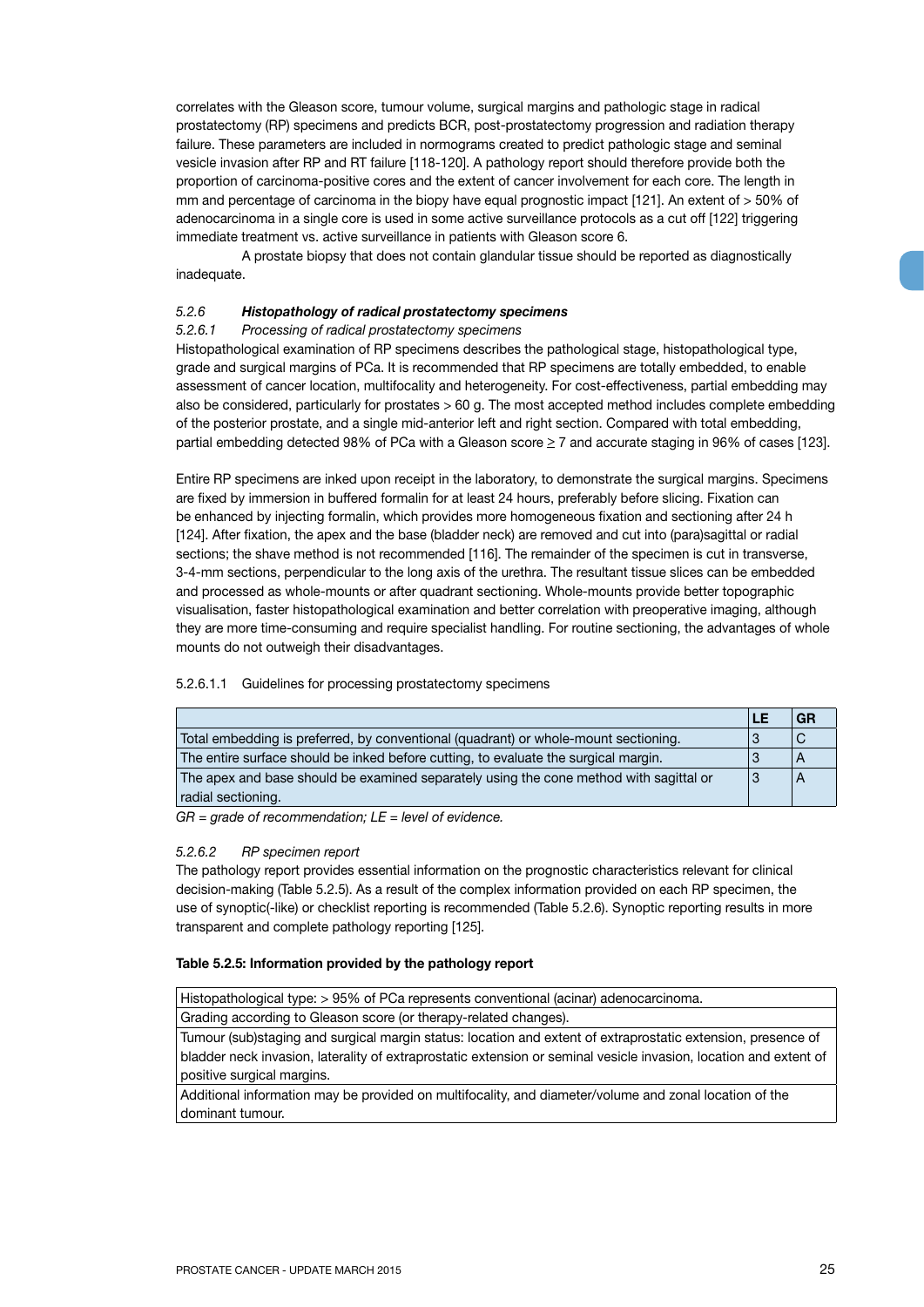#### **Table 5.2.6: Example checklist: reporting of prostatectomy specimens**

|                         | <b>Histopathological type</b>                             |
|-------------------------|-----------------------------------------------------------|
|                         | Type of carcinoma, e.g. conventional acinar, or ductal    |
|                         | <b>Histological grade</b>                                 |
|                         | Primary (predominant) grade                               |
|                         | Secondary grade                                           |
|                         | Tertiary grade (if applicable)                            |
|                         | Global Gleason score                                      |
|                         | Approximate percentage of Gleason grade 4 or 5 (optional) |
|                         | <b>Tumour quantitation (optional)</b>                     |
|                         | Percentage of prostate involved                           |
|                         | Size/volume of dominant tumour nodule                     |
|                         | Pathological staging (pTNM)                               |
|                         | If extraprostatic extension is present:                   |
|                         | o indicate whether it is focal or extensive               |
|                         | o specify sites                                           |
|                         | o Indicate whether there is seminal vesicle invasion      |
|                         | If applicable, regional lymph nodes:                      |
|                         | o location                                                |
|                         | o number of nodes retrieved                               |
|                         | o number of nodes involved                                |
| <b>Surgical margins</b> |                                                           |
|                         | If carcinoma is present at the margin:                    |
|                         | o specify sites                                           |
| Other                   |                                                           |
|                         | Presence of lymphovascular / angio-invasion               |
|                         | Location of dominant tumour                               |
|                         | Presence of intraductal carcinoma                         |

#### 5.2.6.2.1 Gleason score

Grading of conventional prostatic adenocarcinoma using the (modified) Gleason system [116] is the strongest prognostic factor for clinical behaviour and treatment response. The Gleason score is incorporated in nomograms that predict disease-specific survival after prostatectomy [126].

#### 5.2.6.2.2 Interpreting Gleason score

The Gleason score is the sum of the most and second-most dominant (in terms of volume) Gleason grade. If only one grade is present, the primary grade is doubled. If a grade comprises  $\leq$  5% of the cancer volume it is not incorporated in the Gleason score (5% rule). The primary and secondary grades are reported in addition to the Gleason score. A global Gleason score is given for multiple tumours, but a separate tumour focus with a higher Gleason score should also be mentioned. Tertiary Gleason grade 4 or 5, particularly if > 5% of the PCa volume, is an unfavourable prognostic indicator for BCR. The tertiary grade and its approximate proportion of the cancer volume should also be reported [127] in addition to the Gleason score.

#### 5.2.6.2.3 Definition of extraprostatic extension

Extraprostatic extension is defined as carcinoma mixed with periprostatic adipose tissue, or tissue that extends beyond the prostate gland boundaries (e.g., neurovascular bundle, anterior prostate). Microscopic bladder neck invasion is considered extraprostatic extension. It is useful to report the location and extent of extraprostatic extension because the latter is related to recurrence risk [128].

There are no internationally accepted definitions of focal or microscopic, vs. non-focal or extensive extraprostatic extension. Some describe focal as a few glands [129] or extension as < 1 high-power field (HPF) [130], whereas others measure the depth of extent in millimetres [131].

At the apex of the prostate, tumour mixed with skeletal muscle does not constitute extraprostatic extension. In the bladder neck, microscopic invasion of smooth muscle fibres is not equated to bladder wall invasion, i.e., not as pT4, because it does not carry independent prognostic significance for PSA recurrence [132, 133] and should be recorded as extraprostatic extension (pT3a). A positive margin at the bladder neck should be reported as extraprostatic extension (pT3a) with positive margin, and not as pT4.

Stage pT4 is only assigned when the tumour invades the bladder muscle wall as determined macroscopically [134].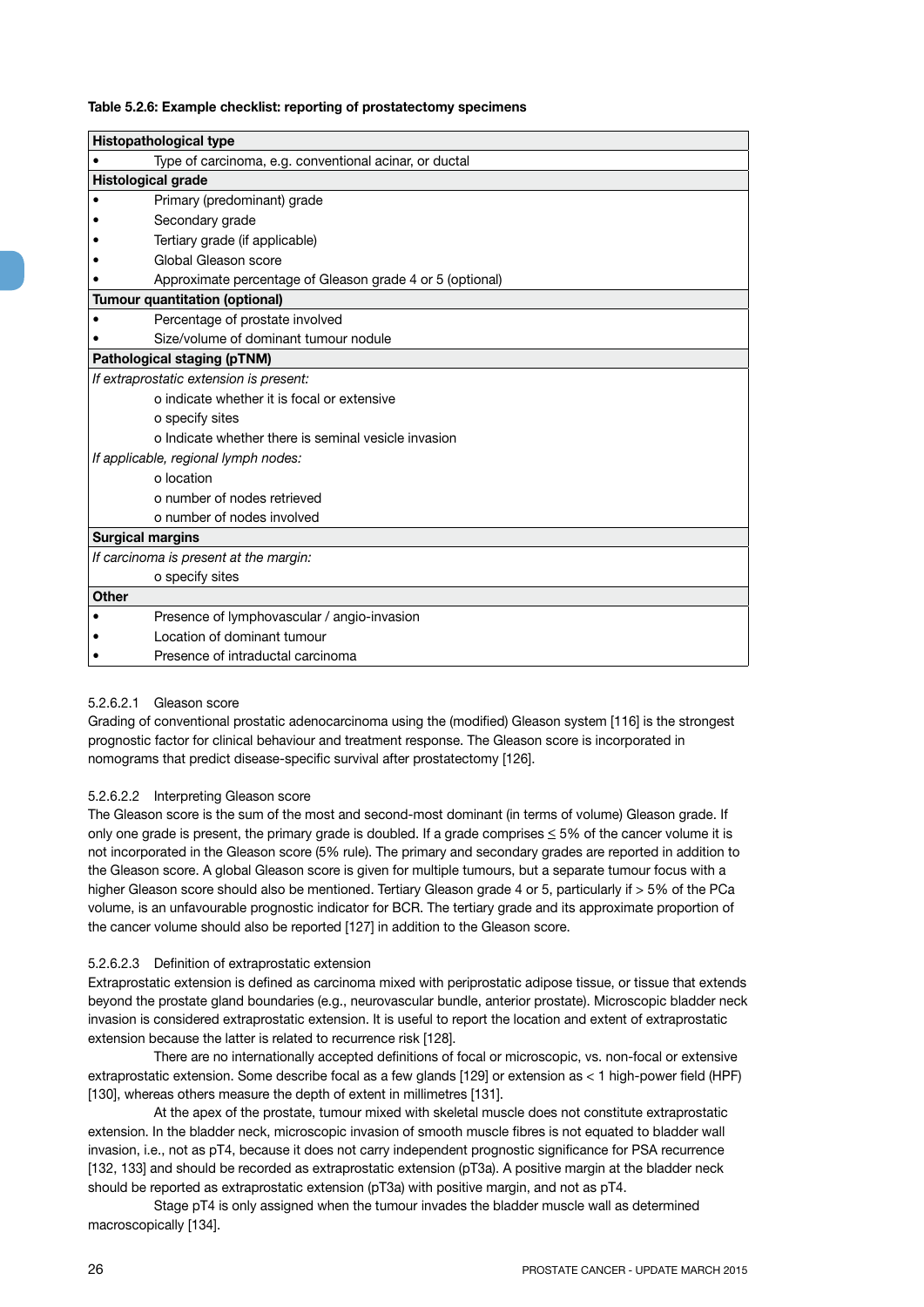#### *5.2.6.3 Prostate cancer volume*

The independent prognostic value of PCa volume in RP specimens has not been established [130, 135-138]. Nevertheless, a cut-off of 0.5 mL is commonly used to distinguish insignificant from clinically relevant cancer [135]. Improvement in prostatic radioimaging allows more accurate preoperative measurement of cancer volume. It is recommended that at least the diameter/volume of the dominant tumour nodule should be assessed, or a rough estimate of the percentage of cancer tissue provided [139].

#### *5.2.6.4 Surgical margin status*

Surgical margin is an independent risk factor for BCR. Margin status is positive if tumour cells are in contact with the ink on the specimen surface. Margin status is negative if tumour cells are close to the inked surface [136] or at the surface of the tissue lacking ink.

In tissues that have severe crush artefacts, it may not be possible to determine margin status [140]. Surgical margin is separate from pathological stage, and a positive margin is not evidence of extraprostatic extension [141]. There is insufficient evidence to prove a relationship between margin extent and recurrence risk [130]. However, some indication must be given of the multifocality extent of margin positivity, such as the linear extent in mm of involvement: focal, < 1 mm vs. extensive, > 1 mm [142], or number of blocks with positive margin involvement.

#### *5.2.6.5 Other factors*

According to the College of American Pathologists' consensus statement [143], additional potential biomarkers have not been sufficiently studied to demonstrate their additional prognostic value and clinical usefulness outside the standard patient care setting, including perineural invasion, neuroendocrine differentiation, microvessel density, nuclear roundness, chromatin texture, other karyometric factors, proliferation markers, and PSA derivatives.

#### *5.2.7 Guidelines for the clinical diagnosis of prostate cancer*

|                                                                                                  | LE             | <b>GR</b>      |
|--------------------------------------------------------------------------------------------------|----------------|----------------|
| Transurethral resection of the prostate should not be used as a tool for cancer detection.       | 2a             | A              |
| PCa should be graded according to the ISUP 2005 modified Gleason grading system.                 | 2a             | A              |
| Biopsy decision should be based on PSA testing and DRE.                                          | 2 <sub>b</sub> | A              |
| Transition zone biopsies are not recommended initially due to low detection rates.               | 2 <sub>b</sub> | B              |
| For initial diagnosis, a core biopsy of 10-12 systematic transrectal or transperineal peripheral | 2a             | <sub>B</sub>   |
| zone biopsies should be performed under ultrasound guidance.                                     |                |                |
| Transrectal prostate needle biopsies should be taken under antibiotic protection.                | 1b             | $\overline{A}$ |
| Local anaesthetic by periprostatic infiltration is recommended for prostate needle biopsies.     | 1a             | A              |
| Prostate core biopsies from different sites should be submitted separately for processing and    | 3              | A              |
| pathology reporting.                                                                             |                |                |
| Processing and reporting of prostatectomy specimens should follow the guidelines of the 2010     | 3              | A              |
| ISUP consensus meeting.                                                                          |                |                |
| One set of repeat biopsies is warranted for persistent indications for PCa (abnormal DRE,        | 2a             | B              |
| elevated PSA or histopathological findings suggestive of malignancy at initial biopsy).          |                |                |

*DRE = digital rectal examination; GR = grade of recommendation; ISUP = International Society of Urological Pathology; LE = level of evidence; PSA = prostate-specific antigen.*

#### **5.3 Diagnosis: Clinical staging**

The extent of PCa is evaluated by DRE and PSA, and may be supplemented with bone scanning and computed tomography (CT) or mpMRI.

#### *5.3.1 T-staging*

#### *5.3.1.1 Definitions*

Extraprostatic extension is defined as carcinoma mixed with periprostatic adipose tissue, or tissue that extends beyond the prostate gland (e.g., neurovascular bundle, anterior prostate, or bladder neck) and corresponds to stage T3a. It is to be distinguished from seminal vesicles (SVI) invasion that corresponds to stage T3b (see Section 5.2 for details).

#### *5.3.1.2 DRE, PSA level and biopsy findings*

The first level of assessment is local tumour stage because the distinction between organ-confined (T1/T2) and extraprostatic (T3/T4) disease affects treatment decisions. DRE is positively correlated with tumour stage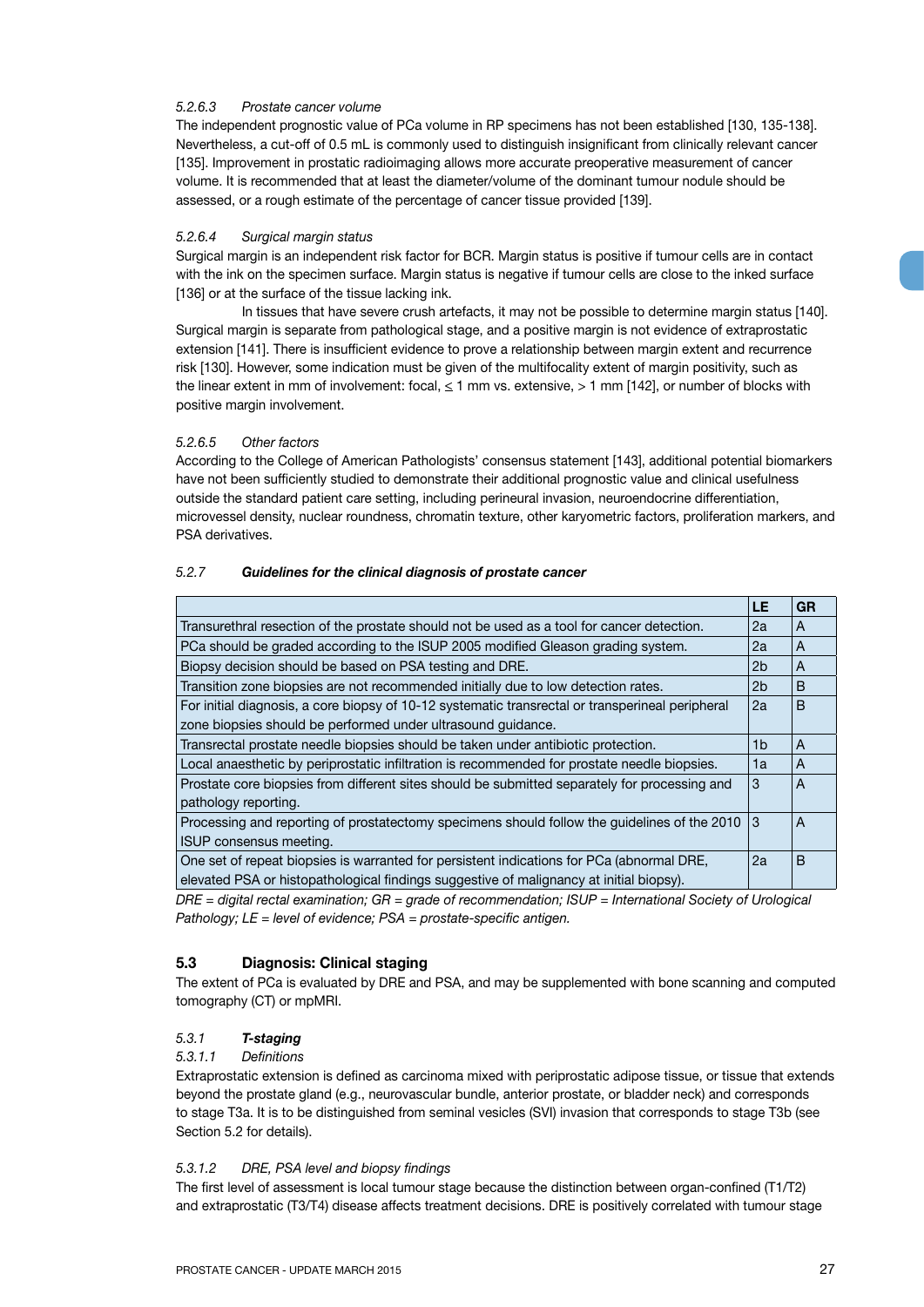in < 50% of cases [144], although it often underestimates tumour extension. More extensive T-staging is only recommended if it directly affects treatment decisions

Serum PSA levels increase with tumour stage, although they are limited for accurate prediction of final pathological stage. PSA is produced by benign and malignant tissue, thus, there is no direct relationship between serum PSA and clinicopathological tumour stage [145]. In prostate needle biopsy, the percentage of cancerous tissue is a strong predictor of positive surgical margins, SVI, and non-organ-confined disease [146]. An increase in tumour-positive biopsies is an independent predictor of extraprostatic extension, margin involvement, and lymph node invasion [147]. Serum PSA, Gleason score, and T stage are more useful together than alone in predicting final pathological stage [126, 148]. These models may help to select candidates for nerve-sparing surgery and lymphadenectomy (Section 7.2).

SVI is predictive of local relapse and distant metastatic failure. SV biopsies can improve preoperative staging accuracy [149]. This is not recommended for first-line examination, but is reserved for patients with high risk of SVI, in whom a positive biopsy would modify treatment. Patients with T stage > 2a and serum PSA > 10 ng/mL are candidates for SV biopsy [150, 151]. Patients with positive biopsies from the base of the prostate are more likely to have positive SV biopsies [152].

Transperineal 3D prostate mapping biopsy (PMB) is an alternative to transrectal biopsies because it provides more accurate tumour localization, extent and Gleason grading [153], and has acceptable morbidity.

#### *5.3.1.3 Transrectal ultrasound (TRUS)*

Only 60% of tumours are visible with TRUS, and 40% are undetectable due to isoechogenicity. TRUS is no more accurate at predicting organ-confined disease than DRE [154, 155]. Combined DRE and TRUS can detect T3a PCa more accurately than either method alone [156].

3D-TRUS is claimed to have better staging accuracy than 2D techniques [157]. Greater sensitivity for cancer detection is achieved by the addition of power colour Doppler and contrast agents [158-160]. All TRUS techniques are largely operator-dependent and cannot differentiate between T2 and T3 tumours with sufficient accuracy to be recommended for routine staging.

#### *5.3.1.4 Multiparametric magnetic resonance imaging (MRI)*

T2-weighted imaging (WI) remains the most useful method for local staging on MRI. At 1.5T (Tesla), MRI has low sensitivity for detecting extraprostatic extension of carcinoma (22-82%) or SVI (0-71%), but higher specificity (61-100% and 62-100%, respectively) [161-176]. Global MRI accuracy for distinguishing T1/T2 stages from T3 stage is 50-85% [163-165, 171, 172, 177-180]. These disappointing results are because MRI cannot detect microscopic extra-prostatic extension. Its sensitivity increases with the radius of extension within periprostatic fat. In one study, the EEC detection rate increased from 14 to 100% when the radius of extension increased from < 1 mm to > 3 mm [163]. In another study, MRI sensitivity, specificity and accuracy for detecting pT3 stage were, 40, 95 and 76%, respectively, for focal (i.e. microscopic) extra-prostatic extension, and 62, 95 and 88% for extensive extra-prostatic extension [171].

An endorectal coil improves staging accuracy at 1.5T, and accuracy of 77-83% has been shown for combined endorectal and external coils vs. 59-68% for external coil alone [174, 181]. Dynamic contrast-enhanced imaging combined with T2-WI may also improve local staging [172, 175]. The high field strength allows highresolution T2-WI [182] and results at 3T seem better than at 1.5T [173, 183], even if the experience of the reader remains of paramount importance, MRI accuracy at 3T varies between 67% and 93% depending on the experience of the reader [173]. Even if MRI is not perfect for local staging, it may improve prediction of the pathological stage when combined with clinical data [184, 185].

Given its low sensitivity for focal (microscopic) extra-prostatic extension, mpMRI is not recommended for local staging in low-risk patients [184, 186, 187]. However, mpMRI can still be useful for treatment planning in selected low-risk patients (e.g. candidates for brachytherapy) [188].

#### *5.3.2 N-staging*

#### *5.3.2.1 PSA level and biopsy findings*

N-staging should be performed only when it might directly influence treatment decisions. High PSA values, T2b-T3 stage, poor tumour differentiation and perineural invasion are associated with high risk of nodal metastases [126, 189, 190]. Measurement of PSA alone is unhelpful in predicting lymph node metastases.

Nomograms or Partin tables can define patients at low risk (< 10%) of nodal metastasis, although nomograms may be more accurate in establishing the extent of nodal involvement [148, 191]. The simple Roach formula can also be used [192]. Patients with low- and intermediate-risk PCa may be spared N-staging before potentially curative treatment [126].

Gleason 4 pattern in sextant biopsies can define the risk of N1 disease. Risk of nodal metastases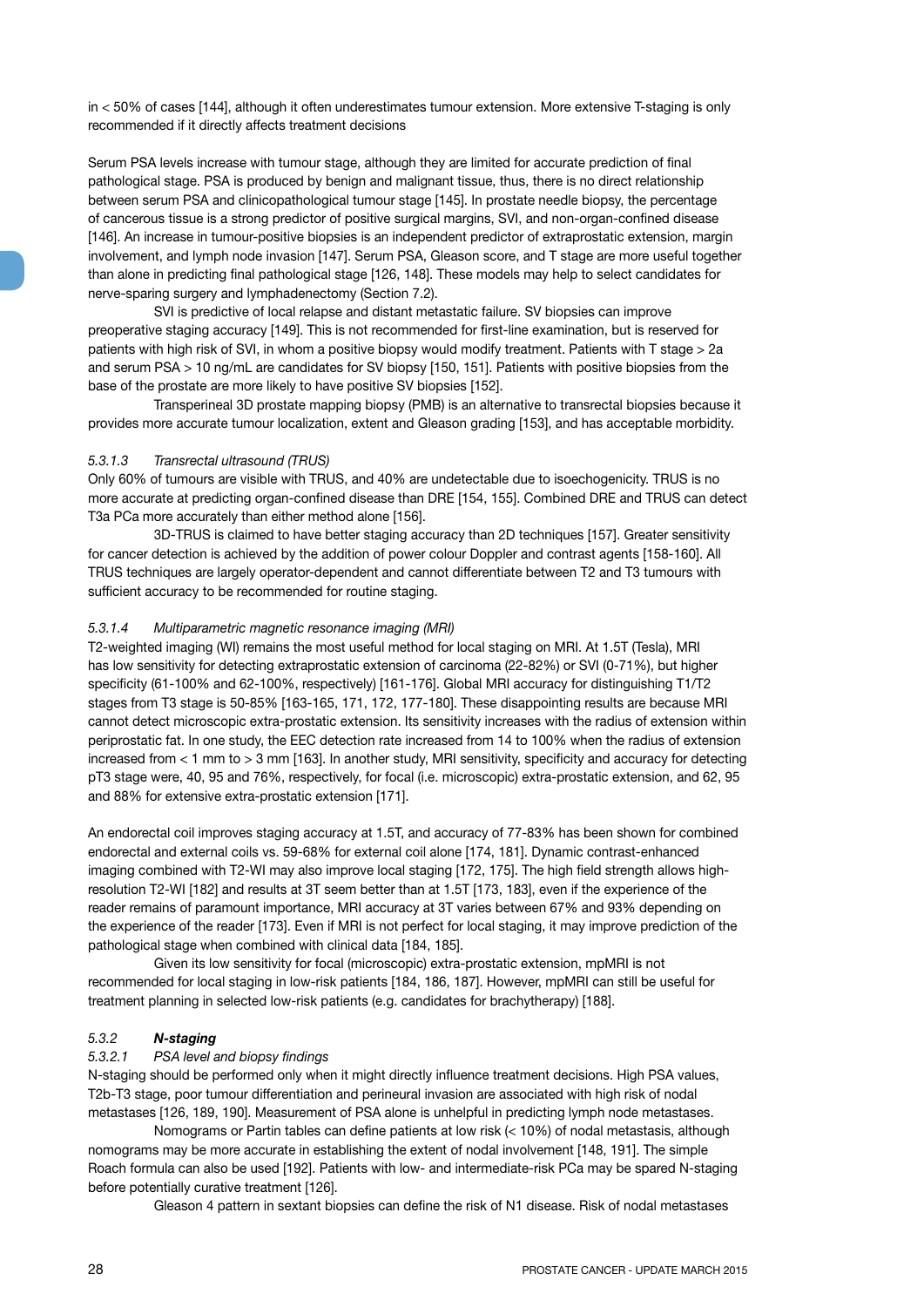was 20-45% if any core had a predominant Gleason 4 pattern, or > 3 cores had any Gleason 4 pattern. For the remaining patients, the risk was 2.5%, suggesting that nodal staging is unnecessary in selected patients [193].

*5.3.2.2 Nodal staging using computed tomography (CT) and magnetic resonance imaging (MRI)* Abdominal CT and MRI indirectly assess nodal invasion by measuring lymph node diameter. Their sensitivity is low and microscopic invasion cannot be detected. Using a 10-mm threshold, CT or MR sensitivity is < 40% [194-206]. Among 4,264 patients, 654 (15.3%) had positive lymph nodes at lymphadenectomy but only 105 (2.5%) had positive CT. Median estimated CT sensitivity, specificity, NPV and PPV were 7%, 100%, 85% and 100%, respectively [205].

Fine-needle aspiration biopsy (FNAB) may be decisive in cases with positive imaging. The lymph nodes can be difficult to reach because of their position. FNAB is not highly sensitive for staging and has a false-negative rate of 40% [207].

For CT or MRI, detection of microscopic lymph node invasion is < 1% in patients with a Gleason score < 8, PSA < 20 ng/mL, or localised disease [202, 208, 209]. CT and MRI should not be used for nodal staging in low-risk patients and reserved for high-risk cancer.

#### *5.3.2.3 Lymphadenectomy*

The gold standard for N-staging is open or laparoscopic lymphadenectomy. Pelvic lymph node dissection (LND) limited to the obturator fossa will miss ~50% of metastases [210, 211]. When deciding on pelvic LND, extended lymphadenectomy should be considered (Section 7.2.6).

Primary removal of sentinel lymph nodes aims to improve accuracy of detecting tumour bearing nodes while reducing morbidity associated with extended pelvic LND [212, 213]. Image guidance allows intraoperative sentinal node (SN) detection visually [214]. Difficulty in accessing the SN and the lack of large multicenter cohorts are major limitations of this technique. Therefore, for the time being, this remains experimental [215].

#### *5.3.3 M-staging*

#### *5.3.3.1 Alkaline phosphatase*

The axial skeleton is involved in 85% of PCa fatalities [216]. The presence and extent of bone metastases accurately reflect prognosis of PCa. Elevated skeletal alkaline phosphatase (ALP) indicates bone metastasis in 70% of cases [217]. Simultaneous measurement of skeletal ALP and PSA increases clinical effectiveness to ~98% [218]. The extent of bone disease is the only variable influencing serum levels of skeletal ALP and PSA, and the former is significantly correlated with extent of bone disease [219].

#### *5.3.3.2 Bone scan*

Bone scan (BS) has been the most widely used method for evaluating bone metastases of PCa. However, it suffers from relatively low specificity [220]. Thus, in patients with equivocal findings or a small number of hot spots, the metastatic nature of the lesions needs to be checked by other imaging modalities.

The NPV for bone scanning is 87-100% [207, 221-229]. Its diagnostic yield is significantly influenced by the PSA level, the clinical stage and the tumour Gleason score [221-234] and these three factors were the only independent predictors of BS positivity in a study of 853 patients [235]. BS positivity rate is extremely low (< 1%) in low-risk patients [234, 236-238], In contrast, it is 6.6-38.5% in patients with PSA level of 20-50 ng/ mL [221, 224-227, 229, 230, 236-238], 19-90.7% in patients with stage > T3 [221, 225, 227, 228, 230, 236] and 16.9-29.6% in patients with Gleason  $\geq 8$  tumours [232, 233, 236, 238]. The proportion of positive BS in patients with PSA level of 10-20 ng/mL (1-33.3%) or Gleason 7 (2.8-22%) is quite variable from one study to another [207, 221, 222, 224-228, 230, 237-239]. In two studies, a major Gleason pattern of 4 was found to be a significant predictor of positive BS [237, 239].

Bone scanning should be performed in symptomatic patients, independent of PSA level, Gleason score or clinical stage [205].

#### *5.3.4 New imaging modalities*

#### *5.3.4.1 Nodal metastases*

<sup>11</sup>C- or <sup>18</sup>F-choline positron emission tomography (PET)/CT have good specificity for lymph node metastases, but sensitivity of 10-73% [240, 241].

In a meta-analysis of 609 patients pooled sensitivity and specificity of choline PET/CT for pelvic lymph node metastases were 62% (95% CI, 51-66%) and 92% (95% CI, 89-94%), respectively [242]. In a prospective trial of 75 patients at intermediate risk of nodal involvement (10-35%), the sensitivity was only 8.2% in a region based and 18.9% at a patient-based analysis, too low to be of clinical interest [243]. PET-choline has no place for up-front staging in nodal metastasis. Currently, psmaPET-CT (prostate-specific membrane antigen-PET CT) remains experimental.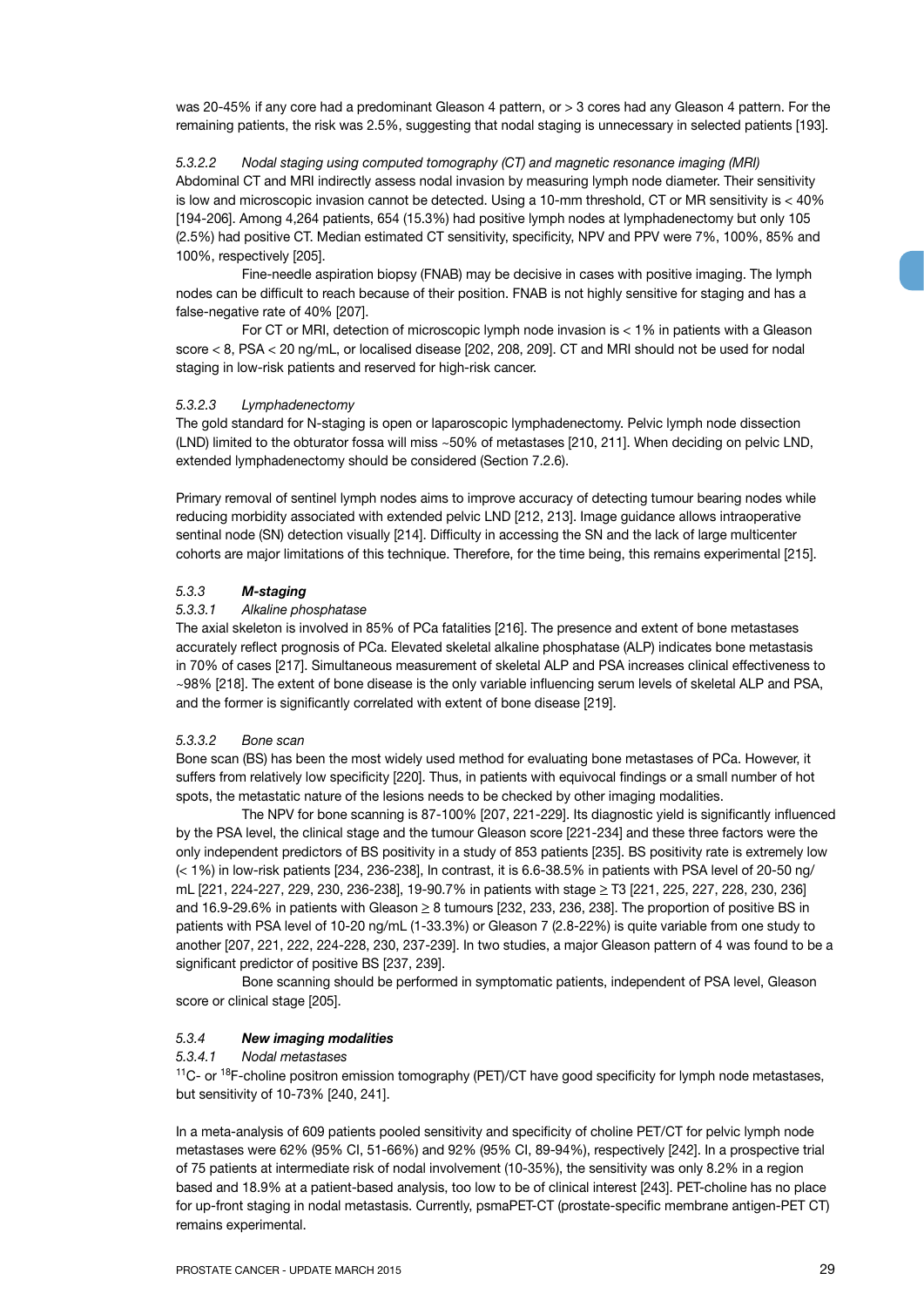MR sensitivity is low for lymph node metastases and similar to that of <sup>11</sup>C-choline PET/CT [244, 245]. Ultra-small particles of iron oxide (USPIOs) improve detection of microscopic lymph node metastases on MRI. This approach is cost-effective [246], but is limited by a lack of availability.

#### *5.3.4.2 Bone metastasis*

<sup>18</sup>F-fluoride PET or PET/CT shows superior sensitivity to bone scanning [240, 247-250]. It remains unclear whether <sup>11</sup>C-choline PET/CT is more sensitive than conventional bone scanning, but it has higher specificity, with fewer indeterminate lesions [240, 242, 251].

Diffusion-weighted whole-body and axial MRI are more sensitive than bone scanning and targeted radiography [252-254] in detecting bone metastases in high-risk PCa. Whole-body MRI is also more sensitive and specific than combined bone scan, targeted radiography and abdominopelvic CT [255]. A recent meta-analysis found MRI to be better than choline PET/CT and bone scan for detecting bone metastases on a per-patient basis, although PET/CT had the highest specificity [256].

However, as with PET/CT, the cost-effectiveness of these new MR-based approaches remains to be assessed [257]. Bone scan is therefore preferred on the basis of availability and cost.

#### *5.3.5 Guidelines for staging of prostate cancer*

| Any risk group staging                                                |    |       |
|-----------------------------------------------------------------------|----|-------|
| Additional imaging is required only if it changes patient management. | 2a | $A^i$ |
| For local staging, CT and TRUS should not be used.                    |    |       |
| For up-front staging, PET-scanning should not be used.                |    |       |

*\*Upgraded following panel consensus.* 

| Low-risk localised PCa                                     |  |
|------------------------------------------------------------|--|
| No additional imaging is recommended for staging purposes. |  |

| Intermediate-risk PCa                                                                  |    | GR |
|----------------------------------------------------------------------------------------|----|----|
| In predominantly Gleason pattern 4, bone scan and cross-sectional imaging is required. | 2a |    |

| High-risk localised PCa/ High-risk locally advanced PCa      |                | GR |
|--------------------------------------------------------------|----------------|----|
| Prostate mpMRI should be used for local staging.             | 2 <sub>b</sub> |    |
| CT/MRI and bone-scan should be used in staging.              |                |    |
| For up-front staging, PET-scanning should not be used.<br>2a |                |    |

*CT = computed tomography; GR = grade of recommendation; LE = level of evidence; mpMRI = multiparametric magnetic resonance imaging; PET = positron emission tomography.*

## **6. DISEASE MANAGEMENT**

#### **6.1 Treatment: Deferred treatment (active surveillance/watchful waiting)**

#### *6.1.1 Introduction*

Many men with localised PCa will not benefit from definitive treatment [258], and ~45% of men with PSAdetected PCa are candidates for deferred management [259]. In men with comorbidity and limited life expectancy, treatment of localised PCa may be deferred to avoid loss of quality of life (QoL). There are two distinct strategies for conservative management that aim to reduce overtreatment: active surveillance and watchful waiting (Table 7.1.1).

#### *6.1.1.1 Definition*

### 6.1.1.1.1 Active surveillance

Active surveillance aims to achieve correct timing for curative treatment, rather than delayed application of palliative treatment [260]. Patients remain under close surveillance, and treatment is prompted by predefined thresholds indicative of potentially life-threatening disease, while considering individual life expectancy.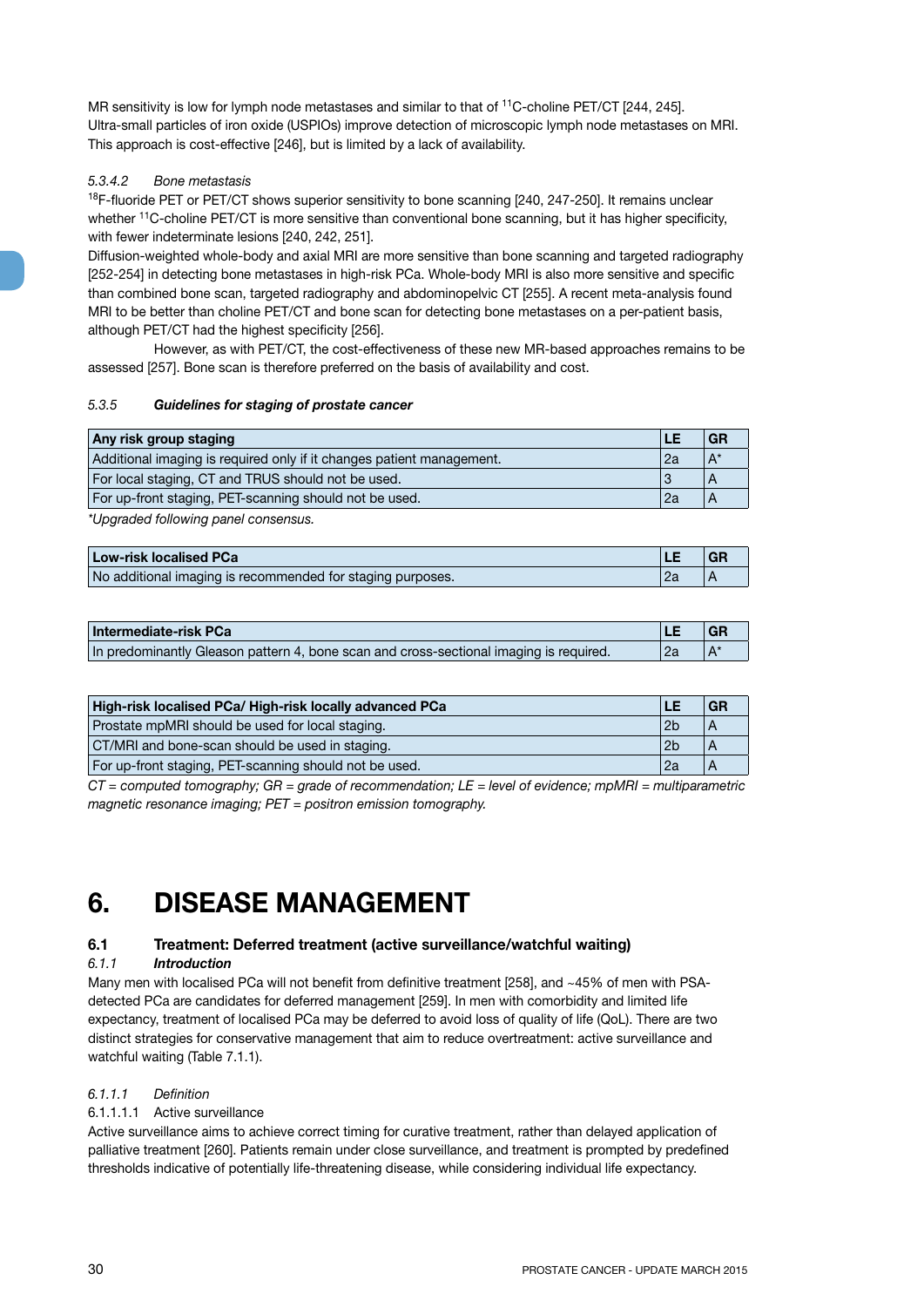#### 6.1.1.1.2 Watchful waiting

Watchful waiting (also known as deferred or symptom-guided treatment) arose in the pre-PSA screening era (before 1990). It refers to conservative management, until the development of local or systemic progression with (imminent) disease-related complaints. Patients are then treated palliatively with TURP or other procedures for urinary tract obstruction, and hormonal therapy or radiotherapy for palliation of metastatic lesions. No standardised follow-up is recommended.

|                         | <b>Active surveillance</b>          | <b>Watchful waiting</b>             |
|-------------------------|-------------------------------------|-------------------------------------|
| Treatment intent        | Curative                            | Palliative                          |
| Follow-up               | Predefined schedule                 | Patient-specific                    |
| Assessment/markers used | DRE, PSA, re-biopsy, optional MRI   | Not predefined                      |
| Life expectancy         | $>$ 10 years                        | $<$ 10 years                        |
| Aim                     | Minimise treatment-related toxicity | Minimise treatment-related toxicity |
|                         | without compromising survival       |                                     |
| Comments                | Only for a subgroup of low-risk     | Can apply to patients with all      |
|                         | patients                            | stages                              |

#### **Table 6.1.1: Definitions of active surveillance and watchful waiting [261-263]**

#### *6.1.2 Deferred treatment of localised PCa (stage T1/T2, Nx/N0, M0)*

Clinical stage T1c currently represents 40-50% of new PCa cases [264]. The incidence of small, localised, welldifferentiated PCa is increasing, mainly because of PSA screening and multicore biopsy [259]. One clinical trial [265] did not show any difference in 10-year survival between watchful waiting and RP in screen-detected PCa with  $PSA < 10$  ng/mL.

The lead-time in PSA screening is ~10 years [261, 262]. Mortality from untreated, non-screendetected PCa in patients with Gleason scores of 6 might be only 10% at 20 years follow-up [263].

#### *6.1.2.1 Active surveillance*

Active surveillance might mean no treatment for patients aged > 70 years, while in younger patients treatment may be delayed for several years. The aim is to reduce overtreatment in patients with clinically confined, very-low-risk PCa, without relinquishing curative treatment, as happens with watchful waiting [260]. Active surveillance is only proposed for highly selected low-risk patients. Current data are from ongoing prospective or retrospective cohorts, without any available randomised clinical trials and the results of active surveillance (AS) are consistent throughout the published cohorts for survival.

One of the largest cohorts with the longest follow-up in a mainly low-risk population includes 993 patients (mean age: 67.8 years) [266]. These men presented with stage T1c or T2a PCa and PSA  $\leq$  10 ng/mL, age  $\leq$  70 years and a Gleason score  $\leq 6$  or age > 70 years with a score of  $\leq 7$ . Initially, six biopsies were performed, but in recent years the 12-core protocol was introduced. After a median follow-up of 6.4 years (21% followed for more than 10 years), the 10- and 15-year OS were 80% and 62%, respectively. At 10 and 15 years, diseasespecific survival (DSS) were 98.1% and 94.3% respectively. Twenty-eight men (2.8%) developed metastases during follow-up (all but 2 being Gleason  $\geq$  7), and 15 died. 63.5% and 55% of men are still alive on active surveillance at 10 and 15 years, respectively. Twenty-seven percent of this cohort eventually underwent radical treatment, prompted by a PSA-DT < 3 years in (43.5%), a Gleason score progression on repeat biopsies (35%) and patient preference (6%).

Several studies have investigated active surveillance in organ-confined disease, the findings of which were summarized in a systematic review including more than 3,900 patients [267]. There is considerable variation between studies regarding patient selection, follow-up policies and when active treatment should be instigated.

Selection criteria discussed in this review suggest: low volume intraprostatic non-aggressive disease: Gleason 6, when specified < 2 - 3 positive cores with < 50% cancer involvement of every positive core, a clinical T1c or T2a, a PSA < 10 ng/mL and a PSA density < 0.15 ng/mL/cc.

A consensus meeting recently suggested also excluding men from AS when any of the following features were present: predominant ductal carcinoma (including pure intraductal carcinoma), sarcomatoid carcinoma, small cell carcinoma, extraprostatic extension or lymphovascular invasion in needle biopsy [269]. Some studies would include men with a PSA < 20 ng/mL, or up to T2b PCa. Even patients with Gleason score 7 (3 + 4) were considered since only 19% of men with a PSA level < 10 ng/mL, PSA-DT < 0.15 ng/mL/g, T1c, and < 2 positive cores, had unfavourable disease at RP [268]. However these criteria are not yet considered as acceptable for AS and should therefore not be used.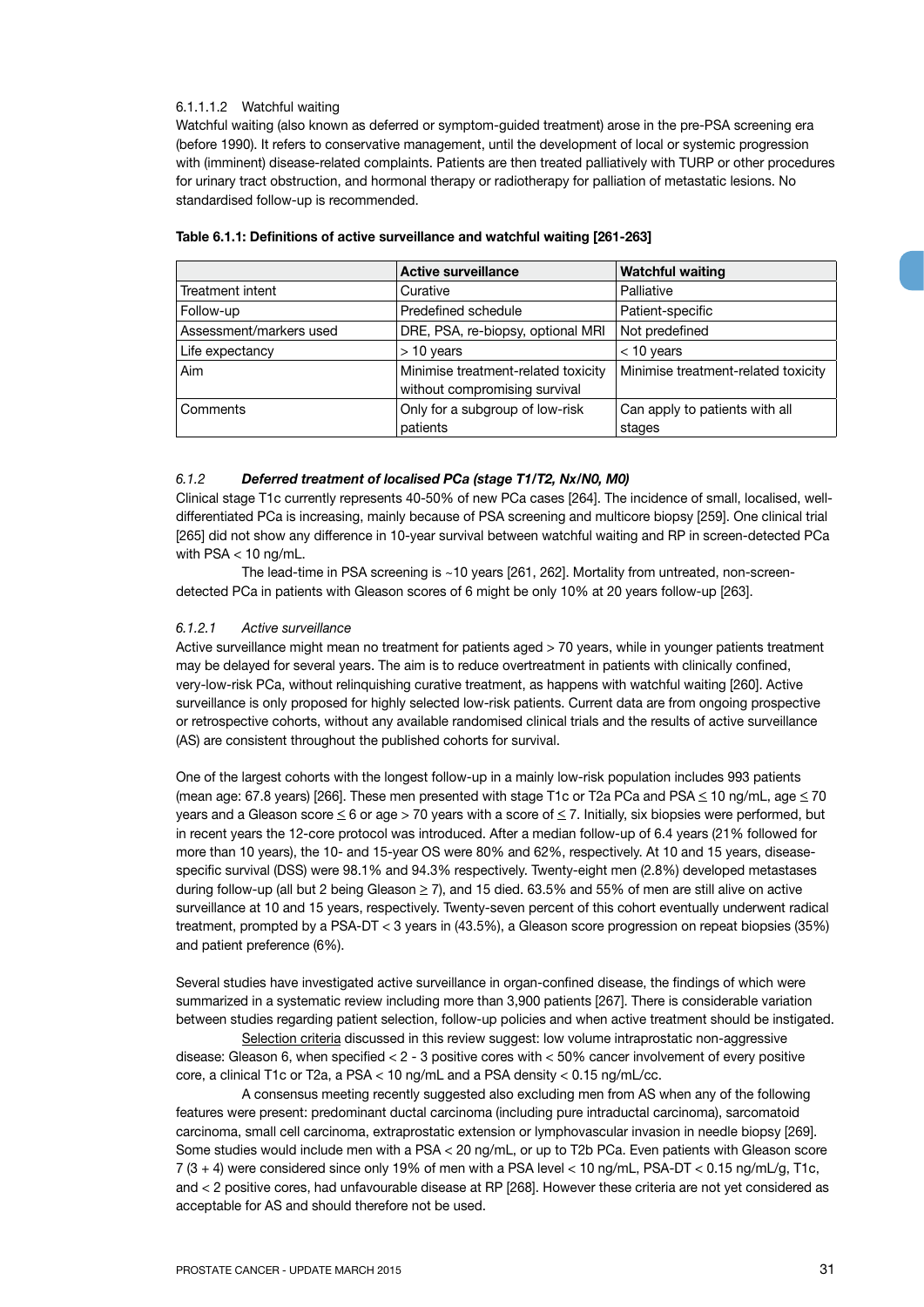A comprehensive review of the currently available patient selection- and follow-up criteria has been published [270], highlighting that repeat-biopsies should be systematically included in an AS policy, even though they are associated with increased erectile dysfunction [271] and infectious complications [272]. Imaging with mpMRI is of particular interest due to its high negative-predictive value for lesion upgrading and for staging anterior prostate lesions [273]. As yet, mpMRI cannot replace follow-up biopsies and should not be used alone as an assessment tool to prompt active treatment [274]. Biological markers, include urine markers such as PCA3, the TMPRSS2: ERG fusion gene or PSA isoforms such as the Phi index appear promising as does genomics on the tissue sample itself [275]. However, further study data will be needed before such markers can be used in standard clinical practice.

Follow up in AS should be based on repeat biopsy, serial PSA measurements and clinical examination (DRE). There is no agreement on which criteria to use as the basis for the decision to proceed to active treatment [276]. Criteria include a change in the Gleason score, the modification of the biopsy results (number of positive cores, increase in the core involvement). These criteria are recognised in all the published cohorts. T- stage increase is also considered. A PSA change (in particular a PSA-DT < 3 years) is often used which is questionable considering the weak link between PSA-DT and grade progression on repeat biopsy [277].

Active treatment may also be instigated upon a patient's request. This occurs in 10-18% of patients on AS [278]. Self-administered questionnaires show that patients experience anxiety and depression during an AS policy, the extent of which, however, does not significantly differ from anxiety reported by men treated by RP [279]. Overall, the discontinuation rate of AS is between 14% to 40% and 40% to 60% at 5 and 10 years, respectively. Depending on the criteria used, CSS at 10 years is reported to be between 96-100%.

| <b>Studies</b>                 | $\mathbf n$ | Median follow-up<br>(mo) | pT3 in RP*<br>patients | <b>OS</b> | <b>CSS</b> |
|--------------------------------|-------------|--------------------------|------------------------|-----------|------------|
| Van As et al, 2008<br>$[280]$  | 326         | 22                       | 8/18 (44%)             | 98        | 100        |
| Carter et al, 2007<br>[281]    | 407         | 41                       | 10/49 (20%)            | 98        | 100        |
| Adamy et al, 2011<br>$[282]$   | 533-1,000   | 48                       | 4/24 (17%)             | 90        | 99         |
| Soloway et al, 2010<br>$[283]$ | 99          | 45                       | 0/2                    | 100       | 100        |
| Roemeling et al, 2007<br>[284] | 278         | 41                       |                        | 89        | 100        |
| Khatami et al, 2007<br>[285]   | 270         | 63                       |                        | <b>NR</b> | 100        |
| Klotz et al, 2015<br>$[266]$   | 993         | 77                       | NR.                    | 85        | 98.1       |
| Total                          | 2.130-3.000 | 43                       |                        | 90        | 99.7       |

| Table 6.1.2: Active surveillance in screening-detected PCa |  |
|------------------------------------------------------------|--|
|------------------------------------------------------------|--|

*\* Patients receiving active therapy following initial active surveillance.* 

*CSS = case-specific survival; n = number of patients; OS = overall survival*

#### *6.1.2.2 Watchful waiting*

The rationale behind watchful waiting is that PCa often progresses slowly, and is predominantly diagnosed in older men with a high incidence of comorbidity and other causes of mortality [286]. Watchful waiting is possible in patients with localised PCa and limited life expectancy, or older patients with less aggressive cancer.

Studies of watchful waiting have included patients with up to 25 years follow-up, with endpoints of OS and DSS. Several series showed a consistent DSS rate of 82-87% at 10 years [287-292], and 80-95% for T1/T2 and Gleason score < 7 [293]. In three studies with data beyond 15 years, the DSS was 80%, 79% and 58% [289, 291, 292], and two reported a 20-year DSS of 57% and 32% [289, 291]. It must be highlighted that the used Gleason classification is not the revised version which is associated with a slight increase in the Gleason classification. Practically, many patients classified as Gleason 6 in older studies would now be classified as Gleason 7. Therefore, the current Gleason 6 population has less aggressive disease compared to the patients classified in the above mentioned cohorts.

Patients with well-, moderately- and poorly differentiated tumours had 10-year CSS of 91%, 90% and 74%,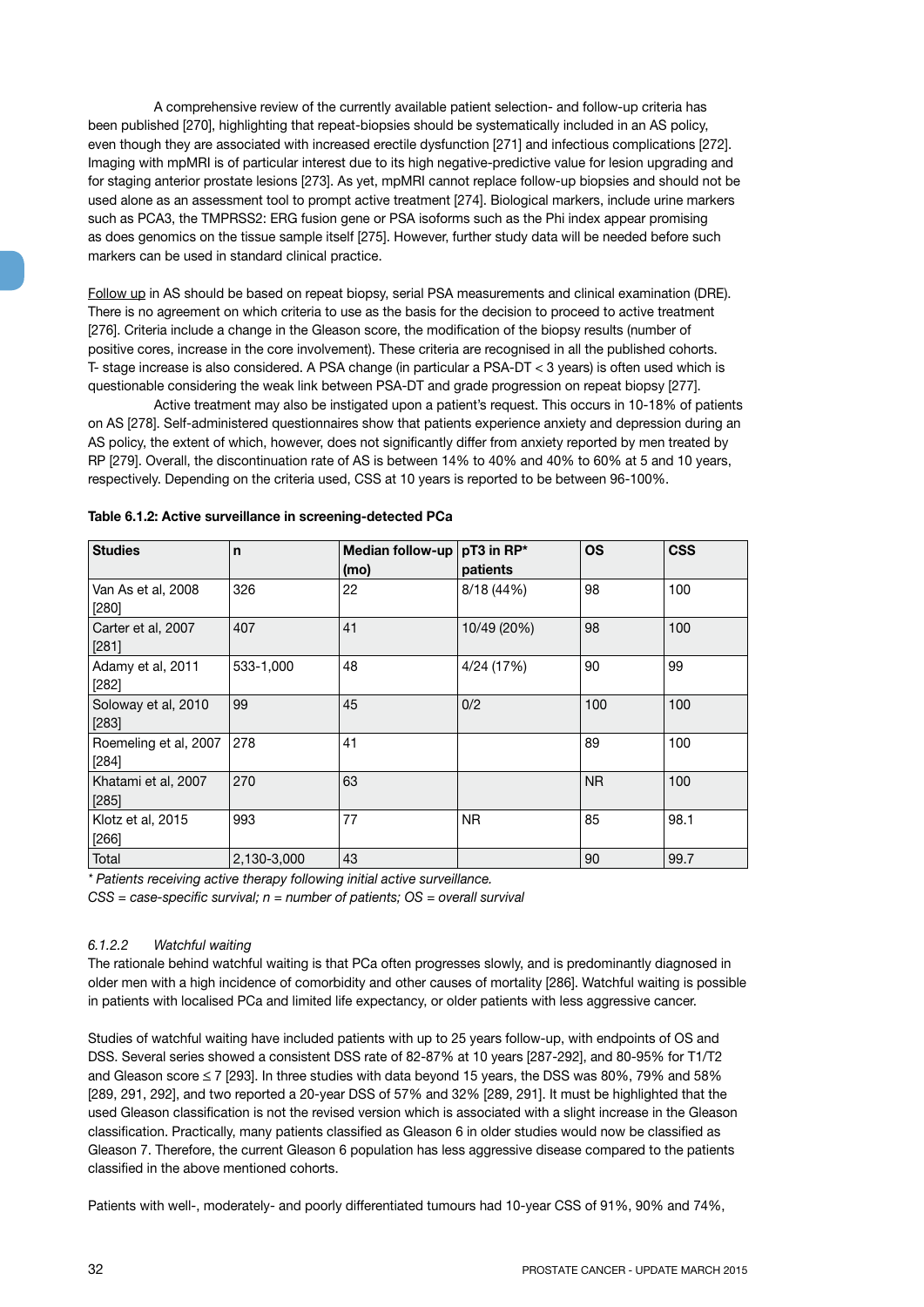respectively, correlating with data from the pooled analysis [293].

Observation was most effective in men aged 65-75 years with low-risk PCa [258].

In patients with stage cT1a PCa,10-year CSS rates were 96% and 94% for grade 1 and 2 tumours, respectively [287]. MFS rate was 92% and 78% for patients with grade 1 and 2 tumours, respectively, indicating a higher risk of progression for moderately differentiated tumours. Similar results were found in other studies of stage cT1a disease [294, 295].

Gleason 6-10 tumours carry a continuously increasing mortality risk for up to 15 years follow-up after watchful waiting [296]. Others have shown that the mortality risk of PCa was high in Gleason 7-10 tumours, intermediate in Gleason 6 tumours, but low in Gleason 2-5 tumours (Table 6.1.4) [297, 298].

| Table 6.1.4: 15-year mortality risk for localised PCa in relation to Gleason score in patients aged 55-74 |  |
|-----------------------------------------------------------------------------------------------------------|--|
| years [297-299]                                                                                           |  |

| Gleason score | Cancer mortality risk* (%) | Cancer-specific mortality <sup>†</sup> $(\%)$ |
|---------------|----------------------------|-----------------------------------------------|
| $2 - 4$       | $4 - 7$                    |                                               |
|               | $6 - 11$                   | 14                                            |
|               | 18-30                      | 44                                            |
|               | 42-70                      | 76                                            |
| $8 - 10$      | 60-87                      | 93                                            |

*\* Figures differ among age groups and represent the true risk in the study population (considering actual competing mortality from other causes)*

*† Figures compensate for differences in competing mortality and indicate outcome if the patient lives for 15 years*

Six hundred and ninety-five patients with T1/T2 PCa were randomised to watchful waiting or RP (Table 6.1.5) [299]. Although the study was begun after PSA screening was introduced, only 5% of men were diagnosed by screening. After a median follow-up of 12.8 years, there was a significant decrease in cancer-specific mortality, overall mortality, metastatic progression, and local progression in the RP group vs. watchful waiting.

|       | Table 6.1.5: Outcome of Scandinavian Prostate Cancer Group Study Number 4 at 15 years follow-up |  |
|-------|-------------------------------------------------------------------------------------------------|--|
| [299] |                                                                                                 |  |

|                            | <b>RP</b>       | <b>Watchful waiting</b> | <b>Relative risk</b> | P value |
|----------------------------|-----------------|-------------------------|----------------------|---------|
|                            | $(n = 347)$ (%) | $(n = 348)$ (%)         | $(95% \text{ Cl})$   |         |
| Disease-specific mortality | 14.6            | 20.7                    | 0.62                 | 0.010   |
| Overall mortality          | 46.1            | 57.2                    | $ 0.75(0.61-0.92) $  | 0.007   |
| Metastatic progression     | 21.7            | 33.4                    | $ 0.59(0.45-0.79) $  | < 0.001 |
| Local progression          | 21.5            | 49.3                    | $ 0.34(0.26-0.45) $  | ΝR      |

*CI = confidence interval.*

The overall difference was not modified by PSA level (below or above 10 ng/mL) or Gleason score (below or above 7) at diagnosis. Age at randomisation had a profound impact, with a benefit in OS and MFS only in those aged  $< 65$  years.

Another study randomised 731 men with clinically organ-confined PCa (PSA < 50 ng/mL and age < 75 years) to RP or watchful waiting [265]. Half the patients had non-palpable PCa, compared with only 12% in the other trial [299]. Despite a 10-year life expectancy being an inclusion criterion, > 33% of the men died within 10 years, suggesting that the population was less fit than expected, and reduced the ability to assess survival benefit for active treatment [265].

After a mean follow-up of 10 years, there was no significant difference between the treatments for overall mortality (47% for RP vs. 49.9% for the observation group) and PCa-specific survival (5.8% (RP group) vs. 8.4% (observation group). There were no significant differences in OS when considering patient age, Gleason score, performance status, and Charlson comorbidity index (CCI) score. Only patients with serum PSA > 10 ng/mL or high-risk PCa had a significant OS benefit from RP, with a relative-risk reduction in mortality of 33% and 31%, respectively. There was a relative-risk and absolute-risk reduction of 31% and 10.5%, respectively, for patients with intermediate/high-risk PCa. Patients who underwent RP also had a significant reduction in bone metastases (4.7% vs. 10.6%).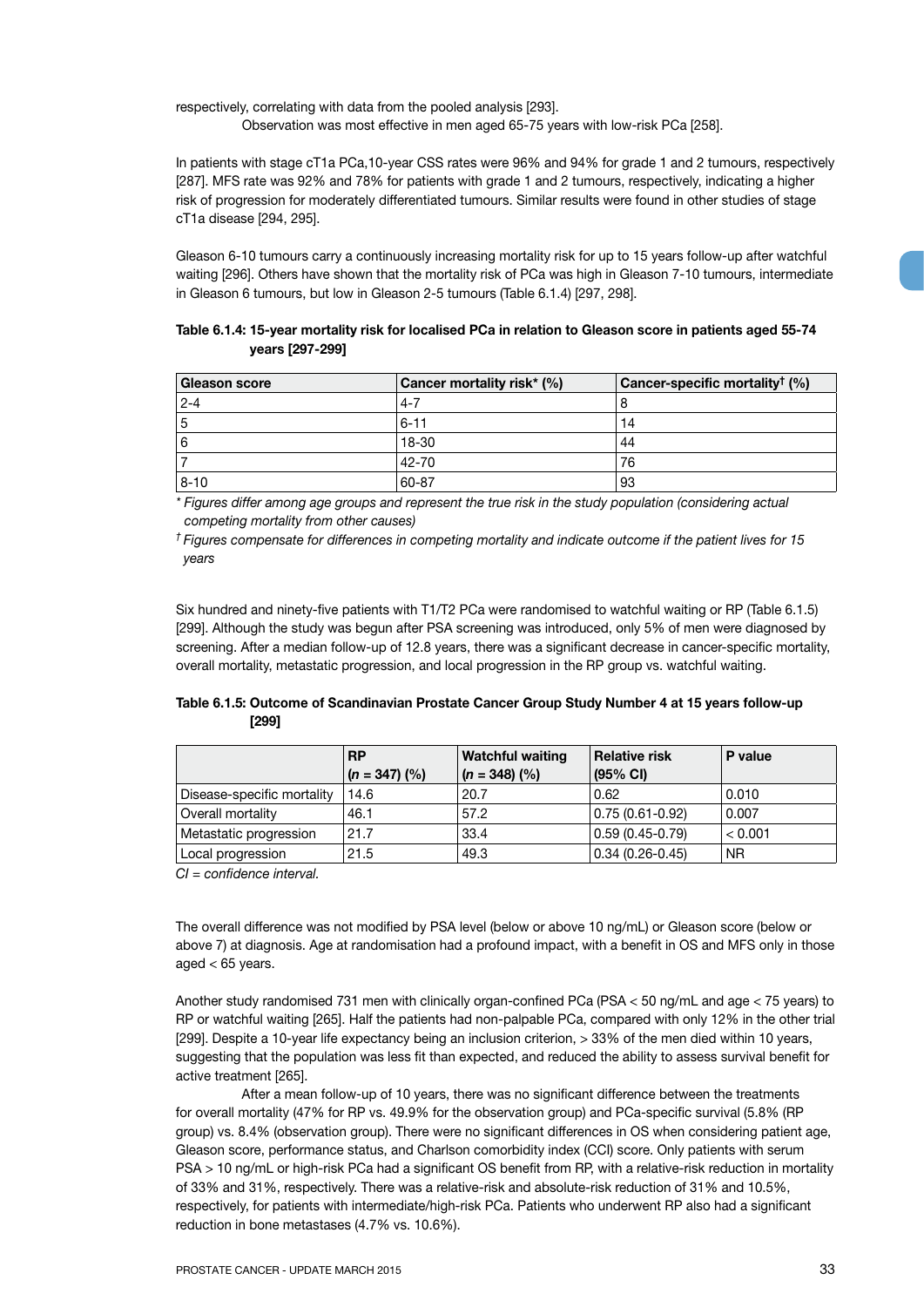Data from a 1995 study showed a tendency for a higher probability of metastases in the deferred treatment group and shorter CSS was reported after deferred therapy compared with immediate hormone therapy in presumed localised PCa after 15 years of follow-up [300]. Another study showed higher mortality in men with localised PCa treated with 150 mg/day bicalutamide compared with placebo [301].

The data on deferred and conservative management of low-risk disease contrast with the recent increase in the incidence of local treatment from 25 to 34% in the USA in men with life expectancy < 10 years [302]. Swedish data show a higher prevalence of deferred treatment in low-risk disease of 46% [303].

Many small, localised, well-differentiated tumours do not progress, and radical therapy may lead to substantial overtreatment. This was confirmed by a recent analysis at 5 and 10 years in 19,639 patients aged > 65 years who were not given curative treatment. Most men with a CCI score  $\geq 2$  died from competing causes at 10 years whatever their initial age. However, men without comorbidity or CCI score 1 had a low risk of death at 10 years, especially for well- or moderately differentiated lesions (Table 8.7) [304]. For CCI score  $\geq 2$ , tumour aggressiveness had little impact on OS, suggesting that patients could have been spared biopsy and diagnosis of cancer. Thus, evaluation of initial comorbidity and survival probability before proposing biopsy or treatment is important [305].

#### *6.1.3 Deferred treatment for locally advanced PCa (stage T3-T4, Nx-N0, M0)*

The final analysis of the largest RCT focusing on this specific question was published in 2013 [306]. Nine hundred and eighty-five patients with T0-4 N0-2 M0 PCa were treated with androgen-deprivation therapy (ADT) immediately or after symptomatic progression or occurrence of serious complications. After a median follow-up 12.8 years, the OS hazard ratio was 1.21 (95% CI = 1.05-1.39), favouring immediate treatment. The time from randomisation to progression of hormone-refractory disease did not differ significantly, nor did CSS. The median time to start of deferred treatment was 7 years. One hundred and twenty-six patients died without needing treatment (44% of deaths). Immediate ADT resulted in a modest but significant increase in OS, but no significant difference in PCa mortality or symptom-free survival, raising the question of its clinical value. Patients with a baseline PSA > 50 ng/mL had a > 3.5-fold higher mortality risk than those with  $\leq$  8 ng/mL. If baseline PSA was 8-50 ng/mL, the mortality risk was ~7.5-fold higher in patients with a PSA-DT of < 12 months compared with > 12 months. The time to PSA relapse after response to immediate ADT correlated significantly with baseline PSA.

#### *6.1.4 Deferred treatment for metastatic PCa (stage M1)*

The only candidates for deferred treatment are asymptomatic patients with a strong wish to avoid treatmentrelated side-effects. Median survival is ~2 years, therefore, the time without treatment (before symptoms) is short in most cases. The risk of developing symptoms, and even death from PCa, without receiving any benefit from hormone treatment has been highlighted [307, 308]. Patients with deferred treatment for advanced PCa must be amenable to close follow-up.

#### *6.1.5 Guidelines for active surveillance and watchful waiting*

| Recommendations - active surveillance                                                             | LE | GR    |
|---------------------------------------------------------------------------------------------------|----|-------|
| Patients who are suitable for surgery and radiotherapy must have these options discussed with   4 |    | $A^*$ |
| them.                                                                                             |    |       |
| Active surveillance is an option in patients with the lowest risk of cancer progression: >        | 2a | A     |
| 10 years life expectancy, cT1/2, PSA ≤ 10 ng/mL, biopsy Gleason score ≤ 6, ≤ 2 positive           |    |       |
| biopsies, minimal biopsy core involvement $(\leq 50\%$ cancer per biopsy).                        |    |       |
| Follow-up should be based on DRE, PSA and repeat biopsies.                                        |    |       |
| The optimal follow-up interval is still unclear.                                                  | 2a | A     |
| Patients should be counselled on the possibility of needing further treatment in the future.      | 2a |       |

| Recommendations - watchful waiting for localised prostate cancer                                                  |  |   |
|-------------------------------------------------------------------------------------------------------------------|--|---|
| Watchful waiting may be offered to patients not eligible for local curative treatment and those<br>1 <sub>b</sub> |  |   |
| with a short life expectancy                                                                                      |  |   |
| During watchful waiting, the decision to start non-curative treatment should be based on                          |  | B |
| symptoms and disease progression (see section 6.1.2.2).                                                           |  |   |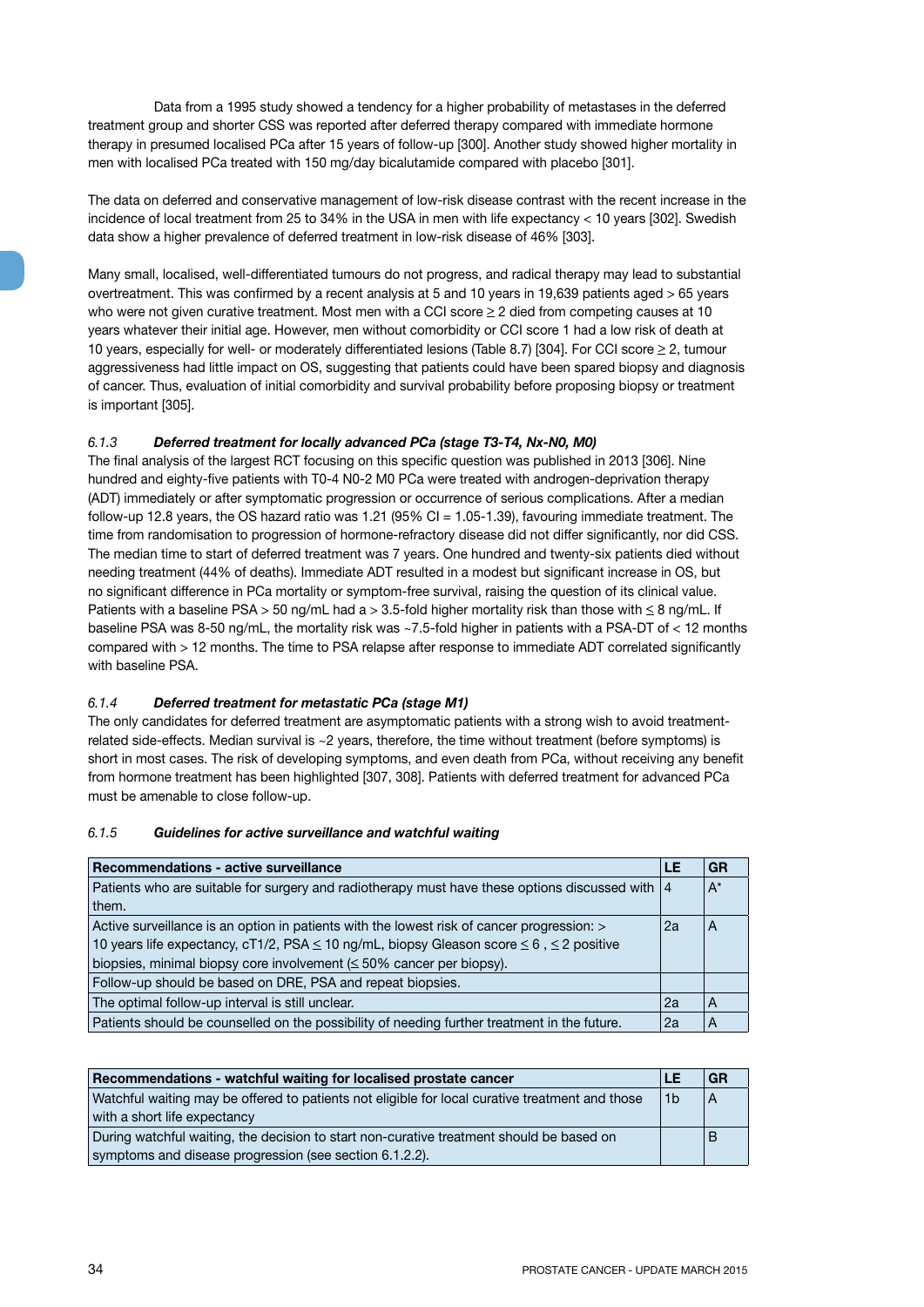| LE<br>Recommendations - watchful waiting for locally advanced prostate cancer                 |    |  |  |
|-----------------------------------------------------------------------------------------------|----|--|--|
| In locally advanced M0 patients unwilling or unable to receive any form of local treatment, a | 1b |  |  |
| deferred treatment policy using ADT as monotherapy is feasible in asymptomatic patients with  |    |  |  |
| $\alpha$ PSA DT $>$ 12 months and a PSA $<$ 50 ng/mL and non-poorly differentiated tumour.    |    |  |  |

*\*Upgraded following panel consensus.* 

*ADT = androgen-deprivation therapy; DRE = digital rectal examination; GR = grade of recommendation; LE = level of evidence; PSA = prostate-specific antigen.*

#### **6.2 Treatment: Radical prostatectomy**

#### *6.2.1 Introduction*

The surgical treatment of PCa consists of radical prostatectomy (RP). This involves removal of the entire prostate gland between the urethra and bladder, and resection of both seminal vesicles, along with sufficient surrounding tissue to obtain a negative margin. Often, this procedure is accompanied by bilateral pelvic lymph node dissection. The goal of RP by any approach must be eradication of disease, while preserving continence and whenever possible potency [309]. There is no age threshold for RP and a patient should not be denied this procedure on the grounds of age alone [305]. However, patients with a life expectancy of  $\geq 10$  years are more likely to benefit from the procedure. Increasing comorbidity greatly increases the risk of dying from non-PCarelated causes [304]. An estimation of life expectancy is paramount in counselling a patient about surgery [310] (see also Section 6.6 - Management of prostate cancer in older men).

Currently, RP is the only treatment for localised PCa to show a benefit for OS and cancer-specific survival (CSS), compared with conservative management, as shown in one prospective randomised trial [311]. During 23.2 years of follow-up, the SPCG-4 trial showed that RP was associated with a reduction of all-cause mortality. The relative risk (RR) of death at 18 years was 0.71 (95% CI, 0.59-0.86). The number needed to treat (NNT) to prevent one death at 18 years of follow-up was 8; the NNT decreased to 4 for men younger than 65 years of age. Radical prostatectomy was also associated with a reduction in PCa-specific mortality at 18 years (RR = 0.56; 95% CI, 0.41-0.77). The benefit of surgery with respect to death from PCa was largest in men younger than 65 years (RR, 0.45) and in those with intermediate-risk PCa (RR, 0.38). However, RP was associated with a reduced risk of metastases among older men (RR, 0.68).

The benefits in OS and CSS were not reproduced in the overall study population (mean age 67 yr) of another prospective randomised trial. After a median follow-up of 10 years, the PIVOT trial showed that RP did not significantly reduce all-cause mortality (hazard ratio (HR) = 0.88; 95% CI, 0.71-1.08) or significantly reduce PCa mortality (HR = 0.63; 95% CI, 0.36-1.09) [265].

- Among men with intermediate-risk tumours, RP significantly reduced all-cause mortality (HR = 0.69; 95% CI, 0.49-0.98).
- Among men with high-risk tumours, RP non-significantly reduced all-cause mortality (HR = 0.40; 95% CI, 0.16-1.00).
- Among men with PSA > 10, RP significantly reduced all-cause mortality (HR = 0.67; 95% CI, 0.48- 0.94).

Radical retropubic prostatectomy (RRP) and perineal prostatectomy are performed through open incisions. More recently, minimally invasive laparoscopic radical prostatectomy (LRP) and robot-assisted laparoscopic prostatectomy (RALP) have been developed. RALP is displacing RRP as the gold standard surgical approach for clinically localised PCa in the USA and is being increasingly used in Europe and other parts of the world. This trend has occurred despite the paucity of high-quality evidence to support the superiority of RALP over more-established treatment modalities. A recent systematic review and economic modelling of the relative clinical benefit and cost-effectiveness of laparoscopic and robotic radical prostatectomy demonstrated that robotic surgery had lower perioperative morbidity and a reduced risk of positive surgical margins compared with laparoscopic prostatectomy, although there was considerable uncertainty. There was no evidence of differences in urinary incontinence at 12 months and there was insufficient evidence to draw conclusions on differences in cancer-related, patient-driven or erectile dysfunction outcomes [312]. A recent cohort study demonstrated that RALP and RRP had comparable rates of complications and additional cancer therapies. However, although associated with lower risk of blood transfusions and a slightly shorter length of hospital stay, RALP was associated with a higher probability of experiencing 30- and 90-day genitourinary and miscellaneous medical complications [313].

Surgical expertise has decreased the complication rates of RP and improved cancer cure [314-317]. Lower rates of positive surgical margins for high-volume surgeons suggest that experience and careful attention to surgical details, adjusted for the characteristics of the cancer being treated, can decrease positive surgical margin rates and improve cancer control with RP [318, 319]. More evidence for a volume-outcome relationship was provided by a recent systematic review. There was undeniable evidence suggesting that increased surgeon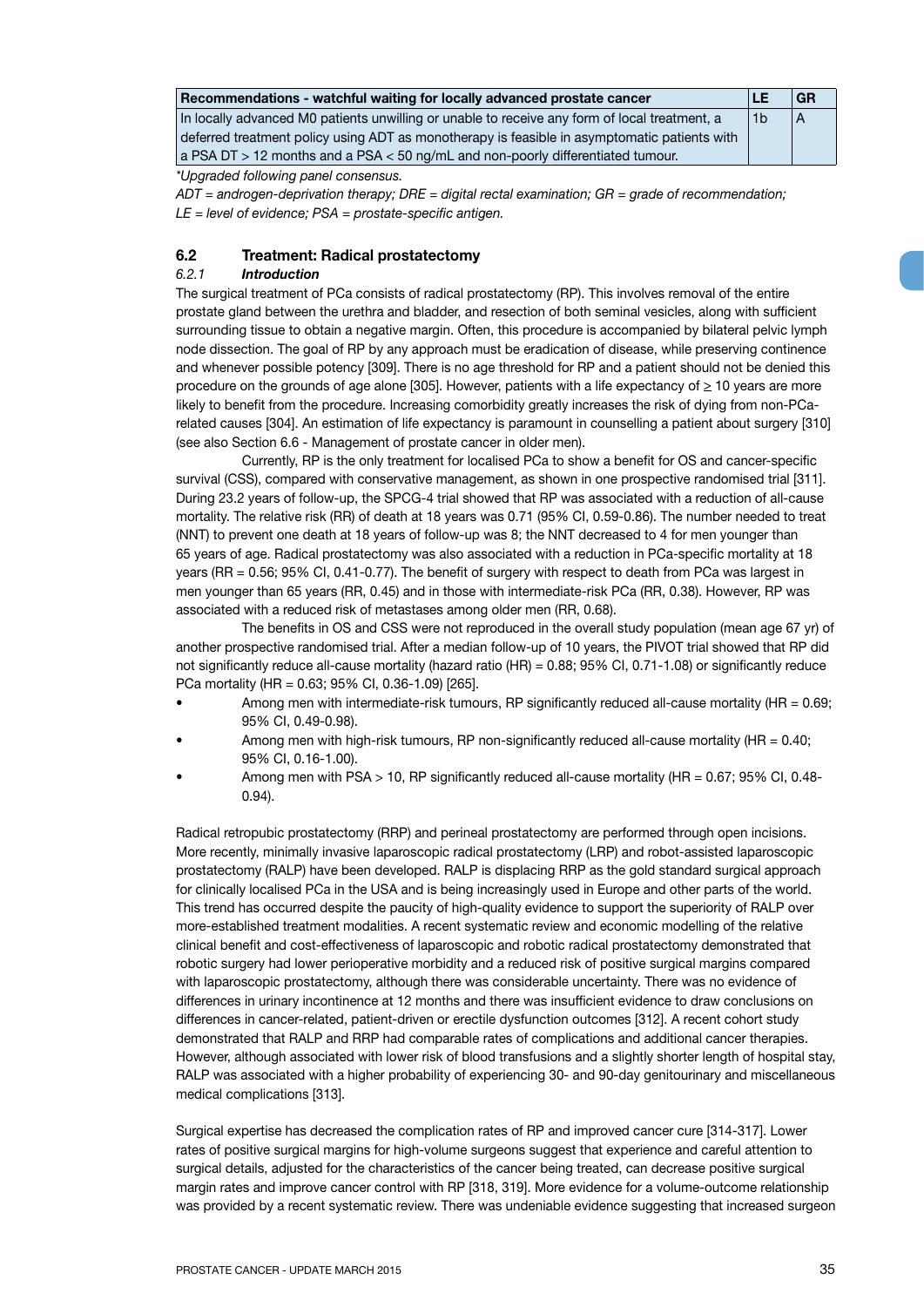#### volume improves outcomes [320].

The main gap in the evidence base are the lack of direct comparative studies of robotic, laparoscopic and open radical prostatectomy with low risk of bias. Moreover, there is a lack of longer-term outcomes allowing comparison of more certain measures of cancer control, such as cancer-specific mortality and overall mortality [312, 321-325]. Even though there appears to be a clear volume-outcome relationship, suggesting that referral of patients to high-volume centres would seem reasonable, the impact of a shift in practice has yet to be fully determined [320].

#### *6.2.2 Low-risk prostate cancer*

Patients with low-risk PCa should be informed about the results of two randomised trials comparing retropubic RP vs. watchful waiting (WW) in localised PCa. In the SPCG-4 study, death from any cause (RR 0.57 [95% CI 0.40-0.81]) and distant metastases (RR 0.40; 95% CI, 0.21-0.73) were significantly reduced in low-risk PCa. However, death from PCa [RR 0.54; 95% CI, 0.26-1.13]) was not reduced. In the PIVOT trial, a preplanned subgroup analysis of men with low-risk PCa showed that RP did not significantly reduce all-cause mortality (HR 1.15; 95% CI 0.80-1.66), or death from PCa (RR 0.54; 95% CI, 0.26-1.13).

The decision to offer RP in cases of low-risk cancer should be based upon the probabilities of clinical progression, side-effects and potential benefit to survival [326]. It might therefore be reasonable to propose active monitoring to selected patients whose tumours are most likely to be insignificant.

Apart from disease characteristics, age, comorbidities and individual patient preferences impact the choice for surgery vs. active monitoring and should be considered in shared decision making. A recent study assessed the effect of age, health status and patient preferences on outcomes of surgery vs. active surveillance for low risk PCa. As expected, older age and worse baseline health status were associated with a smaller benefit in prostate-cancer-specific mortality and life expectancy with surgery, and increased incremental years with treatment side effects [327].

Pelvic lymph node dissection (eLND) is not necessary in low-risk PCa because the risk for positive lymph nodes does not exceed 5% [328].

#### *6.2.3 Intermediate-risk, localised prostate cancer*

Patients with intermediate-risk PCa should be informed about the results of two randomised trials comparing RRP vs. WW in localised PCa. In the SPCG-4 study, death from any cause (RR 0.71; 95% CI 0.53-0.95), death from PCa (RR 0.38; 95% CI, 0.23-0.62) and distant metastases (RR 0.49; 95% CI, 0.32-0.74) were significantly reduced in intermediate-risk PCa. In the PIVOT trial, according to a preplanned subgroup analysis among men with intermediate-risk tumours, RP significantly reduced all-cause mortality (HR = 0.69 [95% CI, 0.49-0.98]), but not death from PCa (0.50; 95% CI, 0.21-1.21).

When the tumour is palpable or visible on imaging and clinically confined to the prostate, disease progression can be expected. When managed with non-curative intent, intermediate-risk PCa is associated with 10-year and 15-year prostate-cancer-specific mortality rates of 13 and 19.6%, respectively [329].

The risk of having positive LNs in intermediate-risk PCa is between 3.7-20.1% [328]. An eLND should be performed in intermediate-risk PCa if the estimated risk for positive lymph nodes exceeds 5% [328]. In all other cases, eLND can be omitted, which means accepting a low risk of missing positive nodes. Limited LND should no longer be performed because this misses at least half of the nodes involved [243].

*6.2.3.1 Oncological results of radical prostatectomy in low- and intermediate-risk prostate cancer* The results achieved in 2 prospective studies involving RP are shown in Table 6.2.1.

|  |  |  | Table 6.2.1: Oncological results of radical prostatectomy in organ-confined disease |
|--|--|--|-------------------------------------------------------------------------------------|
|--|--|--|-------------------------------------------------------------------------------------|

| <b>Study</b>        | Year of RP | <b>Median</b>  | <b>Risk category</b> | 12-year CSS | 18-year CSS |
|---------------------|------------|----------------|----------------------|-------------|-------------|
|                     |            | follow-up (mo) |                      | (%)         | (%)         |
| Bill-Axelson et al, | 1989-1999  | 160            | Low-risk             | 89.8        | 84.9        |
| 2014 [311]          |            |                | Intermediate-risk    |             |             |
| Wilt et al, 2012    | 1994-2002  | 120            | Low-risk             | 100         | 94.2        |
| $[265]$             |            |                | Intermediate-risk    |             |             |

*CSS = cancer-specific survival; n = number of patients; PSA = prostate-specific antigen; RP = radical prostatectomy.*

#### *6.2.4 High-risk and locally advanced prostate cancer*

Patients classified with high-risk PCa are at an increased risk of PSA failure, need for secondary therapy, metastatic progression and death from PCa. Nevertheless, not all high-risk PCa patients have a uniformly poor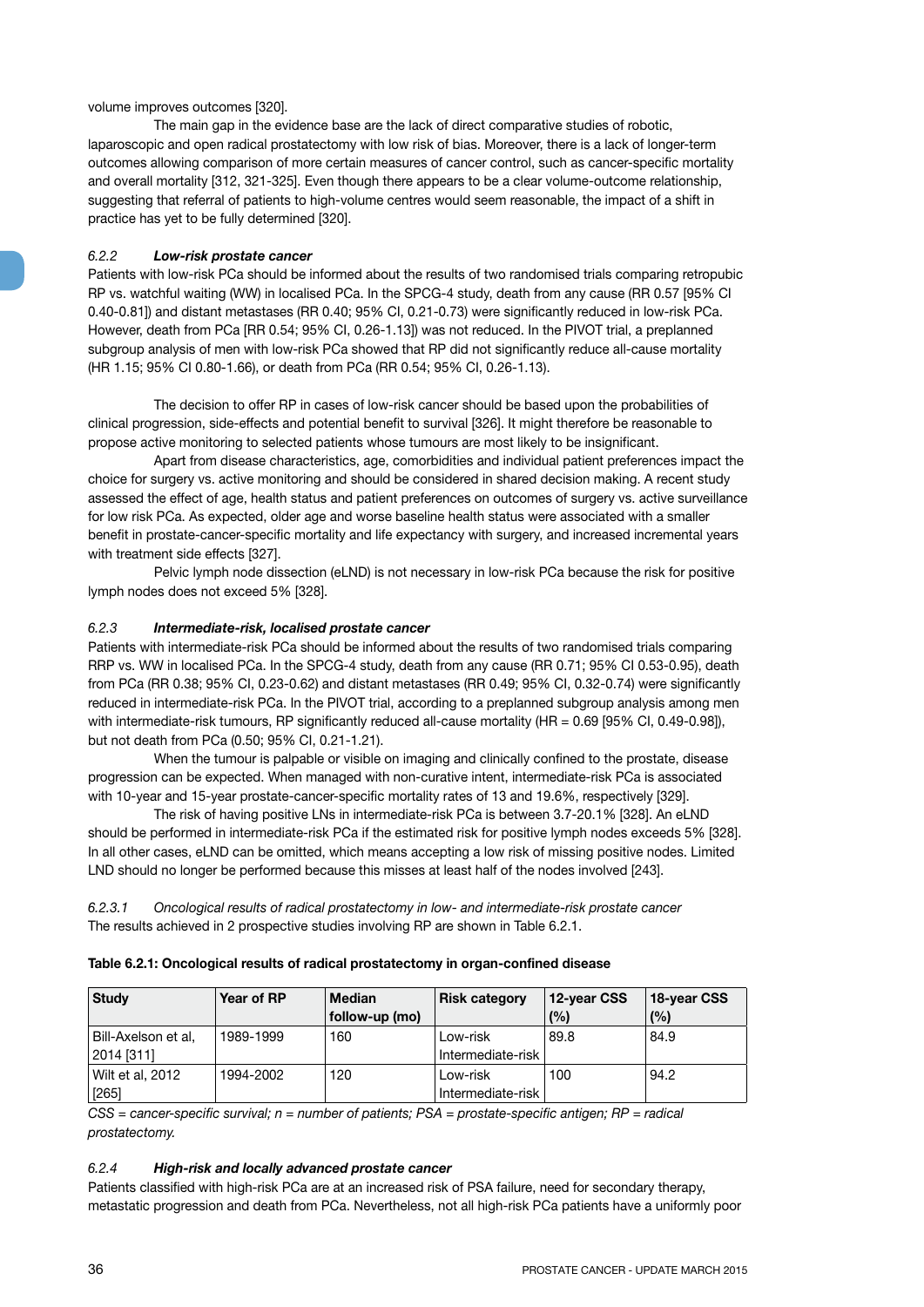#### prognosis after RP [330].

There is no consensus regarding the optimal treatment of men with high-risk PCa. Provided that the tumour is not fixed to the pelvic wall, or that there is no invasion of the urethral sphincter, RP is a reasonable first step in selected patients with a low tumour volume. Extended LND should be performed in all high-risk PCa cases, because the estimated risk for positive lymph nodes is 15-40% [328]. Limited LND should no longer be performed, because it misses at least half the nodes involved [243].

Management decisions should be made after all treatments have been discussed by a multidisciplinary team (including urologists, radiation oncologists, medical oncologists and radiologists), and after the balance of benefits and side effects of each therapy modality has been considered by the patient.

### *6.2.4.1 High-risk prostate cancer*

## 6.2.4.1.1 Gleason score 8-10

Although most poorly differentiated tumours extend outside the prostate, the incidence of organ-confined disease is 26-31%. Patients with high-grade tumours confined to the prostate at histopathological examination have a good prognosis after RP. One of the reasons to opt for surgery is the high rate of downgrading between the biopsy Gleason score and the Gleason score of the resected specimen [331]. These men, in particular, may benefit most from potentially curative resection.

Several retrospective case series have demonstrated good outcomes after RP in the context of a multimodal approach (adjuvant or salvage ADT and/or RT) for patients with a biopsy  $GS \geq 8$ . Biochemical PFS (BPFS) at 5- and 10-years follow-up ranged between 35-51% and 24-39%, respectively, while the CSS at 5-, 10- and 15-years follow-up was 96%, 84-88% and 66%, respectively [331-334].

#### 6.2.4.1.2 Prostate-specific antigen > 20 ng/mL

Yossepowitch et al. have reported the results of RP as monotherapy in 275 men with PSA > 20 ng/mL in a cohort with mostly clinically organ-confined tumours and found a PSA failure rate of 44% and 53% at 5 and 10 years, respectively [330]. Thirty-three and 53% of patients with PSA > 20 ng/mL needed secondary treatment at 5 and 10 years, respectively [333]. D'Amico et al. found that men with PSA levels > 20 ng/mL had a 50% risk of PSA failure at 5 years after RP [335]. Spahn et al. published the largest multicentre surgical series to date, including 712 patients with PSA > 20 ng/mL, and reported a CSS of 90% and 85% at 10 and 15 years followup, respectively [336].

Reports in patients with a PSA > 20 ng/mL who underwent surgery as initial therapy within a multimodal approach demonstrated a BPFS at 5-, 10- and 15-years follow-up, ranging between 40-63%, 25-48% and 25%, respectively. The CSS at 5, 10 and 15 years ranged between 93-97%, 83-91% and 71-78%, respectively [333-338].

### *6.2.4.2 Locally advanced prostate cancer:*

The surgical treatment of clinical stage T3 PCa has traditionally been discouraged [339], mainly because patients have an increased risk of positive surgical margins and lymph node metastases and/or distant relapse [340, 341].

In recent years, however, there has been renewed interest in surgery for locally advanced PCa and several retrospective case series have been published. Although still controversial, it is increasingly evident that surgery has a place in treating locally advanced disease [342-344]. In up to 50% of cases this is part of multimodality treatment (adjuvant or salvage radiotherapy and/or ADT).

The problem remains the selection of patients before surgery. Nomograms, including PSA level, stage and Gleason score, can be useful in predicting the pathological stage of disease [345, 346]. Radical prostatectomy for clinical T3 cancer requires sufficient surgical expertise to keep the level of morbidity acceptable. It has been shown that continence can be preserved in most cases, and in some cases, potency can also be preserved [347].

Retrospective case series demonstrated 5-, 10- and 15-year biochemical BPFS ranged between 45-62%, 43-51% and 38-49%, respectively. CSS at 5-, 10- and 15-years ranged between 90-99%, 85-92% and 62-84%, respectively. Five- and 10-year OS ranged between 90-96% and 76-77%, respectively [342-344, 346-350].

Only a limited number of cohort studies provided survival data of surgery for cT3b-T4 PCa. In these studies, the CSS was 88-92% at 5 years and 87-92% at 10 years, while the OS was 73-88% at 5 years and 65-71% at 10 years [351-353].

The indication for RP in all previously described stages assumes the absence of clinically detectable nodal involvement. Clinical lymph node-positive (N+) disease will mostly be followed by systemic disease progression, No good evidence exists supporting RP of cN+ patients, therefore local treatment to N+ patients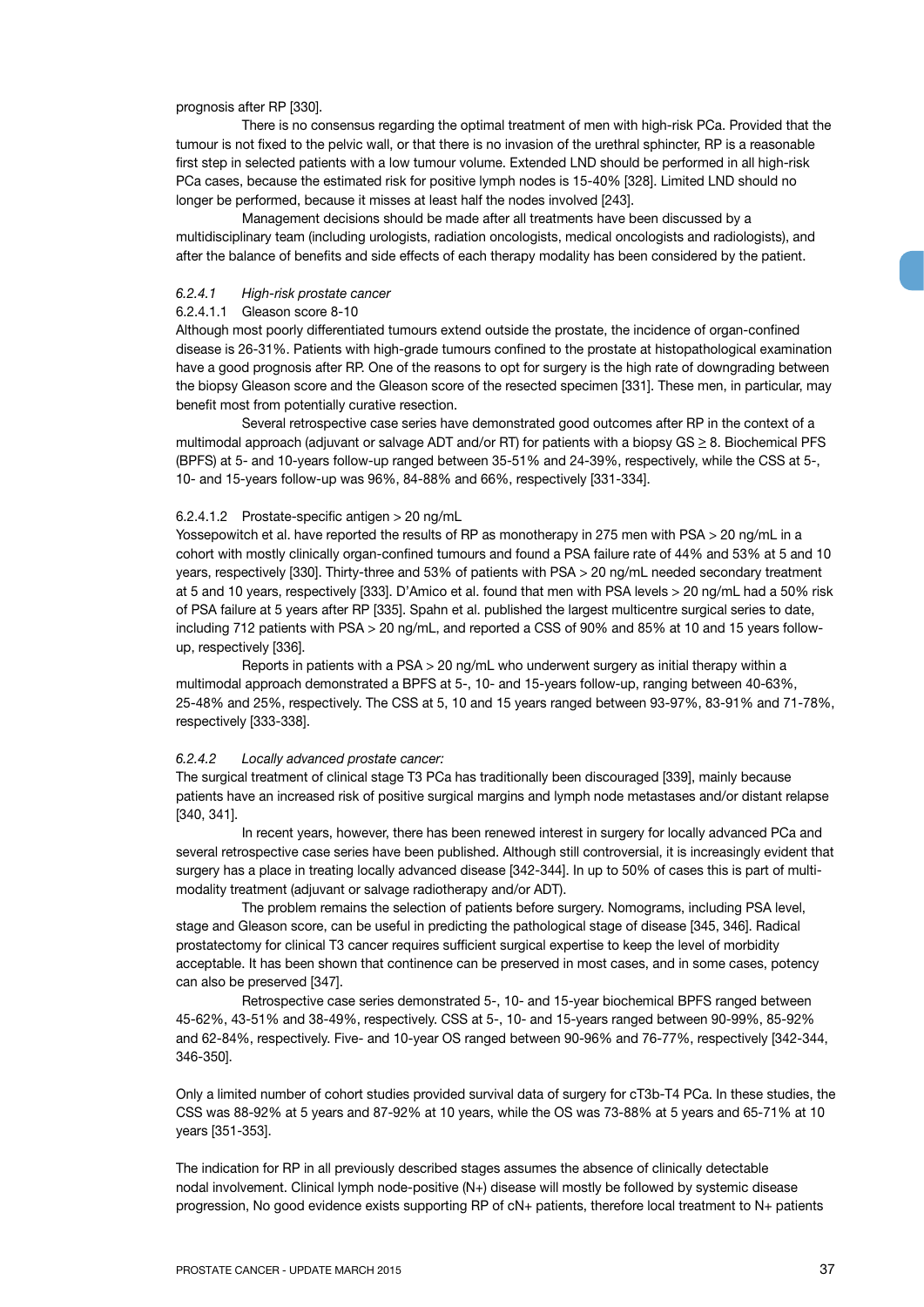in a multimodal approach should be discussed with the patients on an individual basis.

## *6.2.5 Rationale for RP in patients with cN0 but pathologically confirmed lymph node invasion (pN1) PCa*

The combination of RP and early adjuvant HT in pN+ PCa has been shown to achieve a 10-year CSS rate of 80% [354, 355]. Furthermore, a retrospective observational study has shown a dramatic improvement in CSS and OS in favour of completed RP vs. abandoned RP in patients who were found to be N+ at the time of surgery. These results suggest that RP may have a survival benefit and the discontinuation of RP in pN+ cases may not be justified [356]. These findings have been corroborated in a contemporary retrospective analysis [357]. This highlights the fact that frozen section is probably useless and should no longer be considered. Radical prostatectomy resulted in superior survival of patients with pN+ PCa after controlling for lymph node tumour burden. The findings from these studies support the role of RP as an important component of multimodal strategies of pN+ PCa.

The incidence of tumour progression is lower in patients with fewer positive lymph nodes [236, 358]. In patients who prove to be pN+ after RP, early adjuvant HT has been shown to significantly improve CSS and OS in a prospective randomised trial. However, this trial included mostly patients with high-volume nodal disease and multiple adverse tumour characteristics. It is unclear whether early adjuvant HT should still be used in the present era of increased detection of microscopic involvement as a result of more frequently performed extended LND. The benefits should be judged against the side effects of long-term HT. Follow-up of PSA and delaying the initiation of HT until rising PSA level is therefore an acceptable option in selected cases with  $\leq$  2 microscopically involved lymph nodes in an extended nodal dissection. Interestingly, in a retrospective cohort study, maximal local control with RT of the prostatic fossa appeared to be beneficial in PCa patients with pN+ after RP, treated adjuvantly with continuous ADT [359]. The beneficial impact of adjuvant RT on survival in patients with pN1 PCa was highly influenced by tumour characteristics. Men with low-volume nodal disease (< 2 lymph nodes) in the presence of intermediate- to high-grade, non-specimen-confined disease and those with intermediate-volume nodal disease (3-4 lymph nodes) represent the ideal candidates for RT after surgery.

Recent studies described survival outcomes after surgery in pN1 PCa, with 5-, 10- and 15-year CSS ranging from 84-95%, 51-86% and 45%, respectively. The OS at 5, 10 and 15 years ranged from 79-85%, 36-69% and 42%, respectively [236, 354-359].

### *6.2.6 Indication and extent of pelvic lymph node dissection (LND)*

It is generally accepted that extended pelvic lymph node dissection (eLND) provides important information for prognosis (number of nodes involved, tumour volume within the lymph node, and capsular perforation of the node), which cannot be matched by any other current procedure [244]. Sentinel node mapping studies have shown that aside from the obturator and external iliac lymph nodes, the prostate also drains to the presacral nodes and most commonly to the internal iliac nodes [243, 360]. Performing eLND results in removal of all lymph nodes in these particular anatomical regions, producing a higher yield of excised lymph nodes compared with a limited LND.

The individual risk of finding positive lymph nodes can be estimated using preoperative nomograms. Only a few of these nomograms are based on extended LND templates. One of those, the Briganti nomogram with the cutoff of 5% as proposed in the EAU Prostate Cancer guidelines, has been externally validated in both open and robot-assisted RP series and showed the highest accuracy when compared with other similar prognostic tools [328, 361, 362].

### *6.2.6.1 Extent of lymph node dissection*

Extended LND includes removal of the nodes overlying the external iliac artery and vein, the nodes within the obturator fossa located cranially and caudally to the obturator nerve, and the nodes medial and lateral to the internal iliac artery. Some lymph node mapping studies have advocated extending the template to include the common iliac lymph nodes up to the ureteric crossing. With this template, 75% of all anatomical landing sites are cleared [360]. A recent prospective mapping study confirmed that a template including the external iliac, obturator and internal iliac areas was able to correctly stage 94% of patients. Nevertheless, in pN+ patients, this template was associated with a 24% incomplete clearance from positive nodes [243]. Adding the common iliac area and the presacral area decreased this risk to only 3%.

It is recommended for each region that the nodes should be sent in separate containers for histopathological analysis, because this will usually be associated with a higher diagnostic gain by the uropathologist.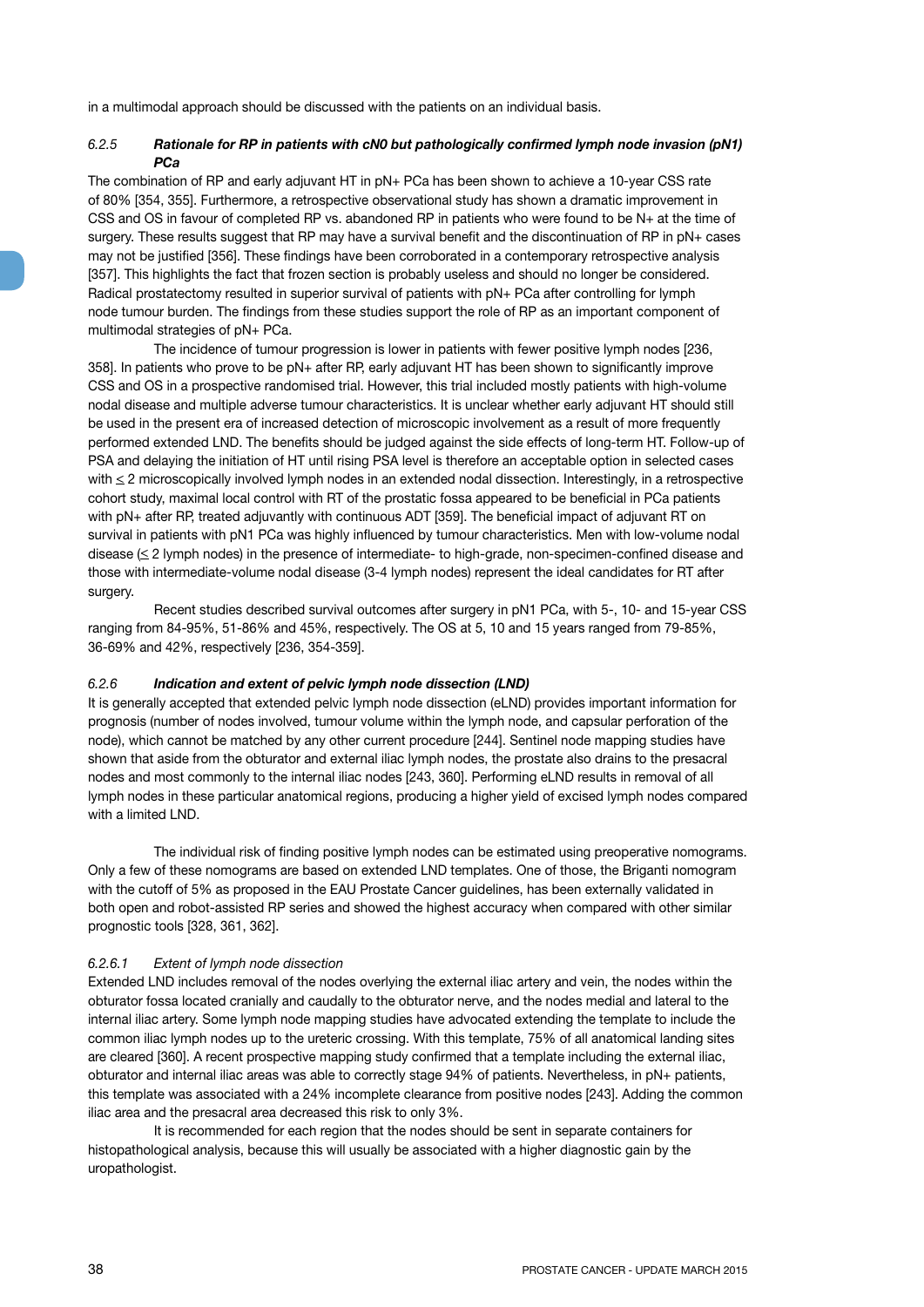## *6.2.6.2 Therapeutic role of extended lymph node dissection (eLND)*

Besides being a staging procedure, pelvic eLND may be curative, or at least beneficial, in a subset of patients with limited lymph node metastases [363-366]. In some series, the number of nodes removed during lymphadenectomy has been significantly correlated with time to disease progression [211]. In one populationbased study with a 10-year follow-up, patients undergoing excision of at least 10 nodes (node-negative patients) had a lower risk of PCa-specific death at 10 years than those who did not undergo lymphadenectomy [367]. In another series, it was demonstrated that a more extensive LND was associated with improvement in CSS in patients with lymph node invasion [368]. Nevertheless, results from ongoing confirmatory prospective studies are awaited.

## *6.2.6.3 Morbidity*

Pelvic eLND remains a surgical procedure that increases morbidity in the treatment of PCa. When comparing extended vs. limited LND, three-fold higher complication rates have been reported by some authors [369]. Overall complication rates of 19.8% vs. 8.2% were noted for eLND vs. limited LND, respectively, with lymphocoeles (10.3% vs. 4.6%) being the most common. Other authors have reported more acceptable complication rates [370].

Similar rates of lymphocoeles have been observed in RALP series, however, in one subgroup analysis lymphocoeles were more common in the extraperitoneal approach (19%) vs. the transperitoneal approach (0%) [371, 372].

|                                                                                            | LE             | GR |  |  |  |  |
|--------------------------------------------------------------------------------------------|----------------|----|--|--|--|--|
| LND is not indicated in low-risk PCa.                                                      |                |    |  |  |  |  |
| eLND should be performed in intermediate-risk PCa if the estimated risk for positive lymph | 2 <sub>b</sub> | B  |  |  |  |  |
| nodes exceeds 5%.                                                                          |                |    |  |  |  |  |
| eLND should be performed in high-risk PCa.                                                 | 2a             | A  |  |  |  |  |
| Limited LND should not be performed.                                                       |                |    |  |  |  |  |
| When nodal involvement is detected after RP:                                               |                |    |  |  |  |  |
| Adjuvant ADT is the standard of care for node-positive $(pN+)$                             | 1b             | A  |  |  |  |  |
| Adjuvant ADT with additional radiotherapy may have a role (see Section 6.3.3.3)            | 2 <sub>b</sub> | B  |  |  |  |  |
| Expectant management is optional when the patient has undergone eLND and                   |                |    |  |  |  |  |
| $\leq$ 2 nodes show microscopic involvement and a PSA < 0.1 ng/mL and absence of           |                |    |  |  |  |  |
| extranodal extension.                                                                      |                |    |  |  |  |  |

## *6.2.7 Guidelines for eLND in prostate cancer*

*ADT = androgen deprivation therapy; eLND = extended lymph node dissection; GS = Gleason score; LND = lymph node dissection; PCa = prostate cancer; RP = radical prostatectomy.*

## *6.2.8 Neoadjuvant and adjuvant hormonal therapy and radical prostatectomy*

Neoadjuvant hormonal therapy (NHT) is defined as therapy given before definitive local curative treatment. Since PCa is an androgen-dependent tumour, NHT is an appealing concept. A recent review and meta-analysis studied the role of NHT and prostatectomy [373]. NHT significantly reduced positive margin rates (RR = 0.49  $p < 0.00001$ ), extra-prostatic extension (RR = 1.63;  $p < 0.0001$ ) and lymph node invasion (RR = 0.49; 0.42-0.56; p < 0.02). However, this was not associated with improved OS or disease-free survival (DFS).

Regarding adjuvant HT, a Cochrane review has been published [374]: the pooled data showed a non-significant 5-year OS benefit (OR: 1.50 [95% CI: 0.79-2.84]) and no 10-year OS benefit (with again a trend favouring the adjuvant approach). The pooled data for DFS gave an overall OR of 3.73 (95% CI: 2.3-6.03). The overall effect estimate was highly significant (p < 0.00001) in favour of the HT arm. The Early Prostate Cancer Trialists' Group (EPC) trial using bicalutamide 150 mg daily [375] could not be included in the Cochrane review due to missing information. After a median follow-up of 7.2 years, there was a significant improvement in objective PFS that was only significant in the locally advanced disease group (HR: 0.75; 95% CI: 0.61-0.91). There was an OS decrease trend in the localised disease group (HR: 1.16; 95% CI: 0.99-1.37). No OS benefit was observed in both localised and locally advanced groups.

The main limitations of the above data are the mixing of pN0 and pN1 populations. For pN+ patients, 2 RCT are available and drive the main conclusion of the Cochrane review, even if non RCT suggest that the benefit might not be so large in all patients [376]. Regarding pN0 / N0 stages, the only RCT is the EPC project [375]. Using more conventional HT, a large retrospective data base with a median follow up of 10 years [377] suggests that adjuvant HT might be linked to an increased specific, but not OS benefit.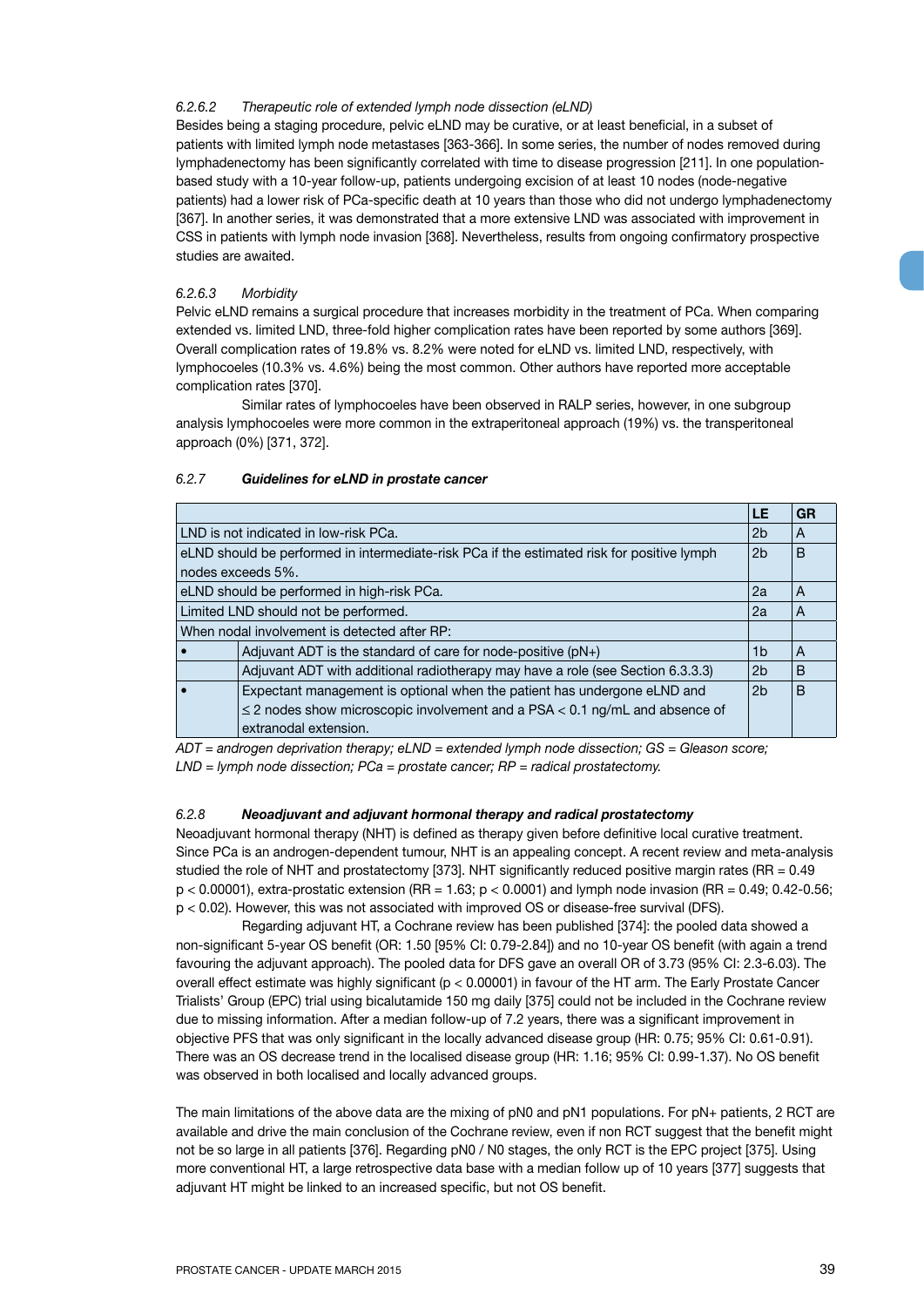## *6.2.9 Complications and functional outcomes*

The intra-and peri-operative complications of retropubic RP and RALP are listed in Table 6.2.2 [378] and see also section 7.8.3 - Radical prostatectomy.

| Predicted probability of event  | <b>RALP</b>     | <b>Laparoscopic RP</b> | <b>RRP</b>     |
|---------------------------------|-----------------|------------------------|----------------|
| Bladder neck contracture        | 0.010           | 0.021                  | 0.049          |
| Anastomotic leak                | 0.010           | 0.044                  | 0.033          |
| <b>Infection</b>                | 0.008           | 0.011                  | 0.048          |
| Organ injury                    | 0.004           | 0.029                  | 0.008          |
| <b>lleus</b>                    | 0.011           | 0.024                  | 0.009          |
| Deep-vein thrombosis            | 0.006           | 0.002                  | 0.014          |
| <b>Predicted rates of event</b> | <b>RALP (%)</b> | Laparoscopic RP (%)    | <b>RRP</b> (%) |
| Clavien I                       | 2.1             | 4.1                    | 4.2            |
| Clavien II                      | 3.9             | 7.2                    | 17.5           |
| Clavien IIIa                    | 0.5             | 2.3                    | 1.8            |
| Clavien IIIb                    | 0.9             | 3.6                    | 2.5            |
| Clavien IVa                     | 0.6             | 0.8                    | 2.1            |
| Clavien V                       | < 0.1           | 0.2                    | 0.2            |

|  |  | Table 6.2.2: Intra-and peri-operative complications of retropubic RP and RALP (Adapted from [312]) |
|--|--|----------------------------------------------------------------------------------------------------|
|  |  |                                                                                                    |

*RALP = robot-assisted laparoscopic prostatectomy; RP = radical prostatectomy; RRP = radical retropubic prostatectomy.*

Post-operative incontinence and erectile dysfunction are common problems following surgery for PCa. A recent systematic review found that the mean continence rates at 12 months were 89-100% for patients treated with RALP and 80-97% for patients treated with retropubic RP [325]. A similar study reported mean potency recovery rates at 12 months of 55-81% for patients treated with RALP and 26-63% for patients treated with retropubic RP [324]. The major limitations of the included studies were the frequent retrospective study design and the use of different assessment tools preventing a proper comparison between techniques and series.

## *6.2.10 Indications for nerve-sparing surgery*

Nerve-sparing RP can be performed safely in most men with localised PCa undergoing RP [379, 380]. In the past decade, a dramatic shift towards lower-stage tumours has become evident. More importantly, men are younger at the time of diagnosis and more interested in preserving sexual function. Nevertheless, clear contraindications are patients in whom there is a high risk of extracapsular disease, such as any cT2c or cT3 PCa, any GS > 7 on biopsy, or more than one biopsy > 6 at the ipsilateral side. Partin tables help to guide decision making [345]. Multiparametric MRI is increasingly being used in the decision-making process to select a nerve-sparing approach [381-383].

If any doubt remains regarding residual tumour, the surgeon should remove the neurovascular bundle (NVB). Alternatively, the use of intra-operative frozen-section analysis can help guide these decisions. This is especially helpful in patients with a palpable lesion close to the capsule during nerve-sparing RP. A wedge of the prostate can then be resected and inked differently. When there is carcinoma extending into the inked margin on frozen-section analysis, the NVB is resected; otherwise, the NVB remains *in situ* [384].

Before surgery the patient must be informed about the potency rates achieved. The patient must be aware that, to ensure adequate cancer control, the nerves may be sacrificed despite any pre-operative optimism suggesting their salvage might be possible.

The early use of phosphodiesterase-5 inhibitors in penile rehabilitation remains controversial. Placebo-controlled prospective studies have shown no benefit from daily early administration of vardenafil or sildenafil vs. on-demand vardenafil or sildenafil in the post-operative period [385, 386]. Conversely, another placebo-controlled prospective study has shown that sildenafil has a significant benefit on the return of normal spontaneous erections [387].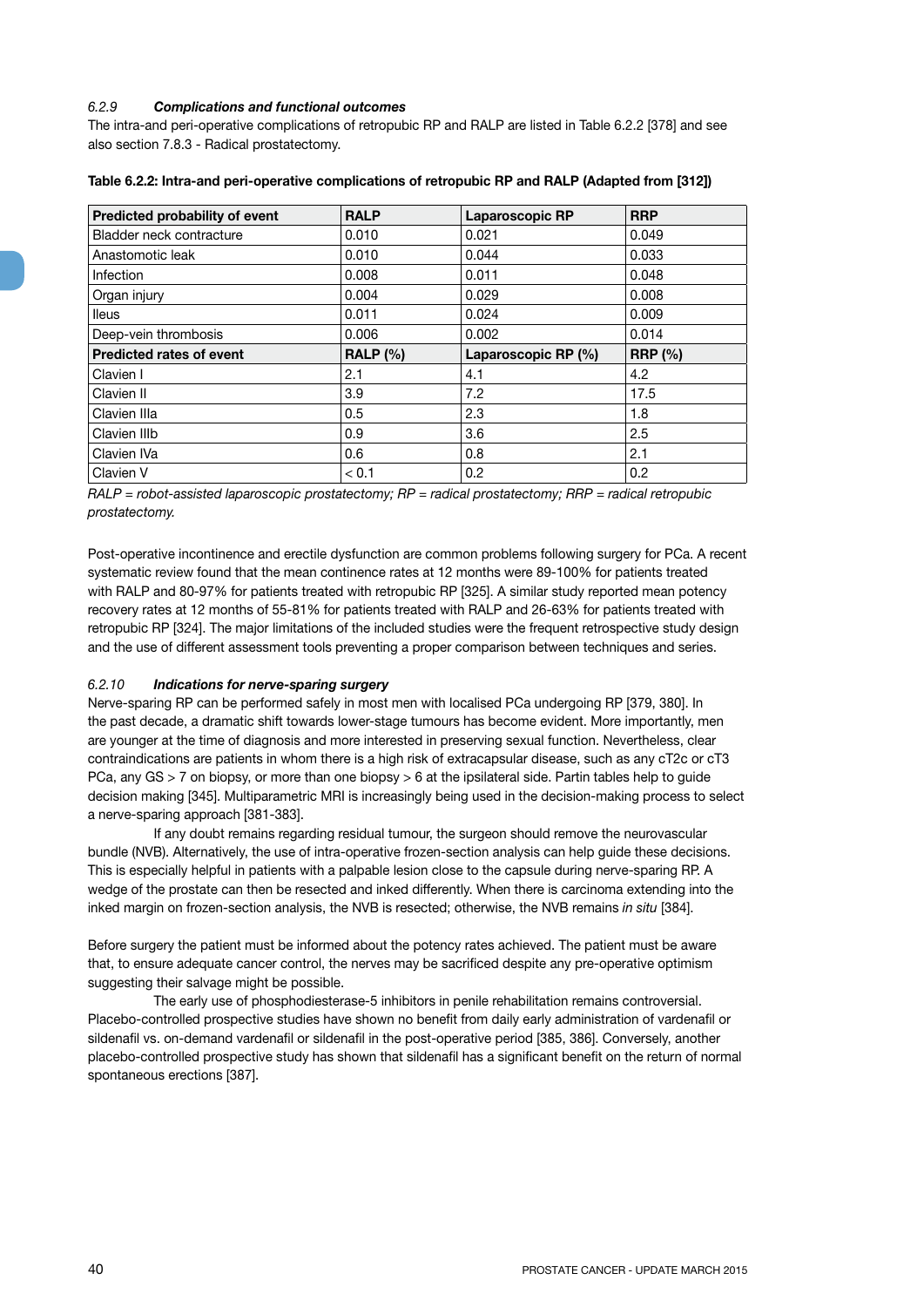### *6.2.11 Guidelines for radical prostatectomy*

|                                                                                                            | LE             | <b>GR</b>    |
|------------------------------------------------------------------------------------------------------------|----------------|--------------|
| Patients who are suitable for AS and radiotherapy must have these options discussed with                   | $\overline{4}$ | $A^*$        |
| them.                                                                                                      |                |              |
| In patients with low- and intermediate-risk PCa and a life expectancy > 10 years, RP should be<br>offered. | 1 <sub>b</sub> | A            |
| Nerve-sparing surgery may be attempted in pre-operatively potent patients with low risk for                | 2 <sub>b</sub> | <sub>B</sub> |
| extracapsular disease (T1c, GS < 7 and PSA < 10 ng/mL, or refer to Partin tables/nomograms).               |                |              |
| Multiparametric MRI may help in deciding when to perform nerve-sparing procedures in                       | 2 <sub>b</sub> | <sub>B</sub> |
| intermediate- and high-risk disease.                                                                       |                |              |
| In patients with high-risk localised PCa and a life expectancy of > 10 years, RP should be                 | 2a             | A            |
| offered in a multimodality setting.                                                                        |                |              |
| In selected patients with locally advanced ( $cT3a$ ) PCa, and a life expectancy $> 10$ years, RP          | 2 <sub>b</sub> | <sub>B</sub> |
| may be offered in a multimodality setting.                                                                 |                |              |
| In highly selected patients with locally advanced PCa (cT3b-T4 N0 or any T N1), RP may be                  | 3              | $\mathsf{C}$ |
| offered in a multimodality setting.                                                                        |                |              |
| NHT before RP is not recommended.                                                                          | 1a             | A            |
| Adjuvant HT for pN0 is not recommended.                                                                    | 1a             | A            |
| Adjuvant ADT is the standard of care for node-positive $(pN+)$ patients.                                   | 1b             | A            |
| In patients who are surgical candidates for radical prostatectomy, all approaches (i.e. open,              | 1a             | A            |
| laparoscopic or robotic) are acceptable because none has clearly shown superiority in terms of             |                |              |
| functional or oncological results.                                                                         |                |              |

*DFS = disease-free survival; GS = Gleason score; GR = grade of recommendation; LE = level of evidence; MRI = magnetic resonance imaging; NHT = neoadjuvant hormonal therapy; OS = overall survival; PCa = prostate cancer; RP = radical prostatectomy.*

## **6.3 Treatment: definitive radiotherapy**

### *6.3.1 Introduction*

There are no published RCT comparing radiotherapy with watchful waiting or active surveillance. The only randomised trial in the modern era is the ProtecT study which has not yet reported its first results. Intensity-modulated radiotherapy (IMRT), with or without image-guided radiotherapy (IGRT), is the gold standard for EBRT. All centres that do not yet offer IMRT should plan to introduce it as a routine method for the definitive treatment of PCa.

Regardless of the technique used, the choice of treatment is multidisciplinary. After the extent of the tumour has been properly assessed, the following are taken into account:

- 2009 TNM classification;
- Gleason score, defined using an adequate number of core biopsies (at least 10);
- Baseline prostate-specific antigen (PSA);
- Age of the patient;
- Patient's comorbidity, life expectancy, and QoL;
- International Prostate Symptom Score (IPSS) and uroflowmetry recordings;
- and the EAU prognostic factor classification.

Additional information on the various aspects of radiotherapy in the treatment of PCa is available in an extensive overview [388].

## *6.3.2 Technical aspects: three-dimensional conformal radiotherapy (3D-CRT) and intensitymodulated external-beam radiotherapy (IMRT)*

Anatomical data is acquired by scanning the patient in a treatment position. The data are transferred to the three-dimensional (3D) treatment planning system, which visualises the clinical target volume and then adds a surrounding safety margin. Real-time verification of the irradiation field using portal imaging allows comparison of the treated and simulated fields, and correction of deviations where displacement is more than 5 mm. Threedimensional CRT improves local control through dose escalation, without significantly increasing the risk of morbidity.

It is possible to use IMRT with linear accelerators, equipped with the latest multileaf collimators and specific software. At the time of irradiation, a multileaf collimator automatically (and in the case of IMRT continuously) adapts to the contours of the target volume seen by each beam. This allows for a more complex distribution of the dose to be delivered within the treatment field and provides concave isodose curves, which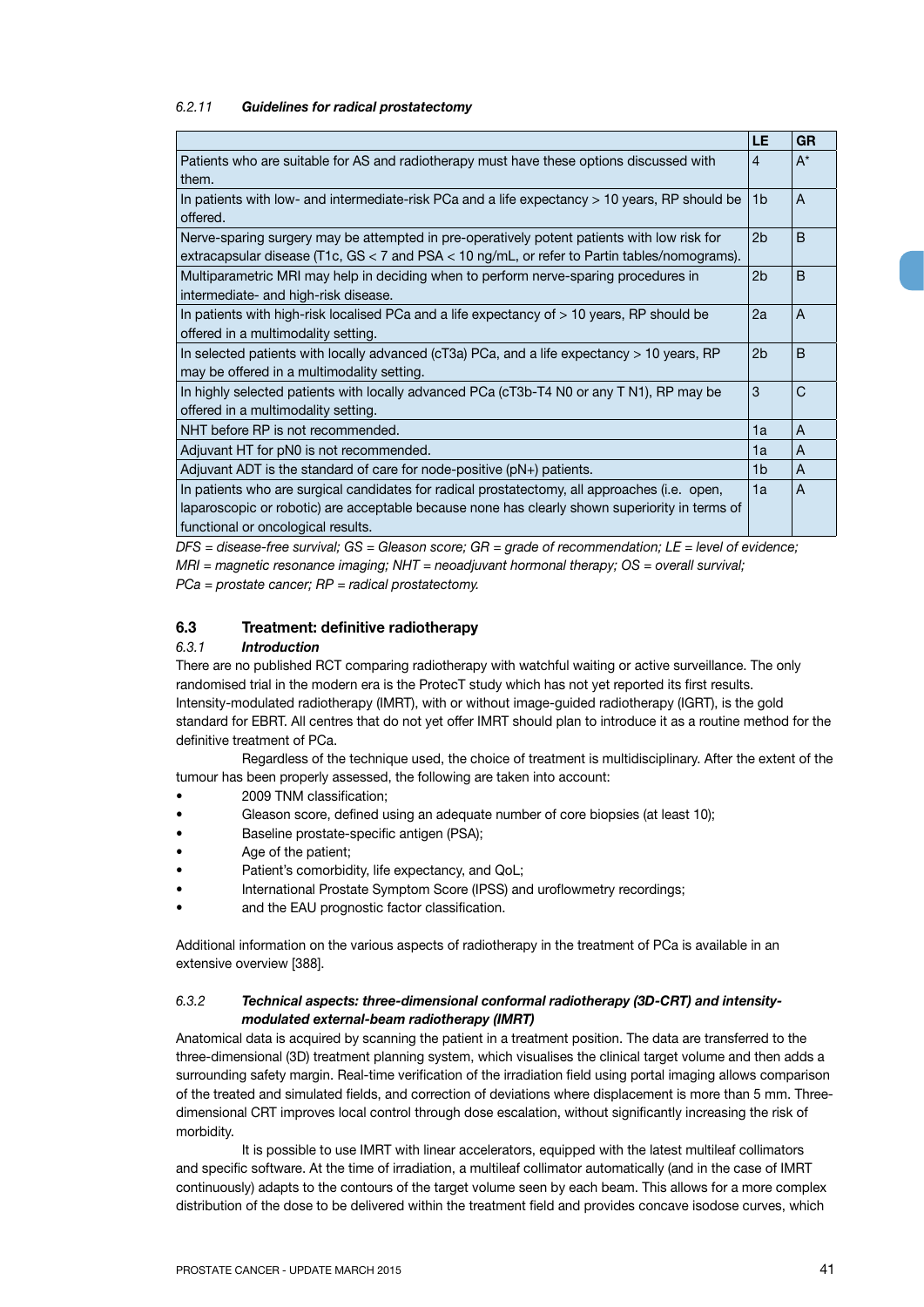are particularly useful as a means of sparing the rectum. To date, no randomised trials have been published comparing dose escalation using IMRT and 3D-CRT.

With dose escalation using IMRT, organ movement becomes a critical issue, in terms of both tumour control and treatment toxicity. Evolving techniques will therefore combine IMRT with some form of IGRT, in which organ movement can be visualised and corrected for in real time, although the optimum means of achieving this is still unclear [389]. Tomotherapy is another evolving technique for the delivery of IMRT, which uses a linear accelerator mounted on a ring gantry that rotates as the patient is delivered through the centre of the ring, analogous to spiral CT scanning. Preliminary data suggest that this technique is feasible in PCa treatment [390].

Whatever the techniques and their degree of sophistication, quality assurance plays a major role in the management of radiotherapy, requiring the involvement of physicians, physicists, dosimetrists, radiographers, radiologists and computer scientists.

## *6.3.3 Radiotherapy for localised PCa*

### *6.3.3.1 Dose escalation*

Several randomised studies (see below) have shown that dose escalation (range 74-80 Gy) has a significant impact on 5-year survival without biochemical relapse [391-397]. These trials have generally included patients from several risk groups, and the use of neoadjuvant/adjuvant hormone therapy (see below) has varied. To date, no trials have shown that dose escalation results in an OS benefit. However, the trials have been remarkably consistent in reporting improvements in freedom from biochemical progression in patients treated with dose-escalated radiotherapy.

In everyday practice, a minimum dose of  $\geq$  74 Gy is recommended for EBRT + hormone therapy. Currently, it is not possible to make different recommendations according to the patient's risk group.

If IMRT and IGRT are used for dose escalation, severe late side effects  $\geq$  grade III for the rectum is about 2-3% and for the genito-urinary tract is 2-5% [393, 394, 424-437] (see also Section 6.8.4.1 Post-treatment quality of life in patients with localised PCa).

| <b>Trial</b>                                    | n   | <b>PCa condition</b>                                      | Radiotherapy<br><b>Dose</b>                                            | Follow-up                            | <b>Outcome</b>                                                            | <b>Results</b>                                                                                                                                     |
|-------------------------------------------------|-----|-----------------------------------------------------------|------------------------------------------------------------------------|--------------------------------------|---------------------------------------------------------------------------|----------------------------------------------------------------------------------------------------------------------------------------------------|
| <b>MD</b> Anderson<br>study 2011<br>[391]       | 301 | T1-T3, N0, M0,<br>PSA 10 ng/mL<br>VS.<br>$PSA > 10$ ng/mL | 70 vs.78 Gy                                                            | Median 9<br>years                    | Disease<br>specific<br>mortality<br>(DSM) vs.<br>other cause of<br>death  | High risk / PSA >10<br>16% DSM @ 70 Gy<br>4% DSM @ 78 Gy<br>$(p = 0.05)$<br>Higher risk<br>15% DSM @ 70 Gy<br>2% DSM @ 78 Gy<br>$(p = 0.03)$       |
| PROG 95-09<br>study [392]                       | 393 | T1b-T2b<br>PSA 15 ng/mL<br>$75\%$ GLS $<$ 6               | 70.2 vs.79.2<br>Gv<br>including<br>proton boost<br>19.8 vs. 28.8<br>Gv | Median 8.9<br>years for<br>survivors | $10$ -year<br><b>ASTRO</b><br>Biochemical<br>failure (BF)                 | All patients:<br>32% BF @ 70.2 Gy<br>17% BF @ 79.2 Gy<br>(p < 0.0001)<br>Low-risk patients:<br>28% BF @ 70.2 Gy<br>7% BF @ 79.2 Gy<br>(p < 0.0001) |
| MRC RT01<br>study [388]                         | 843 | T1b-T3a, N0,<br>M0<br>$PSA < 50$ ng/mL<br>neoadjuvant HT  | 64 vs. 74 Gy                                                           | Median 10<br>years                   | Biochemical<br>progression<br>free survival<br>(BFS); OS                  | 43% BFS @ 64 Gy<br>55% BFS @ 74 Gy<br>$(p = 0.0003)$<br>71% OS both groups<br>$(p = 0.96)$                                                         |
| Dutch<br>randomised<br>phase III trial<br>[394] | 664 | $T1b-T4$<br>143 pts. with<br>(neo)adjuvant HT             | 68 vs. 78 Gy                                                           | Median 51<br>mo                      | Freedom from<br>biochemical-<br>or clinical<br>failure (FFF @<br>5 years) | 54% FFF @ 68 Gy<br>64% FFF @ 78 Gy<br>$(p = 0.02)$                                                                                                 |

#### **Table 6.3.1: Randomised trials on dose escalation in localised prostate cancer**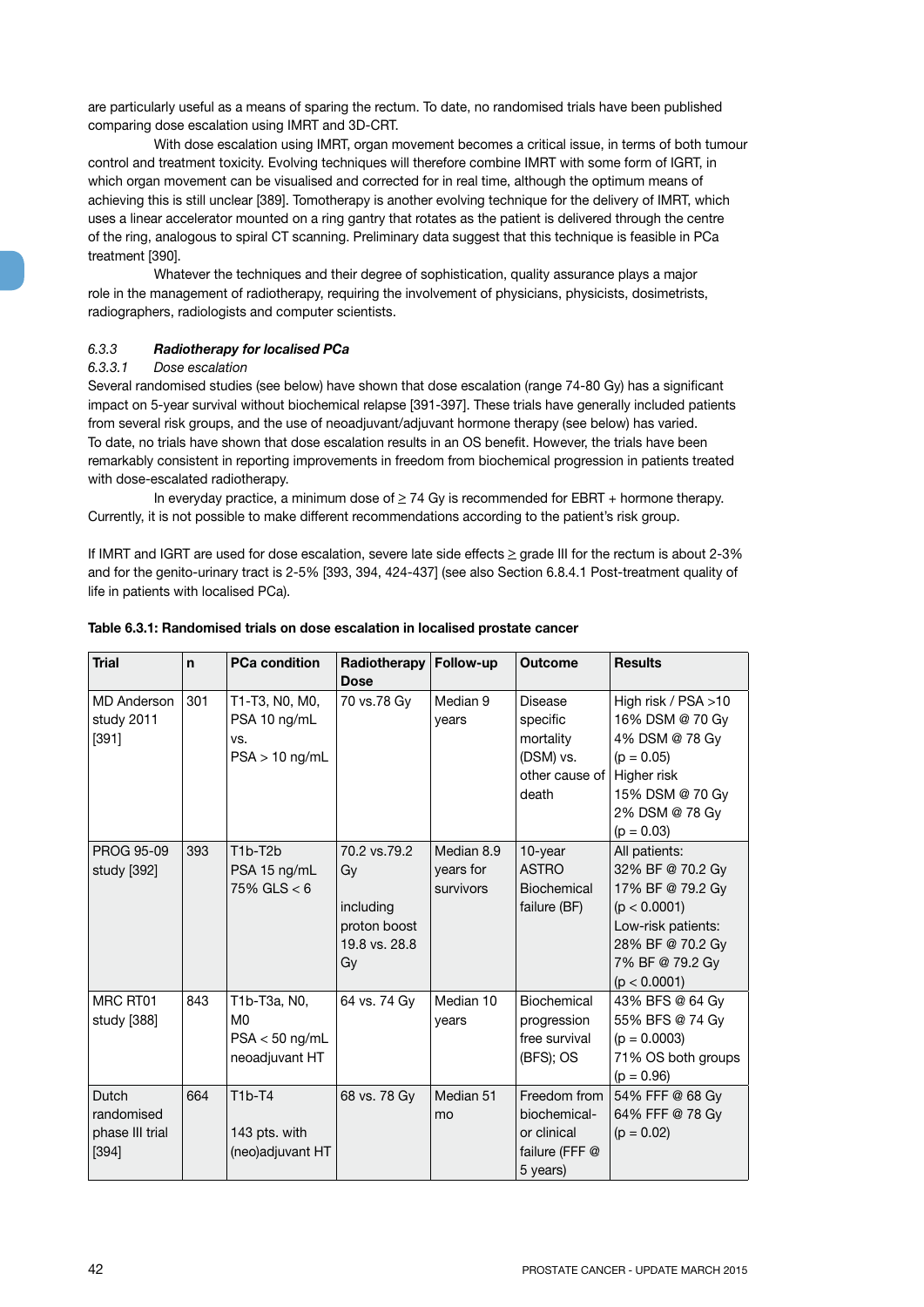| French                    | 306 | T1b-T3a. N0.                | 70 vs. 80 Gy | Median 61 | Biochemical | 39% BF @ 70 Gv   |
|---------------------------|-----|-----------------------------|--------------|-----------|-------------|------------------|
| GETUG 06                  |     | M0                          |              | mo        | failure     | l 28% BF @ 80 Gv |
| randomised                |     | $\epsilon$ PSA $<$ 50 ng/mL |              |           | (ASTRO)     |                  |
| $\frac{1}{2}$ trial [395] |     |                             |              |           |             |                  |

*HT = hormone therapy; OS = overall survival.*

### *6.3.3.2 Hypofractionation (HFX)*

In radiobiology, the linear quadratic model uses two coefficients, alpha  $(\alpha)$  and beta  $(\beta)$  to describe the doseresponse relationship. In clinical practice, these coefficients are used to calculate the effect of different fractionation schemes. Fractionated radiotherapy utilises differences in the DNA repair capacity of normal and tumour tissue. In fast growing tissue including many tumours, cells have little time to repair photon-induced DNA damage. The  $\alpha/\beta$  ratio is then typically around 10 Gy. In contrast, tissue with a low cell renewal has a good opportunity for repair between fractions of irradiation. In such tissue, the α/β ratio is 3 Gy or lower. Slowly proliferating cells with low  $\alpha/\beta$  ratios are very sensitive to an increased dose per fraction [398].

While the correct  $\alpha/\beta$  ratio is still controversial, a meta-analysis of 25 studies with > 14,000 patients concludes that PCa due to its slow growth has an  $\alpha/\beta$  ratio of approximately 1.5 Gy. Assuming this value, hypofractionated radiotherapy could be more effective than conventional fractions of 1.8 - 2 Gy [399]. Beyond the radiobiological aspects, hypofractionation HFX can increase the convenience for the patient and lower costs for the health care system.

Several studies report on HFX applied in various techniques and in part also including hormone treatment [400-406]. A systematic review concludes that studies on moderate HFX (2.5 - 4 Gy/fx) delivered with conventional 3D-CRT/IMRT have sufficient follow-up to support the safety of this therapy, but long-term efficacy data are still lacking [407]. Extreme HFX (5-10 Gy/fx) typically requires IGRT and stereotactic body radiotherapy SBRT. Short-term biochemical control is comparable to conventional fractionation. However, there are concerns about high-grade genitourinary and rectal toxicity, and long-term side effects may not all be known, yet [407-409].

Taking into account the published results and the uncertainties of the correct  $\alpha/\beta$  ratio, moderate HFX (Table 6.3.2) plus dose escalation should be done by experienced teams, accompanied by meticulous radiotherapy QA and close attention to organ at risk dose constraints until long-term data are available.

For extreme HFX, it seems prudent to restrict this therapy to prospective clinical trials and to inform patients on the uncertainties of the long-term outcome.

| <b>Study</b>              | n.  | Risk, GS, or<br><b>NCCN</b> | Regimen                        | BED, Gy | <b>Median</b><br>FU, mo | <b>Outcome</b>        | <b>Toxicity</b>                                 |
|---------------------------|-----|-----------------------------|--------------------------------|---------|-------------------------|-----------------------|-------------------------------------------------|
| Lukka et al.<br>[400]     | 466 | 60% GS 6<br>31% GS 7        | 52.5 Gy/20<br>fx               | 62      | 68                      | 5 yr FFBF<br>40% (NS) | $Gr \ge 32\%$ (NS)                              |
|                           | 470 | 9% GS 8-10                  | 66 Gy/33 fx                    | 66      |                         | 5 yr FFBF<br>43%      | Gr $\geq$ 31%                                   |
| Yeoh et al.<br>[401]      | 108 | n.s.                        | 55 Gy/20 fx                    | 66.8    | 90                      | 7.5 yr FFBF<br>53%    | Late GU; HR: 1.58<br>(95% CI, 1.01-             |
|                           | 109 |                             | 64 Gy/32 fx                    | 64      |                         | (p < 0.05)            | 2.47) favouring<br>hypofractionation            |
|                           |     |                             |                                |         |                         | 7.5 yr FFBF<br>34%    |                                                 |
| Dearnaley<br>et al. [402] | 151 | n.s.                        | 57 Gy/19 fx                    | 73.4    | 51                      | n.s.                  | $Gr \geq 2$ GU 0% (NS)<br>$Gr \ge 2$ GI 1% (NS) |
|                           | 153 |                             | 60 Gy/20 fx                    | 77      |                         |                       | $Gr \geq 2$ GU 2%<br>Gr $\geq$ 2 Gl 4%          |
|                           | 153 |                             | 74 Gy/37 fx                    | 74      |                         |                       | $Gr \geq 2$ GU 2%<br>Gr $\geq$ 2 GI 4%          |
| Kuban et al.<br>$[403]$   | 102 | 29% low<br>70%              | 72 Gy/30 fx                    | 80.2    | 56                      | 5 yr FFBF<br>96% (NS) | 5 yr Gr $\geq$ 2<br>GU 19% (NS)                 |
|                           | 102 | intermediate<br>1% high     | 75.6 Gy/42<br>$f_{\mathsf{X}}$ | 71.4    |                         | 5 yr FFBF<br>92%      | 5 yr Gr ≥ 2 GI 14%<br>(NS)                      |
|                           |     |                             |                                |         |                         |                       | 5 yr Gr ≥ 2 GU 19%<br>5 yr Gr ≥ 2 GI 6%         |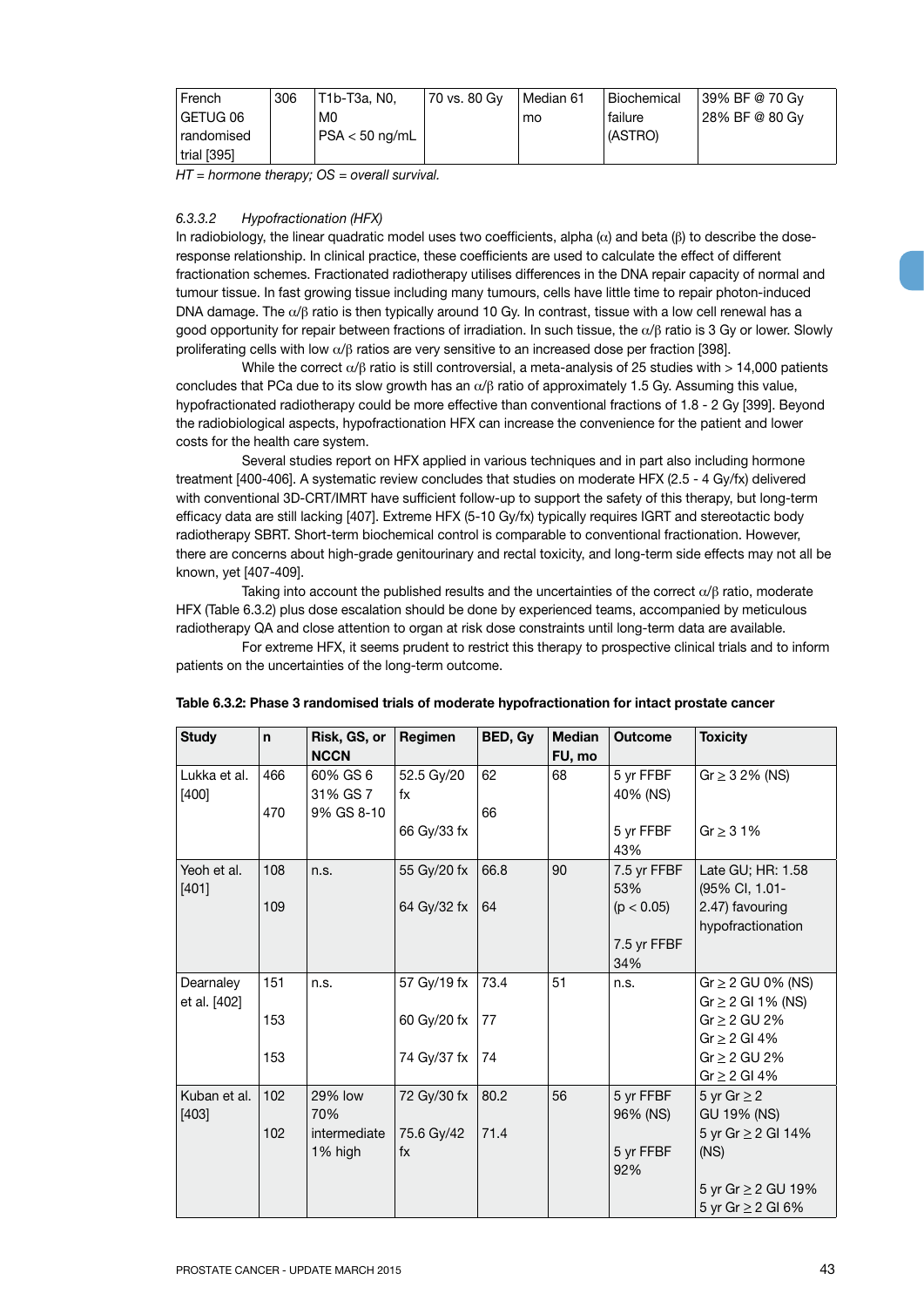| Arcangeli    | 83  | 26% GS 7        | 62 Gy/20 fx | 81.4 | 70 | 5 yr FFBF     | 3 yr Gr $\geq$ 2       |
|--------------|-----|-----------------|-------------|------|----|---------------|------------------------|
| et al. [404, |     | $74\%$ GS $> 7$ |             |      |    | 85%           | GU 16% (NS) 3 yr       |
| 405]         | 85  |                 | 80 Gy/40 fx | 80   |    | $(p = 0.065)$ | $Gr \ge 2$ GI 17% (NS) |
|              |     |                 |             |      |    | *p ss for GS  |                        |
|              |     |                 |             |      |    | $\ge$ 4 + 3   | 3 yr Gr ≥ 2 GU 11% 3   |
|              |     |                 |             |      |    | 5 yr FFBF     | yr Gr ≥ 2GI 14%        |
|              |     |                 |             |      |    | 79%           |                        |
| Pollack et   | 151 | 34% GS 6        | 70.2 Gy/26  | 84   | 68 | 5 yr BCDF     | 5 yr Gr ≥ 2 GU 13%     |
| al. [406]    |     | 47% GS 7        | fx          |      |    | 23% (NS)      | $(p = 0.16)$           |
|              | 152 | 19% GS          |             | 78   |    |               | 5 yr Gr $\geq$ 2 GI 9% |
|              |     | $8 - 10$        | 78 Gy/36 fx |      |    | 5 yr BCDF     | (NS)                   |
|              |     |                 |             |      |    | 21%           | 5 yr Gr ≥ 2 GU 13%     |
|              |     |                 |             |      |    |               | 5 yr Gr $\geq$ 2 GI 9% |

*BCDF* = biochemical or clinical disease failure; *BED* = biologically equivalent dose, calculated to be equivalent *in 2 Gy fractions using an* α*/*β *of 1.5 Gy; CI = confidence interval; FFBF = freedom from biochemical failure; FU = follow-up; fx = fractions; GI = gastrointestinal; Gr = grade; GS = Gleason score; GU = genitourinary; HR = hazard ratio; NCCN = National Comprehensive Cancer Network; NS = not significant; n.s. = not stated; ss = statistically significant.*

### *6.3.3.3 Neoadjuvant or adjuvant hormone therapy plus radiotherapy*

The combination of radiotherapy with LHRH ADT has definitively proven its superiority compared with radiotherapy alone followed by deferred ADT on relapse, as shown by phase III randomised trials [410-414] (Table 7.3.3). These trials included high risk PCa patients, mostly by virtue of locally advanced (T3-T4 N0-X) disease, though with a wide range of clinical risk factors, such as PSA level or Gleason grade (high risk localised, T1-2, N0-X PCa). The most powerful conclusion from these studies comes from the EORTC 22863 trial, which is the basis for the combination of radiotherapy and ADT in patients with locally advanced PCa as standard practice today.

In daily practice, ADT starts either at the onset of RT (for adjuvant ADT) or 2 or 3 months before (for neoadjuvant), but the concomitant component is crucial to potentiate RT; Long-term ADT, ranging from 2 to 3 years is recommended for locally advanced disease [397, 415] rather than short term (6-months) [414]. Dose escalation phase III randomised trials are going on to assess its impact on DFS. Cardiovascular mortality may be related to ADT, not radiotherapy, as addressed in Section 12.9.3.3.

Whether these results should be applied to patients with intermediate- or high-risk localised PCa is unclear. The Boston trial has shown an improved 8-year OS rate for patients without moderate or severe comorbidity assigned to 6 months of complete ADT (p=0.01) [413], and the RTOG 94-08 study showed an increased 10-year OS rate for intermediate risk only with 4 months of complete ADT (p=0.003) [396].

The EORTC trial 22961 with 970 patients (78% T3-4, 92% N0) combined radiotherapy (70 Gy) with either 6 months or with 3 years of LHRH analogue treatment. With a median follow-up of 6.4 years, both cancer-specific and overall mortality were lower with long-term androgen suppression [397].

In the RTOG 9910 trial, 1,579 intermediate-risk PCa patients were randomised to LHRH antagonist therapy for 8 weeks before radiotherapy (70.2 Gy in 2-D or 3-D techniques) followed by either another 8 or 28 weeks of anti-hormonal treatment. Extended androgen suppression did not significantly improve 10-year rates of distant (both arms 6%), loco-regional (6% vs. 4%) or biochemical progression (both arms 27%), or diseasespecific (96% vs. 95%) or OS (66% vs. 67%). The 8+8 week scheme was confirmed as a standard procedure [417].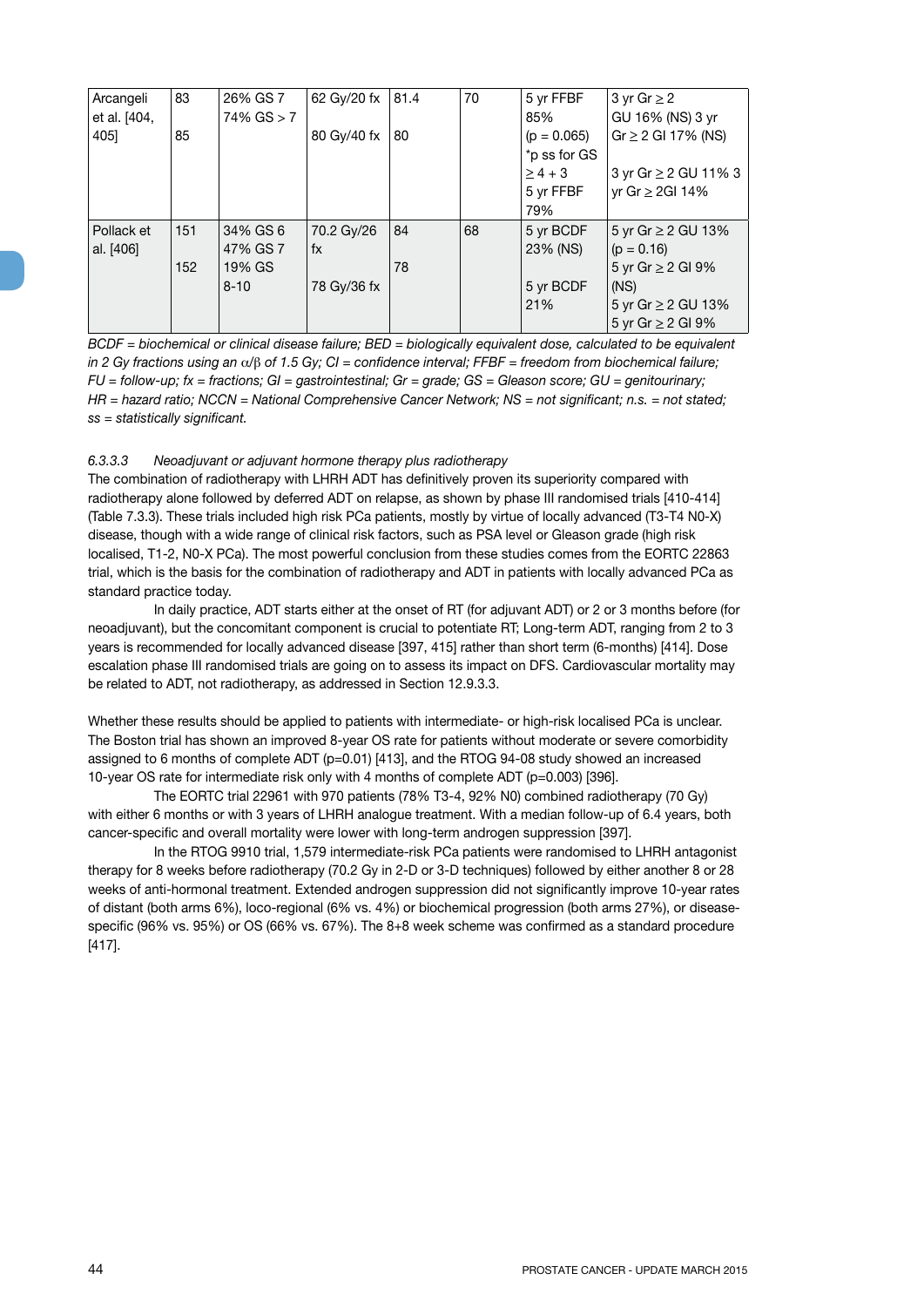# **Table 6.3.3: Studies of use and duration of ADT in combination with RT for prostate cancer**

| <b>Trial</b>                                 | Year | <b>TNM stage</b>                                            | n    | <b>Trial</b>                        | <b>ADT</b>                                                                          | <b>RT</b>                                              | <b>Effect on OS</b>                                                                                                                                                                                                  |
|----------------------------------------------|------|-------------------------------------------------------------|------|-------------------------------------|-------------------------------------------------------------------------------------|--------------------------------------------------------|----------------------------------------------------------------------------------------------------------------------------------------------------------------------------------------------------------------------|
| <b>EORTC</b><br>22863 [410]                  | 2010 | T1-2 poorly<br>differentiated<br>and M0, or<br>T3-4 N0-1 M0 | 415  | $EBRT + ADT$                        | LHRH agonist<br>for 3 yrs<br>(adjuvant)                                             | 70 Gy RT                                               | Significant benefit at<br>10 years for combined<br>treatment (HR 0.60,<br>95% CI 0.45-0.80,<br>$p = 0.0004$ ).                                                                                                       |
| <b>RTOG</b><br>85-31 [411]                   | 2005 | T3 or N1 M0                                                 | 977  | $EBRT \pm ADT$                      | Orchiectomy or<br>LHRH agonist<br>15% radical<br>prostatectomy                      | 65-70 Gy RT                                            | Significant benefit for<br>combined treatment<br>$(p = 0.002)$ seems to<br>be mostly caused by<br>patients with Gleason<br>score 7-10.                                                                               |
| Granfors<br>$[419]$                          | 2006 | T3 N0-1 M0                                                  | 91   | $EBRT \pm ADT$                      | Orchiectomy                                                                         | 65 Gy RT                                               | Significant benefit<br>$(p = 0.02 p = 0.03),$<br>mainly caused by<br>lymph-node-positive<br>tumours.                                                                                                                 |
| D'Amico<br>$[413]$                           | 2008 | T2 N0 M0<br>(localised<br>unfavourable<br>risk)             | 206  | $EBRT + ADT$                        | LHRH agonist<br>plus flutamide<br>for 6 mo                                          | 70 Gy<br>3D-CRT                                        | Significant benefit<br>(HR 0.55, 95%<br>CI 0.34-0.90, $p = 0.01$ )<br>that may pertain only<br>to men with no or<br>minimal comorbidity.                                                                             |
| <b>TROG</b><br>96-01<br>Denham<br>2011 [414] | 2011 | T2b-4 N0 M0                                                 | 802  | Neoadjuvant<br><b>ADT</b> duration  | Goserelin plus<br>flutamide 3 or 6<br>mo before, plus<br>concomitant<br>suppression | 66 Gy<br>3D-CRT                                        | No significant<br>difference in overall<br>survival reported;<br>benefit in prostate-<br>cancer-specific<br>survival (HR 0.56,<br>95% CI 0.32-0.98,<br>$p = 0.04$ ) (10 yrs:<br>HR 0.84, 0.65-1.08;<br>$p = 0.18$ ). |
| <b>RTOG</b><br>94-13 [420]                   | 2007 | T1c-4 N0-1<br>M0                                            | 1292 | ADT timing<br>comparison            | 2 mo<br>neoadjuvant<br>plus<br>concomitant vs.<br>4 mo adjuvant<br>suppression      | Whole pelvic<br>RT vs.<br>prostate<br>only; 70-2<br>Gy | No significant<br>difference between<br>neoadjuvant plus<br>concomitant vs.<br>adjuvant androgen<br>suppression therapy<br>groups (interaction<br>suspected).                                                        |
| <b>RTOG</b><br>86-10 [412]                   | 2008 | T2-4 N0-1                                                   | 456  | $EBRT + ADT$                        | Goserelin plus<br>flutamide 2 mo<br>before, plus<br>concomitant<br>therapy          | 65-70 Gy RT                                            | No significant<br>difference at 10 years.                                                                                                                                                                            |
| <b>RTOG</b><br>92-02 [415]                   | 2008 | T <sub>2</sub> c-4 N <sub>0</sub> -1<br>M0                  | 1554 | Short vs<br>prolonged<br><b>ADT</b> | LHRH agonist<br>given for 2 years<br>as adjuvant<br>after 4 mo as<br>neoadjuvant    | 65-70 Gy RT                                            | $p = 0.73 p=0.36$<br>overall; significant<br>benefit ( $p = 0.044$ )<br>$(p = 0.0061)$ in subset<br>with Gleason score<br>$8 - 10.$                                                                                  |
| <b>EORTC</b><br>22961 [397]                  | 2009 | T1c-2ab N1<br>M0, T2c-4<br>NO-1 MO                          | 970  | Short vs<br>prolonged<br>ADT        | LHRH agonist<br>for 6 mo vs.<br>3 yrs                                               | 70 Gy<br>3D-CRT                                        | Better result with<br>3-year treatment<br>than with 6 months<br>(3.8% improvement in<br>survival at 5 years).                                                                                                        |
| Pisansky<br>$[417]$                          | 2014 | intermediate<br>risk (94%<br>T1-T2, 6%<br>T3-4)             | 1579 | Short vs<br>prolonged<br><b>ADT</b> | <b>LHRH</b><br>antagonist 8+8<br>$vs$ 8+28 weeks                                    | 70.2 Gy 2D<br>/3D                                      | 67 vs 68% $p = 0.62$ ,<br>confirms 8+8 weeks<br>LHRH as a standard.                                                                                                                                                  |
| SPCGF-7/<br>SFUO-3<br>$[416]$                | 2009 | T1b-2 Grade<br>2-3, T3 N0 M0                                | 880  | $ADT \pm EBRT$                      | LHRH agonist<br>for 3 mo plus<br>continuous<br>flutamide                            | 70 Gy<br>3D-CRT vs.<br>no RT                           | Significantly better<br>survival with<br>combined treatment<br>(HR 0.68, 95% CI<br>$0.52 - 0.89$ , $p = 0.04$ ).                                                                                                     |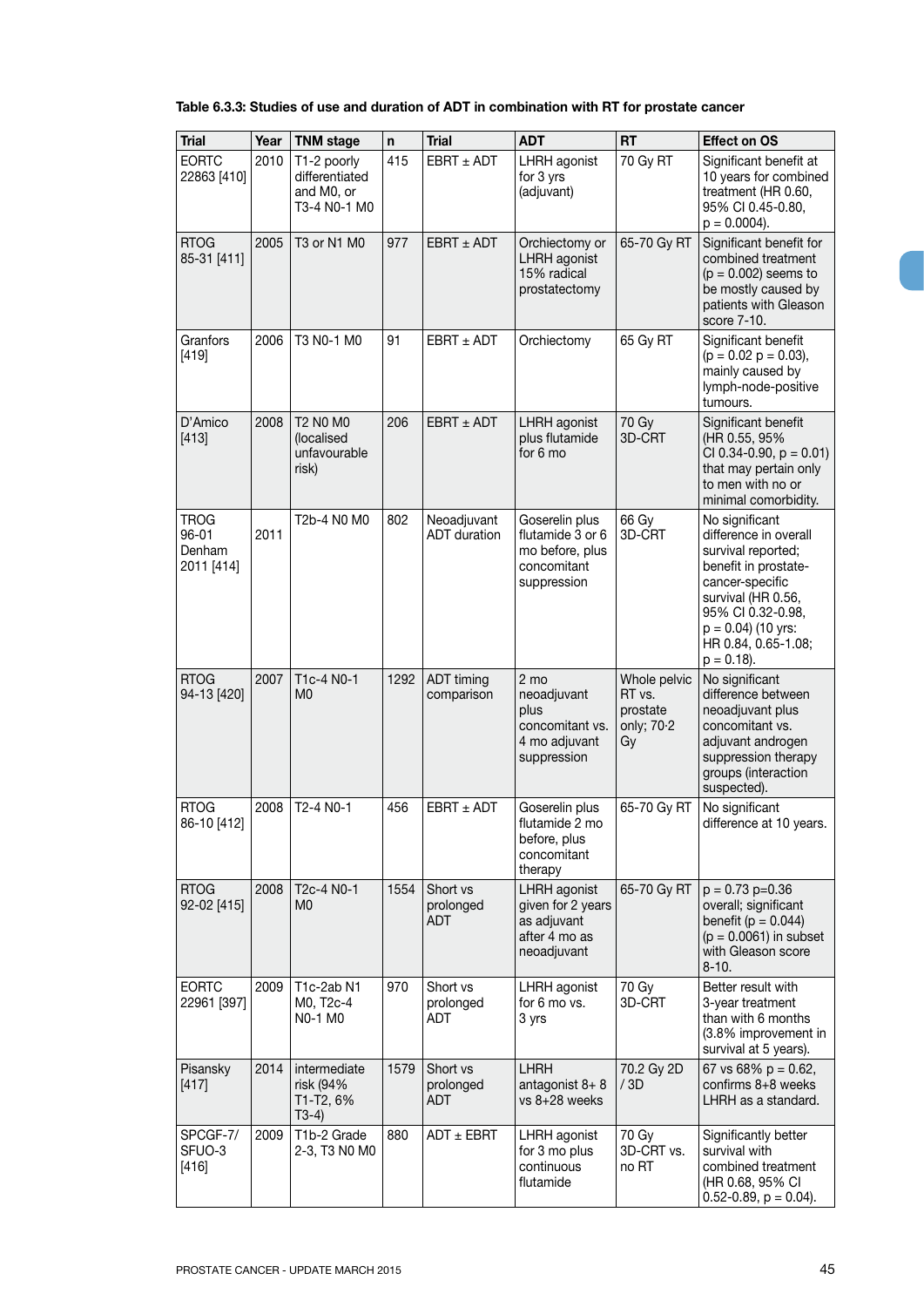| <b>NCIC CTG</b><br>PR.3/ MRC<br>PRO7/<br><b>SWOG</b><br>[421] | 2015 | T3-4 (88%),<br>$PSA > 20$ ng/<br>mL (64%),<br>GLS 8-10<br>(36%) NO MO |            | 1205   ADT $\pm$ EBRT | Continuous<br>LHRH agonist | 65-70 Gy<br>3D-CRT vs.<br>no RT | 10-years $OS = 49\%$<br>vs 55% favouring<br>combined treatment<br>$(HR = 0.7, p < 0.001).$ |
|---------------------------------------------------------------|------|-----------------------------------------------------------------------|------------|-----------------------|----------------------------|---------------------------------|--------------------------------------------------------------------------------------------|
| Mottet<br>2012 [422]                                          | 2012 | T3-4 N0 M0                                                            | 273<br>264 | $ADT \pm EBRT$        | LHRH agonist<br>for 3 yrs  | 70 Gy<br>3D-CRT vs.<br>no RT    | Significant reduction<br>of clinical progression;<br>5-years OS 71.4% vs<br>71.5%.         |

*LHRH = luteinising-hormone-releasing hormone; RT = radiotherapy; HR = hazard ratio; 3D-CRT = threedimensional conformal radiotherapy.*

## *6.3.3.4 Neoadjuvant chemotherapy plus radiotherapy*

The GETUG 12 trial investigated the impact of neoadjuvant chemotherapy with docetaxel on the PFS in a cohort of 413 high-risk patients, defined as having one or more of the following criteria: T3-4, Gleason score  $\geq$  8, PSA  $\geq$  20 ng/mL, pN+. Patients were randomly assigned to either goserelin 10.8 mg every 3 months for 3 years, + four cycles of docetaxel, 70 mg/m2 every 3 weeks, + estramustine 10 mg/kg/dL on days 1-5 (arm 1) or to goserelin alone (arm 2). Local therapy was administered at 3 months and consisted of radiotherapy in 358 patients (87%). Toxicity included grade 3-4 neutropenia (27%) with neutropenic fever in 2%, but no toxicityrelated death and no secondary leukaemia. A PSA response (PSA < 0.2 ng/mL after 3 months of treatment) was obtained in 34% in the ADT+DE arm and 15% in the ADT arm. With a median follow-up period of 4.6 years, the 4-year PFS was 85% in arm 1 vs. 81% in arm 2 ( $p = 0.26$ ), but the data need to mature [423].

## *6.3.3.5 Combined dose-escalated radiotherapy (RT) and androgen-deprivation therapy (ADT)*

Zelefsky et al. [438] reported a retrospective analysis comprising 571 patients with low-risk PCa (22.4%), 1074 with intermediate-risk PCa (42.1%), and 906 with high-risk PCa (35.5%). 3D-conformal radiotherapy or IMRT were administered to the prostate and seminal vesicles. The prostate dose ranged from 64.8 to 86.4 Gy; doses beyond 81 Gy were delivered during the last 10 years of the study using image-guided IMRT. Complete androgen blockade with LHRH agonist plus oral antiandrogen was administered at the discretion of the treating physician to 623 high-risk PCa (69%), 456 intermediate-risk PCa (42%) and 170 low-risk PCa (30%) patients. The duration of ADT was 3 months for low-risk patients and 6 months for intermediate-risk and high-risk patients, starting at 3 months before radiotherapy. The 10-year BDFR was significantly improved by dose escalation: 84% (> 75.6 Gy) vs. 70% for low-risk PCa ( $p = 0.04$ ), 76% (> 81 Gy) vs. 57% for intermediaterisk PCa ( $p = 0.0001$ ), and 55% (> 81 Gy) vs. 41% for high-risk patients ( $p = 0.0001$ ). The 6-month ADT also influenced the BDFR in intermediate- and high-risk patients, with 55% for intermediate-risk vs. 36% for highrisk patients (p < 0.0001). In the multivariate analysis, a dose > 81 Gy (p = 0.027) and ADT (p = 0.052) were found to be predictive factors for distant metastasis-free survival, but none of these parameters influenced OS.

## *6.3.3.6 Recommended external beam radiation therapy (EBRT) treatment policy for localised PCa* 6.3.3.6.1 Low-risk PCa

Intensity-modulated radiotherapy with escalated dose and without ADT is an alternative to brachytherapy (see below).

### 6.3.3.6.2 Intermediate-risk PCa

Patients suitable for ADT can be given combined IMRT with short-term ADT (4-6 months) [396, 439, 440]. For patients unsuitable for ADT (e.g. due to comorbidities) or unwilling to accept ADT (e.g. to preserve their sexual health), the recommended treatment is IMRT at an escalated dose (76-80 Gy) or a combination of IMRT and brachytherapy.

### 6.3.3.6.3 Localised High-risk PCa

The high risk of relapse outside the irradiated volume makes it mandatory to use a combined modality approach, consisting of dose-escalated IMRT, including the pelvic lymph nodes + long-term ADT. The duration of ADT has to take into account WHO performance status, comorbidities, and the number of poor prognostic factors, including cT stage (> T2c), Gleason score 8-10, and PSA > 20 ng/mL. It is important to recognise that EBRT + short-term ADT did not improve OS in high-risk localised PCa, in the Boston and 04-08 RTOG trials, and long-term ADT is currently recommended for these patients.

### 6.3.3.6.4 Locally advanced PCa: T3-4 N0, M0

The results of radiotherapy alone are very poor [441]. The randomised trials discussed above have clearly established that the use of ADT produces better outcomes in patients with locally advanced disease who are treated with radiotherapy. Some clinicians have considered that the better outcomes were due to the earlier use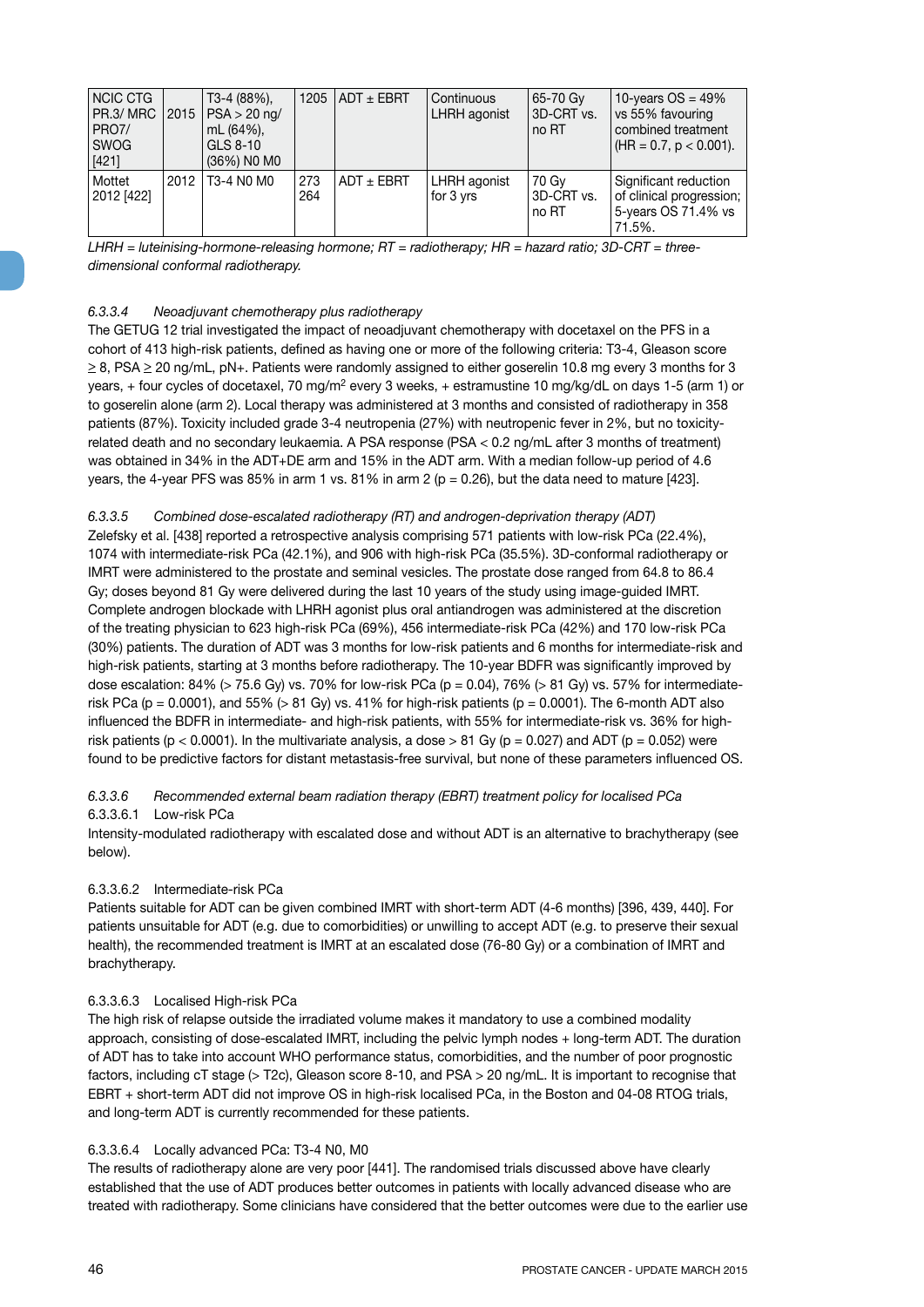of ADT, and questioned the benefits of radiotherapy itself in this context. However, three trials have established that, in locally advanced disease, radiotherapy is effective and that combined radiotherapy + ADT is clearly superior to ADT alone.

#### 6.3.3.3.6.4.1 MRC PR3/PR07 study - The National Cancer Institute of Canada (NCIC)/UK Medical Research Council (MRC)/Southwest Oncology Group (SWOG) intergroup PR3/PR07 study

This study comprised 1,205 patients, consisting of T3-4 (n = 1057), or T2, PSA > 40 ng/mL (n = 119), or T2, PSA > 20 ng/mL and Gleason score > 8 (n = 25) and T-category unknown (n = 4), who were randomly assigned to lifelong ADT (bilateral orchidectomy or LHRH agonist), with or without radiotherapy (65-70 Gy to the prostate, with or without 45 Gy to the pelvic lymph nodes). After a median follow-up period of 6 years, the addition of radiotherapy to ADT reduced the risk of death from any cause by  $23\%$  (p = 0.03) and the risk of death due to PCa by  $46\%$  (p = 0.0001) [442, 443].

### 6.3.3.6.4.2 The TAP 32 trial

A total of 273 patients with locally advanced PCa T3-4 or pT3 N0 M0 were randomly assigned to 3 years of ADT using an LHRH agonist (leuprorelin), with or without radiotherapy (70 Gy to the prostate plus  $48 \pm 2$  Gy to the pelvic lymph nodes). After a median follow-up period of 67 months, there was a significant improvement in the 5-year disease free survival (p < 0.001), metastatic disease-free survival (p < 0.018), and locoregional PFS (p < 0.0002), but the effect on OS was not reported [422].

#### 6.3.3.6.4.3 The SPCG-7/SFUO-3 randomised study [416]

The study compared hormonal treatment alone (i.e. 3 months of continuous androgen blockade followed by continuous flutamide treatment (n = 439) with the same treatment combined with radiotherapy (n = 436). After a median follow-up period of 7.6 years, the 10-year cumulative incidences for PCa specific mortality were 23.9% and 11.9%, respectively (95% CI: 4.9-19.1%), and the 10-year cumulative incidences for overall mortality were 39.4% in the hormonal treatment-only group and 29.6% in the hormonal treatment + radiotherapy group (95% CI: 0.8-18%).

#### *6.3.3.7 Lymph node irradiation*

### 6.3.3.7.1 Prophylactic lymph node irradiation in clinically N0 PCa (estimated cN0)

There is no level 1 evidence for prophylactic whole-pelvic irradiation, since randomised trials have failed to show that patients benefit from prophylactic irradiation (46-50 Gy) of the pelvic lymph nodes in high-risk cases. Such studies include the RTOG 77 06 study (n = 484 with T1b-T2) [441], the Stanford study (n = 91) [444], and the GETUG 01 trial (n = 444 with T1b-T3 N0 pNx M0) [445]. In the RTOG 94-13 study [420], there were no differences in the PFS in patients treated with whole-pelvic or prostate-only radiotherapy, but interactions between whole-pelvic radiotherapy and the duration of ADT were reported following the subgroup analysis.

Pelvic lymphadenectomy may be needed to improve the selection of patients who may be able to benefit from pelvic lymph node irradiation and to supplement the use of Briganti tables [328] and/or the Roach formula [446]. The results of pelvic lymphadenectomy, especially in young patients, allows radiation oncologists to tailor both the planning target volume and the duration of ADT, particularly ensuring that there is no pelvic irradiation for pN0 patients, while it is possible to irradiate, in combination with long-term ADT. The real impact of such an approach remains, so far, hypothetical, since no randomised trails are available. The benefits of pelvic nodal irradiation at a high dosage using IMRT merit further investigation in a phase II trial. One such trial is currently recruiting through the RTOG, and PIVOTAL, a randomised phase II in the UK, has completed accrual.

#### 6.3.3.7.2 Clinical, or pathological node positive, M0 disease

Outcomes in this group after radiotherapy as a sole modality are poor [397], and as a minimum these patients should receive radiotherapy plus long-term ADT. The RTOG 85-31 randomised phase III trial, with a median follow-up period of 6.5 years, showed that 95 of the 173 pN1 patients who received pelvic radiotherapy with immediate hormonal therapy had better 5-year (54%) and 9-year (10%) PFS rates (PSA < 1.5 ng/mL) vs. 33% and 4%, respectively, for radiation alone ( $p < 0.0001$ ). Multivariate analysis showed that this combination had a statistically significant impact on the OS, disease-specific failure, metastatic failure and biochemical control rates [447]. Evidence concerning the efficacy of pelvic radiotherapy in patients with established lymph node disease is circumstantial. Patients with pelvic lymph node involvement lower than the iliac regional nodes, < 80 years old, with a WHO performance status 0-1 and no severe comorbidity, may be candidates for EBRT + immediate long-term hormonal treatment. Recent data from the UK STAMPEDE trial suggests that pelvic radiotherapy could be beneficial for N1 disease, but this is not based on a randomised comparison [448].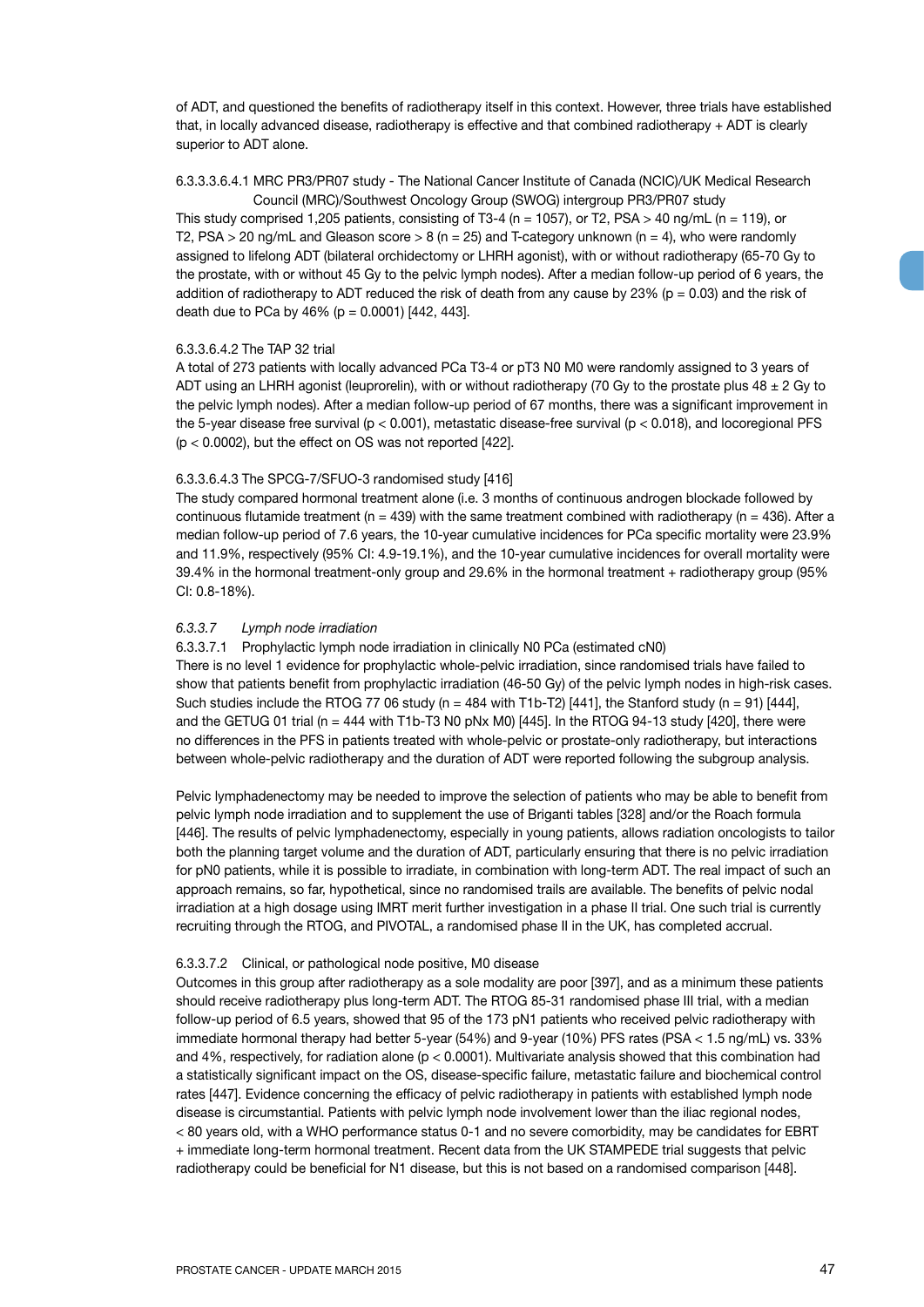## *6.3.4 Proton beam therapy*

In theory, proton beams are an attractive alternative to photon-beam radiotherapy for PCa, as they deposit almost all their radiation dose at the end of the particle's path in tissue (the Bragg peak), in contrast to photons, which deposit radiation along their path. There is also a very sharp fall-off for proton beams beyond their deposition depth, meaning that critical normal tissues beyond this depth could be effectively spared. In contrast, photon beams continue to deposit energy until they leave the body, including an exit dose.

Two recent planning studies comparing conformal proton therapy with IMRT have yielded conflicting results; one study suggested that the two are equivalent in terms of rectal dose sparing, but that IMRT is actually superior in terms of bladder sparing [449]; the other study suggested a clearer advantage for protons [450].

One randomised trial on dose escalation (70.2 vs. 79.2 Gy) has incorporated protons for the boost doses of either 19.8 or 28.8 Gy. This trial shows improved outcome with the higher dose, but it cannot be used as evidence for the superiority of proton therapy per se [392]. Thus, unequivocal information that shows an advantage of protons over IMRT photon therapy is still not available.

Studies from the SEER database, and from Harvard [451, 452], describing toxicity and patient reported outcomes, respectively, do not point to an inherent superiority for protons - indeed, in terms of longer term GI toxicity, proton therapy might even be inferior to IMRT [452].

A retrospective 2:1 matched-control analysis of 27,647 US Medicare patients compared 314 men receiving proton therapy with 628 men who had IMRT. Despite the considerably higher costs for proton therapy, there was some improvement in GU-tract toxicity after 6 months, but not after 12 months, and not at the GI tract [453].

A randomised trial comparing equivalent doses of proton-beam therapy with IMRT is needed to compare the efficacy of protons vs. photons; a study of this type is under consideration by the RTOG. Meanwhile, proton therapy must be regarded as a promising, but experimental, alternative to photon-beam therapy.

## *6.3.5 Low-dose rate (LDR) and high-dose rate (HDR) brachytherapy*

## *6.3.5.1 LDR brachytherapy*

LDR brachytherapy is a safe and effective technique. There is a consensus on the following eligibility criteria: • Stage cT1b-T2a N0, M0;

- A Gleason score  $\leq 6$  assessed on an adequate number of random biopsies;
- An initial PSA level of  $\leq 10$  ng/mL;
- $\leq$  50% of biopsy cores involved with cancer;
- A prostate volume of  $< 50$  cm<sup>3</sup>;
- An International Prostatic Symptom Score (IPSS) < 12 [454].

Patients with low-risk PCa are the most suitable candidates for LDR brachytherapy. Further guidelines on the technical aspects of brachytherapy have been published recently and are strongly recommended [455]. Outcomes data have been reported for a large population-based cohort in Canada, in which both low- and intermediate-risk patients were treated [456].

There have been no randomised trials comparing brachytherapy with other curative treatment modalities. Outcomes are based on non-randomised case series. The results of permanent implants have been reported from different institutions, with a median follow-up ranging from 36 to 120 months [457]. The recurrence-free survival after 5 and 10 years has been reported to range from 71% to 93% and from 65% to 85%, respectively [458-464]. A significant correlation has been shown between the implanted dose and recurrence rates [465]. Patients receiving a D90 (dose covering 90% of the prostate volume) of > 140 Gy had a significantly higher biochemical control rate (PSA < 1.0 ng/mL) after 4 years than patients who received less than 140 Gy (92% vs 68%). There is no benefit in adding neoadjuvant or adjuvant ADT to LDR salvage brachytherapy [457].

Some patients experience significant urinary complications following implantation, such as urinary retention (1.5-22%), post-implantation transurethral resection of the prostate (TURP), which is required in up to 8.7% of cases, and incontinence (0-19%) [466]. A small randomised trial has suggested that prophylactic tamsulosin does not reduce the rates of acute urinary retention, but may improve urinary morbidity [467]. This observation requires further study in a larger number of patients. Chronic urinary morbidity can occur in up to 20% of patients, depending on the severity of the symptoms before brachytherapy. Previous TURP for benign prostatic hyperplasia increases the risk of post-implantation incontinence and urinary morbidity.

The incidence of grade III toxicity is less than 5%. Erectile dysfunction develops in about 40% of the patients after 3-5 years. In a recent retrospective analysis of 5,621 men who had undergone LDR salvage brachytherapy [468], the urinary, bowel, and erectile morbidity rates were 33.8%, 21%, and 16.7%, respectively, with invasive procedure rates of 10.3%, 0.8%, and 4%, respectively. In patients with permanent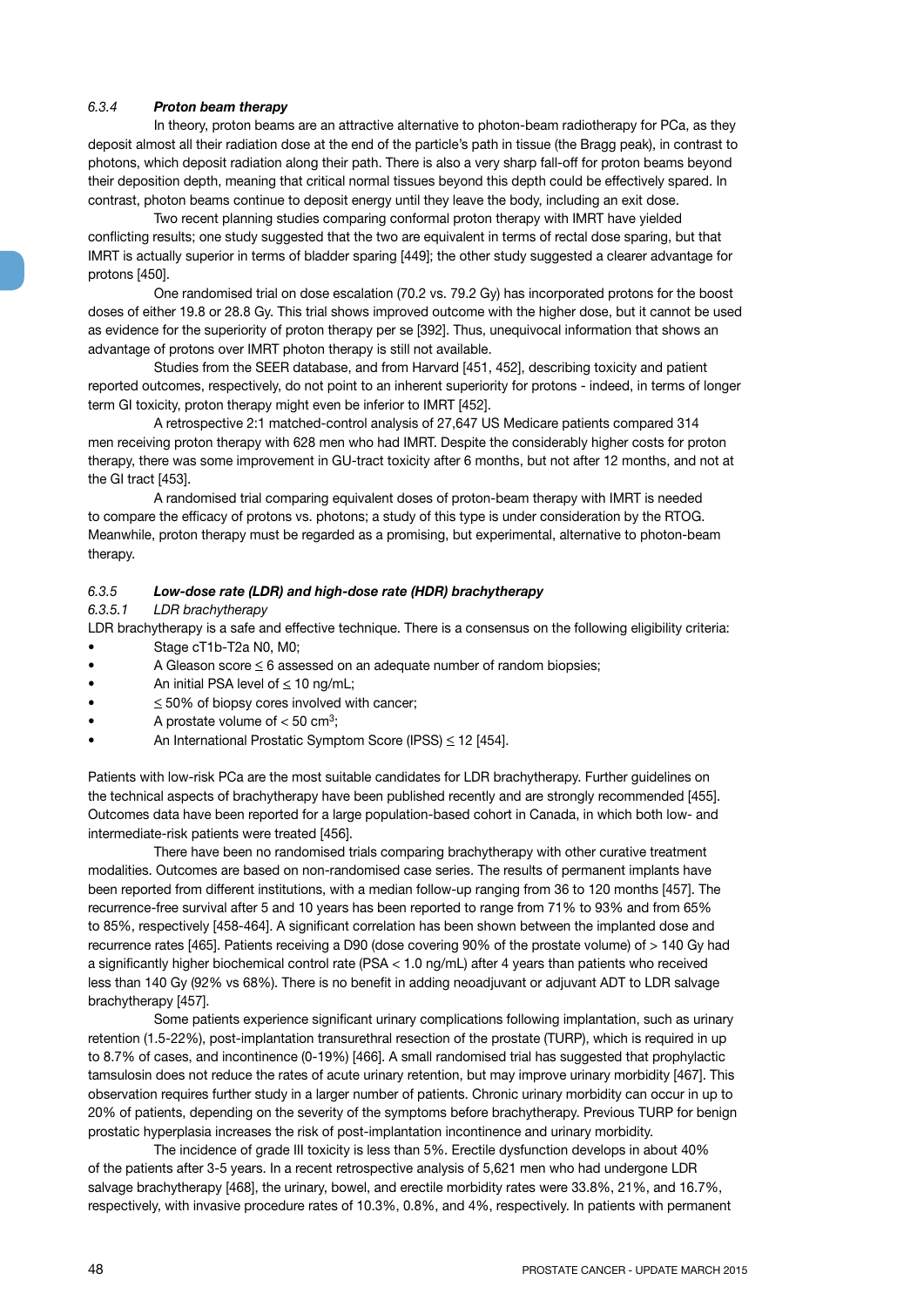implants, iodine-125 in granular form is the radioactive element of reference, while palladium-103 may be used for less differentiated tumours with a high doubling time. The doses delivered to the planning target volume are 144 Gy for iodine-125 and 125 Gy for palladium-103. A Gleason score of 7 is still a 'grey area', but patients with a Gleason score of  $4 + 3$  showed no difference in outcome [469].

A small randomised trial has suggested that using stranded rather than loose seeds is associated with better seed retention and less seed migration, and this should be the standard choice [470]. In cases of intermediate- or high-risk localised PCa, brachytherapy + supplemental external irradiation [471] or neoadjuvant hormonal treatment [472] may be considered. The optimum dose of supplemental EBRT is unclear. A randomised trial comparing 44 Gy vs. 20 Gy of EBRT + palladium-103 brachytherapy closed early, showing no difference in the biochemical outcomes [473].

#### *6.3.5.2 HDR brachytherapy*

Non-permanent transperineal interstitial prostate brachytherapy using a high-dose-rate iridium-192 stepping source and a remote afterloading technique can be applied with a total dose of 12-20 Gy in two to four fractions, combined with fractionated external radiotherapy of 45 Gy [474]. Higher doses of supplemental EBRT than this may best be delivered with IMRT, as supported by a report from the Memorial Sloan-Kettering Cancer Center indicating that this approach is safe and feasible [475].

Data suggest an equivalent outcome in terms of the BDFS in comparison with high-dose EBRT (HD-EBRT) [476]. In a retrospective analysis of modern series [477, 478], BDFS rates of 85.8%, 80.3% and 67.8% in men with low-risk, intermediate-risk, and high-risk PCa, respectively, were reported after a mean follow-up of 9.43 years. Quality-of-life changes are similar with high-dose EBRT and high-dose-rate (HDR) brachytherapy in terms of diarrhoea and insomnia [479]. However, the frequency of erectile dysfunction was significantly increased with HDR brachytherapy (86% vs 34%). A single randomised trial of EBRT vs. EBRT + HDR brachytherapy has been reported [480]. A total of 220 patients with organ-confined PCa were randomised to EBRT alone with a dose of 55 Gy in 20 fractions, or EBRT with a dose of 35.75 Gy in 13 fractions, followed by HDR brachytherapy with a dose of 17 Gy in two fractions over 24 hours. In comparison with EBRT alone, the combination of EBRT and HDR brachytherapy showed a significant improvement in the BDFR ( $p = 0.03$ ). There were no differences in the rates of late toxicity. Patients randomly assigned to EBRT + brachytherapy had a significantly better QoL as measured by their Functional Assessment of Cancer Therapy-Prostate (FACT-P) score at 12 weeks. However, a very high, uncommon rate of early recurrences was observed in the EBRT arm alone, even after 2 years, possibly due to the uncommon fractionation used [480]. There is still a need to compare dose-escalated EBRT + hormone therapy with the same followed by a brachytherapy boost in intermediate-risk and high-risk patients. A systematic review of non-randomised trials has suggested the possibility that outcomes with EBRT plus HDR brachytherapy are superior to brachytherapy alone, but this needs confirmation in a prospective, randomised trial [481].

For T1-2 N0 M0 disease, the 5-year BDFRs are similar for permanent seed implantation, high-dose (> 72 Gy) external radiation, combination seed/external irradiation, and radical prostatectomy, according to a study of 2991 patients diagnosed with T1-2 consecutive localised PCa treated between 1990 and 1998 at the Cleveland Clinic Foundation and Memorial Sloan-Kettering Cancer Center, with a minimum follow-up period of 1 year [476].

#### *6.3.5.3 Side effects of percutaneous irradiation and brachytherapy*

Radiotherapy affects erectile function to a lesser degree than surgery, according to retrospective surveys of patients [482]. A meta-analysis has shown that the 1-year probability rates for maintaining erectile function were 0.76 after brachytherapy, 0.60 after brachytherapy + external irradiation, 0.55 after external irradiation, 0.34 after nerve-sparing RP, and 0.25 after standard RP. When studies with more than 2 years of follow-up were selected (i.e. excluding brachytherapy), the rates became 0.60, 0.52, 0.25, and 0.25, respectively, with a greater spread between the radiation techniques and surgical approaches [483].

Studies have demonstrated a significantly increased risk of developing secondary malignancies of the rectum and bladder following EBRT [484, 485]. In a retrospective evaluation of 30,552 and 55,263 men, who had undergone either EBRT or RP, the risk of being diagnosed with rectal cancer increased by 1.7-fold in comparison with the surgery group [484]. Another analysis [485] showed that the relative risk of developing bladder cancer increased by 2.34-fold in comparison with a healthy control population. On the other hand, a re-analysis of SEER data including more than 100,000 patients, demonstrated a risk of about 0.16% (i.e. 160 cases per 100,000 patients) of radiation-induced malignant tumours [486]. The Memorial Sloan-Kettering Cancer Center group have also reported corresponding data on late toxicity from their experience in 1571 patients with T1-T3 disease treated with either 3D-CRT or IMRT at doses of between 66 Gy and 81 Gy, with a median follow-up of 10 years [487]. Both acute gastrointestinal and genitourinary toxicity appeared to be predictive for corresponding late toxicity. The overall rate of NCIC/Common Toxicity Criteria (CTC) grade 2 or more gastrointestinal toxicity was 5% with IMRT vs. 13% with 3D-CRT. The incidence of grade 2 or higher late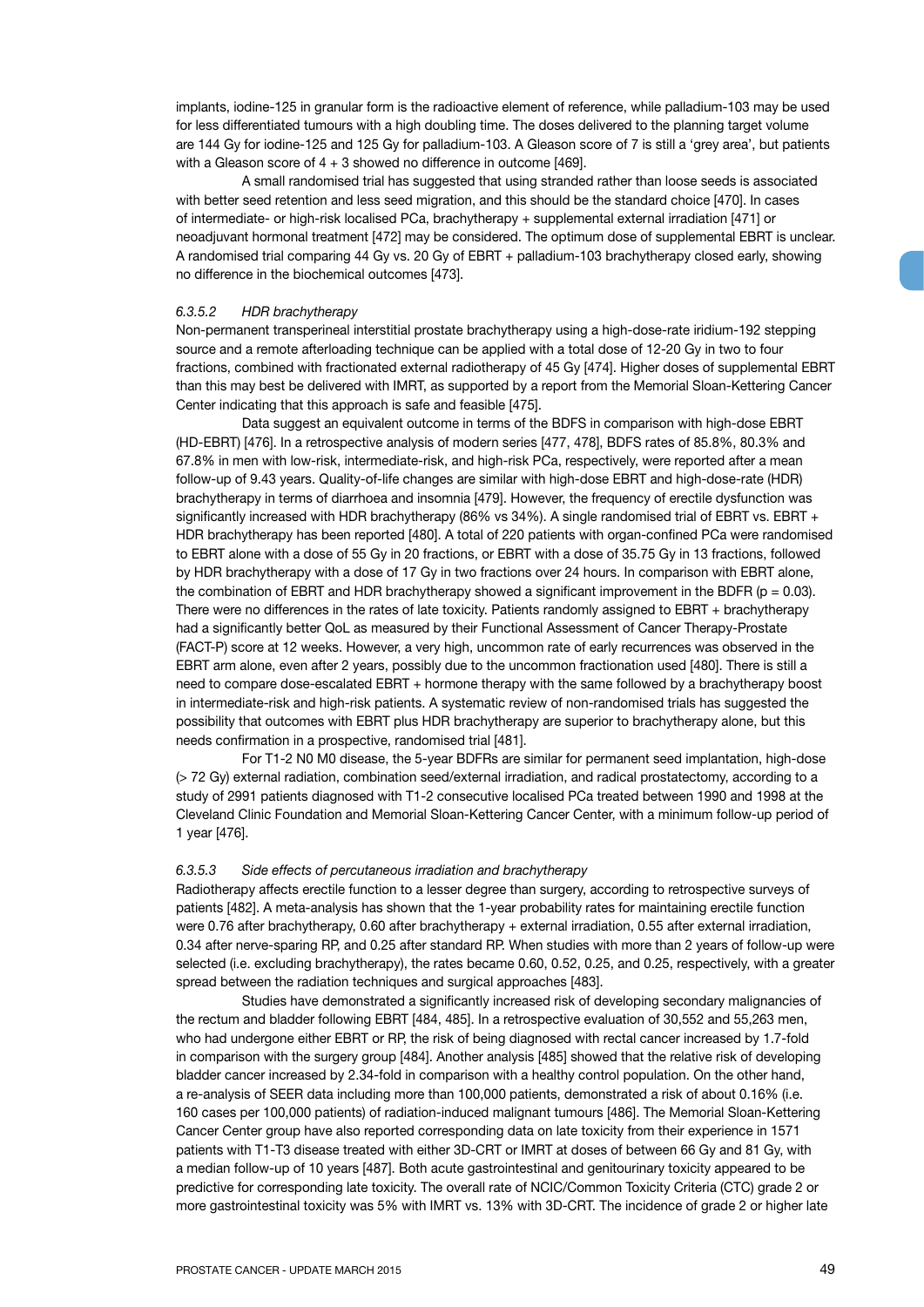genitourinary toxicity was 20% in patients treated with 81 Gy vs. 12% in patients treated with lower doses. The overall incidences of grade 3 toxicity were 1% for gastrointestinal toxicity and 3% for genitourinary toxicity. These data suggest that IMRT can successfully protect against late gastrointestinal toxicity. Interestingly, with dose escalation, genitourinary toxicity may become the predominant type of morbidity [487].

## *6.3.6 Immediate (adjuvant) post-operative external irradiation after RP (cN0 or pN0) (Table 6.3.5)*

Extracapsular invasion (pT3), Gleason score  $\geq 7$  and positive surgical margins (R1) are associated with a risk of local recurrence, which can be as high as 50% after 5 years [488]. Three prospective randomised trials have assessed the role of immediate post-operative radiotherapy (adjuvant radiotherapy, ART), as follows:

## *6.3.6.1 EORTC 22911*

EORTC 22911 [489], with a target sample size of 1005 patients, compared immediate post-operative radiotherapy (60 Gy) with radiotherapy delayed until local recurrence (70 Gy) in patients classified as pT3 pN0 with risk factors R1 and pT2R1 after retropubic RP. Immediate post-operative radiotherapy was well tolerated. Grade 4 toxicity was not observed (Tables 6.8.1 and 6.8.2). The rate of grade 3 genitourinary toxicity was 5.3% vs. 2.5% in the observation group after 10 years. For patients younger than 70 years, the study concluded that immediate post-operative radiotherapy after surgery significantly improved the 10-year biological PFS to 60.6% vs. 41.1% in the observation group. A difference was observed in the clinical progression rates for the entire cohort that favoured ART after 5 years, but this trend was not sustained after 10 years. Locoregional control was better in the long-term follow-up at 10 years after immediate irradiation (hazard ratio (HR) = 0.45; p < 0.0001). However, ART patients with pT2-3 R1 also showed an improved clinical PFS after 10 years (HR  $= 0.69$ ;  $p = 0.008$ ). Overall survival did not differ significantly between the treatment arms. After re-evaluation using a central pathological review, the highest impact of ART was on biochemical progression (HR reduced to 0.3) seen in patients with positive margins, but there was also a positive effect of 10% after 5 years for pT3 with negative margins and other risk factors [490, 491].

## *6.3.6.2 ARO trial*

The most suitable candidates for immediate radiotherapy may be those with multifocal positive surgical margins and a Gleason score > 7. The conclusions of ARO trial 96-02 (n = 385) appear to support those of the EORTC study. After a median follow-up period of 112 months, the radiotherapy group demonstrated a significant improvement in BDFR of 56% vs. 35%, respectively (p = 0.0001). However, unlike other studies, and of major interest, the randomization of patients was carried out after they had achieved an undetectable PSA level following RP (< 0.1 ng/mL) and only pT3 tumours were included. This result indicates that ART is effective, even in the setting of an undetectable PSA after RP and additional risk factors [491].

## *6.3.6.3 SWOG 8794 trial*

Conversely, the updated results, with a median follow-up of more than 12 years, of the SWOG 8794 trial, which randomly assigned 425 pT3 patients, showed that adjuvant radiation significantly improved the metastasis-free survival, with a 10-year metastasis-free survival of 71% vs.  $61\%$  (median prolongation of 1.8 years,  $p = 0.016$ ) and a 10-year OS of 74% vs. 66% (median: 1.9 years prolongation;  $p = 0.023$ ) [492].

## *6.3.6.4 Conclusion*

Thus, for patients classified as pT3 pN0 with a high risk of local failure after RP due to positive margins (highest impact), capsule rupture, and/or invasion of the seminal vesicles, who present with a PSA level of < 0.1 ng/mL, two options can be offered in the framework of informed consent. These are:

- Immediate ART to the surgical bed [489, 491, 493] after recovery of urinary function; *or*
- Clinical and biological monitoring followed by salvage radiotherapy (SRT) before the PSA exceeds 0.5 ng/mL [494, 495] (see Section 6.10.5.1).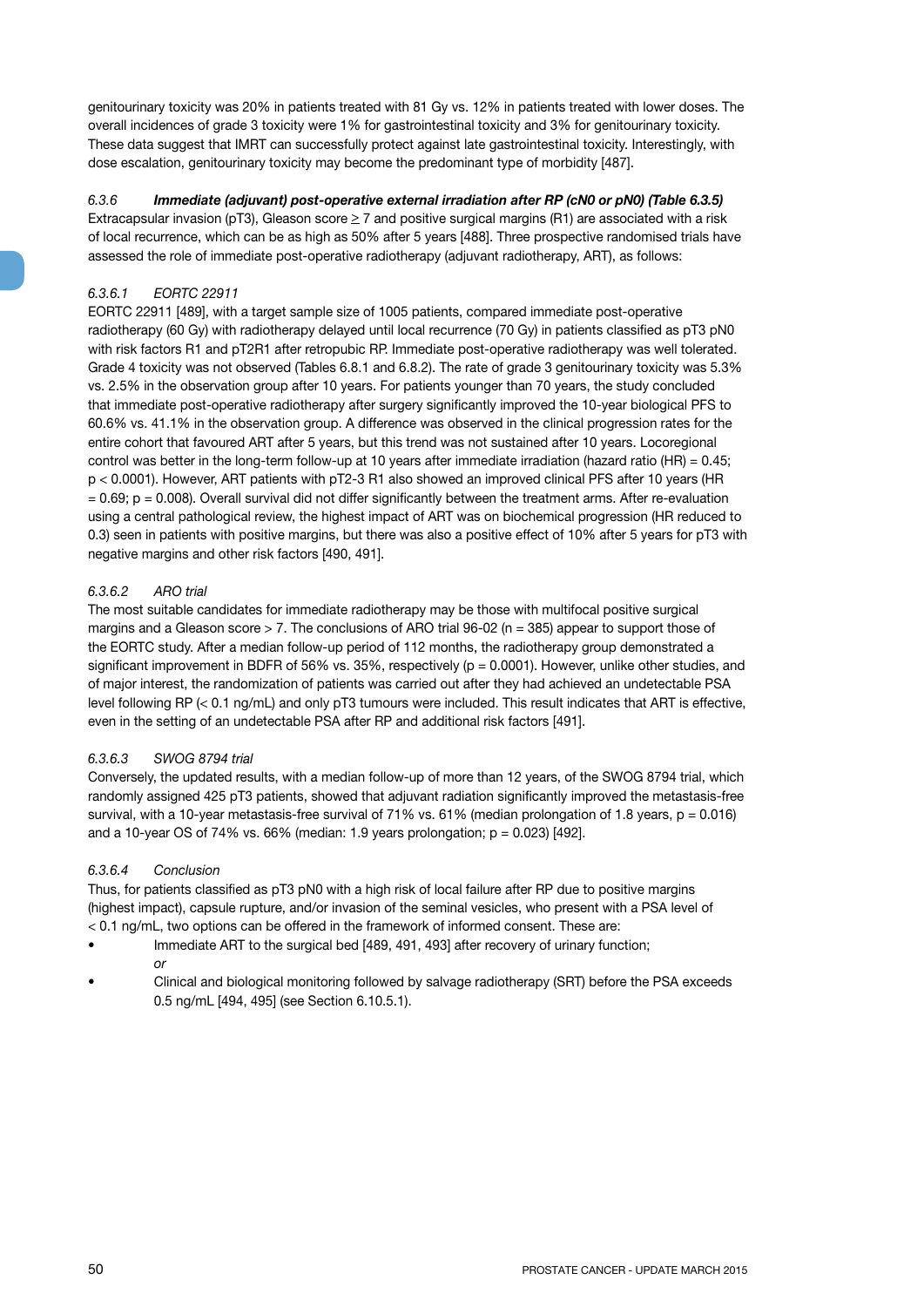|  | Table 6.3.4: Overview of all three randomised trials for adjuvant radiation therapy after RP |  |  |  |
|--|----------------------------------------------------------------------------------------------|--|--|--|
|  |                                                                                              |  |  |  |

| Reference                   | $\mathbf n$ | <b>Inclusion</b><br>criteria                                          | <b>Randomization</b>       | <b>Definition</b><br>of BCR PSA<br>(ng/mL) | <b>Median</b><br>follow-up<br>(mo) | <b>Biochemical</b><br><b>Progression-</b><br>free survival<br>(bNED) | <b>Overall</b><br>survival                                                            |
|-----------------------------|-------------|-----------------------------------------------------------------------|----------------------------|--------------------------------------------|------------------------------------|----------------------------------------------------------------------|---------------------------------------------------------------------------------------|
| <b>SWOG</b><br>8794 [493]   | 431         | pT3 cN0 $\pm$<br>involved SM                                          | 60-64 Gy vs<br>observation | > 0.4                                      | 152                                | 10 years:<br>53% vs 30%<br>(p < 0.05)                                | 10 years:<br>74%<br>vs 66%<br>Median<br>time: 15.2<br>vs 13.3<br>years<br>$p = 0.023$ |
| <b>EORTC</b><br>22911 [489] | 1005        | $pT3 \pm$<br>involved SM<br>pN0 pT2<br>involved SM<br>p <sub>N0</sub> | 60 Gy vs<br>observation    | > 0.2                                      | 127                                | 10 years:<br>$60.6\%$ vs<br>41%<br>(p < 0.001)                       | 81% vs<br>77% NS                                                                      |
| ARO 96-02<br>[491]          | 388         | pT3 $(\pm$<br>involved SM)<br>pN0 PSA<br>post-RP<br>undetectable      | 60 Gy vs<br>observation    | $> 0.05 +$<br>confirmation                 | 112                                | 10 years:<br>56% vs 35%<br>$(p = 0.0001)$                            | 10 years:<br>82% vs<br>86% n.s.                                                       |

*BCR = biochemical recurrence; NS = not significant; PSA = prostate-specific antigen; RP = radical prostatectomy; SM = surgical margin.*

see Section 6.10.5.1 for delayed (salvage) post-radical prostatectomy external irradiation.

## *6.3.7 Immediate (adjuvant) post-operative external irradiation after radical prostatectomy (RP) (pN1)*

In a retrospective matched-pair analysis with 364 pN+ patients, men who received adjuvant RT in addition to androgen deprivation therapy after radical prostatectomy had a 16% better 10-year cancer specific survival as compared to those without ADT [496]. In a recent study comparing lymph node positive prostatectomy patients who received either adjuvant ADT alone ( $n = 721$ ) or ADT+ART ( $n = 386$ ), the multimodal treatment reduced 8-year cancer-specific mortality (7.6% vs 13.8%, p = 0.08) [359]. Subgroup analysis in this retrospective study demonstrated a significant benefit from additional ART for patients with intermediate risk (1-2 positive nodes, GLS 7-10 and pT3b/4 or positive surgical margins;  $6.9\%$  vs 15.8%,  $p = 0.03$ ) and for patients with high risk  $(3-4$  positive nodes irrespective of further risk parameters;  $3.5\%$  vs  $21.2\%$ ,  $p = 0.02$ ). The results could be confirmed with the end-point OS. These data need prospective validation, but could be helpful in individual decision making.

## *6.3.8 Conclusion and Guidelines for definitive radiotherapy*

| Statement                                                                       |  |
|---------------------------------------------------------------------------------|--|
| The highest effect of adjuvant radiotherapy is seen in patients with pT3R1 PCa. |  |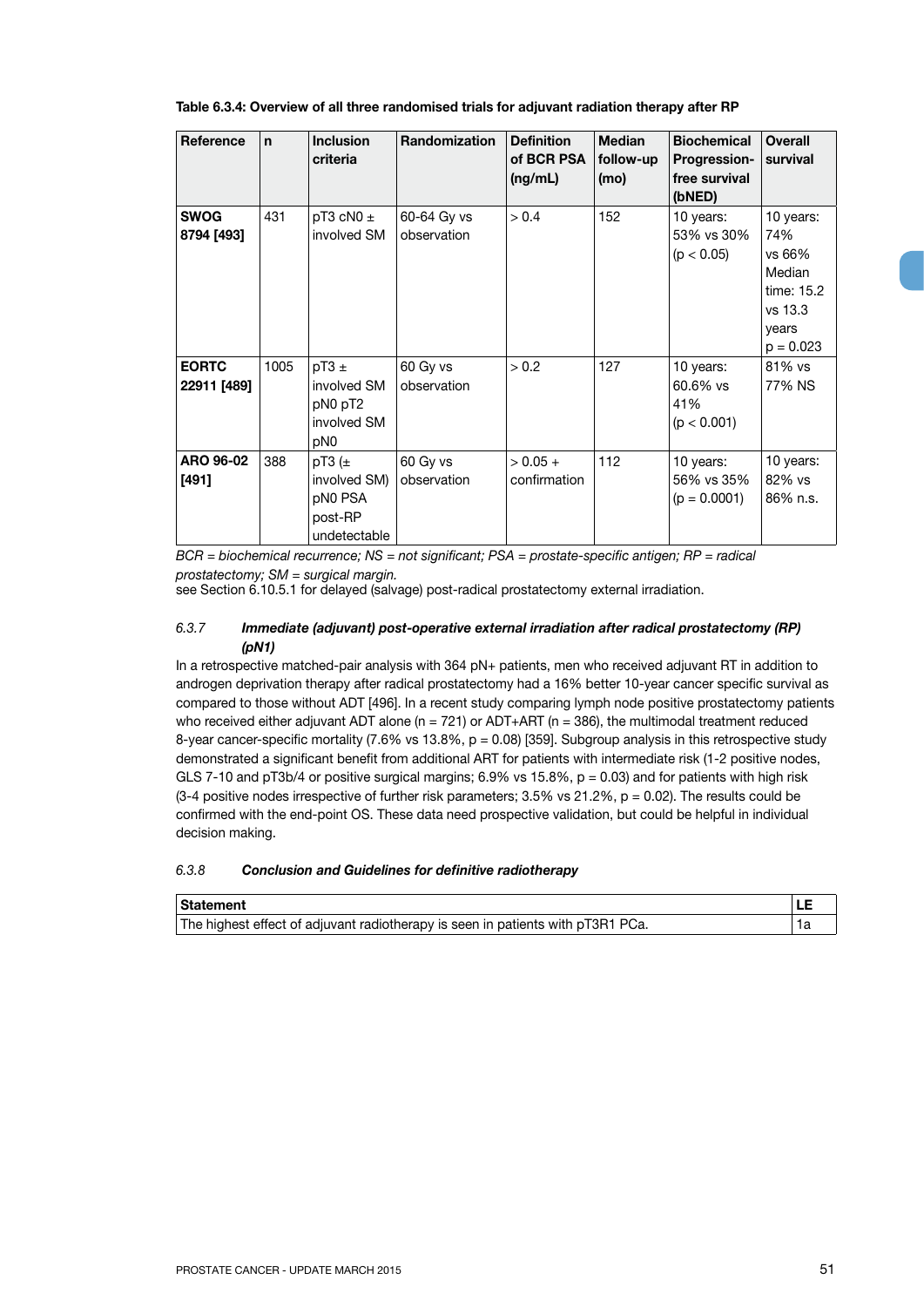|                                                                                                                                                                                                             | <b>LE</b>      | <b>GR</b>    |
|-------------------------------------------------------------------------------------------------------------------------------------------------------------------------------------------------------------|----------------|--------------|
| Patients who are suitable for AS and surgery must have these options discussed with them.                                                                                                                   | 4              | A            |
| EBRT should be offered in all risk groups of non-metastatic PCa.                                                                                                                                            | 2a             | A            |
| In low-risk PCa, the total dose should be 74 to 78 Gy.                                                                                                                                                      | 1a             | A            |
| In patients with low-risk PCa, without a previous TURP and with a good IPSS and a prostate<br>volume < 50 mL, LDR brachytherapy is a treatment option.                                                      | 2a             | A            |
| In intermediate-risk PCa the total dose should be 76-78 Gy, in combination with short-term<br>ADT (4-6 mo).                                                                                                 | 1 <sub>b</sub> | A            |
| In patients with high-risk localised PCa, a total dose of 76-78 Gy in combination with long-term<br>ADT (2-3 yr) is recommended.                                                                            | 1 <sub>b</sub> | A            |
| In patients with locally advanced cN0 PCa, radiotherapy must be given in combination with<br>long-term ADT (2-3 yr).                                                                                        | 1a             | A            |
| IMRT is the recommended modality for definitive treatment of PCa by EBRT.                                                                                                                                   | 2a             | A            |
| In patients with cN+ PCa, pelvic external irradiation can be given in combination with<br>immediate long-term ADT.                                                                                          | 2b             | <sub>B</sub> |
| In patients with pT3, NOMO PCa and an undetectable PSA following RP, adjuvant external beam<br>irradiation has to be discussed as an option because it improves at least biochemical-free<br>survival       | 1a             | A            |
| Patients with pT3, N0M0 PCa and an undetectable PSA following RP should be informed about<br>salvage irradiation as an alternative to adjuvant irradiation when PSA increases (see Section<br>$6.10.5.1$ ). | 2b             | A            |

*ADT = androgen deprivation therapy; CRT = conformal radiotherapy; EBRT = external-beam radiation therapy; GR = grade of recommendation; IMRT = intensity-modulated radiotherapy; LE = level of evidence; PCa = prostate cancer; PSA = prostate-specific antigen; TURP = transurethral resection of prostate; WHO = World Health Organization.*

# **6.4 Treatment: Options other than surgery and radiotherapy for the primary treatment of localised prostate cancer**

## *6.4.1 Background*

Besides radical prostatectomy (RP), external-beam radiation and brachytherapy, other modalities have emerged as therapeutic options in patients with clinically localised PCa [497-500]. In this chapter, we will consider both whole gland and focal treatment, looking particularly at high-intensity focused ultrasound (HIFU) and cryosurgery (CSAP) as sufficient data are available to form the basis of some initial judgements on these latest additions to the management of PCa.

Other options - such as photodynamic therapy, radiofrequency ablation and electroporation, among others - are considered to be in the early phases of evaluation and will therefore not be discussed in this edition of the guidelines.

Both HIFU and CSAP have been developed as minimally invasive procedures with the aim of equivalent oncological safety with reduced toxicity.

## *6.4.2 Cryosurgery*

Cryosurgery uses freezing techniques to induce cell death by:

- dehydration resulting in protein denaturation;
- direct rupture of cellular membranes by ice crystals;
- vascular stasis and microthrombi, resulting in stagnation of the microcirculation with consecutive ischaemic apoptosis [497-500].

Freezing of the prostate is ensured by the placement of 12-15 x 17 gauge cryoneedles under transrectal ultrasound (TRUS) guidance, placement of thermosensors at the level of the external sphincter and bladder neck, and insertion of a urethral warmer. Two freeze-thaw cycles are used under TRUS guidance, resulting in a temperature of -40°C in the mid-gland and at the neurovascular bundle. Currently, the so-called thirdgeneration cryosurgery devices are mainly used.

### *6.4.2.1 Indication for cryosurgery*

Patients who are potential candidates for CSAP are those who have organ-confined PCa and those identified as having minimal tumour extension beyond the prostate [497-499]. The prostate should be < 40 mL in size. Prostate glands > 40 mL should be hormonally downsized to avoid any technical difficulty in placing cryoprobes under the pubic arch. Prostate-specific antigen (PSA) serum levels should be < 20 ng/mL, and the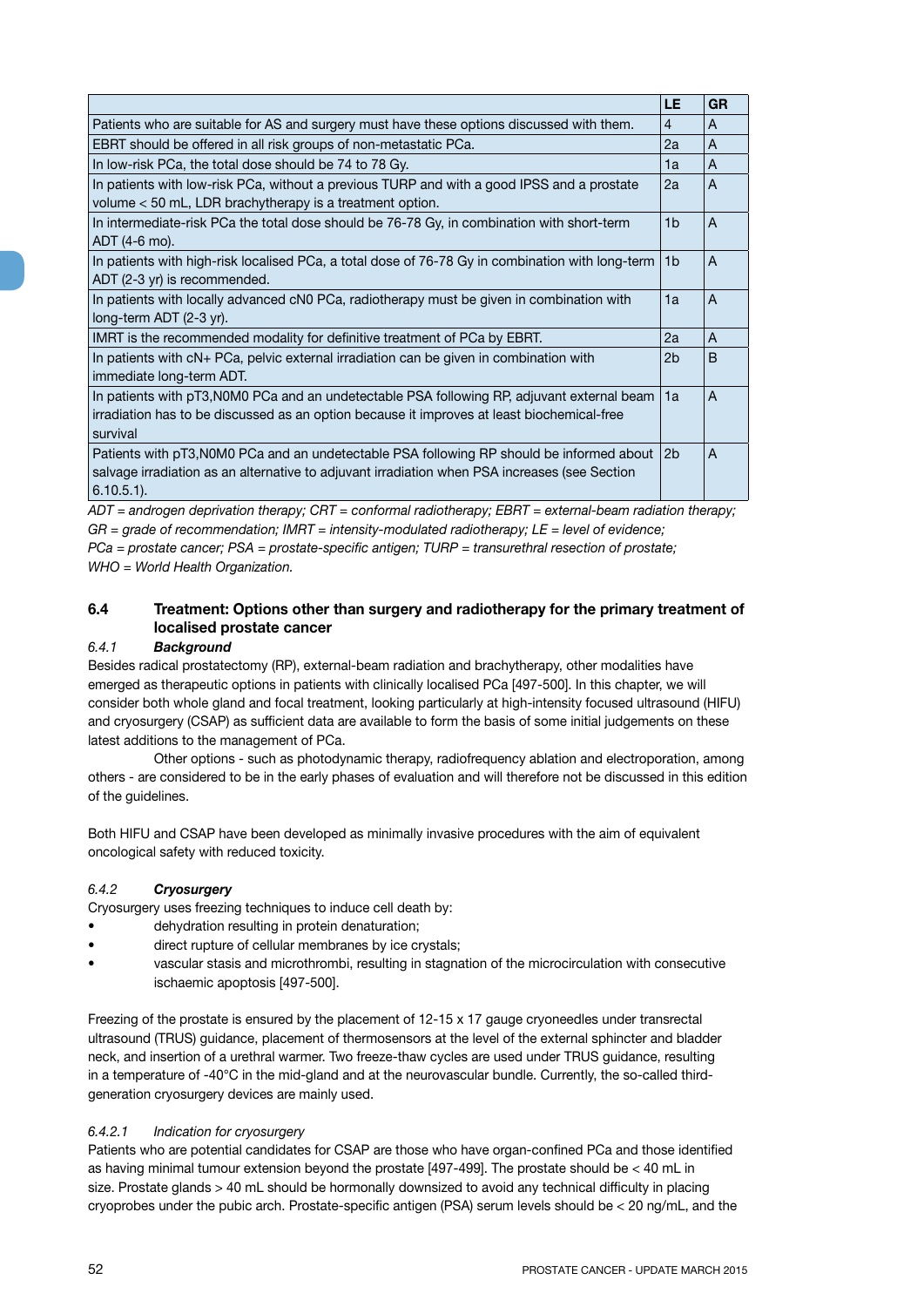biopsy Gleason score should be < 7. Potential candidates for CSAP are:

- patients with low-risk PCa, or intermediate-risk PCa whose condition prohibits radiotherapy or surgery;
- at the time of therapy, the size of the prostate should be  $<$  40 mL; volume reduction may be achieved by androgen ablation.

It is important that patients with a life expectancy > 10 years should be fully informed that there are limited data on the long-term outcome for cancer control at 10 and 15 years.

### *6.4.2.2 Results of modern cryosurgery for PCa*

The therapeutic results of cryotherapy have improved over time with the introduction of enhanced techniques such as gas-driven probes and transperineal probe placement, as used in third-generation cryosurgery [501- 506].

An objective assessment of PSA outcome is not easily performed because some institutions use PSA values < 0.1 ng/mL as an indicator of therapeutic success, whereas others use the old American Society of Therapeutic Radiology and Oncology (ASTRO) criteria, which require three initial consecutive increases in PSA level.

With regard to second-generation CSAP, if a PSA nadir < 0.5 ng/mL is used, BDFS at five years is 60% and 36% for low-risk and high-risk patients, respectively [501, 502].

Long et al. [501] have performed a retrospective analysis of the multicentre, pooled, CSAP results of 975 patients stratified into three risk groups. Using PSA thresholds of 1.0 ng/mL and < 0.5 ng/mL at a mean followup of 24 months, the five-year actuarial BDFS rate was:

- 76% and 60%, respectively, for the low-risk group
- 71% and 45%, respectively, for the intermediate-risk group
- 61% and 36%, respectively, for the high-risk group.

According to a recent meta-analysis of 566 cryosurgery-related publications, there were no controlled trials, survival data or validated biochemical surrogate end-points available for analysis [507].

Cryosurgery showed progression-free survival (PFS) of 36-92% (projected one- to seven-year data), depending on risk groups and the definition of failure. Negative biopsies were seen in 72-87% of cases, but no biopsy data were available for the currently used third-generation cryotherapy machines.

With regard to third-generation cryosurgery, clinical follow-up is short, with a 12-month PSA followup carried out in only 110/176 (63%) patients [501-506]. Eighty of these (73%) patients still had a PSA nadir < 0.4 ng/mL, whereas 42/65 (64.6%) low-risk patients remained free from biochemical progression using the 0.4 ng/mL cut-off.

Longer follow-up has been reported by Bahn et al. [504], who have analysed the therapeutic results of 590 patients undergoing CSAP for clinically localised and locally advanced PCa. At a PSA cut-off level of < 0.5 ng/mL, the seven-year BDFS for low-, medium- and high-risk groups was 61%, 68% and 61%, respectively. PSA nadir levels in 2,427 patients registered in the Cryo On-Line Data (COLD) Registry showed that a PSA nadir of 0.6 ng/mL or above was associated with significant risks of biochemical failure (29.5%, 46% and 54% in low-, intermediate- and high-risk groups, respectively) within the first two years [508].

In a randomized comparison between whole-gland cryotherapy and external-beam radiotherapy, no difference in 36 months of disease progression was observed at 100 months follow-up [509]. Men in both arms of the study received three to six months of neoadjuvant androgen ablative therapy.

### *6.4.2.3 Complications of cryosurgery for primary treatment of PCa*

Erectile dysfunction occurs in about 80% of patients and this remains a consistent complication of the CSAP procedure, independent of the generation of the system used [510]. The complication rates described in third-generation cryosurgery include tissue sloughing in about 3%, incontinence in 4.4%, pelvic pain in 1.4% and urinary retention in about 2% [501-506]. The development of fistula is usually rare, being < 0.2% in modern series. About 5% of all patients require transurethral resection of the prostate (TURP) for subvesical obstruction.

## *6.4.3 High-intensity focused ultrasound of the prostate*

HIFU consists of focused ultrasound waves, emitted from a transducer, that cause tissue damage by mechanical and thermal effects as well as by cavitation [511]. The goal of HIFU is to heat malignant tissues above 65°C so that they are destroyed by coagulative necrosis.

HIFU is performed under general or spinal anaesthesia, with the patient lying in the lateral position.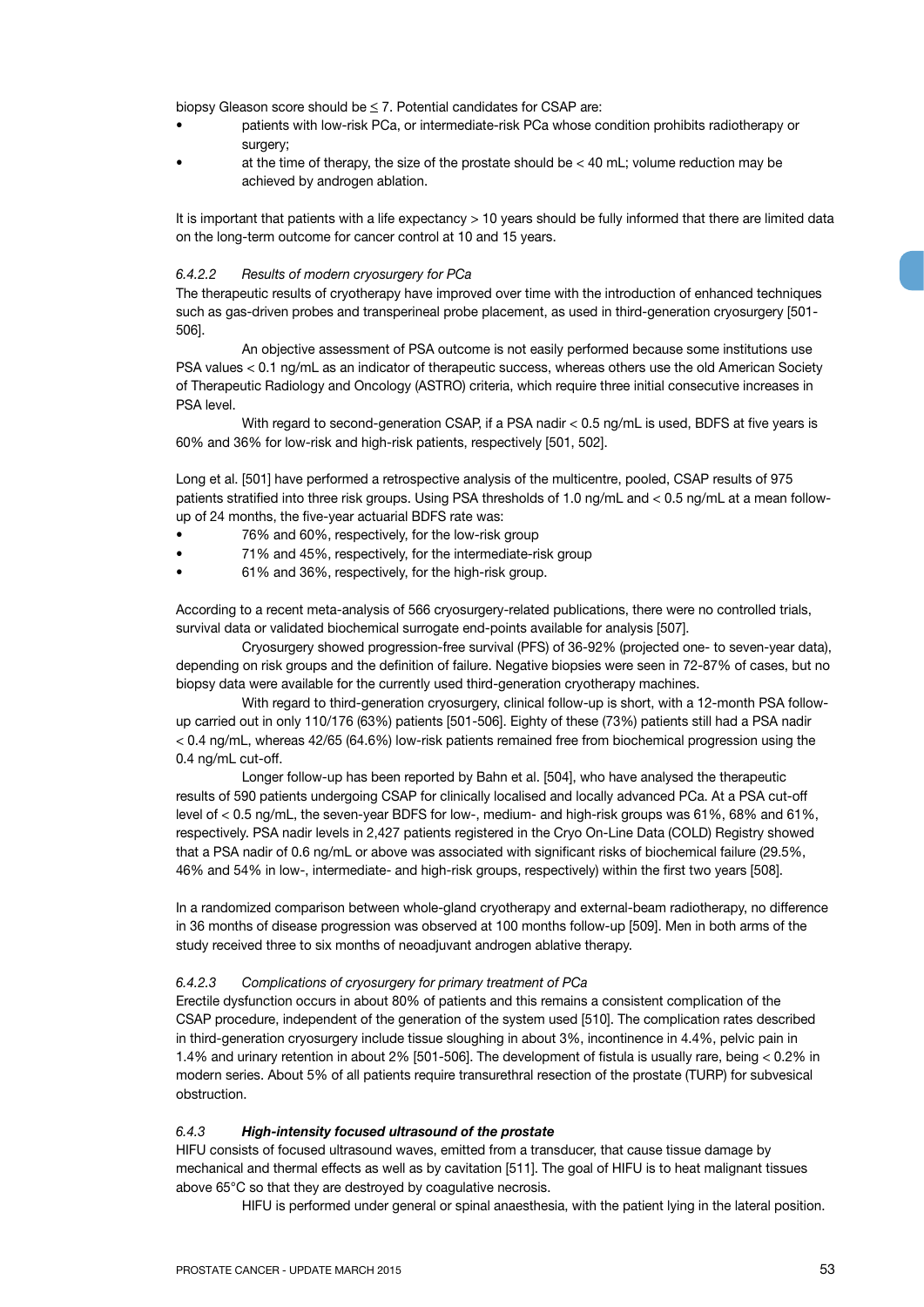The procedure is time-consuming, with about 10 g prostate tissue treated per hour. In a 2006 review, 150 papers related to HIFU were identified and evaluated with regard to various oncological and functional outcome parameters [507]. No controlled trial was available for analysis, and no survival data were presented. No validated biochemical, surrogate end-point was available for HIFU therapy. Potential candidates are patients with low to moderate risk in investigational settings. The patient should be informed about the lack of long-term outcome data at > 10 years (see 7.4.4.2).

#### *6.4.3.1 Results of high-intensity focused ultrasound in PCa*

As with CSAP, various PSA thresholds are defined for biochemical cure, and no international consensus exists on objective response criteria. The Stuttgart criteria (> PSA nadir + 1.2 ng/mL) have been proposed to define BCR after HIFU treatment [512]. As a consequence of the lower PSA cut-off for recurrence than in the Phoenix criteria (PSA nadir + 2 ng/mL), the outcome may be approximately 10% lower using the Stuttgart criteria than the Phoenix criteria [513]. According to the review mentioned above [507], HIFU showed PFS (based on PSA ± biopsy data) of 63-87% (projected three- to five-year data), but median follow-up in the studies ranged from 12-24 months only.

In one of the largest single-centre studies, 227 patients with clinically organ-confined PCa were treated with HIFU, and their outcome data were analysed after a mean follow-up of 27 months (range: 12-121 months) [514] (see Table 6.4.1). The projected five-year BDFS was 66%, or only 57% if patients had exhibited a pre-therapeutic PSA value of 4-10 ng/mL. Incontinence and bladder neck stricture decreased over time from 28% and 31%, respectively, to 9% and 6%, respectively. In another study [515], a significant decrease in pre-treatment PSA serum levels from 12 ng/mL to 2.4 ng/mL was observed. However, 50% of the 14 patients demonstrated positive prostate biopsies during follow-up. In a third study [516], a complete response rate (i.e. PSA < 4 ng/mL) and six negative biopsies were achieved in 56% of the patients.

From a single centre, the eight-year BDFS rates (Phoenix definition) were 76%, 63%, and 57% for low-, intermediate-, and high-risk patients, respectively (p < 0.001) after whole-gland treatment. At 10 years, the PCa-specific survival rate and metastasis-free survival rate (MFSR) were 97% and 94%, respectively [517].

Thüroff et al. [516] have summarised the efficacy results of a European multicentre study comprising the data of 559 patients with mainly low- and intermediate-risk PCa, and have reported a negative biopsy rate of 87.2% in 288 men with a follow-up of at least six months. A PSA nadir after six months' follow-up could be determined in 212 patients, and was 1.8 ng/mL. However, following the initial procedure, it could be demonstrated that the PSA nadir might be reached in 12-18 months.

Blana et al. have reported the results of 146 patients undergoing HIFU with a mean follow-up of 22.5 months [518]. The mean PSA level before treatment was 7.6 ng/mL; the PSA nadir achieved after three months was 0.07 ng/mL. However, after 22 months, the median PSA level was 0.15 ng/mL. Of the 137 men available for analysis, 93.4% demonstrated a negative control biopsy. The PSA nadir appeared to be strongly associated with treatment failure [519] (p < 0.001). Patients with a PSA nadir of 0.0-0.2 ng/mL had a treatment failure rate of only 11% compared with 46% in patients with a PSA nadir of 0.21-1.00 ng/mL, and 48% with a PSA nadir of > 1.0 ng/mL. Recently, the group has updated its results, with a total of 163 men treated for clinically organ-confined PCa. Within the  $4.8 \pm 1.2$  years of follow-up, the actuarial DFS rate at five years was 66%, with salvage treatment initiated in 12% of patients [520].

In another study, 517 men with organ-confined or locally advanced PCa were treated with HIFU [521]. Biochemical failure was defined as the PSA nadir + 2 ng/mL, according to the Phoenix guidelines with regard to radiotherapy. After a median follow-up of 24 months, the BDFS was 72% for the entire cohort. The BDFS in patients with stage T1c, T2a, T2b, T2c and T3 groups at five years was 74%, 79%, 72%, 24% and 33%, respectively (p < 0.0001). The BDFS in patients in the low-, intermediate- and high-risk groups at five years was 84%, 64% and 45%, respectively ( $p < 0.0001$ ). The BDFS in patients treated with or without neoadjuvant hormonal therapy at seven years was 73% and 53% (p < 0.0001), respectively. Post-operative erectile dysfunction was noted in 33 out of 114 (28.9%) patients who were pre-operatively potent.

In a retrospective study, 137 patients with PCa underwent HIFU [522]. After a median follow-up of 36 months, 22% of the patients relapsed according to the Phoenix criteria. The five-year DFS rate was 78% based on these criteria, and 91%, 81% and 62% in the low-, intermediate- and high-risk groups, respectively. Urge incontinence (16 cases) and dysuria (33 cases) occurred after removal of the urethral catheter in 11.8% and 24.1%, respectively.

To evaluate whether the location (apex/mid-gland/base) of PCa influences the risk of incomplete transrectal HIFU ablation, Boutier et al. [523] analysed 99 patients who underwent PCa HIFU ablation (Ablatherm; EDAP, Vaulx-en-Velin, France) with a 6 mm safety margin at the apex, and had systematic biopsies at three to six months after treatment. Residual cancer was found in 36 patients (36.4%) and 50 sextants (8.4%); 30 (60%) positive sextants were in the apex, 12 (24%) in the mid-gland, and eight (16%) in the base. Statistical analysis showed that the mean (95% CI) probability for a sextant to remain positive after HIFU ablation was 8.8% (3.5-20.3%) in the base, 12.7% (5.8-25.9%) in the mid-gland, and 41.7% (27.2-57.89%)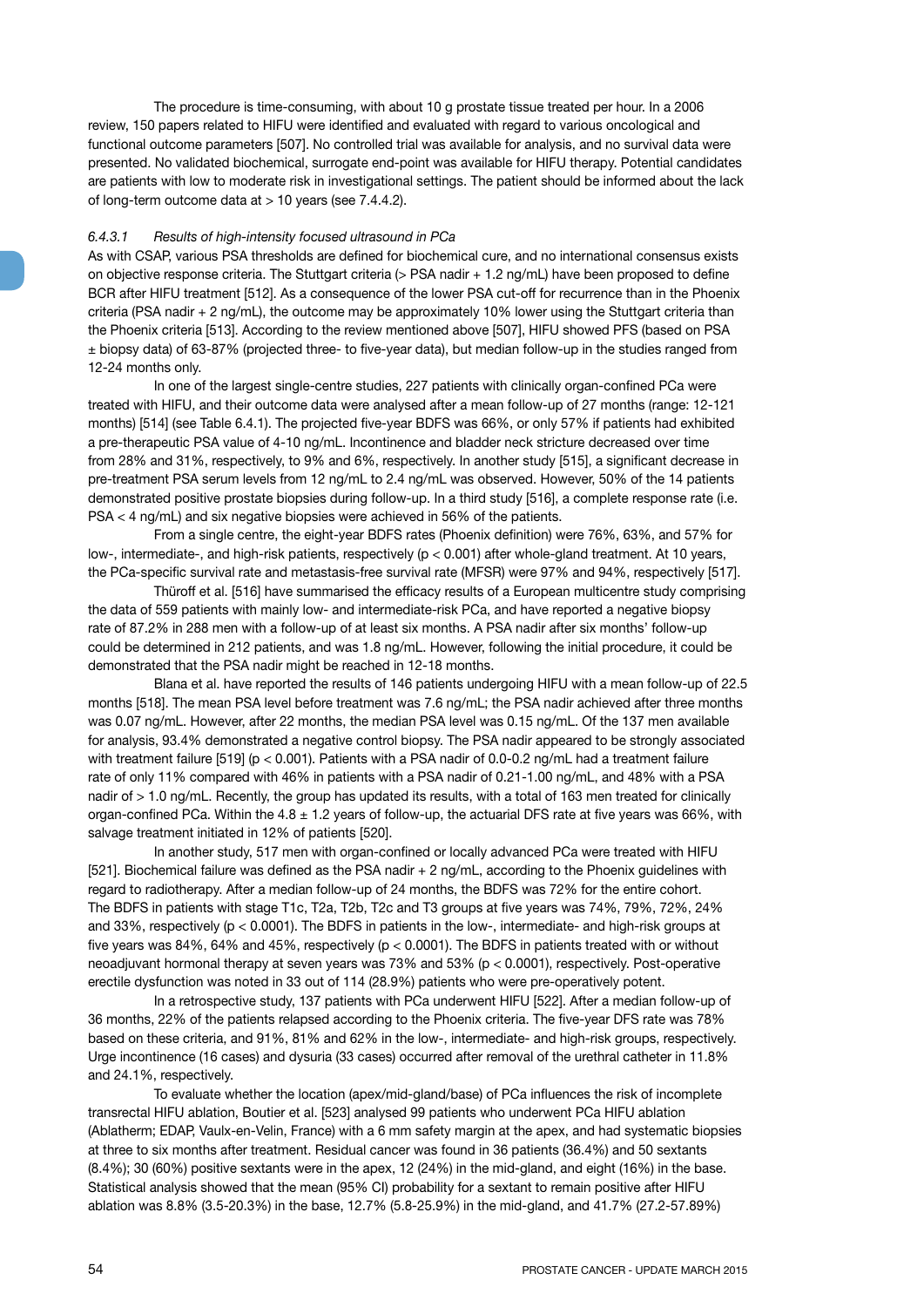in the apex. When a 6 mm apical safety margin was used, treatment-associated side-effects, especially incontinence and erectile dysfunction, were fewer, but residual cancer after HIFU ablation was significantly more frequent in the apex.

Komura et al. [524] have analysed the oncological outcome in 144 patients with T1/T2 PCa and a median follow-up of 47 (2-70) months. Thirty-nine percent of patients relapsed and approximately 40% developed a clinical or subclinical urethral stricture post-operatively. Most interestingly, the five-year DFS was significantly better in those with a stricture than in those without  $(78.2\% \text{ vs } 47.8\% , p < 0.001)$ , indicating the need for more aggressive treatment, especially at the apex of the prostate. Crouzet et al. [517] published the results of 1,002 men treated with whole-gland HIFU with a median follow-up of 6.4 years. PCa-specific survival and metastasis-free survival at 10 years were 97% and 94%, respectively. Overall, 37.1% of men received any form of salvage treatment.

| Study (reference no.)      | $\mathbf n$ | Median follow-up  | <b>Outcome measure</b>                            |
|----------------------------|-------------|-------------------|---------------------------------------------------|
| Blana et al. 2004 [518]    | 137         | $22.5 \text{ mo}$ | 87% $PSA < 1$ at follow-up                        |
| Poissonnier et al. 2007    | 227         | $27 \text{ mo}$   | 66% BCR-free at 5 y                               |
| [514]                      |             |                   |                                                   |
| Crouzet et al. 2013 [517]  | 1,002       | 6.4v              | 76%, 63% and 57% BCR-free (Phoenix) for low-,     |
|                            |             |                   | intermediate- and high-risk disease, respectively |
|                            |             |                   | DFS at 10 y: 97%; metastasis-free: 94%            |
| Thüroff et al. 2003 [516]  | 559         | 6 mo              | 87% biopsy negative at 6 mo                       |
| Uchida et al. 2009 [521]   | 517         | 24 mo             | 72% BCR-free (Phoenix)                            |
| Inoue et al. 2011 [522]    | 137         | 36 mo             | 78% BCR-free (Phoenix)                            |
| Boutier et al. 2011 [523]  | 99          | 6 mo              | 64% biopsy tumour-free                            |
| Komura et al. 2011 [524]   | 144         | 47 mo             | 61% BCR-free (Phoenix)                            |
| Thüroff and Chaussy 2013   | 704         | 5.3v              | 60%, BCR-free (Phoenix) at 10 y                   |
| $[525]$                    |             |                   | 99% DFS at 10 y; 95% metastasis-free at 10 y      |
| Pfeiffer et al. 2012 [526] | 191         | 53 mo             | 85%, 65% and 55% biochemical-free survival rate   |
|                            |             |                   | (Stuttgart) for low-, intermediate- and high-risk |
|                            |             |                   | disease, respectively                             |
| Pinthus et al. 2012 [527]  | 402         | 24 mo             | 68% BCR-free (Stuttgart) at 4 y                   |

#### **Table 6.4.1: Summary of studies addressing HIFU in PCa**

*BCR = biochemical recurrence; DFS = disease-free survival; n = number of patients; PSA = prostate-specific antigen.*

## *6.4.4 Focal therapy of PCa*

During the past two decades, there has been a trend towards earlier diagnosis of PCa as a result of greater public and professional awareness, leading to the adoption of both formal and informal screening strategies. The effect of this has been to identify men at an earlier stage with smaller tumours that occupy only 5-10% of the prostate volume, with a greater propensity for unifocal or unilateral disease [528-530].

Most focal therapies to date have been achieved with ablative technologies: cryotherapy, HIFU or photodynamic therapy, electroporation, focal radiotherapy by brachytherapy, or CyberKnife Robotic Radiosurgery System technology (Accuray Inc., Sunnyvale, CA, USA). The main purpose of focal therapy is to limit treatment toxicity in patients that could benefit from local disease control [531-533].

### *6.4.4.1 Pre-therapeutic assessment of patients*

The high number of random and systematic errors associated with TRUS-guided random biopsy regimens means that this procedure is not sufficiently accurate for selecting candidates for focal therapy. Perineal biopsy or magnetic resonance imaging (MRI) may be useful tools. For characterizing men considering focal therapy, transperineal prostate biopsy using a template-guided approach is recommended [534-536]. When used with a 5 mm sampling frame, this approach can rule in or out PCa foci with volumes of 0.5 mL and 0.2 mL with 90% certainty [537]. Thus, the exact anatomical localization of the index lesion - defined as the biologically most aggressive - can be accurately determined.

#### *6.4.4.2 Patient selection for focal therapy*

The primary objective of treatment must be the eradication of measurable and biologically aggressive disease with minimal toxicity. However, although treatment is usually intended to be a single session, patients should know that further treatment might be necessary in the future. Standardised follow-up schedules and retreatment indications are currently non-existent. Based on published data, the following criteria identify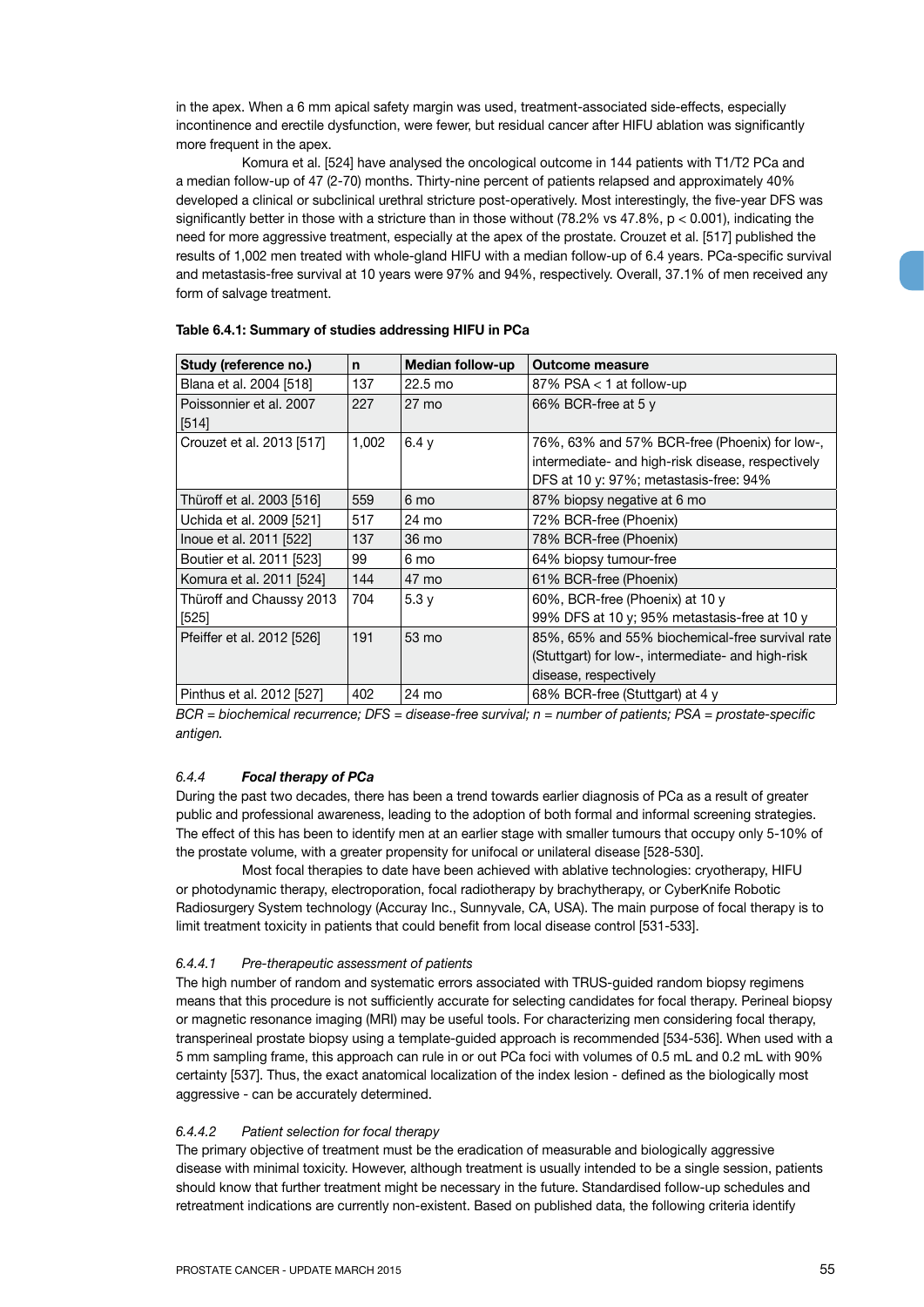possible candidates for currently ongoing trials of focal treatment:

- candidates for focal therapy should ideally undergo transperineal template mapping biopsies; multiparametric MRI with or without TRUS biopsy may be an option in the hands of experts;
- focal therapy should be limited to patients with a low to moderate risk in investigational settings; retrospective data have shown the presence of grade I-III toxicity in 13% of cases [538];
- patients should be counselled with caution as no data on functional and oncological outcomes are available;
- patients must be informed that:
	- 1. the therapy is investigational;
	- 2. the long-term consequences are unknown;
	- 3. the optimal method for follow-up and the criteria for salvage therapy are not clear;
	- 4. focal therapy is not without toxicity.

Early reports suggest the feasibility of MRI-guided focal salvage cryotherapy after local radiotherapy [539] and focal electroporation [540].

## *6.4.5 Conclusions and guidelines for experimental therapeutic options to treat clinically localised PCa*

| <b>Conclusions</b>                                                                                    | LE |
|-------------------------------------------------------------------------------------------------------|----|
| HIFU has been shown to have a therapeutic effect in low-stage PCa, but prospective randomised         | 3  |
| comparison studies are not available.                                                                 |    |
| Cryotherapy for PCa compares unfavourably with external-beam radiation for the preservation of        | 2  |
| sexual function.                                                                                      |    |
| PSA nadir values after ablative therapies may have prognostic value.                                  | 3  |
| Focal therapy of any sort is investigational, and the follow-up and retreatment criteria are unclear. | 3  |
| HIFU treatment for localised PCa results in mild to moderate urine incontinence in less than 20% of   |    |
| men.                                                                                                  |    |

| <b>Recommendations</b>                                                                                        | GR |
|---------------------------------------------------------------------------------------------------------------|----|
| In patients who are unfit for surgery or radiotherapy, CSAP can be an alternative treatment for PCa.          | ◡  |
| If HIFU is offered, the lack of long-term comparative outcome data $(>10 \text{ y})$ should be discussed with | C  |
| the patient.                                                                                                  |    |
| Focal therapy of PCa is still in its infancy and cannot be recommended as a therapeutic alternative           | A  |
| outside clinical trials.                                                                                      |    |
|                                                                                                               |    |

*CSAP = cryosurgery; GR = grade of recommendation; HIFU = high-intensity focused ultrasound; LE = level of evidence; PSA = prostate specific antigen.*

# **6.5 Treatment: Hormonal therapy - rationale and available drugs**

## *6.5.1 Introduction*

## *6.5.1.2 Different types of hormonal therapy*

ADT can be achieved by either suppressing the secretion of testicular androgens or inhibiting the action of circulating androgens at the level of their receptor using competing compounds known as anti-androgens. In addition, these two methods can be combined to achieve what is known as complete (or maximal or total) androgen blockade (CAB) [541].

## *6.5.2 Testosterone-lowering therapy (castration)*

## *6.5.2.1 Castration level*

Surgical castration is still considered the 'gold standard' for ADT, against which all other treatments are rated. It leads to a considerable decline in testosterone levels and induces a hypogonadal status, known as the 'castration level'.

The standard castrate level was < 50 ng/dL (1.7 nmol/L). It was defined more than 40 years ago, when testosterone level testing was limited. Current testing methods have found that the mean value of testosterone after surgical castration is 15 ng/dL [542]. This has led to a revisiting of the current definition of castration, with a more appropriate level defined as below 20 ng/dL (1 nmol/L). This new definition is important as better results are repeatedly observed with levels around or below 1 nmol/l compared to 1.7 nmol/L [543- 545]. However, the castrate level considered by the regulatory authorities is still 50 ng/dL (1.7 mmol/L), which is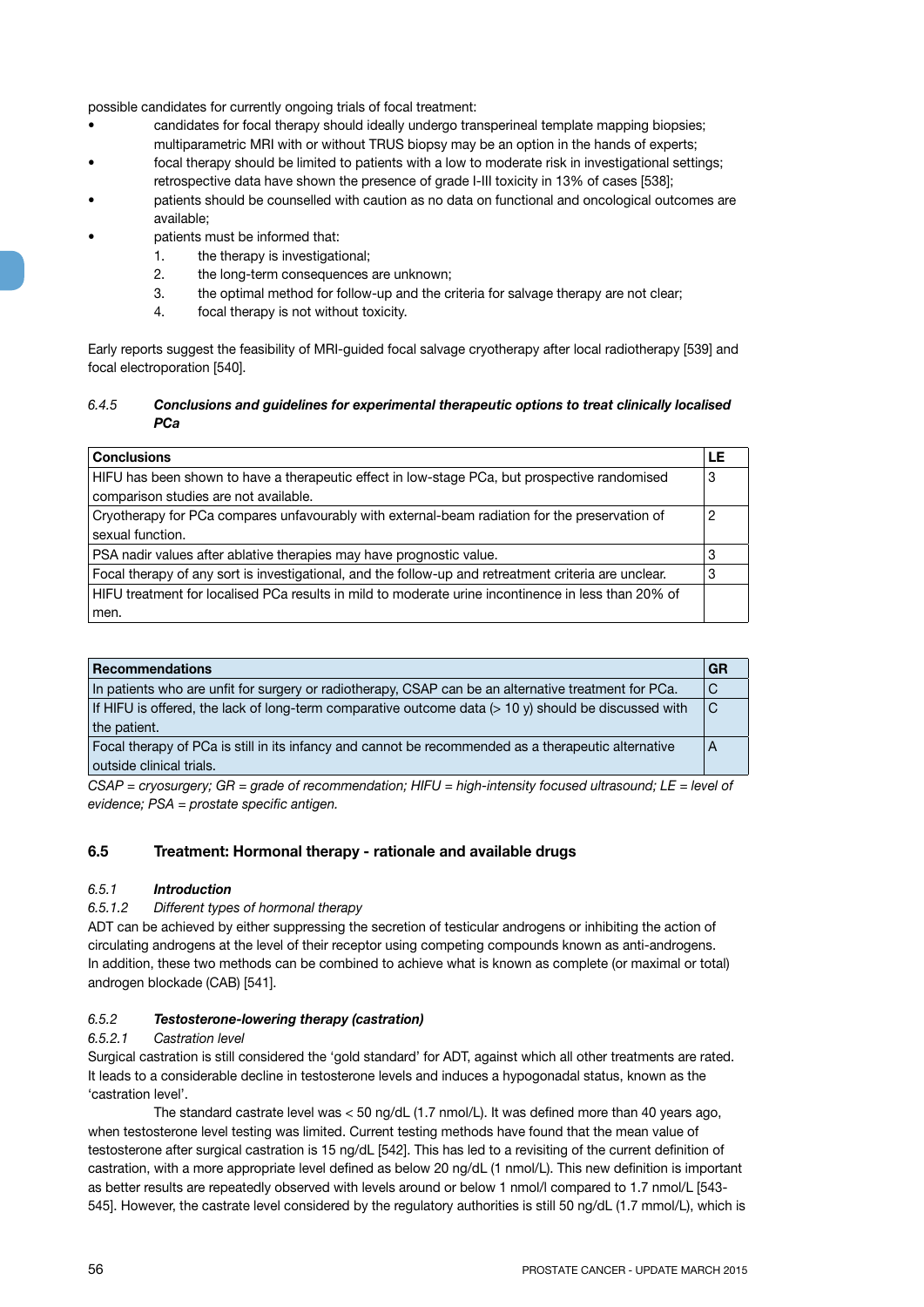also the threshold that has been used in all clinical trials addressing castration in PCa patients.

## *6.5.2.2 Bilateral orchiectomy*

Bilateral orchiectomy, either total or subcapsular pulpectomy, is a simple, cheap and virtually complication-free surgical procedure. It is easily performed under local anaesthesia [546] and is the quickest way to achieve a castration level, usually within less than 12 hours. It is irreversible and does not allow for intermittent treatment.

## *6.5.3 Oestrogens*

Opposed to castration, oestrogens resultant testosterone suppression is not associated with bone loss [547].

## *6.5.3.1 Diethylstilboesterol (DES)*

Early studies by the Veterans Administration (VACURG) tested oral Diesthylstilboesterol (DES) at 5 mg/day. This dosage was associated with high cardiovascular morbidity and mortality, which was secondary to first-pass hepatic metabolism and the formation of thrombogenic metabolites. Lower doses of 1 mg/day and 3 mg/day were found to be as effective as bilateral orchiectomy [548], with still more side effects compared to castration.

## *6.5.3.2 Strategies to counteract the cardiotoxicity of oestrogen therapy*

Two strategies have been attempted to neutralise oestrogen cardiotoxicity.

- Parenteral oestrogen (polyoestradiol phosphate) to avoid first-pass hepatic metabolism was as effective as CAB for survival, but with still more non-fatal cardiovascular events [549].
- The use of either warfarin sodium, 1 mg/day, or aspirin, 75-100 mg/day in combination with DES, 1 mg/day or 3 mg/day, did not suppress the thromboembolic complications associated with DES [550, 551].

These results precluded oestrogen as a standard first-line treatment.

## *6.5.4 Luteinising-hormone-releasing hormone agonists*

Long-acting LHRH agonists are currently the main forms of ADT. These synthetic analogues of LHRH, are delivered as depot injections on a 1-, 2-, 3-, 6-monthly, or yearly basis. After the first injection, they stimulate pituitary LHRH receptors, inducing a transient rise in LH and FSH leading to the 'testosterone surge' or 'flareup' phenomenon, which begins 2-3 days later and lasts for about 1 week. The different products have practical differences that need to be considered in everyday practice, including the storage temperature, whether a drug is ready for immediate use or requires reconstitution, and whether a drug is given by subcutaneous or intramuscular injection.

## *6.5.4.1 Achievement of castration levels*

Chronic exposure to LHRH agonists results in the down-regulation of LHRH-receptors, suppressing LH and FSH secretion and therefore testosterone production. The castration level is usually obtained within 2-4 weeks [552]. However, about 10% of treated patients fail to achieve castration levels [543], which rise to 15% if the castration threshold is defined as 1 nmol/l. Although there is no formal direct comparison between the various compounds, they are considered to be equally active [548] and comparable to orchiectomy [549].

### *6.5.4.2 Flare-up phenomenon*

The 'flare phenomenon' might lead to detrimental effects such as increased bone pain, acute bladder outlet obstruction, obstructive renal failure, spinal cord compression, and cardiovascular death due to hypercoagulation status.

Clinical flare needs to be distinguished from the biochemical flare and even from asymptomatic radiographic evidence of progression [553]. Patients at risk are usually those with high-volume, symptomatic, bony disease. Concomitant therapy with an anti-androgen decreases the incidence of clinical flare, but does not completely suppress the risk.

Some testosterone mini-flares have also been observed with the LHRH agonists. The clinical impact might be associated with a negative impact on OS (see Section 6.6.3.1).

### *6.5.5 Luteinising-hormone-releasing hormone antagonists*

LHRH antagonists bind immediately and competitively to LHRH receptors in the pituitary gland. The effect is a rapid decrease in LH, FSH and testosterone levels without any flare. The practical shortcoming of these compounds is the lack of a long-acting depot formulation.

## *6.5.5.1 Abarelix*

Abarelix was as affective as LHRH agonists in achieving and maintaining castration levels of testosterone and in reducing serum PSA [554, 555]. However, the FDA has issued a warning about allergic reactions with the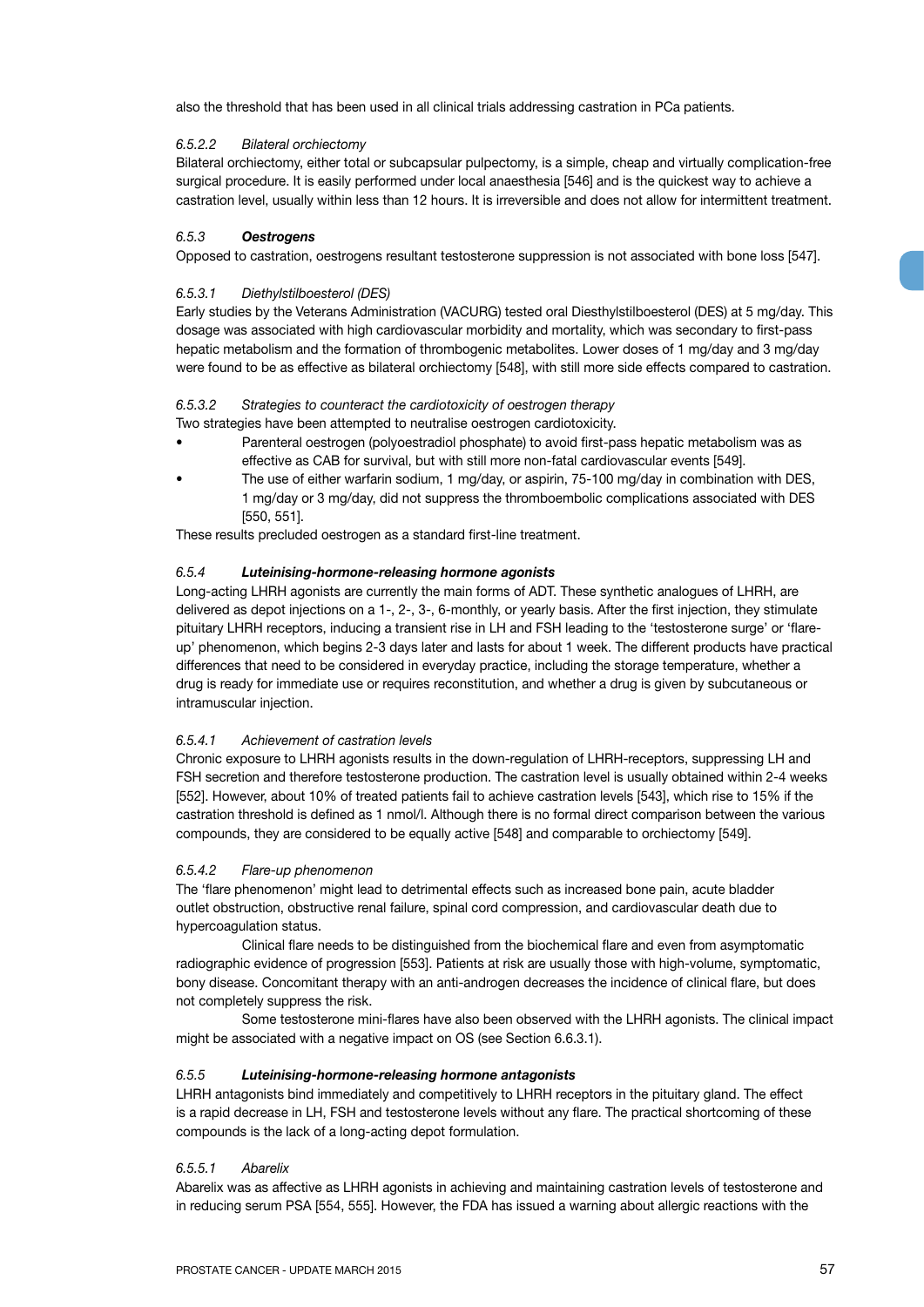long-term use of abarelix, which has resulted in suspension of its further development. It is, however, licensed in metastatic and symptomatic PCa, for which no other treatment option is available, or as a short-term induction modality (http://www.accessdata.fda.gov/drugsatfda\_docs/label/2003/21320\_plenaxis\_lbl.pdf).

## *6.5.5.2 Degarelix*

Degarelix is an LHRH antagonist with a monthly subcutaneous formulation. The standard dosage of degarelix is 240 mg in the first month, followed by 80 mg monthly injections. More than 95% of patients have achieved a castrate level at day 3. No allergic reactions were observed. Its main specific side-effect is a somewhat painful injection (moderate or mild) reported by 40% of patients, mainly after the first injection. An extended follow-up has been published, suggesting a better progression-free survival compared to monthly leuprorelin [556]. Its definitive superiority over the LHRH analogues remains to be proven. Their use is limited by a monthly formulation.

## *6.5.6 Anti-androgens*

These oral compounds are classified according to their chemical structure as:

- steroidal, e.g. cyproterone acetate (CPA), megestrol acetate and medroxyprogesterone acetate;
- non-steroidal or pure, e.g. nilutamide, flutamide and bicalutamide.

Both classes compete with androgens at the receptor level. This is the sole action of non-steroidal antiandrogens that leads to an unchanged or slightly elevated testosterone level. Conversely, steroidal antiandrogens have progestational properties leading to a central inhibition by crossing the blood-brain barrier.

## *6.5.6.1 Steroidal anti-androgens*

These compounds are synthetic derivatives of hydroxyprogesterone. Their main pharmacological side-effects are secondary to castration, while gynaecomastia is quite rare. The non-pharmacological side effects are cardiovascular toxicity (4-40% for CPA) and hepatotoxicity.

## 6.5.6.1.1 Cyproterone acetate (CPA)

This was the first anti-androgen to be licensed, but the least studied. Its most effective dose in monotherapy is still unknown. Although CPA has a relatively long half-life (31-41 hours), it is usually administered in two or three fractionated doses of 100 mg each. Only one randomised trial [557] compared CPA with standard medical castration, suggesting a poorer OS compared to LHRH analogues. Although there are other studies in CPA monotherapy, methodological limitations prevent firm conclusions.

An underpowered monotherapy comparison with flutamide in M1b PCa did not show any difference in specific- and overall survival at a median follow-up of 8.6 years [558].

# 6.5.6.1.2 Megestrol acetate and medroxyprogesterone acetate

Very limited information is available on these two compounds, but they are associated with a poor overall efficacy [559].

## *6.5.6.2 Non-steroidal anti-androgens*

Non-steroidal anti-androgens monotherapy have been promoted on the basis of improved quality of life (QoL) and compliance compared to castration. They do not suppress testosterone secretion and it is claimed that libido, overall physical performance and bone mineral density (BMD) are preserved [560]. Non-androgen pharmacological side-effects differ, with bicalutamide showing a more favourable safety and tolerability profile than nilutamide and flutamide [561]. All three agents share a common liver toxicity (occasionally fatal) and liver enzymes must be monitored regularly.

## 6.5.6.2.1 Nilutamide

There are no comparative trials of nilutamide monotherapy with castration. Non-androgen pharmacological side-effects are visual disturbances (i.e. delayed adaptation to darkness), alcohol intolerance, nausea, and specifically exceptional interstitial pneumonitis (potentially life-threatening). Nilutamide is not licensed for monotherapy.

## 6.5.6.2.2 Flutamide

Flutamide has been studied as monotherapy for more than 20 years. No dose-finding studies against a currently accepted endpoint (e.g. PSA response) are available. Flutamide is a pro-drug, and the half-life of the active metabolite is 5-6 hours, so it must be administered three times daily. The recommended daily dosage is 750 mg. The non-androgen pharmacological side-effect of flutamide is diarrhoea.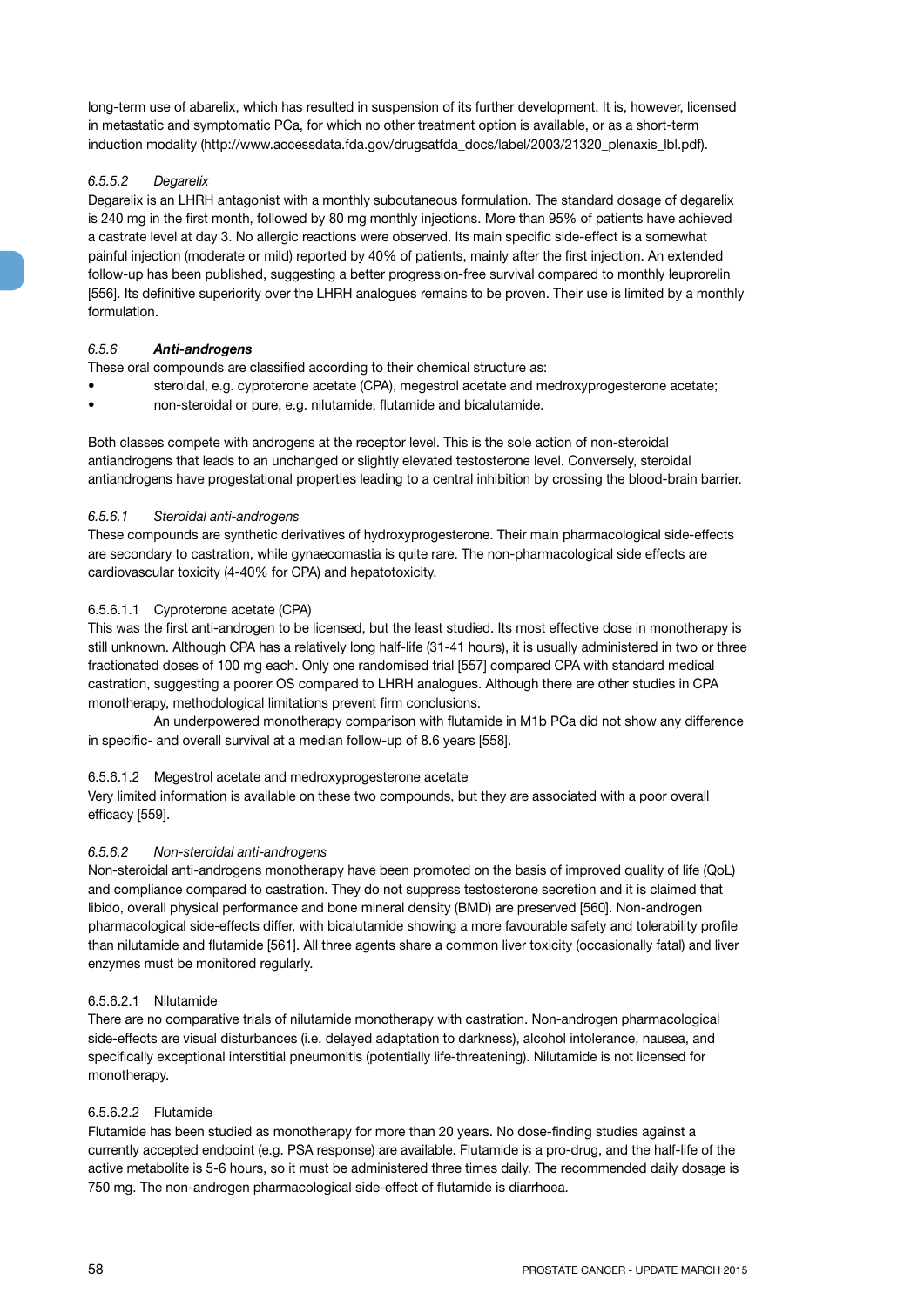## 6.5.6.2.3 Bicalutamide

The dosage licensed for use in CAB is 50 mg/day, and 150 mg for monotherapy. The androgen pharmacological side-effects are mainly gynaecomastia (70%) and breast pain (68%), which may be prevented by anti-oestrogens [562, 563], prophylactic radiotherapy [559], or surgical mastectomy. However, bicalutamide monotherapy clearly offers bone protection compared with LHRH analogues and probably LHRH antagonists [560, 564].

## *6.5.7 New compounds (for the castrate resistant status only)*

During castration, the occurrence of castration-resistant status (CRPC) is systematic. It is thought that it is mediated through two main overlapping mechanisms, which are androgen-receptor (AR)-independent and AR-dependent (see Section 6.11 - Castrate-resistant Prostate Cancer). In CRPC, the intracellular androgen level is increased compared to androgen sensitive cells, and an over-expression of the AR has been observed in CRPC, suggesting an adaptative mechanism [565]. This has led to the development of two new major compounds targeting the androgen axis: abiraterone acetate and enzalutamide.

## *6.5.7.1 Abiraterone acetate*

Abiraterone acetate (AA) is a CYP17 inhibitor (a combination of 17 hydrolase and a 17-20 lyase inhibition). It represents an improvement over ketoconazole, which is no longer available. By blocking CYP 17, AA significantly decreases the intracellular testosterone level by suppressing its synthesis at the adrenal level inside the cancer cells (intracrine mechanism). This compound must be used together with prednisone/ prednisolone (2 x 5 mg).

## *6.5.7.2 Enzalutamide*

Enzalutamide (previously known as MDV 3100) is a novel anti-androgen with a higher affinity than bicalutamide for the AR receptor. While non-steroidal anti-androgens still allow transfer of ARs to the nucleus, enzalutamide also blocks AR transfer and therefore suppresses any possible agonist-like activity.

Both drugs were developed for use in mCRPC after docetaxel. Both drugs have resulted in a significant overall improvement in survival [566, 567]. Detailed results are presented in section 6.11 - Castrateresistant Prostate Cancer).

## *6.5.8 Cost-effectiveness of hormonal therapy options*

A formal meta-analysis and literature review evaluated the cost-effectiveness of various long-term androgen suppression options in advanced PCa (e.g. bilateral orchiectomy, DES, LHRH-agonist, NSAA monotherapy, and CAB using NSAA). For men who can accept it, bilateral orchiectomy is the most cost-effective form of ADT, providing a higher quality-adjusted survival, while CAB is the least economically attractive option, yielding small health benefits for a high relative cost. Furthermore, the greatest QoL gains and least costs may be obtained by starting ADT when symptoms from distant metastases have occurred [568]. Finally, once ADT is started, if a major response is obtained, IAD might be a useful way to lower treatment costs.

## **6.6 Treatment: Metastatic prostate cancer**

## *6.6.1 Introduction*

A systematic review of ADT in PCa has recently been published [541].

## *6.6.2 Prognostic factors*

In recent years, the median survival of patients with newly diagnosed metastases is 42 months [569]. The M1 population is heterogeneous, with the most convincing data on prognosis produced by the large SWOG 8894 trial [570] discriminating patients into three groups based on the location of metastases (axial bone only compared to appendicular or visceral), the perfomance status ( $<$  1 compared to  $\geq$  1), the Gleason score ( $<$  8 compared to  $\geq$  8) and the PSA (< 65 compared to > 65 ng/mL). Patients with axial bone metastases only or apendicular or visceral metastases, an PS < 1 and a Gleason score < 8 have a median survival of 54 months, compared to those with apendicular or visceral metastases a  $PS \ge 1$  and a  $PSA > 65$  with only 21 months median survival.

After starting ADT, the PSA level after 7 months of ADT may lead to 3 groups with very different survival expectancy. The median survival is 75 months if the PSA level < 0.2 ng/mL, 44 months if the PSA < 4 ng/mL and only 13 months if the PSA is > 4 ng/mL [571]. Although these predictions are based on data from the large SWOG 9346 cohort, the prognostic use of PSA at 7 months of ADT still requires independent confirmation.

## *6.6.3 First-line hormonal treatment*

Primary ADT is the standard of care [541]. There is no level 1 evidence to choose between an LHRH analogue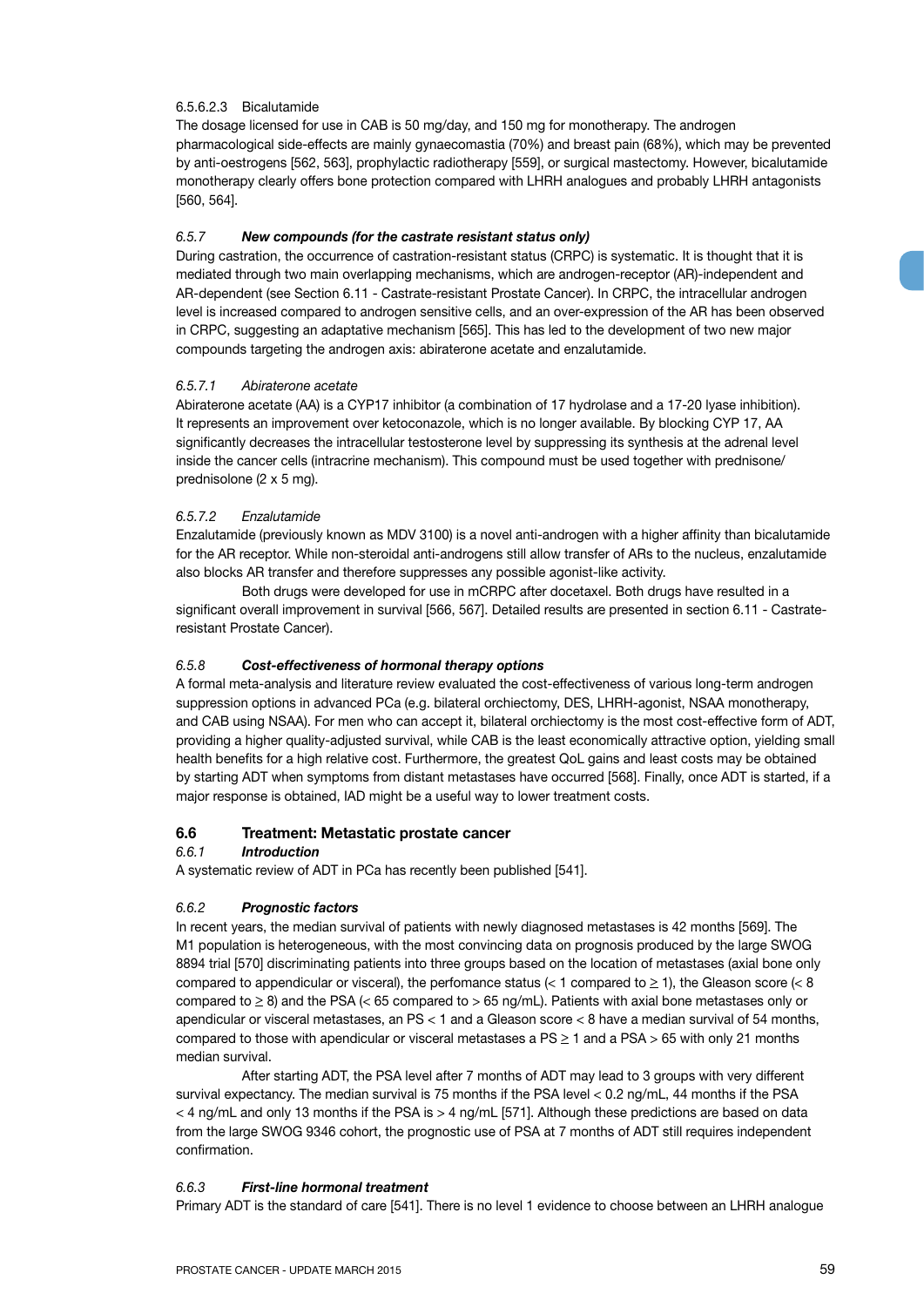or antagonist, except in patients with an impending spinal cord compression. In these patients, the choice for first-line treatment is between bilateral orchidectomy and an LHRH antagonist.

## *6.6.3.1 Prevention of flare-up*

Starting with an LHRH analogue results in an initial testosterone flare, which can usually be prevented by starting an anti-androgen at the same time [572]. Prevention of flare-up is important in symptomatic patients or when a clinical flare might lead to severe complications. The anti-androgen is usually continued for 4 weeks, although this duration is not based on evidence since there are no trials of the best regimen for preventing flare-up. In addition, the long-term impact of preventing flare-up is unknown [573].

## *6.6.4 Combination therapies*

## *6.6.4.1 Complete androgen blockade (CAB)*

There are conflicting results from the many studies comparing CAB with monotherapy [572]. The largest RCT in 1,286 M1b patients found no difference between surgical castration plus flutamide compared to surgical castration without flutamide [574]. Systematic reviews have shown that CAB using non-steroidal anti-androgen (NSAA) appears to provide a small survival advantage (< 5%) vs. monotherapy (surgical castration or LHRH agonists) [575, 576] beyond 5 years [577]. However, some of the larger trials included in these reviews were methodologically flawed and it is unlikely that this small advantage, if any, is useful in daily clinical practice. LHRH analogues and NSAA have the highest estimated quality-adjusted survival. However, the use of CAB increases side effects and the economic cost. There is an incremental cost of more than US\$1 million per quality-adjusted life-year vs. orchiectomy alone.

## *6.6.4.2 Non-steroidal anti-androgen (NSAA) monotherapy*

A systematic review has been published comparing non-steroidal antiandrogen monotherapy to castration (either medical or surgical) by the Cochrane group [578]. The key message is that use of non-steroidal antiandrogen monotherapy compared with medical or surgical castration monotherapy for advanced PCa is less effective in terms of OS, clinical progression, treatment failure and treatment discontinuation due to adverse events. The evidence quality was rated as moderate.

### *6.6.4.3 Intermittent versus continuous androgen deprivation therapy (IAD)*

Long-term castration stimulates prostate cell apoptosis. After an average period of 24 months, the tumour relapses, characterised by a castrate-independent state of growth. Experimental data indicate that castrateindependent progression may begin early after castration, coinciding with the cessation of androgen-induced differentiation of stem cells [579]. It has been suggested that stopping castration prior to progression would mean that any subsequent tumour growth would be solely sustained by the proliferation of androgendependent stem cells. The stem cells should therefore be susceptible once again to androgen withdrawal. Thus, IAD could delay the emergence of the androgen-independent clone. This rationale has been developed mainly through models (e.g. the Shionoggi breast model), which may be significantly different to tumour behaviour in men. Other possible benefits of IAD include the preservation of QoL in off-treatment periods and a reduction in treatment cost.

IAD is feasible and accepted by patients [580]. Two independent reviews [581, 582] summarised the clinical efficacy of this attitude. They were based on seven RCTs. Of the seven trials, only three trials were in patients with M1 disease. The three remaining trials were combinations of different relapse situations, mainly locally advanced and metastatic cases.

The design of the seven trials is summarised in Table 6.6.1, while the main results for survival are summarised in Table 6.6.2. The most important survival finding was the lack of a significant difference in OS between continuous and intermittent ADT. Table 6.6.3 summarises the expected treatment benefits of IAD. The most important finding was that the benefit in overall QoL was at best minimal if any. However, some treatment side effects were decreased using IAD.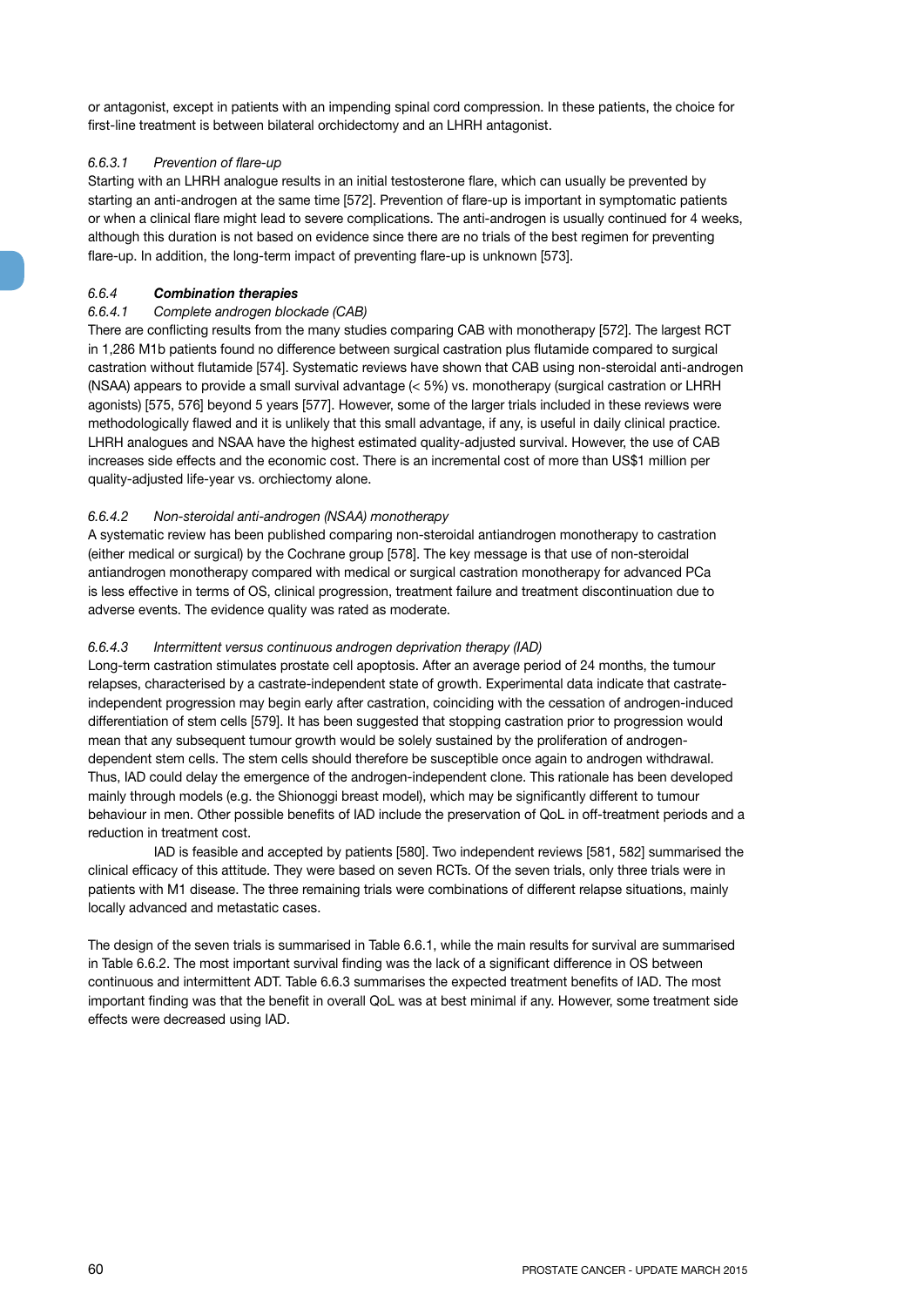| <b>Parameter</b>                            | <b>SEUG9401</b><br>[583]                                   | <b>FINN VII</b><br>$[584]$         | <b>SWOG9346</b><br>$[585]$ | <b>TULP</b><br>[586]                               | <b>TAP22</b><br>$[587]$ | De Leval<br>$[588]$                    |
|---------------------------------------------|------------------------------------------------------------|------------------------------------|----------------------------|----------------------------------------------------|-------------------------|----------------------------------------|
| n                                           | 766                                                        | 554                                | 1535                       | 193                                                | 173                     | 68                                     |
| Tumour stage                                | Locally<br>advanced/<br>metastatic                         | Locally<br>advanced/<br>metastatic | Metastatic                 | Metastatic                                         | Metastatic              | Locally<br>advanced/<br>metastatic/BCR |
| PSA (ng/mL)<br>at inclusion                 | $4 - 100$                                                  | Any value                          | > 5                        | Any value                                          | > 20                    | Any value                              |
| Therapy                                     | <b>CAD</b>                                                 | CAD                                | CAD                        | <b>CAD</b>                                         | CAD                     | CAD                                    |
| <b>Induction</b><br>period (mo)             | 3                                                          | 6                                  | $\overline{7}$             | 6                                                  | 6                       | 6                                      |
| PSA (ng/mL)<br>level to stop<br>on-phase    | < 4                                                        | < 10                               | < 4                        | < 4                                                | < 4                     | < 4                                    |
| PSA (ng/mL)<br>level to restart<br>on-phase | $>10$ for<br>symptomatic<br>and $> 20$ for<br>asymptomatic | > 20                               | > 20                       | $>10$ no<br>metastatic<br>and $> 20$<br>metastatic | >10                     | >10                                    |
| Time off<br>therapy                         | 50% at least<br>52 weeks;<br>29% for 36<br>mo              | 10.9-33.5<br>weeks                 | $>40\%$ of time            | $0.7 - 4.9$ mo                                     | 1.0-48.9 mo             | $3.3 - 8.3$ mo                         |
| Follow-up<br>(mo) median                    | 50                                                         | 65                                 | 108                        | 31                                                 | 44                      | 31                                     |

**Table 6.6.1: Patient population and treatment cycles in phase III trials on IAD in M1 patients**

*CAD = complete androgen deprivation; mo = months; n = number of patients; PSA = prostate specific antigen.*

# **Table 6.6.2: Oncological results in the 7 phase III trials on IAD**

| Parameter                | <b>SEUG9401</b><br>$[583]$                                                | <b>FINN VII</b><br>[584]                                                                          | <b>SWOG9346</b><br>$[585]$                                     | <b>TULP</b><br>$[586]$                | <b>TAP22</b><br>[587]                                                                | De Leval<br>$[588]$                |
|--------------------------|---------------------------------------------------------------------------|---------------------------------------------------------------------------------------------------|----------------------------------------------------------------|---------------------------------------|--------------------------------------------------------------------------------------|------------------------------------|
| End points<br>considered | Time to<br>progression/<br>survival                                       | Time to<br>progression/<br>survival                                                               | Time to<br>progression/<br>survival                            | Time to<br>progression                | Time to<br>progression/<br>survival                                                  | Time to<br>progression             |
| Time to<br>progression   | HR 0.81<br>in favour<br>continuous<br>arm. $p = 0.11$                     | IAD 34.5 mo.<br>Continuous<br>30.2 mo. HR<br>1.08; $p = 0.43$                                     | IAD 16.6 mo.<br>Continuous<br>$11.5 \text{ mo.}$<br>$p = 0.17$ | IAD 18.0 mo.<br>Continuous<br>24.1 mo | IAD 20.7 mo.<br>Continuous<br>15.1 mo<br>$p = 0.74$                                  | IAD 28 mo.<br>Continuous<br>21 mo. |
| PC-specific<br>survival  | IAD 23.6%<br>dead.<br>Continuous<br>20.8% dead.<br>HR 0.88                | <b>IAD 43%</b><br>dead;<br>45.2 mo.<br>Continuous<br>47% dead;<br>44.3 mo. HR<br>1.17; $p = 0.29$ | IAD 64%<br>dead.<br>Continuous<br>56% dead                     |                                       |                                                                                      |                                    |
| Overall<br>survival      | IAD 54.1%<br>dead.<br>Continuous<br>54.2% dead.<br>HR 0.99;<br>$p = 0.84$ | IAD 45.2 mo<br>Continuous<br>45.7 mo HR<br>1.15; $p = 0.17$                                       | IAD 5.1 yr.<br>Continuous<br>5.8 yr. HR<br>1.09                |                                       | IAD 56.9%<br>dead;<br>42.2 mo.<br>Continuous<br>54.2% dead;<br>52.0 mo<br>$p = 0.75$ |                                    |

*HR = hazard ratio; IAD = intermittent androgen deprivation; mo = months.*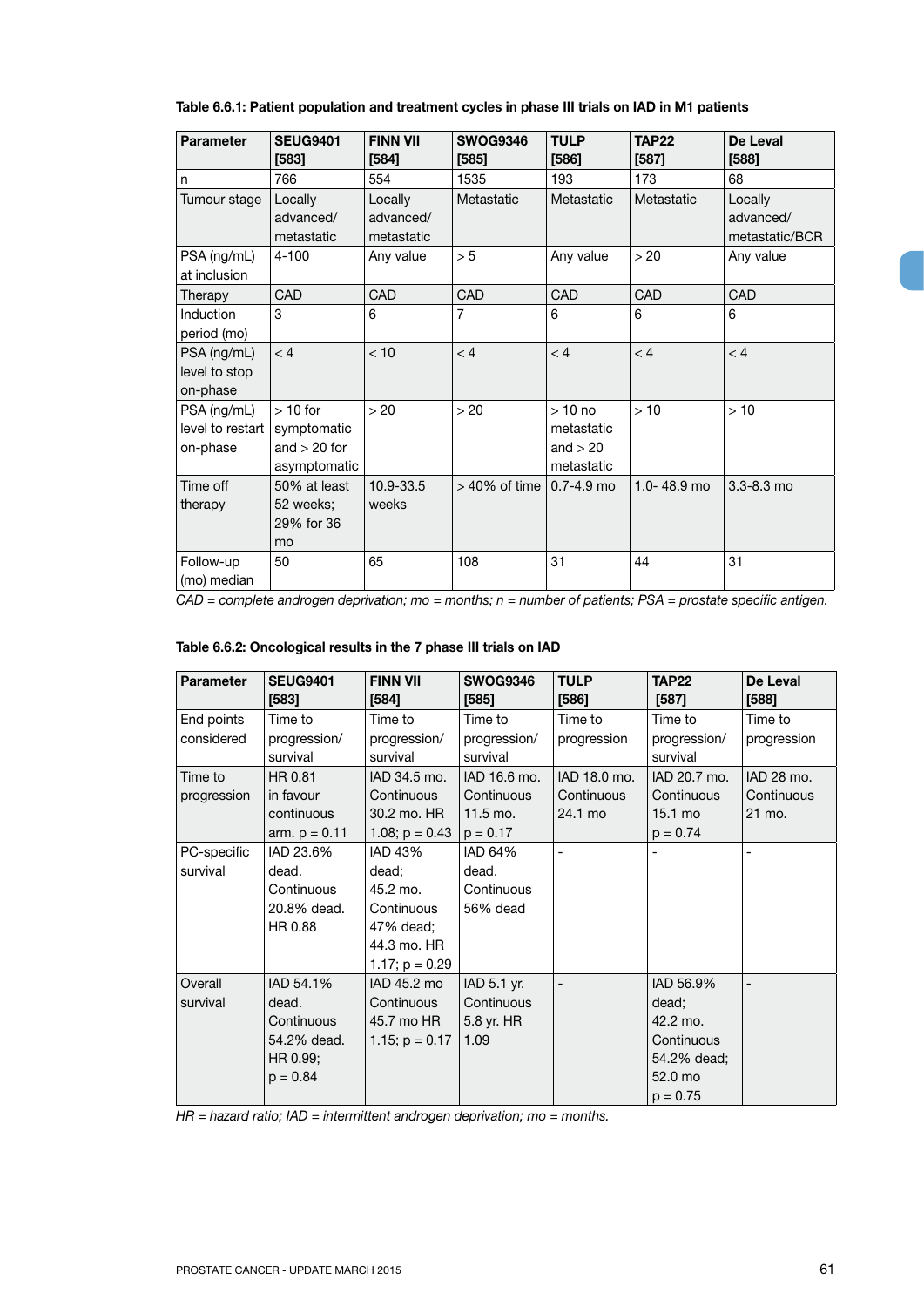| <b>Parameter</b>          | <b>SEUG9401 [583]</b>                                                                                 | <b>FINN VII</b><br>[584]                                                                                         | <b>SWOG9346</b><br>[585] | <b>TULP [586]</b>                       | TAP22 [587]                          |
|---------------------------|-------------------------------------------------------------------------------------------------------|------------------------------------------------------------------------------------------------------------------|--------------------------|-----------------------------------------|--------------------------------------|
| Hot flashes               | IAD 19% Continuous<br>30%                                                                             | IAD 47.1%<br>Continuous<br>50.4%                                                                                 |                          | IAD 50%<br>Continuous 59%               | IAD 60.4%<br>Continuous 63.8%        |
| Sexual<br>dysfunction     | At 15 months<br>sexually active: IAD<br>28% Continuous<br>10%                                         | IAD 15.7%<br>Continuous<br>7.9%                                                                                  |                          | IAD <sub>9%</sub><br>Continuous 10%     |                                      |
| Long-term<br>consequences | Cardiovascular<br>deaths: IAD 13.1%<br>Continuous 16.7%                                               | Cardiovascular<br>deaths:<br>IAD 12.8%<br>Continuous<br>15.4%                                                    |                          |                                         |                                      |
| QoL                       | Overall no clinically<br>relevant differences.<br>Favourable for IAD<br>in sexual function<br>domains | Favourable for<br>IAD in activity<br>limitation,<br>physical<br>capacity<br>and sexual<br>functioning<br>domains |                          | No clinically<br>relevant<br>difference | No clinically<br>relevant difference |

## **Table 6.6.3: QoL and safety in the 7 phase III trials on IAD**

*IAD = intermittent androgen deprivation; QoL = quality of life.*

- The SWOG 9346 [585] is the largest-ever conducted trial in M1b patients. Out of 3,040 selected patients, only 1,535 were randomised based on the inclusion criteria. This highlights again that at best only 50% of M1b patients might be candidates for IAD, i.e. the best PSA responders.
- The SWOG 9346 was a non-inferiority trial. The results are inconclusive: (HR: 1.1; CI: 0.99-1.23), with the upper limit being above the pre-specified 90% upper limit of 1.2.

## 6.6.4.3.1 Potential other benefits of intermittent androgen deprivation

Other possible long-term benefits include bone protection [589] and/or a protective effect against the metabolic syndrome. Testosterone recovery is seen in most studies [580], leading to an intermittent castration. Finally, IAD is associated with a very significant decrease in the treatment cost.

## 6.6.4.3.2 Practical aspects for intermittent androgen deprivation

The optimal thresholds at which ADT must be stopped or resumed are empirical [580, 582]. Nevertheless, several points are clear.

- IAD is based on intermittent castration. Therefore, only drugs leading to castration are suitable for use in IAD.
- Most published experiences are based on CAB, which is considered as standard treatment. An LHRH antagonist might be a valid alternative [2], without any significant benefits.
- The induction cycle must last 9 months at the most, otherwise testosterone recovery is unlikely.
- The treatment is stopped only if patients have fulfilled all the following criteria:
	- well-informed and compliant patient;
	- no clinical progression;
	- clear PSA response, empirically defined as a PSA < 4 ng/mL in metastatic disease.
- Strict follow-up is mandatory, with clinical examination every 3-6 months. The more advanced the disease, the closer the follow-up. The same laboratory should be used to measure the PSA level.
- Treatment is resumed when the patient reaches either a clinical progression, or a PSA above a predetermined, empirically fixed, threshold: usually 10-20 ng/mL in metastatic cases.
- The same treatment is used for at least 3-6 months.
- Subsequent cycles of treatment are based on the same rules until the first sign is seen of a castrateresistant status.
- The best population for IAD has still to be fully characterised. However, the most important factor seems to be the patient's response to the first cycle of IAD, e.g. the PSA level response [582].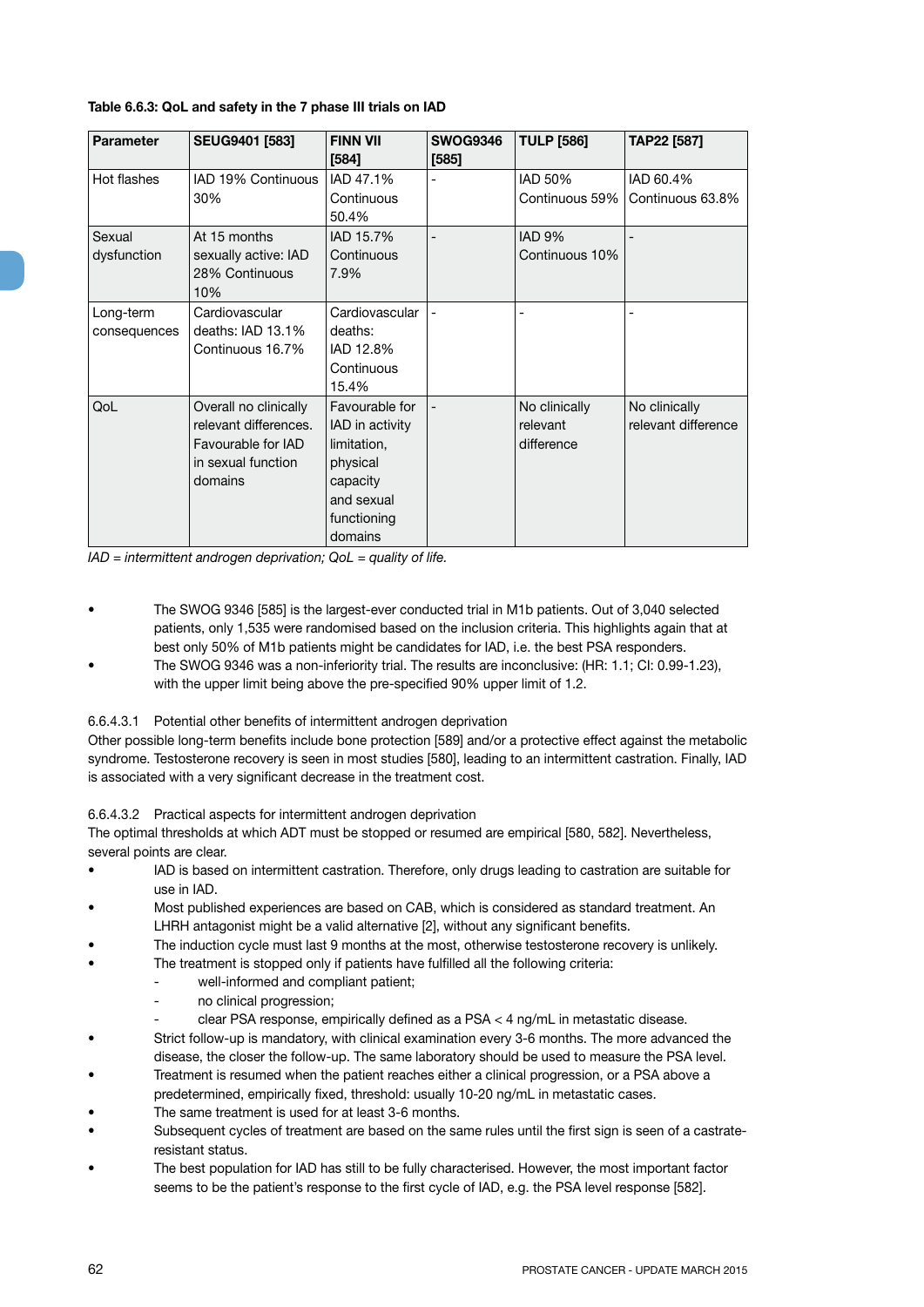IAD might be an option in metastatic situations after a standardised induction period, even if the benefits are fewer compared to those with less advanced situations.

### *6.6.4.4 Immediate versus deferred androgen deprivation therapy*

There is no discussion regarding the introduction of IAD in symptomatic patients. However, there is still controversy concerning the best time to introduce hormonal therapy in asymptomatic metastatic patients due to the lack of properly conducted RCTs. These are underpowered trials with heterogeneous patient enrolment (i.e. locally advanced, M1a, M1b status) and variations in ADT modalities and follow-up schedules.

ADT was shown to be the most cost-effective therapy if started at the time the patient developed symptomatic metastases [568].

The Cochrane Library review extracted four good-quality RCTs: VACURG I and II trials, the MRC trial, and the ECOG 7887 study. These studies were all conducted in the pre-PSA era and included patients with advanced PCa, who had received early vs. deferred ADT, either as primary therapy or adjuvant to radical prostatectomy [590]. The Cochrane review found that the M1a/b population showed no improvement in OS, although early ADT significantly reduced disease progression and complication rates due to progression.

Based on a systematic review of the literature, the ASCO guidelines on initial hormonal treatment for androgen-sensitive, metastatic, recurrent or progressive PCa concluded it was not possible to make a recommendation on when to start hormonal therapy in advanced asymptomatic PCa [591]. The ESMO guidelines do not make any statement [592].

### *6.6.5 Hormonal treatment combined with chemotherapy*

Two large RCT were conducted, one is fully published [593], the second one just presented recently [594], but representing a cohort twice as large. They both compared ADT alone as standard with AT combined with upfront Docetaxel. They came to different findings regarding survival benefit and it is not possible to make a clear recommendation at the present time.

|                              | <b>Modality</b>                | Recommendation                | LE             | <b>GR</b>      |
|------------------------------|--------------------------------|-------------------------------|----------------|----------------|
| Castration alone             | Surgical: agonist, antagonist. | Standard of care              | 1b             | $\overline{A}$ |
|                              | New hormonal treatment         | To be used in an experimental | 4              | A              |
|                              | (Abiraterone acetate,          | setting only.                 |                |                |
|                              | Enzalutamide)                  |                               |                |                |
| Castration combined with     | Docetaxel combined with        | No specific recommendation    | 1 <sub>b</sub> | $\overline{A}$ |
| chemotherapy                 | castration.                    | can be made.                  |                |                |
| Castration combined with any | Radiotherapy or surgery        | To be used in an experimental | Ι3             | A              |
| other local treatment        |                                | setting only.                 |                |                |

### *6.6.6 Guidelines for the first-line treatment of metastatic prostate cancer*

#### *6.6.7 Guidelines for hormonal treatment of metastatic prostate cancer*

| <b>Recommendations</b>                                                                        | LE             | <b>GR</b>      |
|-----------------------------------------------------------------------------------------------|----------------|----------------|
| In M1 symptomatic patients, immediate castration should be offered to palliate symptoms       | 1b             | A              |
| and reduce the risk for potentially catastrophic sequelae of advanced disease (spinal cord    |                |                |
| compression, pathological fractures, ureteral obstruction, extraskeletal metastasis).         |                |                |
| In M1 asymptomatic patients, immediate castration should be offered to defer progression to a | 1b             | A              |
| symptomatic stage and prevent serious disease progression-related complications.              |                |                |
| In M1 asymptomatic patients, deferred castration should be discussed with a well-informed     | 2 <sub>b</sub> | B              |
| patient.                                                                                      |                |                |
| Anti-androgens                                                                                |                |                |
| In M1 patients, short-term administration of anti-androgens is recommended to reduce the risk | 2a             | A              |
| of the 'flare-up' phenomenon in patients with advanced metastatic disease who are to receive  |                |                |
| an LHRH agonist.                                                                              |                |                |
| In M1 patients, short-term administration of anti-androgens should be given for some weeks    | 34             | A <sub>B</sub> |
| only (starting treatment on the same day as an LHRH analogue is started or for up to 7 days   |                |                |
| before the first LHRH analogue injection).                                                    |                |                |
| In M1 patients, administration of anti-androgens as monotherapy should not be considered.     | 1a             | A              |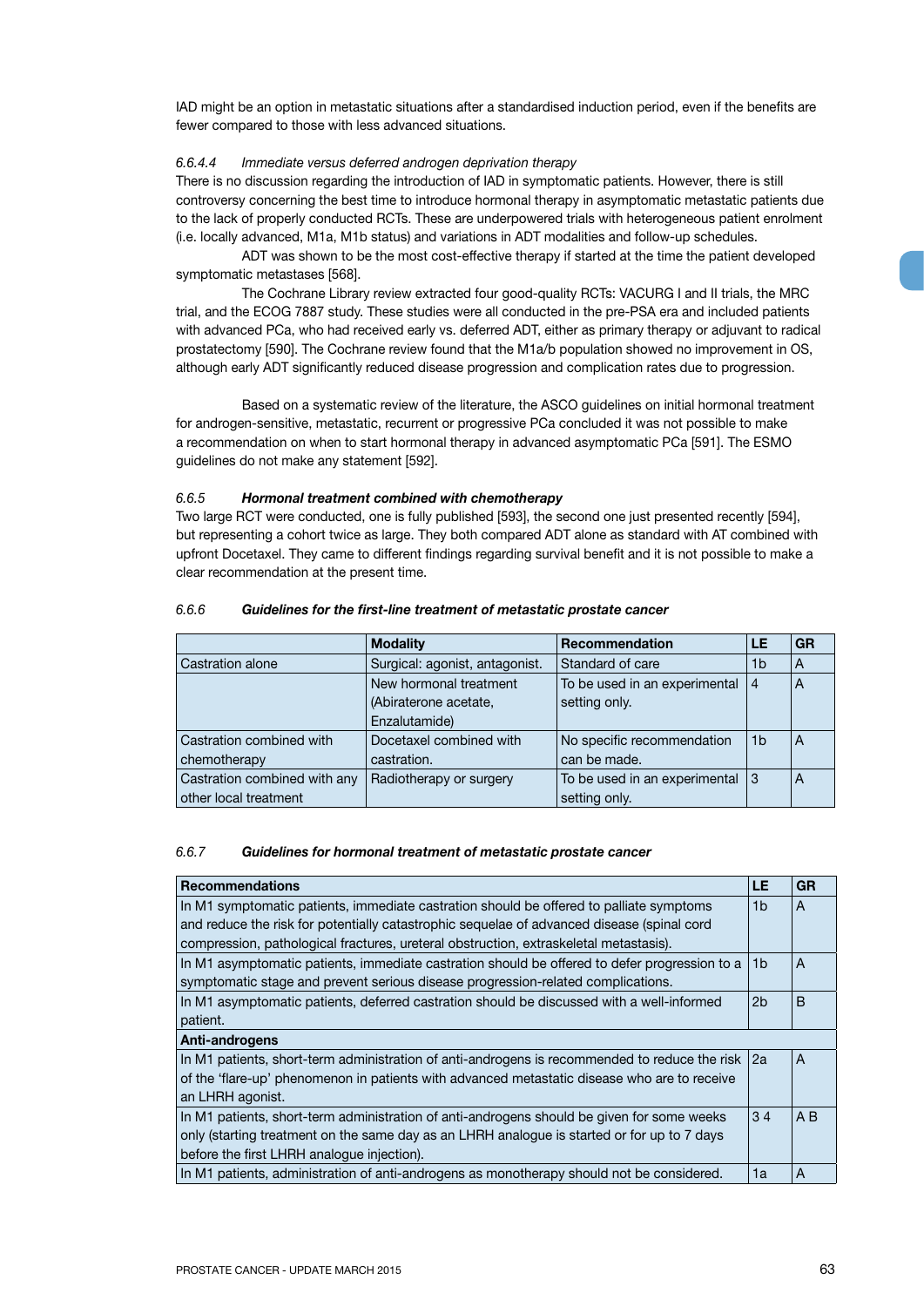| Intermittent treatment          |                                                                                                                                                                                                                                                                                      |                |   |
|---------------------------------|--------------------------------------------------------------------------------------------------------------------------------------------------------------------------------------------------------------------------------------------------------------------------------------|----------------|---|
| Population                      | In asymptomatic M1 patients, intermittent treatment can<br>be offered to highly motivated men, with a major PSA<br>response after the induction period.                                                                                                                              | 1 <sub>b</sub> | B |
| Threshold to start and stop ADT | In M1 patients, timing of intermittent treatment should<br>follow the schedules currently in use in clinical trials.<br>Treatment is usually stopped when the PSA level is $<$ 4<br>ng/mL after 6 to 7 months of treatment.<br>Treatment is resumed when the PSA is $> 10-20$ ng/mL. | $\overline{4}$ | С |
| Drug                            | Combined treatment with LHRH agonists and NSAA is<br>recommended.                                                                                                                                                                                                                    | 1 <sub>b</sub> | A |
|                                 | Antagonists might be an option.                                                                                                                                                                                                                                                      | 4              | B |

*ADT = androgen deprivation therapy; GR = grade of recommendation; LE = level of evidence; LHRH = luteinising hormone-releasing hormone; NSAA = non-steroidal anti-androgen; PSA = prostate specific antigen; RCT = randomised controlled trial.*

## *6.6.8 Contraindications for various therapies*

| <b>Contraindications</b><br><b>Therapy</b> |                                                                 | LE             | GR |
|--------------------------------------------|-----------------------------------------------------------------|----------------|----|
| Bilateral orchiectomy                      | Psychological reluctance to undergo surgical<br> 3              |                | A  |
|                                            | castration.                                                     |                |    |
| Oestrogens                                 | Known cardiovascular disease.                                   | 2 <sub>b</sub> | B  |
| LHRH agonists monotherapy                  | Patients with metastatic disease at high risk<br>2 <sub>b</sub> |                | А  |
|                                            | for clinical 'flare-up' phenomenon.                             |                |    |

*ADT = androgen deprivation therapy; GR = grade of recommendation; LE = level of evidence; LHRH = luteinising hormone-releasing hormone.*

# **6.7 Management of prostate cancer in older men**

# *6.7.1 Evaluating health status in senior adults*

### *6.7.1.1 Introduction*

With a median age at diagnosis of 68 years, PCa is generally a disease of men aged > 70 years. In the USA, the increase in men aged > 65 years will result in an estimated 70% increase in annual diagnosis of PCa by 2030 [595]. A similar increase is expected in Europe [4].

The Surveillance, Epidemiology and End Results (SEER) database shows that 71% of PCa-related deaths occur in men aged  $\geq$  75 years [596], probably due to the higher incidence of advanced/metastatic disease [597-599].

Despite the high incidence and mortality rates in senior adults, they may be undertreated in the USA [600] and Europe [601]. In the USA, only 41% of patients aged > 75 years with intermediate- and high-risk disease receive curative treatment compared to 88% aged 65-74 [602]. Two large studies showed that PCa-specific mortality was low for localised low- and intermediate-risk PCa, irrespective of age [329, 603]. In contrast, cancer-related mortality of up to 64% was found for high-risk PCa.

## *6.7.1.2 Evaluation of life expectancy, comorbidity and health status*

In localised disease, > 10 years life expectancy is considered mandatory for any benefit from local treatment. Life expectancy varies within each age group. This can be explained by comorbidity, which is more important than age in predicting death in localised PCa [304]. Besides comorbidities, dependence in daily activities, malnutrition and cognitive impairment are associated with worse survival.

## 6.7.1.2.1 Comorbidity

Comorbidity is a major predictor of non-cancer-specific death in localised PCa treated with RP [604]. This was confirmed in a patient group who did not receive any form of local treatment within 180 days after diagnosis [304]. At 10 years, most men with a Charlson Comorbidity Index (CCI) score > 2 had died from competing causes, irrespective of age or tumour aggressiveness.

Currently, the Cumulative Illness Score Rating-Geriatrics (CISR-G; Table 6.7.1) [605] is the best tool for assessing mortality risk unrelated to PCa [606]. Although CCI measures only potentially lethal comorbidity, the CISR-G also rates non-lethal conditions [607].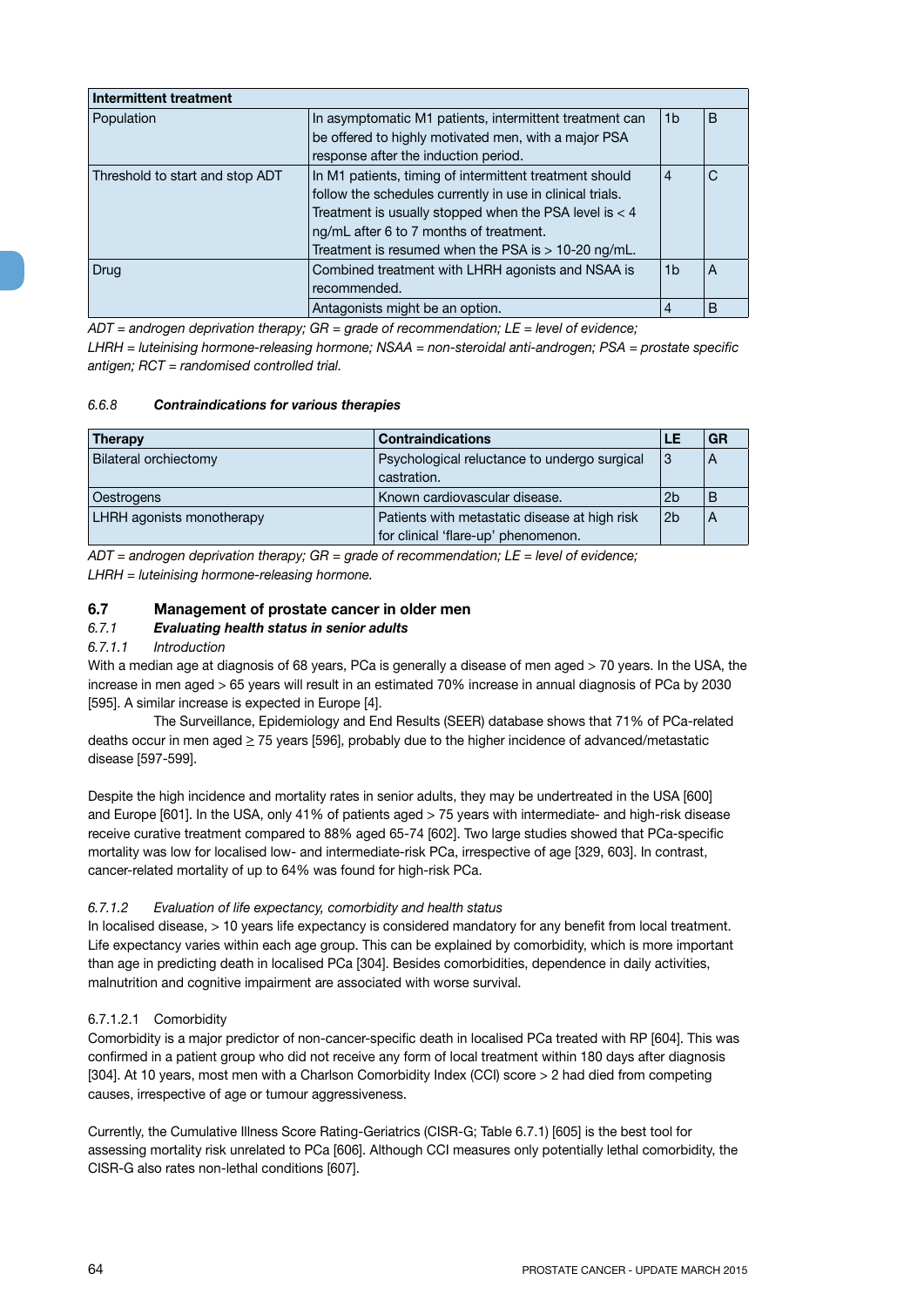### **Table 6.7.1: Cumulative Illness Score Rating-Geriatrics (CISR-G)**

| <b>Cumulative Illness Rating Scale</b> |                                                                              |                                    |                                                                                                       |  |
|----------------------------------------|------------------------------------------------------------------------------|------------------------------------|-------------------------------------------------------------------------------------------------------|--|
| Patient                                |                                                                              | Age                                |                                                                                                       |  |
| Rater                                  |                                                                              | Date                               |                                                                                                       |  |
| <b>Rating strategy</b>                 |                                                                              |                                    |                                                                                                       |  |
| 0                                      |                                                                              | None                               |                                                                                                       |  |
| 1                                      |                                                                              | Mild (or past significant problem) |                                                                                                       |  |
| 2                                      |                                                                              | first-line therapy)                | Moderate (moderate disability or morbidity, requires                                                  |  |
| 3                                      | Severe (constant significant disability/ uncontrollable<br>chronic problems) |                                    |                                                                                                       |  |
| 4                                      |                                                                              |                                    | Extremely severe (immediate treatment required/ end<br>organ failure / severe impairment in function) |  |
|                                        |                                                                              | <b>Score</b>                       |                                                                                                       |  |
| Heart                                  |                                                                              |                                    |                                                                                                       |  |
| Vascular                               |                                                                              |                                    |                                                                                                       |  |
| Respiratory                            |                                                                              |                                    |                                                                                                       |  |
| Eyes, ears, nose, throat and larynx    |                                                                              |                                    |                                                                                                       |  |
| Upper GI                               |                                                                              |                                    |                                                                                                       |  |
| Lower GI                               |                                                                              |                                    |                                                                                                       |  |
| Hepatic                                |                                                                              |                                    |                                                                                                       |  |
| Renal                                  |                                                                              |                                    |                                                                                                       |  |
| Genitourinary                          |                                                                              |                                    |                                                                                                       |  |
| Musculoskeletal/integument             |                                                                              |                                    |                                                                                                       |  |
| Neurological                           |                                                                              |                                    |                                                                                                       |  |
| Endocrine/metabolic                    |                                                                              |                                    |                                                                                                       |  |
| Psychiatric illness                    |                                                                              |                                    |                                                                                                       |  |
|                                        |                                                                              |                                    |                                                                                                       |  |
| <b>Total score</b>                     |                                                                              |                                    |                                                                                                       |  |

*Patients are considered fit if they have no Grade 3 score Vulnerable: one or two Grade 3 scores Frail: > 2 Grade 3, or any Grade 4 scores Too sick: multiple Grade 4 scores*

## 6.7.1.2.2 Independent daily activities

The level of dependence in daily activities influences survival in senior adults [608-610]. The Activities of Daily Living (ADL) scale rates accomplishment of basic activities of daily living, while the Instrumental Activities of Daily Living (IADL) scale rates activities requiring higher cognition and judgement.

### 6.7.1.2.3 Malnutrition

Malnutrition is associated with increased mortality in senior patients [611]. Nutritional status can be estimated from body weight during the previous 3 months:

- Good nutritional status < 5% weight loss;
- Risk of malnutrition: 5-10% weight loss;
- Severe malnutrition: > 10% weight loss.

### 6.7.1.2.4 Cognitive impairment

Cognitive impairment is associated with increased mortality risk in senior adults [612]. In patients undergoing major elective surgery, there is an association between baseline cognitive impairment and long-term postoperative complications and mortality [613]. Intervention is unlikely to reverse cognitive impairment, except in depression [40].

### 6.7.1.2.5 Baseline screening using the G8 screening tool

The International Society of Geriatric Oncology (SIOG) Prostate Cancer Working Group (PCWG) recommends that treatment for senior adults should be based on systematic evaluation of health status [40]. The G8 (Geriatric 8) health status screening tool is described in Table 6.7.2, the Karnofsky and ECOG Scores in Table 6.7.3 [614].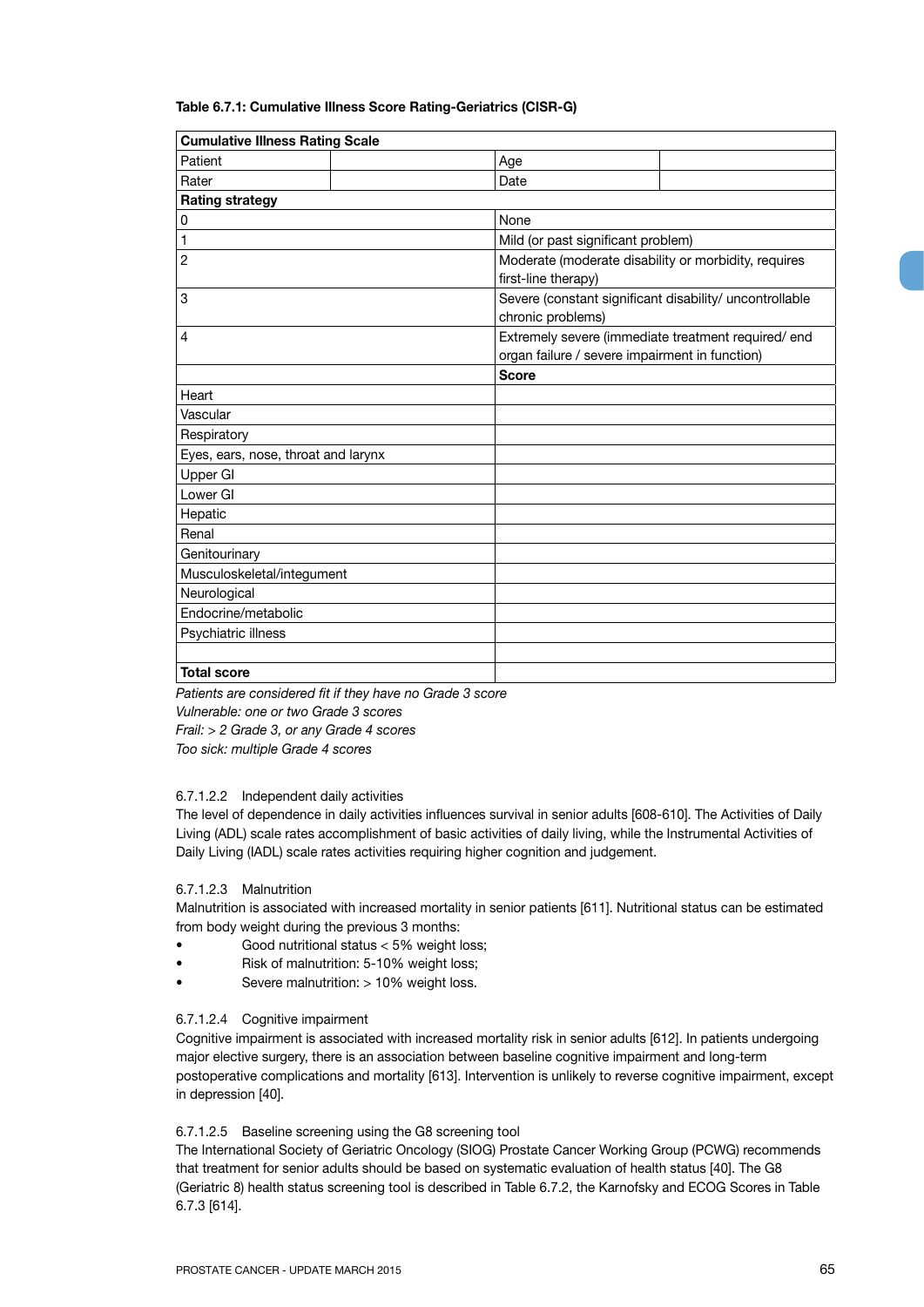## **Table 6.7.2: G8 screening tool (Adapted from [615])**

|              | <b>Items</b>                                      | Possible responses (score)                                |
|--------------|---------------------------------------------------|-----------------------------------------------------------|
| A            | Has food intake declined over the past 3 months   | $0 =$ severe decrease in food intake                      |
|              | due to loss of appetite, digestive problems,      | $1 =$ moderate decrease in food intake                    |
|              | chewing, or swallowing difficulties?              | $2 = no$ decrease in food intake                          |
| <sub>B</sub> | Weight loss during the last 3 months?             | $0 =$ weight loss $> 3$ kg                                |
|              |                                                   | $1 =$ does not know                                       |
|              |                                                   | $2$ = weight loss between 1 and 3 kg                      |
|              |                                                   | $3 = no weight loss$                                      |
| C            | Mobility?                                         | $0 =$ bed or chair bound                                  |
|              |                                                   | $1 =$ able to get out of bed/chair but does not go<br>out |
|              |                                                   | $2 = goes out$                                            |
| E            | Neuropsychological problems?                      | $0 =$ severe dementia or depression                       |
|              |                                                   | $1 =$ mild dementia                                       |
|              |                                                   | $2 = no$ psychological problems                           |
| F            | BMI? (weight in kg)/(height in m <sup>2</sup> )   | $0 = BMI < 19$                                            |
|              |                                                   | $1 =$ BMI 19 to $<$ 21                                    |
|              |                                                   | $2 = BMI 21 to < 23$                                      |
|              |                                                   | $3 = BMI > 23$                                            |
| H            | Takes more than three prescription drugs per day? | $0 = yes$                                                 |
|              |                                                   | $1 = \text{no}$                                           |
| P            | In comparison with other people of the same       | $0.0 = \text{not as good}$                                |
|              | age, how does the patient consider his/her health | $0.5 =$ does not know                                     |
|              | status?                                           | $1.0 =$ as good                                           |
|              |                                                   | $2.0 = better$                                            |
|              | Age                                               | 0: > 85                                                   |
|              |                                                   | $1:80-85$                                                 |
|              |                                                   | 2: < 80                                                   |
|              | <b>Total score</b>                                | $0 - 17$                                                  |

G8 score > 14 shows that patients should receive the same treatment as younger patients. Patients with G8 < 14 should undergo full geriatric evaluation, assessing comorbidity, nutritional status, and cognitive and physical functions, to determine if the impairment is reversible [615]. Patients with reversible impairment (vulnerable patients) should be treated according to EAU Guidelines. Patients with irreversible impairment (frail patients) should receive adapted treatment [40].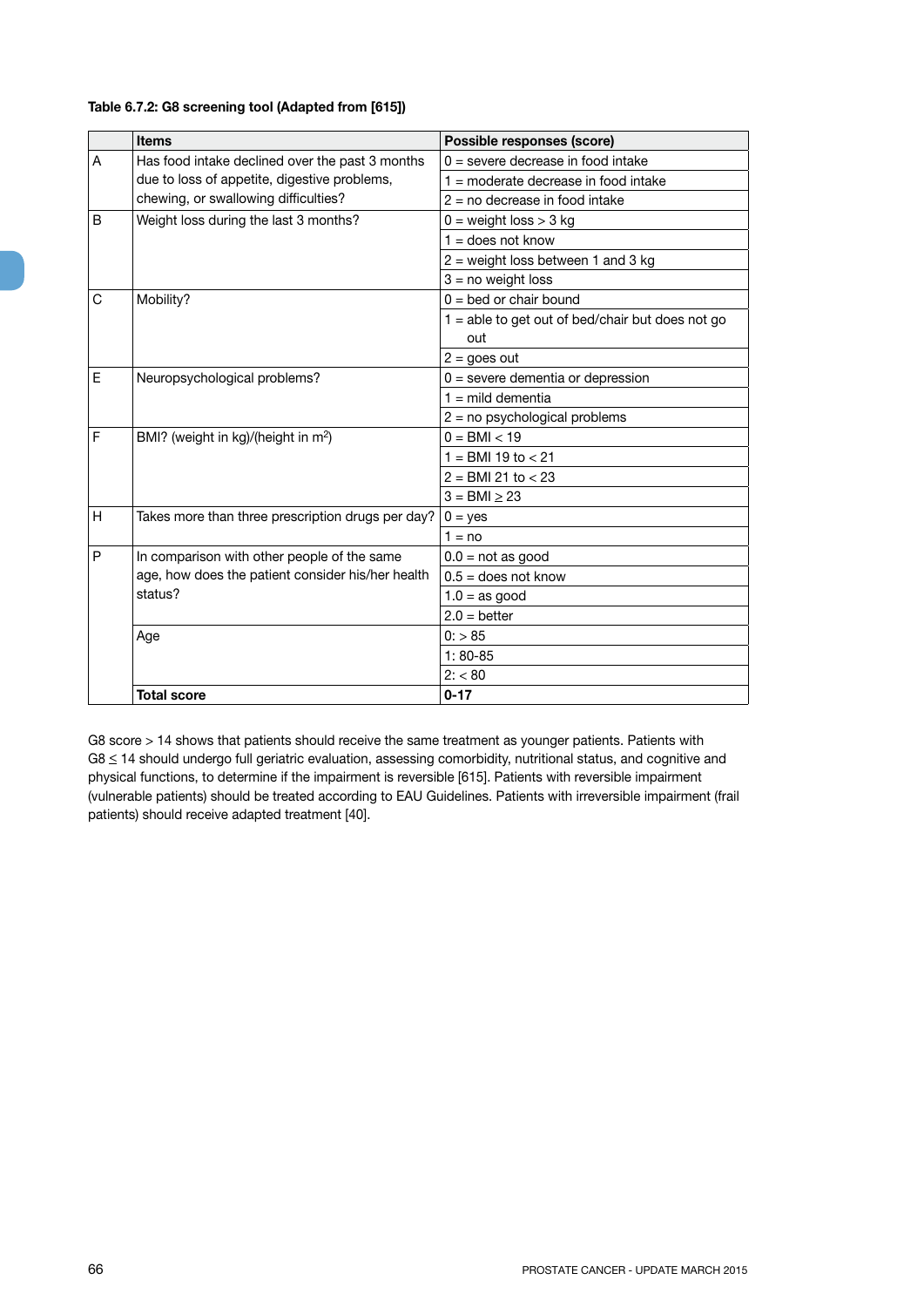| <b>Karnofsky Status</b>                                                            | <b>Karnofsky</b><br>Grade | <b>ECOG</b><br>Grade | <b>ECOG Status</b>                                                                                                                                                  |
|------------------------------------------------------------------------------------|---------------------------|----------------------|---------------------------------------------------------------------------------------------------------------------------------------------------------------------|
| Normal, no complaints.                                                             | 100                       | 0                    | Fully active, able to carry on all pre-disease<br>performance without restriction.                                                                                  |
| Able to carry on normal activities.<br>Minor signs or symptoms of<br>disease.      | 90                        | 1                    | Restricted in physically strenuous activity<br>but ambulatory and able to carry out work of<br>a light or sedentary nature, e.g., light house<br>work, office work. |
| Normal activity with effort.                                                       | 80                        | 1                    | Restricted in physically strenuous activity<br>but ambulatory and able to carry out work of<br>a light or sedentary nature, e.g., light house<br>work, office work. |
| Care for self. Unable to carry on<br>normal activity or to do active<br>work.      | 70                        | 2                    | Ambulatory and capable of all selfcare but<br>unable to carry out any work activities. Up and<br>about more than 50% of waking hours.                               |
| Requires occasional assistance,<br>but able to care for most of his<br>needs.      | 60                        | $\overline{2}$       | Ambulatory and capable of all selfcare but<br>unable to carry out any work activities. Up and<br>about more than 50% of waking hours.                               |
| Requires considerable assistance<br>and frequent medical care.                     | 50                        | 3                    | Capable of only limited selfcare, confined to<br>bed or chair more than 50% of waking hours.                                                                        |
| Disabled. Requires special care<br>and assistance.                                 | 40                        | 3                    | Capable of only limited selfcare, confined to<br>bed or chair more than 50% of waking hours.                                                                        |
| Severly disabled. Hospitalisation<br>indicated though death<br>nonimminent.        | 30                        | 4                    | Completely disabled. Cannot carry on any<br>selfcare. Totally confined to bed or chair.                                                                             |
| Very sick. Hospitalisation<br>necessary. Active supportive<br>treatment necessary. | 20                        | 4                    | Completely disabled. Cannot carry on any<br>selfcare. Totally confined to bed or chair.                                                                             |
| Moribund                                                                           | 10                        | 4                    | Completely disabled. Cannot carry on any<br>selfcare. Totally confined to bed or chair.                                                                             |

## **Table 6.7.3: Performance Scales - Karnofsky & ECOG Scores [614]**

## 6.7.1.2.6 Conclusions

Systematic assessement, using the G8 tool, is recommended by The SIOG PCWG [40]. Patients with G8 score < 14 should undergo complete geriatric assessment to evaluate reversibility of any impairments [40].

Senior adults can be classified into one of four groups regarding health status based on G8 score > 14 (patient considered fit), or score < 14 (patient considered vulnerable or frail). The treatment policy is then:

- fit or healthy older men should receive standard treatment;
- vulnerable patients may receive standard treatment after resolution of any geriatric problems;
- frail patients should receive adapted treatment;
- patients who are too sick with terminal illness should receive only palliative treatment [40].

After resolution of reversible impairments, a similar urological approach should be carried out in fit or vulnerable patients [1, 2]. Older men with PCa should be managed according to their individual health status, which is directed by the presence of any associated comorbidity and not age.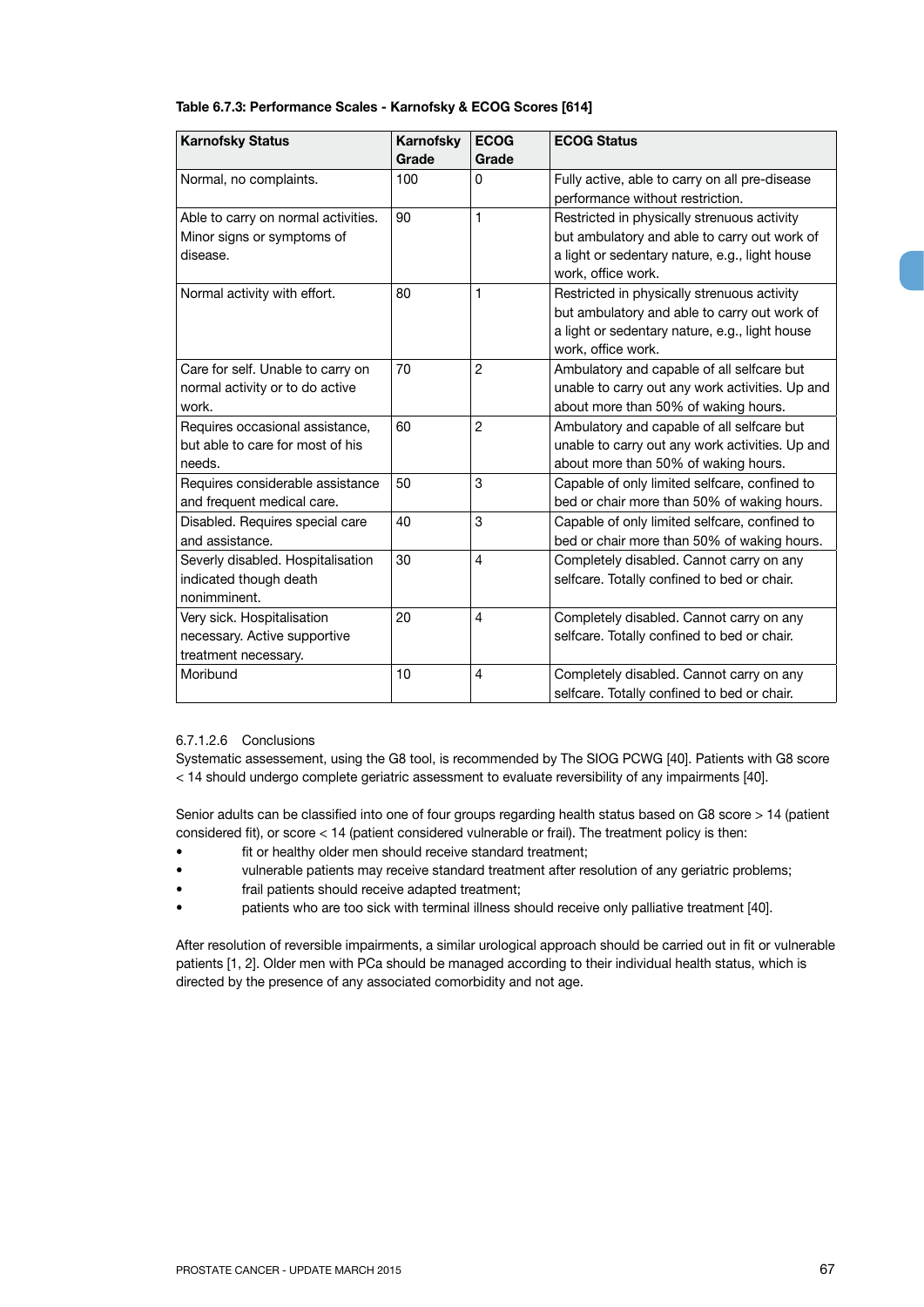## *6.7.1.3 Guidelines for the evaluation of health status in elderly men*

|     |                                                                                        | LE | GR |
|-----|----------------------------------------------------------------------------------------|----|----|
|     | Senior adults with localised PCa should systematically undergo health status screening | 1b | A  |
|     | Health status screening should be performed using the G8 screening tool                | 2a | A  |
|     | Patients with G8 score $\leq$ 14 should undergo full specialist geriatric evaluation   | 2a | A  |
|     | Senior adults can be classified as follows:                                            | 3  | B  |
| -1. | Fit or healthy older men, should receive standard treatment;                           |    |    |
| 2   | Vulnerable patients (reversible impairment) may be given standard treatment after      |    |    |
|     | resolution of geriatric problems;                                                      |    |    |
| 3.  | Frail patients (irreversible impairment) should receive adapted treatment;             |    |    |
| 4.  | Patients who are too sick with terminal illness should receive only symptomatic        |    |    |
|     | palliative treatment.                                                                  |    |    |

## *6.7.2 Specific aspects of PCa treatment in older men*

## *6.7.2.1 Localised PCa*

### 6.7.2.1.1 Deferred treatment (active surveillance, watchful waiting)

This has been described in Chapter 8 and 9. Active treatment mostly benefits patients with intermediate- or high-risk disease and longest expected survival. A recent study assessed the effect of age, health status and patient preferences on outcomes of surgery vs active surveillance for low risk PCa. As expected, older age and worse baseline health status were associated with a smaller benefit in prostate-cancer-specific mortality and life expectancy with surgery, and increased incremental years with treatment side effects. Older men and men in poor health were likely to have better quality adjusted life expectancy with active surveillance [327].

### 6.7.2.1.2 Radical prostatectomy

Senior adults (aged  $\geq$  75 years) are more likely to present with very advanced disease and have a greater risk of death from PCa, despite higher death rates from competing causes [597]. In the most recent update of the SPCG-4 study, randomising patients with localised PCa to RP vs watchful waiting, the benefit of surgery with respect to death from PCa was largest in the men younger than 65 years of age (relative risk, 0.45). However, radical prostatectomy was associated with a reduced risk of metastases and use of androgen deprivation therapy among older men (relative risk, 0.68 and 0.60, respectively) [311]. Risk of short-term complications after RP is related more to comorbidity severity than age. Conversely, risk of long-term incontinence is influenced more by increasing age [616, 617].

### 6.7.2.1.3 External beam radiotherapy

External beam radiotherapy (EBRT) and RP have similar cancer control and treatment-related comorbidity, regardless of age, assuming a dose of > 72 Gy when using intensity-modulated or image-guided radiotherapy [618].

The drawback of associating ADT with EBRT in senior adults is discussed in Chapter 12. Cardiac status should be assessed because ADT in patients with pre-existing heart conditions is associated with increased morbidity and mortality. Patients with moderate to severe comorbidities might not have a significant survival-benefit when associating ADT with EBRT [413].

### 6.7.2.1.4 Minimally invasive therapies

Minimally invasive energy-ablative therapies are being developed rapidly, but there is still a lack of evidence to support their use.

## 6.7.2.1.5 Androgen deprivation therapy

In patients with non-metastatic localised PCa not suitable for curative treatment, immediate ADT should be used only in patients requiring symptom palliation. In locally advanced T3-T4 disease, immediate ADT may benefit patients with PSA > 50 ng/mL and PSA-DT < 12 months [619, 620].

## *6.7.2.2 Advanced PCa*

## 6.7.2.2.1 Hormone-naïve metastatic PCa

ADT is the first-line treatment in hormone-sensitive metastatic PCa. The SIOG PCWG recommends evaluation of baseline bone mineral density and prevention of osteoporosis by calcium and vitamin D supplements [40].

Routine bisphosphonates or denosumab to prevent skeletal complications in ADT is not recommended, unless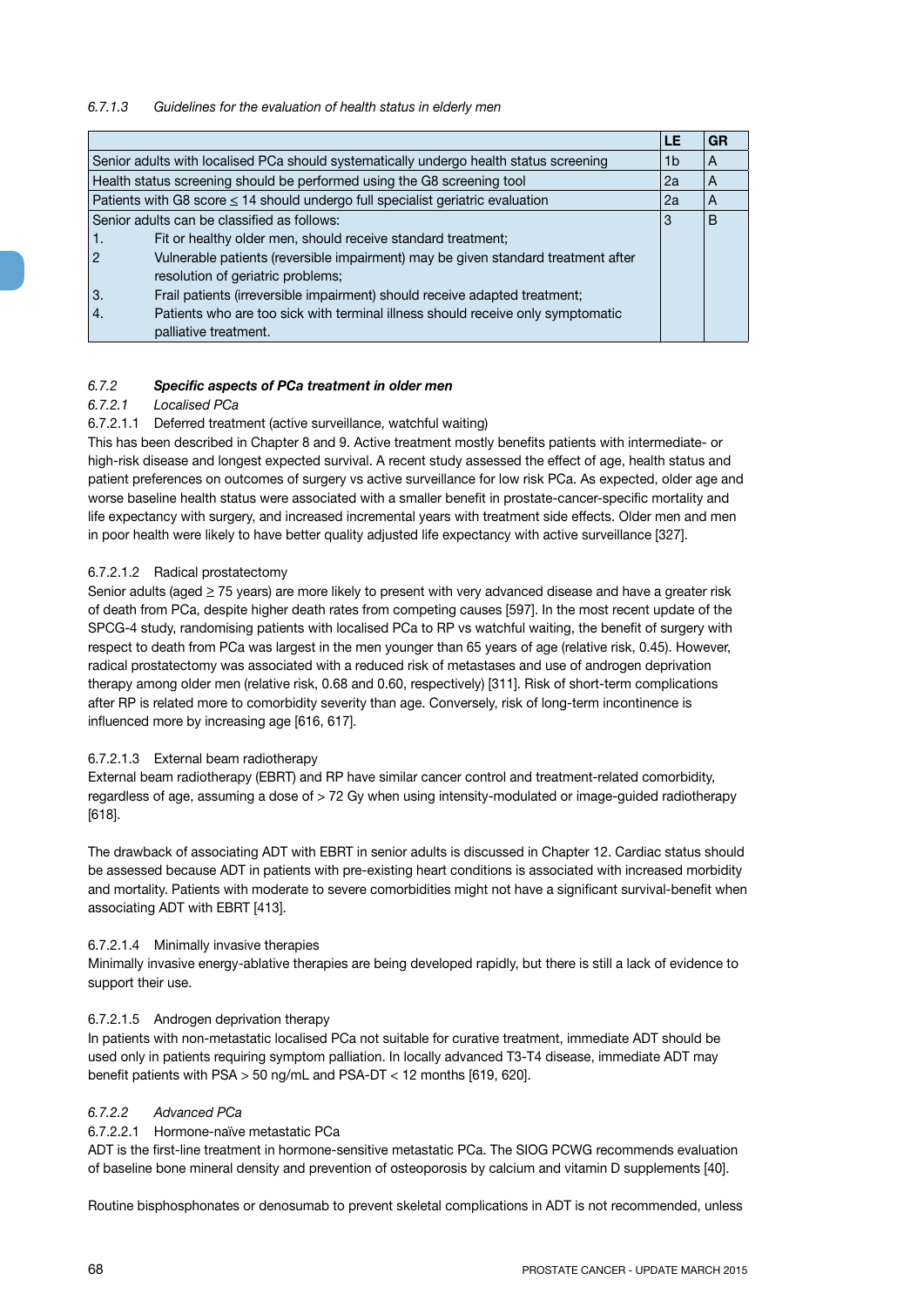there is a risk of fracture, or castration-resistant PCa (CRPC) with skeletal metastasis [621].

### 6.7.2.2.2 Metastatic CRPC

In metastatic CRPC, docetaxel is standard in fit and vulnerable older men [622], with comparable response and tolerance to younger patients [623]. Tolerability has not been specifically studied in frail older men. In elderly and frail patients, granulocyte colony-stimulating factor prophylaxis should be considered.

Cabazitaxel, abiraterone acetate, enzalutamide, and sipuleucel-T increase survival in chemotherapytreated and chemotherapy-naïve senior adults [566, 567, 624-628].

Palliative treatment includes surgery, radiopharmaceuticals, EBRT, and medical treatment for pain and symptoms.

### *6.7.2.3 Guidelines for the treatment of prostate cancer in older men*

| <b>Treatment</b>                                                                                     | LE             | GR |
|------------------------------------------------------------------------------------------------------|----------------|----|
| Localised disease                                                                                    |                |    |
| Fit and vulnerable senior adults with life expectancy > 10 years and high-risk disease should        | 2 <sub>b</sub> | A  |
| be offered standard treatment.                                                                       |                |    |
| In frail or 'too-sick' patients, immediate ADT should only be used for symptom palliation.           | 1 <sub>b</sub> | A  |
| Minimally invasive energy-ablative therapies should not be routine in senior adults. These only<br>3 |                |    |
| have a role in selected fit and vulnerable senior adults with intermediate-risk disease.             |                |    |
| Advanced disease                                                                                     |                |    |
| Evaluation of bone mineral status and prevention of osteoporotic fracture are recommended in         | 2 <sub>b</sub> | A  |
| patients at high-risk of fractures.                                                                  |                |    |
| New chemotherapeutic and hormonal agents can be used in fit and vulnerable adults.                   | 1b             | В  |

*ADT = androgen deprivation therapy; GR = grade of recommendation; LE = level of evidence.*

## **6.8 Treatment: Post-treatment quality of life in patients with localised prostate cancer** *6.8.1 Introduction*

Increased life expectancy in PCa makes post-treatment QoL a key issue. Health-related QoL (HRQoL) refers to the impact of disease and treatment on well-being and physical, emotional and social functioning, including daily functioning [629]. HRQoL is rated by patients, and is important because physicians often underestimate the impact of disease and treatment on patients [630].

PCa-specific HRQoL refers to the disease-specific outcome of PCa, including urinary, bowel and sexual functioning. General HRQoL refers to well-being, vitality, fatigue, pain, general health status, global QoL, and life satisfaction [631].

HRQoL is measured using standardised questionnaires, which provide an objective assessment of general and disease-specific domains [632, 633].

Comparison of the most common contemporary therapies for localised PCa is necessary to inform patients about treatment options and address patient preferences for the various possible outcomes. There is still limited objective data about HRQoL in PCa treatment.

#### *6.8.2 Active surveillance and watchful waiting*

Although active surveillance (AS) and watchful waiting (WW) avoids treatment-related side effects, they carry an increased risk of psychological distress, which significantly affects HRQoL [634]. Risk factors for not doing well on AS include: patient perception that the physician is making most of the decisions, poor physical health, high anxiety, high PSA, lack of a partner, mental impairment, recent diagnosis of PCa, and lower number of core samples taken at diagnostic biopsy. These factors are significantly associated with low HRQoL [635, 636]. Anxiety and distress remained low during the first 9 months of AS [636].

In contrast to AS, men managed with WW in SPCG-4 were not followed closely to induce curative treatment if needed, which could explain the less favourable anxiety and depression scores compared to the PRIAS results [637].

A long-term comparison of WW and RP [637] found that depression, well-being and psychological status did not differ significantly among treatment groups over 8 years. However, men in the RP group reported more physical symptoms related to leakage, erection and libido.

Apart from psychological distress, untreated men may have a higher level of irritative/obstructive urinary symptoms compared to patients treated with RP or radiotherapy after 1-3 years [638].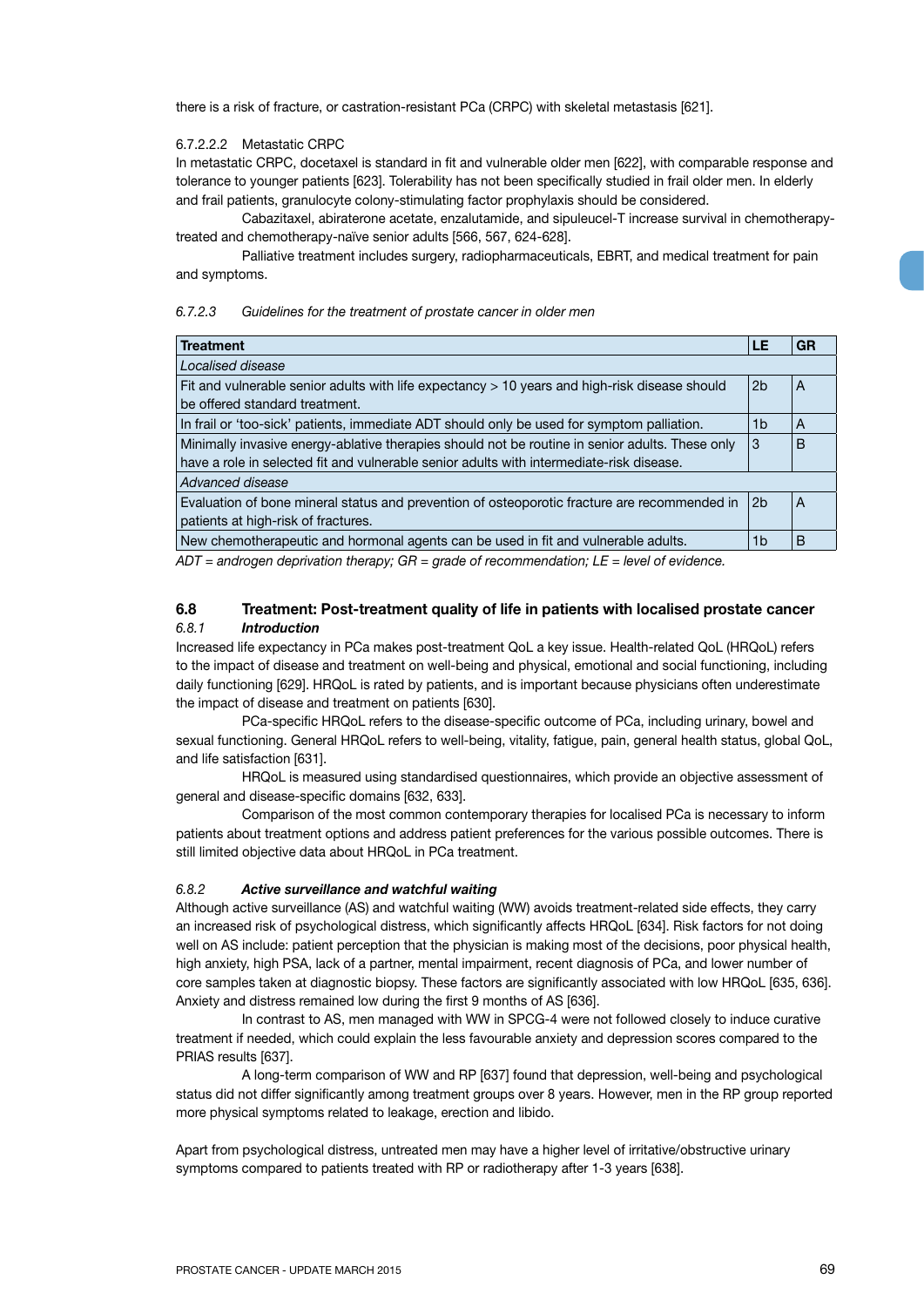## *6.8.3 Radical prostatectomy*

RP has a significant negative effect on multiple QoL domains, including sexual and urinary function, and physical HRQoL [639-641]. In the Prostate Cancer Outcomes Study (PCOS), at 2 years 8.7% of men had a lack of urinary control and 41.9% reported sexual dysfunction [642]. Recovery from sexual dysfunction and urinary incontinence occurs over 2-3 years [617, 643], with the latter being at its worst by 2 months after surgery [639].

Although some advances have reduced these side effects, such as nerve-sparing RP or robot-assisted radical prostatectomy (RALP), their impact on HRQoL remains controversial. Preserving neurovascular bundles aims to reduce erectile dysfunction [639, 644] and improves urinary function [645]. RALP and open RP have comparable functional outcomes and similar HRQoL scores [646]. There is no reliable data to compare HRQoL following RALP and laparoscopic RP. General HRQoL domains such as pain and energy worsen immediately post-RP, but usually improve by 12 months [643, 647].

New methods for reporting outcomes after RP combine major outcomes, including continence, potency and cancer control [309] and perioperative complications and positive surgical margins [648]. Pentafecta rates reflect postoperative expectations and satisfaction more accurately and are used in counselling patients with clinically localised PCa. The use of trifecta and pentafecta outcomes in postoperative HRQoL assessment needs further validation.

## *6.8.4 External-beam radiotherapy and low-dose rate brachytherapy*

EBRT and I-125 low-dose rate (LDR) brachytherapy may cause urinary, sexual- and bowel dysfunction. Both methods can result in irritative voiding symptoms, such as urgency, frequency, and urge incontinence, that negatively affect overall urinary function and HRQoL [639]. In the radiotherapy group, urinary incontinence was reported to be at its worst by 2 months after surgery, but the effects of EBRT on urinary symptoms had resolved at 12 months and improved over baseline at 24 months [639]. Patients in the LDR brachytherapy group reported significant detriments in urinary irritation or obstruction and incontinence. At 1-2 years after LDR brachytherapy, incontinence was reported by 4-6% of patients. Eighteen percent of the LDR brachytherapy group and 11% of the EBRT group reported distress from overall urinary symptoms at 1 year [639].

EBRT and LDR brachytherapy significantly affected the bowel and rectal HRQoL domains [639], which were almost as important as urinary problems [649, 650]. Symptom onset occurred during or early after treatment, and sometimes persisted into follow-up. Rectal urgency, frequency, pain, faecal incontinence, or haematochezia-caused distress related to bowel function was reported in 9% of patients at 1 year after EBRT or LDR brachytherapy [639]. At 2 years after dose-escalated EBRT, < 11% of patients had problems with bowel HRQoL. Bowel HRQoL was related to baseline function,  $\leq$  25% volume of rectum treated with 70 Gy, and aspirin [651]. Bowel and rectal symptoms were less severe after LDR brachytherapy than EBRT [632].

Significant deterioration in HRQoL was reported at 6 years after I-125 LDR brachytherapy, including urinary and bowel symptoms, pain, physical functioning, and sexual activity [652]. HRQoL scores returned close to baseline at 1 year and remained stable up to 6 years after treatment. The only clinically relevant changes occurred in emotional functioning and sexual activity. Dietary intervention did not significantly affect gastrointestinal side effects or other aspects of HRQoL in patients undergoing RT [653].

Adjuvant androgen suppression may exacerbate the adverse effects of EBRT or LDR on sexuality, vitality [639] and long-term bowel function [654].

Fatigue is commonly reported following EBRT, with the highest level seen at the end of treatment. 4% of patients reported severe fatigue 5-years post-treatment, adversely affecting QoL [655]. Men treated with interstitial LDR brachytherapy had only slight declines in general HRQoL. Physical and functional status declines have been reported in the first few months after implantation, but pretreatment function was regained by most men after 1 year [652].

## *6.8.4.1 Radiotherapy toxicity*

Patients must be informed about acute and late genitourinary or gastrointestinal toxicity and the impact of irradiation on erectile function. In contemporary practice, the NCIC toxicity grading system is increasingly used, but most studies have used the RTOG scales, which are described in Tables 6.8.1 and 6.8.2. Risk factors for acute or late gastrointestinal toxicities after RT include advanced age, preexisting diabetes mellitus, haemorrhoids, inflammatory bowel disease, a history of prior abdominal surgery, larger rectal volume and the concomitant use of androgen deprivation [466].

Pre-treatment genitourinary complaints, prior transurethral resection of the prostate and the presence of acute genitourinary toxicity are suggested as contributing to long-term urinary morbidity.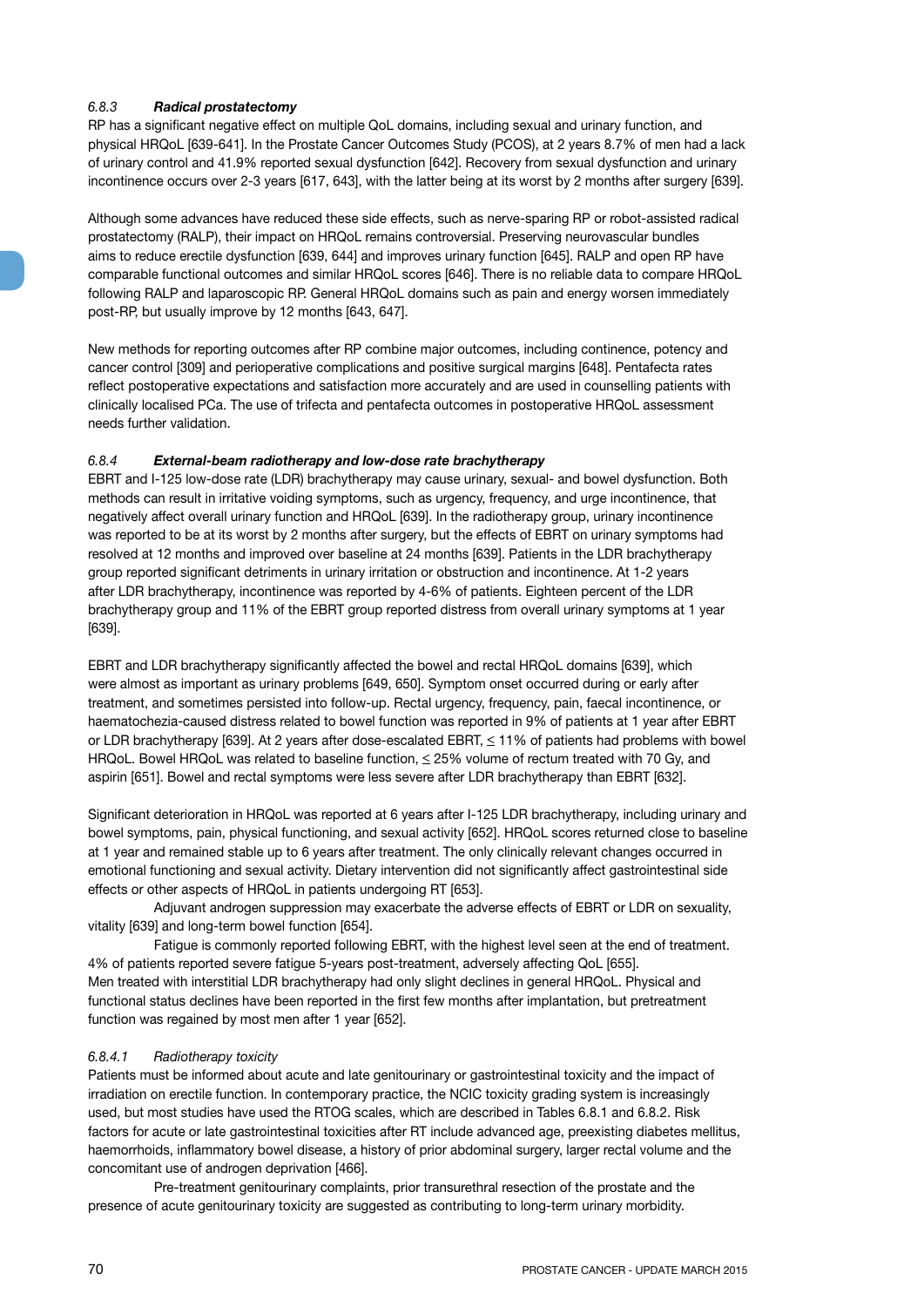**Table 6.8.1: Acute gastrointestinal and genitourinary complications according to the Radiation Therapy Oncology Group (RTOG)/European Organisation for Research and Treatment of Cancer morbidity scale (adaptations with regard to the original RTOG scale in italics) according to Huang et al. [656]\***

|    | Grade 1                | Grade 2                 | Grade 3                 | Grade 4                  |
|----|------------------------|-------------------------|-------------------------|--------------------------|
| GI | Increased frequency    | Diarrhoea requiring     | Diarrhoea requiring     | Obstruction, fistula, or |
|    | or change in quality   | parasympatholytic       | parenteral support.     | perforation GI bleeding  |
|    | of bowel habits not    | drugs. Mucous           | Severe mucous or blood  | requiring transfusion;   |
|    | requiring medication.  | discharge not           | discharge necessitating | Abdominal pain or        |
|    | Rectal discomfort not  | necessitating sanitary  | sanitary pads.          | tenesmus requiring       |
|    | requiring analgesics.  | pads. Rectal or         | Abdominal distension    | tube decompression or    |
|    |                        | abdominal pain          | (flat plate radiograph) | bowel diversion.         |
|    |                        | requiring analgesics.   | demonstrates distended  |                          |
|    |                        |                         | bowel loops).           |                          |
| GU | Frequency of urination | Frequency of urination  | Frequency of urination  | Haematuria requiring     |
|    | or nocturia twice      | is less frequent than   | is more frequent than   | transfusion.             |
|    | pretreatment habit.    | every hour (day: 12-16  | every hour (day: $> 16$ | Obstruction not          |
|    | Dysuria or urgency not | times; nocturia 5-8     | times; nocturia: $> 8$  | resulting from clots.    |
|    | requiring medication.  | times).                 | times).                 | Ulceration               |
|    |                        | Dysuria, urgency,       | Dysuria, bladder spasm, | <b>Necrosis</b>          |
|    |                        | bladder spasm requiring | urgency requiring       |                          |
|    |                        | local anaesthetic.      | frequent regular        |                          |
|    |                        |                         | narcotic.               |                          |
|    |                        |                         | Gross haematuria        |                          |
|    |                        |                         | complaints requiring    |                          |
|    |                        |                         | permanent or            |                          |
|    |                        |                         | suprapubic catheter.    |                          |

*\*Reproduced with permission of Elsevier, from Budäus L et al. Eur Urol 2012 Jan;61(2):112-7. GI = gastrointestinal; GU = genitourinary.*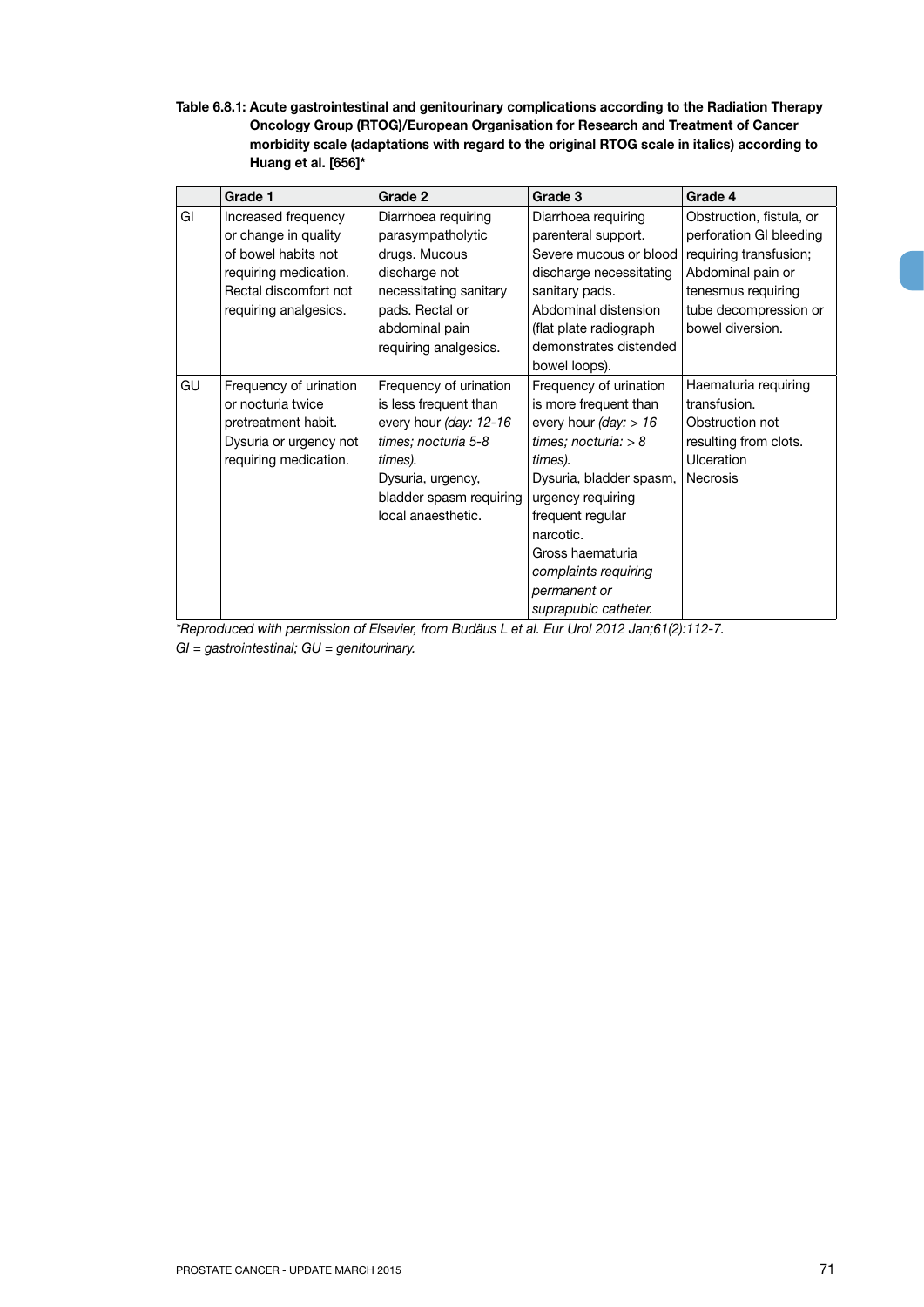**Table 6.8.2: Late gastrointestinal and genitourinary complications according to the Radiation Therapy Oncology Group (RTOG)/European Organisation for Research and Treatment of Cancer (EORTC) morbidity scale (adaptations with regard to the original RTOG/EORTC scale in italics) according to Huang et al. [656]\***

|     | Grade 1                                                                                                                                                                                                                                                                                                                               | Grade 2                                                                                                                                                                                                                          | Grade 3                                                                                                                                                                                                                                                                               | Grade 4                                                                                                                           |
|-----|---------------------------------------------------------------------------------------------------------------------------------------------------------------------------------------------------------------------------------------------------------------------------------------------------------------------------------------|----------------------------------------------------------------------------------------------------------------------------------------------------------------------------------------------------------------------------------|---------------------------------------------------------------------------------------------------------------------------------------------------------------------------------------------------------------------------------------------------------------------------------------|-----------------------------------------------------------------------------------------------------------------------------------|
| Gl* | Mild diarrhoea<br>Mild cramping<br>Bowel movements 2-5<br>per day<br>Slight rectal discharge<br>or bleeding                                                                                                                                                                                                                           | Moderate diarrhoea<br>Intermittent, severe<br>cramping.<br>Bowel movements<br>$(5$ per day).<br>Moderate excessive,<br>rectal discharge.<br>Intermittent, frequent<br>bleeding (3 single<br>laser treatments or<br>transfusion). | Watery diarrhoea<br>Obstruction requiring<br>surgery.<br>Bleeding requiring<br>surgery or 2 laser<br>treatments or<br>transfusions.                                                                                                                                                   | <b>Necrosis</b><br>Perforation<br>Fistula<br>Abdominal pain or<br>tenesmus requiring<br>tube decompression or<br>bowel diversion. |
| GU  | Frequency during day<br>$0.5 - 1 h$<br>Nocturia 2-3/night<br>Slight dysuria or<br>microscopic haematuria<br>requiring no medication<br>Slight epithelial atrophy,<br>minor telangiectasia<br>Bladder capacity ><br>300 mL<br>* The difference between arade 1 and arade 2 GL pain, mucosal loss, or bleeding is most easily made when | Frequency during day:<br>$1-2h$<br>Nocturia 4-6/night<br>Moderate dysuria or<br>intermittent (mild,<br>moderate) haematuria<br>requiring medication <sup>†</sup><br>Moderate telangiectasia<br>Bladder capacity: 150-<br>300 ml  | Frequency during day:<br>2 <sub>h</sub><br>Nocturia 6/night<br>Severe dysuria<br>Frequent (severe)<br>haematuria<br>Severe telangiectasia<br>Bladder capacity: 100-<br>150 mL<br>Benign urethral<br>strictures requiring<br>TURP, dilation,<br>or suprapubic or<br>permanent catheter | <b>Necrosis</b><br>Severe haemorrhagic<br>cystitis<br><b>Bladder capacity</b><br>$>100$ mL                                        |

*\* The difference between grade 1 and grade 2 GI pain, mucosal loss, or bleeding is most easily made when grade 2 is defined as morbidity requiring specific medication: grade 1 = stool softener, diet modification, occasional (< 2/wk) non-narcotic drug, occasional antidiarrhoeal agent (2/wk), occasional use of incontinence pads (1-2 d/wk); grade 2 = regular (> 2/wk) use of (non)narcotic drugs for pain, regular (2/wk) antidiarrhoeals, steroid suppositories, one laser.*

*† With the exception of antibiotics.*

*\*Reproduced with permission of Elsevier, from Budäus L et al. Eur Urol 2012 Jan;61(2):112-7. GI = gastrointestinal; GU = genitourinary; TURP = transurethral resection of the prostate.*

# *6.8.5 Complications of high-intensity focused ultrasound*

Urinary retention appears to be one of the most common side-effects of HIFU, developing in almost all patients, with the mean interval of catheterization via a suprapubic tube varying between 12 and 35 days [511, 514, 515]. Grade I and II urinary stress incontinence occurs in about 12% of patients. Subsequent TURP or bladder neck incision to treat subvesical obstruction is common, and is sometimes even performed at the time of HIFU. Post-operative impotence occurs in 55-70% of patients.

Elterman et al. [657] have treated 95 patients with clinically organ-confined PCa using the Sonablate 500 device (SonaCare Medical, Charlotte, NC, USA) and have evaluated the type and frequency of treatment-associated complications. With a minimum follow-up of six months, 17% (7/41) of the men had significant incontinence, and 2% developed significant erectile dysfunction. Early and late subvesical obstruction necessitating surgical treatment occurred in 17 (17.9%) and 20 (21.1%) patients, respectively.

Moderate to severe stress urinary incontinence was rare, occurring in fewer than 6.4% of men, and decreased in more recent treatment to 3.1% [517]. Acute urinary retention was seen in 7.6% of men. Even in more recent treatment, the rate of urethral-rectal fistula was 0.7%.

## *6.8.6 Cryotherapy*

Quality of life and sexuality following CSAP were investigated in a clinical phase II trial that recruited 75 men [658]. Quality-of-life analysis by the prostate-specific FACT-P questionnaire showed that most subscales return to pre-treatment levels by 12 months after CSAP. Furthermore, no significant changes were seen when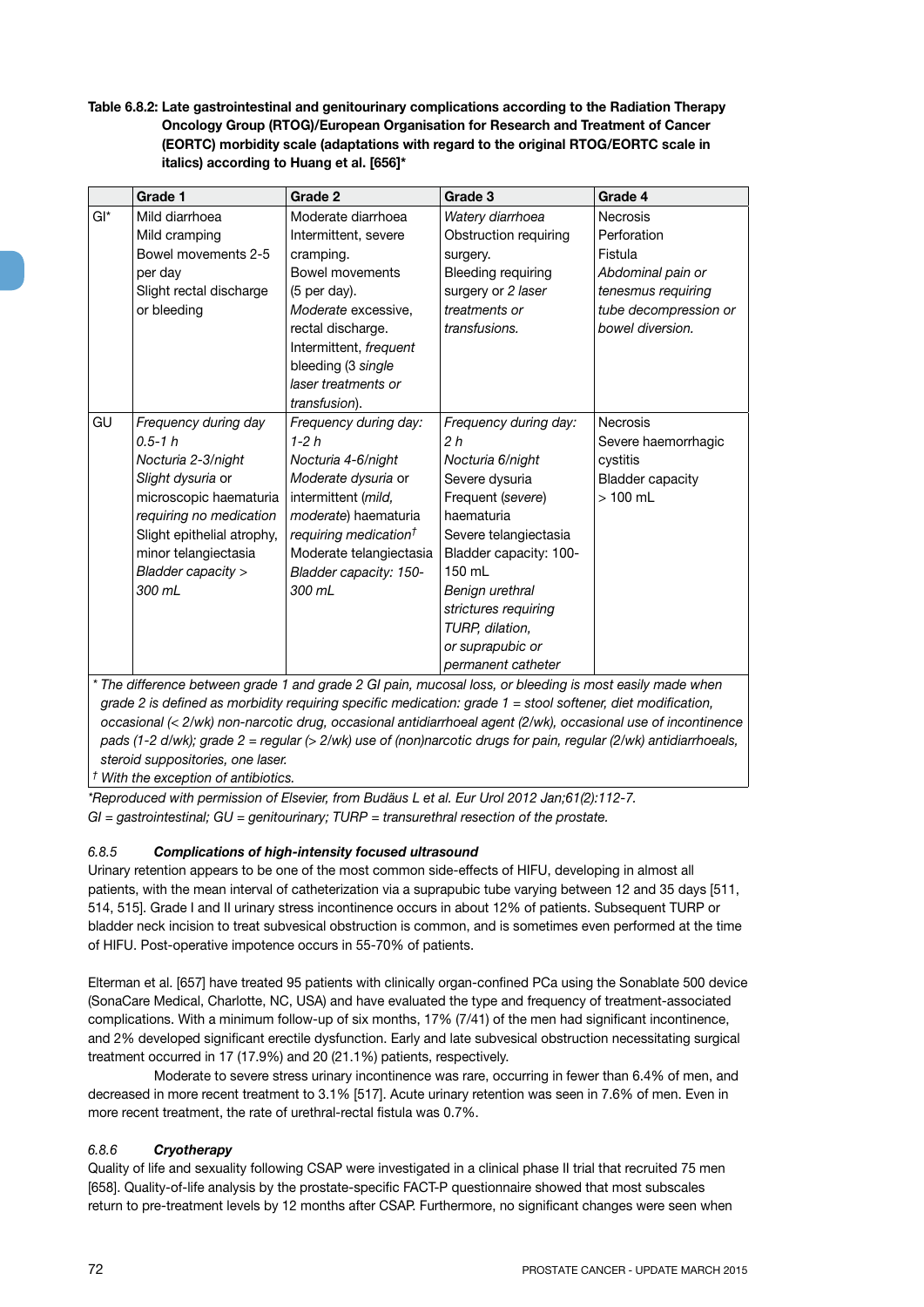comparing data at 36 months with those at 12 months. With regard to sexuality, 37% of men were able to have intercourse three years after CSAP.

In a prospective, randomised clinical trial, 244 men with newly diagnosed organ-confined PCa were randomised to receive either external-beam radiation therapy (EBRT) or to undergo CSAP [659]. After a followup of three years, sexual function was significantly less impaired in the EBRT group.

#### *6.8.7 Hormonal therapy*

There is a lack of data on the effects of hormonal treatment on QoL, with only a single, large, prospective, RCT comparing orchiectomy + flutamide or placebo in M1 patients. Combined therapy resulted in a lower QoL in the first 6 months, with more frequent diarrhoea and worse emotional functioning, compared with castration alone [660]. A small RCT evaluated the health-related quality of life (HRQoL) at 1-year follow-up in patients with nonlocalised PCa, between various ADT, or no treatment. Both sexual and cognitive function significantly declined with ADT, while emotional distress significantly increased if no treatment [661]. A prospective observational study of non-metastatic PCa, found that immediate ADT was associated with a lower overall QoL compared to deferred treatment [662]. Another retrospective, non-randomised study suggested that men receiving LHRH agonists reported more worry and physical discomfort and poorer overall health, and were less likely to believe themselves free of cancer than did orchiectomised patients. The stage at diagnosis had no effect on health outcome [663].

Using a specific non-validated questionnaire, bicalutamide monotherapy showed a significant advantage over castration in the domains of physical capacity and sexual interest (not sexual function) at 12 months [664]. A post-hoc analysis, including only patients with sexual interest suggested that bicalutamide was associated with better sexual preservation, including maintained sexual interest, feeling sexually attractive [665], preserved libido and erectile function [666].

Intermittent androgen deprivation has been discussed elsewhere (see Section 6.6 - Metastatic Prostate Cancer - Hormonal therapy).

#### *6.8.7.1 Side-effects, quality of life and cost of hormonal therapy*

The many deleterious side-effects of long-term ADT have been well known for years. As the use of ADT increases, it is increasingly important to consider these side-effects. A systematic review of the side-effects of long-term ADT has been recently published [667].

#### 6.8.7.1.1 Sexual function

Loss of libido and erectile dysfunction are usual. The management of acquired erectile dysfunction is mostly non-specific [668].

#### 6.8.7.1.2 Hot flushes

They are the most common side-effect of ADT. They appear 3 months after starting ADT, usually persist longterm and have may a significant impact on QoL.

Oestrogen-receptor modulators or low-dose oestrogen therapies, e.g. DES, 0.5-1 mg/day, reduce the frequency and severity of hot flushes. Both treatments carry a risk of cardiovascular complications. Soya phytoestrogens have shown an efficacy in breast cancer patients, but have not been evaluated in men. Progesterone-based treatments have demonstrated efficacy with 80% of patients showing an improvement [669].

Serotonin reuptake inhibitors (e.g. venlafaxine or sertraline) appear to be effective in men, but less than hormonal treatments based on a prospective randomised trial comparing venlafaxine, 75 mg daily, with medroxyprogesterone, 20 mg daily, or CPA, 100 mg daily [670]. After 6 months of LHRH (n = 919), 311 men had significant hot flushes and were randomised to one of the treatments. Venlafaxine was clearly inferior compared to the hormonal agents, which showed similar efficacy to each other.

With a placebo effect influencing up to 30% of patients [671], the efficacy of clonidine, veralipride, gabapentine [672] and acupuncture [673] must be compared in prospective, randomised, controlled trials.

#### 6.8.7.1.3 Other systemic side-effects of androgen-deprivation therapy

They are frequent and may lead to significantly increased morbidity or even mortality.

# 6.8.7.1.3.1 Non-metastatic bone fractures

Due to increased bone turnover and decreased BMD in a time-dependent manner, ADT use is linked to an increased risk of fracture (up to 45% relative risk with long-term ADT [674]). Hip fractures in men are associated with a significant risk of death [675]. A precise evaluation of BMD should be performed by dual emission X-ray absorptiometry (DEXA) before starting long-term ADT. An initial low BMD (T-score < -2.5 or < -1, with other risk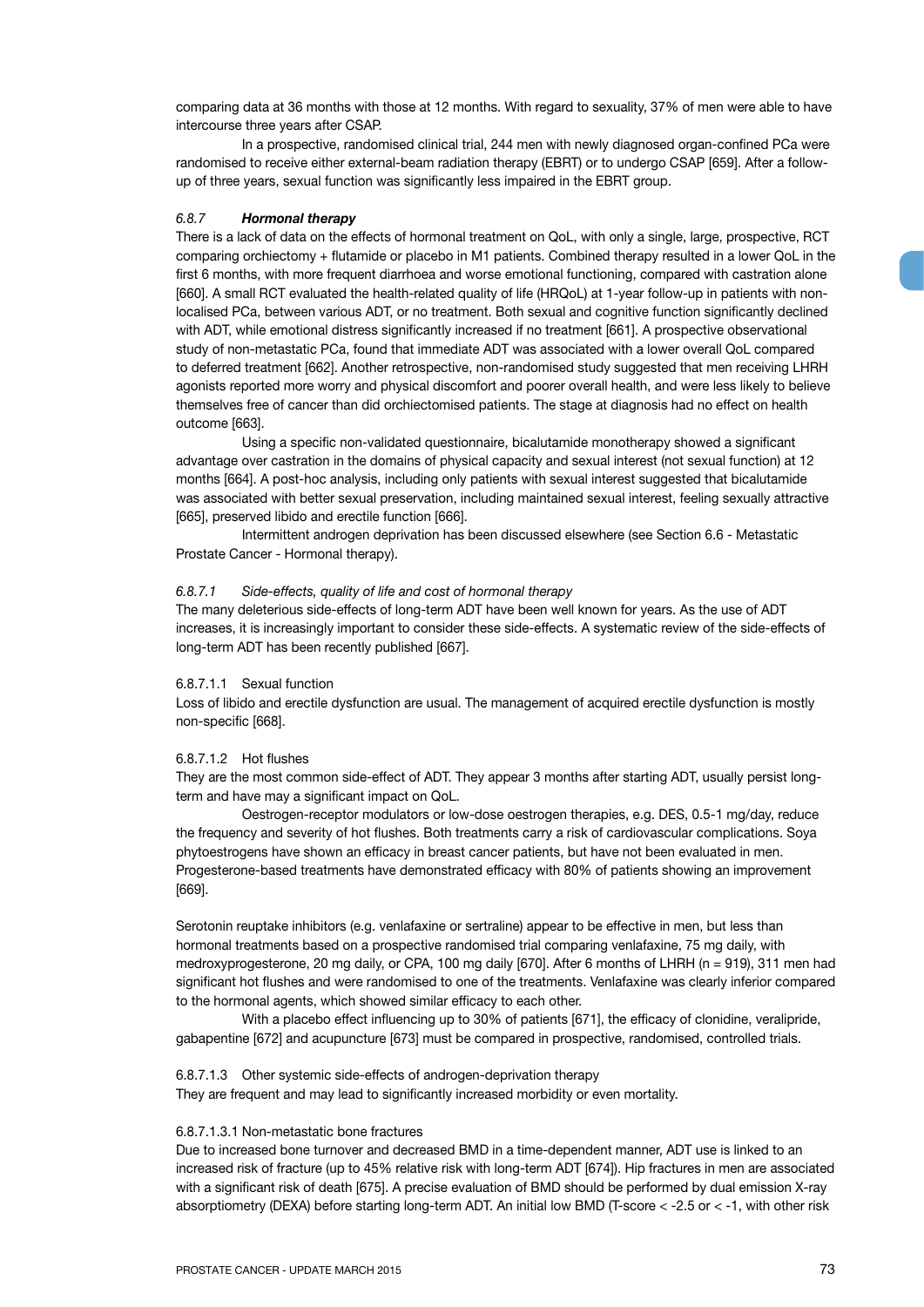factors) indicates a high risk of subsequent non-metastatic fracture. The WHO FRAX tool (http://www.shef.ac.uk/FRAX) should be used to evaluate individual risk. Obesity (increase in body fat mass by up to 10%) and sarcopenia (decrease in lean tissue mass by up to 3%) are common and occur during the first year of ADT [676]. Both changes increase the fracture risk.

# Lifestyle changes before starting long-term androgen-deprivation therapy

Patients should be encouraged to adopt lifestyle changes, e.g. increased physical activity, cessation of smoking, decreased alcohol consumption, and to normalise their body mass index. Calcium and vitamin D supplements should be considered if low values are detected. (Normal values: calcium: 2.2-2.6 nmol/L, vitamin D: 100-160 nmol/L). A daily intake of at least 1200 mg/day of calcium and 1000 UI of vitamin D is useful.

# • Hormonal treatment modalities

Bicalutamide monotherapy could be a bone-protective treatment [677, 678], but is limited by its suboptimal efficacy (see Section 6.6 - Metastatic Prostate Cancer - Hormonal Therapy). The intermittent modality might be associated with less bone impact [589].

# **Bisphosphonates**

Bisphosphonates increase BMD in the hip and spine by up to 7% in 1 year. The optimal regimen for zoledronic acid remains unclear: quarterly [679] or yearly [680] injections. The question is relevant as the risk of jaw necrosis is both dose- and time-related [681]. A quarterly regimen could be considered for a BMD < 2.5 as a yearly injection is unlikely to provide sufficient protection [682].

In contrast to breast cancer, a significant benefit in OS has only been demonstrated in PCa in a post-hoc analysis for the oral first-generation clodronate with an absolute 8% OS increase after 8 years of follow-up [683]. This benefit has never been observed with more recent bisphosphonates.

# • Denosumab (a fully human monoclonal antibody against RANKL)

In M0 patients, Denosumab has been shown to increase the lumbar BMD by 5.6% compared to a 1% decrease in the placebo arm after 2 years, using a 60 mg subcutaneous regimen every 6 months [684]. This was associated with a significant decrease in vertebral fracture risk (1.5% vs  $3.9\%$ , p = 0.006). The benefits were similar whatever the age (< or > 70 years), the duration or type of ADT, the initial BMD, the patient's weight or the initial BMI. This benefit was not associated with any significant toxicity, e.g. jaw osteonecrosis or delayed healing in vertebral fractures. In M0 patients, with the use of a higher dosage (120 mg every 4 weeks), a delay in bone metastases of 4.2 months has been shown [685] without any impact on OS, and with increased side effects. Therefore, this regimen cannot be recommended.

# 6.8.7.1.3.2 Metabolic effects

Lipid alterations are common and may occur as early as the first 3 months of treatment [676]. ADT also decreases insulin sensitivity and increases fasting plasma insulin levels, which is a marker of insulin resistance. Once again, exercise is strongly recommended for its protective effect. In diabetic patients, metformin appears to be an attractive option for protection against metabolic effects [686], but there is insufficient data to recommend its use in non-diabetic patients.

Metabolic syndrome is an association of independent cardiovascular disease risk factors, often associated with insulin resistance. The definition requires at least three of the following criteria [687]:

- waist circumference > 102 cm;
- serum triglyceride > 1.7 mmol/L;
- blood pressure > 130/80 mmHg or use of medication for hypertension;
- HDL cholesterol < 1 mmol/L;
- glycaemia > 5.6 mmol/L or the use of medication for hyperglycaemia.

The prevalence of a metabolic-like syndrome is higher during ADT compared with men not receiving ADT [688].

# 6.8.7.1.3.3 Cardiovascular morbidity

Cardiovascular mortality is now the most common cause of death in PCa patients, even exceeding PCa mortality [689]. Several studies showed that ADT, even after only 6 months, was associated with an increased risk of diabetes mellitus, cardiovascular disease, and myocardial infarction [690]. The RTOG 92-02 [691] and 94-08 [396] confirmed an increased cardiovascular risk, unrelated to the duration of ADT and not accompanied by an overall increased cardiovascular mortality. No increase in cardiovascular mortality has been reported in a systematic meta-analysis of trials RTOG 8531, 8610, 9202, EORTC 30891 or EORTC 22863 [692]. However, an increase in cardiovascular mortality has been reported in patients suffering from previous congestive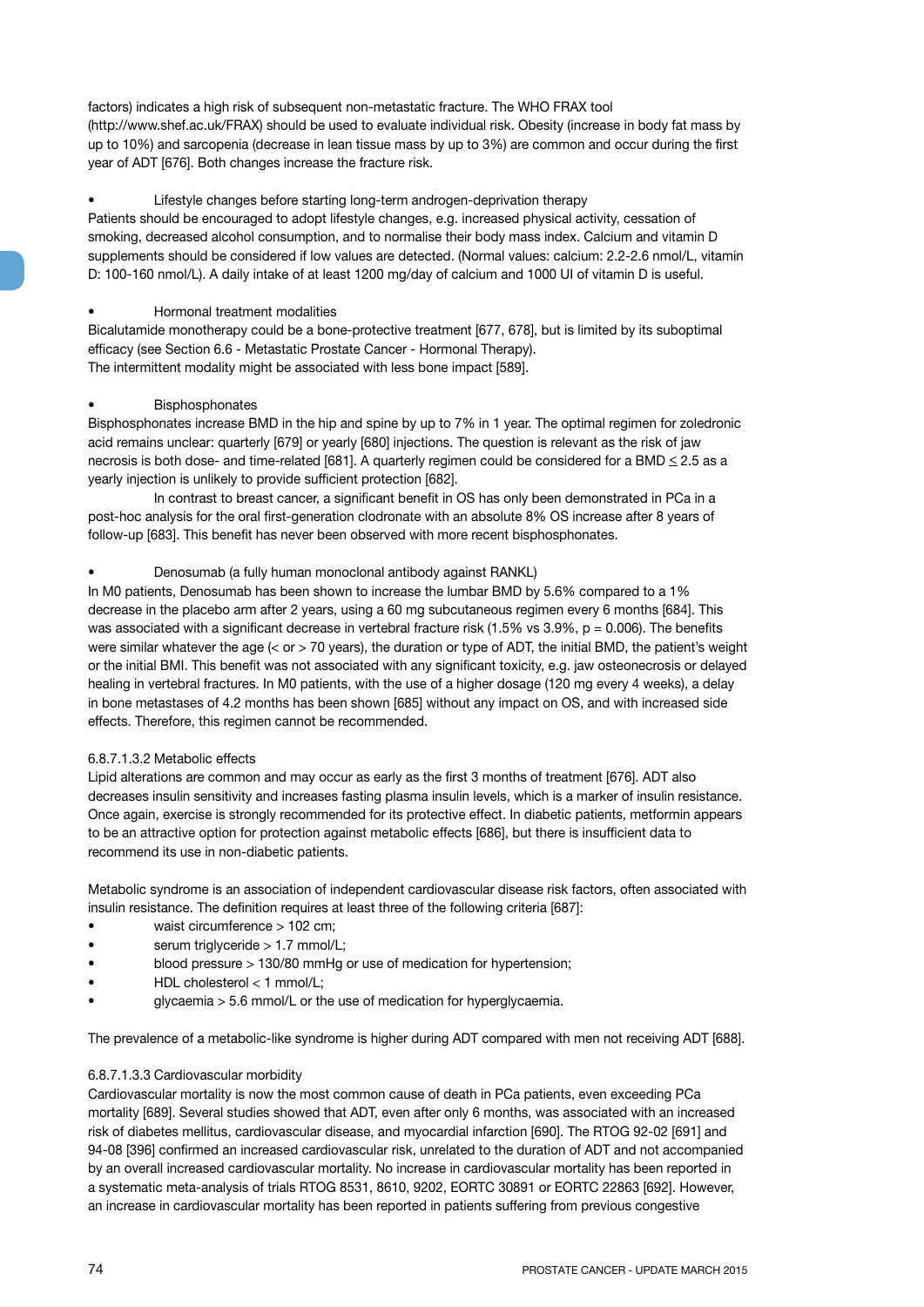heart failure or myocardial infarction in a retrospective database analysis [693] or presenting with a metabolic syndrome [694].

It has been suggested that LHRH antagonists might be associated with less cardiovascular morbidity compared to agonists [695]. However, the used methodology does not provide convincing evidence to show a clear superiority of these compounds.

These data resulted in an FDA warning and consensus paper from the American Heart, Cancer Society and Urological Associations [696]. Preventive advice includes non-specific measures: loss of weight, increased exercise, improved nutrition and smoking cessation.

#### 6.8.7.1.3.4 Fatigue

Fatigue often develops as a side-effect of ADT. Regular exercise appears to be the best protective measure [697, 698], with prolonged efficacy [699] and improved specific survival [700].

Anaemia may be a cause of fatigue. Anaemia requires an etiological diagnosis (medullar invasion, mainly inflammatory, renal insufficiency, iron deficiency, chronic bleeding) and individualised treatment. Iron supplementation (using injectable formulations only) must be systematic if deficiency is observed. Regular blood transfusion is required if severe anaemia is present. Erythropoiesis-stimulating agents might be considered in dedicated cases, taking into account the possible increased risk of thrombovascular events [667].

#### *6.8.8 Comparison of health-related quality of life between treatment modalities*

So far, any comparisons between treatment-related QoL were assessed in non-randomised observational cohorts, with limited follow-up. Only a few trials have directly compared treatment modalities but longer follow-up is needed. When comparing general HRQoL for treatments of clinically localised PCa [631, 701] the differences were limited. Data from longitudinal studies show that surgery and radiotherapy have a greater impact on role functioning and vitality/energy with surgery being associated with increased dysfunction [647]. Most men recovered function by 1 year after treatment.

QoL outcomes have been reported for RP or EBRT [642]. At 5 years after diagnosis, sexual function declined similarly in both groups. Erectile dysfunction was more prevalent in the RP group (79.3% vs 63.5%). Incontinence was reported in 14-16% of RP and 4% of EBRT patients at 5 years. Bowel urgency and painful haemorrhoids were more common in the EBRT group. At 15 years, there were no significant differences between RP and EBRT [34]. RP incurred a significantly higher incidence of urinary incontinence (39-49%) and erectile dysfunction (80-91%) compared with radiotherapy (6-7% and 41-55%, respectively) [649]. Bowel problems (urgency) affected 30-35% of the EBRT group vs. 6-7% of the RP group [649].

Patients treated with LDR brachytherapy had significantly higher urinary function scores at 0-6 months after treatment (84.5%) than patients treated with RP (63.3%) [702]. Urinary bother did not differ significantly (67.7% vs. 67.4%, respectively). Decreased sexual function did not return to pretreatment levels in either group.

Urinary incontinence increased at 2 years after RP, whereas bowel problems and urinary irritation-obstruction occurred after EBRT and LDR brachytherapy [632]. Sexual function deteriorated immediately after surgery and then improved, whereas sexual function continued to slowly decline after EBRT and brachytherapy. There was no change in urinary function and little change in bowel function after 1 year. Patients with bowel dysfunction at 1 year after EBRT may expect modest improvement. Although diarrhoea continues to subside, there is little change in tenesmus and rectal urgency, while rectal bleeding becomes more prevalent.

Three years follow-up confirmed long-term changes in adverse effects, e.g., increased urinary symptoms after EBRT or increased sexual dysfunction after LDR brachytherapy, which tended to reduce any differences between treatments over time [703]. RP caused greater deterioration in urinary incontinence and sexual function, but improved urinary irritative-obstructive symptoms compared with LDR brachytherapy. Treatment differences persisted for up to 3 years [703].

A comparative trial of RP and LDR brachytherapy was closed after 2 years due to poor accrual [704]. For LDR brachytherapy vs. RP, there were no differences in bowel or hormonal domains. The LDR brachytherapy patients scored better for the urinary QoL and sexual domains, and patient satisfaction.

A study in Norway investigated the relationship between urinary, bowel or sexual dysfunction and global QoL in PCa survivors, including untreated patients [638]. The RP group reported more urinary incontinence than other groups, but had the lowest level of urinary irritative-obstructive symptoms. Untreated patients had the highest level of these symptoms. The radiotherapy group reported more intestinal irritation and faecal leakage than the RP and untreated groups. In all groups, poor sexual drive and erectile function were common, with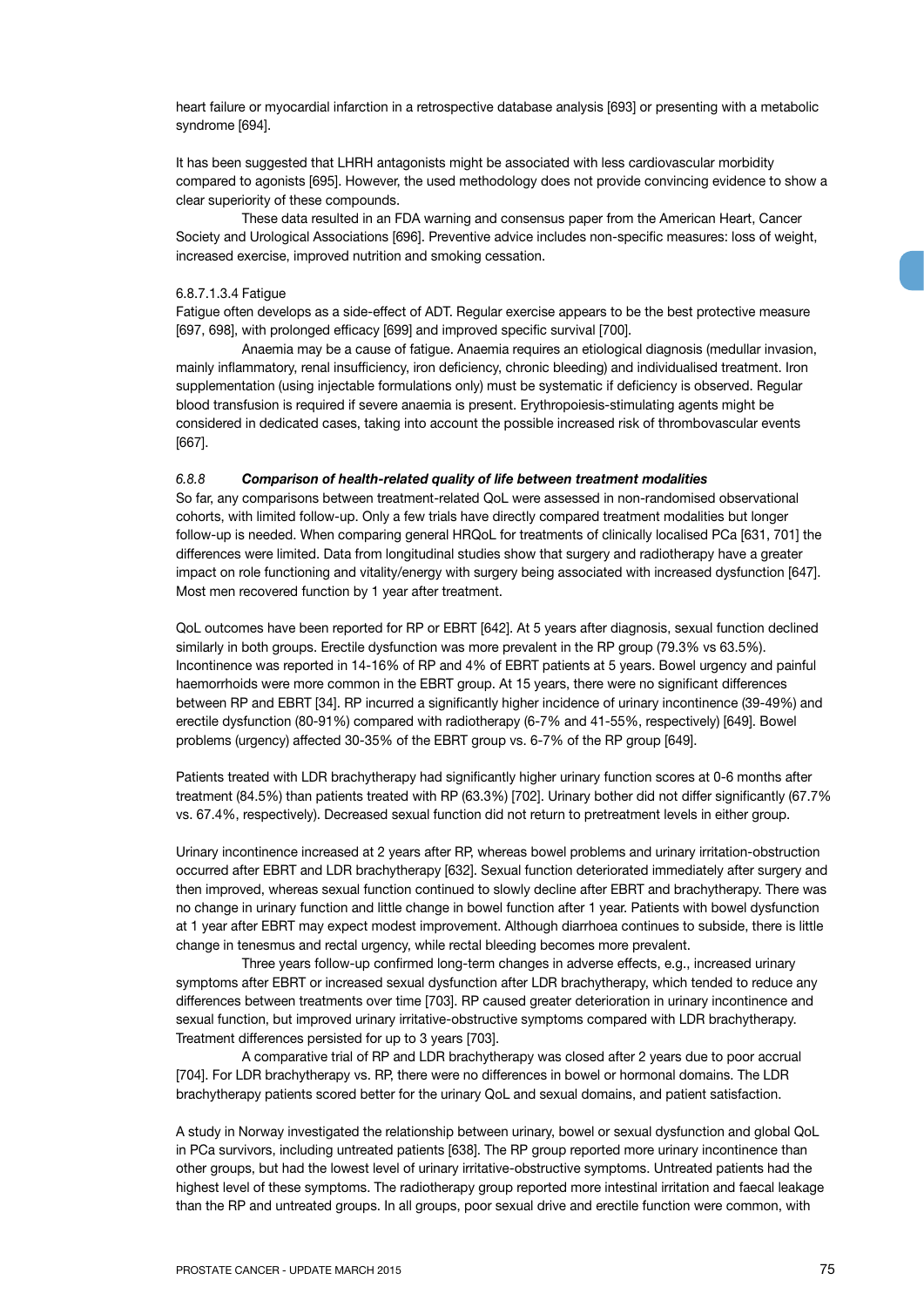the RP group reporting the highest prevalence of erectile dysfunction. Irritative-obstructive urinary symptoms and poor sexual drive were independently associated with low global QoL, whereas erectile function and use of medication for erectile dysfunction were not [638].

All typical adverse events (moderate/severe IPSS, urinary incontinence, irritative intestinal symptoms, faecal leakage, poor sexual drive and poor erectile function) were significantly associated with low global QoL in univariate analyses. Low educational level, comorbidity and moderate or high neuroticism were all significantly associated with low global QoL in univariate analyses. No significant associations with global QoL were observed for age, a paired relationship or D'Amico risk group.

LDR brachytherapy and prostate cryoablation were associated with better urinary function and bother scores compared to open RP and laparoscopic and robotic radical prostatectomy in a non-randomised cohort of patients [705]. LDR brachytherapy was associated with higher sexual function and bother scores compared to other treatments. The study used the UCLA-PCI questionnaire, which does not evaluate irritative urinary symptoms, which are often observed after LDR brachytherapy [702]. This may have significantly compromised the results of the HRQoL assessment.

Many men treated for clinically localised PCa experience post-treatment problems that may affect their daily lives. Each patient must decide which side-effect profile is most acceptable when making treatment decisions.

#### *6.8.9 Guidelines on quality of life in prostate cancer management*

|                                                                                                 | LE                | GR |
|-------------------------------------------------------------------------------------------------|-------------------|----|
| Patients with low-risk PCa should be informed that functional outcome of active surveillance is | $\vert 2 \rangle$ | B  |
| better than for local active treatment.                                                         |                   |    |
| Patients should be informed that functional outcome after RALP and open prostatectomy are       |                   | B  |
| similar.                                                                                        |                   |    |
| Patients should be informed that long-term (15 years) QoL outcomes of EBRT and RP are           |                   | B  |
| similar.                                                                                        |                   |    |
| $\Box$                                                                                          |                   |    |

*EBRT = external beam radiation therapy; GR = grade of recommendation; LE = level of evidence; RALP; RP = radical prostatectomy; QoL = quality of life.* 

# **6.9 Summary of guidelines for the primary treatment of prostate cancer**

# **EAU risk groups for biochemical recurrence of localised and locally advanced prostate cancer**

|                   | Low-risk         | Intermediate-risk             | High-risk        |                      |  |  |  |  |  |
|-------------------|------------------|-------------------------------|------------------|----------------------|--|--|--|--|--|
| <b>Definition</b> | $PSA < 10$ ng/mL | PSA 10-20 ng/mL               | $PSA > 20$ ng/mL | <sup>⊧</sup> any PSA |  |  |  |  |  |
|                   | and $GS < 7$     | or GS 7                       | or $GS > 7$      | any GS               |  |  |  |  |  |
|                   | and cT1-2a       | or cT2b                       | or cT2c          | $cT3-4$ or $cN+$     |  |  |  |  |  |
|                   |                  | Locally advanced<br>Localised |                  |                      |  |  |  |  |  |

|              | Primary treatment of prostate cancer                                                   |                                                                                   | Gr           |  |  |  |  |  |  |
|--------------|----------------------------------------------------------------------------------------|-----------------------------------------------------------------------------------|--------------|--|--|--|--|--|--|
| General      |                                                                                        | Patients suitable for several treatment modalities (active surveillance, surgery, | $A^*$        |  |  |  |  |  |  |
| comments     | radiotherapy) must have these options discussed with them.                             |                                                                                   |              |  |  |  |  |  |  |
|              | In patients who are surgical candidates for radical prostatectomy, all approaches<br>A |                                                                                   |              |  |  |  |  |  |  |
|              |                                                                                        | (i.e. open, laparoscopic or robotic) are acceptable as no single approach has     |              |  |  |  |  |  |  |
|              |                                                                                        | shown clear superiority in terms of functional or oncological results.            |              |  |  |  |  |  |  |
|              |                                                                                        | EBRT should be offered in all risk groups of non-metastatic PCa.                  | A            |  |  |  |  |  |  |
|              |                                                                                        | IMRT is the recommended modality for definitive treatment of PCa by EBRT.         | A            |  |  |  |  |  |  |
|              | <b>Treatment</b>                                                                       | <b>Comment</b>                                                                    |              |  |  |  |  |  |  |
| Low risk PCa | Watchful                                                                               | Watchful waiting may be offered to patients not eligible for local                | A            |  |  |  |  |  |  |
|              | waiting                                                                                | curative treatment and those with a short life expectancy.                        |              |  |  |  |  |  |  |
|              |                                                                                        | During watchful waiting, the decision to start non-curative                       | <sub>B</sub> |  |  |  |  |  |  |
|              |                                                                                        | treatment should be based on symptoms and disease                                 |              |  |  |  |  |  |  |
|              |                                                                                        | progression.                                                                      |              |  |  |  |  |  |  |
|              | <b>Active</b>                                                                          | Active surveillance is an option in patients with the lowest risk of              | A            |  |  |  |  |  |  |
|              | surveillance                                                                           | cancer progression: $> 10$ years life expectancy, cT1/2, PSA $\leq 10$            |              |  |  |  |  |  |  |
|              |                                                                                        | ng/mL, biopsy Gleason score ≤ 6, ≤ 2 positive biopsies, minimal                   |              |  |  |  |  |  |  |
|              |                                                                                        | biopsy core involvement $(\leq 50\%$ cancer per biopsy).                          |              |  |  |  |  |  |  |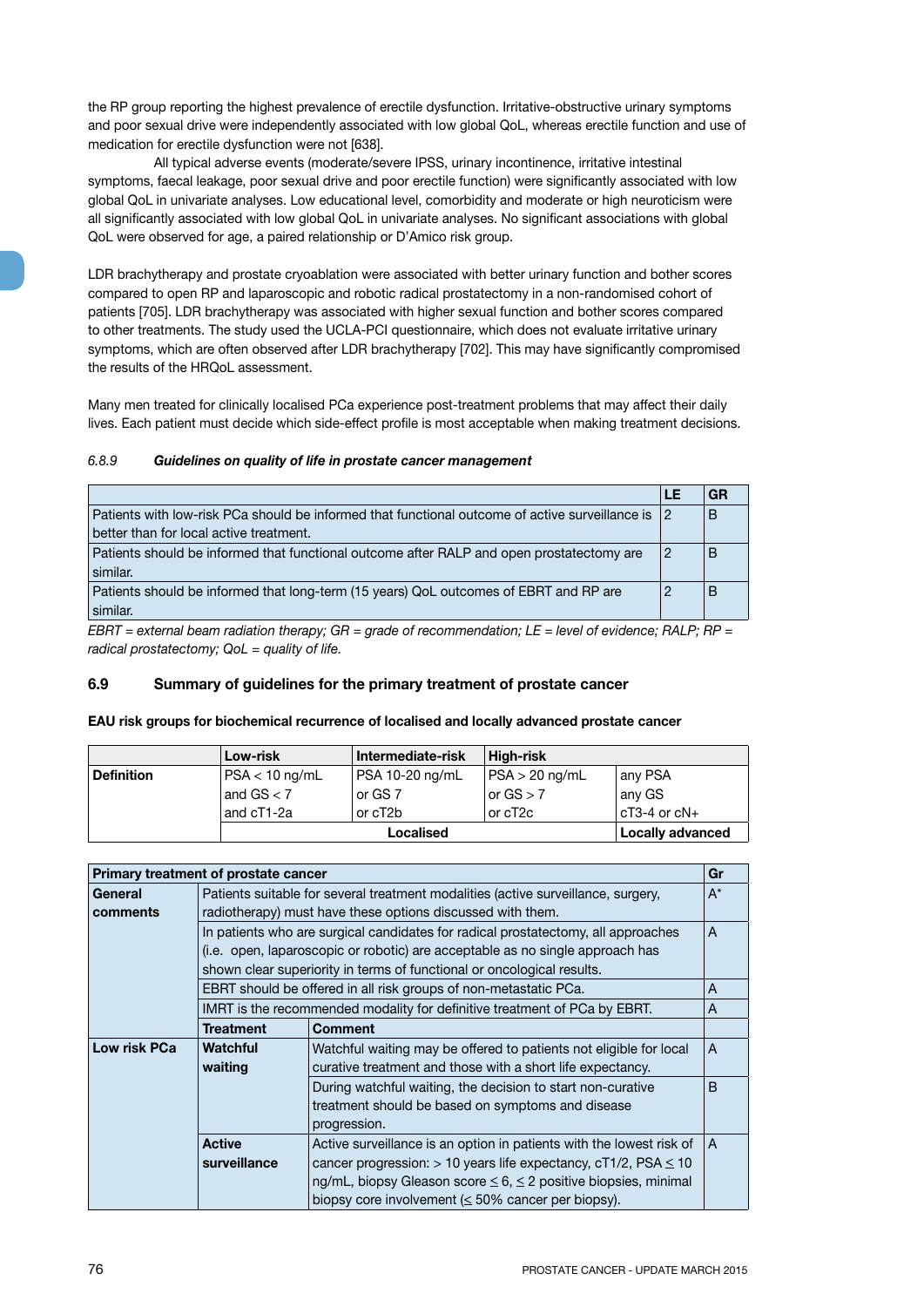|                      |                        | Follow-up should be based on DRE, PSA and repeat biopsies.<br>The optimal follow-up interval is still unclear. | Α              |
|----------------------|------------------------|----------------------------------------------------------------------------------------------------------------|----------------|
|                      | Radical                | In patients with a life expectancy $> 10$ years, RP should be                                                  | A              |
|                      | prostatectomy          | offered.                                                                                                       |                |
|                      |                        |                                                                                                                |                |
|                      |                        | Nerve-sparing surgery may be attempted in pre-operatively                                                      | B              |
|                      |                        | potent patients with low risk for extracapsular disease (T1c, GS                                               |                |
|                      |                        | < 7 and PSA < 10 ng/mL, or refer to Partin tables/nomograms).                                                  |                |
|                      |                        | LND is not indicated in low-risk PCa                                                                           | A              |
|                      | Radiotherapy           | In low-risk PCa the total dose should be 74 to 78 Gy.                                                          | A              |
|                      |                        | In patients with low-risk PCa, without a previous TURP and with                                                | A              |
|                      |                        | a good IPSS and a prostate volume < 50 mL, LDR brachytherapy                                                   |                |
|                      |                        | is a treatment option.                                                                                         |                |
|                      | Cryotherapy,           | In patients who are unfit for surgery or radiotherapy, cryotherapy                                             | С              |
|                      | <b>HIFU</b>            | or HIFU might be an alternative treatment for PCa. The lack of                                                 |                |
|                      |                        | long-term efficacy compared to standard modality has to be                                                     |                |
|                      |                        | discussed with patients.                                                                                       |                |
|                      | <b>Focal treatment</b> | Focal therapy of PCa is still in its infancy and cannot be                                                     | A              |
|                      |                        | recommended as a therapeutic alternative outside clinical trials.                                              |                |
|                      | Androgen               | Unsuitable.                                                                                                    | A              |
|                      | suppression            |                                                                                                                |                |
| Intermediate         | <b>Watchful</b>        | Watchful waiting may be offered to patients not eligible for local                                             | A              |
| risk PCa             | waiting                | curative treatment and those with a short life expectancy.                                                     |                |
|                      |                        |                                                                                                                |                |
|                      | Active                 | Not an option.                                                                                                 | A              |
|                      | surveillance           |                                                                                                                |                |
|                      | <b>Radical</b>         | In patients with a life expectancy $> 10$ years, RP should be                                                  | A              |
|                      | prostatectomy          | offered.                                                                                                       |                |
|                      |                        | Nerve-sparing surgery may be attempted in pre-operatively                                                      | B              |
|                      |                        | potent patients with low risk for extracapsular disease (T1c, GS                                               |                |
|                      |                        | < 7 and PSA < 10 ng/mL, or refer to Partin tables/nomograms).                                                  |                |
|                      |                        | Multiparametric MRI may help in deciding when to perform                                                       | B              |
|                      |                        | nerve-sparing procedures in intermediate- and high-risk disease.                                               |                |
|                      |                        | eLND should be performed if the estimated risk for positive                                                    | B              |
|                      |                        | lymph nodes exceeds 5%.                                                                                        |                |
|                      |                        | Limited LND should not be performed.                                                                           | A              |
|                      |                        | In patients with pT3, N0M0 PCa and an undetectable PSA                                                         | A              |
|                      |                        | following RP, adjuvant external beam irradiation should be                                                     |                |
|                      |                        | discussed as an option because it improves at least biochemical-                                               |                |
|                      |                        | free survival.                                                                                                 |                |
|                      |                        | Patients with pT3, N0M0 PCa and an undetectable PSA following                                                  | $\overline{A}$ |
|                      |                        | RP should be informed about salvage irradiation as an alternative                                              |                |
|                      |                        | to adjuvant irradiation when PSA increases.                                                                    |                |
|                      |                        | Adjuvant HT for pN0 is not recommended.                                                                        |                |
|                      | Radiotherapy           | In intermediate-risk PCa the total dose should be 76-78 Gy, in                                                 | A              |
|                      |                        | combination with short-term ADT (4-6 mo).                                                                      |                |
|                      | Androgen               | No place in asymptomatic patients.                                                                             | A              |
|                      | suppression            |                                                                                                                |                |
|                      | monotherapy            |                                                                                                                |                |
| <b>High risk PCa</b> | <b>Watchful</b>        | High risk localised: Watchful waiting may be offered to patients                                               |                |
|                      | waiting                | not eligible for local curative treatment and those with a short life                                          |                |
|                      |                        | expectancy.                                                                                                    |                |
|                      |                        | High risk locally advanced: In M0 patients unwilling or unable                                                 | A              |
|                      |                        | to receive any form of local treatment, a deferred treatment                                                   |                |
|                      |                        | policy using ADT as monotherapy is feasible in asymptomatic                                                    |                |
|                      |                        | patients with a PSA-DT $>$ 12 months and a PSA $<$ 50 ng/mL and                                                |                |
|                      |                        | non-poorly differentiated tumour.                                                                              |                |
|                      | Active                 | Not appropriate.                                                                                               | A              |
|                      | surveillance           |                                                                                                                |                |
|                      | Radical                | NHT before RP is not recommended.                                                                              | A              |
|                      | prostatectomy          |                                                                                                                |                |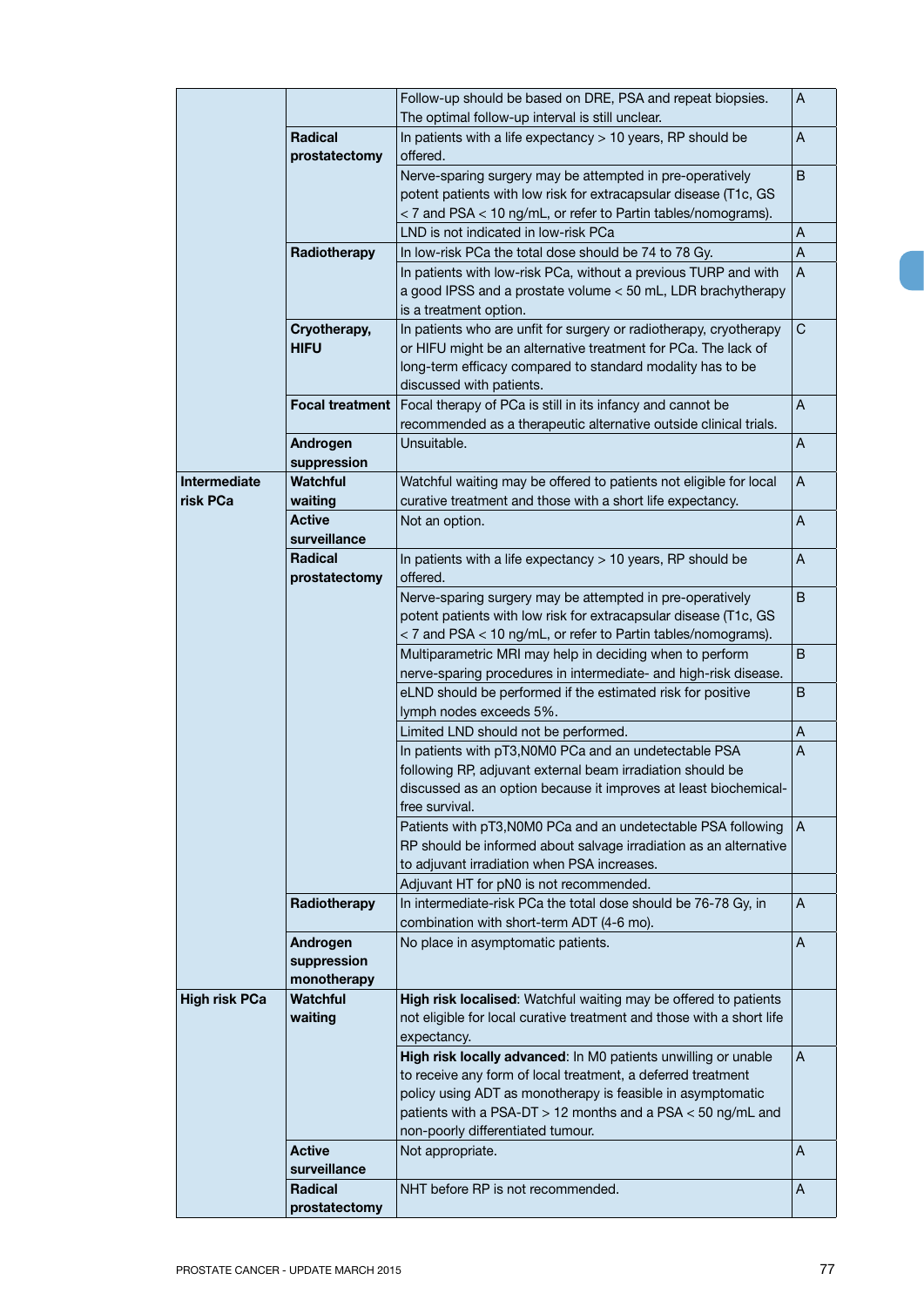|                 |                                                                                  | eLND should be performed in high-risk PCa.                                        | A            |  |  |  |  |
|-----------------|----------------------------------------------------------------------------------|-----------------------------------------------------------------------------------|--------------|--|--|--|--|
|                 |                                                                                  | Limited LND should not be performed.                                              | A            |  |  |  |  |
|                 |                                                                                  | High risk localised: In patients with high-risk localised PCa                     | B            |  |  |  |  |
|                 |                                                                                  | and a life expectancy of $> 10$ yr, RP should be offered in a                     |              |  |  |  |  |
|                 |                                                                                  | multimodality setting.                                                            |              |  |  |  |  |
|                 |                                                                                  | Nerve-sparing surgery may be attempted in pre-operatively                         | B.           |  |  |  |  |
|                 |                                                                                  | potent patients with low risk for extracapsular disease (refer to                 |              |  |  |  |  |
|                 |                                                                                  | Partin tables/nomograms).                                                         |              |  |  |  |  |
|                 |                                                                                  | Multiparametric MRI may help in deciding when to perform                          | B            |  |  |  |  |
|                 |                                                                                  | nerve-sparing procedures in intermediate- and high-risk disease.                  |              |  |  |  |  |
|                 |                                                                                  | High risk locally advanced: In highly selected patients with                      | C            |  |  |  |  |
|                 |                                                                                  | locally advanced PCa (cT3b-T4 N0 or any T N1), RP may be                          |              |  |  |  |  |
|                 |                                                                                  | offered in a multimodality setting.                                               |              |  |  |  |  |
|                 |                                                                                  | In patients with pT3, N0M0 PCa and an undetectable PSA                            | $\mathsf{A}$ |  |  |  |  |
|                 |                                                                                  | following RP, adjuvant external beam irradiation should be                        |              |  |  |  |  |
|                 |                                                                                  | discussed as an option because it improves at least biochemical-                  |              |  |  |  |  |
|                 |                                                                                  | free survival.                                                                    |              |  |  |  |  |
|                 |                                                                                  | Patients with pT3, N0M0 PCa and an undetectable PSA following                     | A            |  |  |  |  |
|                 |                                                                                  | RP should be informed about salvage irradiation as an alternative                 |              |  |  |  |  |
|                 |                                                                                  | to adjuvant irradiation when PSA increases.                                       |              |  |  |  |  |
|                 | Radiotherapy                                                                     | In patients with high-risk localised PCa, the total dose is 76-78                 | A            |  |  |  |  |
|                 |                                                                                  | Gy in combination with long-term ADT (2-3 yr is recommended).                     |              |  |  |  |  |
|                 |                                                                                  | In patients with locally advanced cN0 PCa, radiotherapy                           | A            |  |  |  |  |
|                 |                                                                                  | must be given in combination with long-term ADT (2-3 yr is                        |              |  |  |  |  |
|                 |                                                                                  | recommended).                                                                     |              |  |  |  |  |
|                 | Androgen                                                                         | Reserved for those unwilling or unable to receive any form of                     | A            |  |  |  |  |
|                 | suppression                                                                      | local treatment and either symptomatic or asymptomatic with                       |              |  |  |  |  |
|                 | monotherapy                                                                      | a PSA-DT < 12 months and a PSA > 50 ng/mL and a poorly                            |              |  |  |  |  |
|                 |                                                                                  | differentiated tumour.                                                            |              |  |  |  |  |
| N1 patients     |                                                                                  |                                                                                   |              |  |  |  |  |
| cN <sub>1</sub> |                                                                                  | In patients with cN+ PCa, pelvic external irradiation can be given in combination | B            |  |  |  |  |
|                 | with immediate long-term ADT.                                                    |                                                                                   |              |  |  |  |  |
| pN1 after eLND  |                                                                                  | Adjuvant ADT is the standard of care for node-positive (pN+) patients.            | A            |  |  |  |  |
|                 |                                                                                  | Adjuvant ADT with additional radiotherapy may have a role.                        | B            |  |  |  |  |
|                 |                                                                                  | Expectant management is optional when the patient has undergone eLND and          | B            |  |  |  |  |
|                 | $\leq$ 2 nodes show microscopic involvement and a PSA < 0.1 ng/mL and absence of |                                                                                   |              |  |  |  |  |
|                 | extranodal extension.                                                            |                                                                                   |              |  |  |  |  |
| Metastatic PCa  | Watchful                                                                         | In M1 asymptomatic patients, deferred castration should be                        | B            |  |  |  |  |
|                 | waiting                                                                          | discussed with a well-informed patient.                                           |              |  |  |  |  |
|                 | <b>Active</b>                                                                    | Unsuitable.                                                                       | A            |  |  |  |  |
|                 | surveillance                                                                     |                                                                                   |              |  |  |  |  |
|                 |                                                                                  |                                                                                   |              |  |  |  |  |
|                 | Radical                                                                          | Unsuitable outside clinical trial.                                                | A            |  |  |  |  |
|                 | prostatectomy                                                                    |                                                                                   |              |  |  |  |  |
|                 | Radiotherapy to                                                                  | Unsuitable outside clinical trial.                                                | A            |  |  |  |  |
|                 | the prostate                                                                     |                                                                                   |              |  |  |  |  |
|                 | Androgen                                                                         | Surgical- or medical castration (LHRH agonist or antagonist).                     | A            |  |  |  |  |
|                 | suppression                                                                      | No recommendation can be made to define the best population                       | A            |  |  |  |  |
|                 |                                                                                  | for combining castration with upfront Docetaxel.                                  |              |  |  |  |  |
|                 |                                                                                  | Castration combined with local treatment / other new hormonal                     | A            |  |  |  |  |
|                 |                                                                                  | treatments (abiraterone acetate or Enzalutamide) should not be                    |              |  |  |  |  |
|                 |                                                                                  | used outside clinical trials.                                                     |              |  |  |  |  |
|                 |                                                                                  | In M1 asymptomatic patients, immediate castration should be                       | $\mathsf{A}$ |  |  |  |  |
|                 |                                                                                  | offered to defer progression to a symptomatic stage and prevent                   |              |  |  |  |  |
|                 |                                                                                  | serious disease progression-related complications.                                |              |  |  |  |  |
|                 |                                                                                  | In M1 symptomatic patients, immediate castration should be                        | A            |  |  |  |  |
|                 |                                                                                  | offered to palliate symptoms and reduce the risk for potentially                  |              |  |  |  |  |
|                 |                                                                                  | catastrophic sequelae of advanced disease (spinal cord                            |              |  |  |  |  |
|                 |                                                                                  | compression, pathological fractures, ureteral obstruction,                        |              |  |  |  |  |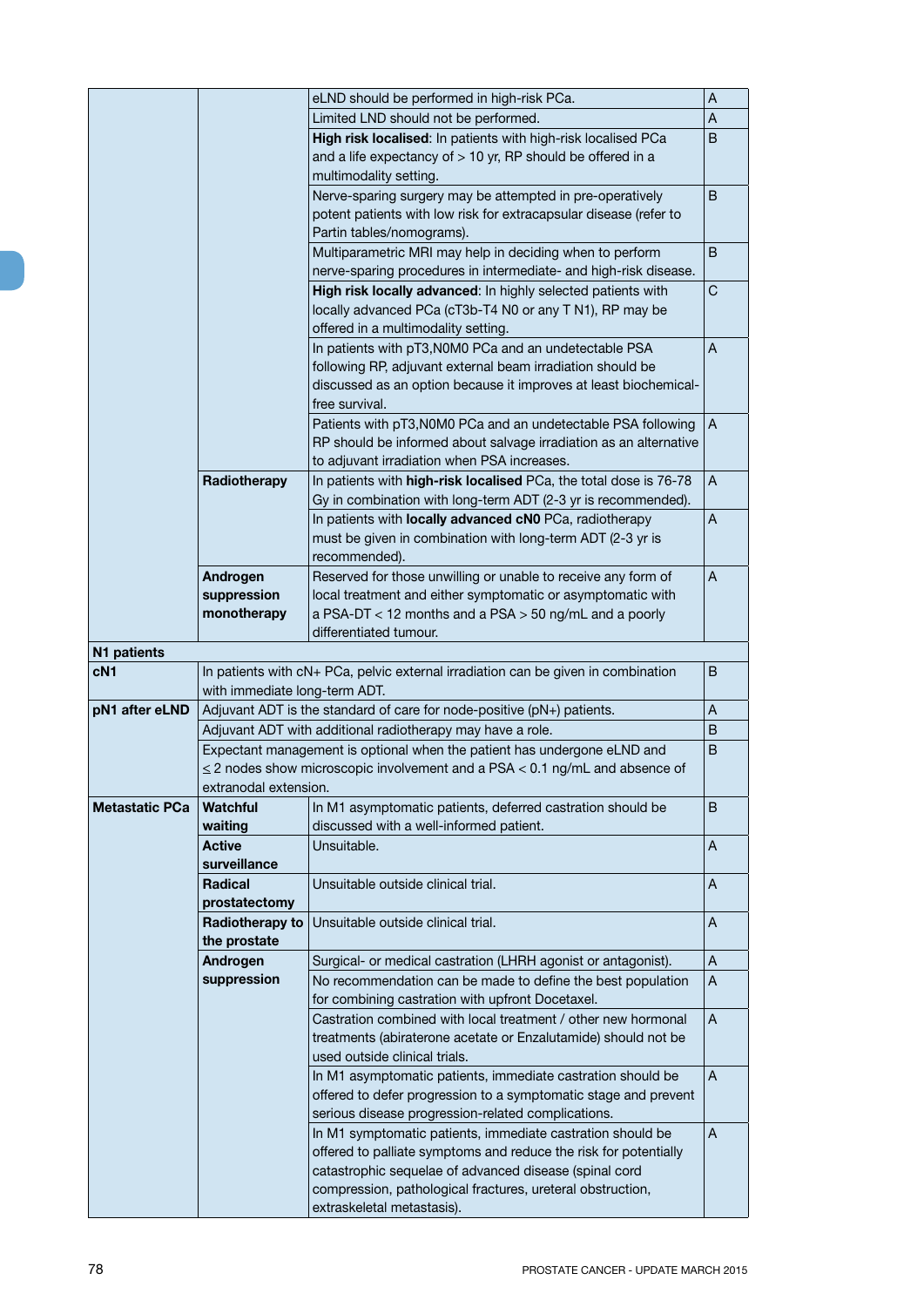|                              |                                                                                                   | $\overline{A}$<br>In M1 patients, short-term administration of anti-androgens is<br>recommended to reduce the risk of the 'flare-up' phenomenon in<br>patients with advanced metastatic disease who are to receive an<br>LHRH agonist.                                                           |   |  |  |  |  |  |
|------------------------------|---------------------------------------------------------------------------------------------------|--------------------------------------------------------------------------------------------------------------------------------------------------------------------------------------------------------------------------------------------------------------------------------------------------|---|--|--|--|--|--|
|                              |                                                                                                   | In M1 patients short-term administration of anti-androgens<br>should be given for some weeks only (starting treatment on the<br>same day as an LHRH analogue is started or for up to 7 days<br>before the first LHRH analogue injection).                                                        | A |  |  |  |  |  |
|                              |                                                                                                   | In M1 patients, administration of anti-androgens as monotherapy<br>should not be considered.                                                                                                                                                                                                     | A |  |  |  |  |  |
|                              |                                                                                                   | In asymptomatic M1 patients, intermittent treatment can be<br>offered to highly motivated men, with a major PSA response after<br>the induction period.                                                                                                                                          | B |  |  |  |  |  |
|                              |                                                                                                   | Based on the schedules in use in clinical trials, treatment is<br>stopped when the PSA is $<$ 4 ng/mL after 6 to 7 months of<br>treatment. Treatment is resumed when the PSA is<br>> 10-20 ng/mL.                                                                                                | C |  |  |  |  |  |
|                              |                                                                                                   | Combined treatment with LHRH agonists and NSAA is<br>recommended.                                                                                                                                                                                                                                | A |  |  |  |  |  |
|                              |                                                                                                   | Antagonists might be an option.                                                                                                                                                                                                                                                                  | B |  |  |  |  |  |
| Castrate<br>resistant status | serum levels are < 50 ng/dL.                                                                      | Patients should not be started on second-line therapy unless their testosterone                                                                                                                                                                                                                  | A |  |  |  |  |  |
|                              |                                                                                                   | There is no evidence for treatment of non-metastatic CRPC outside a clinical trial.                                                                                                                                                                                                              | A |  |  |  |  |  |
|                              | Patients with mCRPC should be counseled, managed and treated by a<br>A<br>multidisciplinary team. |                                                                                                                                                                                                                                                                                                  |   |  |  |  |  |  |
|                              |                                                                                                   | Men treated with maximal androgen blockade should stop the anti-androgen                                                                                                                                                                                                                         | A |  |  |  |  |  |
|                              |                                                                                                   | therapy once PSA progression is documented.                                                                                                                                                                                                                                                      |   |  |  |  |  |  |
|                              |                                                                                                   | Comment: Four to six weeks after discontinuation of flutamide or bicalutamide, an                                                                                                                                                                                                                |   |  |  |  |  |  |
|                              |                                                                                                   | eventual anti-androgen withdrawal effect will be apparent.                                                                                                                                                                                                                                       |   |  |  |  |  |  |
|                              |                                                                                                   | No clear-cut recommendation can be made for the most effective drug for                                                                                                                                                                                                                          | A |  |  |  |  |  |
|                              | factors exist.                                                                                    | secondary treatment (i.e. hormone therapy or chemotherapy) as no clear predictive                                                                                                                                                                                                                |   |  |  |  |  |  |
|                              |                                                                                                   | Salvage hormonal treatment using abiraterone acetate is a valid option.                                                                                                                                                                                                                          | A |  |  |  |  |  |
|                              |                                                                                                   | Salvage hormonal treatment using enzalutamide is a valid option.                                                                                                                                                                                                                                 | Α |  |  |  |  |  |
|                              |                                                                                                   | In patients with metastatic CRPC who are candidates for salvage cytotoxic therapy,<br>docetaxel at 75 mg/m <sup>2</sup> every 3 weeks has shown a significant survival benefit.                                                                                                                  | A |  |  |  |  |  |
|                              | second-line treatment in mCRPC.                                                                   | In patients with relapse following salvage docetaxel chemotherapy, cabazitaxel,<br>abiraterone acetate and enzalutamide are regarded as first-choice options for                                                                                                                                 | Α |  |  |  |  |  |
|                              | survival benefit.                                                                                 | In men with mCRPC and with symptomatic bone metastases, who are ineligible<br>for or progressing after docetaxel, treatment with Ra 223 (alpharadin) has shown a                                                                                                                                 | A |  |  |  |  |  |
|                              |                                                                                                   | Bone protective agents may be offered to patients with skeletal metastases<br>(denosumab being superior to zoledronic acid) to prevent osseous complications.<br>However, the benefits must be balanced against the toxicity of these agents, and<br>jaw necrosis in particular must be avoided. | A |  |  |  |  |  |
|                              |                                                                                                   | Calcium and vitamin D supplementation must be systematically considered when                                                                                                                                                                                                                     | A |  |  |  |  |  |
|                              |                                                                                                   | using either denosumab or bisphosphonates.<br>In patients with neurological symptoms, spinal surgery or decompressive<br>A<br>radiotherapy might be indicated as emergency interventions. High-dose<br>corticosteroids must always be initially considered.                                      |   |  |  |  |  |  |

*A\* Upgraded following panel consensus.*

*ADT = androgen deprivation therapy; DRE = digital rectal examination; EBRT = external beam radiation therapy; HIFU = high-intensity focused ultrasound; LHRH = luteinising-hormone-releasing hormone; LND = (extended) lymph node dissection; mCRPC = metastatic castrate-resistant prostate cancer; MRI = magnetic resonance imaging; NHT = neoadjuvant hormonal therapy; NSAA = non-steroidal anti-androgen; PSA-DT = PSA doubling time; RP = radical prostatectomy; TURP = transurethral resection of the prostate.*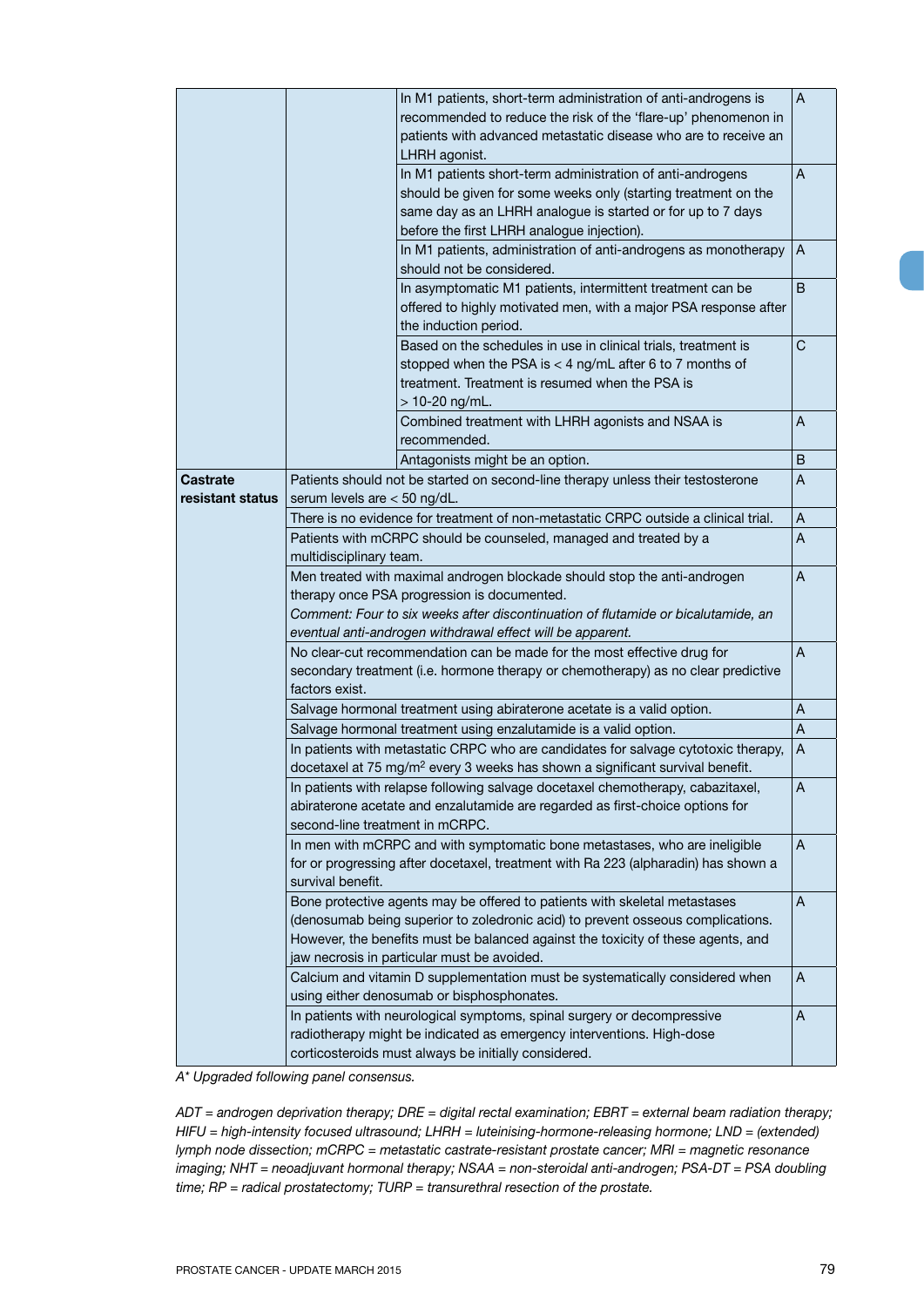# **Guidelines for the treatment of senior adults (> 70 years of age)**

|                  |                                                                                              | GR |
|------------------|----------------------------------------------------------------------------------------------|----|
|                  | Senior adults with localised PCa should systematically undergo health status screening       | A  |
|                  | Health status screening should be performed using the G8 screening tool                      | A  |
|                  | Patients with G8 score $\leq$ 14 should undergo full specialist geriatric evaluation         | A  |
|                  | Senior adults can be classified as follows:                                                  | B  |
| 1.               | Fit or healthy older men, should receive standard treatment;                                 |    |
| $\overline{2}$ . | Vulnerable patients (reversible impairment) may be given standard treatment after resolution |    |
|                  | of geriatric problems;                                                                       |    |
| 3.               | Frail patients (irreversible impairment) should receive adapted treatment;                   |    |
| 4.               | Patients who are too sick with terminal illness should receive only symptomatic palliative   |    |
|                  | treatment.                                                                                   |    |

| <b>Treatment</b>                                                                                 | LE             | GR |
|--------------------------------------------------------------------------------------------------|----------------|----|
| Localised disease                                                                                |                |    |
| Fit and vulnerable senior adults (after status optimisation) with life expectancy > 10 years and | 2 <sub>b</sub> | A  |
| high-risk disease should be offered standard treatment.                                          |                |    |
| In frail or 'too-sick' patients, immediate ADT should only be used for symptom palliation.       | 1 <sub>b</sub> | A  |
| Minimally invasive energy-ablative therapies should not be routine in senior adults. These only  | 3              | B  |
| have a role in selected fit and vulnerable senior adults with intermediate-risk disease.         |                |    |
| Advanced disease (locally advanced / metastatic disease)                                         |                |    |
| Evaluation of bone mineral status and prevention of osteoporotic fracture are recommended in     | 2 <sub>b</sub> | A  |
| patients at high-risk of fractures.                                                              |                |    |
| New chemotherapeutic and hormonal agents can be used in fit and vulnerable adults.               | 1 <sub>b</sub> | B  |

*DT = doubling time; NHT = neoadjuvant hormonal treatment; GR = grade of recommendation;* 

*IPSS = International Prostatic Symptom Score; LE = level of evidence; PSA = prostate specific antigen; TRUS = transrectal ultrasound; TURP = transurethral resection of the prostate.*

# **6.10 Treatment of PSA-only recurrence after treatment with curative intent**

#### *6.10.1 Background*

Primary curative procedures such as RP, and RT are well-established therapeutic options in the management of localised PCa. Despite technical improvements, there is still a significant risk of cancer recurrence after therapy. Between 27% and 53% of all patients undergoing RP or RT develop PSA-recurrence (see Sections 6.2 and 6.3). While a rising PSA level universally antedates metastatic progression and prostate-cancer-specific mortality (PCSM), physicians must inform the patient that the natural history of PSA-only recurrence may be prolonged and that a PSA rise is not a surrogate for these survival endpoints. Physicians treating patients with PSA-only recurrence face a difficult set of decisions in attempting to delay the onset of metastatic disease and death while avoiding over-treating patients whose disease may never affect their OS or QoL. It has to be emphasised that the treatment recommendations for these patients should be given after discussion with a multidisciplinary team.

# *6.10.2 Definitions*

#### *6.10.2.1 Definition of biochemical failure*

The PSA level that defines treatment failure differs between men who have undergone RP and those who have received RT. However, following RP, there is international consensus that recurrent cancer may be defined by two consecutive PSA values of > 0.2 ng/mL and rising [706]. Although a retrospective analysis including 2,782 men who had undergone RP for clinically localised PCa [707] was used to determine the best PSA cut-off point for defining BCR. Once PSA recurrence was detected, there was a subsequent increase in PSA in 49%, 62%, and 72% of patients with PSA levels of 0.2, 0.3, and 0.4 ng/mL, respectively [707].

After primary RT, with or without short-term hormonal manipulation, the RTOG-ASTRO Phoenix Consensus Conference definition of PSA failure (with an accuracy of  $> 80\%$ ) is any PSA increase  $\geq 2$  ng/mL higher than the PSA nadir value, regardless of the serum concentration of the nadir [708].

Importantly, patients with PSA-recurrence after RP or primary RT have different risks of subsequent PCSM. Therefore, physicians should carefully interpret BCR endpoints when comparing treatments.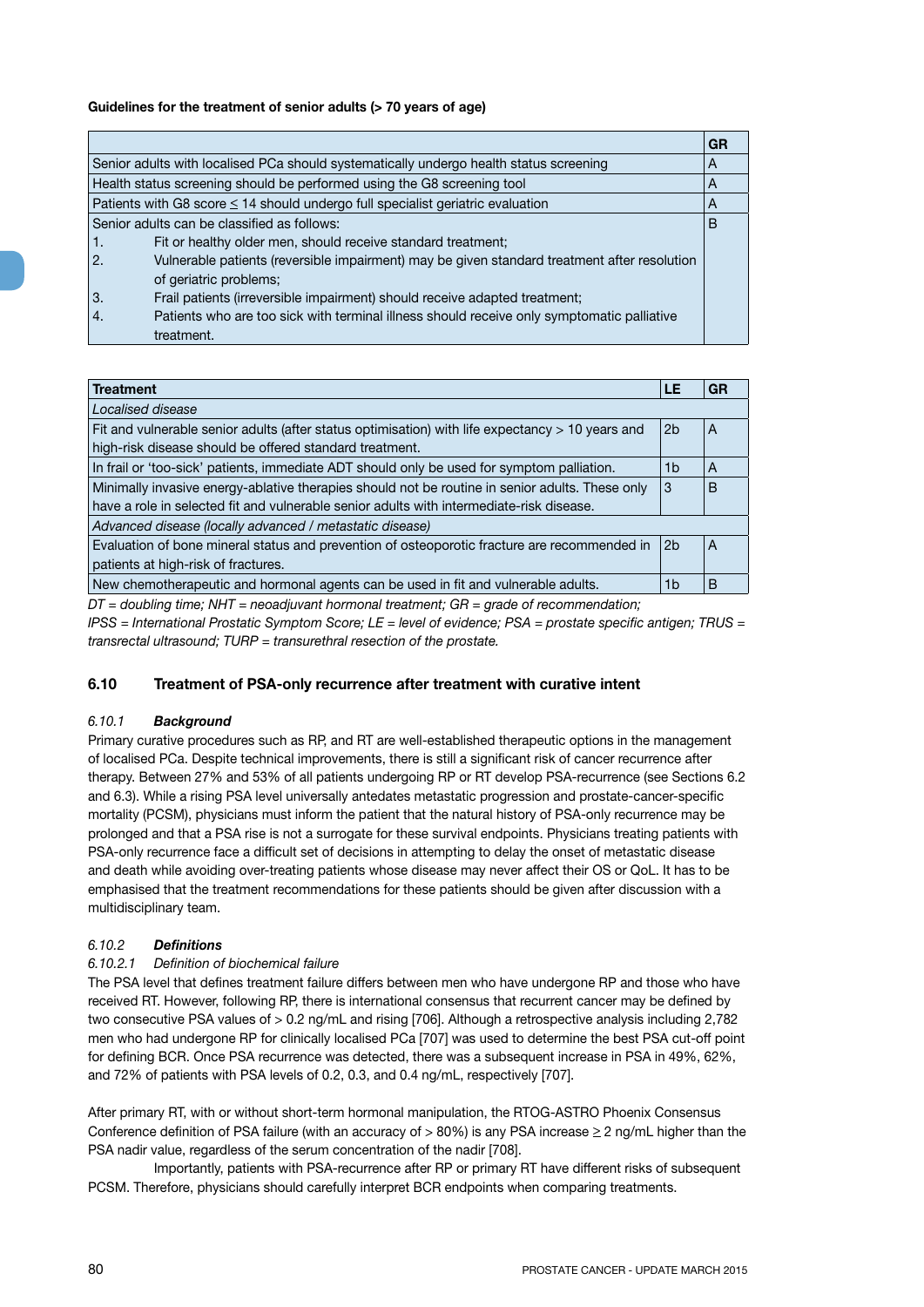#### *6.10.3 Natural history of biochemical failure*

Once a PSA relapse has been diagnosed, it is important to determine whether the recurrence has developed at local or distant sites. The risk of subsequent metastases and PCSM may be predicted by the initial clinical factors (e.g. T-category, PSA, biopsy Gleason score). If the patient has undergone RP, the pathological outcomes of the surgery (e.g. pathologic T-category and prostatectomy Gleason score, nodal and margin status) may provide further information. Beyond pre- and posttreatment clinico-pathological factors, PSA kinetics (PSA doubling-time (PSA-DT) and interval to PSA failure) may be used to estimate the risk of metastases and subsequent PCSM.

#### *6.10.3.1 Post-radical prostatectomy biochemical recurrence*

According to Pound et al. [363], not all patients with BCF after RP develop clinical recurrence. The authors evaluated the follow-up data for 1,997 patients after RP, and only 34% of those with BCF subsequently had a clinical recurrence. These data were confirmed by Boorjian et al. in a study including approximately 2,400 patients; only a minority of those with BCF after RP developed a clinically evident recurrence (22.9%) and only a few died of PCa (5.8%) [709]. Overall, these studies demonstrated a general trend among men with PSA-only recurrence after RP (i.e. 7-40% of relapsing men): for every 100 men treated with RP, approximately 15-30 will develop BCR and 2-6 of those will die of PCa.

Several studies have attempted to identify risk factors for metastases and PCSM in patients experiencing PSA-only recurrence following RP. Compiling the results of several studies, a subgroup with a high risk of metastases and PCSM was characterised by a PSA-DT < 3 months, seminal vesicle invasion (pT3b), specimen Gleason score 8-10, or time to PSA-recurrence < 3 years Furthermore, a low-risk subgroup was defined as patients with a PSA-recurrence > 3 years following surgery, specimen Gleason score < 7, pathologically organ confined disease or limited extracapsular extension (pT3a), and PSA-DT > 12 months [710-713]. Patients in the high-risk subgroup universally have an exponentially higher risk of developing metastases and dying of PCa. In other words, many patients in the high-risk subgroup likely have micro-metastatic disease or significant local recurrence at the time of PSA-rise, while those in the low-risk subgroup likely have a slow-growing local recurrence only. Indeed, patients in the low-risk subgroup typically respond very well to salvage RT with a high probability of PSA being undetectable [714]. However, it must be stressed that most patients within the low-risk subgroup have an excellent outcome even without any salvage treatment. Therefore, the decision to treat these patients should be made after careful consideration of the pro and cons, taking into account the life expectancy of the patient and his expectations. Patients within the high-risk subgroup need early and aggressive salvage treatment [715]. Trock et al. demonstrated that salvage RT was associated with a significant 3-fold increase in prostate-cancer-specific survival relative to those who received no salvage treatment. The increase in prostatecancer-specific survival associated with salvage RT was limited to men with a PSA-DT of < 6 months and remained after adjustment for pathological stage and other established prognostic factors. Salvage RT initiated > 2 years after recurrence provided no significant increase in prostate-cancer-specific survival [715].

#### *6.10.3.2 Post-radiotherapy biochemical recurrence*

Similar to patients experiencing PSA-recurrence after RP, patients with a PSA-rise following RT can be subdivided into prognostic categories. A high-risk subgroup with elevated risk of metastases and PCSM are those patients with a PSA-DT < 3 months, time to biochemical progression < 3 years, biopsy Gleason score 8-10 and clinical stage cT3b-T4. Conversely, patients at low risk of metastases and PCSM are those with a PSA-DT > 15 months, biopsy Gleason score < 7, clinical stage < cT3a and time to biochemical progression > 3 years [712, 716, 717].

Zumsteg et al. have designed a risk score to further subdivide patients who develop PSA recurrence following RT. Those with either 0, 1 or  $\geq 2$  high-risk factors (PSA-DT < 3 months, time to biochemical progression < 3 years, biopsy Gleason score 8-10 and clinical stage cT3b-T4) have an increased risk of developing metastases and PCSM [717].

Again, the choice of local salvage treatment (salvage RP, salvage cryo, salvage HIFU, salvage brachytherapy) should be guided by the life expectancy and oncological risk profile of each patient, together with the patient's expectations.

# *6.10.4 Assessment of metastases*

#### *6.10.4.1 Bone scan and abdominopelvic computed tomography*

The standard workup to detect PCa metastases usually includes bone scan and abdominopelvic CT. However, because biochemical failure after RP or radiation therapy precedes clinical metastases by 7-8 years on average, the diagnostic yield of usual imaging techniques is poor in asymptomatic patients [718]. In men with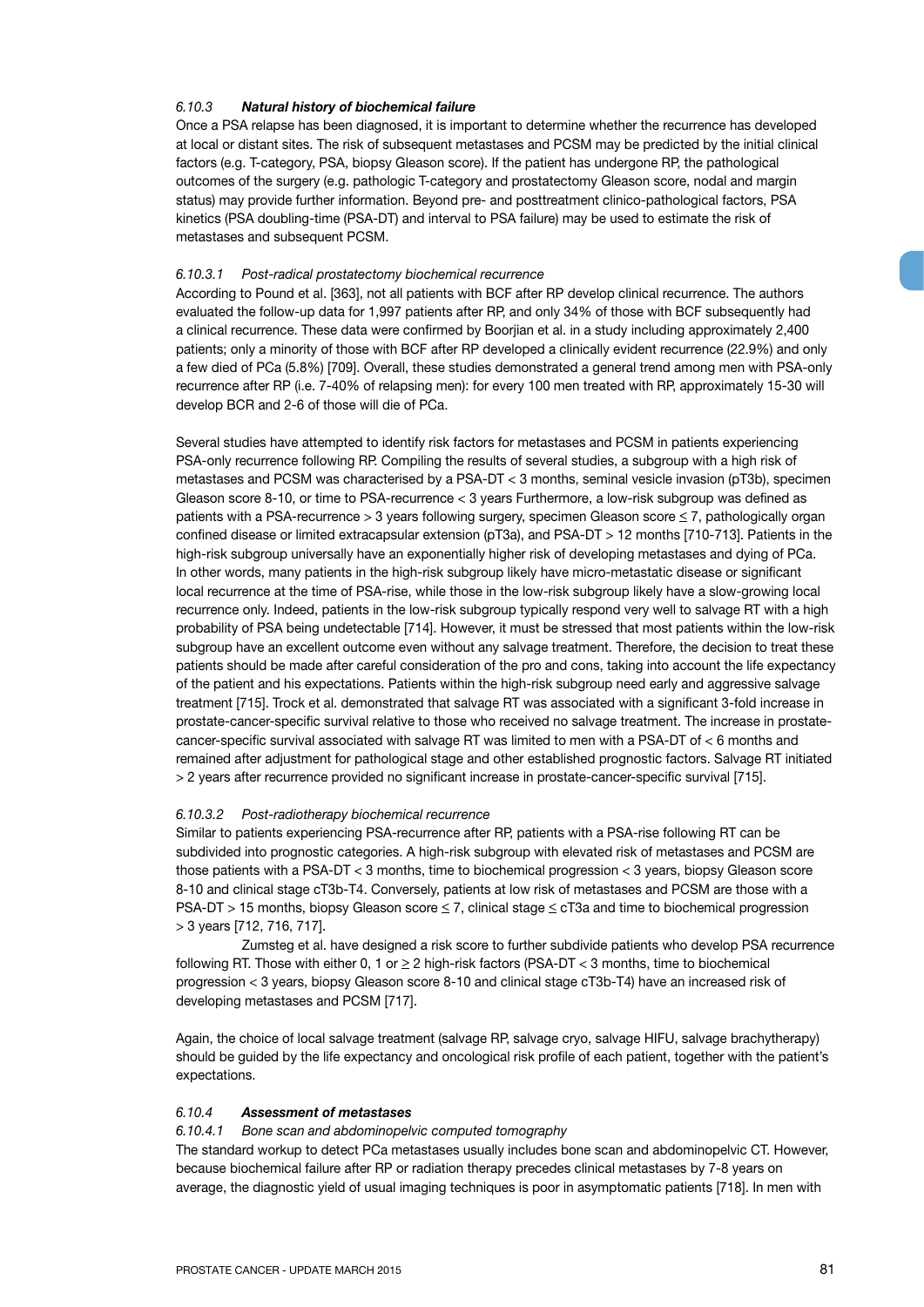PSA-only relapse after RP, the probability of a positive bone scan is < 5%, when the PSA level is < 7 ng/mL [719, 720]. A PSA doubling time (PSA-DT) < 6 months or a PSA velocity > 0.5 ng/mL/month are predictors of positive bone scan [719, 721].

CT sensitivity for detecting local recurrences or lymph node metastases is low. Only 11-14% of patients with biochemical failure after RP have positive CT [719]. In a series of 132 men with biochemical failure after RP, the mean PSA level and PSA velocity associated with positive CT was 27.4 ng/mL and 1.8 ng/mL/ month, respectively [721]. Therefore, bone scan and abdominopelvic CT should only be considered in patients with biochemical failure after RP who have a high baseline PSA (> 10 ng/mL) or high PSA kinetics (PSA-DT < 6 months or PSA velocity > 0.5 ng/mL/month) or in patients with symptoms of bone disease [719].

However, more sensitive methods are needed to detect metastatic patients among candidates for local salvage treatment.

*6.10.4.2 Choline and Acetate positron emission tomography (PET)/computed tomography (CT)*  $18F$ -fluorodeoxyglucose (FDG) is of limited value due to low uptake by PCa. In contrast,  $11C$ - or  $18F$ -Choline and 11C-Acetate have shown promising results in the early detection of local and distant recurrences [240]. However, their accuracy remains difficult to assess because most published studies are retrospective, evaluate heterogeneous populations (often mixing recurrences after various types of primary treatments), use non-standardised definitions of biochemical failure and are limited by the lack of a reliable histological gold standard. Furthermore, results may be reported on a per-patient or a per-lesion basis and may combine the detection of local recurrences and distant metastases [240].

Recent studies report overall sensitivities and specificities of 55-96% and 57-100%, respectively [240, 722-724]. 11C-Choline PET/CT may detect multiple bone metastases in patients showing a single metastasis on bone scan [725] and may be positive for bone metastases in up to 15% of patients with biochemical failure after RP and negative bone scan [726]. The specificity of <sup>11</sup>C-Choline PEY-CT is also higher than bone scan with less false positive and indeterminate findings [248, 727].

Several studies evaluated 11C-Choline PET/CT in lymph node staging in patients with biochemical failure after primary treatment, using lymph node dissection as the gold standard. They reported conflicting results. One study found a sensitivity of 64%, a specificity of 90%, a positive predictive value of 86% and a negative predictive value of 72% [728]. The main explanation for the low sensitivity was the lack of detection of micrometastases in lymph nodes. In contrast, others found poor specificity with a 30-47% false-positive rate [729-731]. In a meta-analysis of 609 patients with primary or recurrent PCa, the pooled sensitivity and specificity of Choline PET/CT for pelvic lymph node metastases were 62% (95% CI, 51%-66%) and 92% (95% CI, 89%-94%), respectively [242].

Despite these limitations, Choline- or Acetate-PET/CT changed medical management in 28-48% of patients with biochemical failure after primary treatment [732-735].

However, a large body of literature suggests that Choline or Acetate PET/CT sensitivity is strongly dependent on the PSA level and kinetics [240, 722, 724, 736]. In patients with biochemical failure after RP, PET/CT detection rates are only 5-24% when the PSA level is < 1 ng/mL, but rises to 67-100% when the PSA level is > 5 ng/mL. Similarly, PET/CT sensitivity seems much higher when the PSA velocity is high or the PSA-DT is short. In a recent meta-analysis, Choline PET/CT detection rates were 65% (95% CI, 58%-71%) when the PSA-DT was < 6 months, and were 71% (95% CI, 66%-76%) and 77% (95% CI, 71%-82%) when the PSA velocity was > 1 and > 2 ng/mL/year, respectively [722].

Due to its high cost, PET/CT cannot be recommended in all patients with PSA relapse. After RP, the optimal PSA cutoff level seems to be between 1 and 2 ng/mL [724, 736]. It is unclear whether PSA velocity or PSA-DT thresholds can be used to further select groups of patients in whom PET/CT could be recommended.

After RT, the PSA cutoff level is unclear due to the lack of sufficient data and because the PSA level is more difficult to interpret due to the "physiological" amount of measurable PSA produced by the nontumoural prostate [724]. In a study of 46 patients with PSA relapse after RT or brachytherapy, the <sup>18</sup>F-Choline PET/CT detection rate was 54.5%, 81%, 89% and 100% when the PSA level was 1-2 ng/mL, 2-4 ng/mL, 4-6 ng/mL and > 6 ng/mL, respectively [737]. In another study of 140 patients the 11C-Choline PET/CT detection rate was not influenced by the PSA level, but only by PSA kinetics [738].

#### *6.10.4.3 Other radionuclide techniques*

A 111In-capromab pendetide scan (ProstaScint™) yielded disappointing results in patients with biochemical failure after RP or radiation therapy [718, 719]. Its use is therefore not recommended.

 $18$ F-Fluoride PET and PET/CT have a higher sensitivity than bone scan in detecting bone metastases [727]. However, <sup>18</sup>F-Fluoride is limited by a relative lack of specificity and by the fact that it does not assess soft-tissue metastases [248].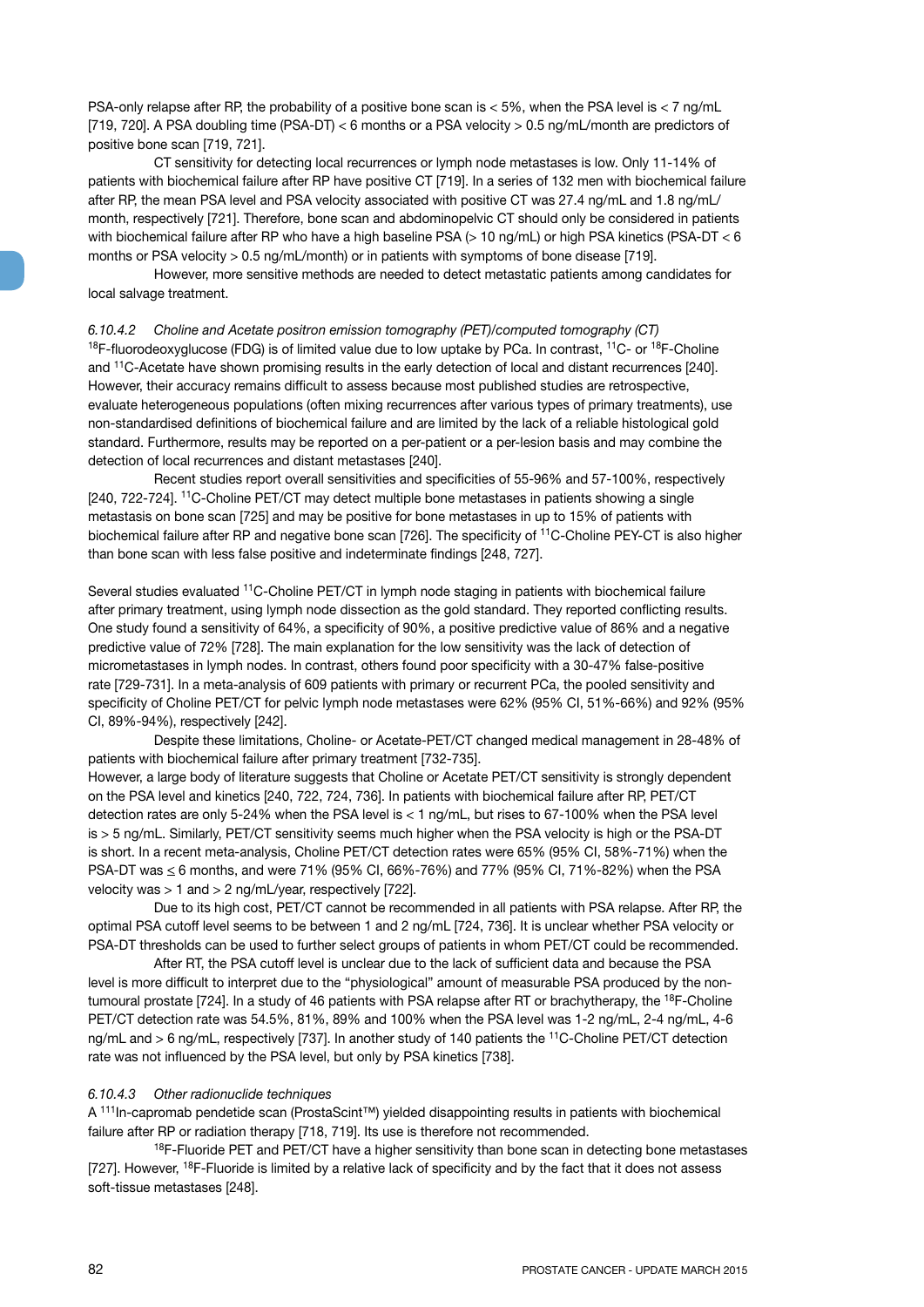#### *6.10.4.4 Whole-body and axial magnetic resonance imaging (MRI)*

Diffusion-weighted whole-body MRI and the so-called axial MRI (evaluation of the spine and the pelvi-femoral area only) are more sensitive than bone scan and targeted radiographs [252-254] and seem equally effective as 11C-Choline PET/CT [739] in detecting bone metastases in patients with high-risk PCa. Their sensitivity for lymph node metastases remains low, even if it is slightly higher than that of 11C-Choline PET/CT in high-risk patients [244].

However, little is known regarding the accuracy of whole-body or axial MRI in patients with biochemical failure after RP or radiation therapy [740]. Therefore, the role of these techniques in detecting occult bone or lymph node metastases in the case of biochemical failure remains to be assessed.

#### *6.10.4.5 Assessment of local recurrences*

#### 6.10.4.5.1 Local recurrence after radical prostatectomy

The precise localisation of the local recurrence by imaging techniques is needed only if histological proof of the recurrence is mandatory before salvage treatment and/or if this localisation could change treatment planning. Transrectal ultrasound is neither sensitive nor specific in detecting local recurrences after RP. Even with TRUS guidance, the sensitivity of anastomotic biopsies remains low: 40-71% for PSA levels > 1 ng/mL and 14-45% for PSA levels < 1 ng/mL [718]. As a consequence, salvage radiation therapy is usually decided on the basis of the BCR, without histological proof of the local recurrence. The dose delivered to the prostatic bed also tends to be uniform as it has not been demonstrated that a focal dose escalation at the site of recurrence improves the outcome. Thus, most patients undergo salvage radiation therapy without local imaging.

Nonetheless, several studies have reported promising results in the detection of local recurrences using MRI, particularly dynamic contrast-enhanced MRI which showed sensitivities and specificities of 84-88% and 89-100%, respectively [741-743]. However, the mean PSA level in these studies was 0.8-1.9 ng/mL, which is higher than the 0.5 ng/mL threshold usually used for salvage therapy. Recently, two studies evaluated mpMRI in patients with PSA level < 0.5 ng/mL. One found a sensitivity of only 13% in men with PSA level < 0.3 ng/mL [744], while the other reported a sensitivity of 86% in patients with PSA level < 0.4 ng/mL [745]. Thus, it remains to be defined whether MRI is able to correctly detect local recurrences in patients with PSA level < 0.5 ng/mL in order to allow a stereotaxic boost to the recurrence site during salvage radiation therapy. Choline or Acetate PET/CT can also detect local recurrences, but are less sensitive than MRI [723, 746].

# 6.10.4.5.2 Local recurrence after radiation therapy

In patients with biochemical failure after radiation therapy, the biopsy status is a major predictor of outcome, provided the biopsies are obtained 18-24 months after treatment. Given the morbidity of local salvage options, it is thus necessary to obtain histological proof of the local recurrence before treating the patient [718].

TRUS is not reliable in depicting local recurrences after radiation therapy. In contrast, mpMRI has yielded excellent results [718, 747-749] and can be used for biopsy targeting and guiding local salvage treatment. Detection of recurrent cancer is also feasible with Choline and Acetate PET/CT, but PET/CT has poorer spatial resolution than MRI [732, 733, 738, 750].

*6.10.4.6 Guidelines for imaging and second-line therapy after treatment with curative intent*

| Biochemical recurrence (BCR) after RP                                                           | LE | GF. |
|-------------------------------------------------------------------------------------------------|----|-----|
| In the case of BCR, bone scan and abdominopelvic CT should be performed only in patients        | 3  | A   |
| with a PSA level > 10 ng/mL, or with high PSA kinetics (PSA-DT $<$ 6 mo or a PSA velocity > 0.5 |    |     |
| ng/mL/mo) or in patients with symptoms of bone disease.                                         |    |     |
| A Choline PET/CT is not recommended in patients with BCR and a PSA-level < 1 ng/mL              | 3  | A   |
| <b>Biochemical recurrence after RT</b>                                                          |    |     |
| In patients with BCR who are candidates for local salvage therapy, prostate mpMRI may be        | 3  | C   |
| used to localise abnormal areas and quide biopsy.                                               |    |     |

*BCR = biochemical recurrence; CT = computed tomography; GR = grade of recommendation; LE = level of evidence; mpMRI = mutiparametric magnetic resonance imaging; PET = positon emission tomography; PSA-DT = prostate specific antigen doubling time; RP = radical prostatectomy; RT = radiotherapy.* 

# *6.10.5 Treatment of PSA-only recurrences*

The timing and mode of treatment for PSA-only recurrences after RP or RT are still controversial. After RP, the therapeutic options are:

• Radiotherapy at least to the prostatic bed;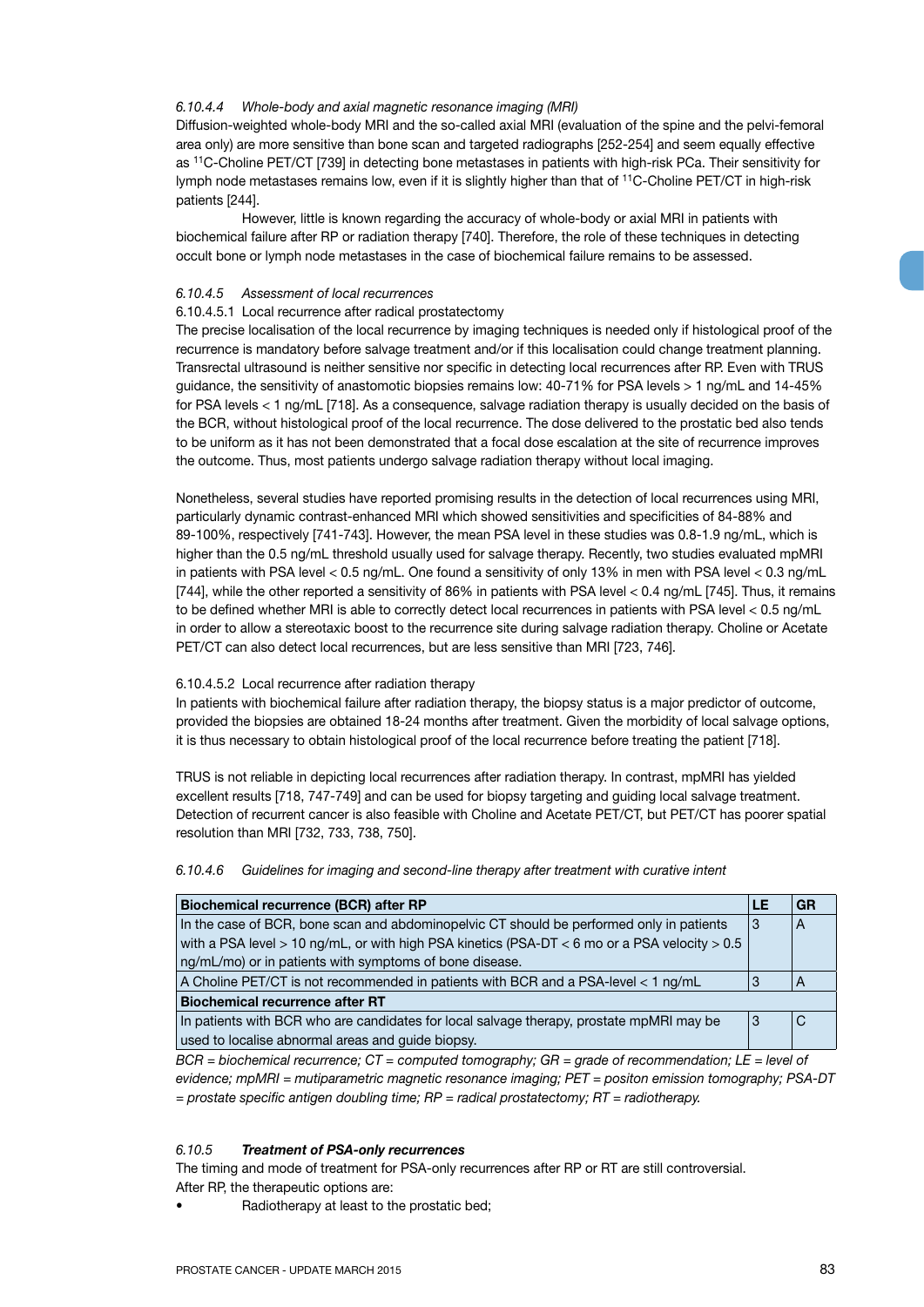- (Complete) androgen deprivation (CAD, AD);
- Intermittent androgen deprivation (IAD);
- Observation.

Following RT, the same therapeutic options - except repeat percutaneous RT - may apply in relation to PSA recurrences. In addition, salvage RP, cryotherapy or brachytherapy may be indicated in carefully selected patients.

#### *6.10.5.1 Radiotherapy (Salvage radiotheraphy [SRT] - with or without androgen-deprivation therapy for PSAonly recurrence after radical prostatectomy)*

Early SRT provides a possibility of cure for patients with an increasing or persistent PSA after RP. More than 60% of patients who are treated before the PSA level rises to > 0.5 ng/mL will achieve an undetectable PSA level again [494, 751-753], providing patients with an ~ 80% chance of being progression-free 5 years later [495]. A retrospective analysis based on 635 patients who underwent RP in 1982-2004, followed up through December 2007, who experienced BCR and/or local recurrence and received no salvage treatment (n = 397) or salvage RT alone (n = 160) within 2 years of BCR, showed that SRT was associated with a threefold increase in the PCa-specific survival relative to those who received no salvage treatment (P < 0.001). Salvage radiotherapy has also been effective in patients with a short PSA-DT [715]. Despite the indication of salvage RT a "wait and see" strategy is an option in patients with a long PSA-DT of more than 12 months [709]. For an overview see Table 6.10.1.

# **Table 6.10.1: Selected studies on post-prostatectomy salvage radiotherapy (SRT), sorted by pre-salvage radiotherapy (SRT) PSA level.**

Hormone suppression treatment (HT) can influence the outcome 'biochemically no evidence of disease (bNED)' or 'progression-free survival' (PFS). Therefore, data sets without HT are highlighted. To facilitate comparisons, 5-year bNED/PFS read-outs from Kaplan-Meier plots are included.

| <b>Reference</b>         | Yr   | $\mathbf n$ | HT $%$         | pre-SRT<br><b>PSA</b><br>(ng/mL)<br>median | <b>Median</b><br>dose (Gy) | bNED /<br><b>PFS</b> yr         | 5-yr results                             |
|--------------------------|------|-------------|----------------|--------------------------------------------|----------------------------|---------------------------------|------------------------------------------|
| Siegmann, et al. [754]   | 2011 | 301         | $\Omega$       | 0.28                                       | 66.6 / 70.2                | 74% (2)                         | 55% vs.88% @ 66.6<br>vs. 70.2 Gy         |
| Wiegel, et al. [495]     | 2009 | 162         | $\Omega$       | 0.33                                       | 66.6                       | $54\%$ (3.5)                    | 60% vs. 33% @ PSA<br>$≤$ 0.5 vs. > 0.5   |
| Goenka, et al. [755]     | 2011 | 285         | 31             | 0.4                                        | > 70(72%)                  | 37% (7)                         | 39%                                      |
| Cremers, et al. [756]    | 2010 | 197         | $\Omega$       | 0.59                                       | 63/2.25<br>frct. (88%)     | 59% (5)                         |                                          |
| Bernard, et al. [757]    | 2010 | 364         | $\Omega$       | 0.6                                        | 64.8                       | 50% (5)                         |                                          |
| Buskirk, et al. [758]    | 2006 | 368         | 15             | 0.7                                        | 64.8                       | 46% (5)                         | 63% vs. 51% @ PSA<br>$< 0.5$ vs. 0.5-1.0 |
| Pazona, et al. [759]     | 2005 | 223         | 4.5            | 0.8                                        | 63                         | 40/25%<br>(5/10)                | 42% vs. 30% $@ < 1.3$<br>vs. > 1.3       |
| Pisansky, et al. [760]   | 2000 | 166         | $\overline{4}$ | 0.9                                        | 64                         | 46% (5)                         | 61% vs. 36% @ PSA<br>$\leq$ 1 vs. > 1    |
| Soto, et al. [761]       | 2012 | 441         | 24             | < 1<br>(58%)                               | 68                         | 63/55%<br>$(3)$ HT $/$<br>no HT | 44/40%<br>HT/no HT                       |
| Stephenson, et al. [494] | 2007 | 1540        | 14             | 1.1                                        | 64.8                       | $32\%$ (6)                      | 37%                                      |

*bNED/PFS = biochemically no evidence of disease/progression-free survival; HT = hormone suppression treatment; n = number of patients; SRT = salvage radiotherapy.*

The addition of HT to SRT ( $n = 78$ ) was not associated with an additional increase in the CSS compared with SRT alone [715]. So far, adding ADT to SRT has only shown benefit in terms of biochemical PFS after 5 years in retrospective series [755, 762] and in PFS for "high-risk" tumours [761], however data from prospective randomised trials are missing. Results are awaited from recently completed randomised controlled phase III studies: the Radiation Therapy Oncology Group (RTOG-9061) comparing RT + placebo vs. a combination of RT + bicalutamide (150 mg daily) in the postoperative setting and the French GETUG 16 trial, comparing salvage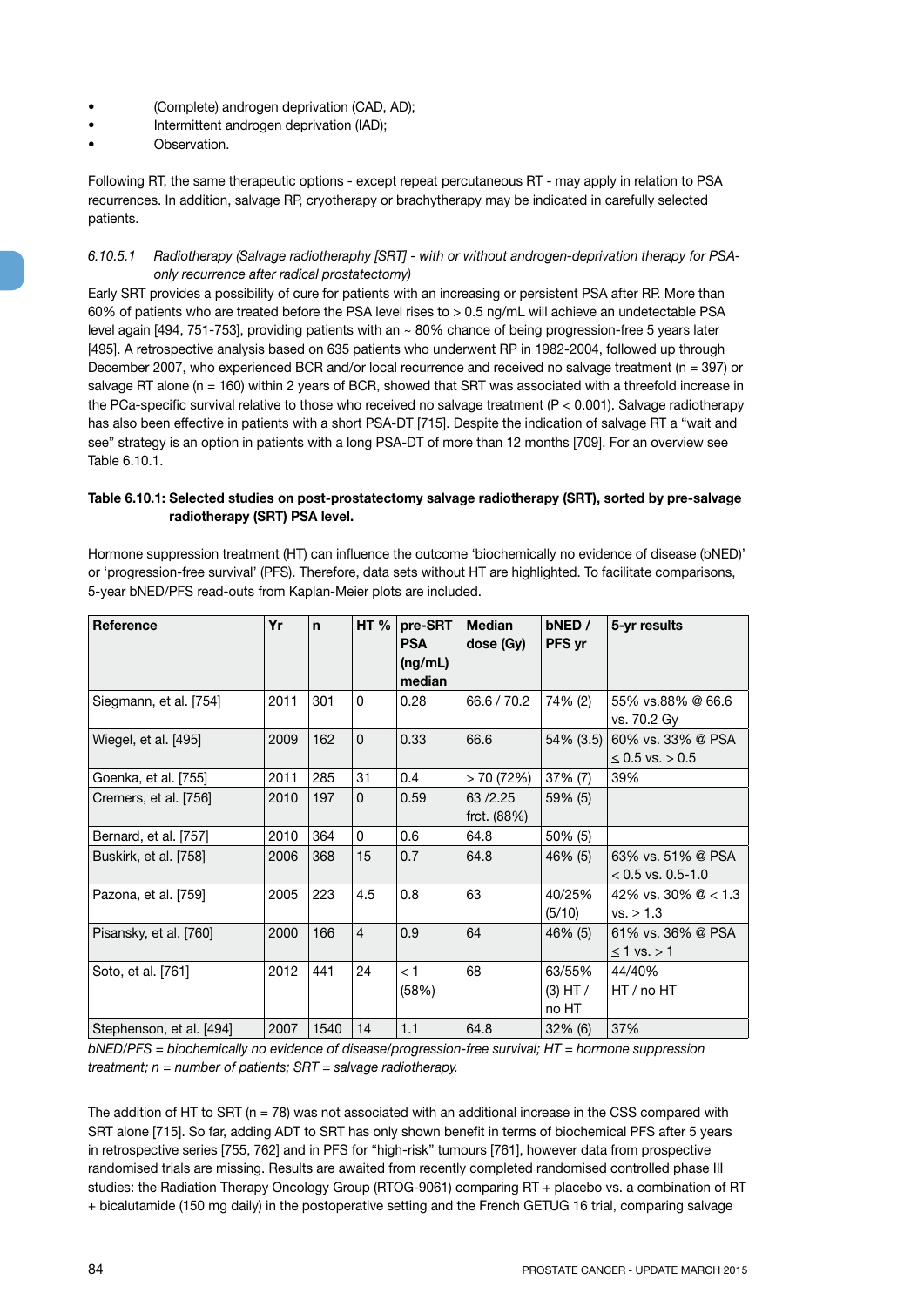EBRT with- or without 6 months of ADT. To date there is no recommendation for patients with primary pN0 stage at RP for a combination of SRT plus additional ADT.

#### 6.10.5.1.1 Dose, target volume, toxicity

To date, the optimal salvage RT dose has not been well defined. It should be at least 66 Gy to the prostatic fossa (plus/minus the bed of the seminal vesicles according to the pathological stage after RP) [751]. Similarly, a US guideline panel regarded 64-65 Gy as the minimum dose that should be delivered post RP [763]. However, more recent data suggest that higher total doses can achieve higher rates of biochemical control at 3-5 years [757]. In a systematic review, the pre-SRT PSA level and SRT dose were correlated with BCR, showing that the relapse-free survival decreased by 2.6% per 0.1 ng/mL PSA and improved by 2% per Gy, suggesting that a treatment dose above 70 Gy should be administered at the lowest possible PSA [751, 764, 765].

There have been various attempts to define common outlines for "clinical target volumes" of PCa [766-768] and for organs at risk of normal tissue complications [769]. However, depending on the applied techniques and accepted constraints, a satisfactory consensus has not yet been achieved. The RTOG consensus was achieved considering two PCa cases, one T2c with positive margins at both sides of the apex and one T3b with extracapsular extension at the right base and right seminal vesicle, but with negative margins [766].

In one report on SRT with 66.6-70.2 Gy in 1.8 Gy fractions, only 2.7% of the patients had moderate proctitis or cystitis grade II. Four patients (1.3%) had grade III cystitis. Six out of 301 patients (2%) developed urethral stricture which was not solely attributable to SRT but also resulted from RP alone [752]. In a retrospective cohort of 285 men receiving 3D-CRT (38%) or IMRT (62%) with 66 Gy in 95% of cases, the highdose subgroup did not show a significant increase in toxicity [755]. In an analysis involving 30 participating centres, a quality assurance programme assessing target volumes, RT techniques (3D-CRT, IMRT, VMAT) and RT doses (64 vs. 70 Gy) it was found that 3D-CRT was applied in nearly half of the centres and was not associated with significantly worse rectum and bladder DVH parameters, for salvage RT using 70 Gy, when compared with IMRT [770].

However, with dose escalation (72 Gy) or up to a median of 76 Gy, the rate of severe side effects especially for the GU-system clearly increases, even with newer planning and treatment techniques [771, 772]. Of note, compared with 3D-CRT, IMRT was associated with a reduction in grade 2 GI toxicity from 10.2 to 1.9% (P = 0.02), while RT technique had no differential effect on the relatively high level of GU toxicity (5-yr: 3D-CRT 15.8% vs. IMRT 16.8%) [771]. After a median salvage IMRT dose of 76 Gy, the 5-year risk of grade 2-3 toxicity rose to 22% for GU and 8% for GI symptoms, respectively [772].

#### 6.10.5.1.2 Comparison of adjuvant radiotherapy (ART) and salvage radiotherapy (SRT)

In a case-control analysis, 361 ART patients were compared with 722 non-ART patients, who were selected to match the cases by treatment period, age, pre-RP PSA, tumour stage, Gleason score and surgical margin status. While the 10-year bNED after ART was significantly improved compared with non-ART (63 vs. 45%), there was no difference in OS. In the same study, an SRT cohort of 856 patients who were treated after biochemical relapse (median PSA 0.8 ng/mL) was followed up over a median of 5.9 years. Sixty-three percent of the SRT patients achieved an undetectable PSA after salvage RT and the hazard ratio for local recurrence after salvage RT was 0.13. However, similar to that after ART, no improved OS was seen after salvage RT [773].

The largest retrospective case-matching study to evaluate ART versus early SRT included pT3N0 R0/R1 patients only (HT was excluded), 390 out of 500 observation-plus-early-SRT patients (median pre-SRT PSA was 0.2 ng/mL) were propensity matched with 390 ART patients. Two and five years after surgery, bNED rates were 91% and 78% for ART vs. 93% and 82% after salvage RT, respectively. Subgroup analyses did not yield significant differences for the two approaches. It was concluded that early SRT does not impair PCa control, but clearly helps to reduce overtreatment which is a major issue in ART [774].

Both approaches (ART and SRT) together with the efficacy of neoadjuvant hormone therapy are currently being compared in three prospectively randomised clinical trials: the Medical Research Council (MRC) Radiotherapy and Androgen Deprivation In Combination After Local Surgery (RADICALS) in the United Kingdom, the Trans-Tasman Oncology Group (TROG) Radiotherapy Adjuvant Versus Early Salvage (RAVES), and Groupe d'Etude des Tumeurs Uro-Génitales (GETUG 17).

Decision-making on whether to proceed with adjuvant RT for high risk PCa - pT3-4 pN0 M0 with undetectable PSA after RP, or to postpone RT as an early salvage procedure in the case of biochemical relapse, remains difficult. In everyday practice, the urologist should explain to the patient before RP that adjuvant RT may be administered if the patient has negative prognostic risk factors. Ultimately, the decision on whether to treat requires a multidisciplinary approach that takes into account the optimal timing of RT when it is used and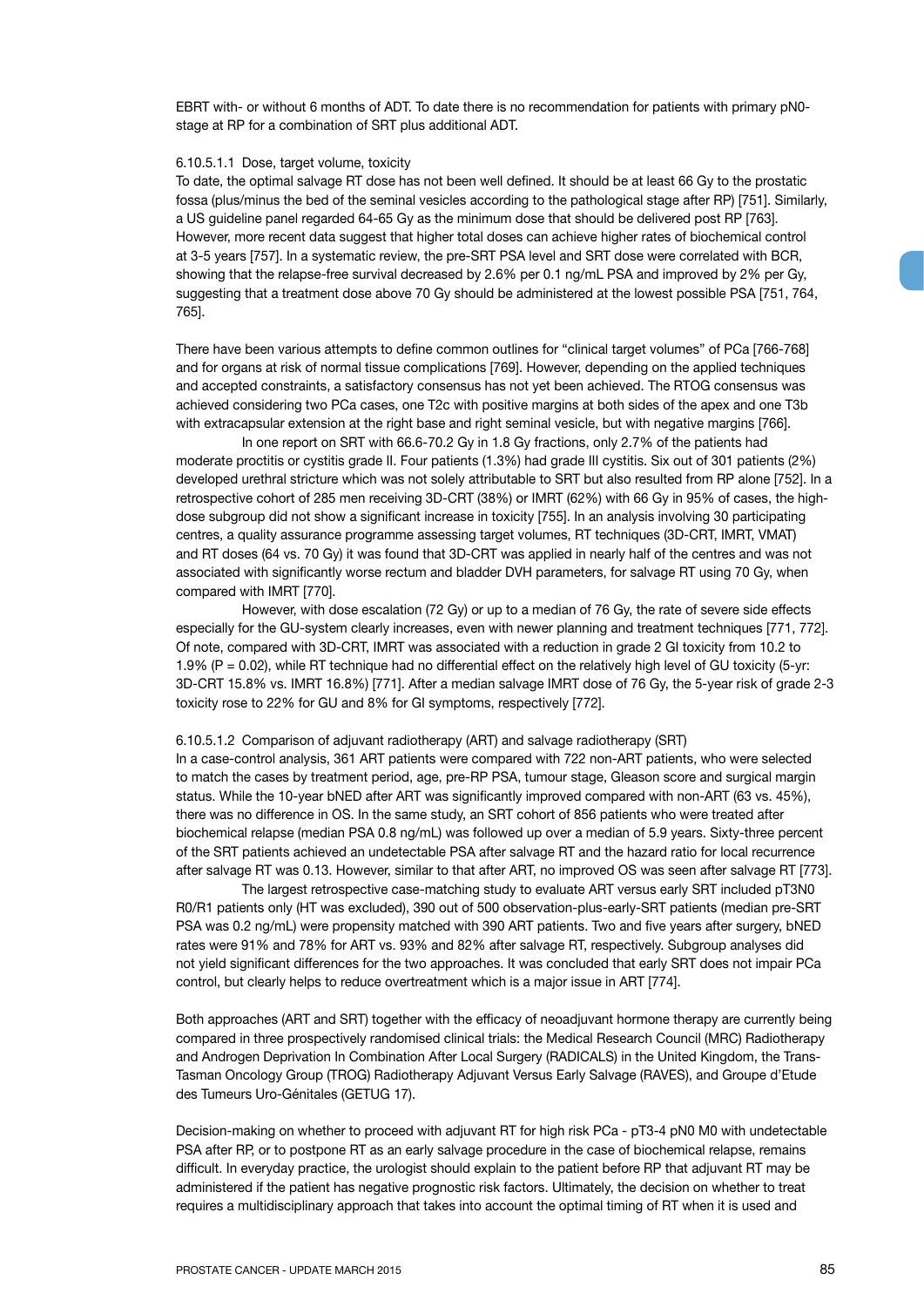provide justification when it is not, and this will help the discussion between the physician and the patient.

#### *6.10.5.2 Hormonal therapy*

Currently there is no available RCT comparing the effect of salvage ADT, although retrospective comparative studies are available. Still, salvage ADT is often used and represents one major practice of ADT use [775].

A retrospective study including 1,352 patients with post-RP PSA recurrence showed that early ADT was associated with a delay to clinical metastases only in patients with a Gleason score > 7 and/or a PSA-DT < 12 months. After a median follow-up after relapse of 3.7 yr, ADT had no impact on the PCa-specific mortality [776].

A multivariate analysis performed by Choueiri et al. [777] showed that whereas salvage ADT in univariate analysis was harmful in the whole patient population, it showed a survival benefit in multivariate analysis correcting for risk factors (logPSA, age, pGS, pT, surgical margins, PSA failure and salvage RT). In a subanalysis of patients where PSA-DT was known, if corrected for the same risk factors plus PSA-DT (< 6 months vs  $\geq$  6 months), the survival benefit of salvage ADT increased even more with a HR for death of 0.55 (95% CI 0.36-0.82).

In patients initially treated with radiotherapy, Klayton et al [778] showed there was a clinical benefit of ADT versus observation in patients with a PSA-DT < 6 months. At 7 years follow-up, these patients had a significantly better metastases-free survival and disease-specific survival, whilst this was not the case for patients with a PSA-DT  $\geq 6$  months.

Regarding the timing of salvage ADT, two large comparative studies show no benefit of early vs. late ADT in patients with BCR [377, 779]. After a median of 10-yr follow-up, Siddiqui et al documented that there was no progression-free or disease-specific survival benefit for early ADT. In patients with a PSA  $\geq$  2 ng/mL, early ADT even showed worse CSS. A recent study based on the CAPSURE database of relapsing patients did not show any 5- and 10-year specific or overall survival difference when comparing immediate and deferred ADT [779]. In the deferred ADT group, patients with a PSA-DT < 12 months were included; again suggesting PSA-DT might be an important risk factor.

If salvage ADT is considered, an intermittent strategy may be appealing as it decreased by almost 60% the amount of drug used. In a large non-inferiority RCT of 1,386 patients primarily treated with radiotherapy [780], intermittent treatment was non-inferior compared to continuous treatment (median OS: 8.8 years (intermittent), and 9.1 years (continuous (HR: 1.02 (0.86 - 1.21). In the intermittent ADT group, testosterone recovery to the trial-entry threshold occurred in 79% of patients. Intermittent androgen deprivation provided potential benefits with respect to physical function, fatigue, urinary problems, hot flushes, libido, and erectile function. In metastatic patients (see Section 6.8.7), this modality is reserved for responding patients (achieving a PSA at least below 4 ng/mL after 6 to 8 mo of ADT), and treatment is resumed when the PSA is above 10 ng/mL.

In conclusion, not all patients with relapse after primary curative treatment benefit from salvage ADT. A favourable effect is observed in a high-risk group, which may be defined by short PSA-DT and/or tumour characteristics. Intermittent ADT seems non-inferior to continuous hormones.

#### *6.10.5.3 Observation*

Observation until the development of clinically evident metastatic disease may represent a viable option for patient with low-risk features (PSA-DT > 12 months, time to BCR > 3 years,  $GS \le 7$  and stage  $\le$  T3a) or unfit patients with a life expectancy < 10 years and/or are unwilling to undergo salvage treatment. In these patients, the median actuarial time to the development of metastasis will be 8 years and the median time from metastasis to death will be a further 5 years [363].

#### *6.10.6 Management of PSA failures after radiation therapy*

Therapeutic options in these patients are ADT or local procedures such as SRP, cryotherapy, interstitial brachytherapy and high-intensity focused US [781-790]. As a general rule, strong recommendations regarding the choice of any of these techniques cannot be made as the available evidence for these treatment options is of (very) low quality. The following is an overview of the most important findings regarding each of these techniques with a proposal for their indications.

#### *6.10.6.1 Salvage radical prostatectomy (SRP)*

Salvage radical prostatectomy after RT has the longest history and best likelihood of local control relative to other salvage treatments. However, this must be weighed against the possible adverse events, which are increased compared to primary surgery because of the risk of fibrosis and poor wound healing due to radiation.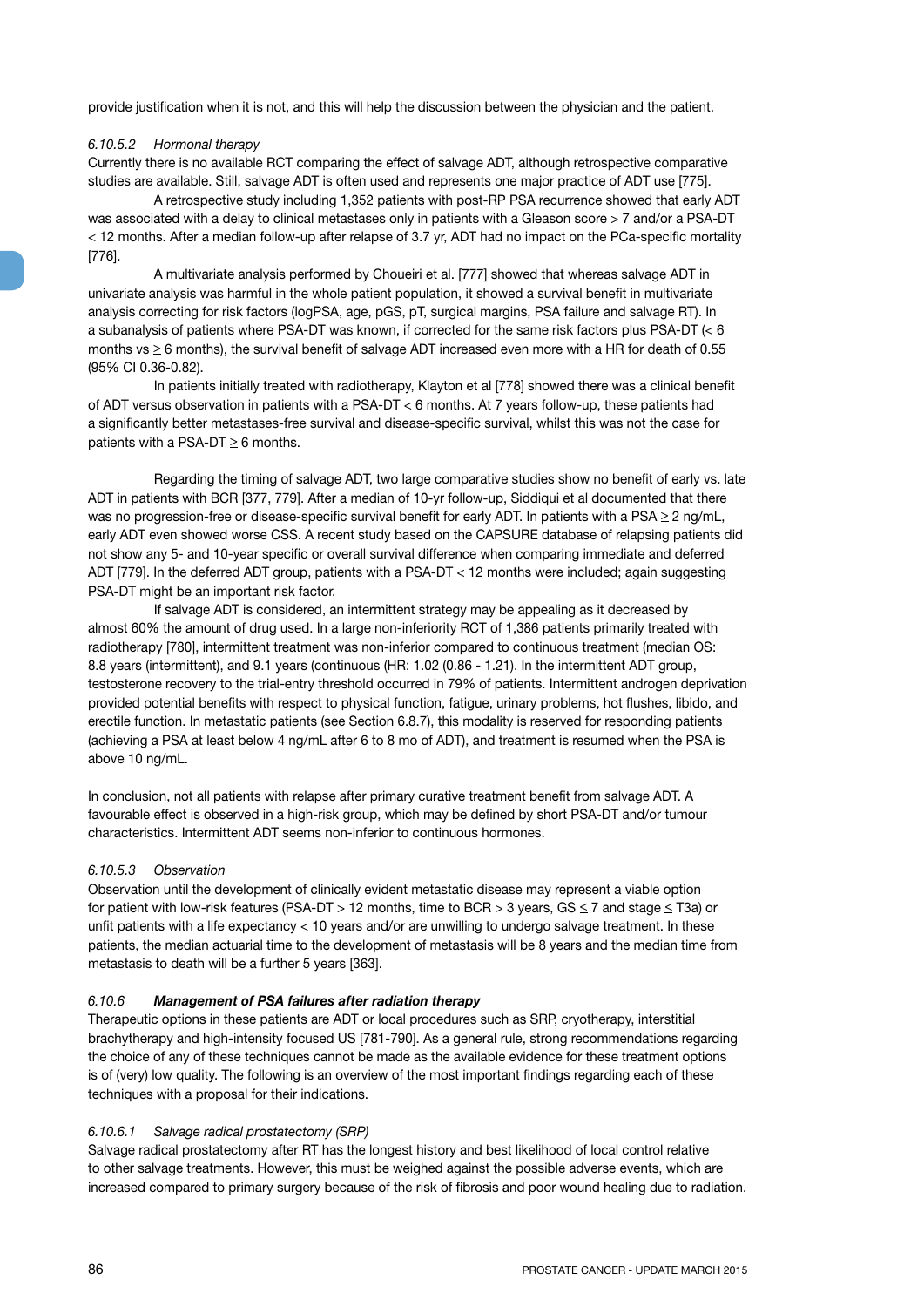#### 6.10.6.1.1 Oncological outcomes

In a recent systematic review of the literature, Chade et al. showed that SRP gave 5- and 10-year biochemical recurrence-free survival (BCR-FS) estimates ranging from 47-82% and from 28-53%, respectively. The 10-yr cancer-specific and OS rates ranged from 70-83% and from 54-89%, respectively. The pre-SRP PSA value and prostate biopsy Gleason score were the strongest predictors of the presence of organ-confined disease, progression, and CSS [791].

In most contemporary series, organ-confined disease, negative SMs, and the absence of seminal vesicle and/or lymph node metastases were favorable prognostic indicators associated with a better diseasefree survival of approximately 70-80%, in comparison with 40-60% in patients with locally advanced PCa [790].

| <b>Reference</b>             | Yr   | $\mathsf{n}$ | Median  <br><b>FU</b><br>(mo) | Pathologic<br>organ<br>confined,<br>$\frac{0}{0}$ | PSM.<br>$\frac{0}{0}$ | Lymph<br>node<br>involve-<br>ment, % | <b>BCR-free</b><br>probability,<br>$\frac{0}{0}$ | CSS,<br>$\frac{0}{0}$ | <b>Time</b><br>probability,<br>yr |
|------------------------------|------|--------------|-------------------------------|---------------------------------------------------|-----------------------|--------------------------------------|--------------------------------------------------|-----------------------|-----------------------------------|
| Sanderson,<br>et al. [792]   | 2006 | 51           | $\overline{\phantom{a}}$      | 25                                                | 36                    | 28                                   | 47                                               |                       | 5                                 |
| Leonardo,<br>et al. [793]    | 2009 | 32           | 35                            | 53                                                | 34                    | $\mathbf 0$                          | 75                                               |                       | 3                                 |
| Heidenreich,<br>et al. [789] | 2010 | 55           | 23<br>$(2 - 56)$              | 73                                                | 11                    | 20                                   | 87                                               |                       | $\overline{2}$                    |
| Chade,<br>et al. [794]       | 2011 | 404          | 55                            | 55                                                | 25                    | 16                                   | 37                                               | 83                    | 10                                |

**Table 6.10.2: Oncological results of selected SRP case series, including at least 30 patients**

*BCR = biochemical recurrence; FU = follow-up; mo = months; n = number of patients; PSM = positive surgical margin; CSS = cancer-specific survival.*

#### 6.10.6.1.2 Morbidity

Compared to primary open RP, SRP is associated with a higher risk of later anastomotic stricture (47% vs 5.8%), urinary retention (25.3% vs 3.5%), urinary fistula (4.1% vs 0.06%), abscess (3.2% vs 0.7%) and rectal injury (9.2% vs 0.6%) [795]. In more recent series, these complications appear to be less common [788, 791]. Functional outcomes are also worse compared to primary surgery, with urinary incontinence (UI) ranging from 21% to 90% and erectile dysfunction in nearly all patients [791].

| Reference                    | Yr   | $\mathsf{n}$ | Rectal injury (%) | Anastomotic<br>stricture (%) | Clavien $3-5, \%$ | Blood loss, mL,<br>mean, range |
|------------------------------|------|--------------|-------------------|------------------------------|-------------------|--------------------------------|
| Stephenson,<br>et al. [788]  | 2004 | 100          | 15 vs $2^*$       | 30                           | 33 vs 13*         | $\overline{\phantom{a}}$       |
| Ward, et al.<br>$[796]$      | 2005 | 138          | 5                 | 22                           |                   |                                |
| Sanderson,<br>et al. [792]   | 2006 | 51           | $\overline{c}$    | 41                           | 6                 |                                |
| Gotto, et al.<br>$[795]$     | 2010 | 98           | 9                 | 41                           | 25                |                                |
| Heidenreich,<br>et al. [789] | 2010 | 55           | $\overline{2}$    | 11                           | 3.6               | 360 (150-1450)                 |

| Table 6.10.3: Perioperative morbidity in selected SRP case series, including at least 30 patients |  |  |
|---------------------------------------------------------------------------------------------------|--|--|
|---------------------------------------------------------------------------------------------------|--|--|

\* SRP performed before vs after 1993.

*n = number of patients; SRP = salvage radical prostatectomy.*

# *6.10.6.2 Summary of salvage radical prostatectomy*

In general, SRP should be considered only for patients with low comorbidity, a life expectancy of at least 10 years, a pre-SRT PSA < 10 ng/mL and biopsy Gleason score ≤ 7, no lymph node involvement pre-SRT, and whose initial clinical staging was T1 or T2 [791].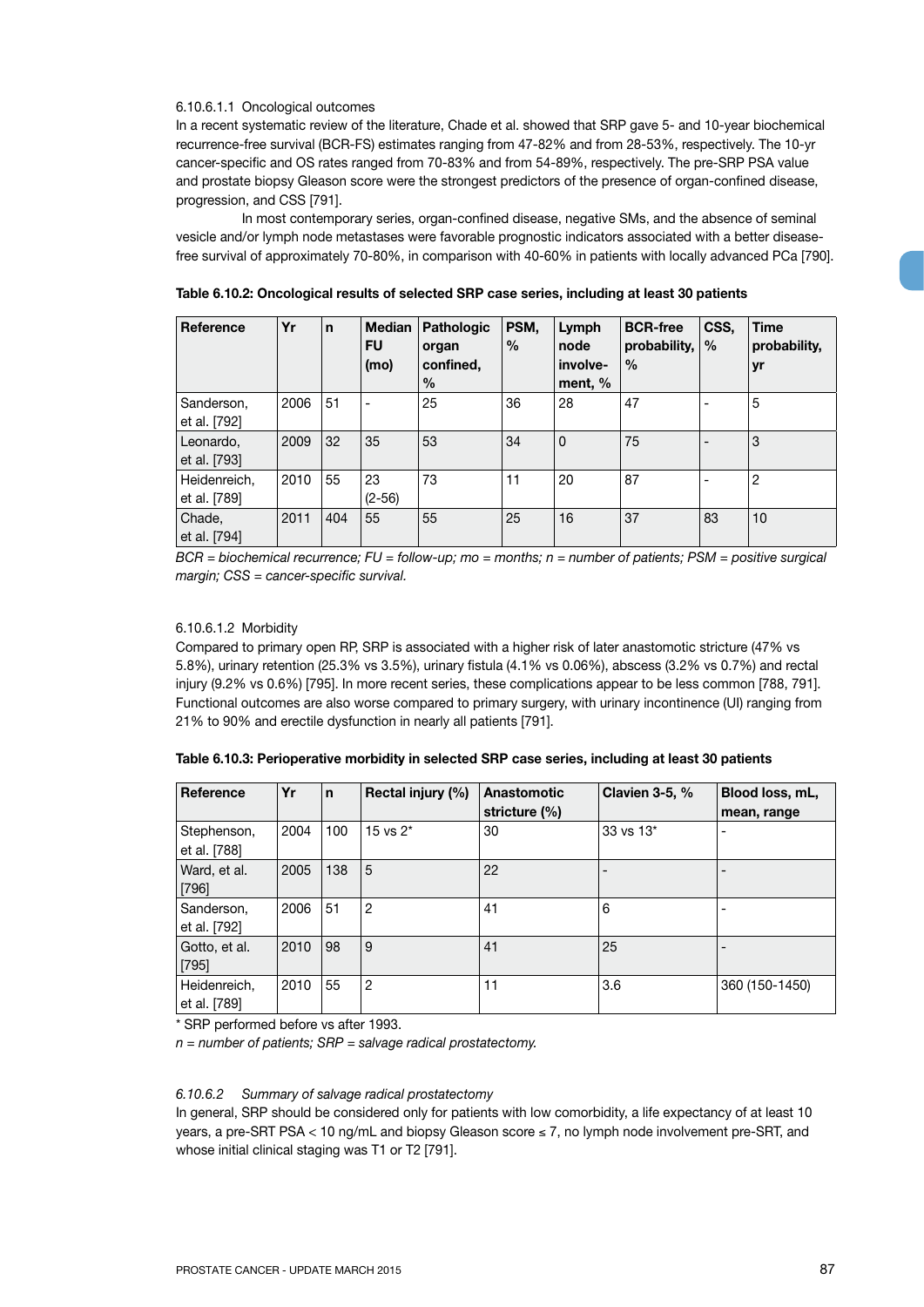# *6.10.7 Salvage cryoablation of the prostate*

# *6.10.7.1 Oncological outcomes*

In cases in which RT fails, salvage cryoablation of the prostate (SCAP) has been proposed as an alternative to SRP, as it has a potentially lower risk of morbidity and equal efficacy. However, the very few studies available have shown disappointing results. In a review of the use of SCAP for recurrent cancer after RT, the 5-year BDFS estimates ranged from 50-70%. A durable response can be achieved in ~50% of patients with a pre-SCAP PSA < 10 ng/mL [797]. In a multicentre study reporting the current outcome of SCAP in 279 patients, the 5-year biochemical recurrence-free survival (BCR-FS) estimate according to the Phoenix criteria was 54.5 ± 4.9%. Positive biopsies were observed in 15/46 patients (32.6%) who underwent prostate biopsy after SCAP [798].

A case-matched control study comparing SRP and SCAP was performed in men with recurrent PCa after RT. The authors compared the oncological outcomes of the two salvage treatment options after mean follow-up periods of 7.8 (SRP group) and 5.5 years (SCAP group). The 5-year BCR-FS was 61% following SRP, significantly better than the 21% detected after SCAP. The 5-year OS was also significantly higher in the SRP group (95% vs. 85%) [799].

| <b>Reference</b>       | Yr   | $\mathbf n$ | <b>Median FU</b> | <b>BCR-free</b> | Time probability, | <b>Definition of</b> |
|------------------------|------|-------------|------------------|-----------------|-------------------|----------------------|
|                        |      |             | (mo)             | probability, %  | yr                | failure              |
| Pisters, et al. [800]  | 1997 | 150         | 17               | 44              |                   | Nadir $+0.2$         |
| Bahn, et al. [801]     | 2003 | 59          | 82               | 59              |                   | PSA > 0.5            |
| Ismail, et al. [797]   | 2007 | 100         | 33               | 73 (low risk)   | 5                 | <b>ASTRO</b>         |
| Pisters, et al. [798]  | 2008 | 279         | 22               | 58              | 5                 | ASTRO and            |
|                        |      |             |                  |                 |                   | Phoenix              |
| Williams, et al. [802] | 2011 | 187         | 7.46 yr          | 39              | 10                | Nadir $+2$           |
| Spiess, et al. [803]   | 2010 | 450         | 40.8             | 34              |                   | PSA > 0.5            |

#### **Table 6.10.4: Oncological results of selected SCAP case series, including at least 50 patients**

*BCR = biochemical recurrence; FU = follow-up; mo = months; n = number of patients.*

# *6.10.7.2 Morbidity*

According to Cespedes et al. [804], the risks of urinary incontinence and erectile dysfunction at least 12 months after SCAP were as high as 28% and 90%, respectively. In addition, 8-40% of patients reported persistent rectal pain, and an additional 4% of patients underwent surgical procedures for the management of treatmentassociated complications. In a recent study by Pisters et al, the UI rate was 4.4%. The rectal fistulae rate was 1.2%, and 3.2% of patients required transurethral resection of the prostate (TURP) for removal of sloughed tissue [798]. With the use of third-generation technology, complications such as UI and obstruction/retention have significantly decreased during the last decade (see Table 6.10.5) [805].

# **Table 6.10.5: Perioperative morbidity, erectile function and urinary incontinence in selected SCAP case series, including at least 50 patients**

| Reference     | Yr   | n   | Incontinence, | Obstruction/ | Rectourethral | ED. % |
|---------------|------|-----|---------------|--------------|---------------|-------|
|               |      |     | $\frac{0}{0}$ | Retention, % | fistula, %    |       |
| Pisters [800] | 1997 | 150 | 73            | 67           |               | 72    |
| Bahn [801]    | 2003 | 59  | 8             | -            | 3.4           |       |
| Ismail [797]  | 2007 | 100 | 13            | 4            |               |       |
| Pisters [798] | 2008 | 279 | 4.4           | 3.2          | 1.2           |       |
| Ahmad [806]   | 2013 | 283 | 12            |              | 1.8           | 83    |

*ED = erectile dysfunction; n = number of patients.*

# *6.10.7.3 Summary of salvage cryoablation of the prostate*

In general, SCAP should be considered only for patients with low comorbidity, a life expectancy of at least 10 years, an initial organ-confined PCa cT1c to cT2, initial Gleason score < 7, a pre-salvage PSA-DT > 16 months and a pre-salvage PSA < 10 ng/mL.

# *6.10.8 Salvage brachytherapy for radiotherapy failure*

Following local recurrence after previous definitive RT there is no indication for external beam salvage RT as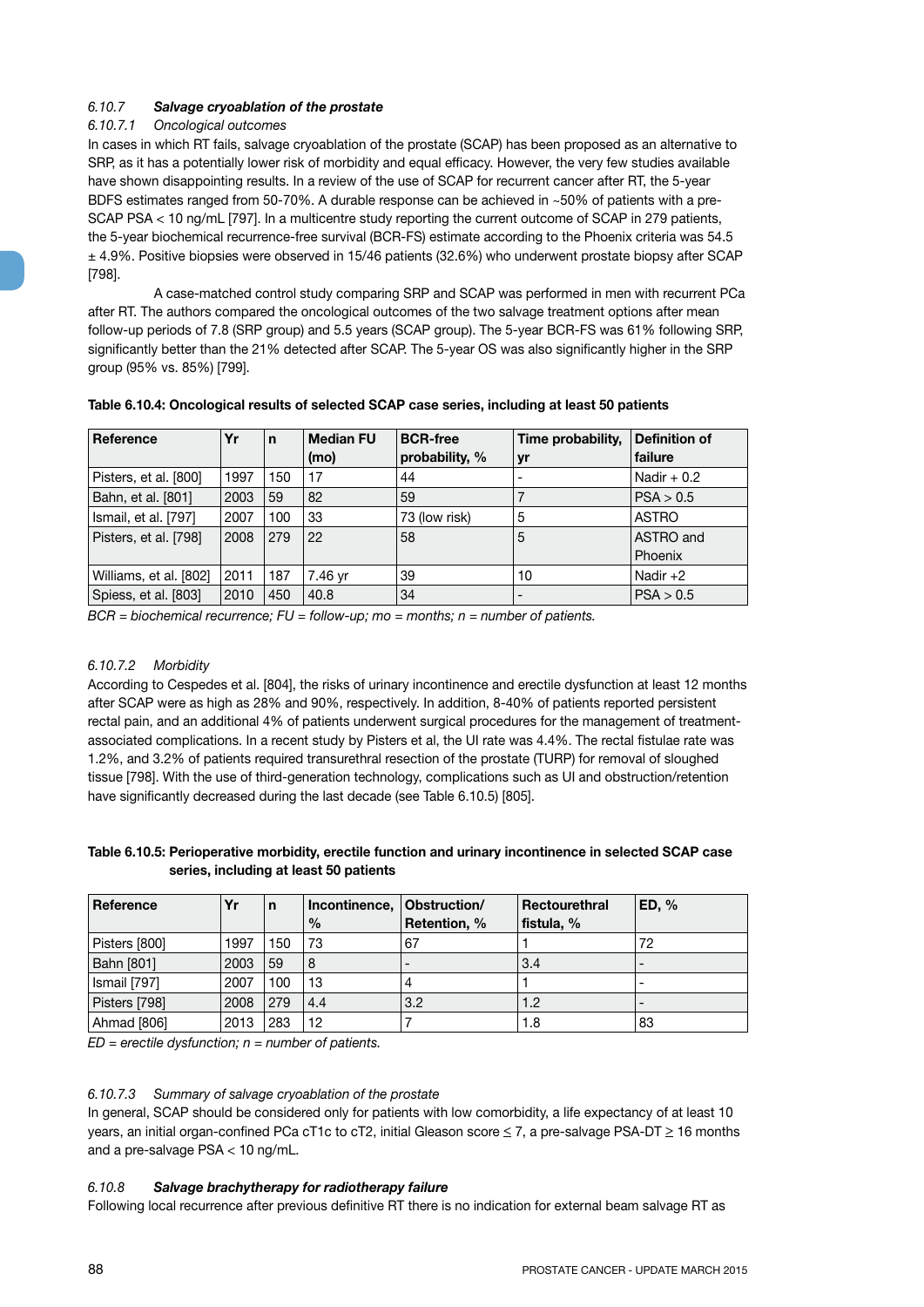the total dose is limited and therefore the chance of cure is low. For carefully selected patients with primary localised PCa and histologically proven local recurrence, high- or low-dose rate (H/LDR) brachytherapy remain effective treatment options with an acceptable toxicity profile [807-809]. However, the published series are relatively small, therefore this treatment should be offered in experienced centres only. Fifty-two patients were treated at the Scripps Clinic with HDR-brachytherapy over a period of nine years [807]. With a median followup of 60 months the 5-year biochemical control was 51% and only 2% grade 3 GU toxicities were reported. Comparable with these data, 42 patients were treated in a phase-II-trial at MSCCC in New York [810]. Of note, the median pre-treatment dose was 81 Gy given with IMRT and the prescription HDR-dose of 32 Gy was delivered in four fractions over 30 hours. The biochemical relapse-free survival after 5 years was 69% (median follow-up 36 months). Grade 2 late side effects were seen in 15% and one patient developed Grade 3 incontinence. However, older data with higher rates of side effects have been reported [811].

Using LDR-brachytherapy with 103Pd (palladium), long-term outcome was reported in 37 patients with a median follow-up of 86 months [114]. The biochemical control rate after 10 years was 54%. However, the crude rate of  $\geq$  grade 2 toxicity was 46% and  $\geq$  grade 3 toxicity was 11%. These side effects were comparable with a series of 31 patients treated with salvage 125I brachytherapy in the Netherlands. Therefore, in these small series, late side effects seem to be lower with HDR-brachytherapy [812].

In conclusion, freedom from BCR after salvage HDR- and LDR-brachytherapy is promising and the rate of severe side effects in experienced centres seem to be acceptable. Therefore salvage brachytherapy remains a treatment option for selected patients with histologically proven local recurrence after RT.

# *6.10.9 Salvage High-intensity focused ultrasound (HIFU)*

#### *6.10.9.1 Oncological outcomes*

Salvage HIFU has more recently emerged as an alternative thermal ablation option for radiation-recurrent PCa. Most of the data were generated by one high-volume centre. Median follow-up was very short, and outcome measures were non-standardised.

| Reference                | Yr   | n   | <b>Median FU</b> | BCR-free probability, % | Negative biopsy rate  |
|--------------------------|------|-----|------------------|-------------------------|-----------------------|
|                          |      |     | (mo)             |                         |                       |
| Colombel, et al. [813]   | 2006 |     |                  |                         |                       |
| Gelet, et al. [814]      | 2000 | 224 | $15-18$          | ٠                       | 80                    |
| Gelet, et al. [815][121] | 2004 |     |                  |                         |                       |
| Uchida, et al. [816]     | 2011 | 22  | 24               | 59 (Phoenix) (24 mo)    | 92 (only 12 biopsied) |
| Berge, et al. [817]      | 2011 | 46  | 9                | 60.9 (9 mo)             |                       |

#### **Table 6.10.6: Oncological results of selected salvage HIFU case series, including at least 20 patients**

*FU = follow-up; mo = months; n = number of patients.*

#### *6.10.9.2 Morbidity*

Again, most of the data were generated by one high-volume HIFU centre. Important complication rates were mentioned and are at least comparable to other salvage treatment options.

#### *6.10.9.3 Summary of salvage high-intensity focused ultrasound (HIFU)*

There is a paucity of data which prohibits any recommendation regarding the indications for salvage HIFU.

#### *6.10.10 Observation*

Patients who have signs of only local recurrence (i.e., low-risk patients with late recurrence and a slow PSA rise) who do not wish to undergo second-line curative options are best managed by observation alone. A retrospective cohort analysis of HT vs. watchful waiting in 248 men with PSA failure after RT showed no advantage for HT in the subgroup of men with a PSA-DT of > 12 months after RT. The 5-year metastasis-free survival rate was 88% with hormone therapy versus 92% with watchful waiting  $(p = 0.74)$  [818].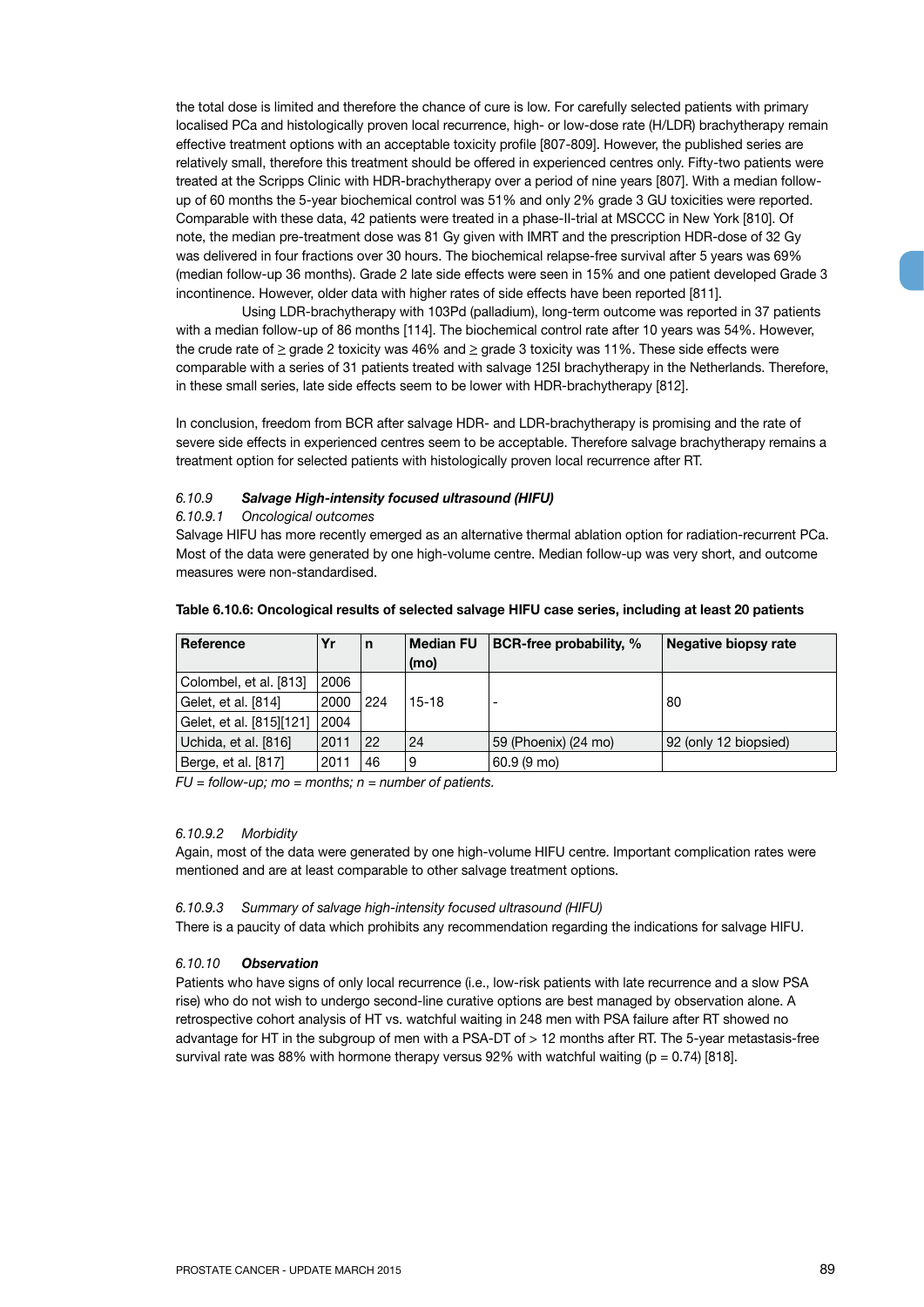# *6.10.11 Guidelines for imaging and second-line therapy after treatment with curative intent*

| Local salvage treatment                                                                             | <b>LE</b>      | <b>GR</b>    |
|-----------------------------------------------------------------------------------------------------|----------------|--------------|
| <b>Biochemical recurrence (BCR) after RP</b>                                                        |                |              |
| For patients with a PSA rise from the undetectable range and favourable prognostic factors          | 3              | B            |
| $(\leq$ pT3a, time to BCR > 3 yr, PSA-DT > 12 mo, Gleason score $\leq$ 7) surveillance and possibly |                |              |
| delayed salvage RT (SRT) may be offered.                                                            |                |              |
| Patients with a PSA rise from the undetectable range should be treated with SRT. The total          | 2              | A            |
| dose of SRT should be at least 66 Gy and should be given early (PSA $<$ 0.5 ng/mL).                 |                |              |
| <b>Biochemical recurrence (BCR) after RT</b>                                                        |                |              |
| Selected patients with localised PCa at primary treatment and histologically proven local           | 3              | B            |
| recurrence should be treated with salvage RP (SRP).                                                 |                |              |
| Due to the increased rate of side effects, SRP should be performed in experienced centres.          | 3              | A            |
| High intensity focused ultrasound (HIFU), cryosurgical ablation and salvage brachytherapy           | 3              | <sub>B</sub> |
| are treatment options for patients without evidence of metastasis and with histologically           |                |              |
| proven local recurrence. Patients must be informed about the experimental nature of these           |                |              |
| approaches.                                                                                         |                |              |
| Systemic salvage treatment                                                                          |                |              |
| In asymptomatic men with BCR, ADT should not be given routinely.                                    | 3              | A            |
| Patients with a PSA-DT $> 12$ mo, should not receive ADT.                                           | 3              | B            |
| If salvage ADT (post-primary RT) is started, intermittent therapy should be considered in           | 1 <sub>b</sub> | A            |
| responding patients.                                                                                |                |              |

*ADT = androgen-deprivation therapy; BCR = biochemical recurrence; GR = grade of recommendation;* 

*LE = level of evicence; PSA-DT = prostate-specific antigen doubling time; RT = radiotherapy; SRP = salvage radical prostatectomy.*

# **6.11 Treatment: Castration-resistant prostate cancer (CRPC)**

# *6.11.1 Background*

Our knowledge of the mechanisms involved in the development of castration-resistant prostate cancer (CRPC), remains incomplete [819, 820]. An alteration in normal androgen signaling is thought to be central to the pathogenesis of CRPC [821]. It is mediated through two main, overlapping, mechanisms. These are androgenreceptor (AR)-independent and AR-dependent.

# *6.11.2 Definition of progressing prostate cancer after castration*

# **Table 6.11.1: Definition of CRPC**

Castrate serum testosterone < 50 ng/dL or 1.7 nmol/L plus either; Biochemical progression: Three consecutive rises in PSA 1 week apart resulting in two 50% increases over the nadir, with PSA > 2 ng/mL or Radiological progression: The appearance of two or more new bone lesions on bone scan or enlargement of a soft tissue lesion using RECIST (Response Evaluation Criteria in Solid Tumours) [822].

Symptomatic progression alone must be questioned and is not sufficient to diagnose CRPC.

Frequent post-treatment PSA surveillance has resulted in earlier detection of progression [823]. In such patients occult micro-metastasis might exist, but are usually undetectable using conventional methods [824]. Although 33% will develop bone metastases within 2 years [825], there are no available studies suggesting a benefit for treatment.

In men with CRPC and no detectable clinical metastases, baseline PSA level, PSA velocity and PSA doubling time have been associated with time to first bone metastasis, bone metastasis-free and overall survival [825, 826]. These factors may be used when deciding which patients should be evaluated for metastatic disease. A consensus statement by the Prostate Cancer Radiographic Assessments for Detection of Advanced Recurrence (RADAR) group [827] suggested a bone scan when the PSA reached 2 ng/mL and if this was negative it should be repeated when the PSA reached 5 ng/mL and again after every doubling of the PSA based on PSA testing every 3 months.

The rest of this chapter focuses on management of men with proven metastatic CRPC (mCRPC)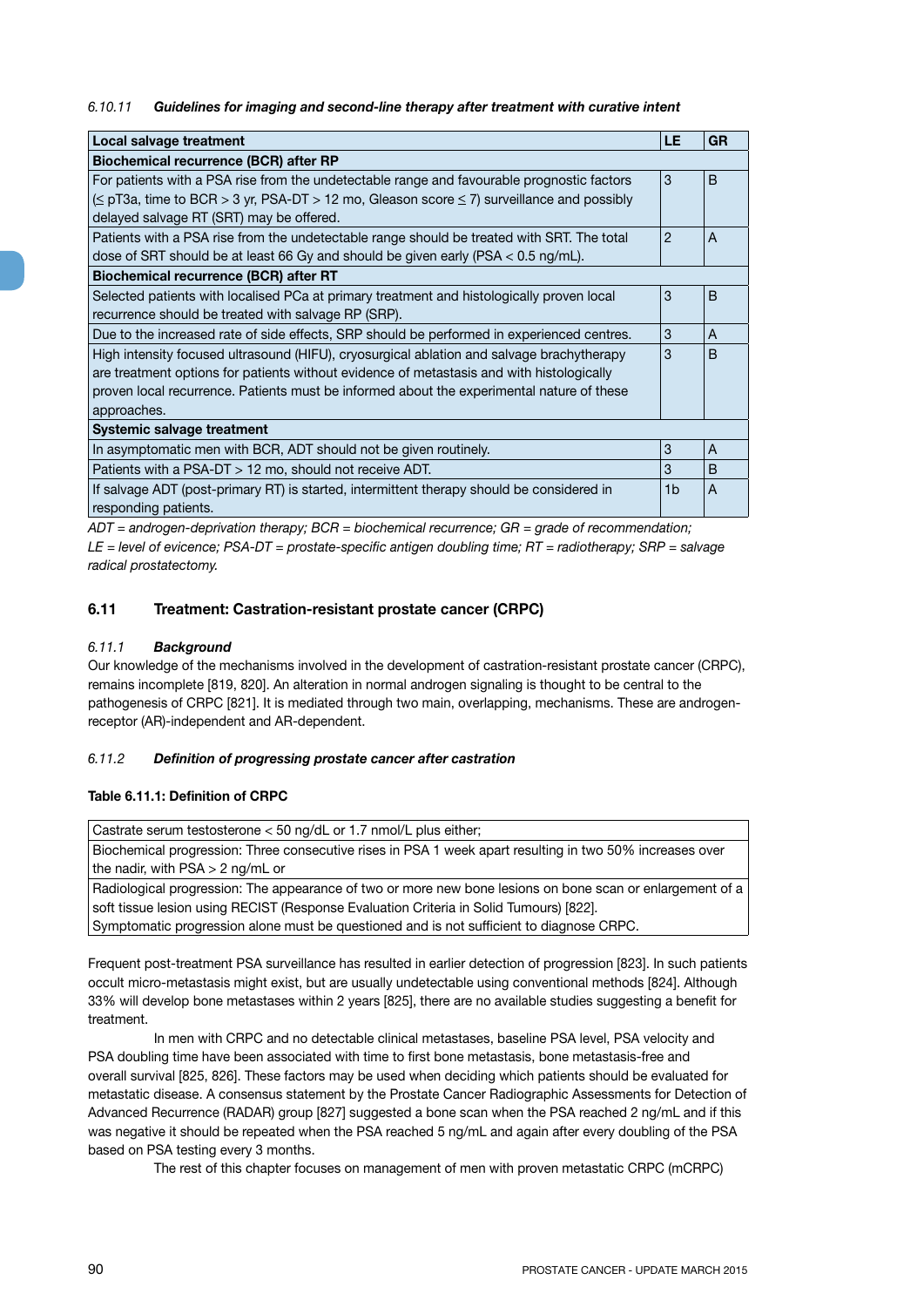# *6.11.3 Assessing treatment outcome in castration-resistant PCa (CRPC)*

Precise quantification of the effect of treatments on metastatic bone disease is difficult to quantify and rarely used in clinical practice. Improvements in QoL, progression-free survival and prostate-cancer-specific survival are all used, but the gold standard remains OS [828].

# *6.11.3.1 PSA level as marker of response*

Many contemporary studies use PSA as a marker of response, even though there is no consensus about the magnitude and duration of a decline in PSA level. Although PSA is used as a rapid screening tool to test the activity of new agents, there is conflicting evidence about the role of PSA as a surrogate marker. Trials of the vaccines sipuleucel-T (Provenge) [829] and TRICOM (PROSTVAC) [830] have demonstrated a significant OS benefit without any PSA change, raising questions about the value of PSA response for non-hormonal noncytotoxic drugs [831]. In addition, wide fluctuations have been seen in PSA values due to a transient effect of drugs on PSA production. The effect of drugs on PSA expression should be considered when interpreting PSA response data, which should be viewed together with other clinical data [832-835]. Nevertheless, it has been shown reproducibly that > 30% PSA decline following therapy carries a significant survival advantage [836, 837]. An improved PSA response was also associated with prolonged survival in the TAX 327 study, with a median survival of 33 months when the PSA was normalised (< 4 ng/mL) vs.15.8 months for an abnormal PSA.

# *6.11.4 Androgen deprivation in castration-resistant PCa*

Eventually men with PCa show evidence of disease progression despite castration. In this situation continued testicular androgen suppression in CRPC is debatable [838].

These data have been challenged by two trials that showed only a marginal survival benefit for patients remaining on LHRH analogues during second- and third-line therapies [839, 840]. However, in the absence of prospective data, the modest potential benefits of a continuing castration outweigh the minimal risk of treatment. In addition, all subsequent treatments have been studied in men with ongoing androgen suppression and therefore it should be continued indefinitely in these patients.

| <b>Author</b>                 | Year | Intervention (N)                                                                                                                                                        | <b>Comparison (N)</b>                                                                      | <b>Selection criteria</b>                                                                                                              | <b>Main outcomes</b>                                                                                                                                                     |
|-------------------------------|------|-------------------------------------------------------------------------------------------------------------------------------------------------------------------------|--------------------------------------------------------------------------------------------|----------------------------------------------------------------------------------------------------------------------------------------|--------------------------------------------------------------------------------------------------------------------------------------------------------------------------|
| <b>DOCETAXEL</b>              |      |                                                                                                                                                                         |                                                                                            |                                                                                                                                        |                                                                                                                                                                          |
| SWOG 99-19<br>[841]           | 2004 | Docetaxel/EMP,<br>every 3 weeks, 60<br>mg/m <sup>2</sup> , EMP $3x$<br>280 mg/day                                                                                       | Mitoxantrone,<br>every 3 weeks,<br>12 mg/m <sup>2</sup><br>prednisone 5 mg<br><b>BID</b>   |                                                                                                                                        | OS: 17.52 vs. 15.6<br>mo.<br>PFS: 6.3 vs. 3.2 mo.                                                                                                                        |
| TAX 327 [842]                 | 2004 | Docetaxel, every 3<br>weeks, 75 mg/m <sup>2</sup><br>prednisone 5 mg<br><b>BID</b><br>or<br>Docetaxel.<br>weekly, 30 mg/m <sup>2</sup><br>prednisone 5 mg<br><b>BID</b> | Mitoxantrone,<br>every 3 weeks,<br>12 mg/m <sup>2</sup> ,<br>Prednisone 5 mg<br><b>BID</b> |                                                                                                                                        | OS: 18.91 for 3<br>weekly vs. 17.4 mo<br>for weekly and 16.5<br>in the control group.                                                                                    |
| <b>ABIRATERONE</b>            |      |                                                                                                                                                                         |                                                                                            |                                                                                                                                        |                                                                                                                                                                          |
| COU-AA-302<br>Ryan [843, 844] | 2013 | Abiraterone +<br>Prednisone (546)                                                                                                                                       | Placebo +<br>Prednisone (542)                                                              | No previous<br>docetaxel.<br>ECOG 0-1, PSA<br>or radiographic<br>progression.<br>No or mild<br>symptoms.<br>No visceral<br>metastases. | OS: 34.7 vs. 30.3 mo<br>(p= 0.0027). FU: 49.2<br>mo.<br>PFS: 16.5 vs. 8.3<br>mo. $P < 0.0001$ )<br>$(p = Main side)$<br>effects outcomes:<br>48% vs. 42% grade<br>$3-4.$ |

#### **Table 6.11.2: Randomised phase III controlled trials - first-line treatment of mCRPC\***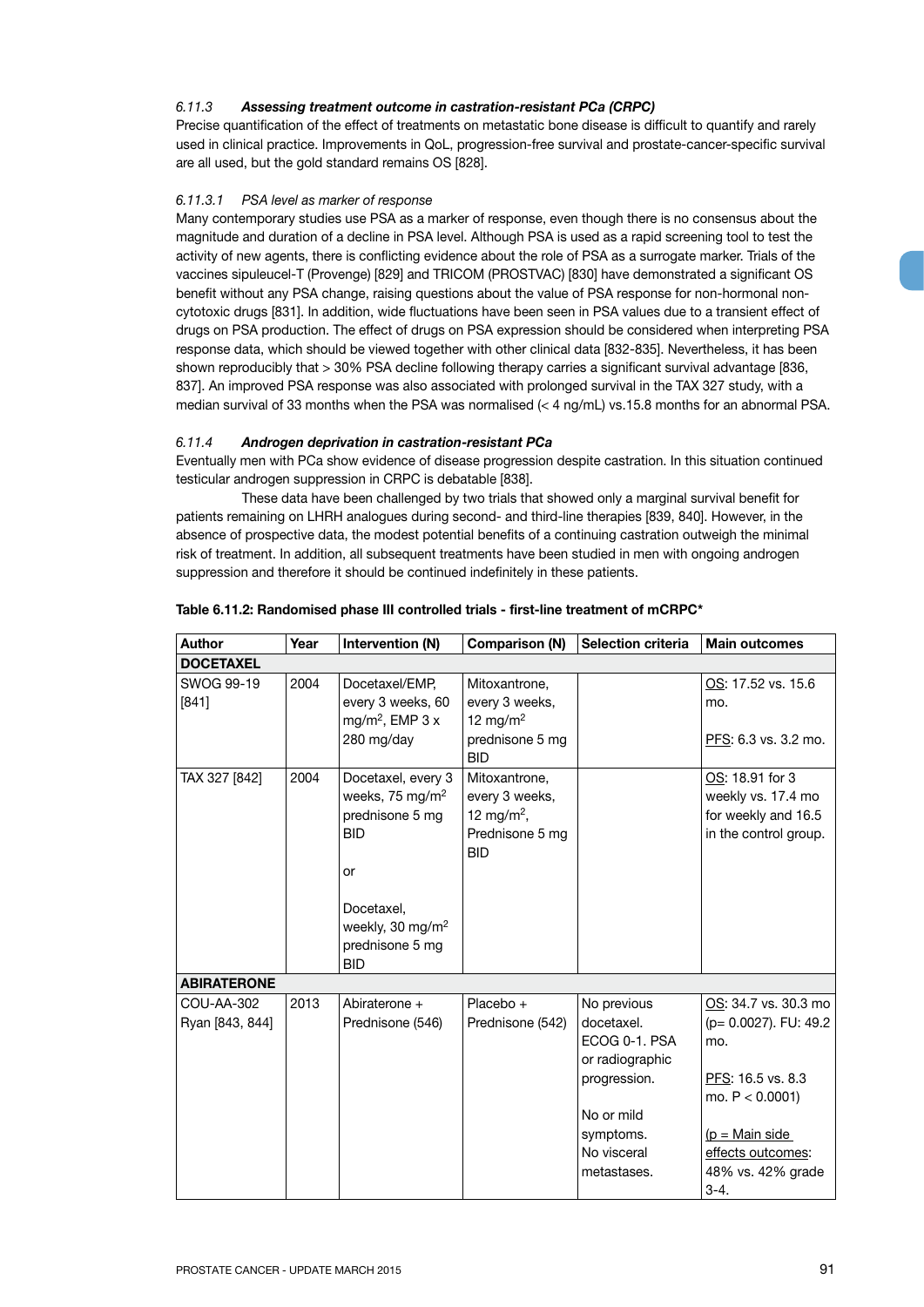| <b>ENZALUTAMIDE</b>     |      |                    |               |                                            |                                                      |
|-------------------------|------|--------------------|---------------|--------------------------------------------|------------------------------------------------------|
| PREVAIL Beer<br>$[845]$ | 2014 | Enzalutamide (872) | Placebo (845) | No previous<br>docetaxel.<br>ECOG 0-1. PSA | OS: 32.4 vs 30.2 mo<br>$(p < 0.001)$ . FU: 22<br>mo. |
|                         |      |                    |               | or radiographic                            |                                                      |
|                         |      |                    |               | progression.                               | PFS: median not                                      |
|                         |      |                    |               |                                            | reached vs 3.9 mo                                    |
|                         |      |                    |               | No or mild                                 | (p < 0.001)                                          |
|                         |      |                    |               | symptoms                                   |                                                      |
|                         |      |                    |               |                                            | Main side effects                                    |
|                         |      |                    |               | 10% had visceral                           | outcomes:                                            |
|                         |      |                    |               | metastases                                 | Hypertension,                                        |
|                         |      |                    |               |                                            | fatigue and hot flush                                |
| SIPULEUCEL-T            |      |                    |               |                                            |                                                      |
| Kantoff [830]           | 2010 | Sipuleucel-T (341) | Placebo (171) | Some with                                  | OS: 25.8 vs. 21.7                                    |
|                         |      |                    |               | previous                                   | mo (p.0.03). FU: 34.1                                |
|                         |      |                    |               | docetaxel. ECOG                            | mo.                                                  |
|                         |      |                    |               | 0-1. Asymptomatic                          |                                                      |
|                         |      |                    |               | or minimally<br>symptomatic.               | PFS: 3.7 vs 3.6 mo.                                  |
|                         |      |                    |               |                                            | Main side effects                                    |
|                         |      |                    |               |                                            | outcomes: 31.7%                                      |
|                         |      |                    |               |                                            | vs. 35.1%.                                           |
| <b>Small</b> [829]      | 2006 | Sipuleucel-T (82)  | Placebo (45)  | ECOG 0-1.                                  | OS: 25.9 vs. 21.4 mo                                 |
|                         |      |                    |               | No visceral                                | (p. 0.01). FU: 36 mo.                                |
|                         |      |                    |               | metastases.                                |                                                      |
|                         |      |                    |               | No bone or                                 | PFS: 11.7 vs. 10.0                                   |
|                         |      |                    |               | cancer pain. No                            | weeks.                                               |
|                         |      |                    |               | corticosteroids.                           |                                                      |
|                         |      |                    |               |                                            | Main side effects                                    |
|                         |      |                    |               |                                            | outcomes: 31.1%                                      |
|                         |      |                    |               |                                            | vs. 29.3% grade 3,                                   |
|                         |      |                    |               |                                            | 24.45% both groups                                   |
|                         |      |                    |               |                                            | grade 4.                                             |

*ECOG = Eastern Cooperative Oncology Group; EMP = estramustine; FU = follow-up; PFS = progression-free survival; OS = overall survival.* 

# *6.11.5 Hormonal drugs targeting the endocrine pathways in the pre-docetaxel space*

# *6.11.5.1 Abiraterone*

The use of abiraterone in the pre-docetaxel setting was evaluated in the large phase III trial COU-AA-302, in which 1,088 chemonaïve mCRPC patients were randomised to abiraterone acetate and placebo, both combined with prednisone [843]. Patients were mCRPC, Eastern Cooperative Oncology Group (ECOG) performance status 0 or 1 and were asymptomatic or mildly symptomatic. The study had two joint primary end-points: OS and radiographic PFS. The results reported are from the second preplanned interim analysis. After a median follow-up of 49.2 months, there was significant radiological PFS (median 16.5 vs. 8.2 months, HR: 0.52, p < 0.001) and the trial was unblinded. At that point there was a trend to improved OS, which with further follow-up has become significant [846]. With a median follow-up of 49.4 months OS was 34.7 vs 30.3 months (HR = 0.80, (CI 0.69-0.93)  $p = 0.0027$ ) All the subgroup analyses and secondary end-points consistently favoured the abiraterone arm. Side effects related to mineralocorticoids and liver function were more frequent with abiraterone, but mostly grade 1/2.

# *6.11.5.2 Enzalutamide*

The Enzalutamide, phase III trial (PREVAIL) has also been unblinded early [845]. In a similar chemonaïve population of 1717 men this also showed a significant improvement in time to radiological progression (HR 0.186 (CI 0.15-0.23) p < 0.0001) and a marked delay in the initiation of chemotherapy (HR 0.35) with 78% of men seeing at least a 50% decrease in PSA. This also showed statistical improvement in OS (HR 0.706 (CI 0.6- 0.84) p < 0.001). The most common clinically relevant adverse events were fatigue and hypertension.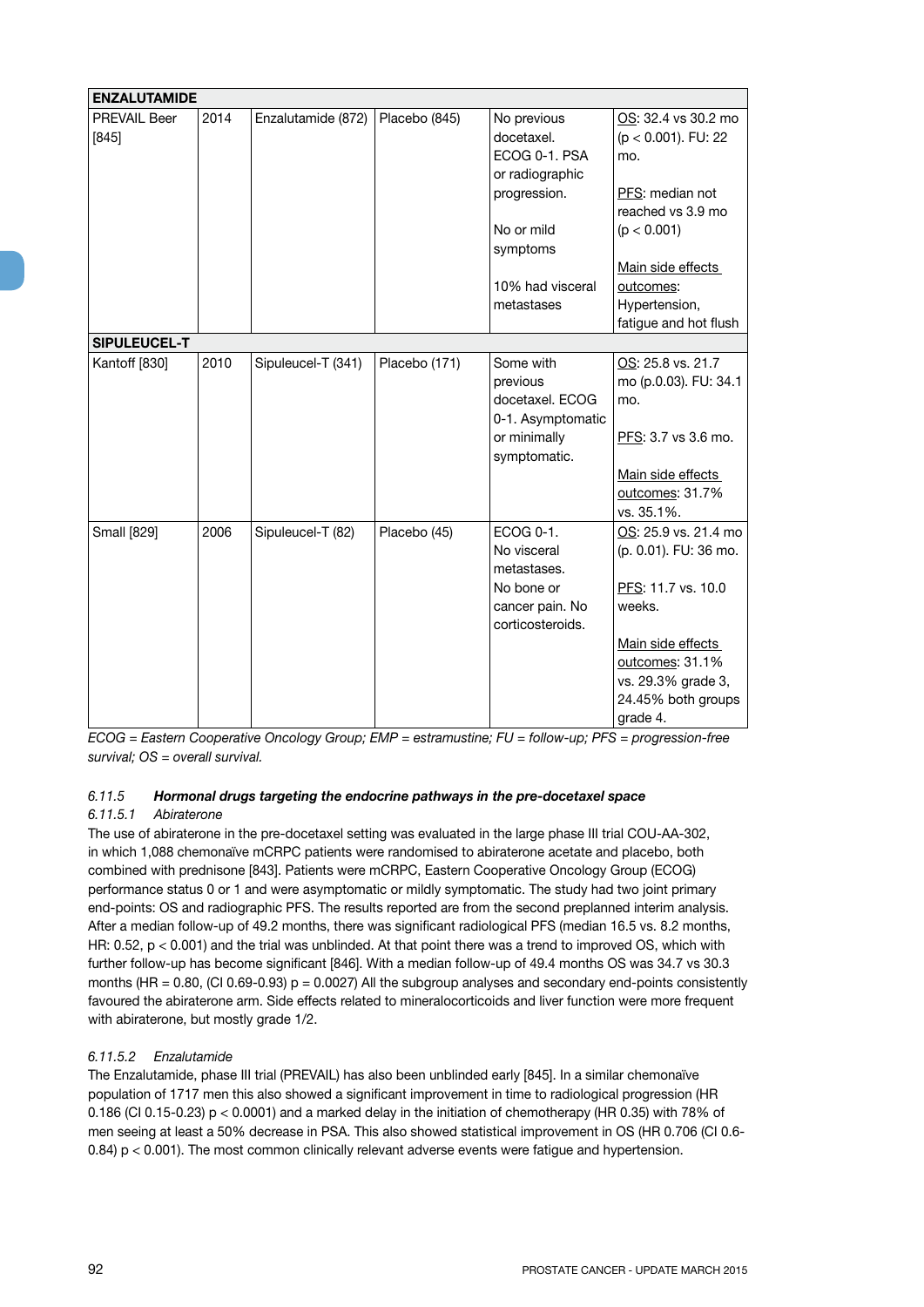#### *6.11.6 Non-hormonal therapy*

#### *6.11.6.1 Docetaxel regimen*

A significant improvement in median survival of 2-2.5 months occurred with docetaxel-based chemotherapy compared to mitoxantrone + prednisone therapy [841, 842]. The standard for first-line cytotoxic chemotherapy is docetaxel using the same regimen as in the TAX 327 trial, that is, 75 mg/ $m<sup>2</sup>$  3 weekly combined with prednisone 5 mg BID, up to 10 cycles, and palliation is the main target.

The patients considered for docetaxel represent a heterogeneous population. Several poor prognostic factors have been described, such as a PSA level > 114 ng/mL, PSA-DT < 55 days, or the presence of visceral metastases [847]. A better risk group definition has recently been presented, based on the TAX 327 study cohort. The predictive factors were visceral metastases, pain, anaemia (Hb < 13 g/dL), bone scan progression, and prior estramustine before docetaxel. Patients were categorised into three risk groups: low risk (0 or 1 factor), intermediate (2 factors) and high risk (3 or 4 factors), leading to three different lengths of median OS: 25.7, 18.7 and 12.8 months, respectively [848]. In addition, two independent studies have suggested that improved survival can be predicted by C-reactive protein (CRP) levels < 8 mg/L (HR, 2.96) [849, 850]. Age by itself is not a contraindication to docetaxel [851].

#### *6.11.6.2 Vaccine*

In 2010, a phase III trial of Sipuleucel T showed a survival benefit in 512 CRPC patients [626]. This was the first time that a PCa vaccine had shown a benefit and led to FDA and EMA approval. Sipuleucel T is an active cellular immunotherapy agent consisting of autologous peripheral blood mononuclear cells, activated in vitro by a recombinant fusion protein comprising prostatic acid phosphatase fused to granulocyte-macrophage colonystimulating factor, which is an immune-cell activator. In the above trial, patients with metastatic CRPC, with PSA > 5 ng/mL, castrate testosterone level, and no visceral metastases, were randomised to three infusions 2 weeks apart with Sipuleucel T or placebo. The main objective was OS. After a median follow-up of 34 months, the median survival was 25.8 months in the Sipuleucel T group compared to 21.7 months in the placebo group, leading to a significant HR of 0.78 ( $P = 0.03$ ). Surprisingly, no PSA decline was observed and PFS was equivalent in both arms (14 weeks). The overall tolerance was acceptable, with more cytokine-related adverse events in the Sipuleucel T group, but the same grade 3-4 in both arms. Uptake of Sipuleucel T has been affected by access, cost and questions of timing.

# **Figure 6.11.1: Flowchart of the potential therapeutic options after PSA progression following initial hormonal therapy**



The timing of second-line treatment remains unclear in metastatic CRPC although it is clearly advisable to start immediately in men with symptomatic metastatic disease. As the number of effective treatments available increases and without head to head trials or data assessing the effectiveness of different sequencing options it is not clear how to choose the first "second-line" treatment. In the absence of other data, the inclusion criteria from licensing trials have been used to prioritise treatment sequencing.

Eastern Cooperative Oncology group performance status was used to stratify patients. Generally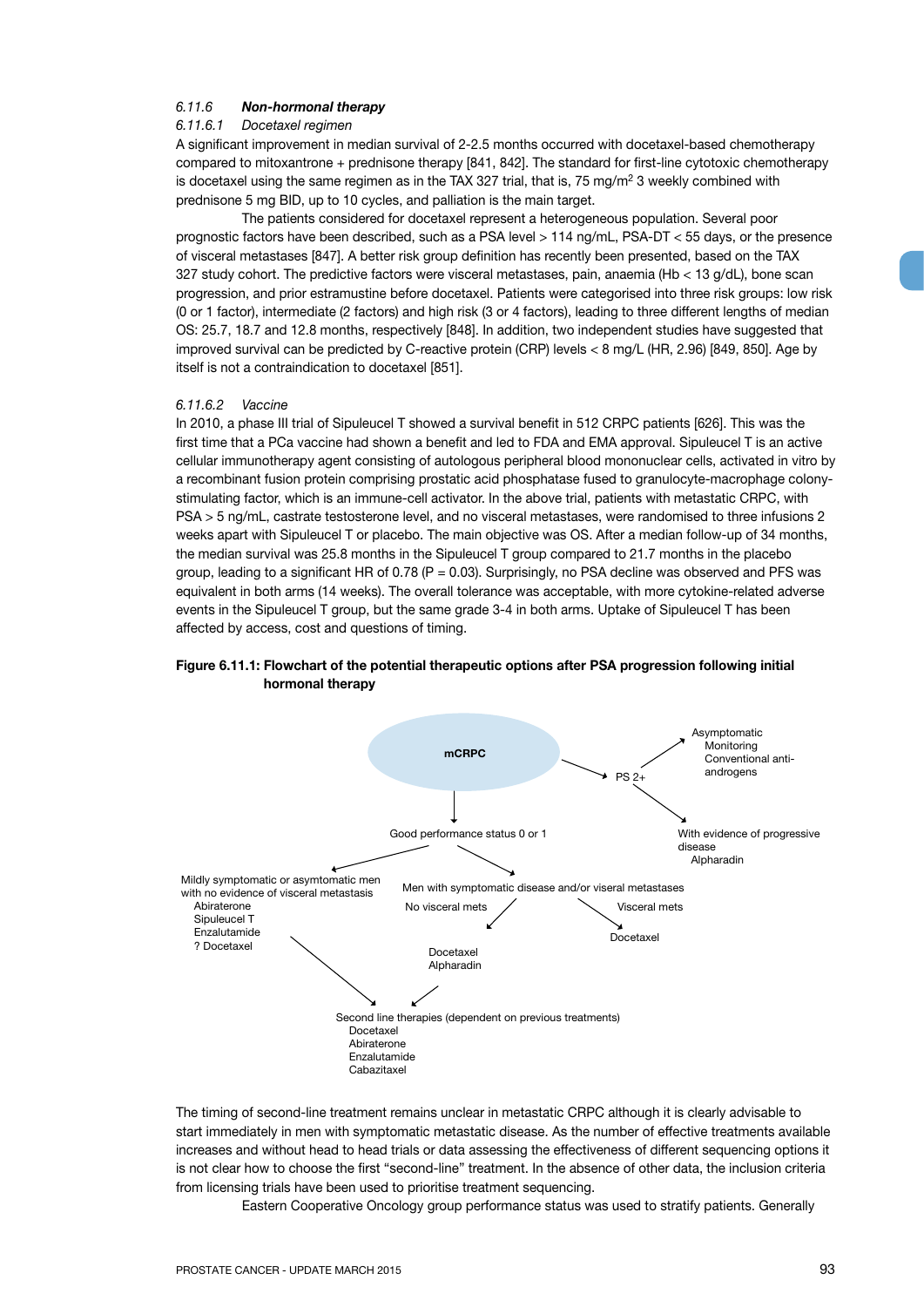men with a performance status of 0-1 are likely to tolerate treatments and those with performance status of 2 or more are less likely to benefit. However, it is important that treatment decisions are individualised and in particular where symptoms related to disease progression are determining performance status it may be appropriate to trial novel treatments in order to see if response is accompanied by improvement in PS.

# *6.11.7 Salvage treatment after first-line docetaxel*

All patients who receive docetaxel-based chemotherapy for CRPC will progress, thus, there have been many clinical trials investigating the role of salvage chemotherapy. Several groups have used second-line intermittent docetaxel re-treatment in patients who had clearly responded to first-line docetaxel. In general, a PSA response can be achieved in about 60% of patients with a median time to progression of about 6 months, while treatment-associated toxicity is minimal and similar to that of first-line docetaxel [852, 853]. Available treatments and the setting tested are presented in Table 6.11.3.

| <b>Author</b>      | Year          | Intervention (N)                  | Comparison (N)                     | <b>Selection</b><br>criteria                                                                                              | <b>Main outcomes</b>                                                                                                                                                                                          |
|--------------------|---------------|-----------------------------------|------------------------------------|---------------------------------------------------------------------------------------------------------------------------|---------------------------------------------------------------------------------------------------------------------------------------------------------------------------------------------------------------|
| <b>ABIRATERONE</b> |               |                                   |                                    |                                                                                                                           |                                                                                                                                                                                                               |
| Fizazi<br>[625]    | 2012          | Abiraterone +<br>Prednisone (797) | Placebo +<br>Prednisone (398)      | Previous<br>docetaxel.<br>ECOG 0-2.<br>PSA or<br>radiographic<br>progression.                                             | Overall survival: 15.8 vs. 11.2 mo<br>$(p < 0.0001)$ . FU: 20.2 mo.<br>Progression-free survival: 5.6 vs.<br>3.6 mo.<br>Main side effects outcomes: Similar.                                                  |
| de Bono<br>$[566]$ | 2011          |                                   |                                    |                                                                                                                           | Overall survival: 14.8 vs. 10.9 mo<br>(p < 0.001). FU: 12.8 mo.<br>Progression-free survival: 5.6 vs.<br>3.6 mo.<br>Main side effects outcomes: More<br>mineralocorticoid adverse events<br>with abiraterone. |
| <b>ALPHARADIN</b>  |               |                                   |                                    |                                                                                                                           |                                                                                                                                                                                                               |
| Parker<br>$[854]$  | 2013          | Alpharadin (614)                  | Placebo (307)                      | Previous or<br>no previous<br>docetaxel.<br>ECOG 0-2.<br>Two or<br>more bone<br>metastases.<br>No visceral<br>metastases. | Overall survival: 14.9 vs. 11.3 mo<br>(p 0.002). FU: Interim analysis.<br>Progression-free survival: 3.6 vs. 3.4<br>mo (PSA-progression).<br>Main side effects outcomes: 56%<br>vs. 62% grade 3-4.            |
| <b>CABAZITAXEL</b> |               |                                   |                                    |                                                                                                                           |                                                                                                                                                                                                               |
| Bahl<br>$[628]$    | 2013          | Cabazitaxel +<br>Prednisone (378) | Mitoxantrone +<br>Prednisone (377) | Previous<br>docetaxel.<br>ECOG 0-2.                                                                                       | Overall survival: 318/378 vs.<br>346/377 events (odds ratio 2.11;<br>95% Cl 1.33-3.33). FU: 2 years.                                                                                                          |
|                    |               |                                   |                                    |                                                                                                                           | Progression-free survival: -<br>Main side effects outcomes: Similar.                                                                                                                                          |
| deBono<br>[624]    | 2010<br>check |                                   |                                    |                                                                                                                           | Overall survival: 15.1 vs. 12.7 mo<br>(p < 0.0001). FU: 12.8 mo.<br>Progression-free survival: 2.8 vs. 1.4<br>mos. Main side effects outcomes:<br>82% vs. 58% neutropenia.                                    |

#### **Table 6.11.3: Randomised phase III controlled trials - second-line treatment of mCRPC\***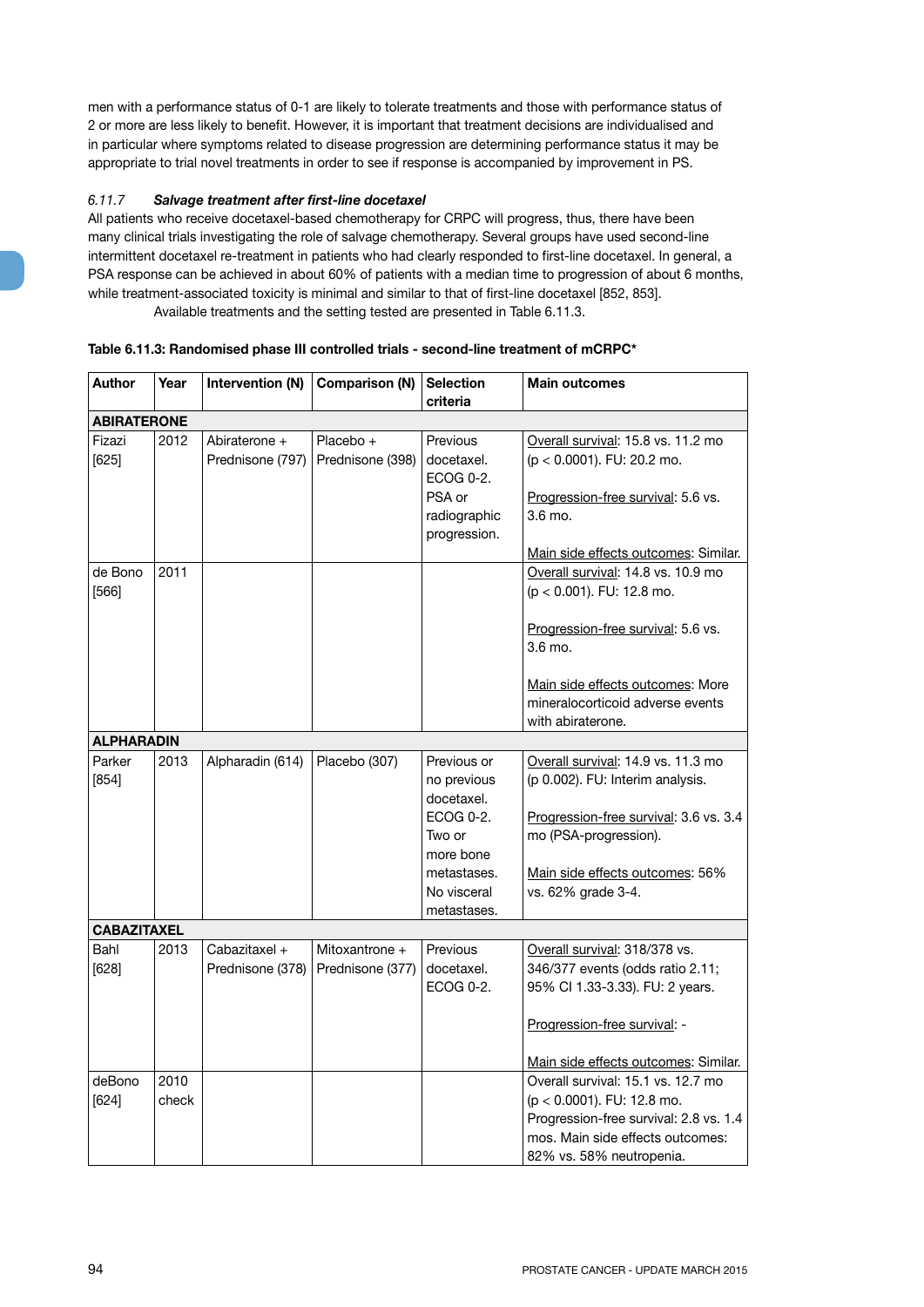| <b>ENZALUTAMIDE</b> |      |              |               |            |                                       |
|---------------------|------|--------------|---------------|------------|---------------------------------------|
| Scher               | 2012 | Enzalutamide | Placebo (399) | Previous   | Overall survival: 18.4 vs. 13.6 mo    |
| $[567]$             |      | (800)        |               | docetaxel. | $(p < 0.001)$ . FU: 14.4 mo.          |
|                     |      |              |               | ECOG 0-2.  |                                       |
|                     |      |              |               |            | Progression-free survival: 8.3 vs 2.9 |
|                     |      |              |               |            | mo.                                   |
|                     |      |              |               |            |                                       |
|                     |      |              |               |            | Main side effects outcomes: 45.3%     |
|                     |      |              |               |            | vs. 53.1% grade 3-4.                  |

*\*Only studies reporting survival outcomes have been included.*

#### *6.11.7.1 Cabazitaxel*

Cabazitaxel is a taxane derivative with some significant differences compared to docetaxel. Positive results have been published from a large prospective, randomised, phase III trial (TROPIC trial) comparing cabazitaxel + prednisone vs. mitoxantrone + prednisone in 755 patients with CRPC, who had progressed after or during docetaxel-based chemotherapy [624]. Patients received a maximum of 10 cycles of cabazitaxel (25 mg/  $m<sup>2</sup>$ ) or mitoxantrone (12 mg/m<sup>2</sup>) plus prednisone (10 mg/day), respectively. Overall survival was the primary end-point and PFS, treatment response and safety were secondary end-points. An OS benefit (15.1 vs. 12.7 months  $p < 0.0001$ ) was observed in the cabazitaxel arm. There was also a significant improvement in PFS (2.8 vs.1.4 months, p < 0.0001), objective response rate according to RECIST criteria (14.4% vs. 4.4%, p < 0.005), and PSA response rate (39.2% vs. 17.8%, p < 0.0002). Treatment-associated WHO grade 3/4 side effects developed significantly more often in the cabazitaxel arm, particularly haematological (68.2% vs. 47.3%, p < 0.0002) and non-haematological (57.4% vs. 39.8%, p < 0.0002) toxicity [628]. This drug should be administered by physicians with expertise in handling neutropenia and sepsis, with granulocyte colony-stimulating factor administered prophylactically in the high-risk patient population.

#### *6.11.7.2 Abiraterone acetate*

Positive preliminary results of the large phase III COU-AA-301 trial were reported after a median follow-up of 12.8 months [566] and the final results have been reported more recently [625]. A total of 1,195 patients with metastatic CRPC were randomised in a 1/1 fashion to abiraterone acetate or placebo. All patients had progressive disease based on the PCWG2 criteria after docetaxel therapy (with a maximum of two previous chemotherapeutic regimens). The primary end-point was OS, with a planned HR of 0.8 in favour of abiraterone. After a median follow-up of 20.2 months, the median survival in the abiraterone group was 15.8 months compared to 11.2 months in the placebo arm (HR:  $0.74$ ,  $p < 0.001$ ). The benefit was observed irrespective of age, baseline pain intensity, and type of progression. All the secondary objectives were in favour of abiraterone (PSA, radiologic tissue response, time to PSA or objective progression). The incidence of the most common grade 3/4 side effects did not differ significantly between both arms, but mineralocorticoid-related side effects were more frequent in the abiraterone group, mainly grade 1/2 (fluid retention, oedema or hypokalaemia). The longer follow-up did not lead to an unexpected increased in toxicity compared to the preliminary analysis.

#### *6.11.7.3 Enzalutamide*

The planned preliminary analysis of the AFFIRM study was published in 2012 [567]. This trial randomised 1,199 patients with metastatic CRPC in a 2/1 fashion to enzalutamide or placebo. The patients had progressed after docetaxel treatment, according to the PCWG2 criteria. Corticosteroids were not mandatory, but could be prescribed, and were therefore received by 30% of the population. The primary end-point was OS, with an expected HR benefit of 0.76 in favour of enzalutamide. After a median follow-up of 14.4 months, the median survival in the enzalutamide group was 18.4 months compared to 13.6 months in the placebo arm (HR: 0.63, p < 0.001). This led to the recommendation that the study be halted and unblinded. The benefit was observed irrespective of age, baseline pain intensity, and type of progression. All the secondary objectives were in favour of enzalutamide (PSA, soft tissue response, QoL, time to PSA or objective progression). No difference in terms of side effects were observed in the 2 groups, with a lower incidence of grade 3-4 side effects in the enzalutamide arm. There was a 0.6% incidence of seizures in the enzalutamide group compared to none in the placebo arm mainly seen in patients with predisposing conditions.

As of today, the choice between third-line hormonal treatment (using enzalutamide or abiraterone) or second-line chemotherapy (cabazitaxel) remains unclear with no clear decision-making findings published. Clinical/biological factors guiding treatment decision are urgently awaited. The optimal sequencing of drugs is not currently known. The cost of each drug will be a major challenge to public health.

#### *6.11.8 Bone targeted therapies in metastatic castration-resistant PCa*

CRPC is usually a debilitating disease, often affecting the elderly male. A multidisciplinary approach is often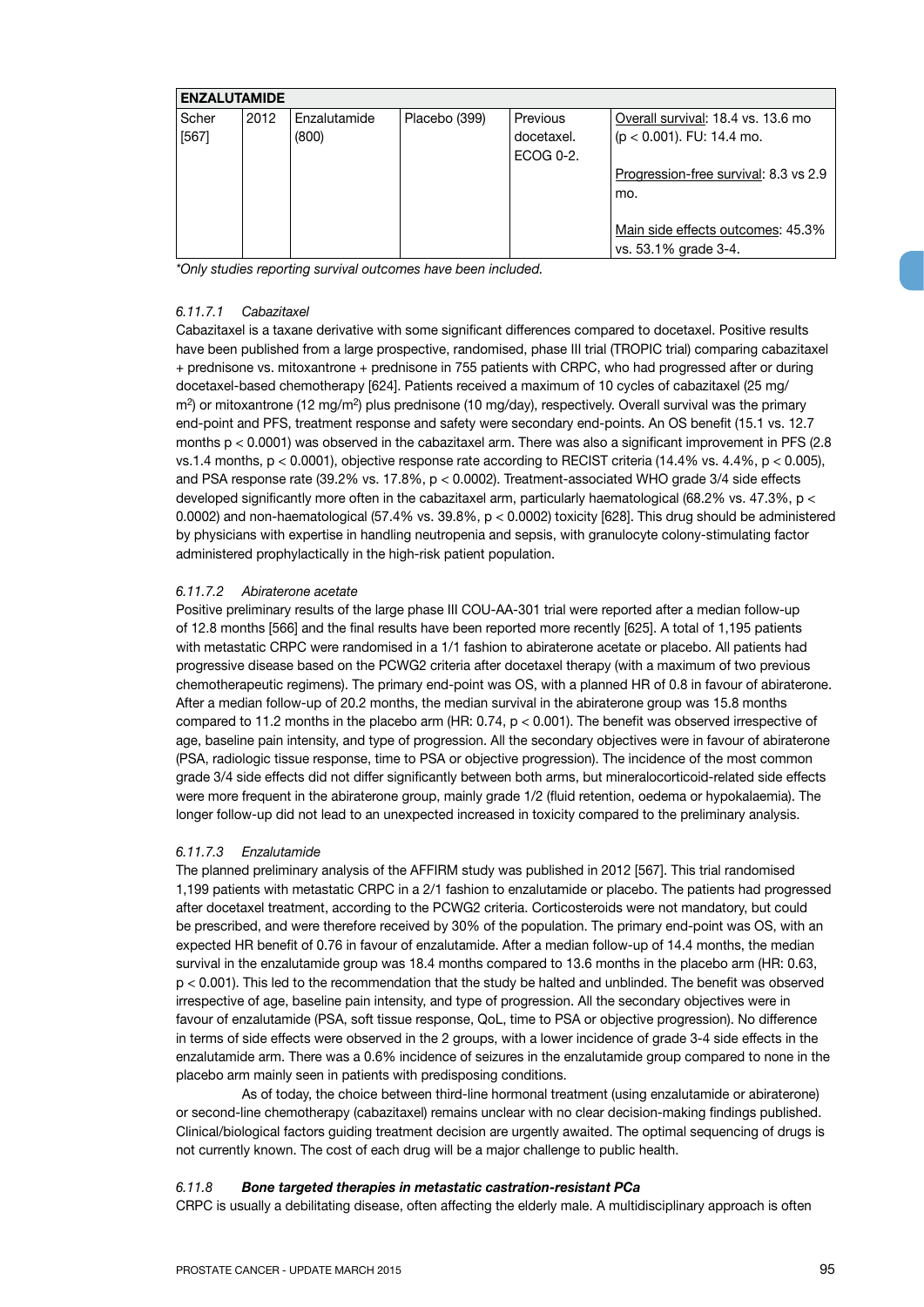required with input from medical oncologists, radiation oncologists, urologists, nurses, psychologists and social workers [855]. Critical issues of palliation must be addressed when considering additional systemic treatment, including management of pain, constipation, anorexia, nausea, fatigue and depression, which often occur.

#### *6.11.8.1 Common complications due to bone metastases*

Common complications due to bone metastases include bone pain, vertebral collapse or deformity, pathological fractures and spinal cord compression. Cementation is an effective treatment for painful spinal fracture, whatever its origin, clearly improving both pain and QoL [856]. However, it is still important to offer standard palliative surgery, which can be effective for managing osteoblastic metastases [857, 858]. Impending spinal cord compression is an emergency. It must be recognised early and patients should be educated to recognise the warning signs. Once suspected, high-dose corticosteroids must be given and MRI performed as soon as possible. A systematic neurosurgery consultation should be planned to discuss a possible decompression, followed by external beam irradiation [859]. Otherwise, external beam radiotherapy, with or without systemic therapy, is the treatment of choice.

# *6.11.8.2 Painful bone metastases*

Most patients with CRPC have painful bone metastases. External beam radiotherapy is highly effective [860], even as a single fraction [861].

#### 6.11.8.2.1 Radium 223

The only bone-specific drug that is associated with a survival benefit is alpharadin, a radium 223  $\alpha$ -emitter. In a large phase III trial (ALSYMPCA), 921 patients with symptomatic CRPC, who failed or were unfit for docetaxel therapy, were randomised to six injections of 50 kBq/kg alpharadin or placebo. The primary end-point was OS. Alpharadin significantly improved OS by 3.6 months (HR = 0.70;  $p < 0.001$ ) [854]. It was also associated with prolonged time to first skeletal event, improvement in pain scores and improvement in QoL. The associated toxicity was minimal, especially haematologic toxicity, and did not differ significantly from that in the placebo arm [854].

#### 6.11.8.2.2 Bisphosphonates

Bisphosphonates have been used to inhibit osteoclast-mediated bone resorption in CRPC and have proven to be highly effective in reducing bone pain. 643 patients who had CRPC [862] with bone metastases were randomised to receive zoledronic acid, 4 or 8 mg every 3 weeks for 15 consecutive months, or placebo. At 15 and 24 months of follow-up, patients treated with 4 mg zoledronic acid had fewer skeletal-related events (SREs) compared to the placebo group (44% vs. 33%, P = 0.021) and fewer pathological fractures (13.1% vs. 22.1%, P = 0.015). Furthermore, the time to first SRE was longer in the zoledronic acid group, thus improving QoL.

Patients were initially randomised to 4 or 8 mg of zoledronic acid, but the 8 mg dosage was later modified to 4 mg due to toxicity. The toxicity (e.g., jaw necrosis) of these drugs, especially aminobisphosphonate, must always be kept in mind [859, 860]. Patients should have a dental examination before starting bisphosphonate therapy. The risk of jaw necrosis is increased by a history of trauma, dental surgery or dental infection, as well as long-term intravenous bisphosphonate administration [863].

No survival benefit has been seen in any prospective trial with bisphosphonates.

#### 6.11.8.2.3 RANK ligand inhibitors

Denosumab is a fully human monoclonal antibody directed against RANKL (receptor activator of nuclear factor κB ligand), a key mediator of osteoclast formation, function, and survival. In M0 CRPC, denosumab has been associated with increased bone-metastasis-free survival compared to placebo (median benefit: 4.2 months, HR: 0.85, P = 0.028) [685]. However, this benefit did not translate into a survival difference (43.9 compared to 44.8 months, respectively). The practical impact of this finding remains under discussion. The efficacy and safety of denosumab ( $n = 950$ ) compared with zoledronic acid ( $n = 951$ ) in patients with metastatic CRPC was assessed in a phase III trial. Denosumab was superior to zoledronic acid in delaying or preventing SREs, as shown by time to first on-study SRE (pathological fracture, radiation or surgery to bone, or spinal cord compression) of 20.7 vs. 17.1 months, respectively (HR 0.82; P = 0.008). Both urinary NTX and BAP were significantly suppressed in the denosumab arm compared with the zoledronic acid arm (p < 0.0001 for both). However, these positive findings were not associated with any survival benefit.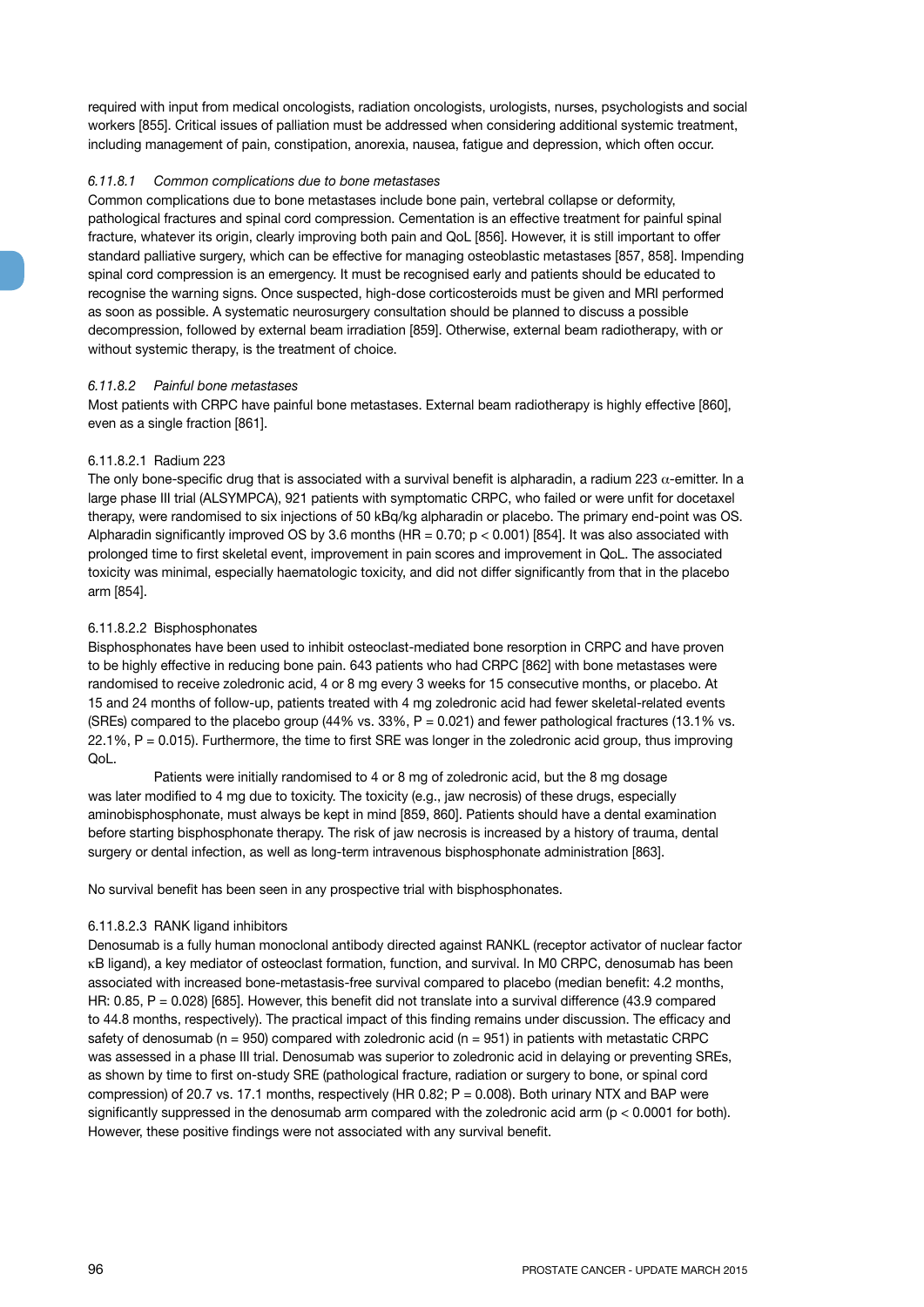# *6.11.9 Conclusion and guidelines for treatment after hormonal therapy (first, second-line modality) in metastatic CRPC*

| <b>Conclusion</b>                                                                                |                |              |  |
|--------------------------------------------------------------------------------------------------|----------------|--------------|--|
| No definitive strategy regarding treatment choice (which drug/drug family first) can be devised. |                | 4            |  |
| <b>Recommendations</b>                                                                           | LE             | <b>GR</b>    |  |
| In patients with a PSA rise only, two consecutive increases of PSA serum levels above a          | 2b             | <sub>B</sub> |  |
| previous reference level should be documented.                                                   |                |              |  |
| Patients should not be started on second-line therapy unless their testosterone serum levels     | $\overline{4}$ | A            |  |
| are $<$ 50 ng/dL.                                                                                |                |              |  |
| Patients should not be started on second-line therapy unless their PSA serum levels are > 2      |                |              |  |
| ng/mL to ensure correct interpretation of therapeutic efficacy.                                  |                |              |  |
| There is no evidence for treatment of non-metastatic CRPC outside of a clinical trial.           | 3              | A            |  |
| Men treated with maximal androgen blockade should stop the anti-androgen therapy once            | 2a             | A            |  |
| PSA progression is documented.                                                                   |                |              |  |
| Comment: Four to six weeks after discontinuation of flutamide or bicalutamide, an eventual       |                |              |  |
| anti-androgen withdrawal effect will be apparent.                                                |                |              |  |
| No clear-cut recommendation can be made for the most effective drug for secondary treatment 3    |                | A            |  |
| (i.e. hormone therapy or chemotherapy) as no clear predictive factors exist.                     |                |              |  |
| Salvage hormonal treatment using abiraterone acetate is a valid option.                          | 1b             | A            |  |
| Salvage hormonal treatment using enzalutamide is a valid option.                                 | 1b             | A            |  |

*CRPC = castration-resistant prostate cancer; GR = grade of recommendation; LE = level of evidence; PSA = prostate-specific antigen; MAB = maximal androgen blockade.*

# *6.11.10 Guidelines for cytotoxic treatment and pre/post-docetaxel therapy in mCRPC*

| <b>Recommendations</b>                                                                                                                                                                   | LE | GR |
|------------------------------------------------------------------------------------------------------------------------------------------------------------------------------------------|----|----|
| Patients with mCRPC should be counseled, managed and treated by a multidisciplinary team.                                                                                                | 3  | A  |
| In non-metastatic CRPC, cytotoxic therapy should only be used in a clinical trial setting.                                                                                               | 3  | B  |
| Prior to treatment, the potential benefits of second-line therapy and expected side effects<br>should be discussed with the patient.                                                     |    | C  |
| In patients with metastatic CRPC who are candidates for salvage cytotoxic therapy, docetaxel<br>at 75 mg/m <sup>2</sup> every 3 weeks has shown a significant survival benefit.          | 1a | A  |
| Docetaxel chemotherapy improves QoL and provides pain relief for men with symptomatic<br>bone metastases due to mCRPC.                                                                   | 1a | A  |
| In patients with relapse following salvage docetaxel chemotherapy, cabazitaxel, abiraterone<br>and enzalutamide are regarded as first-choice options for second-line treatment in mCRPC. | 1a | A  |
| In men with mCRPC with symptomatic bone metastases, who are ineligible for or progressing<br>after docetaxel, treatment with Ra 223 (alpharadin) has shown a survival benefit.           | 1b | A  |

*GR = grade of recommendation; LE = level of evidence; mCRPC = metastatic castration-resistant prostate cancer; PSA = prostate-specific antigen.*

# *6.11.11 Guidelines for "non-specific" management of mCRPC*

| <b>Recommendations</b>                                                                         | LE             | GR |
|------------------------------------------------------------------------------------------------|----------------|----|
| Management of patients with extended symptomatic bone metastases has to be directed at         | 1a             | Α  |
| improvement of QoL and mainly pain reduction.                                                  |                |    |
| Effective medical management with the highest efficacy and a low frequency of side-effects is  | 1a             | A  |
| the major goal of therapy.                                                                     |                |    |
| Bone protective agents may be offered to patients with skeletal metastases (denosumab being    | 1a             | А  |
| superior to zoledronic acid) to prevent osseous complications. However, the benefits must be   |                |    |
| balanced against the toxicity of these agents, and jaw necrosis in particular must be avoided. |                |    |
| Calcium and vitamin D supplementation must be systematically considered when using either      | 1 <sub>b</sub> | A  |
| denosumab or bisphosphonates.                                                                  |                |    |
| In the management of painful bone metastases, early use of palliative treatments such as       | 1a             | B  |
| radionuclides, external beam radiotherapy and adequate use of analgesics is recommended.       |                |    |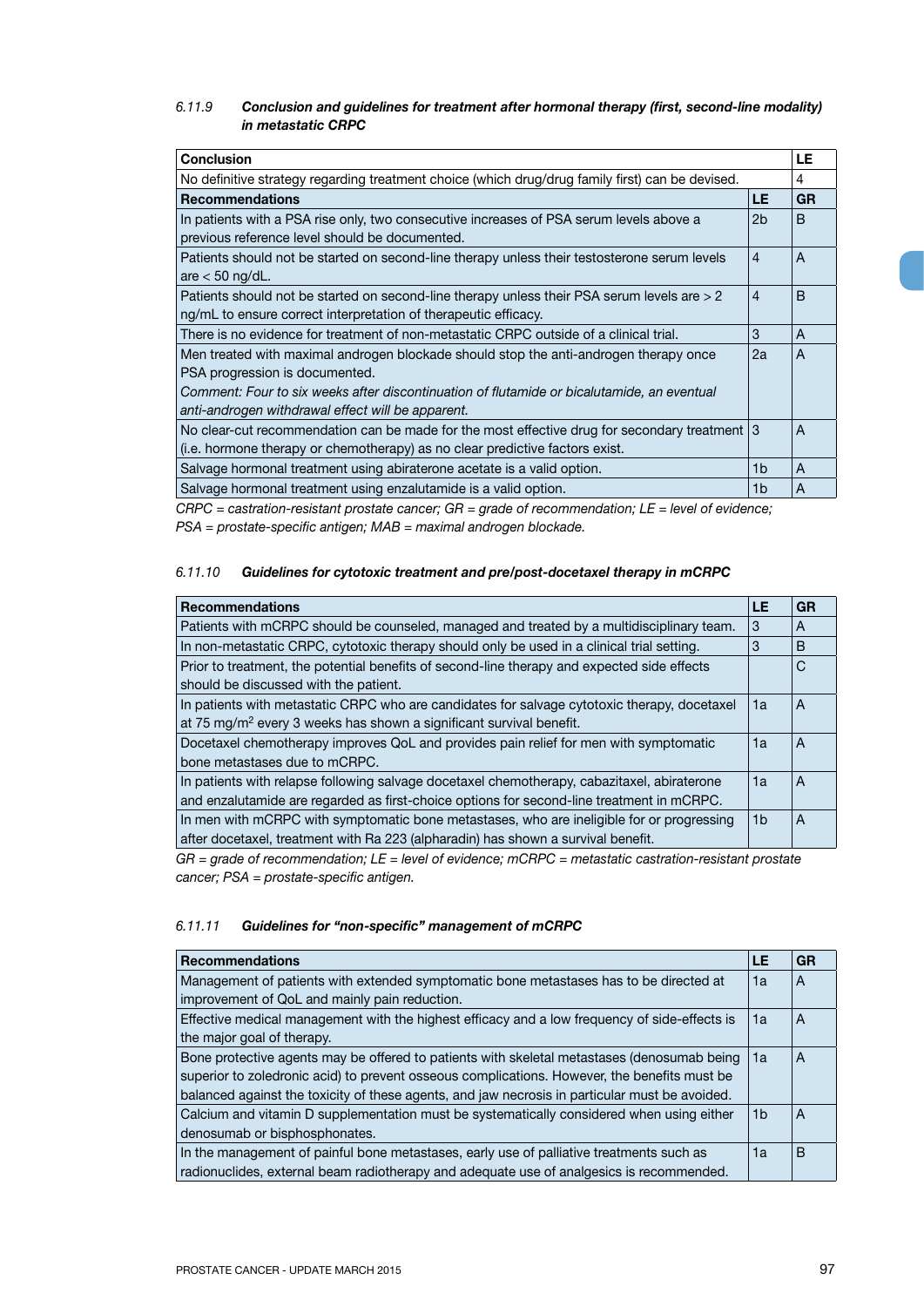| In patients with neurological symptoms, spinal surgery or decompressive radiotherapy might  | A |
|---------------------------------------------------------------------------------------------|---|
| be indicated as emergency interventions. High-dose corticosteroids must always be initially |   |
| considered.                                                                                 |   |

*GR = grade of recommendation; LE = level of evidence; mCRPC = metastatic castration-resistant prostate cancer.*

# **7. FOLLOW-UP**

# **7.1 Follow-up: After local treatment**

# *7.1.1 Definition*

Local treatment is defined as radical prostatectomy (RP) or radiotherapy, either by external beam radiotherapy or low- or high-dose brachytherapy, or any combination of these. Unestablished alternative treatments, such as HIFU and cryosurgery do not have a well-defined, validated PSA cut-off to define biochemical failure, but do follow the outlines below.

# *7.1.2 Why follow-up?*

Recurrence occurs after primary therapy in many patients who have previously received treatment with intent to cure. Reasons for follow-up vary depending on treatment, patient age, comorbidity and the patient's own wishes. Patients who receive curative therapy are followed up to:

- assess immediate- and long-term oncological results, side effects or complications of therapy, functional outcome and to provide psychological support to PCa survivors;
- discuss the possibility of second-line treatment with curative intent; early hormonal therapy or watchful waiting with the patient.

# *7.1.3 How to follow-up?*

The procedures indicated at follow-up visits vary according to clinical situation. The examinations discussed below are routinely used to detect PCa progression or residual disease. PSA level and DRE are the only tests that should be performed routinely. Disease-specific history is mandatory at every follow-up visit and includes psychological aspects, signs of disease progression, and treatment-related complications. Evaluation of treatment-related complications must be individualised and is beyond the scope of these guidelines. The examinations used most often for cancer-related follow-up after curative surgery or radiotherapy are discussed below.

# *7.1.3.1 Prostate-specific antigen monitoring*

Measurement of PSA is a cornerstone in follow-up after local treatment. Expectations differ after RP and radiotherapy, but PSA recurrence often precedes clinical recurrence [864, 865]. A single, elevated, serum PSA level should be confirmed before starting second-line therapy based solely on PSA elevation.

# *7.1.3.2 Definition of prostate-specific antigen progression*

The PSA level for definition of treatment failure differs between RP and radiotherapy. International consensus defines recurrent cancer after RP by two consecutive PSA values  $\geq$  0.2 ng/mL [866]. However, others have argued for a higher cut-off of 0.4 ng/mL for patients with a high-risk of clinical progression [865].

Ultrasensitive PSA (US PSA) assay remains controversial for routine follow-up after RP. Men with a US PSA nadir < 0.01 ng/mL have a 4% likelihood of early biochemical relapse [867]. Detectable postoperative US PSA does not predict BCR in all cases, although it adds prognostic value. In men with US PSA > 0.05 ng/ mL, 66.8% remained free of biochemical disease at 5 years [868]. If survival is improved by early adjuvant treatment after RP (before PSA reaches > 0.2 ng/mL), higher US PSA nadir levels may help to identify suitable candidates.

At the 2006 RTOG-ASTRO Consensus conference, a new definition of radiation failure was proposed to establish better correlation between definition and clinical outcome, namely, an increase of 2 ng/ mL above the post-treatment PSA nadir [708]. It applies to patients with or without hormonal therapy.

After HIFU or cryotherapy, there are various definitions for PSA relapse [507]. Most of these are based on a cut-off PSA level of ~1 ng/mL, combined with negative post-treatment biopsy. No endpoints have been validated against clinical progression or survival; therefore, it is not possible to give a firm recommendation of biochemical failure.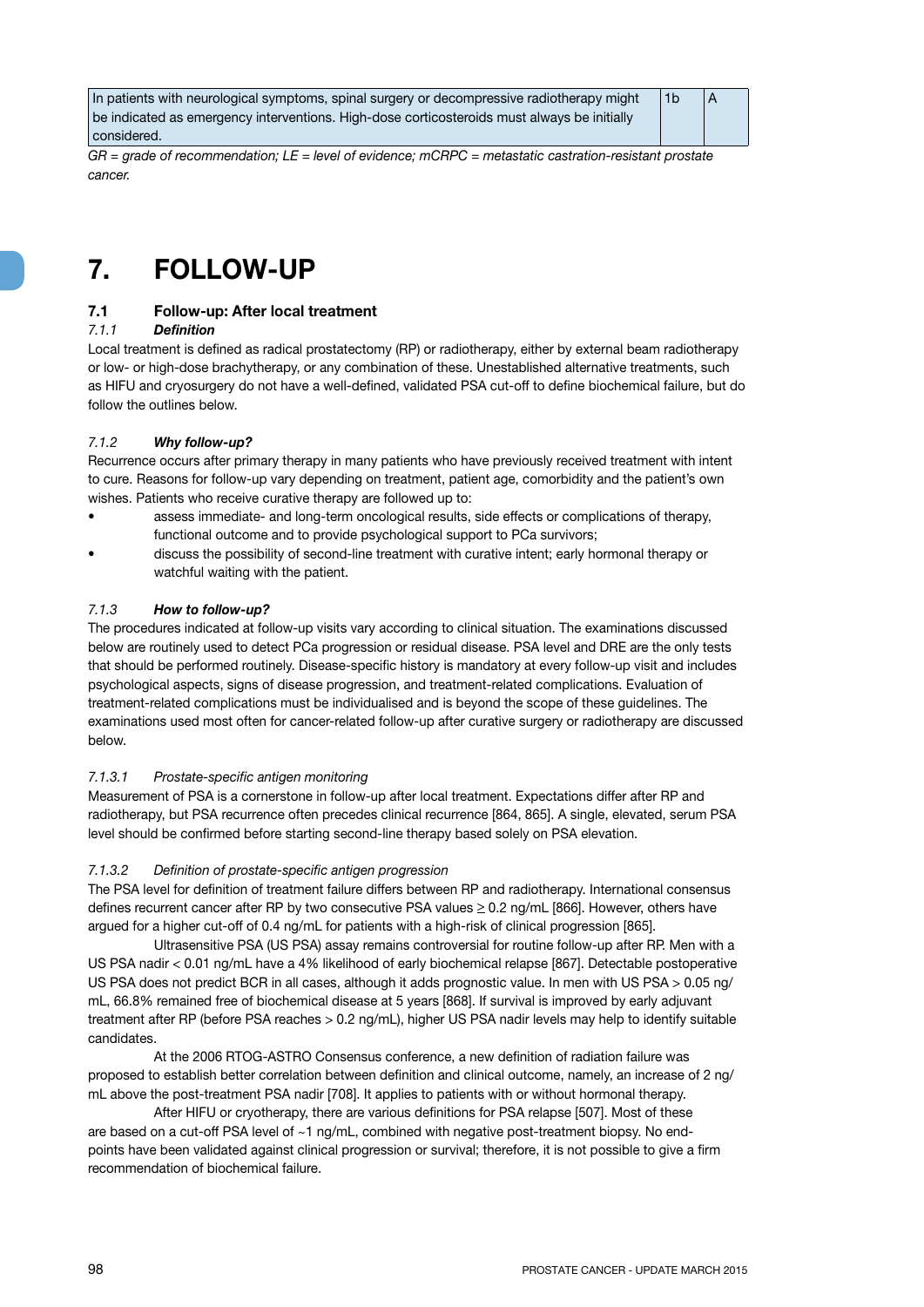#### *7.1.3.3 Proste-specific antigen monitoring after radical prostatectomy*

Prostate-specific antigen is expected to be undetectable within 6 weeks after successful RP [869]. Persistently elevated PSA in patients treated with RP is thought to be due to residual cancer, either micrometastases or residual pelvic disease.

Rapidly increasing PSA level indicates distant metastases, whereas later, slowly increasing level most likely indicates local recurrence. Time to PSA recurrence and tumour differentiation are important predictive factors distinguishing local and systemic recurrence [870]. Local treatment failure and distant metastases occur with undetectable PSA levels. This is rare and occurs mostly in patients with undifferentiated tumours [871].

Thus, in patients with favourable pathology ( $<$  pT3, pN0, Gleason score  $<$  8), PSA measurement and disease-specific history could be a single test in follow-up after RP.

# *7.1.3.4 PSA monitoring after radiotherapy*

PSA level falls slowly after radiotherapy compared with RP. A nadir < 0.5 ng/mL is associated with a favourable outcome after radiotherapy [872], although the optimal value is controversial. The interval before reaching the nadir can be up to 3 years or more. Biochemical failure after radiotherapy is currently defined as PSA > 2 ng/ mL above the nadir [708]. After radiotherapy, PSA-DT is correlated with site of recurrence: patients with local recurrence have a DT of 13 months compared to 3 months for those with distant failure [873].

# *7.1.3.5 Digital rectal examination*

.

Local recurrence after curative treatment is possible without a concomitant rise in PSA level [871]. However, this has only been proven in patients with unfavourable pathology, namely, undifferentiated tumours. PSA measurement and DRE comprise the most useful combination for first-line examination in follow-up after radiotherapy or RP, but PSA measurement may be the only test in cases with favourable pathology (< pT3, pN0, Gleason < 8) [874].

# *7.1.3.6 Transrectal ultrasonography (TRUS), bone scintigraphy, computed tomography (CT), magnetic resonance imaging (MRI), and 11C-choline positron emission tomography computed tomograpy (PET/CT)*

Imaging techniques have no place in routine follow-up of localised PCa. They are only justified in patients with biochemical failure or in patients with symptoms for whom the findings affect treatment decisions. (See Section 6.19.4 for a more detailed discussion).

7.1.3.6.1 Transrectal ultrasonograpy/magnetic resonance imaging biopsy Biopsy of the prostate bed and urethrovesical anastomosis are only indicated if local recurrence affects treatment decisions.

# *7.1.4 When to follow-up?*

Most patients who fail treatment for PCa do so early, even if failure only becomes clinically obvious after years. Patients should be followed-up more closely during the initial post-treatment period when risk of failure is highest. PSA measurement, disease-specific history and DRE are recommended at 3, 6 and 12 months postoperatively, every 6 months thereafter until 3 years, and then annually.

The first clinic visit is mainly to detect treatment-related complications and assist patients in coping with their new situation. Tumour or patient characteristics may allow alterations to this schedule. Patients with poorly differentiated and locally advanced tumours or with positive margins may be followed-up more closely than those with a well-differentiated, intracapsular or specimen-confined tumour. Advanced age or associated comorbidity may make further follow-up in asymptomatic patients superfluous.

#### *7.1.5 Conclusions and guidelines for follow-up after treatment with curative intent*

| <b>Conclusions</b>                                                                                   |  |
|------------------------------------------------------------------------------------------------------|--|
| After RP, serum PSA level > 0.2 ng/mL is associated with residual or recurrent disease.              |  |
| After radiotherapy, an increase in $PSA > 2$ ng/mL above the nadir, rather than a specific threshold |  |
| value, is the most reliable sign of recurrence.                                                      |  |
| Palpable nodules and increasing serum PSA are signs of local recurrence.                             |  |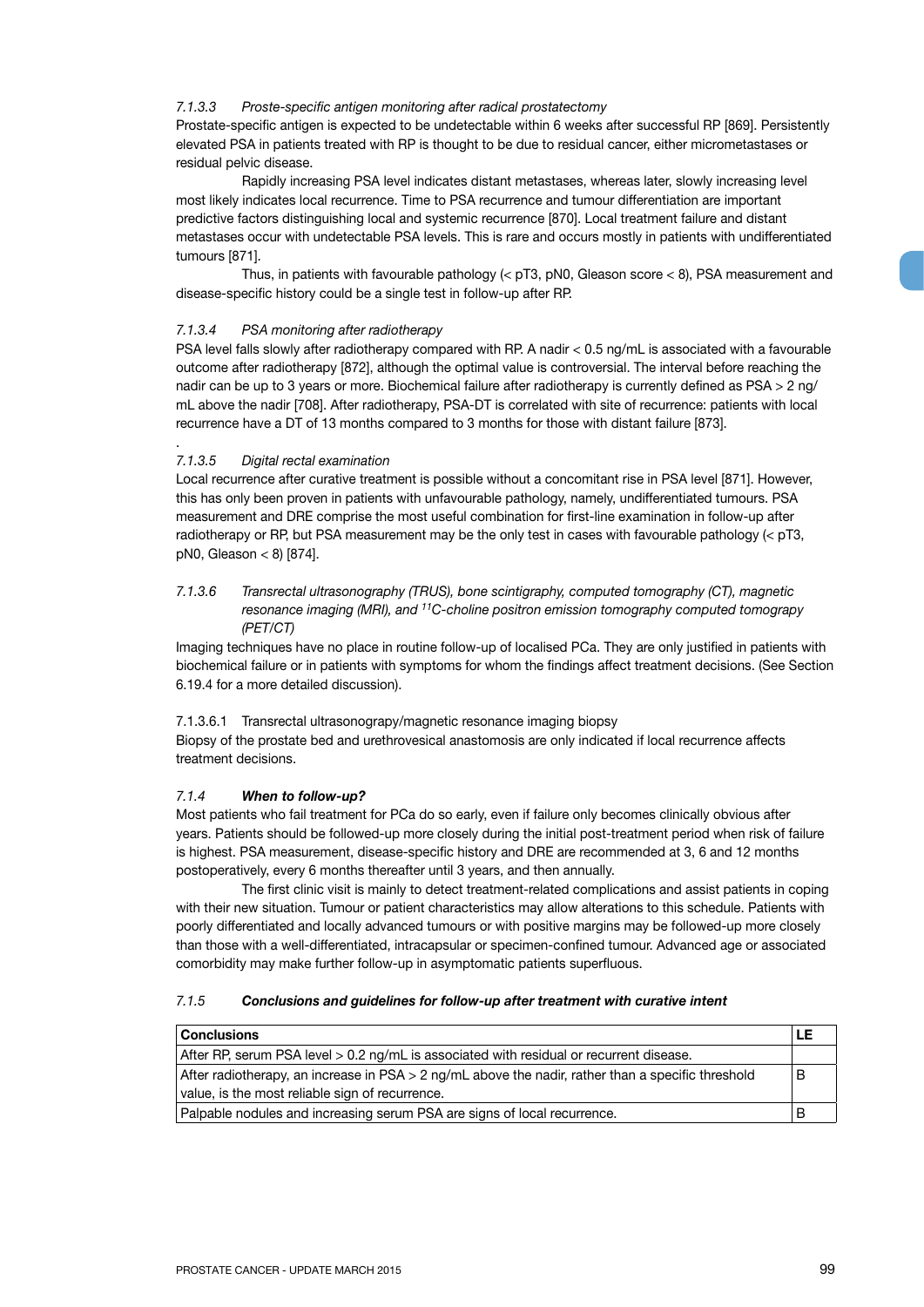| <b>Recommendations</b>                                                                                | <b>GR</b> |
|-------------------------------------------------------------------------------------------------------|-----------|
| In asymptomatic patients, disease-specific history and serum PSA measurement supplemented by          | B         |
| DRE are recommended for routine follow-up. These should be performed at 3, 6 and 12 months after      |           |
| treatment, then every 6 months until 3 years, and then annually.                                      |           |
| Imaging to detect local recurrence is only recommended if it affects treatment planning. Biopsy is    | B         |
| usually not necessary before second-line therapy, except after EBRT when local salvage treatment is   |           |
| considered.                                                                                           |           |
| Routine bone scans and other imaging are not recommended in asymptomatic patients if there are no     | B         |
| signs of biochemical relapse. In patients with bone pain or other symptoms of progression, re-staging |           |
| should be considered irrespective of serum PSA level.                                                 |           |

*DRE = digital rectal examination; GR = grade of recommendation; LE = level of evidence; PSA = prostatespecific antigen; RP = radical prostatectomy.*

# **7.2 Follow-up: During hormonal treatment**

# *7.2.1 Introduction*

A large proportion of patients treated with hormonal therapy have either metastatic or locally advanced tumours at diagnosis. This will affect the follow-up schedule as biochemical failure is often associated with rapid symptomatic progression.

# *7.2.2 Purpose of follow-up*

The main objectives of follow-up in these patients are to:

- monitor the response to treatment;
- ensure compliance with treatment;
- detect potential complications of endocrine therapy;
- guide the modalities of palliative symptomatic treatment at the time of CRPC.

It is important to be clear about which complementary investigations are helpful at different stages of the disease to avoid unnecessary patient examinations and excessive costs. Based on current knowledge, it is not possible to formulate level 1 evidence guidelines for follow-up procedures following hormonal therapy.

# *7.2.3 Methods of follow-up*

# *7.2.3.1 Clinical follow-up*

Clinical follow-up is mandatory. Neither biology nor imaging modalities can replace face to face clinic visits. Patients should be seen on a regular basis to check for possible troublesome symptoms. Of upmost importance in patients in the M1b stage is to highlight and check for possible early signals of spinal cord compression, urinary tract complications (ureteral obstruction, bladder outlet obstruction, etc) or bone lesions at an increased fracture risk.

# 7.2.3.1.1 Prostate-specific antigen monitoring

Prostate-specific antigen (PSA) is a good marker for following the course of PCa.

Treatment response may be assessed using the change in serum PSA level as a surrogate endpoint for survival in patients with newly diagnosed metastatic PCa. Patients with a PSA nadir < 0.2 ng/mL after 7 months of treatment have been shown to have the best survival (median 75 months) compared to patients with a value of 0.2-4.0 ng/mL (median 44 months) or > 4.0 ng/mL (median 13 months) [571]. Similar results have been found in locally advanced and metastatic PCa [875, 876], as in salvage ADT for elevated PSA following treatments with curative intent [877].

Patients should be regularly monitored to detect and treat any complications of endocrine treatment as well as disease progression, usually after a median of 12-18 months in patients with stage M1 disease. A rise in PSA level usually precedes the onset of clinical symptoms by several months. However, it must be stressed that the PSA level is insufficient as clinical progression (usually bone pain) with normal PSA levels has been reported.

# 7.2.3.1.2 Creatinine, haemoglobin and liver function monitoring

Creatinine monitoring is good clinical practice as an increase may be linked to silent bilateral ureteral obstruction or bladder retention. Liver function tests may suggest disease progression and/or toxicity of hormonal treatment (especially non-steroidal antiandrogens), which can lead to interruption of hormonal treatment. A decline in haemoglobin after 3 months of ADT is independently associated with a shorter progression-free and OS [878] and might explain significant fatigue.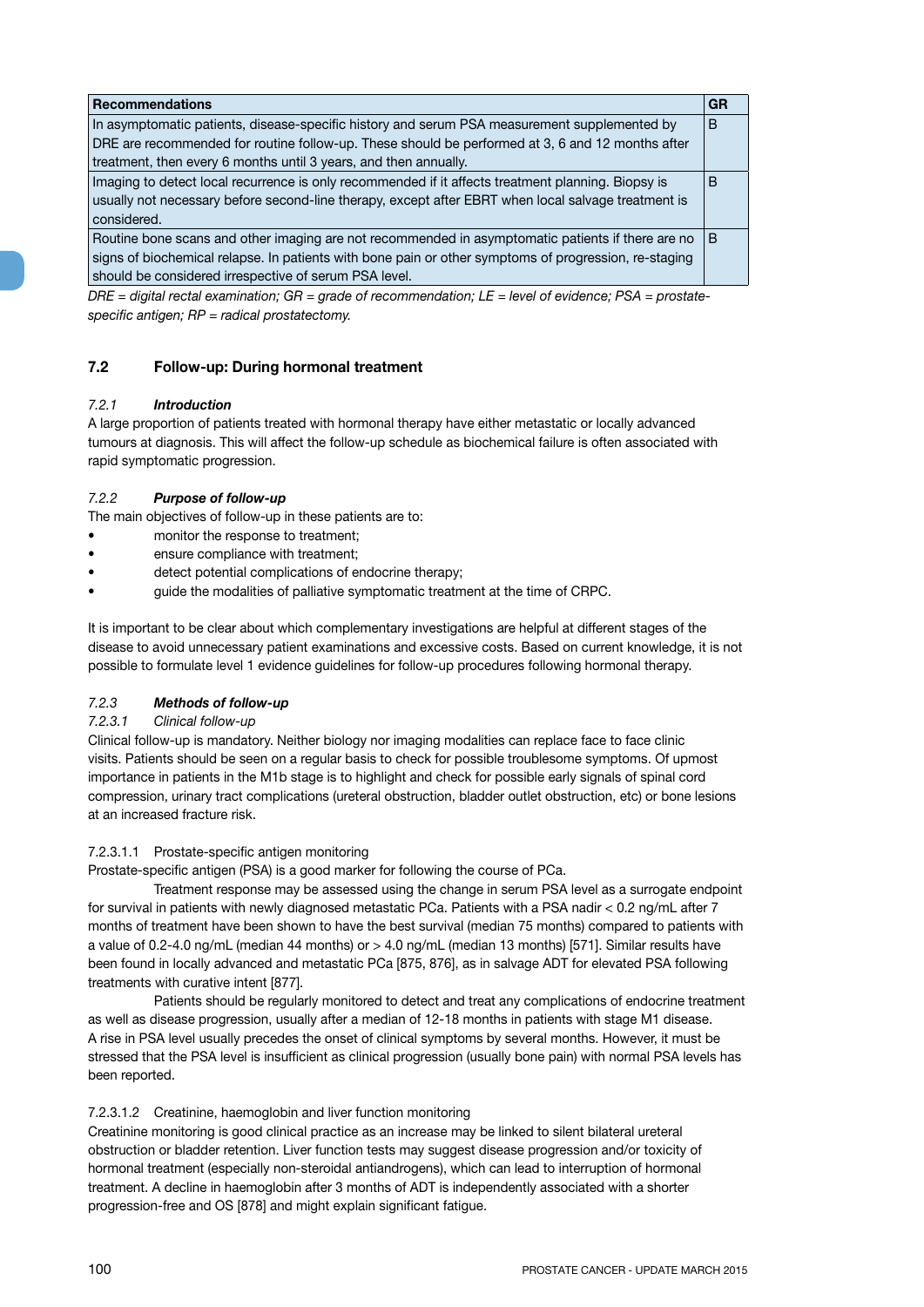Alkaline phosphatase may increase secondary to bone metastases and androgen-induced osteoporosis [879]. Therefore, it may be helpful to determine its bone-specific isoenzymes as none are directly influenced by hormonal therapy.

#### 7.2.3.1.3 Bone scan, ultrasound and chest X-ray

Asymptomatic patients with a stable PSA level should not undergo imaging at regular intervals [207].

In the case of bone symptoms or PSA progression under castration, a bone scan might be helpful, if a treatment modification is considered. The Prostate Cancer Clinical Trials Working Group 2 has clarified the definition of bone scan progression as the appearance of at least two new lesions [880], later confirmed.

Suspicion of disease progression indicates the need for additional imaging modalities, guided by symptoms or subsequent possible treatment decisions. In CRPC, follow-up examinations should be individualised with the aim of maintaining the patient's QoL.

#### 7.2.3.1.4 Testosterone monitoring

Most PCa patients receiving LHRH analogues will achieve serum testosterone values at or below the castration level (< 1 nmol/L). However, approximately 13-38% of patients fail to achieve this therapeutic goal. In addition, up to 24% of men treated with LHRH analogues may experience testosterone surges (testosterone > 50 ng/dL) during long-term treatment, which is described as the 'acute on-chronic effect' or 'breakthrough response'.

The measurement of serum testosterone levels should be considered part of clinical practice for men on LHRH therapy. The timing of testosterone measurements is not clearly defined. A 3 to 6-month testosterone level assessment may be performed to ensure the castration level is being maintained. If it is not being maintained, switching to another LHRH agonist or antagonist or to surgical orchiectomy should be considered. In patients with rising PSA and/or clinical signs of progression, serum testosterone must be evaluated in all cases to confirm a castrate-resistant state.

#### 7.2.3.1.5 Monitoring of metabolic complications

Androgen deprivation therapy is beneficial in patients with PCa, but has a greater range of complications than might be expected. The most severe complications are bone problems, the metabolic syndrome and cardiovascular morbidity (see section 7.5). The patient's GP or family physician should probably be more involved.

All patients should be screened for diabetes by checking fasting glucose and HbA1c (at baseline and then every 3 months), as for blood lipid levels. In selected cases, glucose tolerance testing may be required. Men with impaired glucose tolerance and/or diabetes should be referred for an endocrine consultation. A cardiology consultation should be considered in men with a history of cardiovascular disease and men older than 65 years prior to starting ADT. Monitoring serum levels of vitamin D and calcium is important. If necessary, supplements should be given to ensure a daily intake of at least 1200 mg/day of calcium and 1000 IU of vitamin D. Preventive therapy with bisphosphonates or denosumab using specific doses (which differ from those used in the CRPC stage) could be considered in patients who have an initial T-score of less than -2.5 on DEXA. It is suggested that bone monitoring should be performed every 2 years after castration, provided there are no other risk factors [881], or yearly if there are risk factors [882, 883]. However, prospective trials are needed.

Patients on ADT should be given advice on modifying their lifestyle (e.g. diet, exercise, smoking cessation, etc) and should be treated for any existing conditions, such as diabetes, hyperlipidaemia, and/or hypertension [884, 885]. Furthermore, the risk-to-benefit ratio of ADT must be considered in patients with a higher risk of cardiovascular complications, especially if it is possible to delay starting ADT [676].

#### *7.2.4 When to follow-up*

After the initiation of hormonal treatment, it is recommended that patients are followed up at 3 and 6 months. These guidelines must be individualised and each patient should be advised to contact his physician in the event of troublesome symptoms.

#### *7.2.4.1 Stage M0 - M1 patients*

If there is a good treatment response, i.e. PSA response (less than 4 ng/mL), symptomatic improvement, good psychological coping, good treatment compliance, and a serum PSA level of less than 4 ng/mL, follow-up visits are scheduled every 6 months (a 3-month schedule can be considered in M1 patients).

#### *7.2.4.2 Castration-refractory PCa*

Patients whose disease progresses, or who do not respond according to the criteria mentioned above, warrant an individualised follow-up scheme.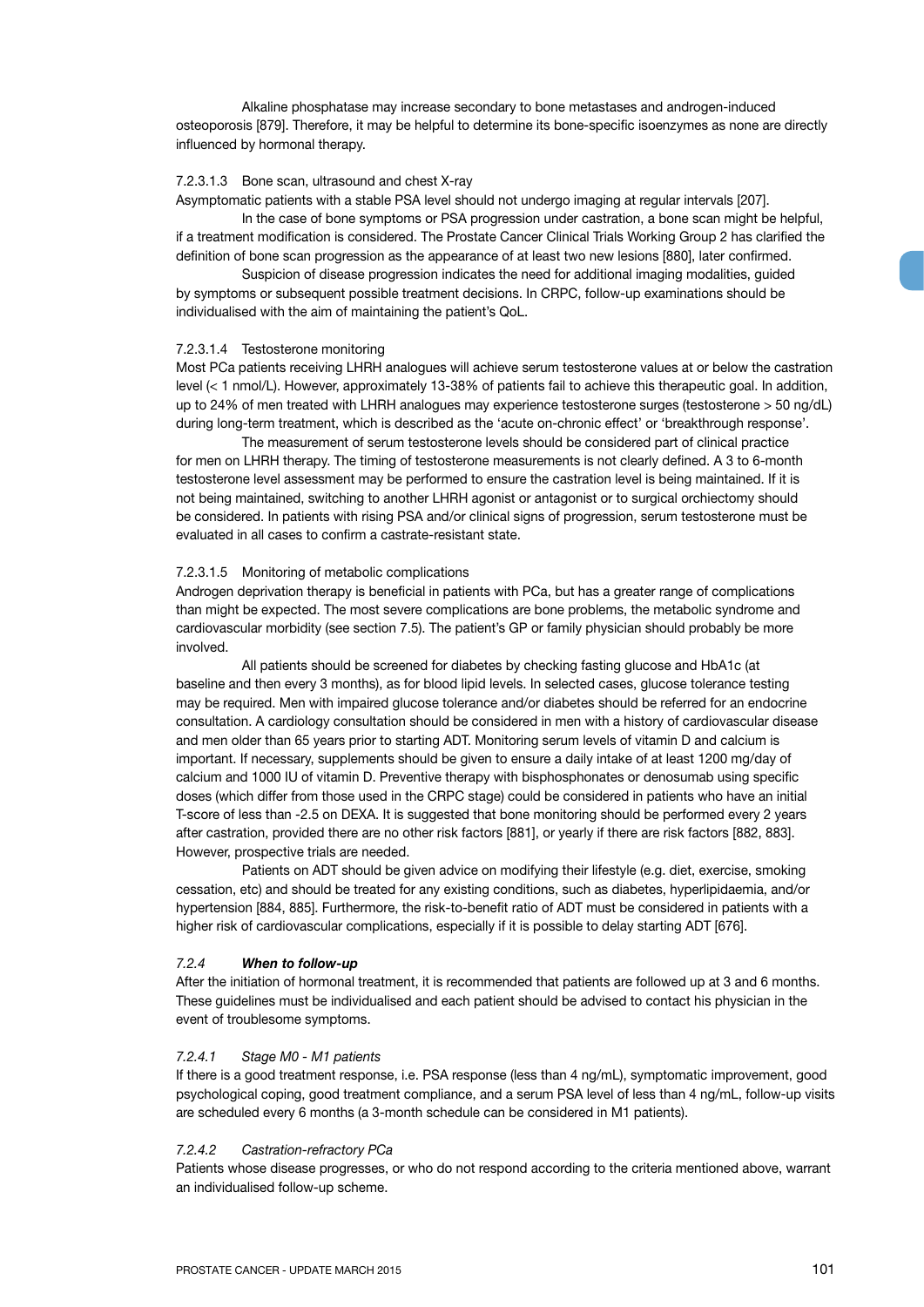# *7.2.5 Guidelines for follow-up after hormonal treatment*

| <b>Recommendations</b>                                                                                       | <b>GR</b> |
|--------------------------------------------------------------------------------------------------------------|-----------|
| Patients should be evaluated at 3 and 6 months after the initiation of treatment.                            | A         |
| As a minimum, tests should include serum PSA measurement, DRE, serum testosterone, and careful               | A         |
| evaluation of symptoms in order to assess the treatment response and side effects.                           |           |
| In patients undergoing intermittent androgen deprivation, PSA and testosterone should be monitored           | A         |
| at fixed intervals during the treatment pause (one or three months).                                         |           |
| Follow-up should be tailored for the individual patient, according to symptoms, prognostic factors and       | A         |
| the treatment given.                                                                                         |           |
| In patients with stage M0 disease with a good treatment response, follow-up is scheduled every               | A         |
| 6 months, and as a minimum should include a disease-specific history, DRE and serum PSA                      |           |
| determination.                                                                                               |           |
| In patients with stage M1 disease with a good treatment response, follow-up is scheduled for every           | A         |
| 3 to 6 months. As a minimum, this should include a disease-specific history, DRE and serum PSA               |           |
| determination, and is frequently supplemented with haemoglobin, serum creatinine and alkaline                |           |
| phosphatase measurements. The testosterone level should be checked, especially during the first              |           |
| year.                                                                                                        |           |
| Patients (especially with M1b status) should be advised about the clinical signs that could suggest          | A         |
| spinal cord compression.                                                                                     |           |
| When disease progression occurs, or if the patient does not respond to treatment, follow-up should be        | l A       |
| individualised.                                                                                              |           |
| In patients with suspected progression, the testosterone level must be checked. By definition, CRPC          | B         |
| is based on the assumption that the patient has a testosterone level of at least $<$ 50 ng/mL ( $<$ 1 mL/L). |           |
| Routine imaging of stable patients is not recommended.                                                       | B         |
|                                                                                                              |           |

*CRPC = castrate-resistant prostate cancer; DRE = digital rectal examination; GR = grade of recommendation; PSA = prostate-specific antigen.*

# **8. REFERENCES**

- 1. Heidenreich A, Bastian PJ, Bellmunt J, et al. EAU guidelines on prostate cancer. part 1: screening, diagnosis, and local treatment with curative intent-update 2013. Eur Urol 2014 Jan;65(1):124-37.
- 2. Heidenreich A, Bastian PJ, Bellmunt J, et al. EAU Guidelines on Prostate Cancer. Part II: Treatment of Advanced, Relapsing, and Castration-Resistant Prostate Cancer. Eur Urol 2014 Feb;65(2):467-79.
- 3. Van der Kwast T, Bubendorf L, Mazerolles C, et al. Guidelines on processing and reporting of prostate biopsies: the 2013 update of the pathology committee of the European Randomized Study of Screening for Prostate Cancer (ERSPC). Virchows Arch 2013 Sep;463(3):367-77.
- 4. Arnold M, Karim-Kos HE, Coebergh JW, et al. Recent trends in incidence of five common cancers in 26 European countries since 1988: Analysis of the European Cancer Observatory.
- Eur J Cancer 2013 Oct 8. pii: S0959-8049(13)00842-3. doi: 10.1016/j.ejca.2013.09.002. [Epub ahead of print] 5. De Angelis R, Sant M, Coleman MP, et al; EUROCARE-5 Working Group. Cancer survival in Europe 1999-2007
- by country and age: results of EUROCARE--5-a population-based study. Lancet Oncol 2014 Jan;15(1):23-34. 6. Luengo-Fernandez R, Leal J, Gray A, et al. Economic burden of cancer across the European Union: a
- population-based cost analysis. Lancet Oncol 2013 Nov;14(12):1165-74.
- 7. Jansson KF, Akre O, Garmo H, et al. Concordance of tumor differentiation among brothers with prostate cancer. Eur Urol 2012 Oct;62(4):656-61.
- 8 Hemminki K. Familial risk and familial survival in prostate cancer. World J Urol 2012 Apr;30(2):143-8.
- 9. Breslow N, Chan CW, Dhom G, et al. Latent carcinoma of prostate at autopsy in seven areas. The International Agency for Research on Cancer, Lyons, France. Int J Cancer 1977 Nov;20(5):680-8.
- 10. Nelson WG, De Marzo AM, Isaacs WB. Prostate cancer. N Engl J Med 2003 Jul;349(4):366-81.
- 11. Leitzmann MF, Rohrmann S. Risk factors for the onset of prostatic cancer: age, location, and behavioral correlates. Clin Epidemiol 2012;4:1-11.
- 12. Lippman SM, Klein EA, Goodman PJ, et al. Effect of selenium and vitamin E on risk of prostate cancer and other cancers: the Selenium and Vitamin E Cancer Prevention Trial (SELECT). JAMA 2009 Jan;301(1):39-51.
- 13. Ilic D, Misso M. Lycopene for the prevention and treatment of benign prostatic hyperplasia and prostate cancer: a systematic review. Maturitas 2012 Aug;72(4):269-76.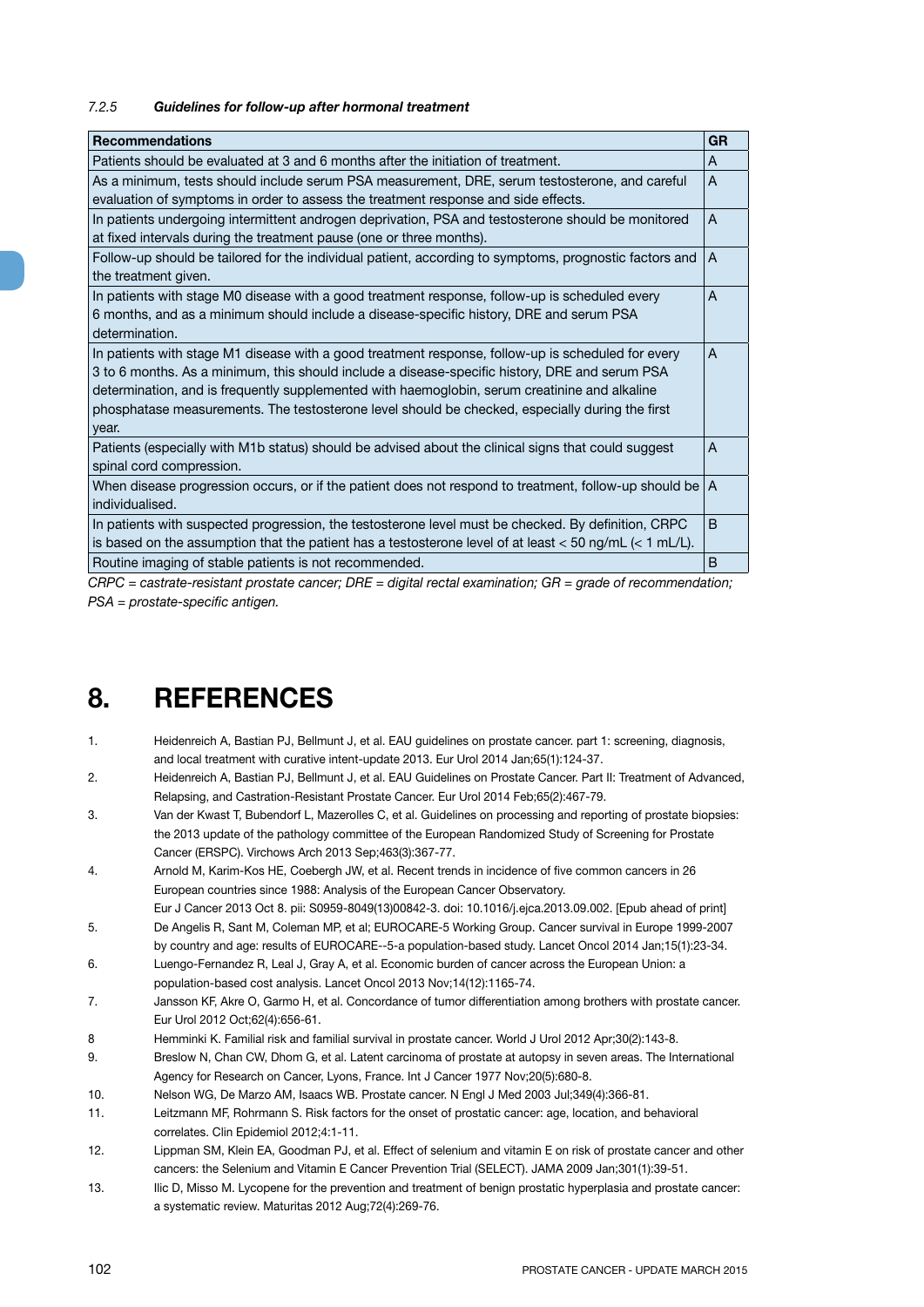- 14. Esposito K, Chiodini P, Capuano A, et al. Effect of metabolic syndrome and its components on prostate cancer risk: meta-analysis. J Endocrinol Invest 2013 Feb;36(2):132-9.
- 15. Kramer BS, Hagerty KL, Justman S, et al; American Society of Clinical Oncology Health Services Committee; American Urological Association Practice Guidelines Committee. Use of 5-alpha-reductase inhibitors for prostate cancer chemoprevention: American Society of Clinical Oncology/American Urological Association 2008 Clinical Practice Guideline. J Clin Oncol 2009 Mar 20;27(9):1502-16.
- 16. Andriole GL, Bostwick DG, Brawley OW, et al; REDUCE Study Group. Effect of dutasteride on the risk of prostate cancer. N Engl J Med 2010 Apr;362(13):1192-202.
- 17. Thompson IM, Goodman PJ, Tangen CM, et al. The influence of finasteride on the development of prostate cancer. N Engl J Med 2003 Jul;349(3):215-24.
- 18. Richman EL, Kenfield SA, Stampfer MJ, et al. Egg, red meat, and poultry intake and risk of lethal prostate cancer in the prostate-specific antigen-era: incidence and survival. Cancer Prev Res (Phila) 2011 Dec;4(12):2110-21.
- 19. Sobin LH, Gospodariwicz M, Wittekind C (eds). TNM classification of malignant tumors. UICC International Union Against Cancer. 7th edn. Wiley-Blackwell, 2009 Dec;pp. 243-248.
- 20. Cooperberg MR, Pasta DJ, Elkin EP, et al. The University of California, San Francisco Cancer of the Prostate Risk Assessment score: a straightforward and reliable preoperative predictor of disease recurrence after radical prostatectomy. J Urol 2005 Jun;173(6):1938-42.
- 21. IARC France. All Cancers (excluding non-melanoma skin cancer) Estimated Incidence, Mortality and Prevalence Worldwide in 2012. [Access date January 2015].
- 22. Etzioni R, Gulati R, Cooperberg MR, et al. Limitations of basing screening policies on screening trials: The US Preventive Services Task Force and Prostate Cancer Screening. Med Care 2013 Apr;51(4):295-300.
- 23. Ilic D, Neuberger MM, Djulbegovic M, et al. Screening for prostate cancerCochrane Database Syst Rev 2013 Jan;1:CD004720.
- 24. Loeb S. Guideline of guidelines: prostate cancer screening. BJU Int 2014 Sep;114(3):323-5.
- 25. Andriole GL, Crawford ED, Grubb RL 3rd, et al. Mortality results from a randomized prostate-cancer screening trial. N Engl J Med 2009 Mar;360(13):1310-9.
- 26. Schröder FH, Hugosson J, Roobol MJ, et al. Screening and prostate-cancer mortality in a randomized European study. N Engl J Med 2009 Mar;360(13):1320-8.
- 27. Hugosson J, Carlsson S, Aus G, et al. Mortality results from the Göteborg randomised population-based prostate-cancer screening trial. Lancet Oncol 2010 Aug;11(8):725-32.
- 28. Auffenberg GB, Meeks JJ. Application of the 2013 American Urological Association early detection of prostate cancer guideline: who will we miss? World Urol 2014 Aug;32(4):959-64.
- 29. Carter HB, Albertsen PC, Barry MJ, et al. Early detection of prostate cancer: AUA Guideline. J Urol 2013 Aug; 190(2):419-26.
- 30. Vasarainen H, Malmi H, Määttänen L, et al. Effects of prostate cancer screening on health-related quality of life: results of the Finnish arm of the European randomized screening trial (ERSPC). Acta Oncol 2013 Nov;52(8): 1615-21.
- 31. Heijnsdijk EA, Wever EM, Auvinen A, et al. Quality-of-life effects of prostate-specific antigen screening. N Engl J Med 2012 Aug;367(7):595-605.
- 32. Schröder FH, Hugosson J, Roobol MJ, et al. ERSPC Investigators. Prostate-cancer mortality at 11 years of follow-up. N Engl J Med 2012 Mar;366(11):981-90.
- 33. Independent UK Panel on Breast Cancer Screening. The benefits and harms of breast cancer screening: an independent review. Lancet 2012 Nov;380(9855):1778-86.
- 34. Kamangar F, Dores GM, Anderson WF. Patterns of cancer incidence, mortality, and prevalence across five continents: defining priorities to reduce cancer disparities in different geographic regions of the world. J Clin Oncol 2006 May;24(14):2137-50.
- 35. Vickers AJ, Ulmert D, Sjoberg DD, et al. Strategy for detection of prostate cancer based on relation between prostate specific antigen at age 40-55 and long term risk of metastasis: case-control study. BMJ 2013 Apr; 346:f2023.
- 36. Carlsson S, Assel M, Sjoberg D, et al. Influence of blood prostate specific antigen levels at age 60 on benefits and harms of prostate cancer screening: population based cohort study. BMJ 2014 Mar;348:g2296.
- 37. Bancroft EK, Page EC, Castro E, et al. Targeted Prostate Cancer Screening in BRCA1 and BRCA2 Mutation Carriers: Results from the Initial Screening Round of the IMPACT Study. Eur Urol 2014 Sep;66(3):489-99.
- 38. Louie KS, Seigneurin A, Cathcart P, et al. Do prostate cancer risk models improve the predictive accuracy of PSA screening? A meta-analysis. Ann Oncol 2014 Nov 17. pii: mdu525. [Epub ahead of print]
- 39. Loeb S, Gonzalez CM, Roehl KA, et al. Pathological characteristics of prostate cancer detected through prostate specific antigen based screening. J Urol 2006 Mar;175(3 Pt 1):902-6.
- 40. Droz JP, Aapro M, Balducci L, et al. Management of prostate cancer in senior adults: updated recommendations of a working group of the International Society of Geriatric Oncology (SIOG). Lancet Oncol 2014 Aug;15(9):e404-14.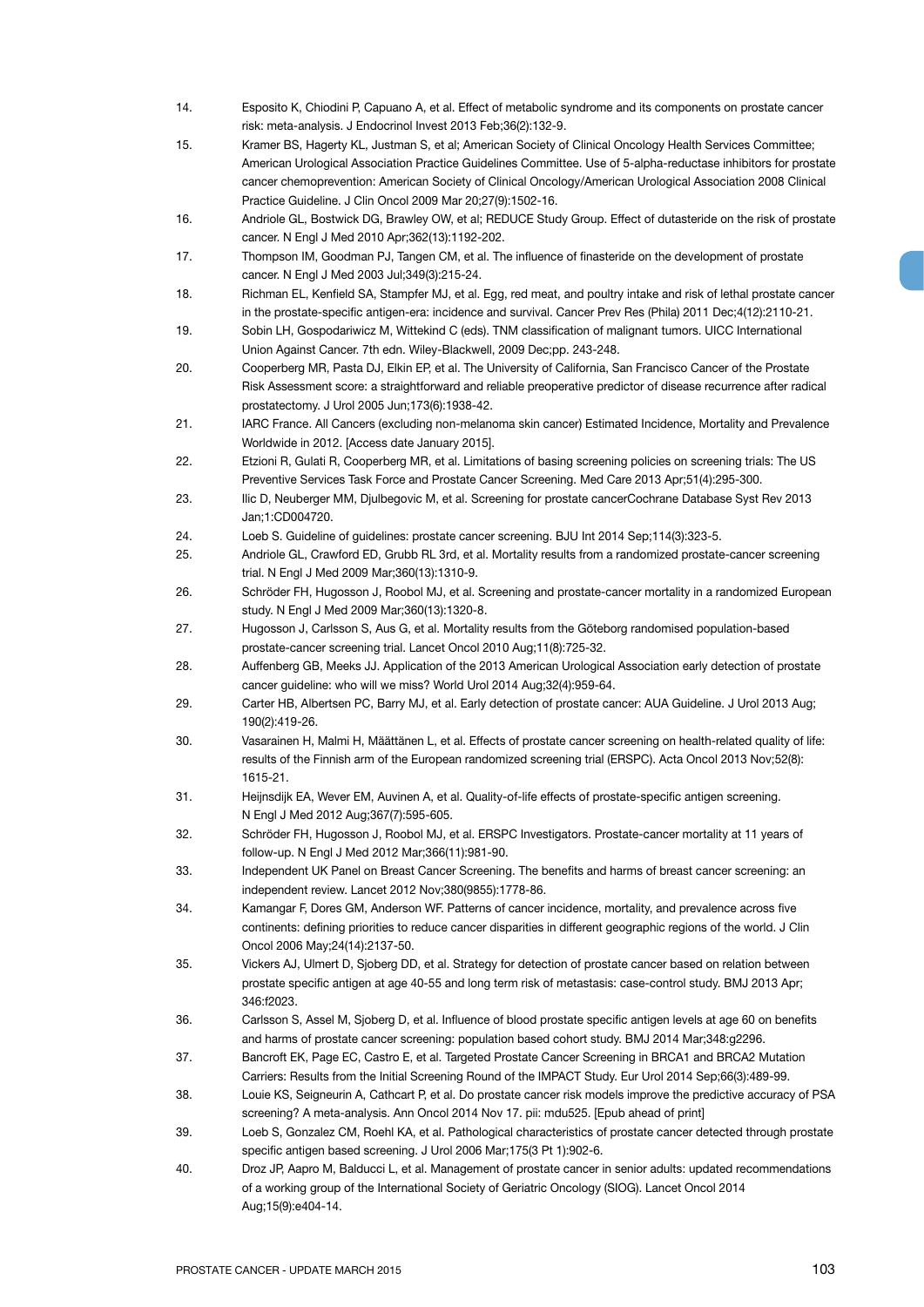- 41. Richie JP, Catalona WJ, Ahmann FR, et al. Effect of patient age on early detection of prostate cancer with serum prostate-specific antigen and digital rectal examination. Urology 1993 Oct:42(4):365-74.
- 42. Carvalhal GF, Smith DS, Mager DE, et al. Digital rectal examination for detecting prostate cancer at prostate specific antigen levels of 4 ng/mL or less. J Urol 1999 Mar;161:835-9.
- 43. Okotie OT, Roehl KA, Han M, et al Characteristics of prostate cancer detected by digital rectal examination only. Urology 2007 Dec;70(6):1117-20.
- 44. Gosselaar C, Roobol MJ, Roemeling S, et al. The role of the digital rectal examination in subsequent screening visits in the European randomized study of screening for prostate cancer (ERSPC), Rotterdam. Eur Urol 2008 Sep;54(3):581-8.
- 45. Stamey TA, Yang N, Hay AR, et al. Prostate-specific antigen as a serum marker for adenocarcinoma of the prostate. N Engl J Med 1987 Oct;317(15):909-16.
- 46. Catalona WJ, Richie JP, Ahmann FR, et al. Comparison of digital rectal examination and serum prostate specific antigen in the early detection of prostate cancer: results of a multicenter clinical trial of 6,630 men. J Urol 1994 May;151(5):1283-90.
- 47. Semjonow A, Brandt B, Oberpenning F, et al. Discordance of assay methods creates pitfalls for the interpretation of prostate-specific antigen values. Prostate Suppl 1996;7:3-16.
- 48. Thompson IM, Pauler DK, Goodman PJ, et al. Prevalence of prostate cancer among men with a prostate-specific antigen level  $<$  or  $=$  4.0 ng per milliliter. N Engl J Med 2004 May 27;350(22):2239-46.
- 49. Dong F, Kattan MW, Steyerberg EW, et al. Validation of pretreatment nomograms for predicting indolent prostate cancer: efficacy in contemporary urological practice. J Urol 2008 Jul;180(1):150-4;discussion 154.
- 50. Carter HB, Pearson JD, Metter EJ, et al. Longitudinal evaluation of prostate-specific antigen levels in men with and without prostate disease. JAMA 1992 Apr;267(16):2215-20.
- 51. Schmid H-P, McNeal JE, Stamey TA. Observations on the doubling time of prostate cancer. The use of serial prostate-specific antigen in patients with untreated disease as a measure of increasing cancer volume. Cancer 1993 Mar;71(6):2031-40.
- 52. Arlen PM, Bianco F, Dahut WL, et al. Prostate Specific Antigen Working Group. Prostate Specific Antigen Working Group guidelines on prostate specific antigen doubling time. J Urol 2008 Jun;179(6):2181-5;discussion 2185-6.
- 53. Heidenreich A. Identification of high-risk prostate cancer: role of prostate-specific antigen, PSA doubling time, and PSA velocity. Eur Urol 2008 Nov;54(5):976-7;discussion 978-9.
- 54. Ramirez ML, Nelson EC, Devere White RW, et al. Current applications for prostate-specific antigen doubling time. Eur Urol 2008 Aug;54(2):291-300.
- 55. O'Brien MF, Cronin AM, Fearn PA, et al. Pretreatment prostate-specific antigen (PSA) velocity and doubling time are associated with outcome but neither improves prediction of outcome beyond pretreatment PSA alone in patients treated with radical prostatectomy. J Clin Oncol 2009 Aug;27(22):3591-7.
- 56. Vickers AJ, Savage C, O'Brien MF, et al. Systematic review of pretreatment prostate-specific antigen velocity and doubling time as predictors for prostate cancer. J Clin Oncol 2009 Jan;27(3):398-403.
- 57. Catalona WJ, Partin AW, Slawin KM, et al. Use of the percentage of free prostate-specific antigen to enhance differentiation of prostate cancer from benign prostatic disease: a prospective multicentre clinical trial. JAMA 1998 May;279(19):1542-7.
- 58. Stephan C, Lein M, Jung K, et al. The influence of prostate volume on the ratio of free to total prostate specific antigen in serum of patients with prostate carcinoma and benign prostate hyperplasia. Cancer 1997 Jan;79(1):104-9.
- 59. Loeb S, Catalona WJ. The Prostate Health Index: a new test for the detection of prostate cancer. Ther Adv Urol 2014 Apr;6(2):74-7.
- 60. Fossati N, Buffi NM, Haese A, et al. Preoperative prostate-specific antigen isoform p2PSA and its derivatives, %p2PSA and Prostate Health Index, predict pathologic outcomes in patients undergoing radical prostatectomy for prostate cancer: results from a multicentric European prospective study. Eur Urol 2014 Aug;pii: S0302- 2838(14)00686-1. doi: 10.1016/j.eururo.2014.07.034. [Epub ahead of print]
- 61. Deras IL, Aubin SM, Blase A, et al. PCA3: a molecular urine assay for predicting prostate biopsy outcome. J Urol 2008 Apr;179(4):1587-92.
- 62. Hessels D, Klein Gunnewiek JMT, van Oort I, et al. DD3 (PCA3)-based molecular urine analysis for the diagnosis of prostate cancer. Eur Urol 2003 Jul;44(1):8-15;discussion 15-6.
- 63. Nakanishi H, Groskopf J, Fritsche HA, et al. PCA3 molecular urine assay correlates with prostate cancer tumor volume: implication in selecting candidates for active surveillance. J Urol 2008 May;179(5):1804-9;discussion 1809-10.
- 64. Hessels D, van Gils MP, van Hooij O, et al. Predictive value of PCA3 in urinary sediments in determining clinicopathological characteristics of prostate cancer. Prostate 2010 Jan;70(1):10-6.
- 65. Auprich M, Bjartell A, Chun FK, et al. Contemporary role of prostate cancer antigen 3 in the management of prostate cancer. Eur Urol 2011 Nov;60(5):1045-54.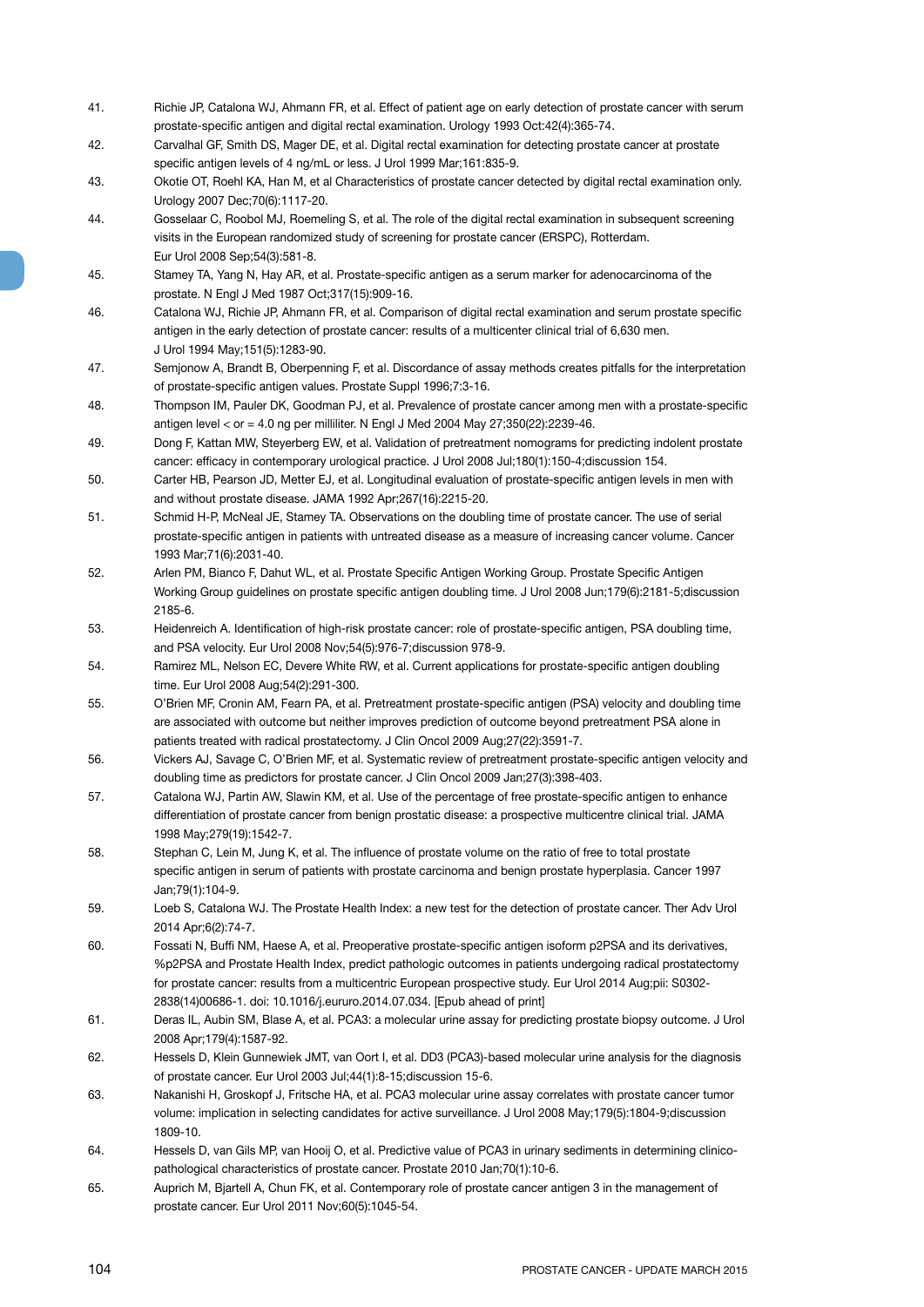- 66. Roobol MJ, Steyerberg EW, Kranse R, et al. A risk-based strategy improves prostate-specific antigendriven detection of prostate cancer. Eur Urol 2010 Jan;57(1):79-85.
- 67. Eastham JA, Riedel E, Scardino PT, et al. Polyp Prevention Trial Study Group. Variation of serum prostatespecific antigen levels: an evaluation of year-to-year fluctuations. JAMA 2003 May;289(20):2695-700.
- 68. Stephan C, Klaas M, Muller C, et al. Interchangeability of measurements of total and free prostatespecific antigen in serum with 5 frequently used assay combinations: an update. Clin Chem 2006 Jan;52(1):59-64.
- 69. Eggener SE, Large MC, Gerber GS, et al. Empiric antibiotics for an elevated prostate-specific antigen (PSA) level: a randomised, prospective, controlled multi-institutional trial. BJU Int 2013 Nov;112(7):925-9.
- 70. Hara R, Jo Y, Fujii T, et al. Optimal approach for prostate cancer detection as initial biopsy: prospective randomized study comparing transperineal versus transrectal systematic 12-core biopsy. Urology 2008 Feb; 71(2):191-5.
- 71. Takenaka A, Hara R, Ishimura T, et al. A prospective randomized comparison of diagnostic efficiency between transperineal and transrectal 12-core prostate biopsy. Prostate Cancer Prostatic Dis 2008 June;11:134-8.
- 72. Epstein JI, Herawi M. Prostate needle biopsies containing prostatic intraepithelial neoplasia or atypical foci suspicious for carcinoma: implications for patient care. J Urol 2006 Mar;175(3 Pt 1):820-34.
- 73. Merrimen JL, Jones G, Walker D, et al. Multifocal high grade prostatic intraepithelial neoplasia is a significant risk factor for prostatic adenocarcinoma. J Urol 2009 Aug;182(2):485-90.

74. Kronz JD, Shaikh AA, Epstein JI. High-grade prostatic intraepithelial neoplasia with adjacent small atypical glands on prostate biopsy. Hum Pathol 2001 Apr;32(4):389-95.

- 75. Moore CK, Karikehalli S, Nazeer T, et al. Prognostic significance of high grade prostatic intraepithelial neoplasia and atypical small acinar proliferation in the contemporary era. J Urol 2005 Jan;173(1):70-2.
- 76. Walz J, Graefen M, Chun FK, et al. High incidence of prostate cancer detected by saturation biopsy after previous negative biopsy series. Eur Urol 2006 Sep;50(3):498-505.
- 77. Moran BJ, Braccioforte MH, Conterato DJ. Re-biopsy of the prostate using a stereotactic transperineal technique. J Urol 2006 Oct;176(4 Pt 1):1376-81.
- 78. Donovan J, Hamdy F, Neal D, et al. ProtecT Study Group. Prostate Testing for Cancer and Treatment (ProtecT) feasibility study. Health Technol Assess 2003;7(14):1-88.
- 79. Eichler K, Hempel S, Wilby J, et al. Diagnostic value of systematic biopsy methods in the investigation of prostate cancer: a systematic review. J Urol 2006 May;175(5):1605-12.
- 80. Shariat SF, Roehrborn CG. Using biopsy to detect prostate cancer. Rev Urol 2008 Fall;10(4):262-80.
- 81. Zigeuner R, Schips L, Lipsky K, et al. Detection of prostate cancer by TURP or open surgery in patients with previously negative transrectal prostate biopsies. Urology 2003 Nov;62(5):883-7.
- 82. Linzer DG, Stock RG, Stone NN, et al. Seminal vesicle biopsy: accuracy and implications for staging of prostate cancer. Urology 1996 Nov;48(5):757-61.
- 83. Pelzer AE, Bektic J, Berger AP, et al. Are transition zone biopsies still necessary to improve prostate cancer detection? Results from the Tyrol screening project. Eur Urol 2005 Dec;48(6):916-21;discussion 921.
- 84. Aron M, Rajeev TP, Gupta NP. Antibiotic prophylaxis for transrectal needle biopsy of the prostate: a randomized controlled study. BJU Int 2000 Apr:85(6):682-5.
- 85. Cuevas O, Oteo J, Lázaro E, et al. Spanish EARS-Net Study Group. Significant ecological impact on the progression of fluoroquinolone resistance in Escherichia coli with increased community use of moxifloxacin, levofloxacin and amoxicillin/clavulanic acid. J Antimicrob Chemother 2011 Mar;66(3):664-9.

86. Loeb S, Carter HB, Berndt SI, et al. Complications after prostate biopsy: data from SEER-medicare. J Urol 2011 Nov;186(5):1830-4.

- 87. von Knobloch R, Weber J, Varga Z, et al. Bilateral fine-needle administered local anaesthetic nerve block for pain control during TRUS-guided multi-core prostate biopsy: a prospective randomised trial. Eur Urol 2002 May;41(5):508-14;discussion 514.
- 88. Adamakis I. Mitropoulos D, Haritopoulos K, et al. Pain during transrectal ultrasonography guided prostate of lidocaine-prilocain cream. World J Urol 2004 Oct;22(4):281-4.
- 89. NCCN Clinical Practice Guidelines in OncologyTM: Prostate Cancer Early Detection, V.2.2012, p 15.
- 90. Loeb S, Vellekoop A, Ahmed HU, et al. Systematic review of complications of prostate biopsy. Eur Urol 2013 Dec;64(6):876-92.
- 91. Giannarini G, Mogorovich A, Valent F, et al. Continuing or discontinuing low-dose aspirin before transrectal prostate biopsy: results of a prospective randomized trial. Urol 2007 Sep;70(3):501-5.
- 92. Lee F, Torp-Pedersen ST, Siders DBet al. Transrectal ultrasound in the diagnosis and staging of prostatic carcinoma. Radiology 1989 Mar;170(3 Pt 1):609-15.
- 93. Turkbey B, Pinto PA, Mani H, et al. Prostate cancer: value of multiparametric MR imaging at 3 T for detection- histopathologic correlation. Radiology 2010 Apr;255(1):89-99.
- 94. Turkbey B, Mani H, Shah V, et al. Multiparametric 3T prostate magnetic resonance imaging to detect cancer: histopathological correlation using prostatectomy specimens processed in customized magnetic resonance imaging based molds. J Urol 2011 Nov;186(5):1818-24.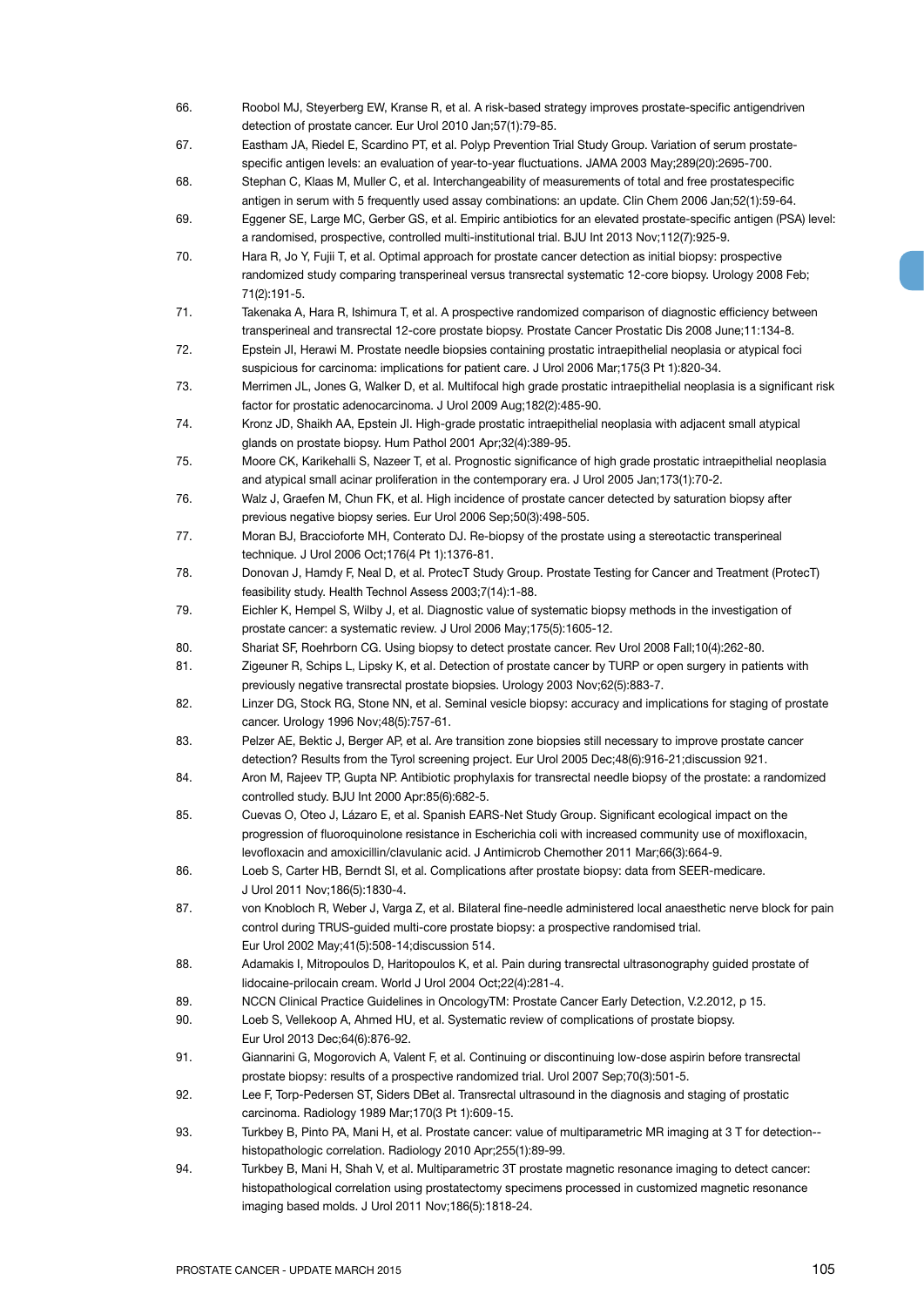- 95. Selnaes KM, Heerschap A, Jensen LR, et al. Peripheral zone prostate cancer localization by multiparametric magnetic resonance at 3 T: unbiased cancer identification by matching to histopathology. Invest Radiol 2012 Nov;47(11):624-33.
- 96. Bratan F, Niaf E, Melodelima C, et al. Influence of imaging and histological factors on prostate cancer detection and localisation on multiparametric MRI: a prospective study. Eur Radiol 2013 Jul;23(7):2019-29.
- 97. Hoeks CM, Hambrock T, Yakar D, et al. Transition zone prostate cancer: detection and localization with 3-T multiparametric MR imaging. Radiology 2013 Jan;266(1):207-17.
- 98. Lemaitre L, Puech P, Poncelet E, et al. Dynamic contrast-enhanced MRI of anterior prostate cancer: morphometric assessment and correlation with radical prostatectomy findings. Eur Radiol 2009 Feb;19(2):470-80.
- 99. Hoeks CM, Schouten MG, Bomers JG, et al. Three-Tesla magnetic resonance-guided prostate biopsy in men with increased prostate-specific antigen and repeated, negative, random, systematic, transrectal ultrasound biopsies: detection of clinically significant prostate cancers. Eur Urol 2012 Nov;62(5):902-9.
- 100. Hambrock T, Hoeks C, Hulsbergen-van de Kaa C, et al. Prospective assessment of prostate cancer aggressiveness using 3-T diffusion-weighted magnetic resonance imaging-guided biopsies versus a systematic 10-core transrectal ultrasound prostate biopsy cohort. Eur Urol 2012 Jan;61(1):177-84.
- 101. Ahmed HU, Kirkham A, Arya M, et al. Is it time to consider a role for MRI before prostate biopsy? Nat Rev Clin Oncol 2009 Apr;6(4):197-206.
- 102. Sciarra A, Barentsz J, Bjartell A, et al. Advances in magnetic resonance imaging: how they are changing the management of prostate cancer. Eur Urol 2011 Jun;59(6):962-77.
- 103. Moore CM, Robertson NL, Arsanious N, et al. Image-guided prostate biopsy using magnetic resonance imagingderived targets: a systematic review. Eur Urol 2013 Jan;63(1):125-40.
- 104. Puech P, Rouviere O, Renard-Penna R, et al. Prostate cancer diagnosis: multiparametric MR-targeted biopsy with cognitive and transrectal US-MR fusion guidance versus systematic biopsy--prospective multicenter study. Radiology 2013 Aug;268(2):461-9.
- 105. Sciarra A, Panebianco V, Ciccariello M, et al. Value of magnetic resonance spectroscopy imaging and dynamic contrast-enhanced imaging for detecting prostate cancer foci in men with prior negative biopsy. Clin Cancer Res 2010 Mar;16(6):1875-83.
- 106. Park BK, Park JW, Park SY, et al. Prospective evaluation of 3-T MRI performed before initial transrectal ultrasound-guided prostate biopsy in patients with high prostate-specific antigen and no previous biopsy. AJR Am J Roentgenol 2011 Nov;197(5):W876-81.
- 107. van Hove A, Savoie PH, Maurin C, et al. Comparison of image-guided targeted biopsies versus systematic randomized biopsies in the detection of prostate cancer: a systematic literature review of well-designed studies. World J Urol 2014 Aug;32(4):847-58.
- 108. Barentsz JO, Richenberg J, Clements R, et al. ESUR prostate MR guidelines 2012. Eur Radiol 2012 Apr; 22(4):746-57.
- 109. Rosenkrantz AB, Kim S, Lim RP, et al. Prostate cancer localization using multiparametric MR imaging: comparison of Prostate Imaging Reporting and Data System (PI-RADS) and Likert scales. Radiology 2013 Nov;269(2):482-92.
- 110. Vaché T, Bratan F, Mege-Lechevallier F, Roche S, Rabilloud M, Rouviere O. Characterization of prostate lesions as benign or malignant at multiparametric MR imaging: comparison of three scoring systems in patients treated with radical prostatectomy. Radiology 2014 Aug;272(2):446-55.
- 111. Iczkowski KA, Casella G, Seppala RJ, et al. Needle core length in sextant biopsy influences prostate cancer detection rate. Urology 2002 May;59(5):698-703.
- 112. Rogatsch H, Moser P, Volgger H, et al. Diagnostic effect of an improved preembedding method of prostate needle biopsy specimens. Hum Pathol 2000 Sep;31(9):1102-7.
- 113. Novis DA, Zarbo RJ, Valenstein PA. Diagnostic uncertainty expressed in prostate needle biopsies. A College of American Pathologists Q-probes Study of 15,753 prostate needle biopsies in 332 institutions. Arch Pathol Lab Med 1999 Aug;123(8):687-92.
- 114. Iczkowski KA. Current prostate biopsy interpretation: criteria for cancer, atypical small acinar proliferation, highgrade prostatic intraepithelial neoplasia, and use of immunostains. Arch Pathol Lab Med 2006 Jun;130(6): 835-43.
- 115. Reyes AO, Humphrey PA. Diagnostic effect of complete histologic sampling of prostate needle biopsy specimens. Am J Clin Pathol 1998 Apr;109(4):416-22.
- 116. Epstein JI, Allsbrook WC Jr, Amin MB, et al. ISUP grading committee. The 2005 International Society of Urological Pathology (ISUP) Consensus Conference on Gleason grading of Prostatic Carcinoma. Am J Surg Pathol 2005 Sep;29(9):1228-42.
- 117. Billis A, Guimaraes MS, Freitas LL, et al. The impact of the 2005 international society of urological pathology consensus conference on standard Gleason grading of prostatic carcinoma in needle biopsies. J Urol 2008;180(2):548-52;discussion 552-3.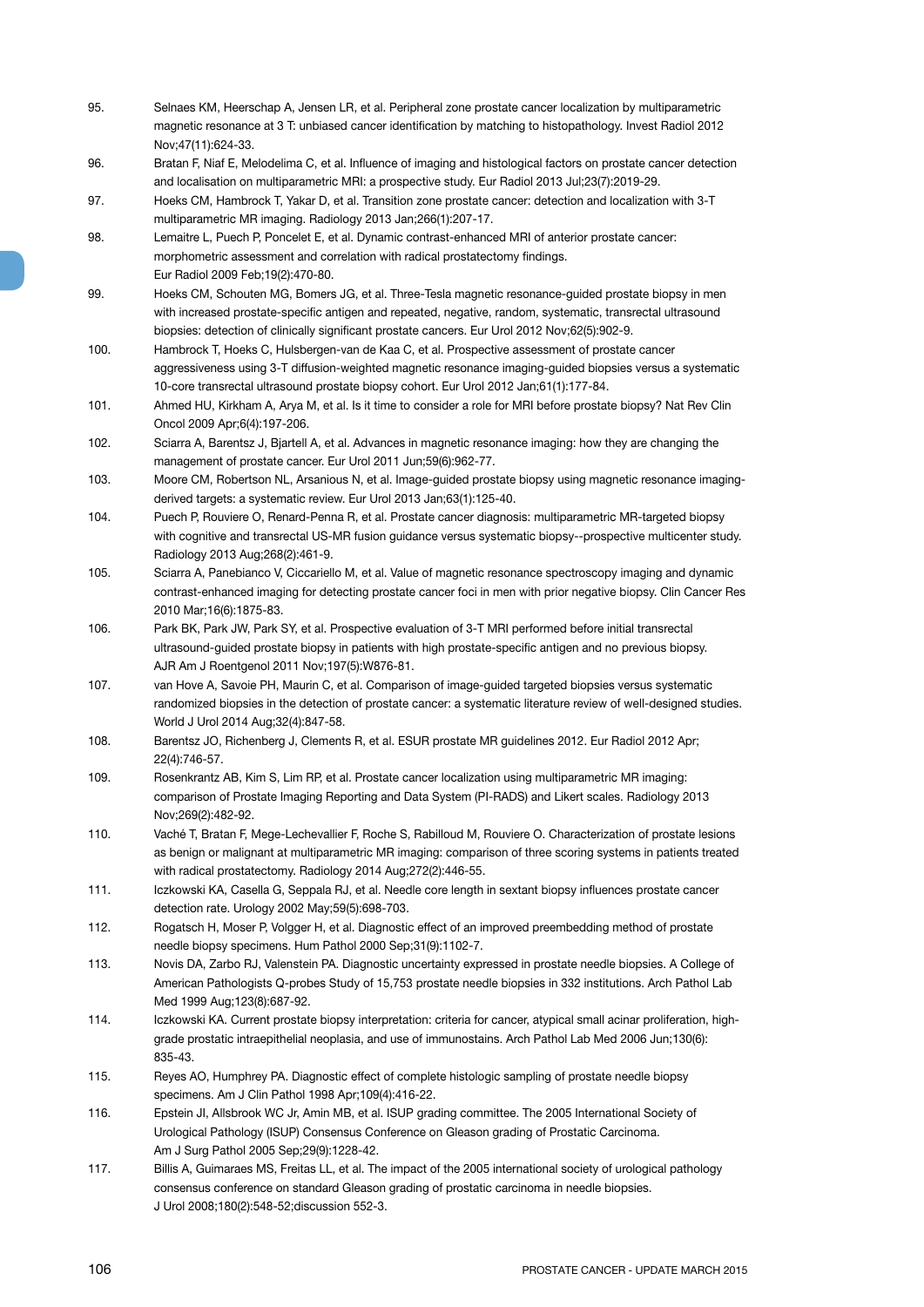- 118. Sebo TJ, Cheville JC, Riehle DL, et al. Predicting prostate carcinoma volume and stage at radical prostatectomy by assessing needle biopsy specimens for percent surface area and cores positive for carcinoma, perineural invasion, Gleason score, DNA ploidy and proliferation, and preoperative serum prostate specific antigen: a report of 454 cases. Cancer 2001 Jun;91(11):2196-204.
- 119. Grossklaus DJ, Coffey CS, Shappell SB, et al. Percent of cancer in the biopsy set predicts pathological findings after prostatectomy. J Urol 2002 May;167(5):2032-5;discussion 2036.
- 120. Freedland SJ, Terris MK, Csathy GS, et al.; Search Database Study Group. Preoperative model for predicting prostate specific antigen recurrence after radical prostatectomy using percent of biopsy tissue with cancer, biopsy Gleason grade and serum prostate specific antigen. J Urol 2004 Jun;171(6 Pt 1):2215-20.
- 121. Brimo F, Vollmer RT, Corcos J, et al. Prognostic value of various morphometric measurements of tumour extent in prostate needle core tissue. Histopathology 2008 Aug;53(2):177-83.
- 122. Bangma CH, Bul M, van der Kwast TH, et al. Active surveillance for low-risk prostate cancer. Crit Rev Oncol Hematol 2013 Mar;85(3):295-302.
- 123. Sehdev AE, Pan CC, Epstein JI. Comparative analysis of sampling methods for grossing radical prostatectomy specimens performed for nonpalpable (stage T1c) prostatic adenocarcinoma. Hum Pathol 2001 May;32(5):494-9.
- 124. Ruijter ET, Miller GJ, Aalders TW, et al. Rapid microwave-stimulated fixation of entire prostatectomy specimens. Biomed-II MPC Study Group. J Pathol 1997 Nov;183(3):369-75.
- 125. Chan NG, Duggal A, Weir MM, et al. Pathological reporting of colorectal cancer specimens: a retrospective survey in an academic Canadian pathology department. Can J Surg 2008 Aug;51(4):284-8.
- 126. Partin AW, Mangold LA, Lamm DM, et al. Contemporary update of the prostate cancer staging nomograms (Partin tables) for the new millennium. Urology 2001 Dec;58(6):843-8.
- 127. Harnden P, Shelley MD, Coles B, et al. Should the Gleason grading system for prostate cancer be modified to account for high-grade tertiary components? A systematic review and meta-analysis. Lancet Oncol 2007 May;8(5):411-9.
- 128. Magi-Galluzzi C, Evans AJ, Delahunt B, et al.; ISUP Prostate Cancer Group. International Society of Urological Pathology (ISUP) Consensus Conference on Handling and Staging of Radical Prostatectomy Specimens. Working group 3: extraprostatic extension, lymphovascular invasion and locally advanced disease. Mod Pathol 2011 Jan;24(1):26-38.
- 129. Epstein JI, Carmichael MJ, Pizov G, et al. Influence of capsular penetration on progression following radical prostatectomy: a study of 196 cases with long-term followup. J Urol 1993 Jul;150(1):135-41.
- 130. Marks M, Koch MO, Lopez-Beltran A, et al. The relationship between the extent of surgical margin positivity and prostate specific antigen recurrence in radical prostatectomy specimens. Hum Pathol 2007 Aug;38(8):1207-11.
- 131. Sung MT, Lin H, Koch MO, et al. Radial distance of extraprostatic extension measured by ocular micrometer is an independent predictor of prostate-specific antigen recurrence: A new proposal for the substaging of pT3a prostate cancer. Am J Surg Pathol 2007 Feb;31(2):311-18.
- 132. Aydin H, Tsuzuki T, Hernandez D, et al. Positive proximal (bladder neck) margin at radical prostatectomy confers greater risk of biochemical progression. Urology 2004 Sep;64(3):551-5.
- 133. Ploussard G, Rotondo S, Salomon L. The prognostic significance of bladder neck invasion in prostate cancer: is microscopic involvement truly a T4 disease? BJU Int 2009;105(6):776-81.
- 134. Hoedemaeker RF, Vis AN, Van Der Kwast TH. Staging prostate cancer. Microsc Res Tech 2000 Dec;51(5):423-9.
- 135. Stamey TA, Yemoto CM, McNeal JE, et al. Prostate cancer is highly predictable: a prognostic equation based on all morphological variables in radical prostatectomy specimens. J Urol 2000 Apr;163(4):1155-60.
- 136. Epstein JI, Amin M, Boccon-Gibod L, et al. Prognostic factors and reporting of prostate carcinoma in radical prostatectomy and pelvic lymphadenectomy specimens. Scand J Urol Nephrol Suppl 2005 May;216:34-63.
- 137. Kikuchi E, Scardino PT, Wheeler TM, et al. Is tumor volume an independent prognostic factor in clinically localized prostate cancer? J Urol 2004 Aug;172(2):508-11.
- 138. Van Oort IM, Witjes JA, Kok DE, et al. Maximum tumor diameter is not an independent prognostic factor in highrisk localized prostate cancer. World J Urol 2008 Jun;26(3):237-41.
- 139. Van der Kwast TH, Amin MB, Billis A, et al.; ISUP Prostate Cancer Group. International Society of Urological Pathology (ISUP) Consensus Conference on Handling and Staging of Radical Prostatectomy Specimens. Working group 2: T2 substaging and prostate cancer volume. Mod Pathol 2011 Jan;24(1):16-25.
- 138. Evans AJ, Henry PC, Van der Kwast TH, et al. Interobserver variability between expert urologic pathologists for extraprostatic extension and surgical margin status in radical prostatectomy specimens. Am J Surg Pathol 2008 Oct;32(10):1503-12.
- 139. Chuang AY, Epstein JI. Positive surgical margins in areas of capsular incision in otherwise organ-confined disease at radical prostatectomy: histologic features and pitfalls. Am J Surg Pathol 2008 Aug;32(8):1201-6.
- 140. Evans AJ, Henry PC, Van der Kwast TH, et al. Interobserver variability between expert urologic pathologists for extraprostatic extension and surgical margin status in radical prostatectomy specimens. Am J Surg Pathol 2008 Oct;32(10):1503-12.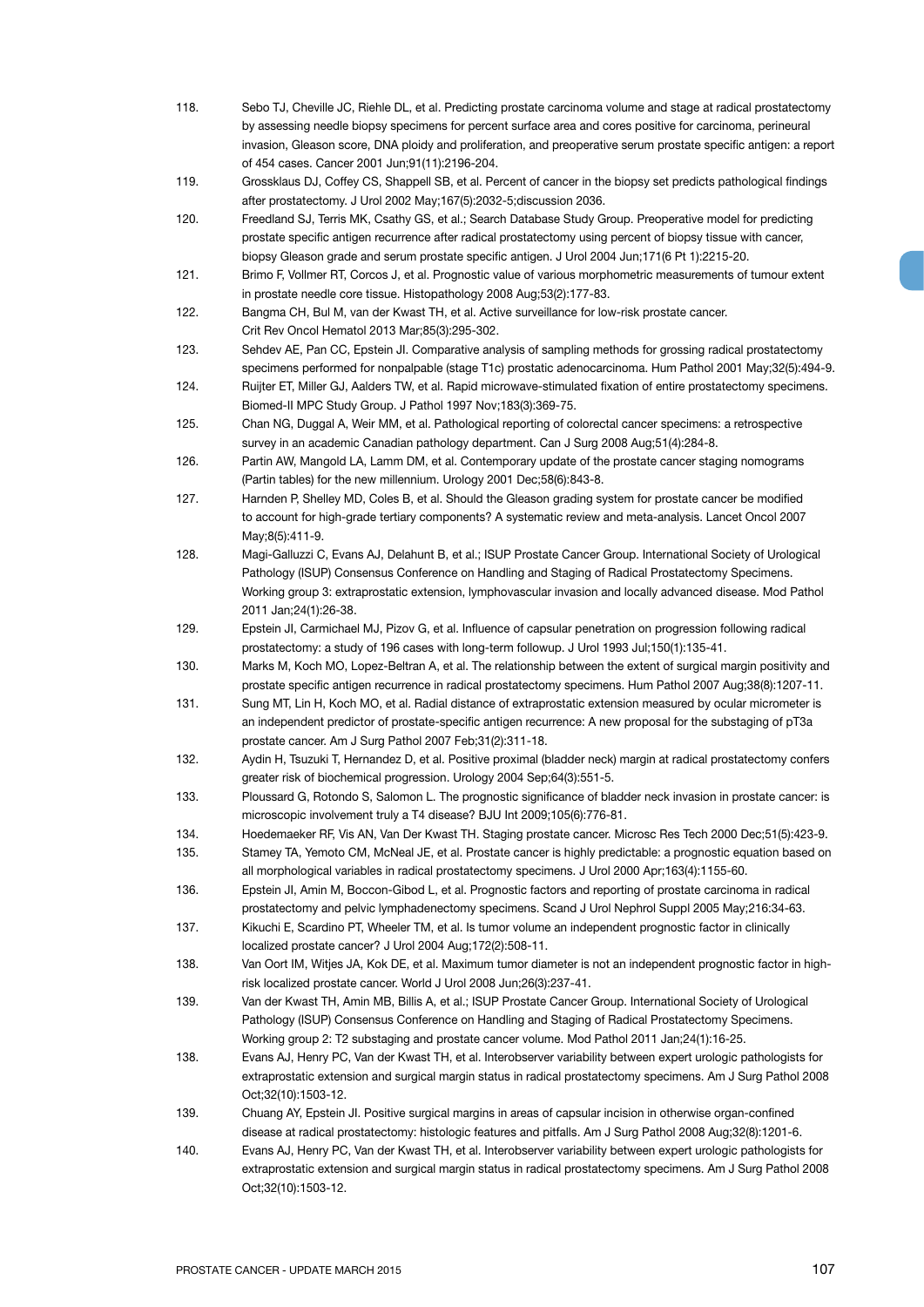- 141. Chuang AY, Epstein JI. Positive surgical margins in areas of capsular incision in otherwise organ-confined disease at radical prostatectomy: histologic features and pitfalls. Am J Surg Pathol 2008 Aug;32(8):1201-6.
- 142. Sammon JD, Trinh QD, Sukumar S, et al. Risk factors for biochemical recurrence following radical perineal prostatectomy in a large contemporary series: a detailed assessment of margin extent and location. Urol Oncol 2013 Nov;31(8):1470-6.
- 143. Bostwick DG, Grignon DJ, Hammond ME, et al. Prognostic factors in prostate cancer. College of American Pathologists Consensus Statement 1999. Arch Pathol Lab Med 2000 Jul;124(7):995-1000.
- 144. Spigelman SS, McNeal JE, Freiha FS, et al. Rectal examination in volume determination of carcinoma of the prostate: clinical and anatomical correlations. J Urol 1986 Dec;136(6):1228-30.
- 145. Partin AW, Carter HB, Chan DW, et al. Prostate specific antigen in the staging of localized prostate cancer: influence of tumour differentiation, tumour volume and benign hyperplasia. J Urol 1990 Apr;143(4):747-52.
- 146. Freedland SJ, Csathy GS, Dorey F, et al. Percent prostate needle biopsy tissue with cancer is more predictive of biochemical failure or adverse pathology after radical prostatectomy than prostate specific antigen or Gleason score. J Urol 2002 Feb;167:516-20.
- 147. Quinn DI, Henshall SM, Brenner PC, et al. Prognostic significance of preoperative factors in localized prostate carcinoma treated with radical prostatectomy: importance of percentage of biopsies that contain tumor and the presence of biopsy perineural invasion. Cancer 2003 Apr;97(8):1884-93.
- 148. Eifler JB, Feng Z, Lin BM, et al. An updated prostate cancer staging nomogram (Partin tables) based on cases from 2006 to 2011. BJU Int 2013 Jan;111(1):22-9.
- 149. Saliken JC, Gray RR, Donnelly BJ, et al. Extraprostatic biopsy improves the staging of localized prostate cancer. Can Assoc Radiol J 2000 Apr;51(2):114-20.
- 150. Stone NN, Stock RG, Unger P. Indications for seminal vesicle biopsy and laparoscopic pelvic lymph node dissection in men with localized carcinoma of the prostate. J Urol 1995 Oct;154(4):1392-6.
- 151. Allepuz Losa CA, Sans Velez JI, Gil Sanz MJ, et al. Seminal vesicle biopsy in prostate cancer staging. J Urol 1995 Oct;154(4):1407-11.
- 152. Guillonneau B, Debras B, Veillon B, et al. Indications for preoperative seminal vesicle biopsies in staging of clinically localized prostatic cancer. Eur Urol 1997;32(2):160-5.
- 153. Barqawi AB, Rove KO, Gholizadeh S, et al. The role of 3-dimensional mapping biopsy in decision making for treatment of apparent early stage prostate cancer. J Urol 2011 Jul;186(1):80-5.
- 154. Smith JA Jr, Scardino PT, Resnick MI, et al. Transrectal ultrasound versus digital rectal examination for the staging of carcinoma of the prostate: results of a prospective multi-institutional trial. J Urol 1997 Mar;157(3): 902-6.
- 155. Liebross RH, Pollack A, Lankford SP, et al. Transrectal ultrasound for staging prostate carcinoma prior to radiation therapy: an evaluation based on disease outcome. Cancer 1999 Apr;85(7):1577-85.
- 156. Hsu CY, Joniau S, Oyen R, et al. Detection of clinical unilateral T3a prostate cancer by digital rectal examination or transrectal ultrasonography? BJU Int 2006 Nov;98(5):982-5.
- 157. Mitterberger M, Pinggera GM, Pallwein L, et al. The value of three-dimensional transrectal ultrasonography in staging prostate cancer. BJU Int 2007 Jul;100(1):47-50.
- 158. Sauvain JL, Palascak P, Bourscheid D, et al. Value of power Doppler and 3D vascular sonography as a method for diagnosis and staging of prostate cancer. Eur Urol 2003 Jul;44(1):21-30;discussion 30-1.
- 159. Zalesky M, Urban M, Smerhovský Z, et al. Value of power Doppler sonography with 3D reconstruction in preoperative diagnostics of extraprostatic tumor extension in clinically localized prostate cancer. Int J Urol 2008;15(1):68-75;discussion 75.
- 160. Smeenge M, Mischi M, Laguna Pes MP, et al. Novel contrast-enhanced ultrasound imaging in prostate cancer. World J Urol 2011 Oct;29(5):581-7.
- 161. Outwater EK, Petersen RO, Siegelman ES, et al. Prostate carcinoma: assessment of diagnostic criteria for capsular penetration on endorectal coil MR images. Radiology 1994 Nov;193(2):333-9.
- 162. Harris RD, Schned AR, Heaney JA. Staging of prostate cancer with endorectal MR imaging: lessons from a learning curve. Radiographics 1995 July;15(4):813-829, discussion 829-832.
- 163. Jager GJ, Ruijter ET, van de Kaa CA, et al. Local staging of prostate cancer with endorectal MR imaging: correlation with histopathology. AJR Am J Roentgenol 1996 Dec;166(4):845-52.
- 164. Chefchaouni MC, Flam T, Cornud F, et al. [Results of endorectal MRI in local staging of prostatic cancer. Correlation with specimens from prostatectomy. Apropos of 47 cases]. J Urol (Paris) 1996;102(2):51-5. [Article in **French**
- 165. Presti JC, Jr., Hricak H, Narayan PA, et al. Local staging of prostatic carcinoma: comparison of transrectal sonography and endorectal MR imaging. AJR Am J Roentgenol 1996 Jan;166(1):103-8.
- 166. Yu KK, Hricak H, Alagappan R, et al. Detection of extracapsular extension of prostate carcinoma with endorectal and phased-array coil MR imaging: multivariate feature analysis. Radiology 1997 Mar;202:697-702.
- 167. Rørvik J, Halvorsen OJ, Albrektsen G, et al. MRI with an endorectal coil for staging of clinically localised prostate cancer prior to radical prostatectomy. Eur Radiol 1999;9:29-34.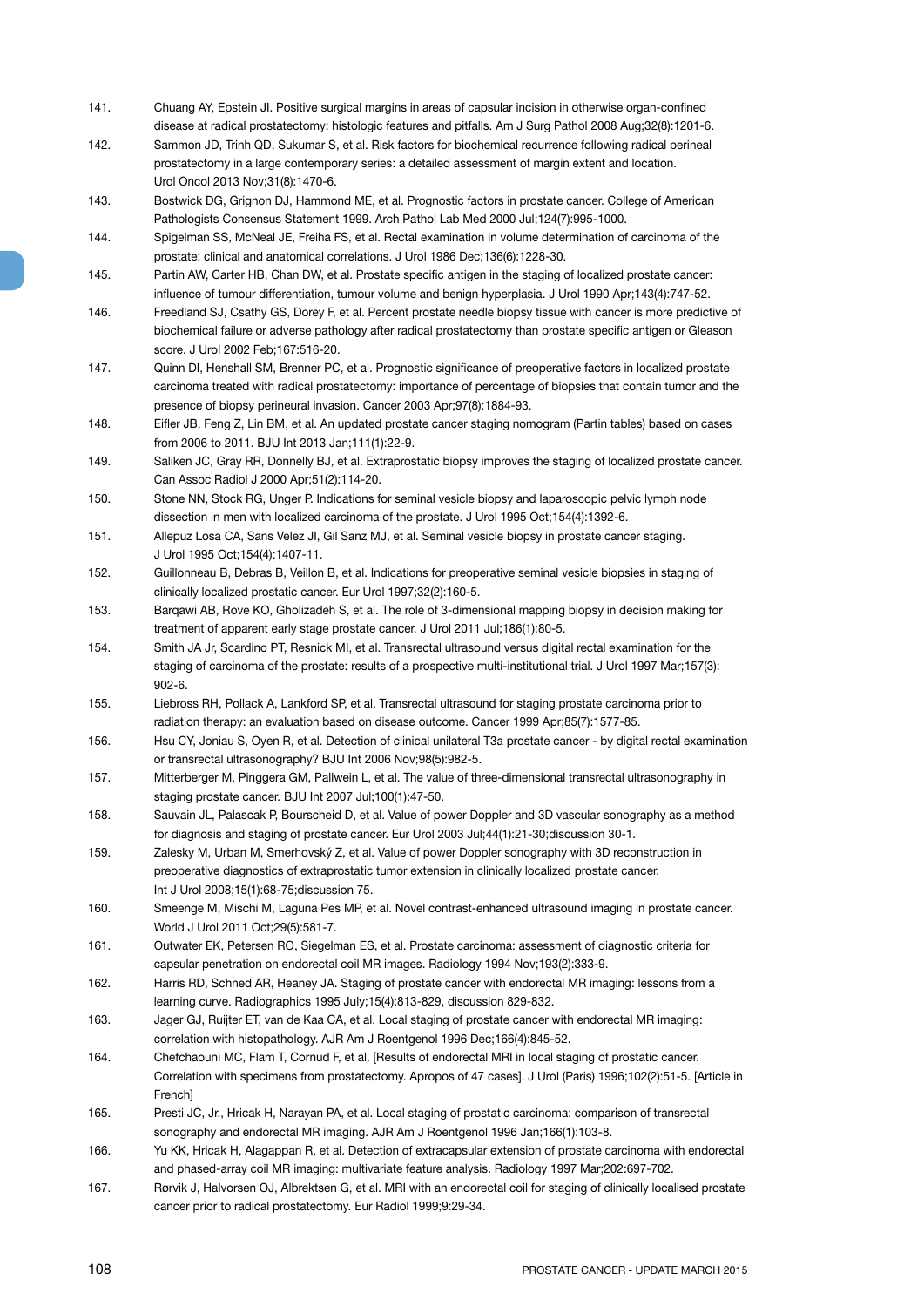- 168. Yu KK, Scheidler J, Hricak H, et al. Prostate cancer: prediction of extracapsular extension with endorectal MR imaging and three-dimensional proton MR spectroscopic imaging. Radiology 1999 Nov;213(2):481-8.
- 169. Ikonen S, Kärkkäinen P, Kivisaari L, et al. Endorectal magnetic resonance imaging of prostatic cancer: comparison between fat-suppressed T2-weighted fast spin echo and three-dimensional dual-echo, steady-state sequences. Eur Radiol 2001;11(2):236-41.
- 170. May F, Treumann T, Dettmar P, et al. Limited value of endorectal magnetic resonance imaging and transrectal ultrasonography in the staging of clinically localized prostate cancer. BJU Int 2001 Jan;87(1):66-9.
- 171. Cornud F, Flam T, Chauveinc L, et al. Extraprostatic spread of clinically localized prostate cancer: factors predictive of pT3 tumor and of positive endorectal MR imaging examination results. Radiology 2002 Jul;224(1):203-10.
- 172. Futterer JJ, Engelbrecht MR, Huisman HJ, et al. Staging prostate cancer with dynamic contrast-enhanced endorectal MR imaging prior to radical prostatectomy: experienced versus less experienced readers. Radiology 2005 Nov;237(2):541-9.
- 173. Heijmink SW, Futterer JJ, Hambrock T, et al. Prostate cancer: body-array versus endorectal coil MR imaging at 3 T--comparison of image quality, localization, and staging performance. Radiology 2007 July;244(1):184-95.
- 174. Futterer JJ, Engelbrecht MR, Jager GJ, et al. Prostate cancer: comparison of local staging accuracy of pelvic phased-array coil alone versus integrated endorectal-pelvic phased-array coils. Local staging accuracy of prostate cancer using endorectal coil MR imaging. Eur Radiol 2007 Apr;17(4):1055-65.
- 175. Bloch BN, Furman-Haran E, Helbich TH, et al. Prostate cancer: accurate determination of extracapsular extension with high-spatial-resolution dynamic contrast-enhanced and T2-weighted MR imaging--initial results. Radiology 2007 Oct;245(1):176-85.
- 176. Zhang J, Hricak H, Shukla-Dave A, et al. Clinical stage T1c prostate cancer: evaluation with endorectal MR imaging and MR spectroscopic imaging. Radiology 2009 Nov;253(2):425-34.
- 177. Chelsky MJ, Schnall MD, Seidmon EJ, et al. Use of endorectal surface coil magnetic resonance imaging for focal staging of prostate cancer. J Urol 1993 Aug;150:391-395.
- 178. Tempany CM, Zhou X, Zerhouni EA, et al. Staging of prostate cancer: results of Radiology Diagnostic Oncology Group project comparison of three MR imaging techniques. Radiology 1994 Jul;192:47-54.
- 179. Quinn SF, Franzini DA, Demlow TA, et al. MR imaging of prostate cancer with an endorectal surface coil technique: correlation with whole-mount specimens. Radiology 1994 Feb;190(2):323-327.

180. Harkaway RC, Levy JB, Malkowicz SB, et al. Endorectal coil MRI staging for clinically localized prostate cancer: what is the clinical/pathological correlation? AUA Today 1995;8:1.

- 181. Hricak H, White S, Vigneron D, et al. Carcinoma of the prostate gland: MR imaging with pelvic phased-array coils versus integrated endorectal--pelvic phased-array coils. Radiology 1994 Dec;193(3):703-9.
- 182. Futterer JJ, Scheenen TW, Huisman HJ, et al. Initial experience of 3 tesla endorectal coil magnetic resonance imaging and 1H-spectroscopic imaging of the prostate. Invest Radiol 2004 Nov;39(11):671-80.
- 183. Futterer JJ, Heijmink SW, Scheenen TW, et al. Prostate cancer: local staging at 3-T endorectal MR imaging- early experience. Radiology 2006 Jan;238(1):184-91.
- 184. Wang L, Mullerad M, Chen HN, et al. Prostate cancer: incremental value of endorectal MR imaging findings for prediction of extracapsular extension. Radiology 2004 Jul;232(1):133-9.
- 185. Poulakis V, Witzsch U, De Vries R, et al. Preoperative neural network using combined magnetic resonance imaging variables, prostate specific antigen and Gleason score to predict prostate cancer stage. J Urol 2004 Oct;172:1306-10.
- 186. D'Amico AV, Whittington R, Malkowicz B, et al. Endorectal magnetic resonance imaging as a predictor of biochemical outcome after radical prostatectomy in men with clinically localized prostate cancer. J Urol 2000 Sep;164:759-63.
- 187. Engelbrecht MR, Jager GJ, Severens JL. Patient selection for magnetic resonance imaging of prostate cancer. Eur Urol 2001 Sep;40(3):300-7.
- 188. Albert JM, Swanson DA, Pugh TJ, et al. Magnetic resonance imaging-based treatment planning for prostate brachytherapy. Brachytherapy 2013 Jan-Feb;12(1):30-7.
- 189. Stone NN, Stock RG, Parikh D, et al. Perineural invasion and seminal vesicle involvement predict pelvic lymph node metastasis in men with localized carcinoma of the prostate. J Urol 1998 Nov;160(5):1722-6.
- 190. Pisansky TM, Zincke H, Suman VJ, et al. Correlation of pretherapy prostate cancer characteristics with histologic findings from pelvic lymphadenectomy specimens. Int J Radiat Oncol Biol Phys 1996 Jan;34(1):33-9.
- 191. Cagiannos I, Karakiewicz P, Eastham JA, et al. A preoperative nomogram identifying decreased risk of positive pelvic lymph nodes in patients with prostate cancer. J Urol 2003 Nov;170(5):1798-803.
- 192. Abdollah F, Cozzarini C, Suardi N, et al. Indications for pelvic nodal treatment in prostate cancer should change. Validation of the Roach formula in a large extended nodal dissection series. Int J Radiat Oncol Biol Phys 2012 Jun;83(2):624-9.
- 193. Haese A, Epstein JI, Huland H, et al. Validation of a biopsy-based pathologic algorithm for predicting lymph node metastases in patients with clinically localized prostate carcinoma. Cancer 2002 Sep;95(5):1016-21.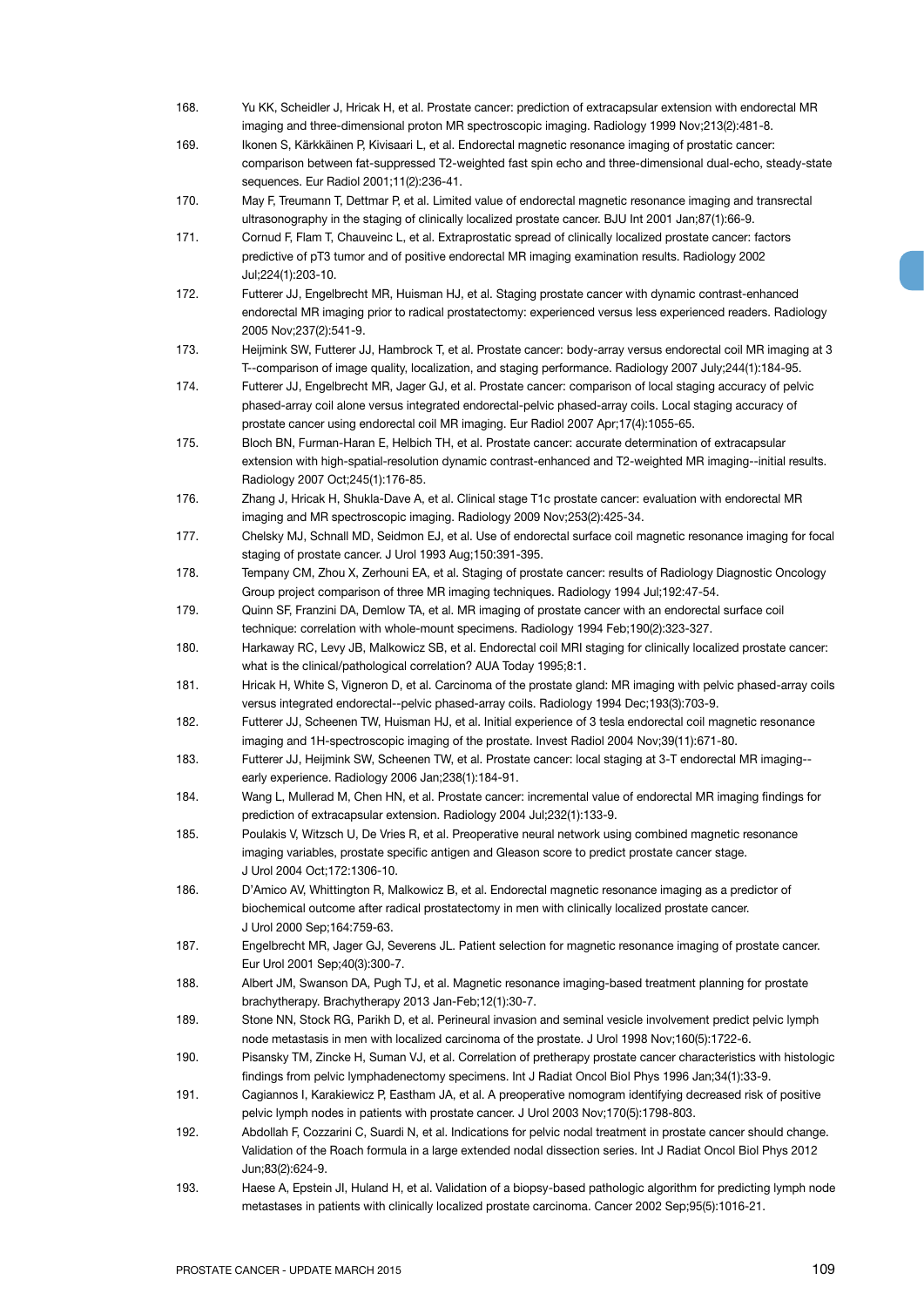- 194. Hricak H, Dooms GC, Jeffrey RB, et al. Prostatic carcinoma: staging by clinical assessment, CT, and MR imaging. Radiology 1987 Feb;162(2):331-6.
- 195. Platt JF, Bree RL, Schwab RE. The accuracy of CT in the staging of carcinoma of the prostate. AJR Am J Roentgenol 1987 Aug;149(2):315-8.
- 196. Golimbu M, Morales P, Al-Askari S, et al. CAT scanning in staging of prostatic cancer. Urology 1981 Sep;18(3): 305-8.
- 197. Levine MS, Arger PH, Coleman BG, et al. Detecting lymphatic metastases from prostatic carcinoma: superiority of CT. AJR Am J Roentgenol 1981 Aug;137(2):207-11.
- 198. Emory TH, Reinke DB, Hill AL, et al. Use of CT to reduce understaging in prostatic cancer: comparison with conventional staging techniques. AJR Am J Roentgenol 1983 Aug;141(2):351-4.
- 199. Magnusson A, Fritjofsson A, Norlen BJ, et al. The value of computed tomography and ultrasound in assessment of pelvic lymph node metastases in patients with clinically locally confined carcinoma of the prostate. Scand J Urol Nephrol 1988;22(1):7-10.
- 200. Engeler CE, Wasserman NF, Zhang G. Preoperative assessment of prostatic carcinoma by computerized tomography. Weaknesses and new perspectives. Urology 1992 Oct;40(4):346-50.
- 201. Oyen RH, Van Poppel HP, Ameye FE, et al. Lymph node staging of localized prostatic carcinoma with CT and CT-guided fine-needle aspiration biopsy: prospective study of 285 patients. Radiology 1994 Feb;190(2):315-22.
- 202. Flanigan RC, McKay TC, Olson M, et al. Limited efficacy of preoperative computed tomographic scanning for the evaluation of lymph node metastasis in patients before radical prostatectomy. Urology 1996 Sep;48(3):428-32.
- 203. Borley N, Fabrin K, Sriprasad S, et al. Laparoscopic pelvic lymph node dissection allows significantly more accurate staging in "high-risk" prostate cancer compared to MRI or CT. Scand J Urol Nephrol 2003;37(5):382-6.
- 204. Harisinghani MG, Barentsz J, Hahn PF, et al. Noninvasive detection of clinically occult lymph-node metastases in prostate cancer. N Engl J Med 2003 Jun;348(25):2491-9.
- 205. Abuzallouf S, Dayes I, Lukka H. Baseline staging of newly diagnosed prostate cancer: a summary of the literature. J Urol 2004 Jun;171(6 Pt 1):2122-7.
- 206. Hovels AM, Heesakkers RA, Adang EM, et al. The diagnostic accuracy of CT and MRI in the staging of pelvic lymph nodes in patients with prostate cancer: a meta-analysis. Clin Radiol 2008 Apr;63(4):387-95.
- 207. Miller PD, Eardley I, Kirby RS. Prostate specific antigen and bone scan correlation in the staging and monitoring of patients with prostatic cancer. Br J Urol 1992 Sep;70(3):295-8.
- 208. Tiguert R, Gheiler EL, Tefilli MV, et al. Lymph node size does not correlate with the presence of prostate cancer metastasis. Urology 1999 Feb;53(2):367-71.
- 209. Spevack L, Killion LT, West JC, Jr., et al. Predicting the patient at low risk for lymph node metastasis with localized prostate cancer: an analysis of four statistical models. Int J Radiat Oncol Biol Phys 1996 Feb;34(3): 543-7.
- 210. Heidenreich A, Varga Z, Von Knobloch R. Extended pelvic lymphadenectomy in patients undergoing radical prostatectomy: high incidence of lymph node metastasis. J Urol 2002 Apr;167(4):1681-6.
- 211. Bader P, Burkhard FC, Markwalder R, et al. Is a limited lymph node dissection an adequate staging procedure for prostate cancer? J Urol 2002 Aug;168(2):514-18, discussion 518.
- 212. Winter A, Kneib T, Henke RP, et al. Sentinel lymph node dissection in more than 1200 prostate cancer cases: rate and prediction of lymph node involvement depending on preoperative tumor characteristics. Int J Urol 2014 Jan;21(1):58-63.
- 213. Stanik M, Capák I, Macík D, et al. Sentinel lymph node dissection combined with meticulous histology increases the detection rate of nodal metastases in prostate cancer. Int Urol Nephrol 2014 Aug;46(8):1543-9.
- 214. van der Poel HG, Buckle T, Brouwer OR, et al. Intraoperative laparoscopic fluorescence guidance to the sentinel lymph node in prostate cancer patients: clinical proof of concept of an integrated functional imaging approach using a multimodal tracer. Eur Urol 2011 Oct;60(4):826-33.
- 215. Sadeghi R, Tabasi KT, Bazaz SM, et al. Sentinel node mapping in the prostate cancer. Meta-analysis. Nuklearmedizin 2011;50(3):107-15.
- 216. Whitmore WF Jr. Natural history and staging of prostate cancer. Urol Clin North Am 1984 May;11(2):205-20.
- 217. Wolff JM, Ittel TH, Borchers H, et al. Metastatic workup of patients with prostate cancer employing alkaline phosphatase and skeletal alkaline phosphatase. Anticancer Res 1999 Jul-Aug;19(4A):2653-5.
- 218. Lorente JA, Morote J, Raventos C, et al. Clinical efficacy of bone alkaline phosphatase and prostate specific antigen in the diagnosis of bone metastasis in prostate cancer. J Urol 1996 Apr;155(4):1348-51.
- 219. Lorente JA, Valenzuela H, Morote J, et al. Serum bone alkaline phosphatase levels enhance the clinical utility of prostate specific antigen in the staging of newly diagnosed prostate cancer patients. Eur J Nucl Med 1999 Jun;26(6):625-32.
- 220. Langsteger W, Haim S, Knauer M, et al. Imaging of bone metastases in prostate cancer: an update. Q J Nucl Med Mol Imaging 2012 Oct;56(5):447-58.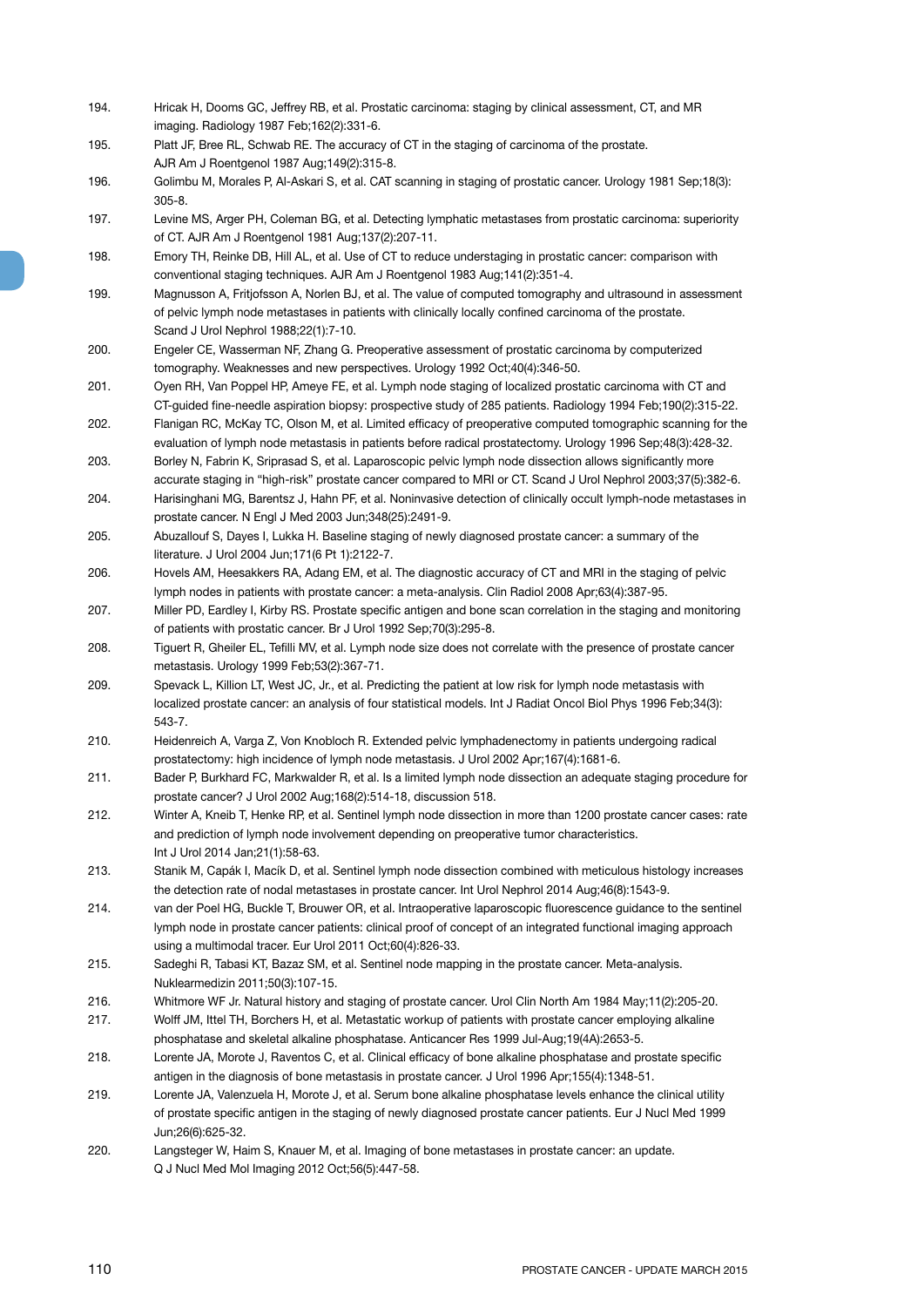J Urol 1991 Feb;145(2):313-8. 222. Oesterling JE, Martin SK, Bergstralh EJ, et al. The use of prostate-specific antigen in staging patients with newly diagnosed prostate cancer. JAMA 1993 Jan;269(1):57-60. 223. Levran Z, Gonzalez JA, Diokno AC, et al. Are pelvic computed tomography, bone scan and pelvic lymphadenectomy necessary in the staging of prostatic cancer? Br J Urol 1995;75(6):778-81. 224. Rudoni M, Antonini G, Favro M, et al. The clinical value of prostate-specific antigen and bone scintigraphy in the staging of patients with newly diagnosed, pathologically proven prostate cancer. Eur J Nucl Med 1995 Mar;22(3):207-11. 225. Gleave ME, Coupland D, Drachenberg D, et al. Ability of serum prostate-specific antigen levels to predict normal bone scans in patients with newly diagnosed prostate cancer. Urology 1996 May;47(5):708-12. 226. Rydh A, Tomic R, Tavelin B, et al. Predictive value of prostate-specific antigen, tumour stage and tumour grade for the outcome of bone scintigraphy in patients with newly diagnosed prostate cancer. Scand J Urol Nephrol 1999 Apr;33(2):89-93. 227. Ataus S, Citci A, Alici B, et al. The value of serum prostate specific antigen and other parameters in detecting bone metastases in prostate cancer. Int Urol Nephrol 1999;31(4):481-9. 228. Bruwer G, Heyns CF, Allen FJ. Influence of local tumour stage and grade on reliability of serum prostate-specific antigen in predicting skeletal metastases in patients with adenocarcinoma of the prostate. Eur Urol 1999;35(3):223-7. 229. Jacobson AF. Association of prostate-specific antigen levels and patterns of benign and malignant uptake detected on bone scintigraphy in patients with newly diagnosed prostate carcinoma. Nucl Med Commun 2000 Jul;21(7):617-22. 230. Wymenga LF, Boomsma JH, Groenier K, et al. Routine bone scans in patients with prostate cancer related to serum prostate-specific antigen and alkaline phosphatase. BJU Int 2001 Aug;88(3):226-30. 231. Kosuda S, Yoshimura I, Aizawa T, et al. Can initial prostate specific antigen determinations eliminate the need for bone scans in patients with newly diagnosed prostate carcinoma? A multicentre retrospective study in Japan. Cancer 2002 Feb;94(4):964-72. 232. Lin K, Szabo Z, Chin BB, et al. The value of a baseline bone scan in patients with newly diagnosed prostate cancer. Clin Nucl Med 1999 Aug;24(8):579-82. 233. Lee N, Fawaaz R, Olsson CA, et al. Which patients with newly diagnosed prostate cancer need a radionuclide bone scan? An analysis based on 631 patients. Int J Radiat Oncol Biol Phys 2000 Dec;48(5):1443-6. 234. Zacho HD, Barsi T, Mortensen JC, et al. Prospective multicenter study of bone scintigraphy in consecutive patients with newly diagnosed prostate cancer. Clin Nucl Med 2014 Jan;39(1):26-31. 235. Briganti A, Passoni N, Ferrari M, et al. When to perform bone scan in patients with newly diagnosed prostate cancer: external validation of the currently available guidelines and proposal of a novel risk stratification tool. Eur Urol 2010 Apr;57(4): 551-8. 236. Briganti A, Karnes JR, Da Pozzo LF, et al. Two positive nodes represent a significant cut-off value for cancer specific survival in patients with node positive prostate cancer. A new proposal based on a two-institution experience on 703 consecutive N+ patients treated with radical prostatectomy, extended pelvic lymph node dissection and adjuvant therapy. Eur Urol 2009 Feb;55(2):261-70. 237. O'Sullivan JM, Norman AR, Cook GJ, et al. Broadening the criteria for avoiding staging bone scans in prostate cancer: a retrospective study of patients at the Royal Marsden Hospital. BJU Int 2003 Nov;92(7): 685-9. 238. McArthur C, McLaughlin G, Meddings RN. Changing the referral criteria for bone scan in newly diagnosed prostate cancer patients. Br J Radiol 2012 Apr;85(1012):390-4. 239. Ayyathurai R, Mahapatra R, Rajasundaram R, et al. A study on staging bone scans in newly diagnosed prostate cancer. Urol Int 2006;76(3):209-12. 240. Brogsitter C, Zophel K, Kotzerke J. 18F-Choline, 11C-choline and 11C-acetate PET/CT: comparative analysis for imaging prostate cancer patients. Eur J Nucl Med Mol Imaging 2013 Jul;40(Suppl 1):S18-27. 241. Poulsen MH, Bouchelouche K, Hoilund-Carlsen PF, et al. [18F]fluoromethylcholine (FCH) positron emission tomography/computed tomography (PET/CT) for lymph node staging of prostate cancer: a prospective study of 210 patients. BJU Int 2012 Dec;110(11):1666-71. 242. von Eyben FE, Kairemo K. Meta-analysis of (11)C-choline and (18)F-choline PET/CT for management of patients with prostate cancer. Nucl Med Commun 2014 Mar;35(3):221-30. 243. Joniau S, Van den Bergh L, Lerut E, et al. Mapping of pelvic lymph node metastases in prostate cancer. Eur Urol 2013 Mar;63(3):450-8. 244. Budiharto T, Joniau S, Lerut E, et al. Prospective evaluation of 11C-choline positron emission tomography/ computed tomography and diffusion-weighted magnetic resonance imaging for the nodal staging of prostate cancer with a high risk of lymph node metastases. Eur Urol 2011 Jul;60(1):125-30.

221. Chybowski FM, Keller JJ, Bergstralh EJ, et al. Predicting radionuclide bone scan findings in patients with newly diagnosed, untreated prostate cancer: prostate specific antigen is superior to all other clinical parameters.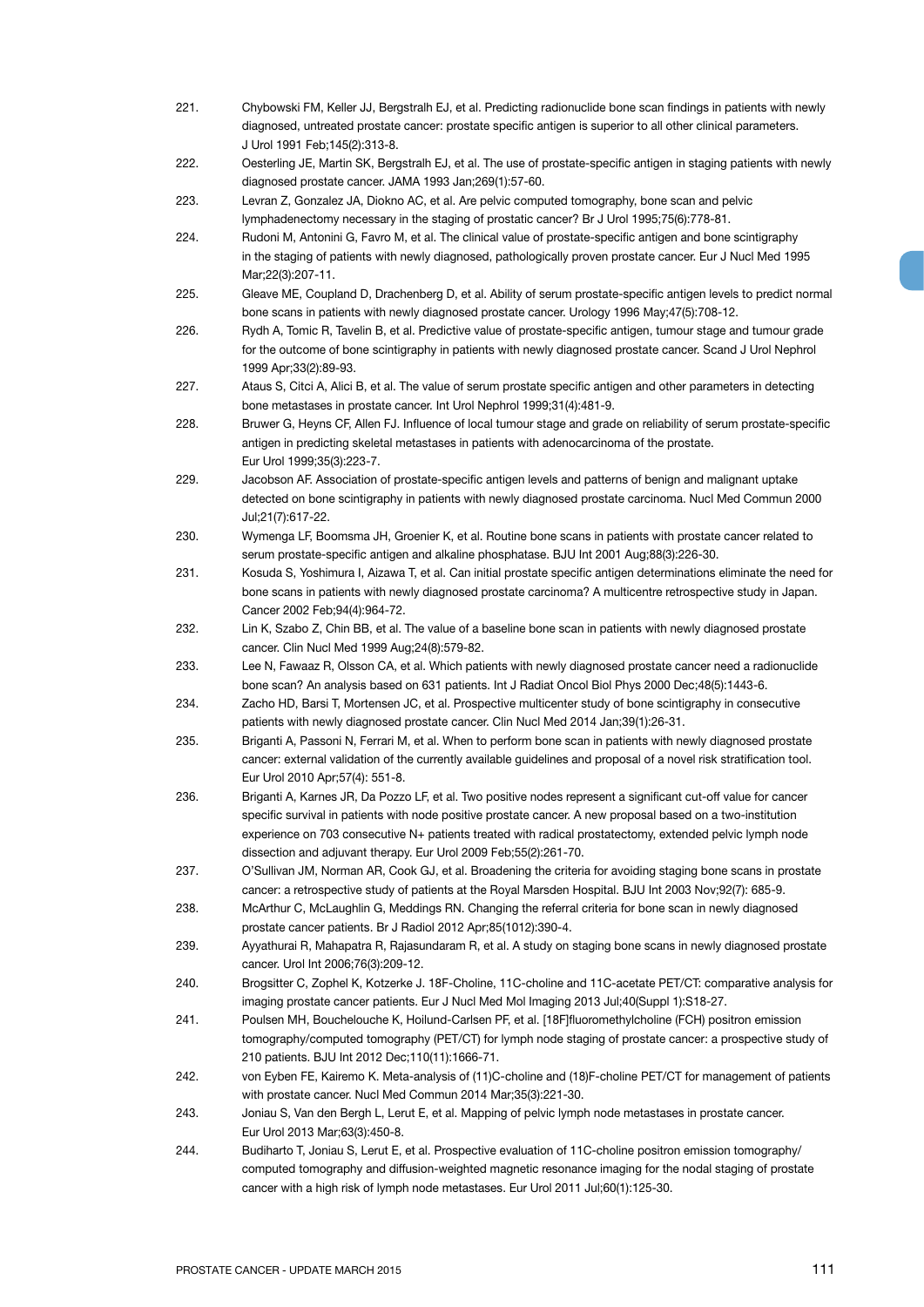- 245. Heck MM, Souvatzoglou M, Retz M, et al. Prospective comparison of computed tomography, diffusionweighted magnetic resonance imaging and [C]choline positron emission tomography/computed tomography for preoperative lymph node staging in prostate cancer patients. Eur J Nucl Med Mol Imaging 2014 Apr;41(4): 694-701.
- 246. Hovels AM, Heesakkers RA, Adang EM, et al. Cost-analysis of staging methods for lymph nodes in patients with prostate cancer: MRI with a lymph node-specific contrast agent compared to pelvic lymph node dissection or CT. Eur Radiol 2004 Sep;14(9):1707-12.
- 247. Langsteger W, Balogova S, Huchet V, et al. Fluorocholine (18F) and sodium fluoride (18F) PET/CT in the detection of prostate cancer: prospective comparison of diagnostic performance determined by masked reading. Q J Nucl Med Mol Imaging 2011 Aug;55(4):448-57.
- 248. Beheshti M, Vali R, Waldenberger P, et al. Detection of bone metastases in patients with prostate cancer by 18F fluorocholine and 18F fluoride PET-CT: a comparative study. Eur J Nucl Med Mol Imaging 2008 Oct;35(10): 1766-74.
- 249. Kjolhede H, Ahlgren G, Almquist H, et al. Combined 18F-fluorocholine and 18F-fluoride positron emission tomography/computed tomography imaging for staging of high-risk prostate cancer. BJU Int 2012 Nov;110(10): 1501-6.
- 250. Fanti S, Krause B, Weber W, et al. Re: Nicolas Mottet, Joaquim Bellmunt, Michel Bolla, et al. EAU guidelines on prostate cancer. Part II: Treatment of advanced, relapsing, and castration-resistant prostate cancer. Eur Urol 2011 Apr;59:572-83. Eur Urol 2011;60(5):e37-8;author reply e39-41.
- 251. Picchio M, Spinapolice EG, Fallanca F, et al. [11C]Choline PET/CT detection of bone metastases in patients with PSA progression after primary treatment for prostate cancer: comparison with bone scintigraphy. Eur J Nucl Med Mol Imaging 2012 Jan;39(1):13-26.
- 252. Gutzeit A, Doert A, Froehlich JM, et al. Comparison of diffusion-weighted whole body MRI and skeletal scintigraphy for the detection of bone metastases in patients with prostate or breast carcinoma. Skeletal Radiol 2010 Apr;39(4):333-43.
- 253. Lecouvet FE, El Mouedden J, Collette L, et al. Can whole-body magnetic resonance imaging with diffusionweighted imaging replace Tc 99m bone scanning and computed tomography for single-step detection of metastases in patients with high-risk prostate cancer? Eur Urol 2012 Jul;62(1):68-75.
- 254. Lecouvet FE, Geukens D, Stainier A, et al. Magnetic resonance imaging of the axial skeleton for detecting bone metastases in patients with high-risk prostate cancer: diagnostic and costeffectiveness and comparison with current detection strategies. J Clin Oncol 2007 Aug;25(22):3281-7.
- 255. Pasoglou V, Larbi A, Collette L, et al. One-step TNM staging of high-risk prostate cancer using magnetic resonance imaging (MRI): Toward an upfront simplified "all-in-one" imaging approach? Prostate 2014 May; 74(5):469-77.
- 256. Shen G, Deng H, Hu S, et al. Comparison of choline-PET/CT, MRI, SPECT, and bone scintigraphy in the diagnosis of bone metastases in patients with prostate cancer: a meta-analysis. Skeletal Radiol 2014 Nov;43(11):1503-13.
- 257. Linton KD, Catto JW. Whole-body magnetic resonance imaging and prostate cancer metastases: a new gold standard of detection, but does it help us and at what cost? Eur Urol 2012 Jul;62(1):76-7.
- 258. Hayes JH, Ollendorf DA, Pearson SD, et al. Observation versus initial treatment for men with localized, low-risk prostate cancer: a cost-effectiveness analysis. Ann Intern Med 2013 Jun;158(12):853-60.
- 259. Godtman RA, Holmberg E, Khatami A, et al. Outcome following active surveillance of men with screen-detected prostate cancer. Results from the Göteborg randomised population-based prostatecancer screening trial. Eur Urol 2013 Jan;63(1):101-7.
- 260. Welty CJ, Cooperberg MR, Carroll PR. Meaningful end points and outcomes in men on active surveillance for early-stage prostate cancer. Curr Opin Urol 2014 May;24(3):288-92.
- 261. Draisma G, Boer R, Otto SJ, et al. Lead times and overdetection due to prostate-specific antigenscreening: estimates from the European Randomized Study of Screening for Prostate Cancer. J Natl Cancer Inst 2003 Jun;95(12):868-78.
- 262. Törnblom M, Eriksson H, Franzén S, et al. Lead time associated with screening for prostate cancer.Int J Cancer 2004 Jan;108(1):122-9.
- 263. Klotz L. Active surveillance for favorable-risk prostate cancer: who, how and why? Nat Clin PractOncol 2007;4(12):692-8.
- 264. Klotz L. Active surveillance for prostate cancer: trials and tribulations. World J Urol 2008 Sep;26(5):437-42.
- 265. Wilt TJ, Brawer MK, Jones KM, et al. Radical prostatectomy versus observation for localized prostatecancer. N Engl J Med 2012 Jul;367(3):203-13.
- 266. Klotz L, Zhang L, Lam A, et al. Clinical results of long-term follow-up of a large, active surveillance cohort with localized prostate cancer. J Clin Oncol 2010 Jan;28(1):126-31.
- 267. Thomsen FB, Brasso K, Klotz LH, et al. Active surveillance for clinically localized prostate cancer--a systematic review. J Surg Oncol 2014 Jun;109(8):830-5.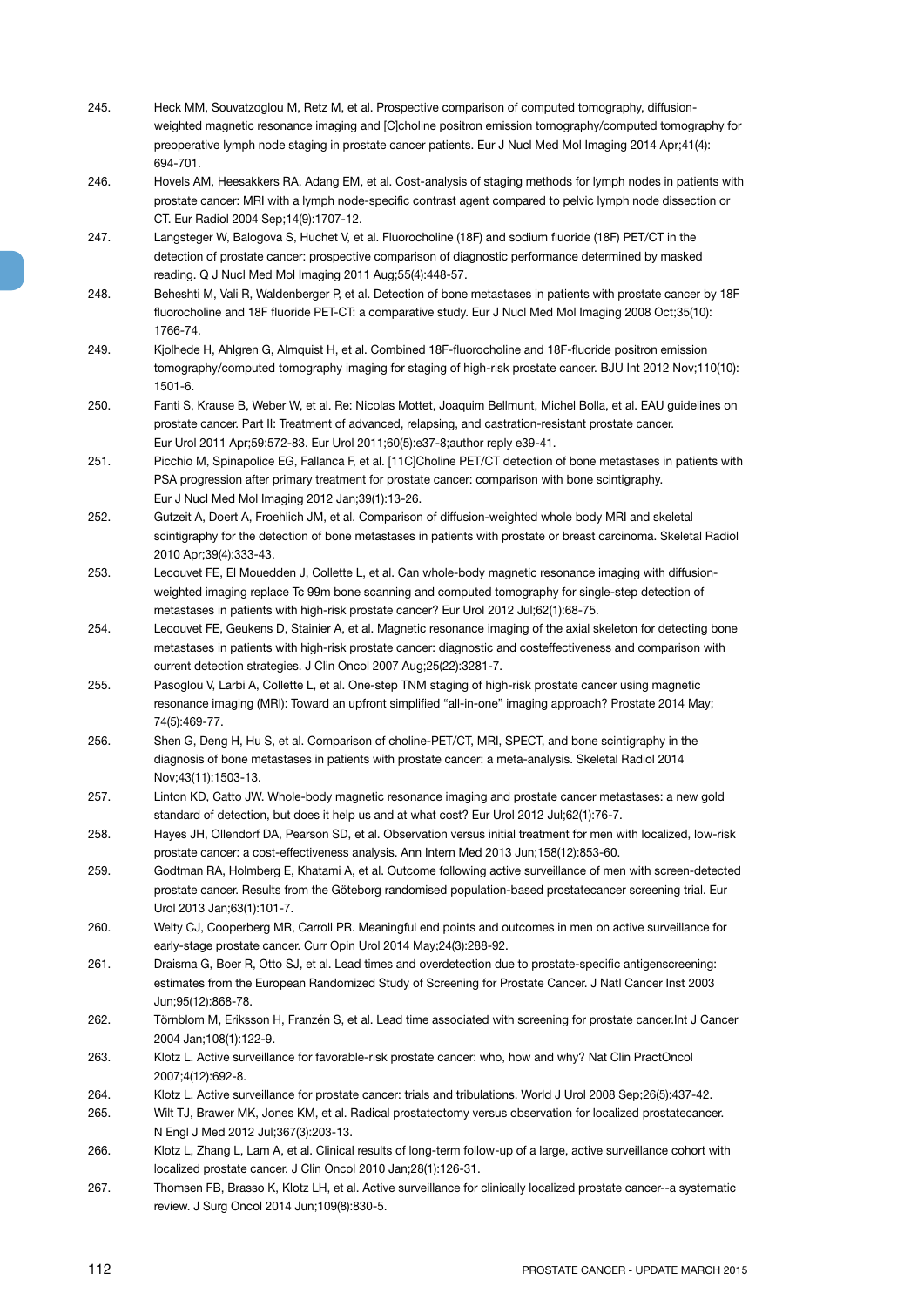| 268. | Ploussard G, Isbarn H, Briganti A, et al. Can we expand active surveillance criteria to include biopsy<br>Gleason 3+4 prostate cancer? A multi-institutional study of 2,323 patients. Urol Oncol 2014 Aug;pii: S1078-          |
|------|--------------------------------------------------------------------------------------------------------------------------------------------------------------------------------------------------------------------------------|
|      | 1439(14)00263-4. [Epub ahead of print]                                                                                                                                                                                         |
| 269. | Montironi R, Hammond EH, Lin DW, et al. Consensus statement with recommendations on active surveillance                                                                                                                        |
|      | inclusion criteria and definition of progression in men with localized prostate cancer: the critical role of the<br>pathologist. Virchows Arch 2014 Dec; 465(6): 623-8.                                                        |
| 270. | van den Bergh RC, Ahmed HU, Bangma CH, et al. Novel tools to improve patient selection and monitoring on<br>active surveillance for low-risk prostate cancer: a systematic review. Eur Urol 2014 Jun;65(6):1023-31.            |
| 271. | Braun K, Ahallal Y, Sjoberg DD, et al. Effect of Repeated Prostate Biopsies on Erectile Function in Men on Active<br>Surveillance for Prostate Cancer. J Urol 2014 Mar; 191(3): 744-9.                                         |
| 272. | Ehdaie B, Vertosick E, Spaliviero M, et al. The impact of repeat biopsies on infectious complications in men with<br>prostate cancer on active surveillance. J Urol 2014 Mar; 191(3):660-4.                                    |
| 273. | Lawrentschuk N, Haider MA, Daljeet N, et al. 'Prostatic evasive anterior tumours': the role of magnetic resonance<br>imaging. BJU Int 2010 May; 105(9): 1231-6.                                                                |
| 274. | Schoots IG, Petrides N, Giganti F, et al. Magnetic resonance imaging in active surveillance of prostate cancer: a                                                                                                              |
|      | systematic review. Eur Urol 2014 Nov 15. pii: S0302-2838(14)01166-X. doi: 10.1016/j.eururo.2014.10.050. [Epub<br>ahead of print]                                                                                               |
| 275. | Klein EA, Cooperberg MR, Magi-Galluzzi C, et al. A 17-gene assay to predict prostate cancer aggressiveness in                                                                                                                  |
|      | the context of Gleason grade heterogeneity, tumor multifocality, and biopsy undersampling.<br>Eur Urol 2014 Sep;66(3):550-60.                                                                                                  |
| 276. | Roobol MJ, Kranse R, Bangma CH, et al. Screening for prostate cancer: results of the Rotterdam section of the                                                                                                                  |
| 277. | European randomized study of screening for prostate cancer. Eur Urol 2013 Oct;64(4):530-9.<br>Ross AE, Loeb S, Landis P, et al. Prostate-specific antigen kinetics during follow-up are an unreliable trigger for              |
|      | intervention in a prostate cancer surveillance program. J Clin Oncol 2010 Jun;28(17):2810-6.                                                                                                                                   |
| 278. | van den Bergh RC, Roemeling S, Roobol MJ, et al. Outcomes of men with screen-detected prostate cancer                                                                                                                          |
|      | eligible for active surveillance who were managed expectantly. Eur Urol 2009 Jan;55(1):1-8.                                                                                                                                    |
| 279. | Steineck G, Helgesen F, Adolfsson J, et al. Scandinavian Prostatic Cancer Group Study Number 4. Quality of life<br>after radical prostatectomy or watchful waiting. N Engl J Med 2002 Sep;347(11):790-6.                       |
| 280. | van As NJ, Norman AR, Thomas K, et al. Predicting the probability of deferred radical treatment for localised<br>prostate cancer managed by active surveillance. Eur Urol 2008 Dec; 54(6): 1297-305.                           |
| 281. | Carter HB, Kettermann A, Warlick C, et al. Expectant management of prostate cancer with curative intent: an<br>update of the Johns Hopkins experience. J Urol 2007 Dec;178(6):2359-64;discussion 2364-5.                       |
| 282. | Adamy A, Yee DS, Matsushita K, et al. Role of prostate specific antigen and immediate confirmatory biopsy in<br>predicting progression during active surveillance for low risk prostate cancer. J Urol 2011 Feb;185(2):477-82. |
| 283. | Soloway MS, Soloway CT, Eldefrawy A, et al. Careful selection and close monitoring of low-risk prostate cancer                                                                                                                 |
|      | patients on active surveillance minimizes the need for treatment. Eur Urol 2010 Dec;58(6):831-5.                                                                                                                               |
| 284. | Roemeling S, Roobol MJ, de Vries SH, et al. Active surveillance for prostate cancers detected in three<br>subsequent rounds of a screening trial: characteristics, PSA doubling times, and outcome.                            |
|      | Eur Urol 2007 May;51(5):1244-50;discussion 1251.                                                                                                                                                                               |
| 285. | Khatami A, Aus G, Damber JE, et al. PSA doubling time predicts the outcome after active surveillance in                                                                                                                        |
|      | screening-detected prostate cancer: results from the European randomized study of screening for prostate<br>cancer, Sweden section. Int J Cancer 2007 Jan;120(1):170-4.                                                        |
| 286. | Adolfsson J. Watchful waiting and active surveillance: the current position. BJU Int 2008 Jul;102(1):10-4.                                                                                                                     |
| 287. | Chodak GW, Thisted RA, Gerber GS, et al. Results of conservative management of clinically localized prostate<br>cancer. N Engl J Med 1994 Jan; 330(4): 242-8.                                                                  |
| 288. | Sandblom G, Dufmats M, Varenhorst E. Long-term survival in a Swedish population-based cohort of men with<br>prostate cancer. Urology 2000 Sep;56(3):442-7.                                                                     |
| 289. | Johansson JE, Adami HO, Andersson SO, et al. Natural history of localized prostatic cancer. A population-based<br>study in 223 untreated patients. Lancet 1989 Apr;1(8642):799-803.                                            |
| 290. | Bill-Axelson A, Holmberg L, Ruutu M, et al. for the Scandinavian Prostate Cancer Group Study No. 4. Radical<br>prostatectomy versus watchful waiting in early prostate cancer. N Engl J Med 2005 May;352(19):1977-84.          |
| 291. | Adolfsson J, Tribukait B, Levitt S. The 20-yr outcome in patients with well- or moderately differentiated clinically                                                                                                           |
|      | localized prostate cancer diagnosed in the pre-PSA era: the prognostic value of tumour ploidy and comorbidity.<br>Eur Urol 2007 Oct;52(4):1028-35.                                                                             |
| 292. | Jonsson E, Sigbjarnarson HP, Tomasson J, et al. Adenocarcinoma of the prostate in Iceland: a population-based<br>study of stage, Gleason grade, treatment and long-term survival in males diagnosed between 1983 and 1987.     |
|      | Scand J Urol Nephrol 2006;40(4):265-71.                                                                                                                                                                                        |
| 293. | Lu-Yao GL, Albertsen PC, Moore DF, et al. Outcomes of localized prostate cancer following conservative<br>management. JAMA 2009 Sep;302(11):1202-9.                                                                            |
|      |                                                                                                                                                                                                                                |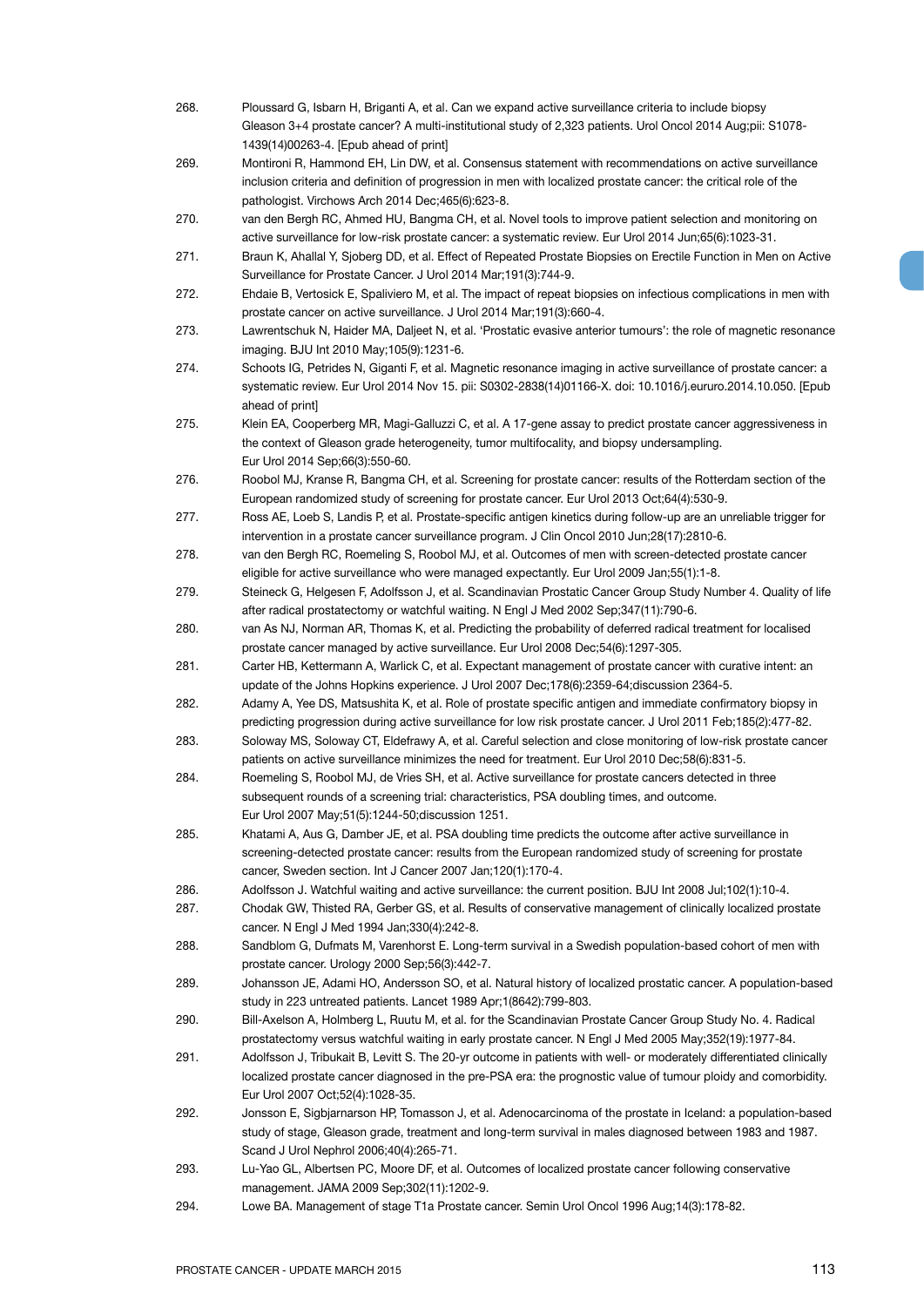- 295. Loughlin KR, Renshaw AA, Kumar S. Expectant management of stage A-1 (T1a) prostate cancer utilizing serum PSA levels: a preliminary report. J Surg Oncol 1999 Jan;70(1):49-53.
- 296. Albertsen PC, Hanley JA, Gleason DF, et al. Competing risk analysis of men aged 55 to 74 years at diagnosis managed conservatively for clinically localized prostate cancer. JAMA 1998 Sep;280(11):975-80.
- 297. Albertsen P, Hanley JA, Murphy-Setzko M. Statistical considerations when assessing outcomes following treatment for prostate cancer. J Urol 1999 Aug;162(2):439-44.
- 298. Iversen P, Johansson JE, Lodding P, et al. Scandinavian Prostatic Cancer Group. Bicalutamide (150 mg) versus placebo as immediate therapy alone or as adjuvant to therapy with curative intent for early non-metastatic prostate cancer: 5.3-year median followup from the Scandinavian Prostate Cancer Group Study Number 6. J Urol 2004 Nov;172(5Pt1):1871-6.
- 299. Bill-Axelson A, Holmberg L, Ruutu M, et al. SPCG-4 Investigators. Radical prostatectomy versus watchful waiting in early prostate cancer. N Engl J Med 2011 May;364(18):1708-17.
- 300. Lundgren R, Nordle O, Josefsson K. Immediate estrogen or estramustine phosphate therapy Versus deferred endocrine treatment in nonmetastatic prostate cancer: a randomized multicenter study with 15 years of followup. The South Sweden Prostate Cancer Study Group. J Urol 1995 May;153(5):1580-6.
- 301. Wirth MP, See WA, McLeod DG, et al. Casodex Early Prostate Cancer Trialists' Group. Bicalutamide 150 mg in addition to standard care in patients with localized or locally advanced prostate cancer: results from the second analysis of the early prostate cancer program at median followup of 5.4 years. J Urol 2004 Nov;172(5Pt1): 1865-70.
- 302. Jacobs BL, Zhang Y, Schroeck FR, et al. Use of advanced treatment technologies among men at low risk of dying from prostate cancer. JAMA 2013 Jun;309(24):2587-95.
- 303. Loeb S, Berglund A, Stattin P. Population based study of use and determinants of active surveillance and watchful waiting for low and intermediate risk prostate cancer. J Urol 2013 Nov;190(5):1742-9.
- 304. Albertsen PC, Moore DF, Shih W, et al. Impact of comorbidity on survival among men with localized prostate cancer. J Clin Oncol 2011 Apr;29(10):1335-41.
- 305. Droz JP, Balducci L, Bolla M, et al. Background for the proposal of SIOG guidelines for the management of prostate cancer in senior adults. Crit Rev Oncol Hematol 2010 Jan;73(1):68-91.
- 306. Studer UE, Collette L, Whelan P, et al. EORTC Genitourinary Group. Using PSA to guide timing of androgen deprivation in patients with T0-4 N0-2 M0 prostate cancer not suitable for local curative treatment (EORTC 30891). Eur Urol 2008 May;53(5):941-9.
- 307. The Medical Research Council Prostate Cancer Working Party Investigators Group. Immediate versus deferred treatment for advanced prostatic cancer: initial results of the Medical Research Council Trial. Br J Urol 1997 Feb;79(2):235-46.
- 308. Walsh PC. Immediate versus deferred treatment for advanced prostatic cancer: initial results of the Medical Research Council trial. The Medical Research Council Prostate Cancer Working Party Investigators Group. J Urol 1997 Oct;158(4):1623-4.
- 309. Bianco FJ Jr, Scardino PT, Eastham JA. Radical prostatectomy: long-term cancer control and recovery of sexual and urinary function ("trifecta"). Urology 2005 Nov;66(5 Suppl):83-94.
- 310. Walz J, Gallina A, Saad F, et al. A nomogram predicting 10-year life expectancy in candidates for radical prostatectomy or radiotherapy for prostate cancer. J Clin Oncol 2007 Aug;25(24):3576-81.
- 311. Bill-Axelson A, Holmberg L, Garmo H, et al. Radical prostatectomy or watchful waiting in early prostate cancer. N Engl J Med 2014 Mar;370(10):932-42.
- 312. Ramsay C, Pickard R, Robertson C, et al. Systematic review and economic modelling of the relative clinical benefit and cost-effectiveness of laparoscopic surgery and robotic surgery for removal of the prostate in men with localised prostate cancer. Health Technol Assess 2012;16(41):1-313.
- 313. Gandaglia G, Sammon JD, Chang SL, et al. Comparative effectiveness of robot-assisted and open radical prostatectomy in the postdissemination era. J Clin Oncol 2014 May;32(14):1419-26.
- 314. Potosky AL, Warren JL. Radical prostatectomy: does higher volume lead to better quality? J Natl Cancer Inst 1999 Nov;91(22):1906-7. [No abstract available]
- 315. Lepor H, Nieder AM, Ferrandino MN. Intraoperative and postoperative complications of radical retropubic prostatectomy in a consecutive series of 1,000 cases. J Urol 2001 Nov;166(5):1729-33.
- 316. Augustin H, Hammerer P, Graefen M, et al. Intraoperative and perioperative morbidity of contemporary radical retropubic prostatectomy in a consecutive series of 1243 patients: results of a single center between 1999 and 2002. Eur Urol 2003 Feb;43(2):113-8.
- 317. Maffezzini M, Seveso M, Taverna G, et al. Evaluation of complications and results in a contemporary series of 300 consecutive radical retropubic prostatectomies with the anatomic approach at a single institution. Urology 2003 May;61(5):982-6.
- 318. Eastham JA, Kattan MW, Riedel E, et al. Variations among individual surgeons in the rate of positive surgical margins in radical prostatectomy specimens. J Urol 2003 Dec;170(6 Pt 1):2292-5.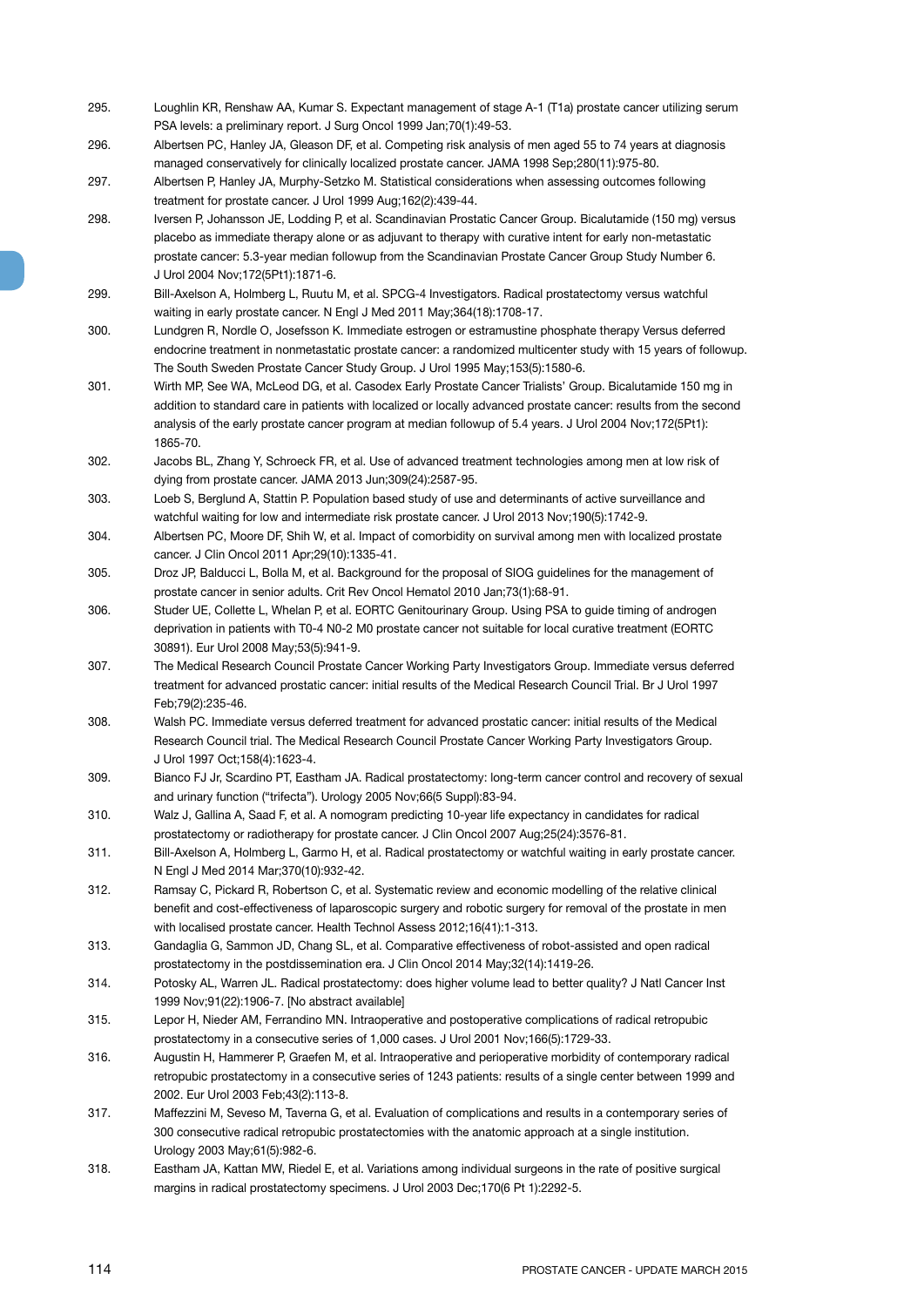- 319. Vickers AJ, Savage CJ, Hruza M, et al. The surgical learning curve for laparoscopic radical prostatectomy: a retrospective cohort study. Lancet Oncol 2009 May;10(5):475-80.
- 320. Trinh QD, Bjartell A, Freedland SJ, et al. A systematic review of the volume-outcome relationship for radical prostatectomy. Eur Urol 2013 Nov;64(5):786-98.
- 321. Montorsi F, Wilson TG, Rosen RC, et al. Best practices in robot-assisted radical prostatectomy: recommendations of the Pasadena Consensus Panel. Eur Urol 2012 Sep;62(3):368-81.
- 322. Novara G, Ficarra V, Mocellin S, et al. Systematic review and meta-analysis of studies reporting oncologic outcome after robot-assisted radical prostatectomy. Eur Urol 2012 Sep;62(3):382-404.
- 323. Novara G, Ficarra V, Rosen RC, et al. Systematic review and meta-analysis of perioperative outcomes and complications after robot-assisted radical prostatectomy. Eur Urol 2012 Sep;62(3):431-52.
- 324. Ficarra V, Novara G, Ahlering TE, et al. Systematic review and meta-analysis of studies reporting potency rates after robot-assisted radical prostatectomy. Eur Urol 2012 Sep;62(3):418-30.
- 325. Ficarra V, Novara G, Rosen RC, et al. Systematic review and meta-analysis of studies reporting urinary continence recovery after robot-assisted radical prostatectomy. Eur Urol 2012 Sep;62(3):405-17.
- 326. Kattan MW, Eastham J. Algorithms for prostate-specific antigen recurrence after treatment of localized prostate cancer. Clin Prostate Cancer 2003 Mar;1(4):221-6.
- 327. Liu D, Lehmann HP, Frick KD, et al. Active surveillance versus surgery for low risk prostate cancer: a clinical decision analysis. J Urol 2012 Apr;187(4):1241-6.
- 328. Briganti A, Larcher A, Abdollah F, et al. Updated Nomogram Predicting Lymph Node Invasion in Patients with Prostate Cancer Undergoing Extended Pelvic Lymph Node Dissection: The Essential Importance of Percentage of Positive Cores. Eur Urol 2012 Mar;61(3):480-7.
- 329. Rider JR, Sandin F, Andrén O, et al. Long-term outcomes among noncuratively treated men according to prostate cancer risk category in a nationwide, population-based study. Eur Urol 2013 Jan;63(1):88-96.
- 330. Yossepowitch O, Eggener SE, Bianco FJ Jr, et al. Radical prostatectomy for clinically localized, high risk prostate cancer: critical analysis of risk assessment methods. J Urol 2007 Aug;178(2):493-9;discussion 499.
- 331. Donohue JF, Bianco FJ Jr, Kuroiwa K, et al. Poorly differentiated prostate cancer treated with radical prostatectomy: long-term outcome and incidence of pathological downgrading. J Urol 2006 Sep;176:991-995
- 332. Bastian PJ, Gonzalgo ML, Aronson WJ, et al. Clinical and pathologic outcome after radical prostatectomy for prostate cancer patients with a preoperative Gleason sum of 8 to 10. Cancer 2006 Sep;107:1265-72.
- 333. Yossepowitch O, Eggener SE, Serio AM, et al. Secondary therapy, metastatic progression, and cancer-specific mortality in men with clinically high-risk prostate cancer treated with radical prostatectomy. Eur Urol 2008 May; 53:950-9.
- 334. Walz J, Joniau S, Chun FK, et al. Pathological results and rates of treatment failure in high-risk prostate cancer patients after radical prostatectomy. BJU Int 2011 Mat;107:765-70.
- 335. D'Amico AV, Whittington R, Malkowicz SB, et al. Pretreatment nomogram for prostate-specific antigen recurrence after radical prostatectomy or external-beam radiation therapy for clinically localized prostate cancer. J Clin Oncol 1999 Jan;17(1):168-72.
- 336. Spahn M, Joniau S, Gontero P, et al. Outcome predictors of radical prostatectomy in patients with prostatespecific antigen greater than 20 ng/ml: a European multi-institutional study of 712 patients. Eur Urol 2010 Jul;58(1):1-7;discussion 10-1.
- 337. Zwergel U, Suttmann H, Schroeder T, et al. Outcome of prostate cancer patients with initial PSA> or =20 ng/ml undergoing radical prostatectomy. Eur Urol 2007 Oct;52:1058-65.
- 338. Magheli A, Rais-Bahrami S, Peck HJ, et al. Importance of tumor location in patients with high preoperative prostate specific antigen levels (greater than 20 ng/ml) treated with radical prostatectomy. J Urol 2007 Oct;178: 1311-5.
- 339. Hodgson D, Warde P, Gospodarowicz M. The management of locally advanced prostate cancer. Urol Oncol 1998;(4):3-12. [No abstract available]
- 340. Fallon B, Williams RD. Current options in the management of clinical stage C prostatic carcinoma. Urol Clin North Am 1990 Nov;17(4):853-66.
- 341. Boccon-Gibod L, Bertaccini A, Bono AV, et al. Management of locally advanced prostate cancer: a European Consensus. Int J Clin Pract 2003 Apr;57(3):187-94.
- 342. Gerber GS, Thisted RA, Chodak GW, et al. Results of radical prostatectomy in men with locally advanced prostate cancer: multi-institutional pooled analysis. Eur Urol 1997;32(4):385-90.
- 343. Ward JF, Slezak JM, Blute ML, et al. Radical prostatectomy for clinically advanced (cT3) prostate cancer since the advent of prostate-specific antigen testing: 15-year outcome. BJU Int 2005 Apr;95(6):751-6.
- 344. Hsu CY, Joniau S, Oyen R, et al. Outcome of surgery for clinical unilateral T3a prostate cancer:a single-institution experience. Eur Urol 2007 Jan;51(1):121-8;discussion 128-9.
- 345. Makarov DV, Trock BJ, Humphreys EB, et al. Updated nomogram to predict pathologic stage of prostate cancer given prostate-specific antigen level, clinical stage, and biopsy Gleason score (Partin tables) based on cases from 2000 to 2005. Urology 2007 Jun;69(6):1095-101.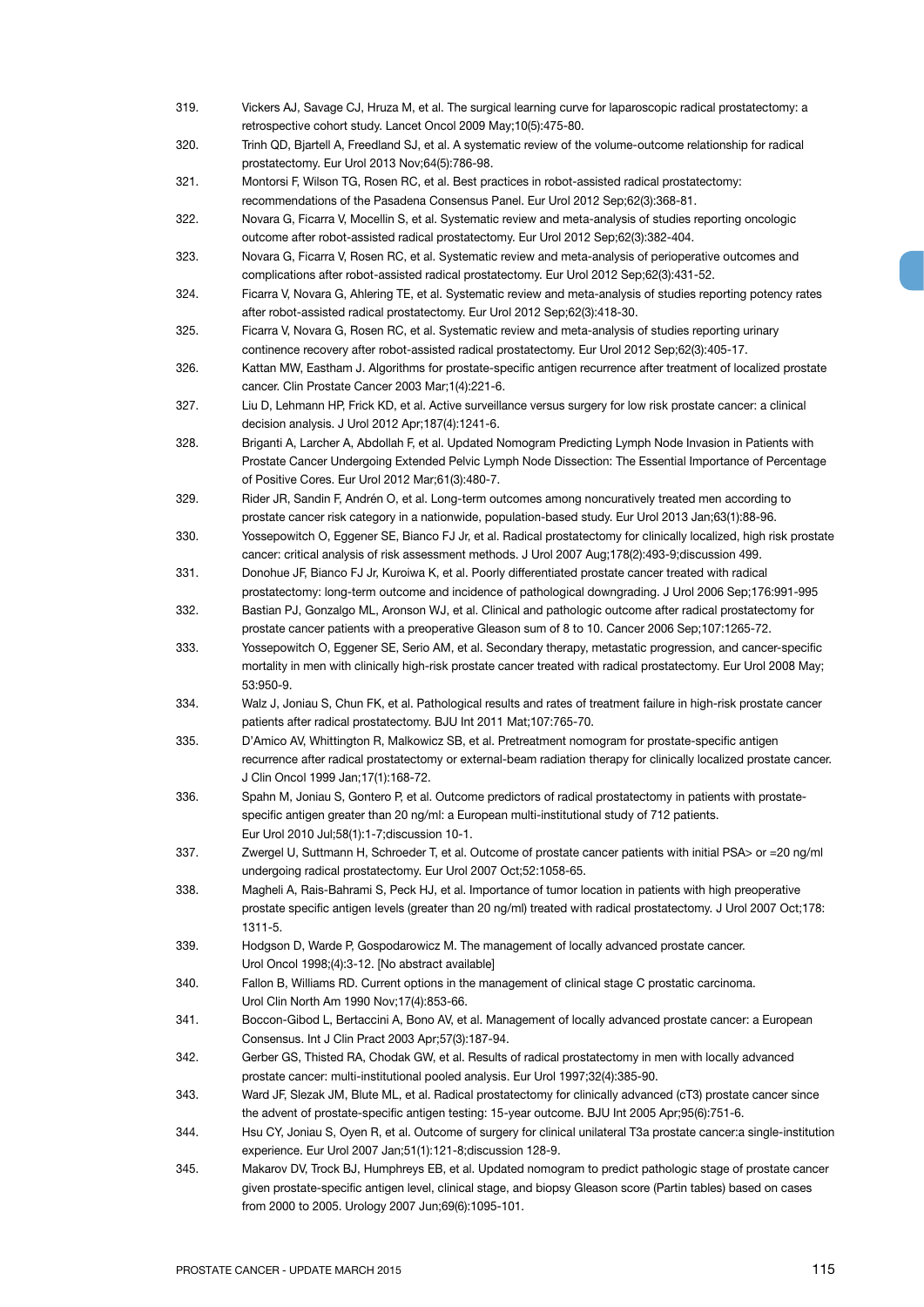- 346. Joniau S, Spahn M, Briganti A, et al. Pretreatment tables predicting pathologic stage of locally advanced prostate cancer. Eur Urol 2014 Mar 21. pii: S0302-2838(14)00249-8. doi: 10.1016/j.eururo.2014.03.013. [Epub ahead of print].
- 347. Loeb S, Smith ND, Roehl KA, et al. Intermediate-term potency, continence, and survival outcomes of radical prostatectomy for clinically high-risk or locally advanced prostate cancer. Urology 2007 Jun;69(6):1170-5.
- 348. Carver BS, Bianco FJ Jr, Scardino PT, et al. Long-term outcome following radical prostatectomy in men with clinical stage T3 prostate cancer. J Urol 2006 Aug;176:564-8.
- 349. Freedland SJ, Partin AW, Humphreys EB, et al. Radical prostatectomy for clinical stage T3a disease. Cancer 2007 Apr;109:1273-8.
- 350. Xylinas E, Drouin SJ, Comperat E, et al. Oncological control after radical prostatectomy in men with clinical T3 prostate cancer: a single-centre experience. BJU Int 2009 May;103:1173-8;discussion 1178.
- 351. Joniau S, Hsu CY, Gontero P, et al. Radical prostatectomy in very high-risk localized prostate cancer: long-term outcomes and outcome predictors. Scand J Urol Nephrol 2012 Jun;46:164-71.
- 352. Johnstone PA, Ward KC, Goodman M, et al. Radical prostatectomy for clinical T4 prostate cancer. Cancer 2006 Jun;106:2603-9.
- 353. Moltzahn F, Karnes J, Gontero P, et al. Predicting prostate cancer-specific outcome after radical prostatectomy among men with very high-risk cT3b/4 PCa: a multi-institutional outcome study of 266 patients. Prostate Cancer Prostatic Dis 2014 Dec 23 doi: 10.1038/pcan.2014.41. [Epub ahead of print].
- 354. Ghavamian R, Bergstralh EJ, Blute ML, et al. Radical retropubic prostatectomy plus orchiectomy versus orchiectomy alone for pTxN+ prostate cancer: a matched comparison. J Urol 1999 Apr;161(4):1223-7;discussion 1277-8.
- 355. Messing EM, Manola J, Yao J, et al. Eastern Cooperative Oncology Group study EST 3886. Immediate versus deferred androgen deprivation treatment in patients with node-positive prostate cancer after radical prostatectomy and pelvic lymphadenectomy. Lancet Oncol 2006 Jun;7(6):472-9.
- 356. Engel J, Bastian PJ, Baur H, et al. Survival benefit of radical prostatectomy in lymph node-positive patients with prostate cancer. Eur Urol 2010 May;57(5):754-61.
- 357. Steuber T, Budäus L, Walz J, et al. Radical prostatectomy improves progression-free and cancer-specific survival in men with lymph node positive prostate cancer in the prostate-specific antigen era: a confirmatory study. BJU Int 2011 Jun;107(11):1755-61.
- 358. Schumacher MC, Burkhard FC, Thalmann GN, et al. Good outcome for patients with few lymph node metastases after radical retropubic prostatectomy. Eur Urol 2008 Aug;54(2):344-52.
- 359. Abdollah F, Karnes RJ, Suardi N, et al. Impact of Adjuvant Radiotherapy on Survival of Patients With Node-Positive Prostate Cancer. J Clin Oncol. 2014 Dec 10;32(35):3939-47.
- 360. Mattei A, Fuechsel FG, Bhatta Dhar N, et al. The template of the primary lymphatic landing sites of the prostate should be revisited: results of a multimodality mapping study. Eur Urol 2008 Jan;53(1):118-25.
- 361. Dell'Oglio P, Abdollah F, Suardi N, et al. External validation of the European association of urology recommendations for pelvic lymph node dissection in patients treated with robot-assisted radical prostatectomy. J Endourol 2014 Apr;28(4):416-23.
- 362. Hinev AI, Anakievski D, Kolev NH, et al. Validation of nomograms predicting lymph node involvement in patients with prostate cancer undergoing extended pelvic lymph node dissection. Urol Int 2014;92(3):300-5.
- 363. Pound CR, Partin AW, Eisenberger MA, et al. Natural history of progression after PSA elevation following radical prostatectomy. JAMA 1999 May;281(17):1591-7.
- 364. Aus G, Nordenskjöld K, Robinson D, et al. Prognostic factors and survival in nodepositive (N1) prostate cancer-a prospective study based on data from a Swedish population-based cohort. Eur Urol 2003 Jun;43(6):627-31.
- 365. Cheng L, Zincke H, Blute ML, et al. Risk of prostate carcinoma death in patients with lymph node metastasis. Cancer 2001 Jan;91(1):66-73.
- 366. Seiler R, Studer UE, Tschan K,et al. Removal of limited nodal disease in patients undergoing radical prostatectomy: long-term results confirm a chance for cure. J Urol 2014 May;191(5):1280-5.
- 367. Joslyn SA, Konety BR. Impact of extent of lymphadenectomy on survival after radical prostatectomy for prostate cancer. Urology 2006 Jul;68(1):121-5.
- 368. Abdollah F, Gandaglia G, Suardi N, et al. More extensive pelvic lymph node dissection improves survival in patients with node-positive prostate cancer. Eur Urol 2014 May 29. pii: S0302-2838(14)00421-7. doi: 10.1016/j. eururo.2014.05.011. [Epub ahead of print].
- 369. Briganti A, Chun FK, Salonia A, et al. Complications and other surgical outcomes associated with extended pelvic lymphadenectomy in men with localized prostate cancer. Eur Urol 2006 Nov;50(5):1006-13
- 370. Burkhard FC, Schumacher M, Studer UE. The role of lymphadenectomy in prostate cancer. Nat Clin Pract Urol 2005 Jul;2(7):336-42.
- 371. Ploussard G, Briganti A, de la Taille A, et al. Pelvic lymph node dissection during robot-assisted radical prostatectomy: efficacy, limitations, and complications-a systematic review of the literature. Eur Urol 2014 Jan;65(1):7-16.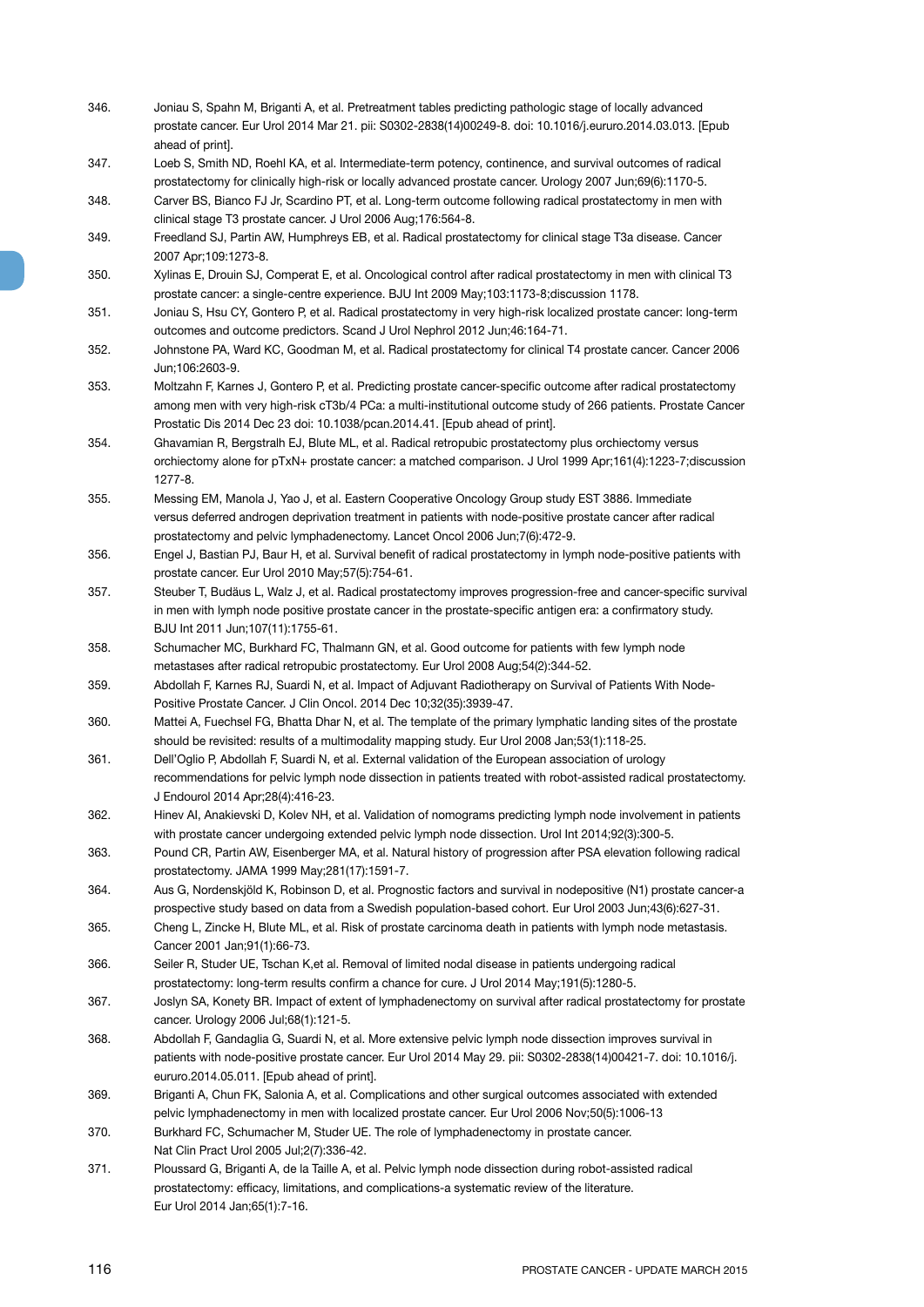- 372. Davis JW, Shah JB, Achim M. Robot-assisted extended pelvic lymph node dissection (PLND) at the time of radical prostatectomy (RP): a video-based illustration of technique, results, and unmet patient selection needs. BJU Int 2011 Sep;108(6 Pt 2):993-8.
- 373. Shelley MD, Kumar S, Wilt T, et al. A systematic review and meta-analysis of randomised trials of neoadjuvant hormone therapy for localised and locally advanced prostate carcinoma. Cancer Treat Rev 2009 Feb;35(1):9-17.

374. Kumar S, Shelley M, Harrison C, et al. Neo-adjuvant and adjuvant hormone therapy for localised and locally advanced prostate cancer. Cochrane Database Syst Rev 2006 Oct;(4):CD006019.

- 375. McLeod DG, Iversen P, See WA, et al. Casodex Early Prostate Cancer Trialists' Group. Bicalutamide 150 mg plus standard care vs standard care alone for early prostate cancer. BJU Int 2006 Feb;97(2):247-54.
- 376. Wong YN, Freedland S, Egleston B, et al. Role of androgen deprivation therapy for node-positive prostate cancer. J Clin Oncol 2009 Jan;27(1):100-5.
- 377. Siddiqui SA, Boorjian SA, Inman B, et al. Timing of androgen deprivation therapy and its impact on survival after radical prostatectomy: a matched cohort study. J Urol 2008 May;179:1830-7;discussion 1837.
- 378. Tewari A, Sooriakumaran P, Bloch DA, et al. Positive surgical margin and perioperative complication rates of primary surgical treatments for prostate cancer: a systematic review and meta-analysis comparing retropubic, laparoscopic, and robotic prostatectomy. Eur Urol 2012 Jul;62(1):1-15.
- 379. Gontero P, Kirby RS. Nerve-sparing radical retropubic prostatectomy: techniques and clinical considerations. Prostate Cancer Prostatic Dis 2005;8(2):133-9.
- 380. Sokoloff MH, Brendler CB. Indications and contraindications for nerve-sparing radical prostatectomy. Urol Clin North Am 2001 Aug;28(3):535-43.
- 381. Panebianco V, Salciccia S, Cattarino S, et al. Use of multiparametric MR with neurovascular bundle evaluation to optimize the oncological and functional management of patients considered for nerve-sparing radical prostatectomy. J Sex Med 2012 Aug;9(8):2157-66.
- 382. Roethke MC, Lichy MP, Kniess M, et al. Accuracy of preoperative endorectal MRI in predicting extracapsular extension and influence on neurovascular bundle sparing in radical prostatectomy. World J Urol 2013 Oct;31(5): 1111-6.
- 383. Park BH, Jeon HG, Jeong BC, et al. Role of multiparametric 3.0 tesla magnetic resonance imaging for decisionmaking to preserve or resect neurovascular bundles at robotic assisted laparoscopic radical prostatectomy. J Urol 2014 Jul;192(1):82-8.
- 384. Eichelberg C, Erbersdobler A, Haese A, et al. Frozen section for the management of intraoperatively detected palpable tumor lesions during nerve-sparing scheduled radical prostatectomy. Eur Urol 2006 Jun;49(6): 1011-6;discussion 1016-8.
- 385. Montorsi F, Brock G, Lee J, et al. Effect of nightly versus on-demand vardenafil on recovery of erectile function in men following bilateral nerve-sparing radical prostatectomy. Eur Urol 2008 Oct;54(4): 924-31.
- 386. Pavlovich CP, Levinson AW, Su LM, et al. Nightly vs on-demand sildenafil for penile rehabilitation after minimally invasive nerve-sparing radical prostatectomy: results of a randomized double-blind trial with placebo. BJU Int 2013 Oct;112(6):844-51.
- 387. Padma-Nathan H, McCullough AR, Levine LA, et al. Study Group. Randomized, double-blind, placebo-controlled study of postoperative nightly sildenafil citrate for the prevention of erectile dysfunction after bilateral nervesparing radical prostatectomy. Int J Impot Res 2008 Sep-Oct;20(5):479-86.
- 388. Dearnaley DP, Jovic G, Syndikus I, et al. Escalated-dose versus control-dose conformal radiotherapy for prostate cancer: long-term results from the MRC RT01 randomised controlled trial. Lancet Oncol 2014 Apr;15(4):464-73.
- 389. Ling CC, Yorke E, Fuks Z. From IMRT to IGRT: frontierland or neverland? Radiother Oncol 2006 Feb;78(2): 119-22.
- 390. Keiler L, Dobbins D, Kulasekere R, et al. Tomotherapy for prostate adenocarcinoma: a report on acute toxicity. Radiother Oncol 2007 Aug;84(2):171-6.
- 391. Kuban DA, Levy LB, Cheung MR, et al. Long-term failure patterns and survival in a randomized dose-escalation trial for prostate cancer. Who dies of disease? Int J Radiat Oncol Biol Phys 2011 Apr;79(5):1310-7.
- 392. Zietman AL, Bae K, Slater JD, et al. Randomized trial comparing conventional-dose with high-dose conformal radiation therapy in early-stage adenocarcinoma of the prostate: long-term results from proton radiation oncology group/american college of radiology 95-09. J Clin Oncol 2010 Mar;28(7):1106-11.
- 393. Viani GA, Stefano EJ, Afonso SL. Higher-than-conventional radiation doses in localized prostate cancer treatment: a meta-analysis of randomized, controlled trials. Int J Radiat Oncol Biol Phys 2009 Aug;74(5):1405-18.
- 394. Peeters ST, Heemsbergen WD, Koper PCM, et al. Dose-response in radiotherapy for localized prostate cancer: results of the Dutch multicenter randomized phase III trial comparing 68 Gy of radiotherapy with 78 Gy. J Clin Oncol 2006 May;24(13):1990-6.
- 395. Beckendorf V, Guerif S, Le Prisé E, et al. 70 Gy versus 80 Gy in localized prostate cancer: 5-year results of GETUG 06 randomized trial. Int J Radiat Oncol Biol Phys 2011 Jul;80(4):1056-63.
- 396. Jones CU, Hunt D, McGowan DG, et al. Radiotherapy and short-term androgen deprivation for localized prostate cancer. N Engl J Med 2011 Jul;365(2):107-18.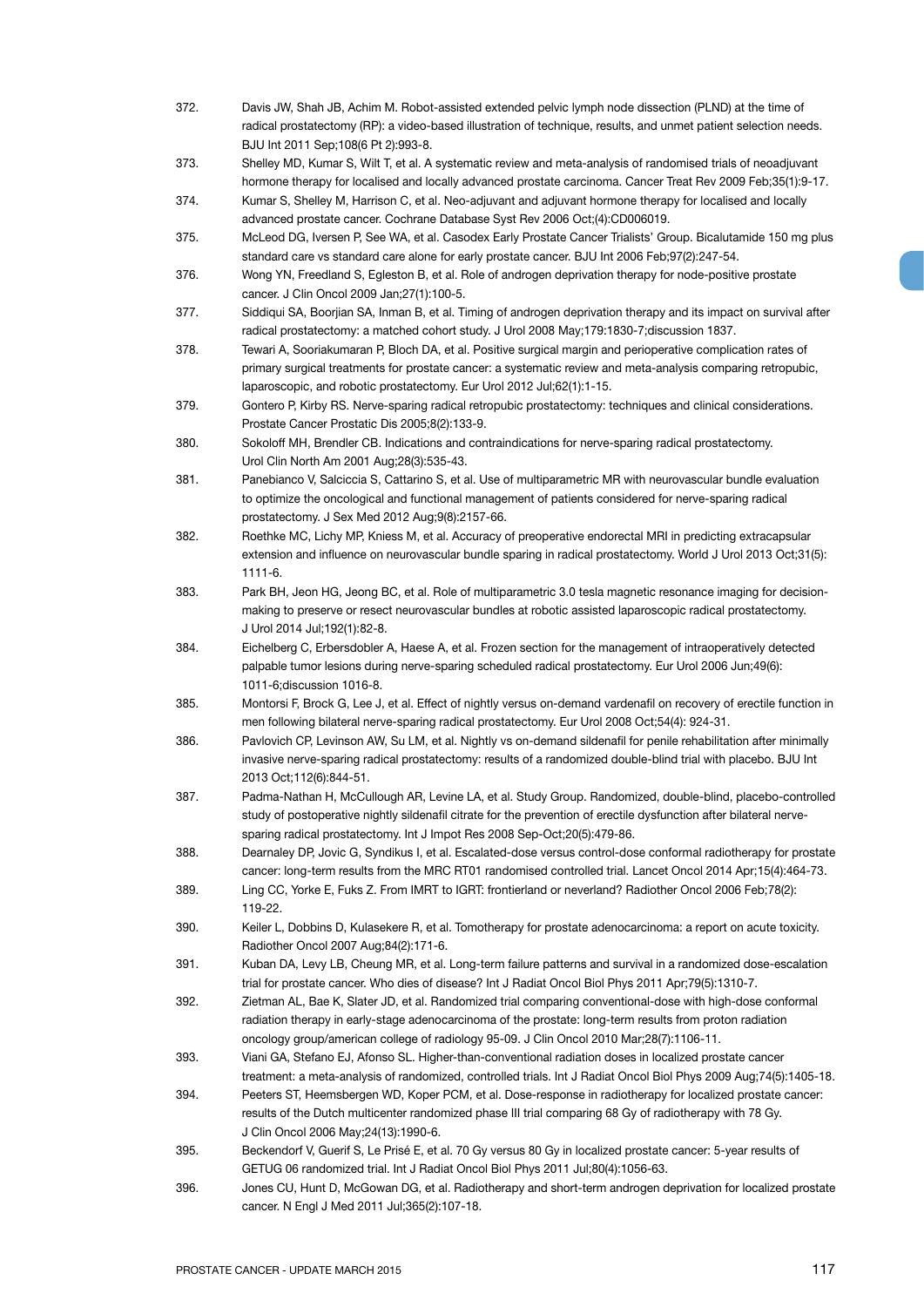- 397. Bolla M, de Reijke TM, Van Tienhoven G, et al. EORTC Radiation Oncology Group and Genito-Urinary Tract Cancer Group. Duration of androgen suppression in the treatment of prostate cancer. N Engl J Med 2009 Jun;360(24):2516-27.
- 398. Fowler JF. The radiobiology of prostate cancer including new aspects of fractionated radiotherapy. Acta Oncol 2005;44(3):265-76.
- 399. Dasu A, Toma-Dasu I. Prostate alpha/beta revisited -- an analysis of clinical results from 14 168 patients. Acta Oncol 2012 Nov;51(8):963-74.
- 400. Lukka H, Hayter C, Julian JA, et al. Randomized trial comparing two fractionation schedules for patients with localized prostate cancer. J Clin Oncol 2005 Sep;23(25):6132-8.
- 401. Yeoh EE, Botten RJ, Butters J, et al. Hypofractionated versus conventionally fractionated radiotherapy for prostate carcinoma: final results of phase III randomized trial. Int J Radiat Oncol Biol Phys 2011 Dec;81(5): 1271-8.
- 402. Dearnaley D, Syndikus I, Sumo G, et al. Conventional versus hypofractionated high-dose intensity-modulated radiotherapy for prostate cancer: preliminary safety results from the CHHiP randomised controlled trial. Lancet Oncol 2012 Jan;13(1):43-54.
- 403. Kuban DA, Nogueras-Gonzalez GM, Hamblin L, et al. Preliminary Report of a Randomized Dose Escalation Trial for Prostate Cancer using Hypofractionation. International Journal of Radiation Oncology • Biology • Physics 78(3):S58-S59.
- 404. Arcangeli G, Saracino B, Gomellini S, et al. A prospective phase III randomized trial of hypofractionation versus conventional fractionation in patients with high-risk prostate cancer. Int J Radiat Oncol Biol Phys 2010 Sep;78(1):11-8.
- 405. Arcangeli S, Strigari L, Gomellini S, et al. Updated results and patterns of failure in a randomized hypofractionation trial for high-risk prostate cancer. Int J Radiat Oncol Biol Phys 2012 Dec;84(5):1172-8.
- 406. Pollack A, Walker G, Horwitz EM, et al. Randomized trial of hypofractionated external-beam radiotherapy for prostate cancer. J Clin Oncol 2013 Nov;31(31):3860-8.
- 407. Koontz BF, Bossi A, Cozzarini C, et al. A Systematic review of hypofractionation for primary management of prostate cancer. Eur Urol 2014 Aug 26. pii: S0302-2838(14)00751-9. doi: 10.1016/j.eururo.2014.08.009. [Epub ahead of print].
- 408. Aluwini S, van Rooij P, Hoogeman M, et al. Stereotactic body radiotherapy with a focal boost to the MRI-visible tumor as monotherapy for low- and intermediate-risk prostate cancer: early results. Radiat Oncol 2013 Apr;8:84.
- 409. Katz A, et al. Stereotactic Body Radiation Therapy for Low-, Intermediate-, and High-Risk Prostate Cancer: Disease Control and Quality of Life at 6 Years. International Journal of Radiation Oncology\* Biology\* Physics 2013 87(2):S24-S25.
- 410. Bolla M, Van Tienhoven G, Warde P, et al. External irradiation with or without long-term androgen suppression for prostate cancer with high metastatic risk: 10-year results of an EORTC randomised study. Lancet Oncol 2010 Nov;11(11):1066-73.
- 411. Pilepich MV, Winter K, Lawton CA, et al. Androgen suppression adjuvant to definitive radiotherapy in prostate carcinoma--long-term results of phase III RTOG 85-31. Int J Radiat Oncol Biol Phys 2005 Apr;61(5):1285-90.
- 412. Roach M, Bae K, Speight J, et al. Short-term neoadjuvant androgen deprivation therapy and external-beam radiotherapy for locally advanced prostate cancer: long term results of RTOG 8610. J Clin Oncol 2008 Feb; 26(4):585-91.
- 413. D'Amico A, Renshaw AA, Loffredo M, et al. Androgen suppression and radiation vs radiation alone for prostate cancer; a randomized controlled trial. JAMA 2008 Jan;299(3):289-95.
- 414. Denham JW, Steigler A, Lamb DS, et al. Short-term neoadjuvant androgen deprivation and radiotherapy for locally advanced prostate cancer: 10-year data from the TROG 96.01 randomised trial. Lancet Oncol 2011 May;12(5):451-9
- 415. Horwitz EM, Bae K, Hanks GE, et al. Ten-year follow-up of radiation therapy oncology group protocol 92-02: a phase III trial of the duration of elective androgen deprivation in locally advanced prostate cancer. J Clin Oncol 2008 May;26(15):2497-504.
- 416. Widmark A, Klepp O, Solberg A, et al. Endocrine treatment, with or without radiotherapy, in locally advanced prostate cancer (SPCG-7/SFUO-3): an open randomised phase III trial. Lancet 2009 Jan;373(9660):301-8.
- 417. Pisansky TM, Hunt D, Gomella LG, et al. Duration of Androgen Suppression Before Radiotherapy for Localized Prostate Cancer: Radiation Therapy Oncology Group Randomized Clinical Trial 9910. J Clin Oncol 2015 Feb; 33(4):332-9.
- 418. Bolla M, Collette L, Blank L, et al. Long-term results with immediate androgen suppression and external irradiation in patients with locally advanced prostate cancer (an EORTC study): a phase III randomised trial. Lancet 2002 Jul;360(9327):103-6.
- 419. Granfors T, Modig H, Damber JE, et al. Long-term followup of a randomized study of locally advanced prostate cancer treated with combined orchiectomy and external radiotherapy versus radiotherapy alone. J Urol 2006 Aug;176(2):544-7.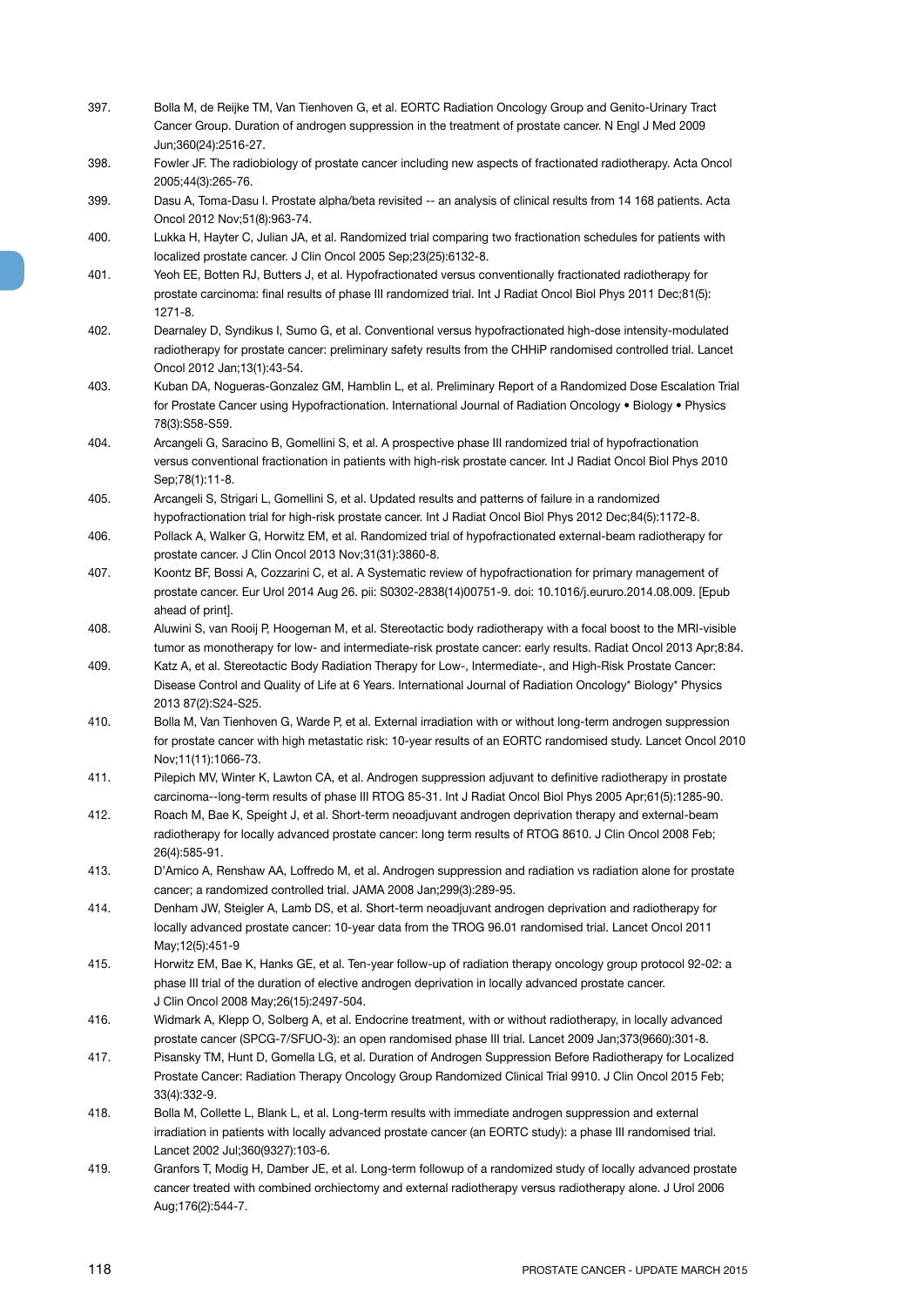420. Lawton CA, DeSilvio M, Roach M 3rd, et al. An update of the phase III trial comparing whole pelvic to prostate only radiotherapy and neoadjuvant to adjuvant total androgen suppression: updated analysis of RTOG 94-13, with emphasis on unexpected hormone/radiation interactions. Int J Radiat Oncol Biol Phys 2007 Nov;69(3): 646-55. 421. Warde P, Mason M, Ding K, et al and for the NCIC CTG PR.3/MRC UK PR07 investigators. Combined androgen deprivation therapy and radiation therapy for locally advanced prostate cancer: a randomised, phase 3 trial. Lancet 2012 Dec;378(9809):2104-11. 422. Mottet N, Peneau M, Mazeron JJ, et al. Addition of radiotherapy to long-term androgen deprivation in locally advanced prostate cancer: an open randomised phase 3 trial. Eur Urol 2012 Aug;62(2):213-9. 423. Fizazi K, Lesaunier F, Delva R, et al. A phase III trial of docetaxel-estramustine in high-risk localised prostate cancer: a planned analysis of response, toxicity and quality of life in the GETUG 12 trial. Eur J Cancer 2012 Jan; 48(2):209-17. 424. Zietman AL, DeSilvio ML, Slater JD, et al. Comparison of conventional-dose vs high-dose conformal radiation therapy in clinically localized adenocarcinoma of the prostate: a randomized controlled trial. JAMA 2005 Sep;294(10):1233-9. 425. Peeters ST, Heemsbergen WD, van Putten WL, et al. Acute and late complications after radiotherapy for prostate cancer: results of a multicenter randomized trial comparing 68 Gy to 78 Gy. Int J Radiat Oncol Biol Phys 2005 Mar;61(4):1019-34. 426. Dearnaley DP, Sydes MR, Langley RE, et al. The early toxicity of escalated versus standard dose conformal radiotherapy with neo-adjuvant androgen suppression for patients with localised prostate cancer: results from the MRC RT01 trial (ISRCTN47772397). Radiother Oncol 2007 Apr;83(1):31-41. 427. Kuban DA, Tucker SL, Dong L, et al. Long-term results of the M. D. Anderson randomized dose-escalation trial for prostate cancer. Int J Radiat Oncol Biol Phys 2008 Jan;70(1):67-74. 428. Matzinger O, Duclos F, van den Bergh A, et al. Acute toxicity of curative radiotherapy for intermediate- and highrisk localised prostate cancer in the EORTC trial 22991. Eur J Cancer 2009 Nov;45(16):2825-34. 429. Zapatero A, Valcárcel F, Calvo FA, et al. Risk-Adapted Androgen Deprivation and Escalated Three-Dimensional Conformal Radiotherapy for Prostate Cancer: Does Radiation Dose Influence Outcome of Patients Treated With Adjuvant Androgen Deprivation? A GICOR Study. J Clin Oncol 2005 Sep;23(27):6561-6568. 430. Zelefsky MJ, Chan H, Hunt M, et al. Long-term outcome of high dose intensity modulated radiation therapy for patients with clinically localized prostate cancer. J Urol 2006 Oct;176(4 Pt 1):1415-9. 431. Vora SA, Wong WW, Schilf SE, et al. Analysis of biochemical control and prognostic factors in patients treated with either low-dose three-dimensional conformal radiation therapy or high-dose intensity-modulated radiotherapy for localized prostate cancer. Int J Radiat Oncol Biol Phys 2007 Jul;68(4):1053-8. 432. Kupelian PA, Willoughby TR, Reddy CA, et al. Hypofractionated intensity-modulated radiotherapy (70 Gy at 2.5 Gy per fraction) for localized prostate cancer: Cleveland Clinic experience. Int J Radiat Oncol Biol Phys 2007 Aug;68(5):1424-30. 433. Gomez-Iturriaga Pina A, Crook J, Borg J, et al. Median 5 year follow-up of 125iodine brachytherapy as monotherapy in men aged<or=55 years with favorable prostate cancer. Urology 2010 Jun:75(6):1412-6. 434. Ishiyama H, Kitano M, Satoh T, et al. Genitourinary toxicity after high-dose-rate (HDR) brachytherapy combined with Hypofractionated External beam radiotherapy for localized prostate cancer: an analysis to determine the correlation between dose-volume histogram parameters in HDR brachytherapy and severity of toxicity. Int J Radiat Oncol Biol Phys 2009 Sep;75(1):23-8. 435. Gelblum DY, Potters L. Rectal complications associated with transperineal interstitial brachytherapy for prostate cancer. Int J Radiat Oncol Biol Phys 2000 Aug;48(1):119-24. 436. Lee WR, Bae K, Lawton C, et al. Late toxicity and biochemical recurrence after external-beam radiotherapy combined with permanent-source prostate brachytherapy. Cancer 2007 Apr;109(8):1506-1512. 437. Zelefsky MJ, Hollister T, Raben A, et al. Five-year biochemical outcome and toxicity with transperineal CT-planned permanent I-125 prostate implantation for patients with localized prostate cancer. Int J Radiat Oncol Biol Phys 2000 Jul;47(5):1261-6. 438. Zelefsky MJ, Pei X, Chou JF, et al. Dose escalation for prostate cancer radiotherapy: predictors of long-term biochemical tumor control and distant metastases-free survival outcomes. Eur Urol 2011 Dec;60(6):1133-9. 439. Krauss D, Kestin L, Ye H, et al. A Lack of benefit for the addition of androgen deprivation therapy to doseescalated radiotherapy in the treatment of intermediate- and high-risk prostate cancer. Int J Radiat Oncol Biol Phys 2011 Jul;80(4):1064-71 440. Kupelian PA, Ciezki J, Reddy CA, et al. Effect of increasing radiation doses on local and distant failures in patients with localized prostate cancer. Int J Radiat Oncol Biol Phys 2008 May;71(1):16-22. 441. Leibel SA, Fuks Z, Zelefsky MJ, et al. The effects of local and regional treatments on the metastatic outcome in prostatic carcinoma with pelvic lymph node involvement. Int J Radiat Oncol Biol Phys 1994 Jan;28(1):7-16.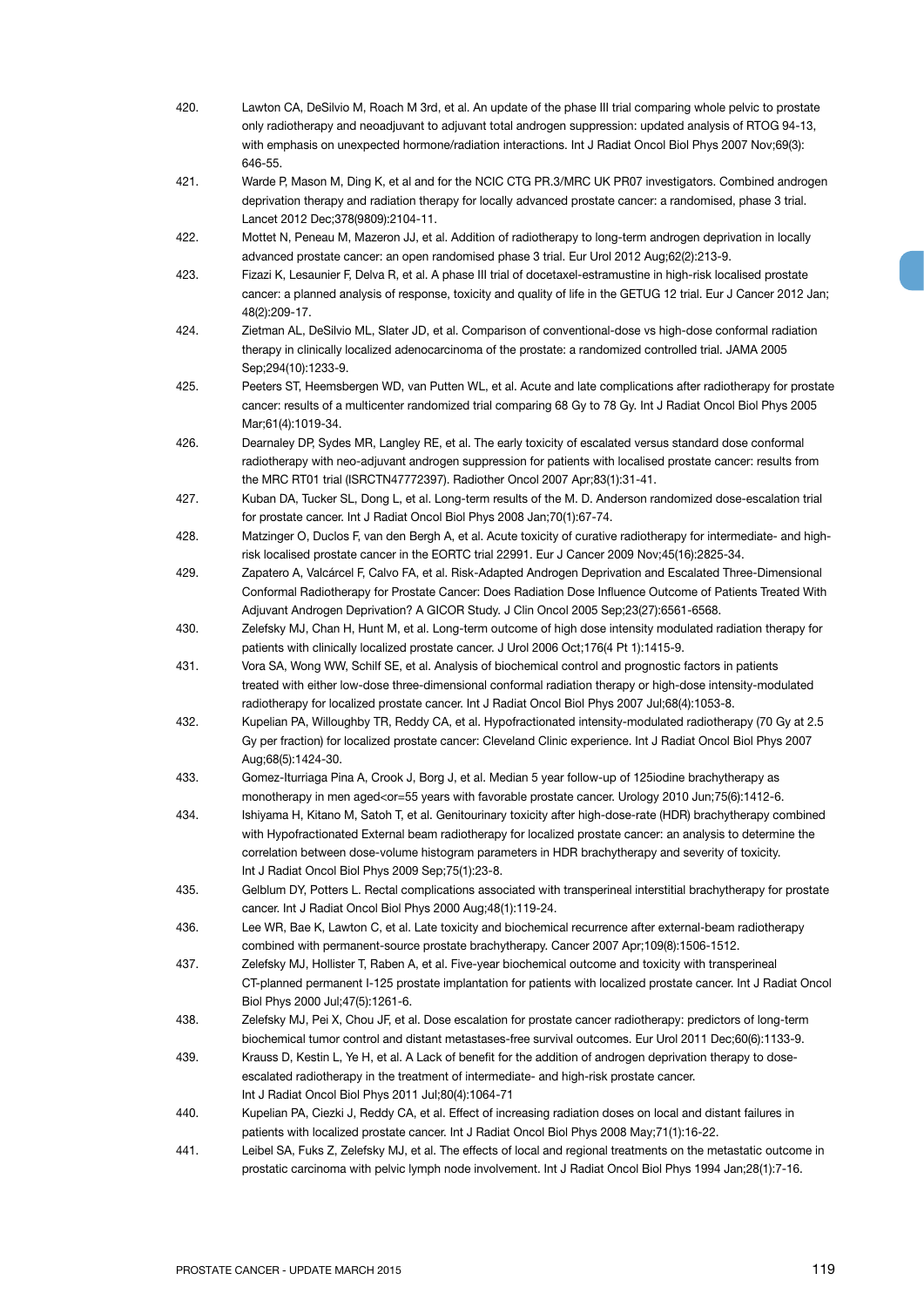- 442. Mason MD PW, Sydes MR, Brundage M, et al. Final report of the Intergroup Randomized Study of Combined Androgen-Deprivation Therapy Plus Radiotherapy Versus Androgen-Deprivation Therapy Alone in locally advanced prostate cancer. J Clin Oncol 2015 [in press].
- 443. Brundage M SM, Parulekar WR, Warde R, et al. The impact of radiation therapy when added to androgen deprivation therapy for locally advanced prostate cancer: Long-term quality of life outcomes from the NCIC CTG PR3/ MRC PR07 Randomized Trial J Clin Oncol 2015 [in press].
- 444. Asbell SO, Krall JM, Pilepich MV, et al. Elective irradiation in stage A2, B carcinoma of the prostate:analysis of RTOG 77 06. Int J Radiation Oncol Biol Phys 1988 Dec;15(6):1307-16.
- 445. Pommier P, Chabaud S, Lagrange JL, et al. Is there a role for pelvic irradiation in localized prostate adenocarcinoma? Preliminary results of GETUG-01. J Clin Oncol 2007 Dec;25(34):5366-73.
- 446. Roach M, Marquez C, Yuo H, et al. Predicting the risk of lymph node involvement using the pretreatment prostate specific antigen and Gleason score in men with clinically localized prostate cancer. Int J Radiat Oncol Biol Phys 1993 Jan;28(1):33-7.
- 447. Lawton CA, Winter K, Grignon D, et al. Androgen suppression plus radiation versus radiation alone for patients with D1/pathologic node-positive adenocarcinoma of the prostate: updated results based on a national prospective randomized trial, RTOG 85-31. J Clin Oncol 2005 Feb;23(4):800-7.
- 448. James ND, Spears MR, Clarke NW, et al. Impact of Node Status and Radiotherapy on Failure-Free Survival in Patients With Newly-Diagnosed Non-Metastatic Prostate Cancer: Data From >690 Patients in the Control Arm of the STAMPEDE Trial. Int J Radiation Oncol Biol Phys 90(1):S13.
- 449. Trofimov A, Nguyen PL, Coen JJ, et al. Radiotherapy treatment of early-stage prostate cancer with IMRT and protons: a treatment planning comparison. Int J Radiat Oncol Biol Phys 2007 Oct;69(2):444-53.
- 450. Vargas C, Fryer A, Mahajan C, et al. Dose-volume comparison of proton therapy and intensity modulated radiotherapy for prostate cancer. Int J Radiat Oncol Biol Phys 2008 Mar;70(3):744-51.
- 451. Gray PJ, Paly JJ, Yeap BY, et al. Patient-reported outcomes after 3-dimensional conformal, intensity-modulated, or proton beam radiotherapy for localized prostate cancer. Cancer 2013 May;119(9):1729-35.
- 452. Sheets NC, Goldin GH, Meyer AM, et al. Intensity-modulated radiation therapy, proton therapy, or conformal radiation therapy and morbidity and disease control in localized prostate cancer. Jama 2012 307(15):1611-20.
- 453. Yu JB, Soulos PR, Herrin J, et al. Proton versus intensity-modulated radiotherapy for prostate cancer: patterns of care and early toxicity. J Natl Cancer Inst 2013 Jan;105(1):25-32.
- 454. Ash D, Flynn A, Batterman J, et al. ESTRA/EAU Urological Brachytherapy Group; EORTC Radiotherapy Group. ESTRO/EAU/EORTC recommendations on permanent seed implantation for localized prostate cancer. Radiother Oncol 2000 Dec;57(3):315-21.
- 455. Salembier C, Lavagnini P, Nickers P, et al. GEC ESTRO PROBATE Group. Tumour and target volumes in permanent prostate brachytherapy: a supplement to the ESTRO/EAU/EORTC recommendations on prostate brachytherapy. Radiother Oncol 2007 Apr;83(1):3-10.
- 456. Morris WJ, Keyes M, Spadinger I, et al. Population-based 10-year oncologic outcomes after low-dose-rate brachytherapy for low-risk and intermediate-risk prostate cancer. Cancer 2013 Apr;119(8):1537-46.
- 457. Machtens S, Baumann R, Hagemann J, et al. Long-term results of interstitial brachytherapy (LDR brachytherapy) in the treatment of patients with prostate cancer. World J Urol 2006 Aug;24(3):289-95.
- 458. Grimm PD, Blasko JC, Sylvester JE, et al. 10-year biochemical (prostate-specific antigen) control of prostate cancer with (125)I brachytherapy. Int J Radiat Biol Phys 2001 Sep;51(1):31-40.
- 459. Potters L, Klein EA, Kattan MW, et al. Monotherapy for stage T1-T2 prostate cancer: radical prostatectomy, external beam radiotherapy, or permanent seed implantation. Radiother Oncol 2004 Apr;71(1):29-33.
- 460. Sylvester JE, Blasko JC, Grimm R, et al. Fifteen year follow-up of the first cohort of localized prostate cancer patients treated with brachytherapy. J Clin Oncol 2004 Apr;22(14S):4567.
- 461. Potters L, Morgenstern C, Calugaru E, et al. 12-year outcomes following permanent prostate brachytherapy in patients with clinically localized prostate cancer. J Urol 2005 May;173(5):1562-6.
- 462. Stone NN, Stock RG, Unger P. Intermediate term biochemical-free progression and local control following 125iodine brachytherapy for prostate cancer. J Urol 2005 Mar;173(3):803-7.
- 463. Zelefsky MJ, Kuban DA, Levy LB, et al. Multi-institutional analysis of long-term outcome for stages T1-T2 prostate cancer treated with permanent seed implantation. Int J Radiat Oncol Biol Phys 2007 Feb;67(2):327-33.
- 464. Lawton CA, DeSilvio M, Lee WR, et al. Results of a phase II trial of transrectal ultrasound-guided permanent radioactive implantation of the prostate for definitive management of localized adenocarcinoma of the prostate (RTOG 98-05). Int J Radiat Oncol Biol Phys 2007 Jan;67(1):39-47.
- 465. Stock RG, Stone NN. Importance of post-implant dosimetry in permanent brachytherapy. Eur Urol 2002 Apr; 41(4):434-9.
- 466. Budäus L, Bolla M, Bossi A, et al. Functional outcomes and complications following radiation therapy for prostate cancer: a critical analysis of the literature. Eur Urol 2012 Jan;61(1):112-27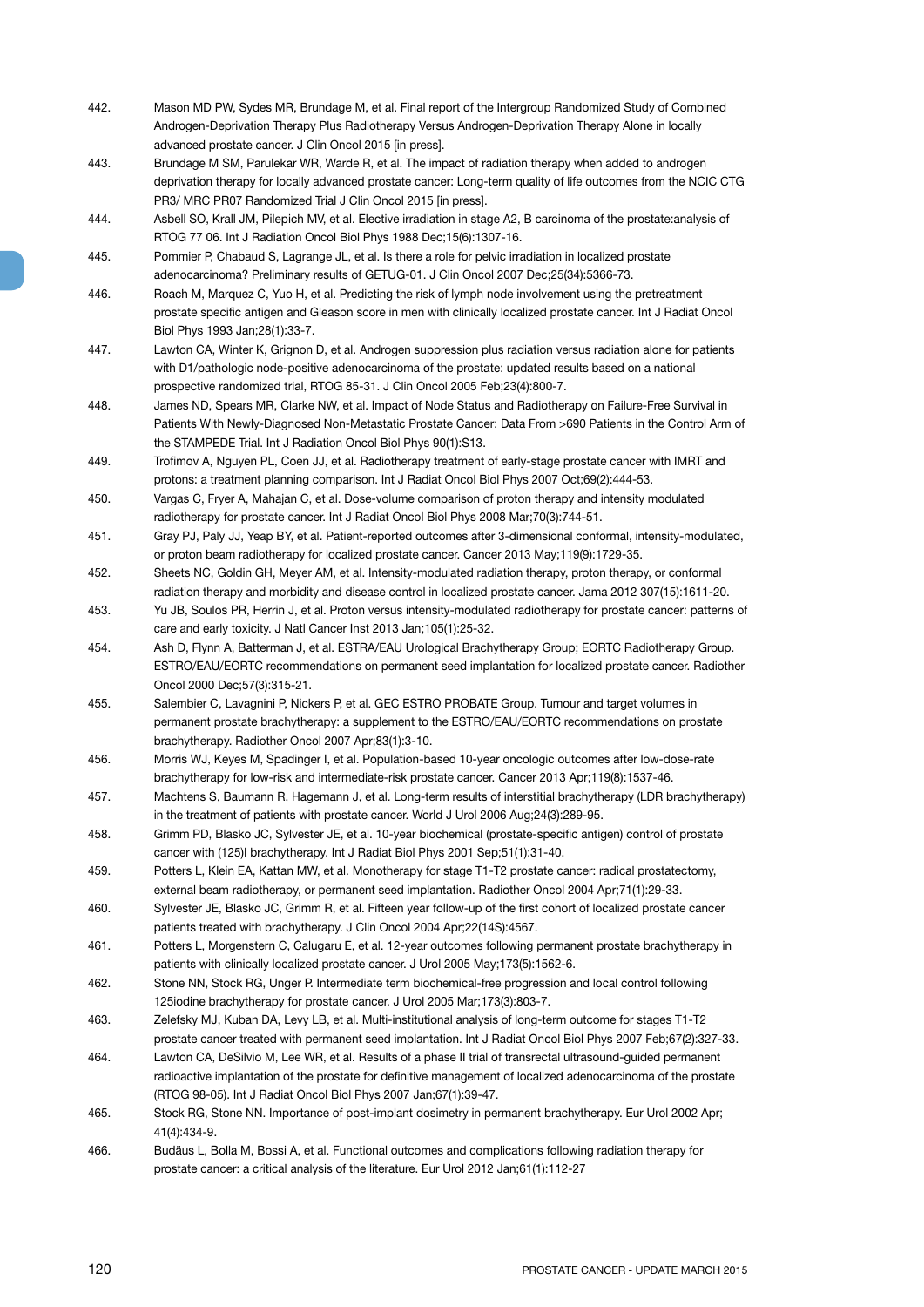- 467. Elshaikh MA, Ulchaker JC, Reddy CA, et al. Prophylactic tamsulosin (Flomax) in patients undergoing prostate 125I brachytherapy for prostate carcinoma: final report of a double-blind placebo-controlled randomized study. Int J Radiat Oncol Biol Phys 2005 May;62(1):164-9.
- 468. Chen AB, D'Amico AV, Neville BA, et al. Patient and treatment factors associated with complications after prostate brachytherapy. J Clin Oncol 2006 Nov;24(33):5298-304.
- 469. Merrick GS, Butler WM, Galbreath RW, et al. Biochemical outcome for hormone naive patients withGleason score 3+4 versus 4+3 prostate cancer undergoing permanent prostate brachytherapy. Urology 2002 Jul;60(1): 98-103.
- 470. Reed DR, Wallner KE, Merrick GS, et al. A prospective randomized comparison of stranded vs. loose 125I seeds for prostate brachytherapy. Brachytherapy 2007 Apr;6(2):129-34.
- 471. Potters L, Cha C, Ashley R, et al. Is pelvic radiation necessary in patients undergoing prostate brachytherapy? Int J Radiat Oncol Biol Phys 1998;42(1):296
- 472. Lee LN, Stock RG, Stone NN. Role of hormonal therapy in the management of intermediate-to high-risk prostate cancer treated with permanent radioactive seed implantation. Int J Radiat Oncol Biol Phys 2002 Feb;52(2): 444-52.
- 473. Wallner K, Merrick G, True L, et al. 20 Gy versus 44 Gy supplemental beam radiation with Pd-103 prostate brachytherapy: preliminary biochemical outcomes from a prospective randomized multicentre trial. Radiother Oncol 2005 Jun;75(3):307-10.
- 474. Galalae RM, Kovacs G, Schultze J, et al. Long term outcome after elective irradiation on the pelvic lymphatics and local dose escalation using high dose rate brachytherapy for locally advanced prostate cancer. Int J Radiat Oncol Biol Phys 2002 Jan;52(1):81-90.
- 475. Zelefsky MJ, Nedelka MA, Arican ZL, et al. Combined brachytherapy with external beam radiotherapy for localized prostate cancer: reduced morbidity with an intra-operative brachytherapy planning technique and supplemental intensity-modulated radiation therapy. Brachytherapy 2008 Jan-Mar;7(1):1-6.
- 476. Kupelian PA, Potters L, Ciezki JP, et al. Radical prostatectomy, external beam radiotherapy < 72 Gy, external radiotherapy > or = 72 Gy, permanent seed implantation or combined seeds/external beam radiotherapy for stage T1-2 prostate cancer. Int J Radiat Oncol Biol Phys 2004 Jan;58(1):25-33.
- 477. Sylvester JE, Grimm PD, Blasko JC, et al. 15-year biochemical relapse free survival in clinical stage T1-T3 prostate cancer following combined external beam radiotherapy and brachytherapy; Seattle experience. Int J Radiat Oncol Biol Phys 2007 Jan;67(1):57-64.
- 478. Phan TP, Syed AM, Puthawala A, et al. High dose rate brachytherapy as a boost for the treatment of localized prostate cancer. J Urol 2007 Jan;177(1):123-7.
- 479. Vordermark D, Wulf J, Markert K, et al. 3-D conformal treatment of prostate cancer to 74 Gy vs high-dose- rate brachytherapy boost: a cross-sectional quality of life survey. Acta Oncol 2006;45(6):708-16.
- 480. Hoskin PJ, Motohashi K, Bownes P, et al. High dose rate brachytherapy in combination with external beam radiotherapy in the radical treatment of prostate cancer: initial results of a randomised phase three trial. Radiother Oncol 2007 Aug;84(2):114-20.
- 481. Pieters BR, de Back DZ, Koning CC, et al. Comparison of three radiotherapy modalities on biochemical control and overall survival for the treatment of prostate cancer: a systematic review. Radiother Oncol 2009 Nov;93(2):168-73.
- 482. Fowler FJ, Barry MJ, Lu-Yao G, et al. Outcomes of external beam radiation therapy for prostate cancer: a study of Medicare beneficiaries in three surveillance epidemiology and end results areas. J Clin Oncol 1996 Aug; 14(8):2258-65.
- 483. Robinson JW, Moritz S, Fung T. Meta-analysis of rates of erectile function after treatment of localized prostate carcinoma. Int J Radiat Oncol Biol Phys 2002 Nov;54(4):1063-8.
- 484. Baxter NN, Trepper JE, Durham SB, et al. Increased risk of rectal cancer after prostate radiation:a populationbased study. Gastroenterology 2005 Apr;128(4):819-24.
- 485. Liauw SL, Sylvester JE, Morris CG, et al. Second malignancies after prostate brachytherapy: incidence of bladder and colorectal cancers in patients with 15 years of potential follow-up. Int J Radiat Oncol Biol Phys 2006 Nov;66(3):669-73.
- 486. Abdel-Wahab M, Reis IM, Hamilton K. Second primary cancer after radiotherapy for prostate cancer-a SEER analysis of brachytherapy versus external beam radiotherapy. Int J Radiat Oncol Biol Phys 2008 Sep;71(1):58-68.
- 487. Zelefsky MJ, Levin EJ, Hunt M, et al. Incidence of late rectal and urinary toxicities after threedimensional conformal radiotherapy and intensity-modulated radiotherapy for localized prostate cancer. Int J Radiat Oncol Biol Phys 2008 Mar;70(4):1124-9.
- 488. Hanks GE. External-beam radiation therapy for clinically localized prostate cancer: patterns of care studies in the United States. NCI Monogr 1988;(7):75-84.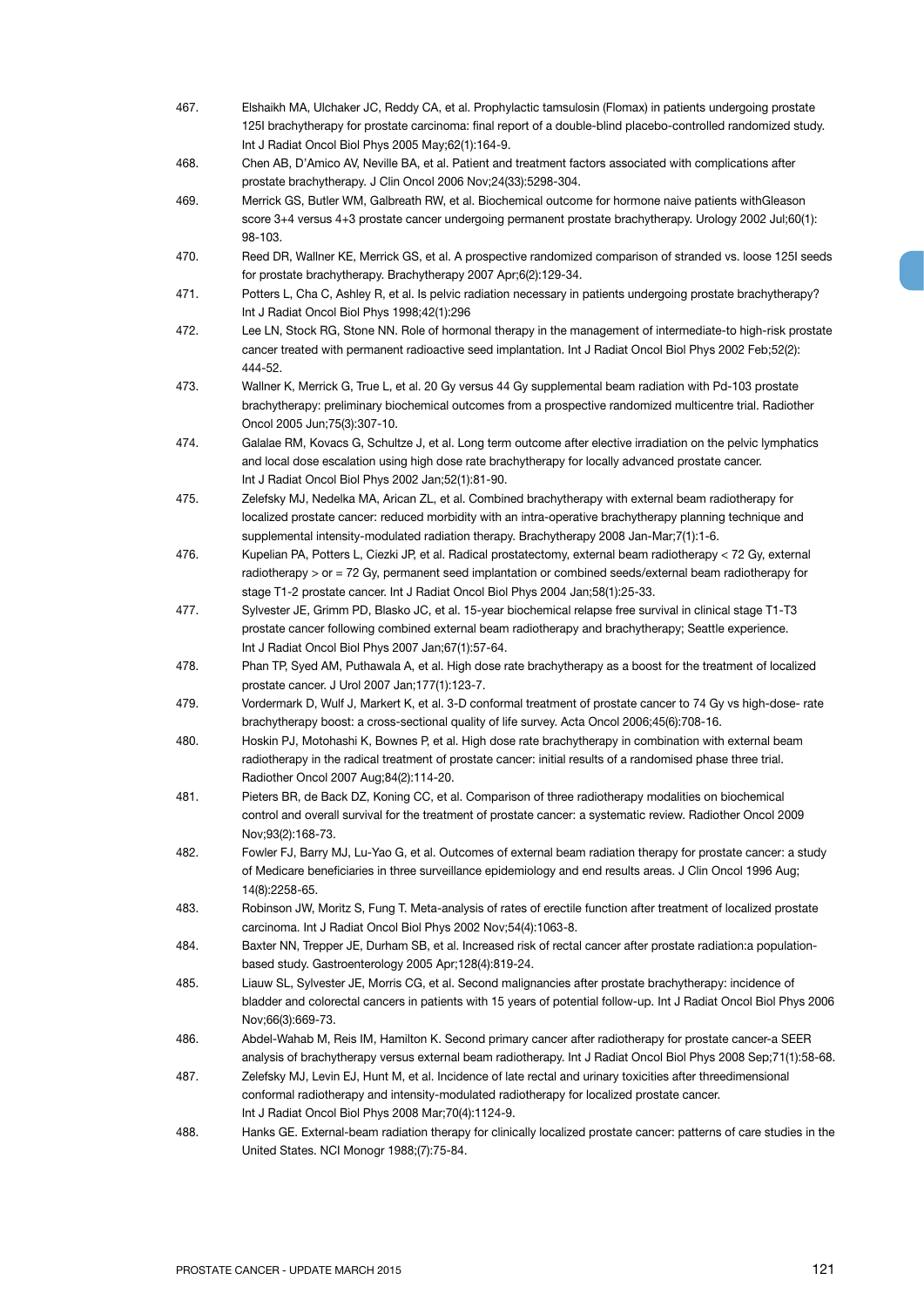- 489. Bolla M, van Poppel H, Tombal B, et al. European Organisation for Research and Treatment of Cancer, Radiation Oncology and Genito-Urinary Groups. Postoperative radiotherapy after radical prostatectomy for high-risk prostate cancer: long-term results of a randomised controlled trial (EORTC trial 22911). Lancet 2012 Dec;380(9858):2018-27.
- 490. Van der Kwast TH, Bolla M, Van Poppel H, et al. EORTC 22911. Identification of patients with prostate cancer who benefit from immediate postoperative radiotherapy: EORTC 22911. J Clin Oncol 2007 Sep;25(27):4178-86.
- 491. Wiegel T, Bottke D, Steiner U, et al. Phase III postoperative adjuvant radiotherapy after radical prostatectomy compared with radical prostatectomy alone in pT3 prostate cancer with postoperative undetectable prostatespecific antigen: ARO 96-02/AUO AP 09/95. J Clin Oncol 2009 Jun;27(18):2924-30.
- 492. Swanson GP, Thompson IM, Tangen C, et al. Update of SWOG 8794: adjuvant radiotherapy for pT3 prostate cancer improves metastasis free survival. Int J Rad Oncol Biol Phys 2008;72:S31.
- 493. Thompson IM, Tangen CM, Paradelo J, et al. Adjuvant radiotherapy for pathological T3N0M0 prostate cancer significantly reduces risk of metastases and improves survival: long-term followup of a randomized clinical trial. J Urol 2009 Mar;181(3):956-62.
- 494. Stephenson AJ, Scardino PT, Kattan MW, et al. Predicting the outcome of salvage radiation therapy for recurrent prostate cancer after radical prostatectomy. J Clin Oncol 2007 May;25:2035-41.
- 495. Wiegel T, Lohm G, Bottke D, et al. Achieving an undetectable PSA after radiotherapy for biochemical progression after radical prostatectomy is an independent predictor of biochemical outcome—results of a retrospective study. Int J Radiat Oncol Biol Phys 2009 Mar;73(4):1009-16.
- 496. Briganti A, Karnes RJ, Da Pozzo LF, et al. Combination of adjuvant hormonal and radiation therapy significantly prolongs survival of patients with pT2-4 pN+ prostate cancer: results of a matched analysis. Eur Urol 2011 May; 59(5):832-40.
- 497. Fahmy WE, Bissada NK. Cyrosurgery for prostate cancer. Arch Androl 2003 Sep-Oct;49(5):397-407.
- 498. Rees J, Patel B, Macdonagh R, et al. Cryosurgery for prostate cancer. BJU Int 2004 Apr;93(6):710-14.
- 499. Han KR, Belldegrun AS. Third-generation cryosurgery for primary and recurrent prostate cancer. BJU Int 2004 Jan;93(1):14-18.
- 500. Beerlage HP, Thüroff S, Madersbacher S, et al. Current status of minimally invasive treatment options for localized prostate carcinoma. Eur Urol 2000 Jan;37(1):2-13.
- 501. Long JP, Bahn D, Lee F, et al. Five-year retrospective, multi-institutional pooled analysis of cancer-related outcomes after cryosurgical ablation of the prostate. Urology 2001 Mar;57(3):518-23.
- 502. Donelly BJ, Saliken JC, Ernst DS, et al. Prospective trial of cryosurgical ablation of the prostate: five year results. Urology 2002 Oct;60(4):645-9.
- 503. Han K, Cohen J, Miller R, et al. Treatment of organ confined prostate cancer with third generation cryosurgery: preliminary multicentre experience. J Urol 2003 Oct;170(4Pt1):1126-30.
- 504. Bahn DK, Lee F, Baldalament R, et al. Targeted cryoablation of the prostate: 7-year outcomes in the primary treatment of prostate cancer. Urology 2002 Aug;60(2 Suppl 1):3-11.
- 505. Koppie TM, Shinohara K, Grossfeld GD, et al. The efficacy of cryosurgical ablation of prostate cancer: the University of California, San Francisco experience. J Urol 1999 Aug;162(2):427-32.
- 506. De La Taille A, Benson MC, Bagiella E, et al. Cryoablation for clinically localized prostate cancer using an argonbased system: complication rates and biochemical recurrence. BJU Int 2000 Feb;85(3):281-6.
- 507. Aus G. Current status of HIFU and cryotherapy in prostate cancer-a review. Eur Urol 2006 Nov;50(5):927-34.
- 508. Levy DA, Pisters LL, Jones JS. Primary cryoablation nadir prostate specific antigen and biochemical failure. J Urol 2009 Sep;182(3):931-7.
- 509. Donnelly BJ, Saliken JC, Brasher PM, et al. A randomized trial of external beam radiotherapy versus cryoablation in patients with localized prostate cancer. Cancer 2010 Jan;116(2):323-30.
- 510. Onik G, Narayan P, Vaughan D, et al. Focal 'nerve-sparing' cryosurgery for treatment of primary prostate cancer: a new approach to preserving potency. Urology 2002 Jul;60(1):109-14.
- 511. Madersbacher S, Marberger M. High-energy shockwaves and extracorporeal high-intensity focused ultrasound. J Endourol 2003 Oct;17(8):667-72.
- 512. Blana A, Brown SC, Chaussy C, et al. High-intensity focused ultrasound for prostate cancer: comparative definitions of biochemical failure. BJU Int 2009 Oct;104(8):1058-62.
- 513. Ganzer R, Robertson CN, Ward JF, et al. Correlation of prostate-specific antigen nadir and biochemical failure after high-intensity focused ultrasound of localized prostate cancer based on the Stuttgart failure criteria analysis from the @-Registry. BJU Int 2011 Oct;108(8 Pt 2):E196-201.
- 514. Poissonnier L, Chapelon JY, Rouvière O, et al. Control of prostate cancer by transrectal HIFU in 227 patients. Eur Urol 2007 Feb;51(2):381-7.
- 515. Gelet A, Chapelon JY, Bouvier R, et al. Local control of prostate cancer by transrectal high intensity focused ultrasound therapy: preliminary results. J Urol 1999 Jan;161(1):156-62.
- 516. Thüroff S, Chaussy C, Vallancien G, et al. High-intensity focused ultrasound and localized prostate cancer: efficacy results from the European multicentric study. J Endourol 2003 Oct;17(8):673-7.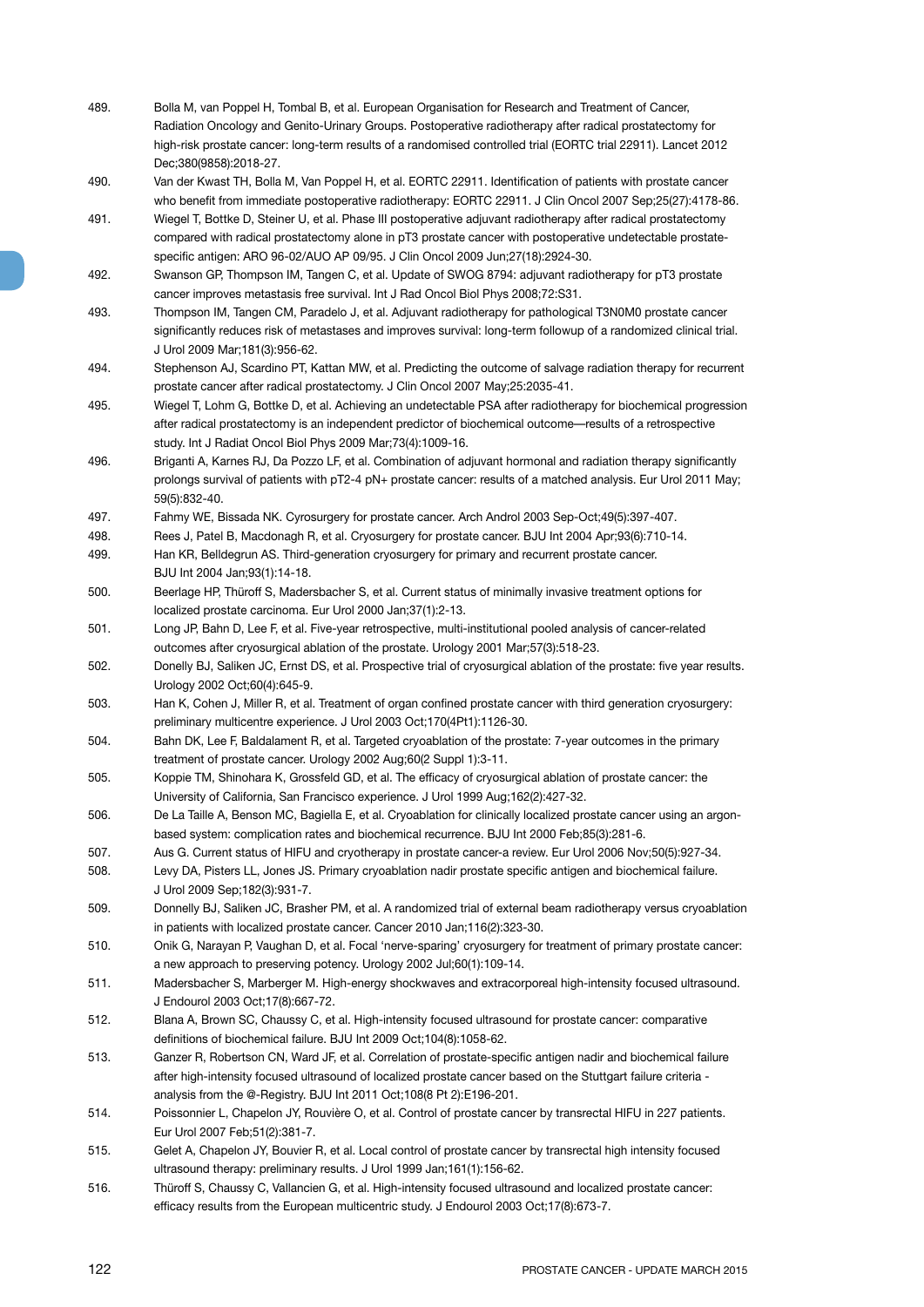- 517. Crouzet S, Chapelon JY, Rouvière O, et al. Whole-gland ablation of localized prostate cancer with high-intensity focused ultrasound: oncologic outcomes and morbidity in 1002 patients. Eur Urol 2014 May;65(5):907-14.
- 518. Blana A, Walter B, Rogenhofer S, et al. High-intensity focused ultrasound for the treatment of localized prostate cancer: 5-year experience. Urology 2004 Feb;63(2)297-300.
- 519. Uchida T, Illing RO, Cathcart PJ, et al. To what extent does the prostate-specific antigen nadir predict subsequent treatment failure after transrectal high-intensity focused ultrasound therapy for presumed localized adenocarcinoma of the prostate? BJU Int 2006 Sep;98(3):537-9.
- 520. Blana A, Rogenhofer S, Ganzer R, et al. Eight years' experience with high-intensity focused ultrasonography for treatment of localized prostate cancer. Urology 2008 Dec;72(6):1329-33.
- 521. Uchida T, Shoji S, Nakano M, et al. Transrectal high-intensity focused ultrasound for the treatment of localized prostate cancer: eight-year experience. Int J Urol 2009 Nov;16(11):881-6.
- 522. Inoue Y, Goto K, Hayashi T, et al. Transrectal high-intensity focused ultrasound for treatment of localized prostate cancer. Int J Urol 2011 May;18(5):358-62.
- 523. Boutier R, Girouin N, Cheikh AB, et al. Location of residual cancer after transrectal high-intensity focused ultrasound ablation for clinically localized prostate cancer. BJU Int 2011 Dec;108(11):1776-81.
- 524. Komura K, Inamoto T, Black PC, et al. Clinically significant urethral stricture and/or subclinical urethral stricture after high-intensity focused ultrasound correlates with disease-free survival in patients with localized prostate cancer. Urol Int 2011;87(3):276-81.
- 525. Thüroff S, Chaussy C. Evolution and outcomes of 3 MHz high intensity focused ultrasound therapy for localized prostate cancer during 15 years. J Urol 2013 Aug;190(2):702-10.
- 526. Pfeiffer D, Berger J, Gross AJ. Single application of high-intensity focused ultrasound as a first-line therapy for clinically localized prostate cancer: 5-year outcomes. BJU Int 2012 Dec;110(11):1702-7.
- 527. Pinthus JH, Farrokhyar F, Hassouna MM, et al. Single-session primary high-intensity focused ultrasonography treatment for localized prostate cancer: biochemical outcomes using third generation-based technology. BJU Int 2012 Oct;110(8):1142-8.
- 528. Mouraviev V, Mayes JM, Polascik TJ. Pathologic basis of focal therapy for early-stage prostate cancer. Nat Rev Urol 2009 Apr;6(4):205-15.
- 529. Cooperberg MR, Broering JM, Kantoff PW, et al. Contemporary trends in low risk prostate cancer: risk assessment and treatment. J Urol 2007 Sep;178(3 Pt 2):S14-9.
- 530. Polascik TJ, Mayes JM, Sun L, et al. Pathologic stage T2a and T2b prostate cancer in the recent prostatespecific antigen era: implications for unilateral ablative therapy. Prostate 2008 Sep;68(13):1380-6.
- 531. Ahmed HU, Pendse D, Illing R, et al. Will focal therapy become standard of care for men with localized prostate cancer? Nat Clin Pract Oncol 2007 Nov;4(11):632-42.
- 532. Eggener SE, Scardino PT, Carroll PR, et al. International Task Force on Prostate Cancer and the Focal Lesion Paradigm. Focal therapy for localized prostate cancer: a critical appraisal of rationale and modalities. J Urol 2007 Dec;178(6):2260-7.
- 533. Crawford ED, Barqawi A. Targeted focal therapy: a minimally invasive ablation technique for early prostate cancer. Oncology (Williston Park) 2007 Jan;21(1):27-32.
- 534. Onik G, Miessau M, Bostwick DG. Three-dimensional prostate mapping biopsy has a potentially significant impact on prostate cancer management. J Clin Oncol 2009 Sep;27(26):4321-6.
- 535. Onik G, Barzell W. Transperineal 3D mapping biopsy of the prostate: an essential tool in selecting patients for focal prostate cancer therapy. Urol Oncol 2008 Sep-Oct;26(5):506-10.
- 536. Singh PB, Anele C, Dalton E, et al. Prostate cancer tumour features on template prostate-mapping biopsies: implications for focal therapy. Eur Urol 2014 Jul;66(1):12-9.
- 537. Crawford ED, Wilson SS, Torkko KC, et al. Clinical staging of prostate cancer: a computer-simulated study of transperineal prostate biopsy. BJU Int 2005 Nov;96(7):999-1004.
- 538. Barret E, Ahallal Y, Sanchez-Salas R, et al. Morbidity of focal therapy in the treatment of localized prostate cancer. Eur Urol 2013 Apr;63(4):618-22.
- 539. Futterer J, Bomers J, Yakar D, et al. MR-guided focal cryoablation of prostate cancer recurrence following radiotherapy: a feasibility study. Eur Urol Suppl 2013 Mar;12(1):e582-3.
- 540. Dickinson CL, Valerio M, Ahmed HU, et al. Early clinical experience of focal therapy for localised prostate cancer using irreversible electroporation. Eur Urol Suppl 2013 Mar;12(1):e584.
- 541. Pagliarulo V, Bracarda S, Eisenberger MA, et al. Contemporary role of androgen deprivation therapy for prostate cancer. Eur Urol 2012 Jan;61(1):11-25.
- 542. Oefelein MG, Feng A, Scolieri MJ, et al. Reassessment of the definition of castrate levels of testosterone: implications for clinical decision making. Urology 2000 Dec;56(6):1021-4.
- 543. Morote J, Planas J, Salvador C, et al. Individual variations of serum testosterone in patients with prostate cancer receiving androgen deprivation therapy. BJU Int 2009 Feb;103(3):332-5;discussion 335.
- 544. Pickles T, Hamm J, Morris WJ, et al. Incomplete testosterone suppression with luteinizing hormone-releasing hormone agonists: does it happen and does it matter? BJU Int 2012 Dec;110(11 Pt B):E500-7.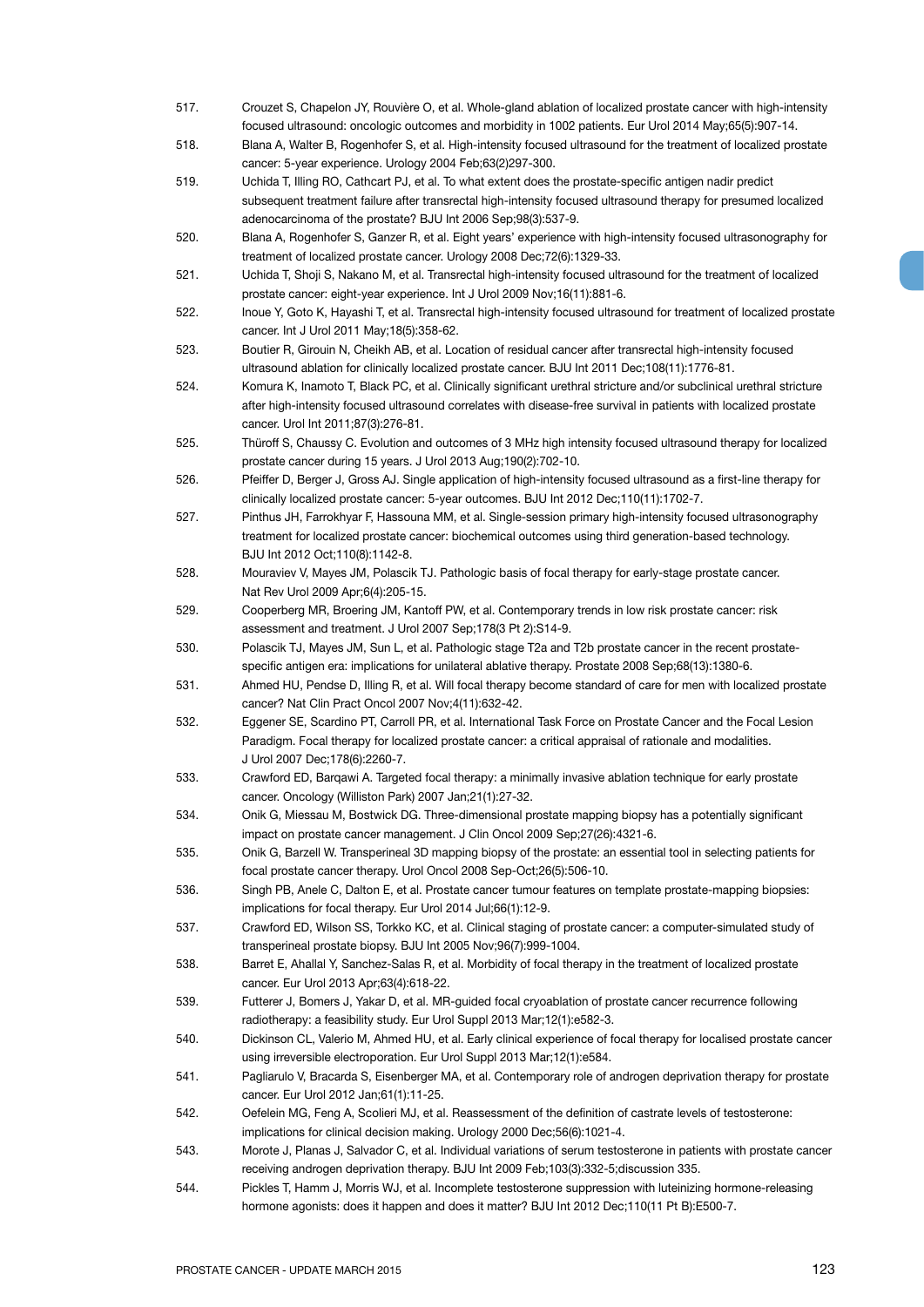- 545. Klotz L, Callaghan C, Higano T, et al. MP74-01 Nadir Testosterone on ADT predicts for time to castrate resistant progression: A secondary analysis of the PR-7 intermittent vs continuous ADT trial. J Urol 191(4):e855-e856.
- 546. Desmond AD, Arnold AJ, Hastie KJ. Subcapsular orchiectomy under local anaesthesia. Technique, results and implications. Br J Urol 1988 Feb;61(2):143-5.
- 547. Scherr DS, Pitts WR Jr. The non-steroidal effects of diethylstilbestrol: the rationale for androgen deprivation therapy without estrogen deprivation in the treatment of prostate cancer. J Urol 2003 Nov;170(5):1703-8.
- 548. Seidenfeld J, Samson DJ, Hasselblad V, et al. Single-therapy androgen suppression in men with advanced prostate cancer: a systematic review and meta-analysis. Ann Intern Med 2000 Apr;132(7):566-77.
- 549. Hedlund PO, Damber JE, Hagerman I, et al. Parenteral estrogen versus combined androgen deprivation in the treatment of metastatic prostatic cancer: part 2. Final evaluation of the Scandinavian Prostatic Cancer Group (SPCG) Study No. 5. Scand J Urol Nephrol 2008;42(3):220-9.
- 550. Klotz L, McNeill I, Fleshner N. A phase 1-2 trial of diethylstilbestrol plus low dose warfarin in advanced prostate carcinoma. J Urol 1999 Jan;161(1):169-72.
- 551. Farrugia D, Ansell W, Singh M, et al. Stilboestrol plus adrenal suppression as salvage treatment for patients failing treatment with luteinizing hormone-releasing hormone analogues and orchidectomy. BJU Int 2000 Jun;85(9):1069-73.
- 552. Klotz L, Boccon-Gibod L, Shore ND, et al. The efficacy and safety of degarelix: a 12-month, comparative, randomized, open-label, parallel-group phase III study in patients with prostate cancer. BJU Int 2008 Dec; 102(11):1531-8.
- 553. Bubley GJ. Is the flare phenomenon clinically significant? Urology 2001 Aug;58(2 Suppl 1):5-9.
- 554. McLeod DG, Zinner N, Tomera K, et al. A phase 3, multicentre, open-label, randomized study of abarelix versus leuprolide acetate in men with prostate cancer. Urology 2001 Nov;58(5):756-61.
- 555. Trachtenberg J, Gittleman M, Steidle C, et al. A phase 3, multicentre, open label, randomized study of abarelix versus leuprolide plus daily antiandrogen in men with prostate cancer. J Urol 2002 Apr;167(4):1670-4.
- 556. Crawford ED, Tombal B, Miller K, Boccon-Gibod L et al. A phase III extension trial with a 1-arm crossover from leuprolide to degarelix: comparison of gonadotropin-releasing hormone agonist and antagonist effect on prostate cancer. J Urol 2011 Sep;186(3):889-97.
- 557. Moffat LE. Comparison of Zoladex, diethylstilboestrol and cyproterone acetate treatment in advanced prostate cancer. Eur Urol 1990;18(Suppl 3):26-7. [No abstract available]
- 558. Schroder FH, Whelan P, de Reijke TM, et al. Metastatic prostate cancer treated by flutamide versus cyproterone acetate. Final analysis of the 'European Organization for Research and Treatment of Cancer' (EORTC) Protocol 30892. Eur Urol 2004 Apr;45(4):457-64.
- 559. Van Poppel H, Tyrrell CJ, Haustermans K, et al. Efficacy and tolerability of radiotherapy as treatment for bicalutamide-induced gynaecomastia and breast pain in prostate cancer. Eur Urol 2005 May;47(5):587-92.
- 560. Smith MR, Goode M, Zietman AL, et al. Bicalutamide monotherapy versus leuprolide monotherapy for prostate cancer: effects on bone mineral density and body composition. J Clin Oncol 2004 Jul;22(13):2546-53.
- 561. Iversen P. Antiandrogen monotherapy: indications and results. Urology 2002;60(3 Suppl 1):64-71.
- 562. Boccardo F, Rubagotti A, Battaglia M, et al. Evaluation of tamoxifen and anastrozole in the prevention of gynecomastia and breast pain induced by bicalutamide monotherapy of prostate cancer. J Clin Oncol 2005 Feb; 23(4):808-15.
- 563. Fradet Y, Egerdie B, Andersen M, et al. Tamoxifen as prophylaxis for prevention of gynaecomastia and breast pain associated with bicalutamide 150 mg monotherapy in patients with prostate cancer: a randomised, placebo-controlled, dose-response study. Eur Urol 2007 Jul;52(1):106-14.
- 564. Wadhwa VK, Weston R, Mistry R, et al. Long-term changes in bone mineral density and predicted fracture risk in patients receiving androgen-deprivation therapy for prostate cancer, with stratification of treatment based on presenting values. BJU Int 2009 Sep;104(6):800-5.
- 565. Montgomery RB, Mostaghel EA, Vessella R, et al. Maintenance of Intratumoral Androgens in Metastatic Prostate Cancer: A Mechanism for Castration-Resistant Tumor Growth. Cancer Res 2008 Jun;68(11):4447-4454.
- 566. De Bono JS, Logothetis CJ, Molina A, et al. Abiraterone and increased survival in metastatic prostate cancer. N Engl J Med 2011 May;364(21):1995-2005.
- 567. Scher HI, Fizazi K, Saad F, et al. Increased survival with enzalutamide in prostate cancer after chemotherapy. N Engl J Med 2012 May;367(13):1187-97.
- 568. Bayoumi AM, Brown AD, Garber AM. Cost-effectiveness of androgen suppression therapies in advanced prostate cancer. J Natl Cancer Inst 2000 Nov;92(21):1731-9.
- 569. James ND, Spears MR, Clarke NW, et al. Survival with newly diagnosed metastatic prostate cancer in the "Docetaxel Era": data from 917 patients in the control arm of the STAMPEDE Trial (MRC PR08, CRUK/06/019). Eur Urol 2014 Oct 6. pii: S0302-2838(14)00969-5. doi: 10.1016/j.eururo.2014.09.032. [Epub ahead of print].
- 570. Glass TR, Tangen CM, Crawford ED, et al. Metastatic carcinoma of the prostate: identifying prognostic groups using recursive partitioning. J Urol 2003 Jan;169(1):164-9.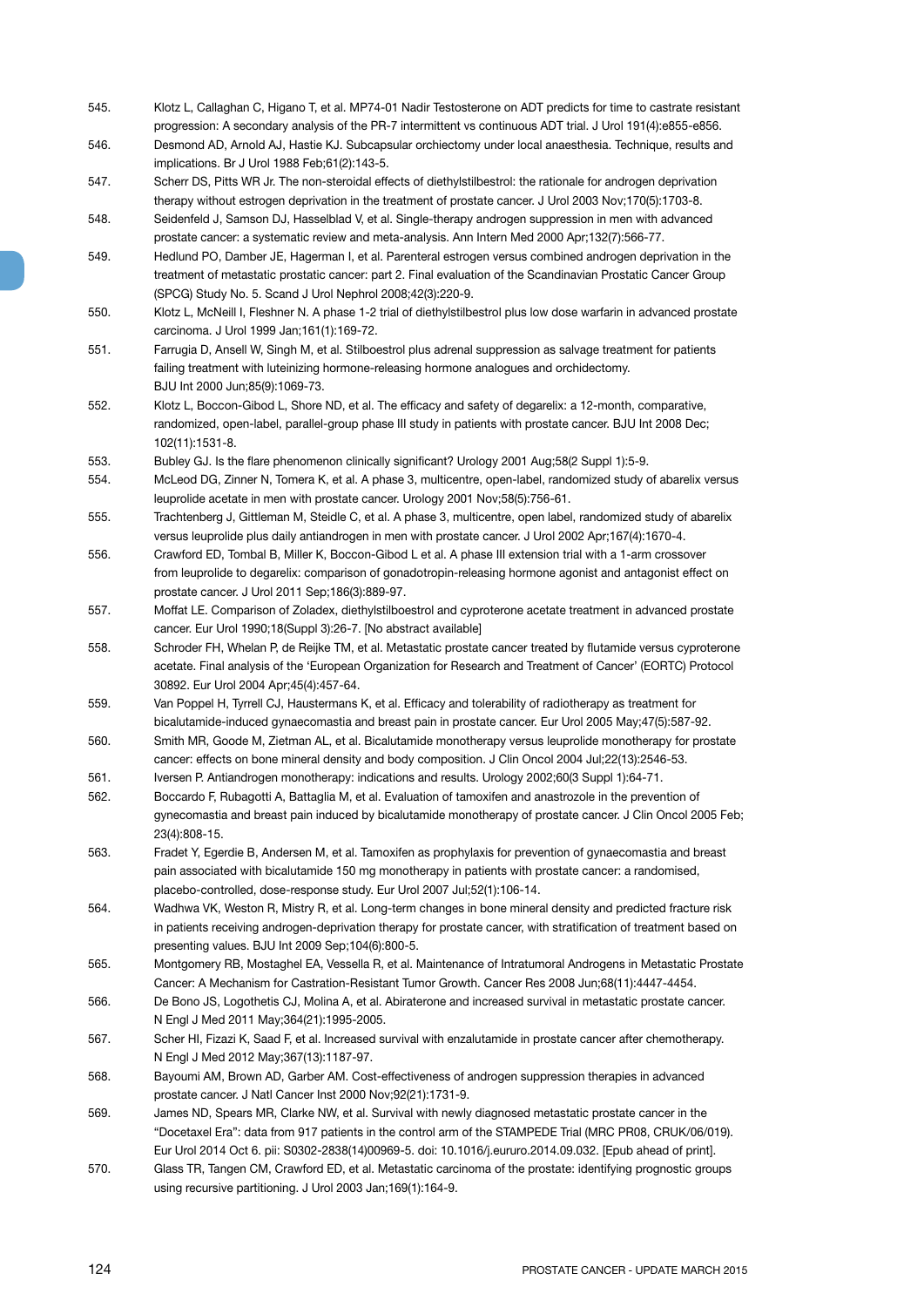- 571. Hussain M, Tangen CM, Higano C, et al. Absolute prostate-specific antigen value after androgen deprivation is a strong independent predictor of survival in new metastatic prostate cancer: data from Southwest Oncology Group Trial 9346 (INT-0162). J Clin Oncol 2006 Aug;24(24):3984-90.
- 572. Tsushima T, Nasu Y, Saika T, et al. Optimal starting time for flutamide to prevent disease flare in prostate cancer patients treated with a gonadotropin-releasing hormone agonist. Urol Int 2001;66(3):135-9.
- 573. Collette L, Studer UE, Schröder FH, et al. Why phase III trials of maximal androgen blockade versus castration in M1 prostate cancer rarely show statistically significant differences. Prostate 2001 Jun;48(1):29-39.
- 574. Eisenberger MA, Blumenstein BA, Crawford ED, et al. Bilateral orchiectomy with or without flutamide for metastatic prostate cancer. N Engl J Med 1998 Oct;339(15):1036-42.
- 575. [No authors listed] Prostate Cancer Trialists' Collaborative Group. Maximum androgen blockade in advanced prostate cancer: an overview of the randomized trials. Lancet 2000 Apr;355(9214):1491-8.
- 576. Schmitt B, Bennett C, Seidenfeld J, et al. Maximal androgen blockade for advanced prostate cancer. Cochrane Database Syst Rev 2000;(2):D001526.
- 577. Akaza H, Hinotsu S, Usami M, et al; Study Group for the Combined Androgen Blockade Therapy of Prostate Cancer. Combined androgen blockade with bicalutamide for advanced prostate cancer: long-term follow-up of a phase 3, double-blind, randomized study for survival. Cancer 2009 Aug;115(15):3437-45.
- 578. Kunath F, Grobe HR, Rucker G, et al. Non-steroidal antiandrogen monotherapy compared with luteinising hormone-releasing hormone agonists or surgical castration monotherapy for advanced prostate cancer. Cochrane Database Syst Rev 2014 Jun;6:CD009266.
- 579. Bruchovsky N, Rennie PS, Coldman AJ, et al. Effects of androgen withdrawal on the stem cell composition of the Shionogi carcinoma. Cancer Res 1990 Apr;50(8):2275-82.
- 580. Abrahamsson PA. Potential benefits of intermittent androgen suppression therapy in the treatment of prostate cancer: a systematic review of the literature. Eur Urol 2010 Jan;57(1):49-59.
- 581. Niraula S, Le LW, Tannock IF. Treatment of prostate cancer with intermittent versus continuous androgen deprivation: a systematic review of randomized trials. J Clin Oncol 2013 Jun;31(16):2029-36.
- 582. Sciarra A, Salciccia S. A Novel Therapeutic Option for Castration-resistant Prostate Cancer: After or Before Chemotherapy? Eur Urol 2014 May;65(5):905-6.
- 583. Calais da Silva FE, Bono AV, Whelan P, et al. Intermittent androgen deprivation for locally advanced and metastatic prostate cancer: results from a randomised phase 3 study of the South European Uroncological Group. Eur Urol 2009 Jun;55(6):1269-77.
- 584. Salonen AJ, Taari K, Ala-Opas M, et al. The FinnProstate Study VII: intermittent versus continuous androgen deprivation in patients with advanced prostate cancer. J Urol 2012 Jun;187(6):2074-81.
- 585. Hussain M, Tangen CM, Berry DL, et al. Intermittent versus continuous androgen deprivation in prostate cancer. N Engl J Med 2013 Apr;368(14):1314-25.
- 586. Langenhuijsen JF, Badhauser D, Schaaf B, et al. Continuous vs. intermittent androgen deprivation therapy for metastatic prostate cancer. Urol Oncol 2013 Jul;31(5):549-56.
- 587. Mottet N, van Damme J, Loulidi S, et al. Intermittent hormonal therapy in the treatment of metastatic prostate cancer: a randomized trial. BJU Int 2012 Nov;110(9):1262-9.
- 588. de Leval J, Boca P, Yousef E, et al. Intermittent versus continuous total androgen blockade in the treatment of patients with advanced hormone-naive prostate cancer: results of a prospective randomized multicenter trial. Clin Prostate Cancer 2002 Dec;1(3):163-71.
- 589. Higano C, Shields A, Wood N, et al. Bone mineral density in patients with prostate cancer without bone metastases treated with intermittent androgen suppression. Urology 2004 Dec;64(6):1182-6.
- 590. Nair B, Wilt T, MacDonald R, et al. Early versus deferred androgen suppression in the treatment of advanced prostatic cancer. Cochrane Database Syst Rev 2002;(1):CD003506.
- 591. Loblaw DA, Mendelson DS, Talcott JA, et al: American Society of Clinical Oncology. American Society of Clinical Oncology recommendations for the initial hormonal management of androgen-sensitive metastatic, recurrent, or progressive prostate cancer. J Clin Oncol 2004 Jul;22(14):2927-41.
- 592. Horwich A, Parker C, de Reijke T, et al. Prostate cancer: ESMO Clinical Practice Guidelines for diagnosis, treatment and follow-up. Ann Oncol 2013 Oct;24 Suppl 6:vi106-14.
- 593. Gravis G, Fizazi K, Joly F, et al. Androgen-deprivation therapy alone or with docetaxel in non-castrate metastatic prostate cancer (GETUG-AFU 15): a randomised, open-label, phase 3 trial. Lancet Oncol 2013 Feb;14(2):149-58.
- 594. Sweeney C, Chen YH, Carducci MA, et al. Impact on overall survival (OS) with chemohormonal therapy versus hormonal therapy for hormone-sensitive newly metastatic prostate cancer (mPrCa): An ECOG-led phase III randomized trial. J Clin Oncol (Meeting Abstracts) J 2014;32(18\_suppl LBA2).
- 595. Smith BD, Smith GL, Hurria A, et al. Future of cancer incidence in the United States: burdens upon an aging, changing nation. J Clin Oncol 2009 Jun;27(17):2758-65.
- 596. Ries LAG, Melbert D, Krapcho M et al. eds. SEER cancer Statistics Review, 1975-2005. Bethesda MD: National Cancer Institute, 2008.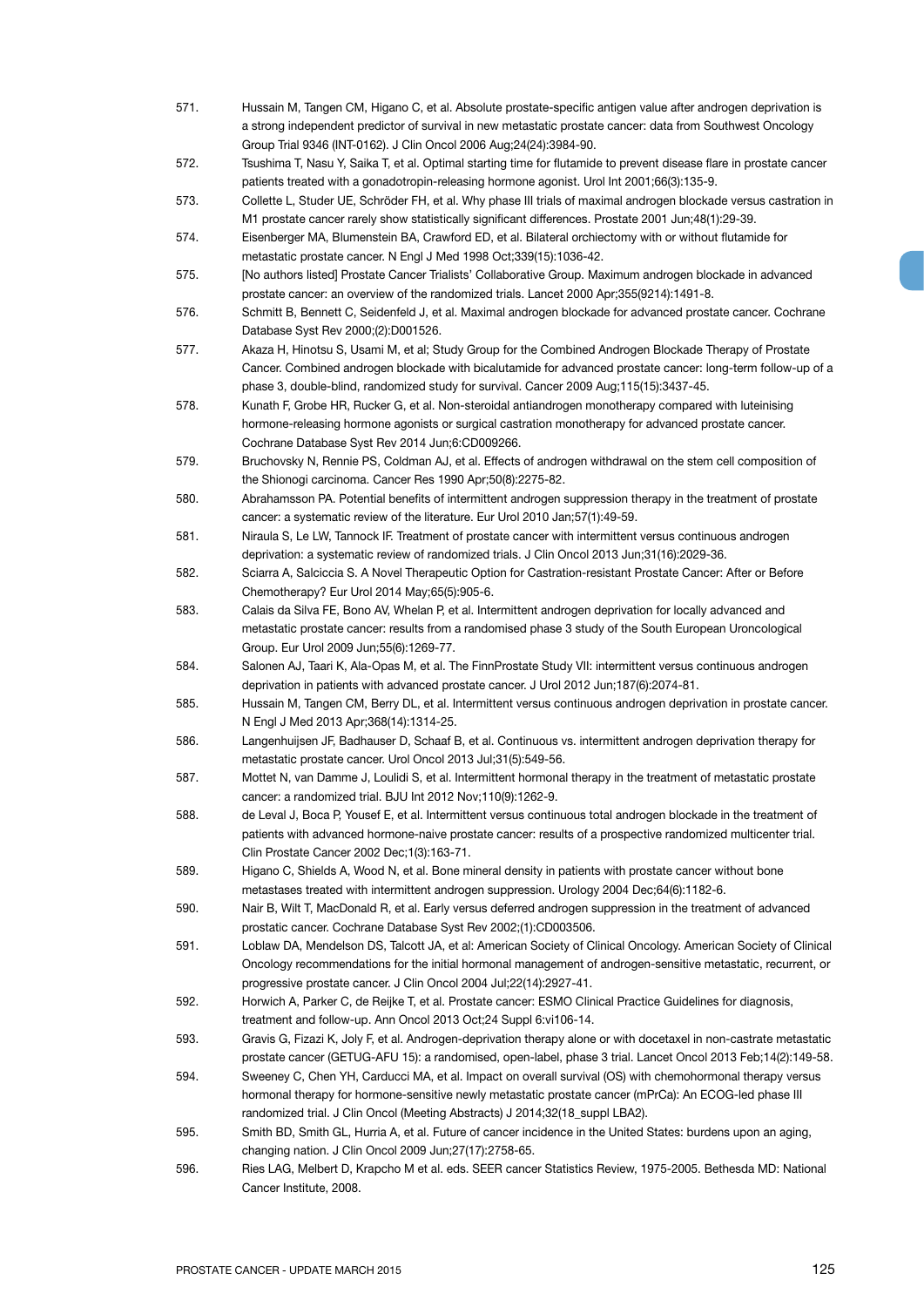- 597. Scosyrev E, Messing EM, Mohile S, et al. Prostate cancer in the elderly: frequency of advanced disease at presentation and disease-specific mortality. Cancer 2012 Jun;118(12):3062-70.
- 598. Richstone L, Bianco FJ, Shah HH, et al. Radical prostatectomy in men aged >or=70 years: effect of age on upgrading, upstaging, and the accuracy of preoperative nomogram. BJU Int 2008 Mar;101(5):541-6.
- 599. Sun L, Caire AA, Robertson CN, et al. Men older than 70 years have higher risk prostate cancer and poorer survival in the early and late prostate specific antigen eras. J Urol 2009 Nov;182(5):2242-8.
- 600. Bubolz T, Wasson JH, Lu-Yao G, et al. Treatments for prostate cancer in older men: 1984-1997. Urology 2001 Dec;58(6):977-82.
- 601. Houterman S, Janssen-Heijnen ML, Hendrikx AJ, et al. Impact of comorbidity on treatment and prognosis of prostate cancer patients: a population-based study. Crit Rev Oncol Hematol 2006 Apr;58(1):60-7.
- 602. Hamilton AS, Albertsen PC, Johnson TK, et al. Trends in the treatment of localized prostate cancer using supplemented cancer registry data. BJU Int 2011 Feb;107(4):576-84.
- 603. Akre O, Garmo H, Adolfsson J, et al. Mortality among men with locally advanced prostate cancer managed with noncurative intent: a nationwide study in PCBaSe Sweden. Eur Urol 2011 Sep;60(3):554-63.
- 604. Tewari A, Johnson CC, Divine G, et al. Long-term survival probability in men with clinically localized prostate cancer: a case-control, propensity modeling study stratified by race, age, treatment and comorbidities. J Urol 2004 Apr;171(4):1513-9.
- 605. Parmelee PA, Thuras PD, Katz IR, et al. Validation of the Cumulative Illness Rating Scale in a geriatric residential population. J Am Geriatr Soc 1995 Feb;43(2):130-137.
- 606. Groome PA, Rohland SL, Siemens DR et al. Assessing the impact of comorbid illnesses on death within 10 years in prostate cancer treatment candidates. Cancer 2011 Sep;117(17):3943-52.
- 607. Extermann M. Measuring comorbidity in older cancer patients. Eur J Cancer 2000 Mar;36(4):453-71.
- 608. Katz S, Ford AB, Moskowitz RW, et al. Studies of illness in the aged. The index of ADL: a standardized measure of biological and psychosocial function. JAMA 1963 Sep;185:914-9.
- 609. Lawton MP, Brody EM. Assessment of older people: self-maintaining and instrumental activities of daily living. Gerontologist 1969 Autumn;9(3):179-86. [No abstract available]
- 610. Stineman MG, Xie D, Pan Q, et al. All-cause 1-, 5-, and 10-year mortality in elderly people according to activities of daily living stage. J Am Geriatr Soc 2012 Mar;60(3):485-92.
- 611. Blanc-Bisson C, Fonck M, Rainfray M, et aI. Undernutrition in elderly patients with cancer: target for diagnosis and intervention. Crit Rev Oncol Hematol 2008 Sep;67(3):243-54.
- 612. Sachs GA, Carter R, Holtz LR, et al. Cognitive impairment: an independent predictor of excess mortality: a cohort study. Ann Intern Med 2011 Sep;155(5):300-8.
- 613. Robinson TN, Wu DS, Pointer LF, et al. Preoperative cognitive dysfunction is related to adverse postoperative outcomes in the elderly. J Am Coll Surg 2012 Jul;215(1):12-7.
- 614. Oken MM, Creech RH, Tormey DC, et al. Toxicity and response criteria of the Eastern Cooperative Oncology Group. Am J Clin Oncol 1982 Dec;5(6):649-55. [no abstract available].
- 615. Bellera CA, Rainfray M, Mathoulin-Pélissier S, et al. Screening older cancer patients: first evaluation of the G-8 geriatric screening tool. Ann Oncol 2012 Aug;23(8):2166-72.
- 616. Begg CB, Riedel ER, Bach PB, et al. Variations in morbidity after radical prostatectomy. N Engl J Med 2002 Apr; 346(15):1138-44.
- 617. Stanford JL, Feng Z, Hamilton AS, et al. Urinary and sexual function after radical prostatectomy for clinically localized prostate cancer: the Prostate Cancer Outcomes Study. JAMA 2000 Jan;283(3):354-60.
- 618. Kupelian PA, Elshaikh M, Reddy CA, et al. Comparison of the efficacy of local therapies for localized prostate cancer in the prostate-specific antigen era: a large single-institution experience with radical prostatectomy and external-beam radiotherapy. J Clin Oncol 2002 Aug;20(16):3376-85.
- 619. Studer UE, Collette L, Whelan P, et al. Using PSA to guide timing of androgen deprivation in patients with T0-4 N0-2 M0 prostate cancer not suitable for local curative treatment (EORTC 30891). Eur Urol 2008 May;53(5):  $0.11 - 0.9$
- 620. Studer UE, Whelan P, Albrecht W, et al. Immediate or deferred androgen deprivation for patients with prostate cancer not suitable for local treatment with curative intent: European Organisation for Research and Treatment of Cancer (EORTC) Trial 30891. J Clin Oncol 2006 Apr;24(12):1868-76.
- 621. Aapro M, Saad F. Bone-modifying agents in the treatment of bone metastases in patients with advanced genitourinary malignancies: a focus on zoledronic acid. Ther Adv Urol 2012 Apr;4(2):85-101.
- 622. Berthold DR, Pond GR, Soban F, et al. Docetaxel plus prednisone or mitoxantrone plus prednisone for advanced prostate cancer: updated survival in the TAX 327 study. J Clin Oncol 2008;26:242-5.
- 623. Italiano A, Ortholan C, Oudard S, et al. Docetaxel-based chemotherapy in elderly patients (age 75 and older) with castration-resistant prostate cancer. Eur Urol 2009;55: 1368-76.
- 624. de Bono JS, Oudard S, Ozguroglu M, et al. Prednisone plus cabazitaxel or mitoxantrone for metastatic castration-resistant prostate cancer progressing after docetaxel treatment: a randomised open-label trial. Lancet 2010 Oct;376(9747):1147-54.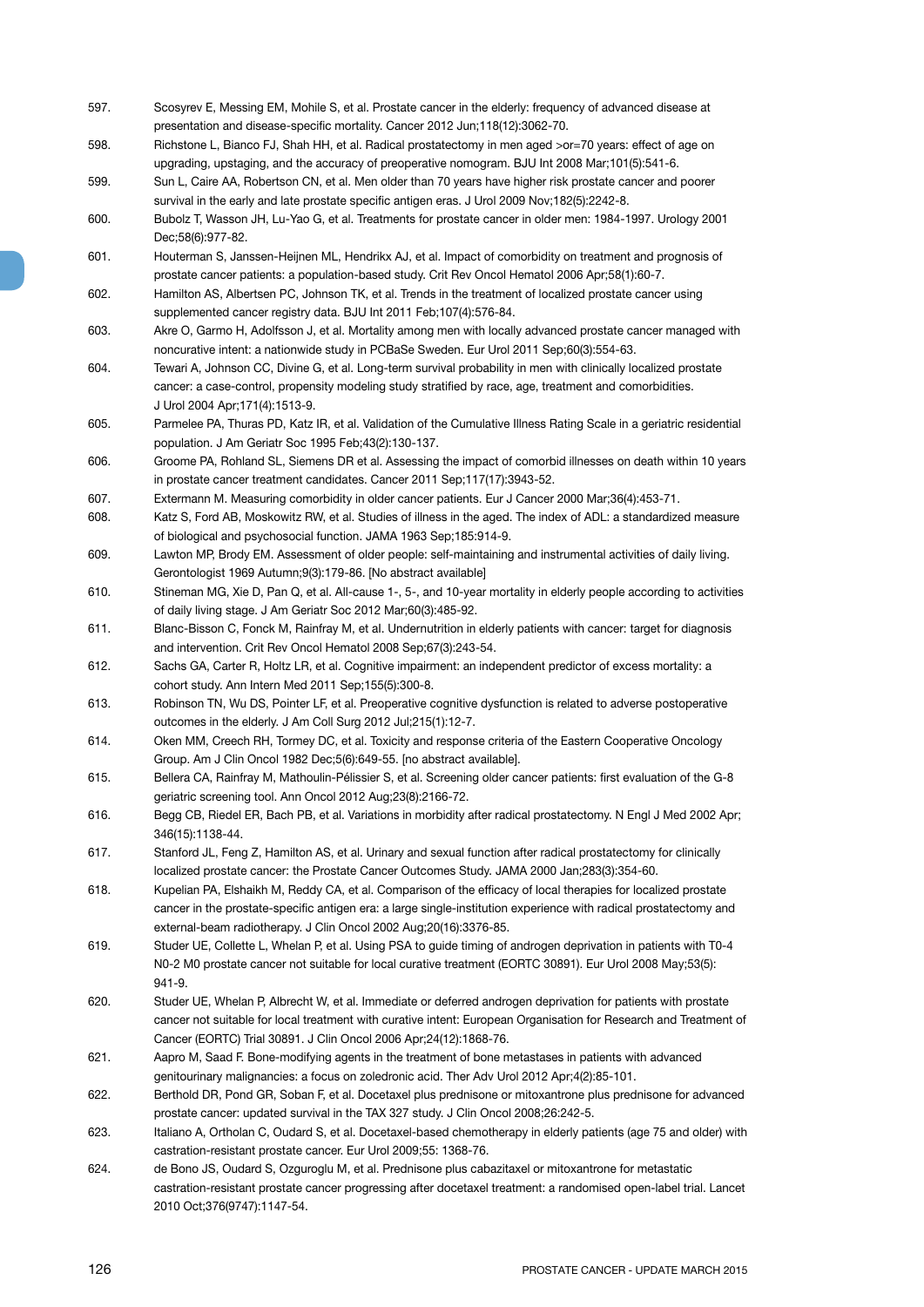- 625. Fizazi K, Scher HI, Molina A, et al. Abiraterone acetate for treatment of metastatic castration-resistant prostate cancer: final overall survival analysis of the COU-AA-301 randomised, double-blind, placebo-controlled phase 3 study. Lancet Oncol 2012 Oct;13(10):983-92.
- 626. Kantoff PW, Higano CS, Shore ND, et al. Sipuleucel-T immunotherapy for castration-resistant prostate cancer. N Engl J Med 2010 Jul;363(5):411-22.
- 627. Sternberg CN, de Bono JS, Chi KN, et al. Improved outcomes in elderly patients with metastatic castrationresistant prostate cancer treated with the androgen receptor inhibitor enzalutamide: results from the phase III AFFIRM trial. Ann Oncol 2014 Feb;25(2):429-34.
- 628. Bahl A, Oudard S, Tombal B, et al. Impact of cabazitaxel on 2-year survival and palliation of tumour-related pain in men with metastatic castration-resistant prostate cancer treated in the TROPIC trial. Ann Oncol 2013 Sep;24(9):2402-8.
- 629. Leplège A, Hunt S. The problem of quality of life in medicine. JAMA 1997 Jul;278(1):47-50.
- 630. Litwin M, Lubeck D, Henning J, et al. Differences in urologist and patient assessments of health related quality of life in men with prostate cancer: results of the CaPSURE database. J Urol 1998 Jun;159(6):1988-92.
- 631. Eton DT, Lepore SJ. Prostate cancer and health-related quality of life: a review of the literature. Psychooncology 2002 Jul-Aug;11(4):307-26.
- 632. Talcott JA, Manola J, Clark JA, et al. Time course and predictors of symptoms after primary prostate cancer therapy. J Clin Oncol 2003 Nov;21(21):3979-86.
- 633. Clark JA, Talcott JA. Symptom indexes to assess outcomes of treatment for early prostate cancer. Med Care 2001 Oct;39(10):1118-30.
- 634. Bellardita L, Villa S, Valdagni R, et al. Living with untreated prostate cancer: predictors of quality of life. Curr Opin Urol 2014 May;4(3):311-7.
- 635. van den Bergh RC, Essink-Bot ML, Roobol MJ, et al. Do anxiety and distress increase during active surveillance for low risk prostate cancer? J Urol 2010 May;183(5):1786-91.
- 636. Bellardita L, Rancati T, Alvisi MF, et al. Predictors of health-related quality of life and adjustment to prostate cancer during active surveillance. Eur Urol 2013 Jul;64(1):30-6.
- 637. Bill-Axelson A, Garmo H, Holmberg L, et al. Long-term Distress After Radical Prostatectomy Versus Watchful Waiting in Prostate Cancer: A Longitudinal Study from the Scandinavian Prostate Cancer Group-4 Randomized Clinical Trial. Eur Urol 2013 Dec;64(6):920-8.
- 638. Kyrdalen AE, Dahl AA, Hernes E, et al. A national study of adverse effects and global quality of life among candidates for curative treatment for prostate cancer. BJU Int 2013 Feb;111(2):221.
- 639. Sanda MG, Dunn RL, Michalski J, et al. Quality of life and satisfaction with outcome among prostate-cancer survivors. N Engl J Med 2008 Mar;358(12):1250-61.
- 640. Gacci M, Simonato A, Masieri L, et al. Urinary and sexual outcomes in long-term (5+ years) prostate cancer disease free survivors after radical prostatectomy. Health Qual Life Outcomes 2009 Nov;7:94.
- 641. Chen RC, Clark JA, Talcott JA. Individualizing quality-of-life outcomes reporting: how localized prostate cancer treatments affect patients with different levels of baseline urinary, bowel, and sexual function. J Clin Oncol 2009 Aug;27(24):3916-22.
- 642. Potosky AL, Legler J, Albertsen PC, et al. Health outcomes after prostatectomy or radiotherapy for prostate cancer: results from the Prostate Cancer Outcomes Study. J Natl Cancer Inst 2000 Oct;92(19):1582-92.
- 643. Litwin MS, Melmed GY, Nakazon T. Life after radical prostatectomy: a longitudinal study. J Urol 2001 Aug;166(2):587-92.
- 644. Berge V, Berg RE, Hoff JR, et al. A prospective study of transition from laparoscopic to robot-assisted radical prostatectomy: quality of life outcomes after 36-month follow-up. Urology 2013 Apr;81(4):781-6.
- 645. Nandipati KC, Raina R, Agarwal A, et al. Nerve-sparing surgery significantly affects long-term continence after radical prostatectomy. Urology 2007 Dec;70(6):1127-30.
- 646. Coelho RF, Chauhan S, Palmer KJ, et al. Robotic-assisted radical prostatectomy: a review of current outcomes. BJU Int 2009 Nov;104(10):1428-35.
- 647. Lubeck DP, Litwin MS, Henning JM, et al. Changes in health-related quality of life in the first year after treatment for prostate cancer: results from CaPSURE. Urology 1999 Jan;53(1):180-6.
- 648. Patel VR, Sivaraman A, Coelho RF, et al. Pentafecta: a new concept for reporting outcomes of robot-assisted laparoscopic radical prostatectomy. Eur Urol 2011 May;59(5):702-7.
- 649. Madalinska JB, Essink-Bot ML, de Koning HJ, et al. Health-related quality-of-life effects of radical prostatectomy and primary radiotherapy for screen-detected or clinically diagnosed localized prostate cancer. J Clin Oncol 2001 Mar;19(6):1619-28.
- 650. Miller DC, Sanda MG, Dunn RL, et al. Long-term outcomes among localized prostate cancer survivors: healthrelated quality-of-life changes after radical prostatectomy, external radiation, and brachytherapy. J Clin Oncol 2005 Apr;23(12):2772-80.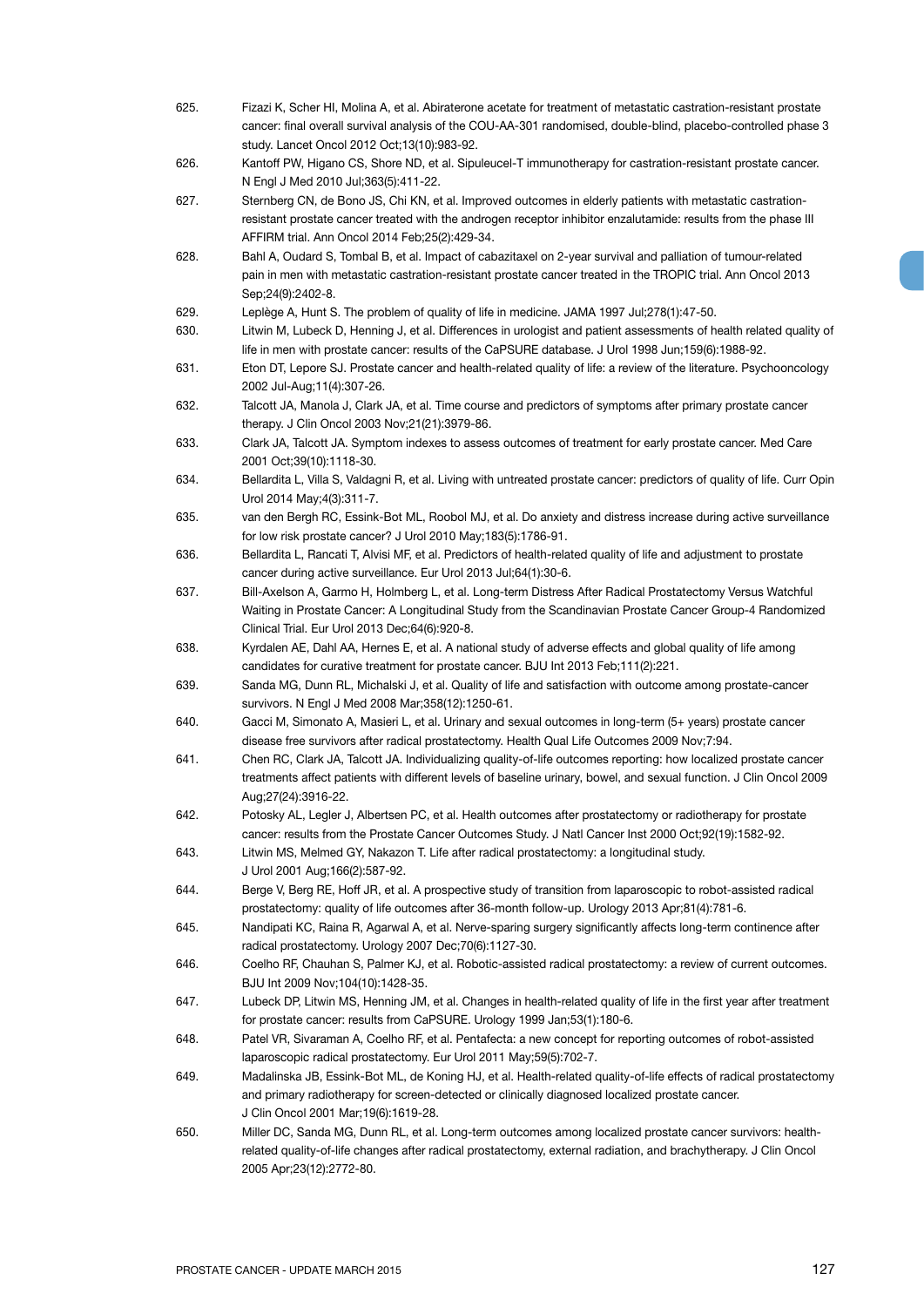- 651. Hamstra DA, Conlon AS, Daignault S, et al; PROSTQA Consortium Study Group. Multi-institutional prospective evaluation of bowel quality of life after prostate external beam radiation therapy identifies patient and treatment factors associated with patient-reported outcomes: the PROSTQA experience. Int J Radiat Oncol Biol Phys 2013 Jul;86(3):546-53.
- 652. Roeloffzen EM, Lips IM, van Gellekom MP, et al. Health-related quality of life up to six years after (125)I brachytherapy for early-stage prostate cancer. Int J Radiat Oncol Biol Phys 2010 Mar;76(4):1054-60.
- 653. Petterson A, Johansson B, Persson C, et al. Effects of a dietary intervention on acute gastrointestinal side effects and other aspects of health-related quality of life: a randomized controlled trial in prostate cancer patients undergoing radiotherapy. Radiother Oncol 2012 Jun;103(3):333-40.
- 654. Brassel SA, Elsamanoudi SI, Cullen J, et al. Health-related quality of life for men with prostate cancer and evaluation of outcomes 12-24 months after treatment. Urol Oncol 2013 Nov;31(8):1504-10.
- 655. Fransson P. Fatigue in prostate cancer patients treated with external beam radiotherapy: a prospective 5-year long-term patient-reported evaluation. J Cancer Res Ther 2010 Oct-Dec;6(4):516-20.
- 656. Huang EH, Pollack A, Levy L, et al. Late rectal toxicity: dose-volume effects of conformal radiotherapy for prostate cancer. Int J Radiat Oncol Biol Phys 2002 Dec;54(5):1314-21.3
- 657. Elterman DS, Barkin J, Radomski SB, et al. Results of high intensity focused ultrasound treatment of prostate cancer: early Canadian experience at a single center. Can J Urol 2011 Dec;18(6):6037-42.
- 658. Robinson JW, Donnelly BJ, Saliken JC, et al. Quality of life and sexuality of men with prostate cancer 3 years after cryosurgery. Urology 2002 Aug;60(2 Suppl 1):12-8.
- 659. Robinson JW, Donnelly BJ, Siever JE, et al. A randomized trial of external beam radiotherapy versus cryoablation in patients with localized prostate cancer: quality of life outcomes. Cancer 2009 Oct;115(20):4695-704.
- 660. Moinpour CM, Savage MJ, Troxel A, et al. Quality of life in advanced prostate cancer: results of a randomized therapeutic trial. J Natl Cancer Inst 1998 Oct;90(20):1537-44.
- 661. Cherrier MM, Aubin S, Higano CS. Cognitive and mood changes in men undergoing intermittent combined androgen blockade for non-metastatic prostate cancer. Psychooncology 2009 Mar;18(3):237-47.
- 662. Herr HW, O'Sullivan M. Quality of life of asymptomatic men with non-metastatic prostate cancer on androgen deprivation therapy. J Urol 2000 Jun;163(6):1743-6.
- 663. Potoski AL, Knopf K, Clegg LX, et al. Quality-of-life outcomes after primary androgen deprivation therapy: results from the Prostate Cancer Outcomes Study. J Clin Oncol 2001 Sep;19(17):3750-7.
- 664. Iversen P, Tyrrell CJ, Kaisary AV, et al. Bicalutamide monotherapy compared with castration in patients with nonmetastatic locally advanced prostate cancer: 6.3 years of follow up. J Urol 2000 Nov;164(5):1579-82.
- 665. Iversen P, Melezinek I, Schmidt A. Non-steroidal antiandrogens: a therapeutic option for patients with advanced prostate cancer who wish to retain sexual interest and function. BJU Int 2001 Jan;87(1):47-56.
- 666. Boccardo F, Rubagotti A, Barichello M, et al, for the Italian Prostate Cancer Project. Bicalutamide monotherapy versus flutamide plus goserelin in prostate cancer patients: results of an Italian Prostate Cancer Project study. J Clin Oncol 1999 Jul;17(7):2027-38.
- 667. Ahmadi H, Daneshmand S. Androgen deprivation therapy: evidence-based management of side effects. BJU Int 2013 Apr;111(4):543-8.
- 668. Elliott S, Latini DM, Walker LM, et al. Androgen deprivation therapy for prostate cancer: recommendations to improve patient and partner quality of life. J Sex Med 2010 Sep;7(9):2996-3010.
- 669. Sakai H, Igawa T, Tsurusaki T, et al. Hot flashes during androgen deprivation therapy with luteinizing hormonereleasing hormone agonist combined with steroidal or nonsteroidal antiandrogen for prostate cancer. Urology 2009 Mar;73(3):635-40
- 670. Irani J, Salomon L, Oba R, et al. Efficacy of venlafaxine, medroxyprogesterone acetate, and cyproterone acetate for the treatment of vasomotor hot flushes in men taking gonadotropin-releasing hormone analogues for prostate cancer: a double-blind, randomised trial. Lancet Oncol 2010 Feb;11(2):147-54.
- 671. Sloan JA, Loprinzi CL, Novotny PJ, et al. Methodologic lessons learned from hot flash studies. J Clin Oncol 2001 Dec;19(23):4280-90.
- 672. Moraska AR, Atherton PJ, Szydlo DW, et al. Gabapentin for the management of hot flashes in prostate cancer survivors: a longitudinal continuation Study-NCCTG Trial N00CB. J Support Oncol 2010 May-Jun;8(3):128-32.
- 673. Frisk J, Spetz AC, Hjertberg H, et al. Two modes of acupuncture as a treatment for hot flushes in men with prostate cancer-a prospective multicenter study with long-term follow-up. Eur Urol 2009 Jan;55(1):156-63.
- 674. Smith MR, Boyce SP, Moyneur E, et al. Risk of clinical fractures after gonadotropin-releasing hormone agonist therapy for prostate cancer. J Urol 2006 Jan;175(1):136-9;discussion 139.
- 675. Cree M, Soskolne CL, Belseck E, et al. Mortality and institutionalization following hip fracture. J Am Geriatr Soc 2000 Mar;48(3):283-8.
- 666. Saylor PJ, Smith MR. Metabolic complications of androgen deprivation therapy for prostate cancer. J Urol 2009 May;181(5):1998-2006;discussion 2007-8.
- 677. Sieber PR, Keiller DL, Kahnoski RJ, et al. Bicalutamide 150 mg maintains bone mineral density during monotherapy for localized or locally advanced prostate cancer. J Urol 2004 Jun;171(6 Pt 1):2272-6.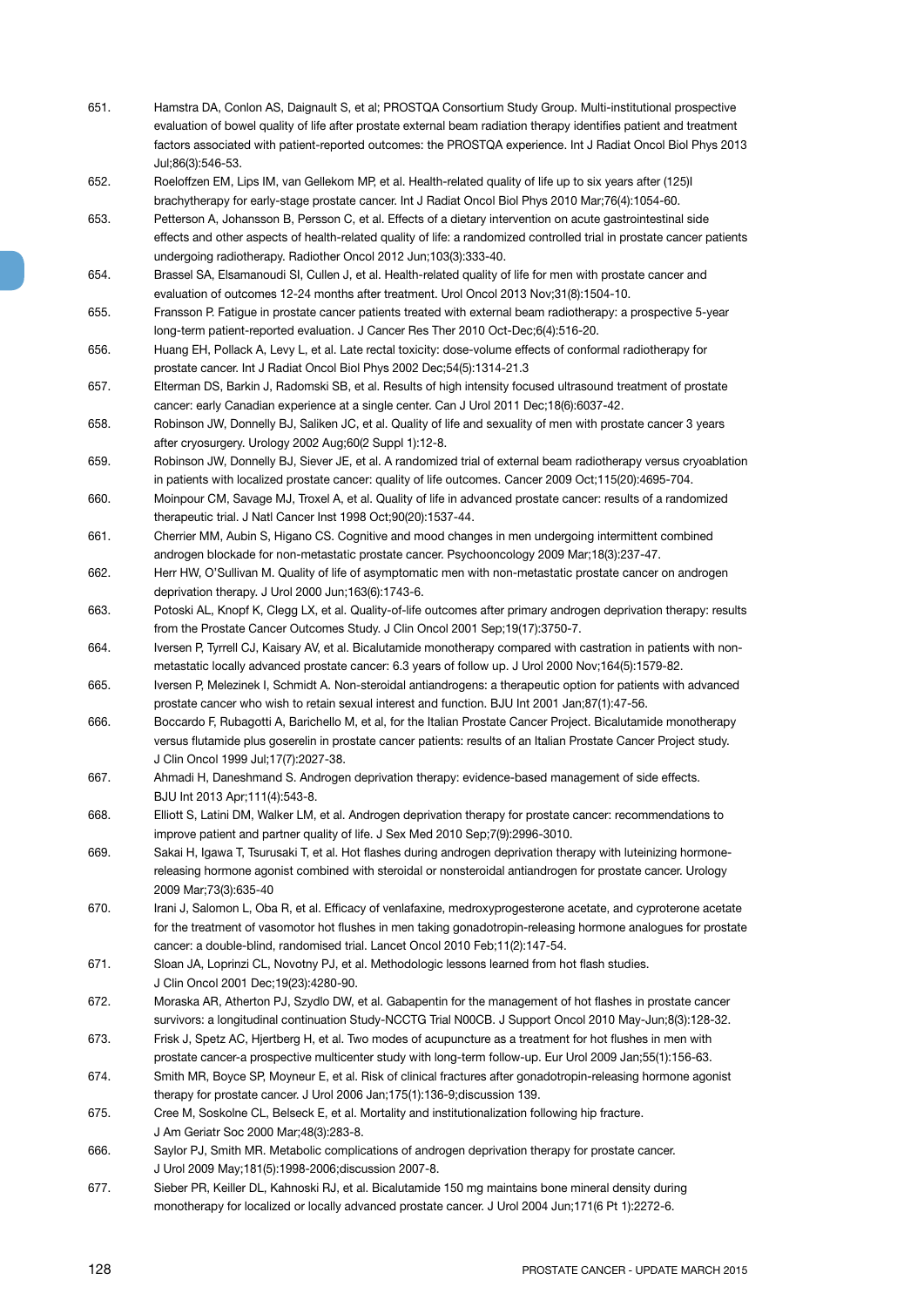- 678. Wadhwa VK, Weston R, Parr NJ. Bicalutamide monotherapy preserves bone mineral density, muscle strength and has significant health-related quality of life benefits for osteoporotic men with prostate cancer. BJU Int 2011 Jun;107(12):1923-9.
- 679. Smith MR, Eastham J, Gleason DM, et al. Randomized controlled trial of zoledronic acid to prevent bone loss in men receiving androgen deprivation therapy for nonmetastatic prostate cancer. J Urol 2003 Jun;169(6):2008-12.
- 680. Michaelson MD, Kaufman DS, Lee H, et al. Randomized controlled trial of annual zoledronic acid to prevent gonadotropin-releasing hormone agonist-induced bone loss in men with prostate cancer. J Clin Oncol 2007 Mar;25(9):1038-42.
- 681. Migliorati CA, Siegel MA, Elting LS. Bisphosphonate-associated osteonecrosis: a long-term complication of bisphosphonate treatment. Lancet Oncol 2006 Jun;7(6):508-14.
- 682. Wadhwa VK, Weston R, Parr NJ. Frequency of zoledronic acid to prevent further bone loss in osteoporotic patients undergoing androgen deprivation therapy for prostate cancer. BJU Int 2009 Nov
- 683. Dearnaley DP, Mason MD, Parmar MK, et al. Adjuvant therapy with oral sodium clodronate in locally advanced and metastatic prostate cancer: long-term overall survival results from the MRC PR04 and PR05 randomised controlled trials. Lancet Oncol 2009 Sep;10(9):872-6.
- 684. Smith MR, Egerdie B, Hernández Toriz N, et al; Denosumab HALT Prostate Cancer Study Group. Denosumab in men receiving androgen-deprivation therapy for prostate cancer. N Engl J Med 2009 Aug;361(8):745-55.
- 685. Smith MR, Saad F, Coleman R, et al. Denosumab and bone-metastasis-free survival in men with castrationresistant prostate cancer: results of a phase 3, randomised, placebo-controlled trial. Lancet 2012 Jan;379(9810): 39-46.
- 686. Nobes JP, Langley SE, Klopper T, et al. A prospective, randomized pilot study evaluating the effects of metformin and lifestyle intervention on patients with prostate cancer receiving androgen deprivation therapy. BJU Int 2012 May;109(10):1495-502.
- 687. Grundy SM, Cleeman JI, Daniels SR, et al. Diagnosis and management of the metabolic syndrome: an American Heart Association/National Heart, Lung, and Blood Institute Scientific Statement. Circulation 2005 Oct;112(17):2735-52.
- 688. Braga-Basaria M, Dobs AS, Muller DC, et al. Metabolic syndrome in men with prostate cancer undergoing longterm androgen-deprivation therapy. J Clin Oncol 2006 Aug;24(24):3979-83.
- 689. Lu-Yao G, Stukel TA, Yao SL. Changing patterns in competing causes of death in men with prostate cancer: a population based study. J Urol 2004 Jun;171(6 Pt 1):2285-90.
- 690. Keating NL, O'Malley JO, Freedland SJ, Smith MR. Diabetes and cardiovascular disease during androgen deprivation therapy: observational study of Veterans with prostate cancer. J Natl Cancer Inst 2010;102:39-46.
- 691. Efstathiou JA, Bae K, Shipley WU, et al. Cardiovascular mortality and duration of androgen deprivation for locally advanced prostate cancer: analysis of RTOG 92-02. Eur Urol 2008 Oct;54(4):816-23.
- 692. Nguyen PL, Je Y, Schutz FA, Hoffman KE, et al. Association of androgen deprivation therapy with cardiovascular death in patients with prostate cancer: a meta-analysis of randomized trials. JAMA 2011 Dec;306(21):2359-66.
- 693. Nguyen PL, Chen MH, Beckman JA, et al. Influence of Androgen Deprivation Therapy on All-Cause Mortality in Men with High-Risk Prostate Cancer and a History of Congestive Heart Failure or Myocardial Infarction. Int J Radiat Oncol Biol Phys 2011 2012 Mar 15;82(4):1411-6.
- 694. Tsai HK, D'Amico AV, Sadetsky N, et al. Androgen deprivation therapy for localized prostate cancer and the risk of cardiovascular mortality. J Natl Cancer Inst 2007 Oct;99:1516-24.
- 695. Albertsen PC, Klotz L, Tombal B, et al. Cardiovascular morbidity associated with gonadotropin releasing hormone agonists and an antagonist. Eur Urol 2014 Mar;65(3):565-73.
- 696. Levine GN, D'Amico AV, Berger P, et al. Androgen-deprivation therapy in prostate cancer and cardiovascular risk: a science advisory from the American Heart Association, American Cancer Society, and American Urological Association: endorsed by the American Society for Radiation Oncology. Circulation 2010 Feb 16;121(6):833-40
- 697. Galvão DA, Taaffe DR, Spry N, et al. Combined resistance and aerobic exercise program reverses muscle loss in men undergoing androgen suppression therapy for prostate cancer without bone metastases: a randomized controlled trial. J Clin Oncol 2010 Jan;28(2):340-7.
- 698. Culos-Reed SN, Robinson JW, Lau H, et al. Physical activity for men receiving androgen deprivation therapy for prostate cancer: benefits from a 16-week intervention. Support Care Cancer 2010 May;18(5):591-9.
- 699. Cormie P, Galvão DA, Spry N, et al. Functional benefits are sustained after a program of supervised resistance exercise in cancer patients with bone metastases: longitudinal results of a pilot study. Support Care Cancer 2014 Jun;22(6):1537-48.
- 700. Kenfield SA, Stampfer MJ, Giovannucci E, et al. Physical activity and survival after prostate cancer diagnosis in the health professionals follow-up study. J Clin Oncol 2011 Feb 20;29(6):726-32.
- 701. Litwin MS, Hays RD, Fink A, et al. Quality-of-life outcomes in men treated for localized prostate cancer. JAMA 1995 Jan;273(2):129-35.
- 702. Downs TM, Sadetsky N, Pasta DJ, et al. Health related quality of life patterns in patients treated with interstitial prostate brachytherapy for localized prostate cancer-data from CaPSURE. J Urol 2003 Nov;170(5):1822-7.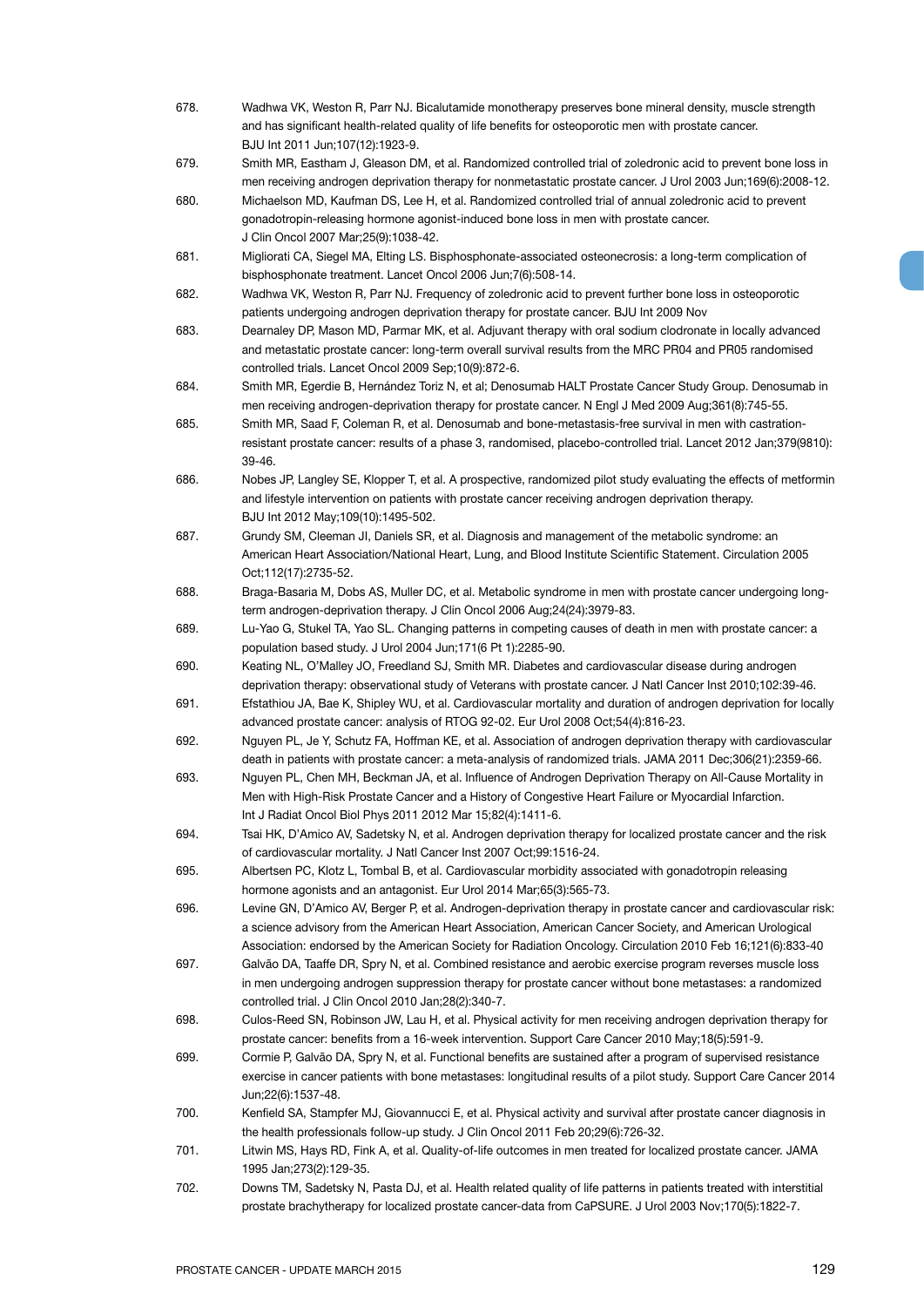- 703. Pardo Y, Guedea F, Aguiló F, et al. Quality-of-life impact of primary treatments for localized prostate cancer in patients without hormonal treatment. J Clin Oncol 2010 Nov;28(31):4687-96.
- 704. Crook JM, Gomez-Iturriaga A, Wallace K, et al. Comparison of health-related quality of life 5 years after SPIRIT: Surgical Prostatectomy Versus Interstitial Radiation Intervention Trial. J Clin Oncol 2011 Feb 1;29(4):362-8.
- 705. Malcolm JB, Fabrizio MD, Barone BB, et al. Quality of life after open or robotic prostatectomy, cryoablation or brachytherapy for localized prostate cancer. J Urol 2010 May;183(5):1822-8.
- 706. Moul JW. Prostate specific antigen only progression of prostate cancer. J Urol 2000;163(6):1632-42.
- 707. Amling CL, Bergstralh EJ, Blute ML, et al. Defining prostate specific antigen progression after radical prostatectomy: what is the most appropriate cut point? J Urol 2001 Apr;165(4):1146-51.
- 708. Roach M 3rd, Hanks G, Thames H Jr, et al. Defining biochemical failure following radiotherapy with or without hormonal therapy in men with clinically localized prostate cancer: recommendations of the RTOG-ASTRO Phoenix Consensus Conference. Int J Radiat Oncol Biol Phys 2006;65:965-74.
- 709. Boorjian SA, Thompson RH, Tollefson MK, et al. Long-term risk of clinical progression after biochemical recurrence following radical prostatectomy: the impact of time from surgery to recurrence. Eur Urol 2011 Jun;59(6):893-9.
- 710. Antonarakis ES, Feng Z, Trock BJ, et al. The natural history of metastatic progression in men with prostatespecific antigen recurrence after radical prostatectomy: long-term follow-up. BJU Int 2012 Jan;109(1):32-9.
- 711. Brockman JA, Alanee S, Vickers AJ, et al. Nomogram Predicting Prostate Cancer-specific Mortality for Men with Biochemical Recurrence After Radical Prostatectomy. Eur Urol 2014
- 712. D'Amico AV, Moul J, Carroll PR, et al. Prostate specific antigen doubling time as a surrogate end point for prostate cancer specific mortality following radical prostatectomy or radiation therapy. J Urol 2004 Nov;172(5 Pt 2):S42-6; discussion S46-7.
- 713. Freedland SJ, Humphreys EB, Mangold LA, et al. Risk of prostate cancer-specific mortality following biochemical recurrence after radical prostatectomy. JAMA 2005 Jul 27;294(4):433-9.
- 714. Briganti A, Karnes RJ, Joniau S, et al. Prediction of outcome following early salvage radiotherapy among patients with biochemical recurrence after radical prostatectomy. Eur Urol 2014 Sep;66(3):479-86.
- 715. Trock BJ, Han M, Freedland SJ, et al. Prostate cancer-specific survival following salvage radiotherapy vs observation in men with biochemical recurrence after radical prostatectomy. JAMA 2008 Jun;299:2760-9.
- 716. Denham JW, Steigler A, Wilcox C, et al. Time to biochemical failure and prostate-specific antigen doubling time as surrogates for prostate cancer-specific mortality: evidence from the TROG 96.01 randomised controlled trial. Lancet Oncol 2008 Nov;9(11):1058-68.
- 717. Zumsteg ZS, Spratt DE, Romesser PB, et al. The natural history and predictors of outcome following biochemical relapse in the dose escalation era for prostate cancer patients undergoing definitive external beam radiotherapy. Eur Urol 2014 Oct 9. pii: S0302-2838(14)00965-8. doi: 10.1016/j.eururo.2014.09.028. [Epub ahead of print].
- 718. Rouviere O, Vitry T, Lyonnet D. Imaging of prostate cancer local recurrences: why and how? Eur Radiol 2010 May;20(5):1254-66.
- 719. Beresford MJ, Gillatt D, Benson RJ et al. A systematic review of the role of imaging before salvage radiotherapy for post-prostatectomy biochemical recurrence. Clin Oncol (R Coll Radiol) 2010;22(1):46-55.
- 720. Gomez P, Manoharan M, Kim SS, et al. Radionuclide bone scintigraphy in patients with biochemical recurrence after radical prostatectomy: when is it indicated? BJU Int 2004;94(3):299-302.
- 721. Kane CJ, Amling CL, Johnstone PAS, et al. Limited value of bone scintigraphy and computed tomography in assessing biochemical failure after radical prostatectomy. Urology 2003;61(3):607-11.
- 722. Treglia G, Ceriani L, Sadeghi R, et al. Relationship between prostate-specific antigen kinetics and detection rate of radiolabelled choline PET/CT in restaging prostate cancer patients: a meta-analysis. Clin Chem Lab Med 2014 52(5):725-33.
- 723. Kitajima K, Murphy RC, Nathan MA, et al. Detection of recurrent prostate cancer after radical prostatectomy: comparison of 11C-choline PET/CT with pelvic multiparametric MR imaging with endorectal coil. J Nucl Med 2014 55(2):223-32.
- 724. Calabria F, Rubello D, Schillaci O, et al. The optimal timing to perform 18F/11C-choline PET/CT in patients with suspicion of relapse of prostate cancer: trigger PSA versus PSA velocity and PSA doubling time. Int J Biol Markers 2014 Dec 9;29(4):e423-30.
- 725. Fuccio C, Castellucci P, Schiavina R, et al. Role of 11C-choline PET/CT in the restaging of prostate cancer patients showing a single lesion on bone scintigraphy. Ann Nucl Med 2010;24(6):485-92.
- 726. Fuccio C, Castellucci P, Schiavina R, et al. Role of 11C-choline PET/CT in the re-staging of prostate cancer patients with biochemical relapse and negative results at bone scintigraphy. Eur J Radiol 2012 Aug;81(8):e893-6.
- 727. Beer AJ, Eiber M, Souvatzoglou M, et al. Radionuclide and hybrid imaging of recurrent prostate cancer. Lancet Oncol 2011 Feb;12(2):181-91.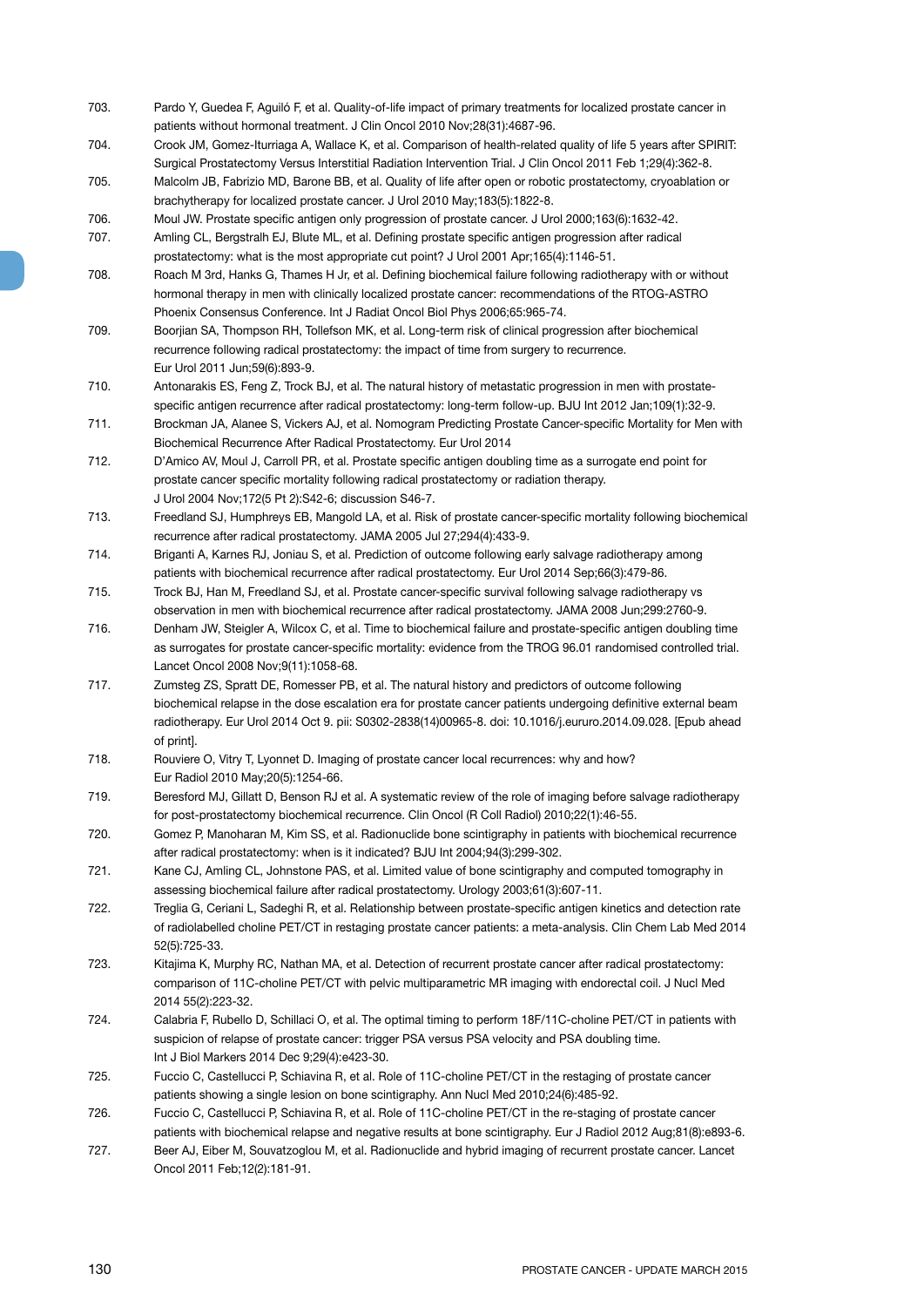- 728. Scattoni V, Picchio M, Suardi N, et al. Detection of lymph-node metastases with integrated [11C] choline PET/CT in patients with PSA failure after radical retropubic prostatectomy: results confirmed by open pelvicretroperitoneal lymphadenectomy. Eur Urol 2007 Aug;52(2):423-9.
- 729. Osmonov DK, Heiman D, Janßen I, et al. Sensitivity and specificity of PET/CT regarding the detection of lymph node metastases in prostate cancer recurrence. Springerplus 2014 Jul;3:340.
- 730. Rinnab L, Mottaghy FM, Simon J, et al. [11C]Choline PET/CT for targeted salvage lymph node dissection in patients with biochemical recurrence after primary curative therapy for prostate cancer. Preliminary results of a prospective study. Urol Int 2008;81(2):191-7.
- 731. Schilling D, Schlemmer HP, Wagner PH, et al. Histological verification of 11C-choline-positron emission/ computed tomography-positive lymph nodes in patients with biochemical failure after treatment for localized prostate cancer. BJU Int 2008 Aug;102(4):446-51.
- 732. Mitchell CR, Lowe VJ, Rangel LJ, et al. Operational characteristics of (11)c-choline positron emission tomography/computerized tomography for prostate cancer with biochemical recurrence after initial treatment. J Urol 2013 Apr;189(4):1308-13.
- 733. Soyka JD, Muster MA, Schmid DT, et al. Clinical impact of 18F-choline PET/CT in patients with recurrent prostate cancer. Eur J Nucl Med Mol Imaging 2012;39(6):936-43.
- 734. Wachter S, Tomek S, Kurtaran A, et al. 11C-acetate positron emission tomography imaging and image fusion with computed tomography and magnetic resonance imaging in patients with recurrent prostate cancer. J Clin Oncol 2006;24(16):2513-9.
- 735. Ceci F, Herrmann K, Castellucci P, et al. Impact of C-choline PET/CT on clinical decision making in recurrent prostate cancer: results from a retrospective two-centre trial. Eur J Nucl Med Mol Imaging 2014 Dec; 41(12):2222-31.
- 736. Castellucci P, Ceci F, Graziani T, et al. Early Biochemical Relapse After Radical Prostatectomy: Which Prostate Cancer Patients May Benefit from a Restaging 11C-Choline PET/CT Scan Before Salvage Radiation Therapy? J Nucl Med 2014 Sep;55(9):1424-9.
- 737. Chondrogiannis S, Marxola MC, Ferretti A, et al. Role of (1)(8)F-choline PET/CT in suspicion of relapse following definitive radiotherapy for prostate cancer. Eur J Nucl Med Mol Imaging 2013 Sep;40(9):1356-64.
- 738. Ceci F, Castellucci P, Graziani T et al. 11C-choline PET/CT detects the site of relapse in the majority of prostate cancer patients showing biochemical recurrence after EBRT. Eur J Nucl Med Mol Imaging 2014 May;41(5): 878-86.
- 739. Luboldt W, Kufer R, Blumstein N, et al. Prostate carcinoma: diffusion-weighted imaging as potential alternative to conventional MR and 11C-choline PET/CT for detection of bone metastases. Radiology 2008 Dec;249(3): 1017-25.
- 740. Eiber M, Holzapfel K, Ganter C, et al. Whole-body MRI including diffusion-weighted imaging (DWI) for patients with recurring prostate cancer: technical feasibility and assessment of lesion conspicuity in DWI. J Magn Reson Imaging 2011 May;33(5):1160-70.
- 741. Cirillo S, Petracchini M, Scotti L, et al. Endorectal magnetic resonance imaging at 1.5 Tesla to assess local recurrence following radical prostatectomy using T2-weighted and contrast-enhanced imaging. Eur Radiol 2009;19(3):761-9.
- 742. Sciarra A, Panebianco V, Salciccia S, et al. Role of Dynamic Contrast-Enhanced Magnetic Resonance (MR) Imaging and Proton MR Spectroscopic Imaging in the Detection of Local Recurrence after Radical Prostatectomy for Prostate Cancer. Eur Urol 2008 Sep;54(3):589-600.
- 743. Casciani E, Polettini E, Carmenini E, et al. Endorectal and dynamic contrast-enhanced MRI for detection of local recurrence after radical prostatectomy. AJR Am J Roentgenol 2008 May;190(5):1187-92.
- 744. Liauw SL, Pitroda SP, Eggener SE, et al. Evaluation of the prostate bed for local recurrence after radical prostatectomy using endorectal magnetic resonance imaging. Int J Radiat Oncol Biol Phys 2013 Feb;85(2): 378-84.
- 745. Linder BJ, Kawashima A, Woodrum DA, et al. Early localization of recurrent prostate cancer after prostatectomy by endorectal coil magnetic resonance imaging. Can J Urol 2014 Jun;21(3):7283-9.
- 746. Vees H, Buchegger F, Albrecht S, et al. 18F-choline and/or 11C-acetate positron emission tomography: detection of residual or progressive subclinical disease at very low prostate-specific antigen values (<1 ng/mL) after radical prostatectomy. BJU Int 2007 Jun;99(6):1415-20.
- 747. Arumainayagam N, Kumaar S, Ahmed HU, et al. Accuracy of multiparametric magnetic resonance imaging in detecting recurrent prostate cancer after radiotherapy. BJU Int 2010 Oct 106(7):991-7.
- 748. Akin O, Gultekin DH, Vargas HA, et al. Incremental value of diffusion weighted and dynamic contrast enhanced MRI in the detection of locally recurrent prostate cancer after radiation treatment:preliminary results. Eur Radiol 2011 Sep;21(9):1970-8.
- 749. Donati OF, Jung SI, Vargas HA, et al. Multiparametric prostate MR imaging with T2-weighted, diffusion-weighted, and dynamic contrast-enhanced sequences: are all pulse sequences necessary to detect locally recurrent prostate cancer after radiation therapy? Radiology 2013 Aug;268(2):440-50.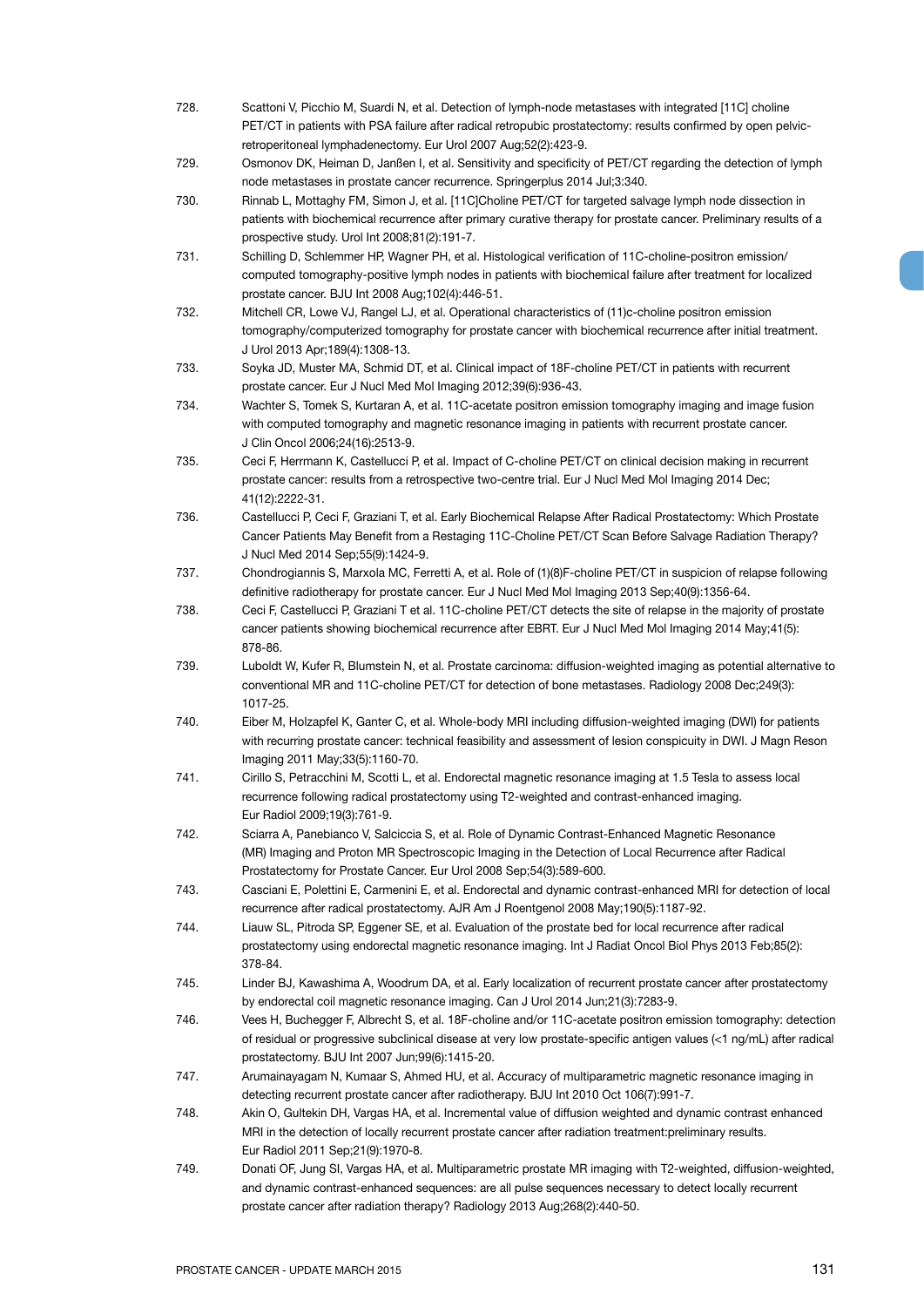- 750. Rybalov M, Breeuwsma AJ, Leliveld AM, et al. Impact of total PSA, PSA doubling time and PSA velocity on detection rates of 11C-Choline positron emission tomography in recurrent prostate cancer. World J Urol 2013 Apr;31(2):319-23.
- 751. Pfister D, Bolla M, Briganti A, et al. Early Salvage Radiotherapy Following Radical Prostatectomy. Eur Urol 2014 Jun;65(6):1034-43.
- 752. Siegmann A, Bottke D, Faehndrich J, et al. Salvage radiotherapy after prostatectomy What is the best time to treat? Radiother Oncol 2012 May;103(2):239-43.
- 753. Ohri N, Dicker AP, Trabulsi EJ, et al. Can early implementation of salvage radiotherapy for prostate cancer improve the therapeutic ratio? A systematic review and regression meta-analysis with radiobiological modelling. Eur J Cancer 2012 Apr;48(6):837-44.
- 754. Siegmann A, Bottke D, Faehndrich J, et al. Dose escalation for patients with decreasing PSA during radiotherapy for elevated PSA after radical prostatectomy improves biochemical progression-free survival: results of a retrospective study. Strahlenther Onkol 2011 Aug;187(8):467-72.
- 755. Goenka A, Magsanoc JM, Pei X, et al. Long-term outcomes after high-dose postprostatectomy salvage radiation treatment. Int J Radiat Oncol Biol Phys 2012 Sep;84(1):112-8.
- 756. Cremers RG, van Lin EN, Gerrits WL, et al. Efficacy and tolerance of salvage radiotherapy after radical prostatectomy, with emphasis on high-risk patients suited for adjuvant radiotherapy. Radiother Oncol 2010 Dec;97(3):467-73.
- 757. Bernard JR Jr, Buskirk SJ, Heckman MG, et al. Salvage radiotherapy for rising prostate-specific antigen levels after radical prostatectomy for prostate cancer: dose-response analysis. Int J Radiat Oncol Biol Phys 2010 Mar; 76(3):735-40.
- 758. Buskirk SJ, Pisansky TM, Schild SE, et al. Salvage radiotherapy for isolated prostate specific antigen I increase after radical prostatectomy: evaluation of prognostic factors and creation of a prognostic scoring system. J Urol 2006 Sep;176(3):985-90.
- 759. Pazona JF, Han M, Hawkins SA, et al. Salvage radiation therapy for prostate specific antigen progression following radical prostatectomy: 10-year outcome estimates. J Urol 2005 Oct;174(4 Pt 1):1282-6.
- 760. Pisansky TM, Kozelsky TF, Myers RP, et al. Radiotherapy for isolated serum prostate specific antigen elevation after prostatectomy for prostate cancer. J Urol 2000 Mar;163(3):845-50.
- 761. Soto DE, Passarelli MN, Daignault S, et al. Concurrent androgen deprivation therapy during salvage prostate radiotherapy improves treatment outcomes in high-risk patients. Int J Radiat Oncol Biol Phys 2012 Mar; 82(3):1227-32.
- 762. Choo R, Danjoux C, Gardner S, et al. Efficacy of salvage radiotherapy plus 2-year androgen suppression for postradical prostatectomy patients with PSA relapse. Int J Radiat Oncol Biol Phys 2009 Nov;75(4):983-9.
- 763. Valicenti RK, Thompson I Jr, Albertsen P, et al. Adjuvant and salvage radiation therapy after prostatectomy: American Society for Radiation Oncology/American Urological Association guidelines. Int J Radiat Oncol Biol Phys 2013 Aug;86(5):822-8.
- 764. King CR. The timing of salvage radiotherapy after radical prostatectomy: a systematic review. Int J Radiat Oncol Biol Phys 2012 Sep;84(1):104-11.
- 765. King CR, Kapp DS. Radiotherapy after prostatectomy: is the evidence for dose escalation out there? Int J Radiat Oncol Biol Phys 2008 Jun;71(2):346-50.
- 766. Michalski JM, Lawton C, El Naqa I, et al. Development of RTOG consensus guidelines for the definition of the clinical target volume for postoperative conformal radiation therapy for prostate cancer. Int J Radiat Oncol Biol Phys 2010 Feb;76(2):361-8.
- 767. Poortmans P, Bossi A, Vandeputte K, et al. Guidelines for target volume definition in postoperative radiotherapy for prostate cancer, on behalf of the EORTC Radiation Oncology Group. Radiother Oncol 2007 Aug;84:121-7.
- 768. Wiltshire KL, Brock KK, Haider MA, et al. Anatomic boundaries of the clinical target volume (prostate bed) after radical prostatectomy. Int J Radiat Oncol Biol Phys 2007 Nov;69(4):1090-9.
- 769. Gay HA, Barthold HJ, O'Meara E, et al. Pelvic normal tissue contouring guidelines for radiation therapy: a Radiation Therapy Oncology Group consensus panel atlas. Int J Radiat Oncol Biol Phys 2012 Jul;83(3):e353-62.
- 770. Sassowsky M, Gut P, Hölscher T, et al. Use of EORTC target definition guidelines for dose-intensified salvage radiation therapy for recurrent prostate cancer: results of the quality assurance program of the randomized trial SAKK 09/10. Int J Radiat Oncol Biol Phys 2013 Nov;87(3):534-41.
- 771. Goenka A, Magsanoc JM, Pei X, et al. Improved toxicity profile following high-dose postprostatectomy salvage radiation therapy with intensity-modulated radiation therapy. Eur Urol 2011 Dec;60(6):1142-8.
- 772. Ost P, Lumen N, Goessaert AS, et al. High-dose salvage intensity-modulated radiotherapy with or without androgen deprivation after radical prostatectomy for rising or persisting prostate-specific antigen: 5-year results. Eur Urol 2011 Oct;60(4):842-9.
- 773. Boorjian SA, Karnes RJ, Crispen PL, et al. Radiation therapy after radical prostatectomy: impact on metastasis and survival. J Urol 2009 Dec;182(6):2708-14.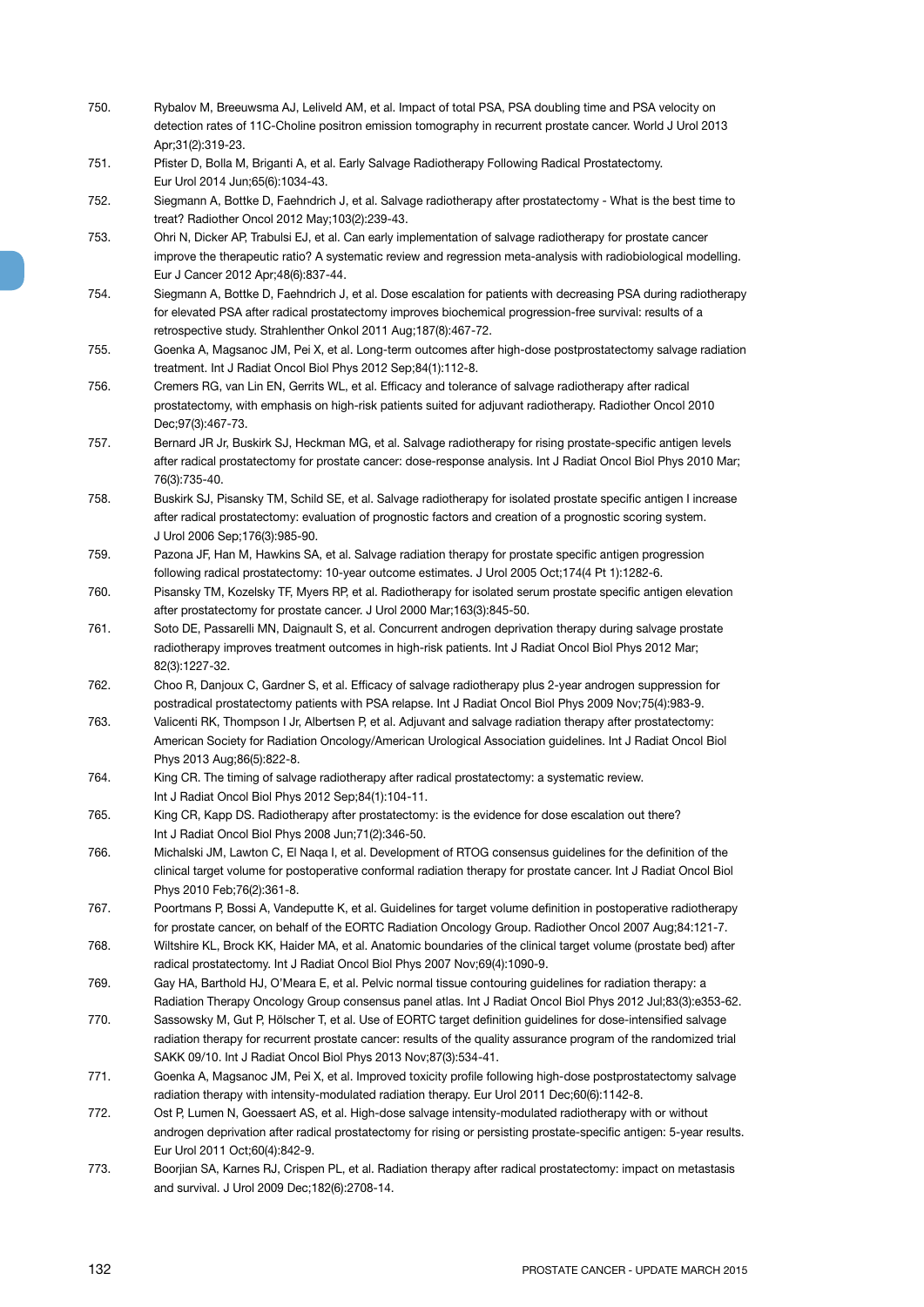- 774. Briganti A, Wiegel T, Joniau S, et al. Early salvage radiation therapy does not compromise cancer control in patients with pT3N0 prostate cancer after radical prostatectomy: results of a match-controlled multi-institutional analysis. Eur Urol 2012 Sep;62(3):472-87.
- 775. Shahinian VB, Kuo YF, Freeman JL, et al. Increasing use of gonadotropin-releasing hormone agonists for the treatment of localized prostate carcinoma. Cancer 2005 Apr;103(8):1615-24.
- 776. Moul JW, Wu H, Sun L, et al. Early versus delayed hormonal therapy for prostate specific antigen only recurrence of prostate cancer after radical prostatectomy. J Urol 2004 Mar;171:1141-7.
- 777. Choueiri TK, Xie W, D'Amico AV, et al. Time to prostate-specific antigen nadir independently predicts overall survival in patients who have metastatic hormone-sensitive prostate cancer treated with androgen-deprivation therapy. Cancer 2009 Mar;115(5):981-7.
- 778. Klayton TL, Ruth K, Buyyounouski MK, et al. PSA Doubling Time Predicts for the Development of Distant Metastases for Patients Who Fail 3DCRT Or IMRT Using the Phoenix Definition. Pract Radiat Oncol 2011; 1(4):235-242.
- 779. Garcia-Albeniz X, et al. Immediate versus deferred initiation of androgen deprivation therapy in prostate cancer patients with PSA-only relapse. ASCO Meeting Abstracts, 2014 May;32(15\_suppl):5003.
- 780. Crook JM, O'Callaghan CJ, Duncan G, et al. Intermittent androgen suppression for rising PSA level after radiotherapy. N Engl J Med 2012 Sep;367(10):895-903.
- 781. Heidenreich A, Semrau R, Thüer D, et al. Radical salvage prostatectomy: Treatment of local recurrence of prostate cancer after radiotherapy. Urologe A 2008 Nov;47(11):1441-6.
- 782. Ahlering TE, Lieskovsky G, Skinner DG. Salvage surgery plus androgen deprivation for radioresistant prostatic carcinoma. J Urol 1992 Mar;147(3 Pt 2):900-2.
- 783. Zincke H. Radical prostatectomy and exenterative procedures for local failure after radiotherapy with curative intent: comparison of outcomes. J Urol 1992 Mar;147(3 Pt 2):894-9.
- 784. Lerner SE, Blute ML, Zincke H. Critical evaluation of salvage surgery for radio-recurrent/resistant prostate cancer. J Urol 1995 Sep;154(3):1103-9.
- 785. Rogers E, Ohori M, Kassabian S, et al. Salvage radical prostatectomy: outcome measured by serum prostate specific antigen levels. J Urol 1995 Jan;153(1):104-10.
- 786. Garzotto M, Wajsman Z. Androgen deprivation with salvage surgery for radiorecurrent prostate cancer: result of a 5-year follow-up. J Urol 1998 Mar;159(3):950-4;discussion 954-5.
- 787. Vaidya A, Soloway MS. Salvage radical prostatectomy for radiorecurrent prostate cancer: morbidity revisited. J Urol 2000 Dec;164(6):1998-2001.
- 788. Stephenson AJ, Scardino PT, Bianco FJ, et al. Morbidity and functional outcomes of salvage radical prostatectomy for locally recurrent prostate cancer after radiation therapy. J Urol 2004 Dec;172(6 Pt 1):2239-43.
- 789. Heidenreich A, Ohlmann C, Ozgür E, et al. [Functional and oncological outcome of salvage prostatectomy of locally recurrent prostate cancer following radiation therapy] Urologe A 2006 Apr;45(4):474-81. [Article in German]
- 790. Heidenreich A, Richter S, Thüer D, et al. Prognostic parameters, complications, and oncologic and functional outcome of salvage radical prostatectomy for locally recurrent prostate cancer after 21st-century radiotherapy. Eur Urol 2010 Mar;57(3):437-43.
- 791. Chade DC, Eastham J, Graefen M, et al. Cancer control and functional outcomes of salvage radical prostatectomy for radiation-recurrent prostate cancer: a systematic review of the literature. Eur Urol 2012 May;61(5):961-71.
- 792. Sanderson KM, Penson DF, Cai J, et al. Salvage radical prostatectomy: quality of life outcomes and long-term oncological control of radiorecurrent prostate cancer. J Urol 2006 Nov;176(5):2025-31;discussion 2031-2.
- 793. Leonardo C, Simone G, Papalia, R, et al. Salvage radical prostatectomy for recurrent prostate cancer after radiation therapy. Int J Urol 2009 Jun;16(6):584-6.
- 794. Chade DC, Shariat SF, Cronin AM, et al. Salvage radical prostatectomy for radiation- recurrent prostate cancer: a multi-institutional collaboration. Eur Urol 2011 Aug;60(2):205-10.
- 795. Gotto GT, Yunis, LH, Vora K, et al. Impact of prior prostate radiation on complications after radical prostatectomy. J Urol 2010 Jul;184(1):136-42.
- 796. Ward JF, Sebo TJ, Blute ML, et al. Salvage surgery for radiorecurrent prostate cancer: contemporary outcomes. J Urol 2005;173(4):1156-60.
- 797. Ismail M, Ahmed S, Kastner C, et al. Salvage cryotherapy for recurrent prostate cancer after radiation failure: a prospective case series of the first 100 patients. BJU Int 2007 Oct;100(4):760-4.
- 798. Pisters LL, Rewcastle JC, Donnelly BJ, et al. Salvage prostate cryoablation: initial results from the cryo on-line data registry. J Urol 2008 Aug;180(2):559-63;discussion 563-4.
- 799. Pisters LL, Leibovici D, Blute M, et al. Locally recurrent prostate cancer after initial radiation therapy: a comparison of salvage radical prostatectomy versus cryotherapy. J Urol 2009 Aug;182(2):517-25;discussion 525-7.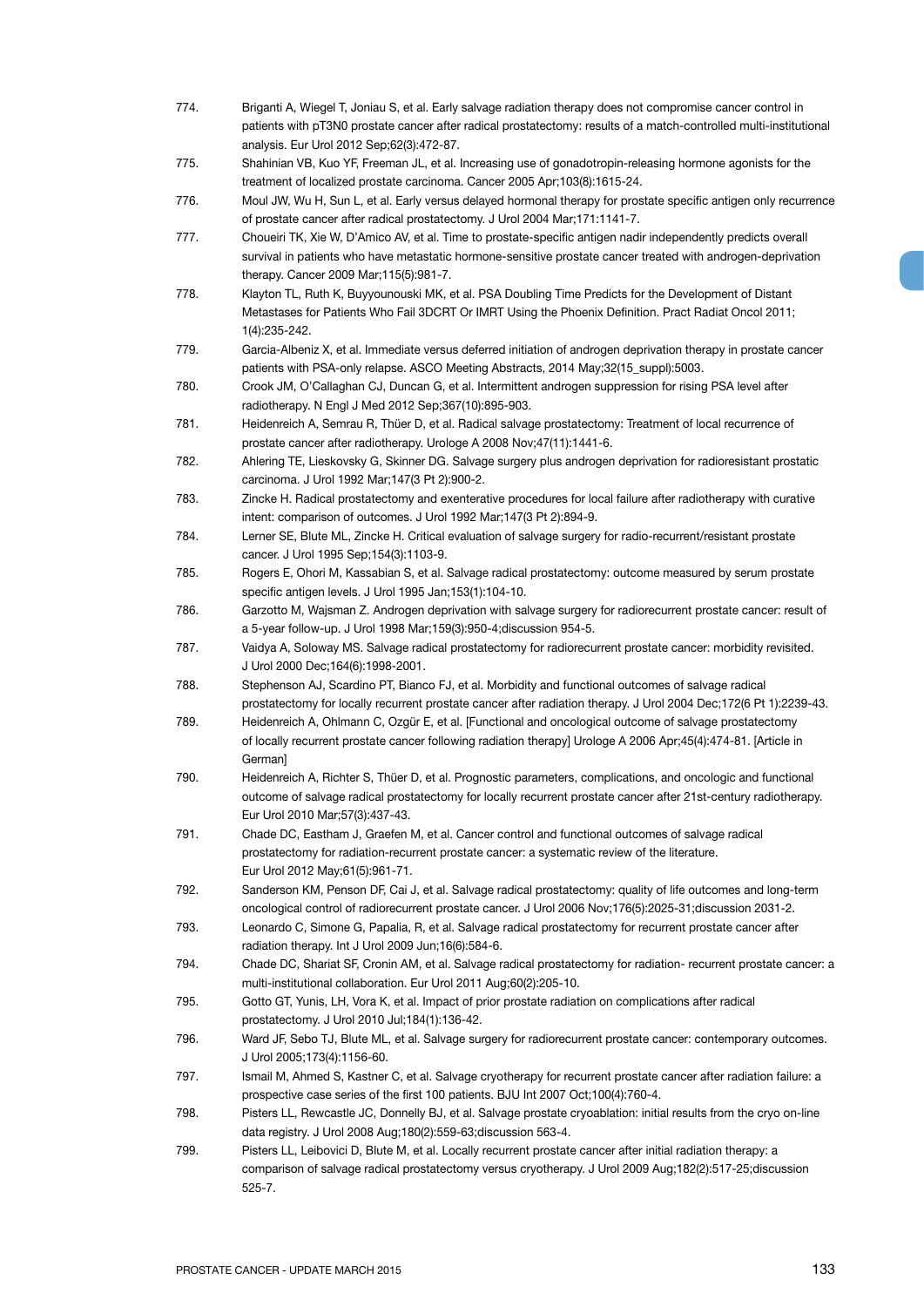- 800. Pisters LL, von Eschenbach AC, Scott SM, et al. The efficacy and complications of salvage cryotherapy of the prostate. J Urol 1997 Mar;157(3):921-5.
- 801. Bahn DK, Lee F, Silverman P, et al. Salvage cryosurgery for recurrent prostate cancer after radiation therapy: a seven-year follow-up. Clin Prostate Cancer 2003 Sep;2(2):111-4.
- 802. Williams AK, Martinez CH, Lu C, et al. Disease-free survival following salvage cryotherapy for biopsy-proven radio-recurrent prostate cancer. Eur Urol 2011 Sep;60(3):405-10.
- 803. Spiess PE, Katz AE, Chin JL, et al. A pretreatment nomogram predicting biochemical failure after salvage cryotherapy for locally recurrent prostate cancer. BJU Int 2010 Jul;106(2):194-8.
- 804. Cespedes RD, Pisters LL, von Eschenbach AC, et al. Long-term followup of incontinence and obstruction after salvage cryosurgical ablation of the prostate: results in 143 patients. J Urol 1997 Jan;157(1):237-40.
- 805. Mouraviev V, Speiss PE, Jones JS. Salvage cryoablation for locally recurrent prostate cancer following primary radiotherapy. Eur Urol 2012 Jun;61(6):1204-11.
- 806. Ahmad I, Kalna G, Ismail M, et al. Prostate gland lengths and iceball dimensions predict micturition functional outcome following salvage prostate cryotherapy in men with radiation recurrent prostate cancer. PLoS One 2013 Aug;8(8):e69243.
- 807. Chen CP, Weinberg V, Shinohara K, et al. Salvage HDR brachytherapy for recurrent prostate cancer after previous definitive radiation therapy: 5-year outcomes. Int J Radiat Oncol Biol Phys 2013 Jun 1;86(2):324-9.
- 808. Burri RJ, Stone NN, Unger P, et al. Long-term outcome and toxicity of salvage brachytherapy for local failure after initial radiotherapy for prostate cancer. Int J Radiat Oncol Biol Phys 2010 Aug;77(5):1338-44.
- 809. Gomez-Veiga F, Mariño A, Alvarez L, et al. Brachytherapy for the treatment of recurrent prostate cancer after radiotherapy or radical prostatectomy. BJU Int 2012 Feb;109 Suppl 1:17-21.
- 810. Yamada Y, Kollmeier MA, Pei X, et al. A Phase II study of salvage high-dose-rate brachytherapy for the treatment of locally recurrent prostate cancer after definitive external beam radiotherapy. Brachytherapy 2014 Mar-Apr; 13(2):111-6.
- 811. Lee B, Shinohara K, Weinberg V, et al. Feasibility of high-dose-rate brachytherapy salvage for local prostate cancer recurrence after radiotherapy: the University of California-San Francisco experience. Int J Radiat Oncol Biol Phys 2007 Mar;67(4):1106-12.
- 812. Moman MR, van der Poel HG, Battermann JJ, et al. Treatment outcome and toxicity after salvage 125-I implantation for prostate cancer recurrences after primary 125-I implantation and external beam radiotherapy. Brachytherapy 2010 Apr-Jun;9(2):119-25.
- 813. Colombel M, Poissonnier L, Martin X, et al. Clinical results of the prostate HIFU project. Eur Urol Suppl 2006;5:491-4.
- 814. Gelet A, Chapelon JY, Bouvier R, et al. Transrectal high-intensity focused ultrasound: minimally invasive therapy of localized prostate cancer. J Endourol 2000 Aug;14:519-28.
- 815. Gelet A, Chapelon JY, Poissonnier L, et al. Local recurrence of prostate cancer after external beam radiotherapy: early experience of salvage therapy using high-intensity focused ultrasonography. Urology 2004 Apr;63(4):625-9.
- 816. Uchida T, Shoji S, Nakano M, et al. High-intensity focused ultrasound as salvage therapy for patients with recurrent prostate cancer after external beam radiation, brachytherapy or proton therapy. BJU Int 2011 Feb;107(3):378-82.
- 817. Berge V, Baco E, Dahl AA, et al. Health-related quality of life after salvage high-intensity focused ultrasound (HIFU) treatment for locally radiorecurrent prostate cancer. Int J Urol 2011 Sep;18(9):646-51.
- 818. Pinover WH, Horwitz EM, Hanlon AL, et al. Validation of a treatment policy for patients with prostate specific antigen failure after three-dimensional conformal prostate radiation therapy. Cancer 2003 Feb;97(4):1127-33.
- 819. Chi KN, Bjartell A, Dearnaley D, et al. Castration-resistant prostate cancer: from new pathophysiology to new treatment targets. Eur Urol 2009 Oct;56(4):594-605.
- 820. Attard G, Cooper CS, de Bono JS. Steroid hormone receptors in prostate cancer: a hard habit to break? Cancer Cell 2009 Dec;16(6):458-62.
- 821. Schröder FH. Progress in understanding androgen-independent prostate cancer (AIPC): a review of potential endocrine-mediated mechanisms. Eur Urol 2008 Jun;53(6):1129-37.
- 822. Eisenhauer EA, Therasse P, Bogaerts J, et al. New response evaluation criteria in solid tumours: revised RECIST guideline (version 1.1). Eur J Cancer 2009 Jan;45(2):228-47.
- 823. Cross DS, Ritter M, Reding DJ, et al. Historical prostate cancer screening and treatment outcomes from a single institution. Clin Med Res 2012 Aug;10(3):97-105.
- 824. Murray NP, Reyes E, Tapia P, et al. Differential expression of matrix metalloproteinase-2 expression in disseminated tumor cells and micrometastasis in bone marrow of patients with nonmetastatic and metastatic prostate cancer: theoretical considerations and clinical implications-an immunocytochemical study. Bone Marrow Res 2012;2012:259351.
- 825. Smith MR, Kabbinavar F, Saad F, et al. Natural history of rising serum prostate-specific antigen in men with castrate nonmetastatic prostate cancer. J Clin Oncol 2005 May;23(13):2918-25.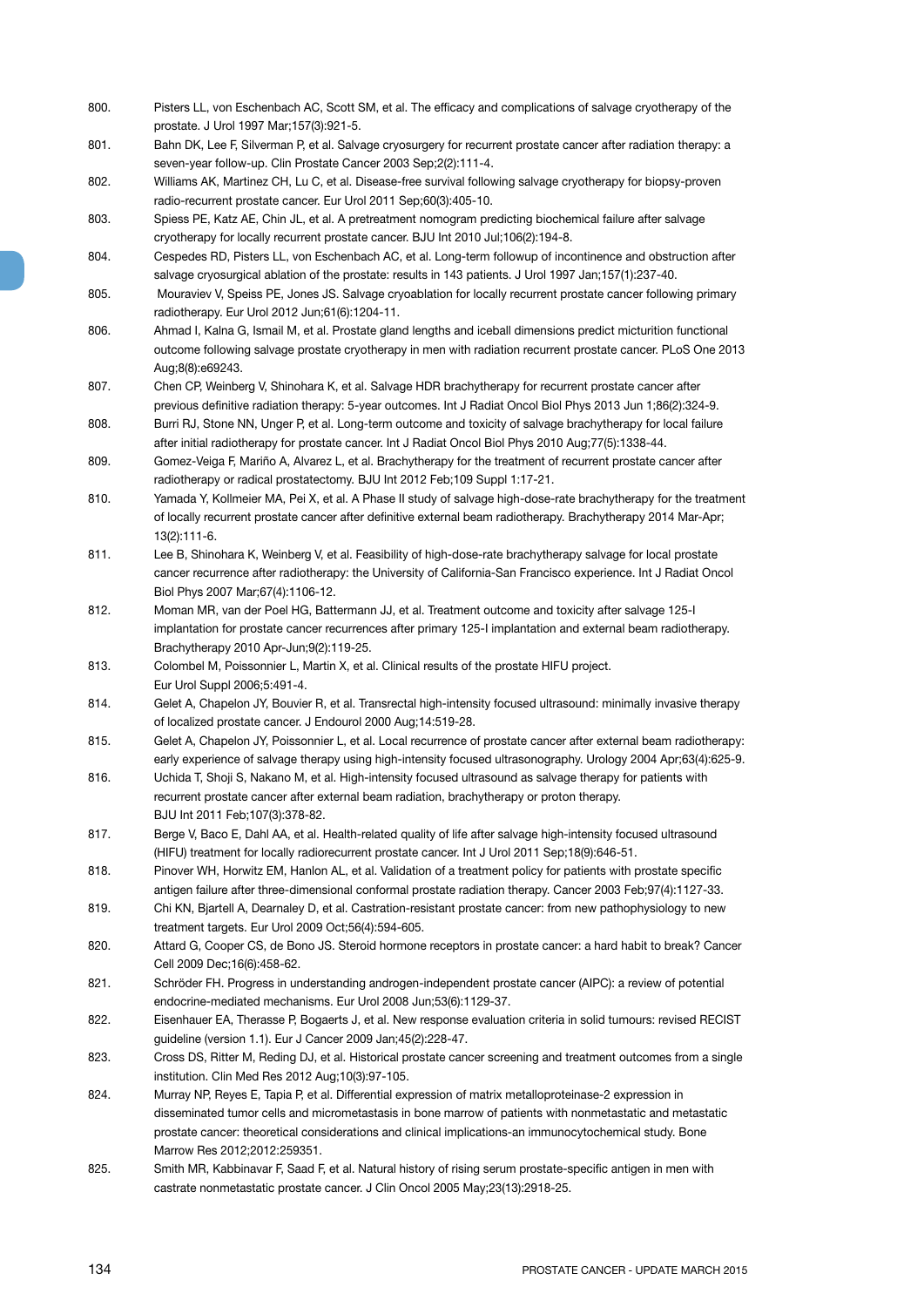| 826. | Smith MR, Cook R, Lee AK, et al. Disease and host characteristics as predictors of time to first bone                                                                        |
|------|------------------------------------------------------------------------------------------------------------------------------------------------------------------------------|
|      | metastasis and death in men with progressive castration-resistant nonmetastatic prostate cancer. Cancer 2011<br>May;117(10):2077-85.                                         |
| 827. | Crawford ED, Stone NN, Yu EY, et al. Challenges and recommendations for early identification of metastatic                                                                   |
| 828. | disease in prostate cancer. Urology 2014 Mar;83(3):664-9.<br>Scher HI, Mazumdar M, Kelly WK. Clinical trials in relapsed prostate cancer: defining the target.               |
|      | J Natl Cancer Inst 1996 Nov; 88(22): 1623-34.                                                                                                                                |
| 829. | Small EJ, Schellhammer PF, Higano CS, et al. Placebo-controlled phase III trial of immunologic therapy with                                                                  |
|      | sipuleucel-T (APC8015) in patients with metastatic, asymptomatic hormone refractory prostate cancer.                                                                         |
|      | J Clin Oncol 2006 Jul; 24(19): 3089-94.                                                                                                                                      |
| 830. | Kantoff PW, Schuetz T, Blumenstein BA, et al. Overall survival (OS) analysis of a phase II randomized controlled                                                             |
|      | trial (RCT) of a poxviral-based PSA targeted immunotherapy in metastatic castration resistant prostate cancer                                                                |
|      | (mCRPC). J Clin Oncol 2010 Mar;28(7):1099-105.                                                                                                                               |
| 831. | Bellmunt J, Rosenberg JE, Choueiri TK. Recent progress and pitfalls in testing novel agents in castration-<br>resistant prostate cancer. Eur Urol 2009 Oct;56(4):606-8.      |
| 832. | Dawson NA, McLeod DG. The assessment of treatment outcomes in metastatic prostate cancer: changing                                                                           |
|      | endpoints. Eur J Cancer 1997 Apr;33(4):560-5.                                                                                                                                |
| 833. | Payne H, Cornford P. Prostate-specific antigen: an evolving role in diagnosis, monitoring, and treatment                                                                     |
|      | evaluation in prostate cancer. Urol Oncol 2011 Nov-Dec; 29(6): 593-601.                                                                                                      |
| 834. | George DJ, Kantoff PW. Prognostic indicators in hormone refractory prostate cancer.                                                                                          |
|      | Urol Clin NorthAm 1999 May; 26(2): 303-10.                                                                                                                                   |
| 835. | Scher HI, Curley T, Geller N, et al. Trimetrexate in prostatic cancer: preliminary observations on the use of                                                                |
|      | prostate-specific antigen and acid phosphatase as a marker in measurable hormone-refractory disease.                                                                         |
| 836. | J Clin Oncol 1990 Nov;8(11):1830-8.<br>Smith DC, Dunn RL, Strawderman MS, et al. Change in serum prostate-specific antigen as a marker of response                           |
|      | to cytotoxic therapy for hormone-refractory prostate cancer. J Clin Oncol 1998 May;16(5):1835-43.                                                                            |
| 837. | Petrylak DP, Ankerst DP, Jiang CS, et al. Evaluation of prostate-specific antigen declines for surrogacy in patients                                                         |
|      | treated on SWOG 99-16.Crawford ED. J Natl Cancer Inst 2006 Apr;98(8):516-21.                                                                                                 |
| 838. | Manni A, Bartholomew M, Caplan R, et al. Androgen priming and chemotherapy in advanced prostate cancer:                                                                      |
|      | evaluation of determinants of clinical outcome. J Clin Oncol 1988 Sep;6(9):1456-66.                                                                                          |
| 839. | Hussain M, Wolf M, Marshall E, et al. Effects of continued androgen deprivation therapy and other prognostic                                                                 |
|      | factors on response and survival in phase II chemotherapy trials for hormone-refractory prostate cancer: a                                                                   |
| 840. | Southwest Oncology Group report. J Clin Oncol 1994 Sep;12(9):1868-75.                                                                                                        |
|      | Taylor CD, Elson P, Trump DL. Importance of continued testicular suppression in hormone-refractory prostate<br>cancer. J Clin Oncol 1993 Nov; 11(11): 2167-72.               |
| 841. | Petrylak DP, Tangen CM, Hussain MH, et al. Docetaxel and estramustine compared with mitoxantrone and                                                                         |
|      | prednisone for advanced refractory prostate cancer. New Engl J Med 2004 Oct;351(15):1513-20.                                                                                 |
| 842. | Tannock IF, de Wit R, Berry WR, et al. TAX 327 Investigators. Docetaxel plus prednisone or mitoxantrone plus                                                                 |
|      | prednisone for advanced prostate cancer. New Engl J Med 2004 Oct;351(15):1502-12.                                                                                            |
| 843. | Ryan CJ, Smith MR, de Bono JS, et al. COU-AA-302 Investigators. Abiraterone in metastatic prostate cancer                                                                    |
|      | without previous chemotherapy. N Engl J Med 2013 Jan;368(2):138-48.                                                                                                          |
| 844. | Rathkopf DE, Smith MR, deBono JS, et al. Updated Interim Efficacy Analysis and Long-term Safety of                                                                           |
|      | Abiraterone Acetate in Metastatic Castration-resistant Prostate Cancer Patients Without Prior Chemotherapy<br>(COU-AA-302). Eur Urol 2014 Nov;66(5):815-825.                 |
| 845. | Beer TM, Tombal B. Enzalutamide in metastatic prostate cancer before chemotherapy.                                                                                           |
|      | N Engl J Med 2014 Oct; 371(5): 424-33.                                                                                                                                       |
| 846. | Ryan CJ, Fizazi K, Miller K, et al. Final overall survival (OS) analysis of COU-AA-302, A randomized phase 3                                                                 |
|      | study of abiraterone acetate (AA) in metastatic castration-resistant prostate cancer (MCRPC) patients (PTS)                                                                  |
|      | without prior chemotherapy. Ann Oncol 2014 25((Suppl-4)): iv255-279.                                                                                                         |
| 847. | Eisenberger M, Garrett-Mayer ES, Ou Yang Y, et al. Multivariate prognostic nomogram incorporating PSA                                                                        |
|      | kinetics in hormone-refractory metastatic prostate cancer (HRPC). Abstract. ASCO Annual Meeting Proceedings                                                                  |
| 848. | (Post-Meeting Edition). J Clin Oncol 2007;25(18S): #5058.<br>Armstrong AJ, Garrett-Mayer E, de Wit R, et al. Prediction of survival following first-line chemotherapy in men |
|      | with castration-resistant metastatic prostate cancer. Clin Cancer Res 2010 Jan;16(1):203-11.                                                                                 |
| 849. | Graff J, Lalani AS, Lee S, et al. ASCENT Investigators. C-reactive protein as a prognostic marker for men with                                                               |
|      | androgen-independent prostate cancer (AIPC): Results from the ASCENT trial. Abstract. ASCO Annual Meeting                                                                    |
|      | Proceedings (Post-Meeting Edition). J Clin Oncol 2007;25(18S):abstract #5074.                                                                                                |
| 850. | Prins R, Rademacher BL, Mongoue-Tchokote S, et al. C-reactive protein as adverse prognostic marker for men                                                                   |
|      | with castration-resistant prostate cancer (CRPC): Confirmatory results. Urol Oncol 2012 Jan-Feb;30(1):33-7.                                                                  |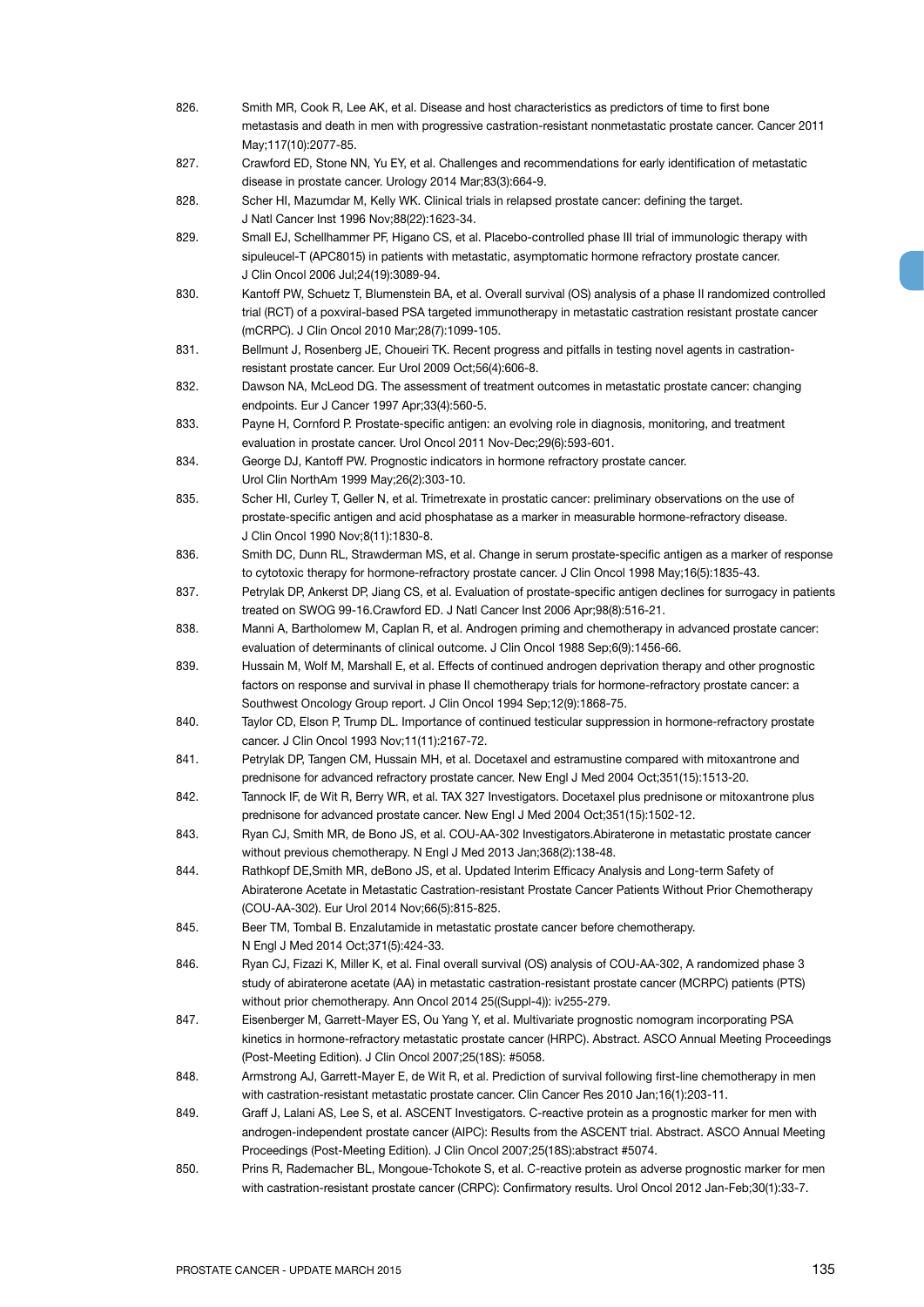- 851. Bompas E, Italiano A, Ortholan C, et al. Docetaxel-based chemotherapy in elderly patients (> 75 years) with castration resistant prostate cancer (CRPC): A French National study of 175 patients. Abstract. ASCO Annual Meeting Proceedings (Post-Meeting Edition). J Clin Oncol 2008;26(15S): #5145.
- 852. Beer TM, Garzotto M, Henner WD, et al. Multiple cycles of intermittent chemotherapy in metastatic androgenindependent prostate cancer. Br J Cancer 2004;91(8):1425-7.
- 853. Ohlmann C, Ozgur E, Wille S, et al. Second-line chemotherapy with docetaxel for prostate-specific antigen relapse in men with hormone refractory prostate cancer previously treated with docetaxel based chemotherapy. Eur Urol Suppl 2006;5(2):93, abstract #289
- 854. Parker C, Nilsson S, Heinrich D, et al. Alpha emitter radium-223 and survival in metastatic prostate cancer. N Engl J Med 2013 Jul;369(3):213-23.
- 855. Esper PS, Pienta KJ. Supportive care in the patient with hormone refractory prostate cancer. Semin Urol Oncol 1997 Feb;15(1):56-64.
- 856. Frankel BM, Monroe T, Wang C. Percutaneous vertebral augmentation: an elevation in adjacent-level fracture risk in kyphoplasty as compared with vertebroplasty. Spine J 2007 Sep-Oct;7(5):575-82.
- 857. Dutka J, Sosin P. Time of survival and quality of life of the patients operatively treated due to pathological fractures due to bone metastases. Ortop Traumatol Rehabil 2003 Jun;5(3):276-83.
- 858. Frankel BM, Jones T, Wang C. Segmental polymethyl methacrylate-augmented pedicle screw Fixation in patients with bone softening caused by osteoporosis and metastatic tumor involvement: a clinical evaluation. Neurosurgery 2007 Sep;61(3):531-7;discussion 537-8.
- 859. Marco RA, Sheth DS, Boland PJ, et al. Functional and oncological outcome of acetabular reconstruction for the treatment of metastatic disease. J Bone Joint Surg Am 2000 May;82(5):642-51.
- 860. Dy SM, Asch SM, Naeim A, et al. Evidence-based standards for cancer pain management. J Clin Oncol 2008 Aug;26(23):3879-85.
- 861. Hartsell WF, Scott CB, Bruner DW, et al. Randomized trial of short- versus long-course radiotherapy for palliation of painful bone metastases. J Natl Cancer Inst 2005 Jun;97(11):798-804.
- 862. Saad F, Gleason DM, Murray R, et al. A randomized, placebo-controlled trial of zoledronic acid in patients with hormone refractory metastatic prostate carcinoma. J Natl Cancer Inst 2002 Oct;94(19):1458-68.
- 863. Aapro M, Abrahamsson PA, Body JJ, et al. Guidance on the use of bisphosphonates in solid tumours:recommendations of an international expert panel. Ann Oncol 2008 Mar;19(3):420-32.
- 864. Horwitz EM, Thames HD, Kuban DA, et al. Definitions of biochemical failure that best predict clinical failure in patients with prostate cancer treated with external beam radiation alone: a multi-institutional pooled analysis. J Urol 2005 Mar;173(3):797-802.
- 865. Stephenson AJ, Kattan MW, Eastham JA, et al. Defining biochemical recurrence of prostate cancer after radical prostatectomy: a proposal for a standardized definition. J Clin Oncol 2006 Aug;24(24):3973-8.
- 866. Boccon-Gibod L, Diavan WB, Hammerer P, et al. Management of prostate-specific antigen relapse in prostate cancer: a European Consensus. Int J Clin Pract 2004 Apr;58(4):382-90.
- 867. Shen S, Lepor H, Yaffee R, et al. Ultrasensitive serum prostate specific antigen nadir accurately predicts the risk of early relapse after radical prostatectomy. J Urol 2005 Mar;173(3):777-80.
- 868. Eisenberg ML, Davies BJ, Cooperberg MR, et al. Prognostic implications of an undetectable ultrasensitive prostate-specific antigen level after radical prostatectomy. Eur Urol 2010 Apr;57(4):622-9.
- 869. Stamey TA, Kabalin JN, McNeal JE, et al. Prostate specific antigen in the diagnosis and treatment of adenocarcinoma of the prostate. II. Radical prostatectomy treated patients. J Urol 1989 May;141(5):1076-83.
- 870. Partin AW, Pearson JD, Landis PK, et al. Evaluation of serum prostate-specific antigen velocity after radical prostatectomy to distinguish local recurrence from distant metastases. Urology 1994 May;43(5):649-59.
- 871. Oefelein MG, Smith N, Carter M, et al. The incidence of prostate cancer progression with undetectable serum prostate specific antigen in a series of 394 radical prostatectomies. J Urol 1995 Dec;154(6):2128-31.
- 872. Ray ME, Thames HD, Levy LB, et al. PSA nadir predicts biochemical and distant failure after external beam radiotherapy for prostate cancer: a multi-institutional analysis. Int J Radiat Oncol Biol Phys 2006 Mar;64(4): 1140-50.
- 873. Hancock SL, Cox RS, Bagshaw MA. Prostate specific antigen after radiotherapy for prostate cancer: a reevaluation of long-term biochemical control and the kinetics of recurrence in patients treated at Stanford University. J Urol 1995 Oct;154(4):1412-17.
- 874. Chaplin BM, Wildhagen MF, Schroder FH, et al. Digital rectal examination is no longer necessary in the routine follow-up of men with undetectable prostate specific antigen after radical prostatectomy: the implications for follow-up. Eur Urol 2005 Aug;48(6):906-10.
- 875. Collette L, de Reijke TM, Schröder FH, et al; EORTC Genito-Urinary Group. Prostate specific antigen: a prognostic marker of survival in good prognosis metastatic prostate cancer? (EORTC 30892). Eur Urol 2003 Aug;44(2):182-9.